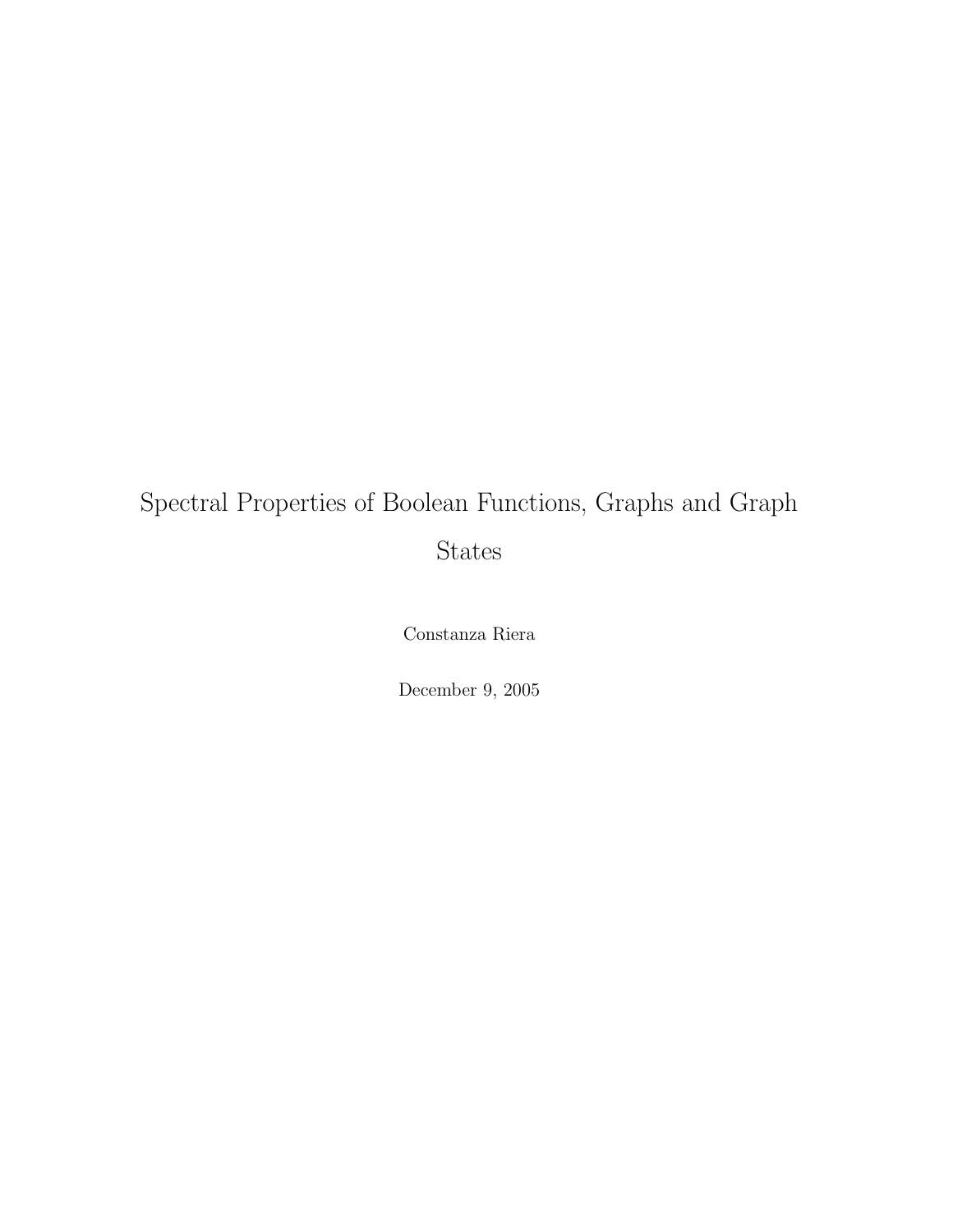### Acknowledgements

I feel that I have to thank a lot of people, but I cannot list them all here. Nevertheless, I want to express my warmest thanks to some of them.

Tusen takk til Tor Helleseth og Matthew G. Parker. I would like to gratefully acknowledge their support, encouraging and understanding. Thanks for helping me to come back to Bergen as often as I did, and making me feel at home in Bergen. I owe a lot to you, both at a scientific and a personal level. I'm very grateful to Matthew for his enthusiasm, for sharing his knowledge with me, and for providing me a fascinating subject of research, and also for his sense of humour. Agradezco también la ayuda y la formación que me proporcionó mi director Ignacio Luengo, que me acogió como alumna y me dio la oportunidad de descubrir el mundo de los códigos y la criptografía, y de quien partió la idea de enviarme a Bergen.

I wish to thank my colleagues and friends, both at Selmersenteret in the Universitetet i Bergen and at the Universidad Complutense de Madrid, for their friendship and for providing a stimulating and fun environment to work in; especially, I'd like to thank Angel, John Erik, Helena, Giorgos, Mikael, Marion, Hans Georg, Eirik, Qingshu, Manuel, ´ Sofía, Eva, Jorge, Johannes, Miguel, Antonio, Håvard, Enrique, Lars Eirik, Pål and so many others... Takk til alle! I'd also like to thank Dragan for all his help in research and many other things, and to my previous colleagues and friends at the Universidad Autónoma de Madrid, not to forget Orlando, who encouraged me to start a master in Mathematics. Special thanks to Marian for all her help.

I want to thank all those who have put up with my drifting a long way away from my original thesis subject.

Gracias a mi familia por su apoyo y su paciencia, y a mis amigos en Bergen y Madrid: Dag, Mariángel, Marina, Rocío, Juliane, Kåre, Cachi, Alberto, Rolf, Patricia, Diana, Jens, Jesús, Iván, Alex...

Thanks also to the program of F.P.U. (Formación del Profesorado Universitario) grants of the Spanish Government, and the Marie Curie Training Site (FASTSEC) in Bergen, for financial support during my PhD.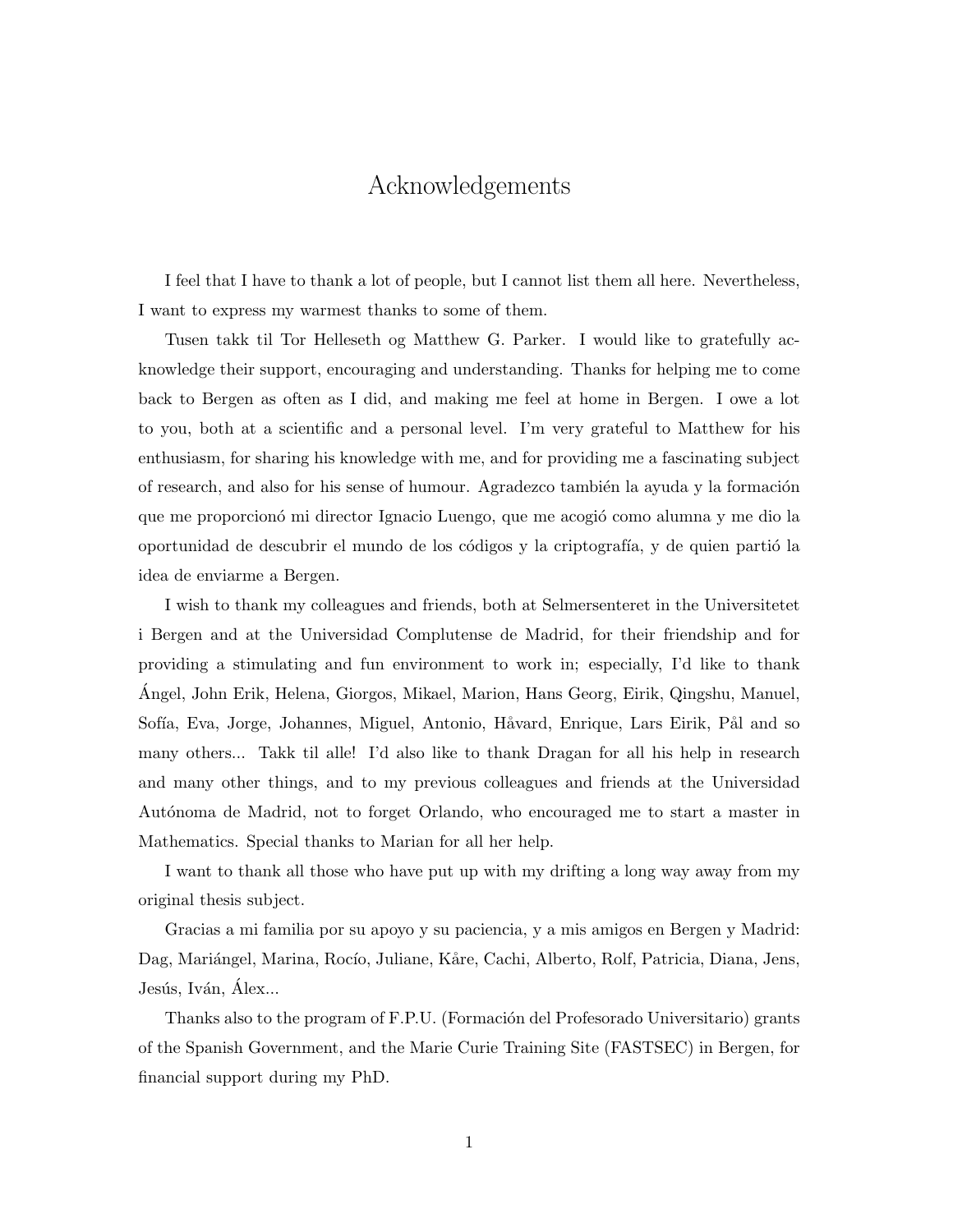#### Abstract

Generalisations of the bent property of a Boolean function are presented, by proposing spectral analysis of the Boolean function with respect to a well-chosen set of local unitary transforms. Quadratic Boolean functions are related to simple graphs and it is shown that the orbit generated by some graph transforms can be found within the spectra of certain unitary transform sets. The *flat spectra* of a quadratic Boolean function with respect to those transforms are related to modified versions of its associated adjacency matrix. The flat spectra of concrete recursive structures are found using this method. We derive a spectral interpretation of the *interlace polynomials* (in one or two variables) of a graph and we relate to one of them a quantum measure of entanglement of the associated *quantum* state. We characterise the values of the spectra of a quadratic Boolean function. We give a formula for the weight hierarchy for a binary linear code in terms of a modified interlace polynomial. We derive as well a spectral interpretation of the pivot operation on a graph and generalise this operation to hypergraphs. We enumerate the number of inequivalent pivot orbits for small numbers of vertices. We also construct a family of Boolean functions of degree higher than two with a large number of flat spectra with respect to the  $\{I, H\}^n$ set of transforms, and compute a lower bound on this number. We show how to change the degree of a Boolean function via pivot operation. Finally, we give concrete formulae for the spectra of a wide range of vectors with respect to well-chosen transforms sets.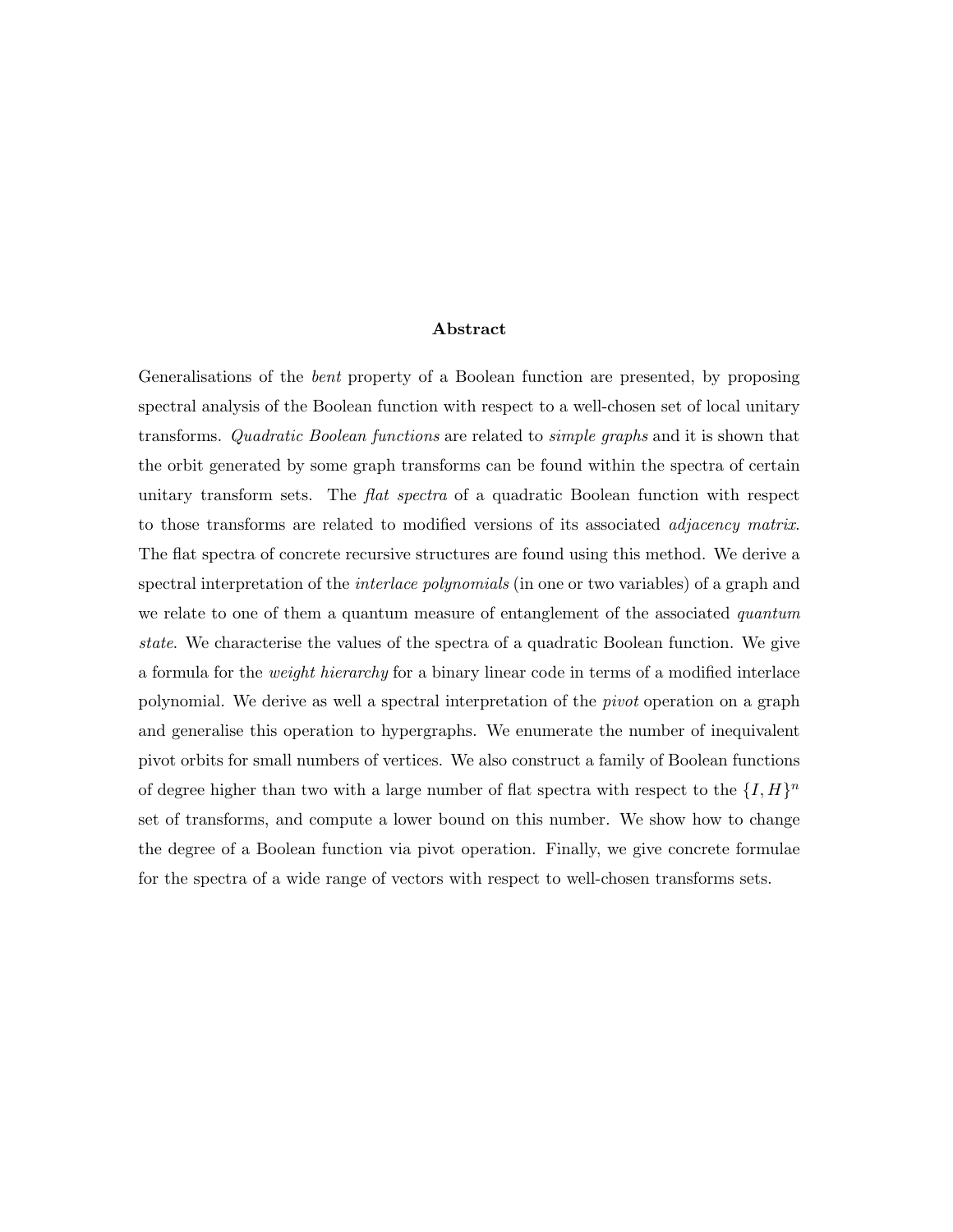## **Contents**

| $\mathbf{1}$ | Introduction        |                                                                                               |    |  |  |
|--------------|---------------------|-----------------------------------------------------------------------------------------------|----|--|--|
|              | 1.1                 |                                                                                               | 6  |  |  |
|              | 1.2                 |                                                                                               | 9  |  |  |
|              | 1.3                 |                                                                                               | 13 |  |  |
|              | 1.4                 |                                                                                               | 15 |  |  |
|              | 1.5                 |                                                                                               | 17 |  |  |
| $\bf{2}$     | Preliminaries<br>20 |                                                                                               |    |  |  |
|              | 2.1                 |                                                                                               | 20 |  |  |
|              | 2.2                 | Quantum theory $\ldots \ldots \ldots \ldots \ldots \ldots \ldots \ldots \ldots \ldots \ldots$ | 21 |  |  |
|              | 2.3                 |                                                                                               | 26 |  |  |
|              | 2.4                 |                                                                                               | 27 |  |  |
| 3            |                     | Generalised Bent Criteria for Boolean Functions                                               | 28 |  |  |
|              | 3.1                 |                                                                                               | 28 |  |  |
|              | 3.2                 |                                                                                               | 29 |  |  |
|              |                     | 3.2.1                                                                                         | 29 |  |  |
|              |                     | 3.2.2                                                                                         | 30 |  |  |
|              | 3.3                 |                                                                                               | 31 |  |  |
|              |                     | The LC-orbit Occurs Within $\{I, x, xz\}^n$<br>3.3.1                                          | 33 |  |  |
|              |                     | The LC-orbit Occurs Within $\{I, H, N\}^n$<br>3.3.2                                           | 35 |  |  |
|              |                     | A Spectral Derivation of LC<br>3.3.3                                                          | 35 |  |  |
|              | 3.4                 | Generalised Bent Properties of Boolean Functions                                              | 39 |  |  |
|              |                     | 3.4.1                                                                                         | 39 |  |  |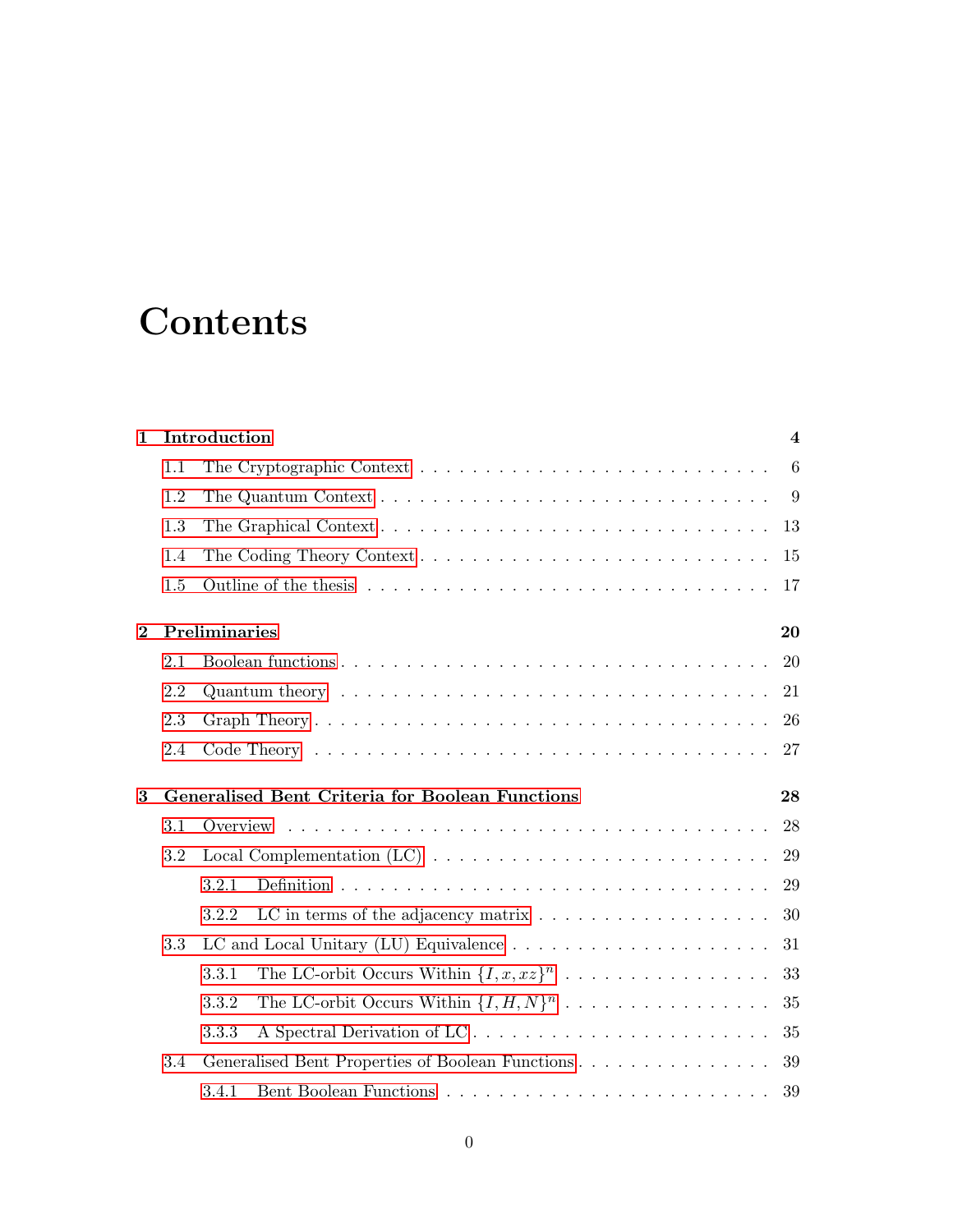|   |         | 3.4.2     | Bent Properties with respect to $\{H, N\}^n$                                                                      | 40  |
|---|---------|-----------|-------------------------------------------------------------------------------------------------------------------|-----|
|   |         | 3.4.3     | Bent Properties with respect to $\{I, H\}^n$                                                                      | 46  |
|   |         | 3.4.4     | Bent Properties with respect to $\{I, H, N\}^n$                                                                   | 48  |
|   | 3.5     |           | Further Spectral Symmetries of Boolean Functions                                                                  | 50  |
|   | 3.6     |           |                                                                                                                   | 52  |
| 4 |         |           | Generalised Bent Criteria - Recursive Relationships                                                               | 54  |
|   | 4.1     |           |                                                                                                                   | 54  |
|   | 4.2     |           |                                                                                                                   | 55  |
|   |         | 4.2.1     |                                                                                                                   |     |
|   |         | 4.2.2     |                                                                                                                   | 57  |
|   |         | 4.2.3     |                                                                                                                   | 58  |
|   |         | 4.2.4     |                                                                                                                   | 60  |
|   | 4.3     |           |                                                                                                                   |     |
|   |         | 4.3.1     |                                                                                                                   | 61  |
|   |         | 4.3.2     |                                                                                                                   | 63  |
|   |         | 4.3.3     |                                                                                                                   | 64  |
|   |         | 4.3.4     |                                                                                                                   | 66  |
|   | 4.4     |           |                                                                                                                   | 66  |
|   |         | 4.4.1     |                                                                                                                   | 66  |
|   |         | 4.4.2     |                                                                                                                   | 67  |
|   |         | 4.4.3     |                                                                                                                   | 68  |
|   |         | 4.4.4     |                                                                                                                   | 69  |
|   |         | 4.4.5     |                                                                                                                   |     |
|   |         | $4.4.6\,$ |                                                                                                                   |     |
|   | 4.5     |           |                                                                                                                   | 72  |
|   | 4.6     |           |                                                                                                                   | 73  |
| 5 |         |           | Spectral Interpretations of the Interlace Polynomial                                                              | 77  |
|   | 5.1     |           |                                                                                                                   | -77 |
|   | 5.2     |           | Interlace Polynomials $q$ and $Q \ldots \ldots \ldots \ldots \ldots \ldots \ldots \ldots \ldots \ldots \ldots$ 79 |     |
|   | $5.3\,$ |           |                                                                                                                   |     |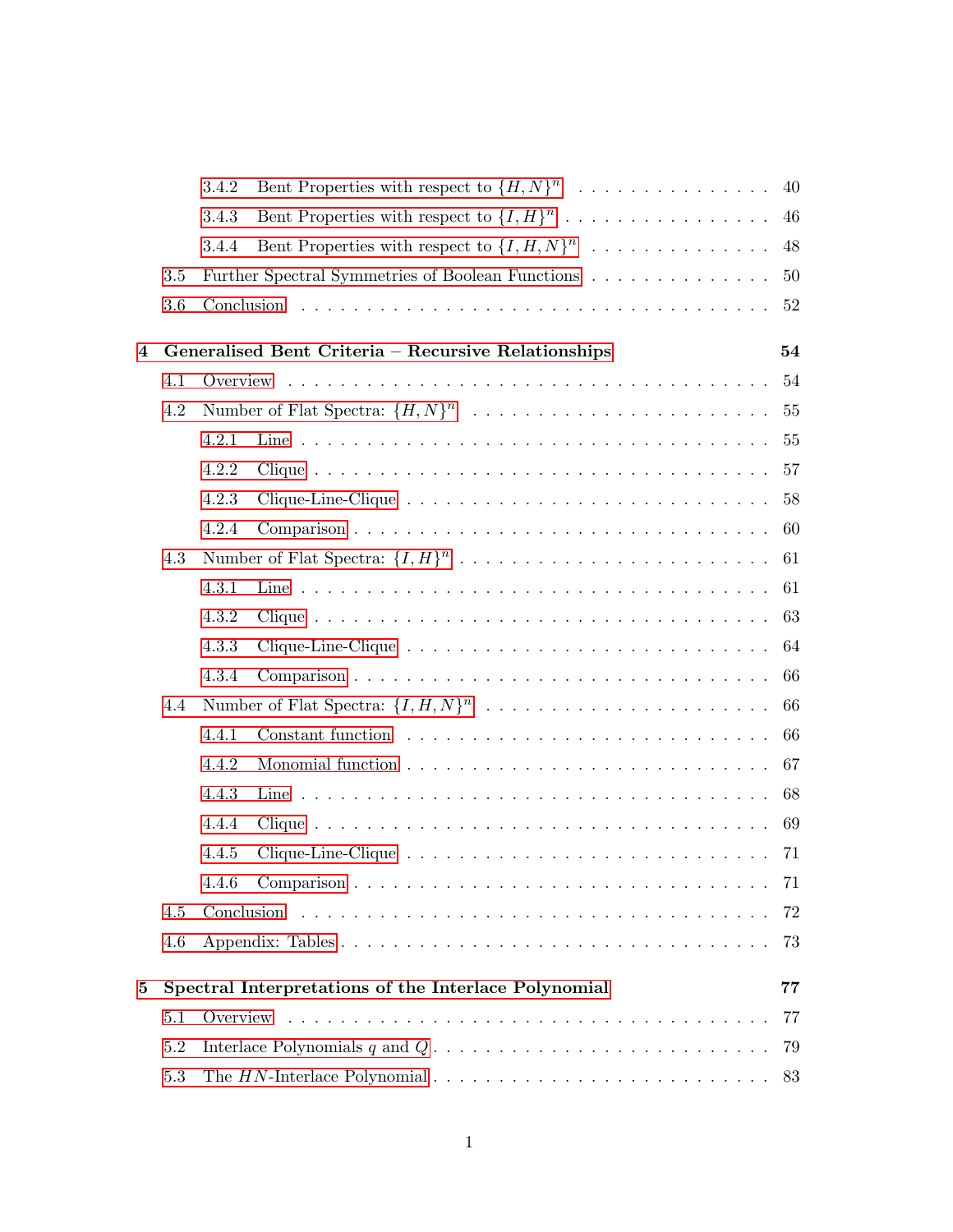|                | 5.4                                                | Spectral Interpretations of the Interlace Polynomial $\ldots \ldots \ldots \ldots$                    | 89  |  |  |
|----------------|----------------------------------------------------|-------------------------------------------------------------------------------------------------------|-----|--|--|
|                | 5.5                                                |                                                                                                       | 96  |  |  |
| 6              |                                                    | The Two-variable Interlace Polynomial                                                                 | 97  |  |  |
|                | 6.1                                                |                                                                                                       | 97  |  |  |
|                | 6.2                                                |                                                                                                       | 98  |  |  |
|                | 6.3                                                |                                                                                                       |     |  |  |
|                | 6.4                                                |                                                                                                       |     |  |  |
|                | 6.5                                                |                                                                                                       |     |  |  |
|                | 6.6                                                |                                                                                                       |     |  |  |
|                | 6.7                                                |                                                                                                       |     |  |  |
|                | 6.8                                                |                                                                                                       |     |  |  |
| $\overline{7}$ | On Pivot Orbits of Boolean Functions<br><b>106</b> |                                                                                                       |     |  |  |
|                | 7.1                                                |                                                                                                       |     |  |  |
|                | 7.2                                                |                                                                                                       |     |  |  |
|                |                                                    | Pivot in Terms of Boolean Functions $\ldots \ldots \ldots \ldots \ldots \ldots \ldots 107$<br>7.2.1   |     |  |  |
|                |                                                    | 7.2.2                                                                                                 |     |  |  |
|                |                                                    | Pivot in Spectral Terms $\ldots \ldots \ldots \ldots \ldots \ldots \ldots \ldots \ldots 108$<br>7.2.3 |     |  |  |
|                | 7.3                                                |                                                                                                       |     |  |  |
|                | 7.4                                                | Construction and Bounds on the Number of Flat Spectra 111                                             |     |  |  |
|                | 7.5                                                |                                                                                                       |     |  |  |
|                | 7.6                                                |                                                                                                       |     |  |  |
| 8              |                                                    | Further Symmetries for $\{I, H, N\}^n$                                                                | 114 |  |  |
|                | 8.1                                                |                                                                                                       |     |  |  |
|                | 8.2                                                | Changing the Degree by Pivoting $\ldots \ldots \ldots \ldots \ldots \ldots \ldots \ldots 114$         |     |  |  |
|                | 8.3                                                |                                                                                                       |     |  |  |
|                | 8.4                                                |                                                                                                       |     |  |  |
|                | 8.5                                                |                                                                                                       |     |  |  |
|                | 8.6                                                |                                                                                                       |     |  |  |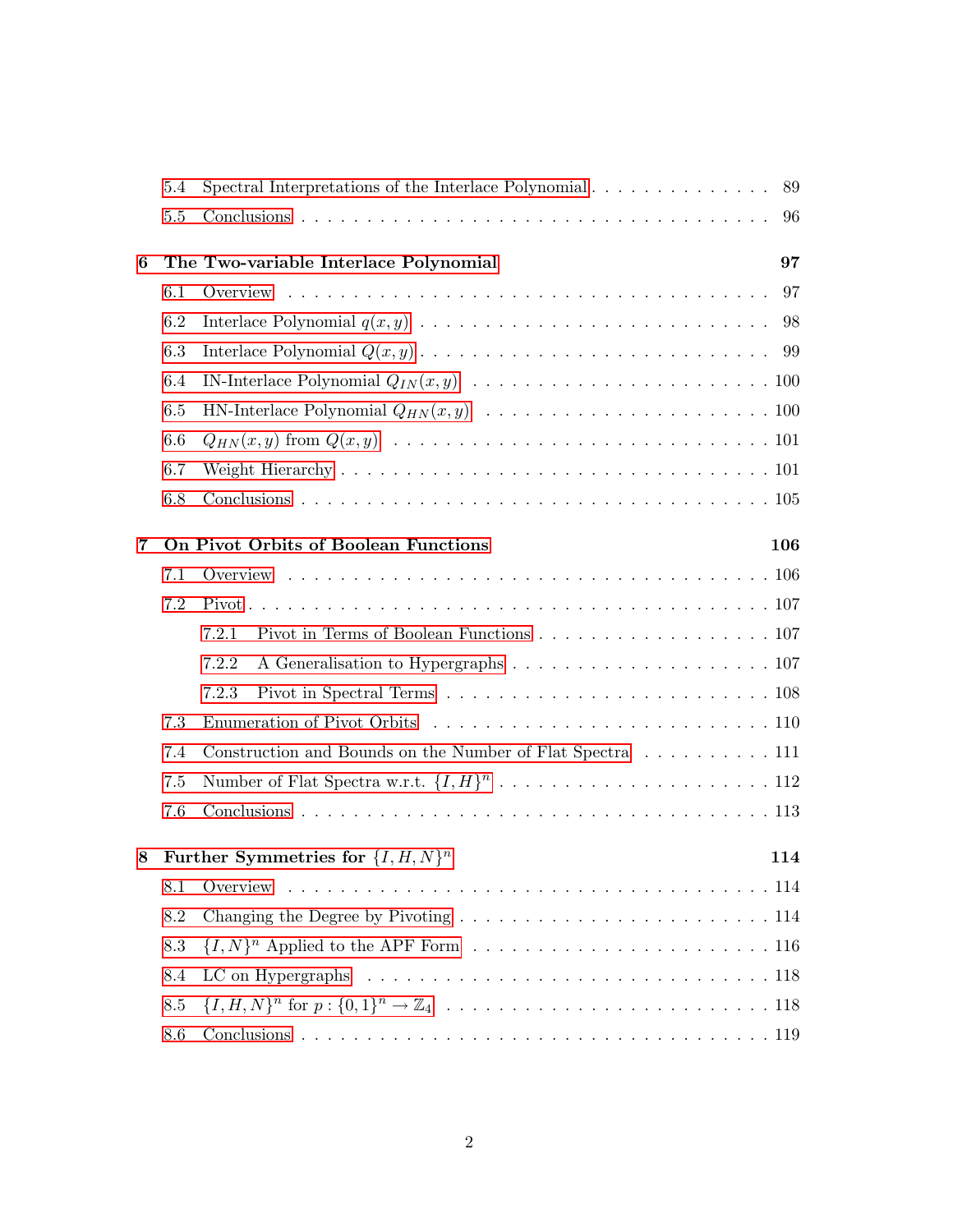| 9 |     | Conclusions                                                                                                                                                                                                                    | 121 |
|---|-----|--------------------------------------------------------------------------------------------------------------------------------------------------------------------------------------------------------------------------------|-----|
|   | 9.1 | Summary of the results results in the context of the results of the results of the results of the context of the results of the results of the results of the results of the results of the results of the results of the resu |     |
|   | 9.2 |                                                                                                                                                                                                                                |     |
|   |     | 10 Appendix: Various Interpretations of Graph States                                                                                                                                                                           | 138 |
|   |     | 10.1 Interpretation as a Quadratic Boolean Function 139                                                                                                                                                                        |     |
|   |     | 10.2 Interpretation as a Quantum Error Correcting Code  141                                                                                                                                                                    |     |
|   |     |                                                                                                                                                                                                                                |     |
|   |     |                                                                                                                                                                                                                                |     |
|   |     | 10.5 Interpretation as a Generator Matrix over $GF(2)$ and $GF(4)$ 143                                                                                                                                                         |     |
|   |     | 10.6 Interpretation as a Modified Adjacency Matrix over $\mathbb{Z}_4$ 144                                                                                                                                                     |     |
|   |     |                                                                                                                                                                                                                                |     |
|   |     |                                                                                                                                                                                                                                |     |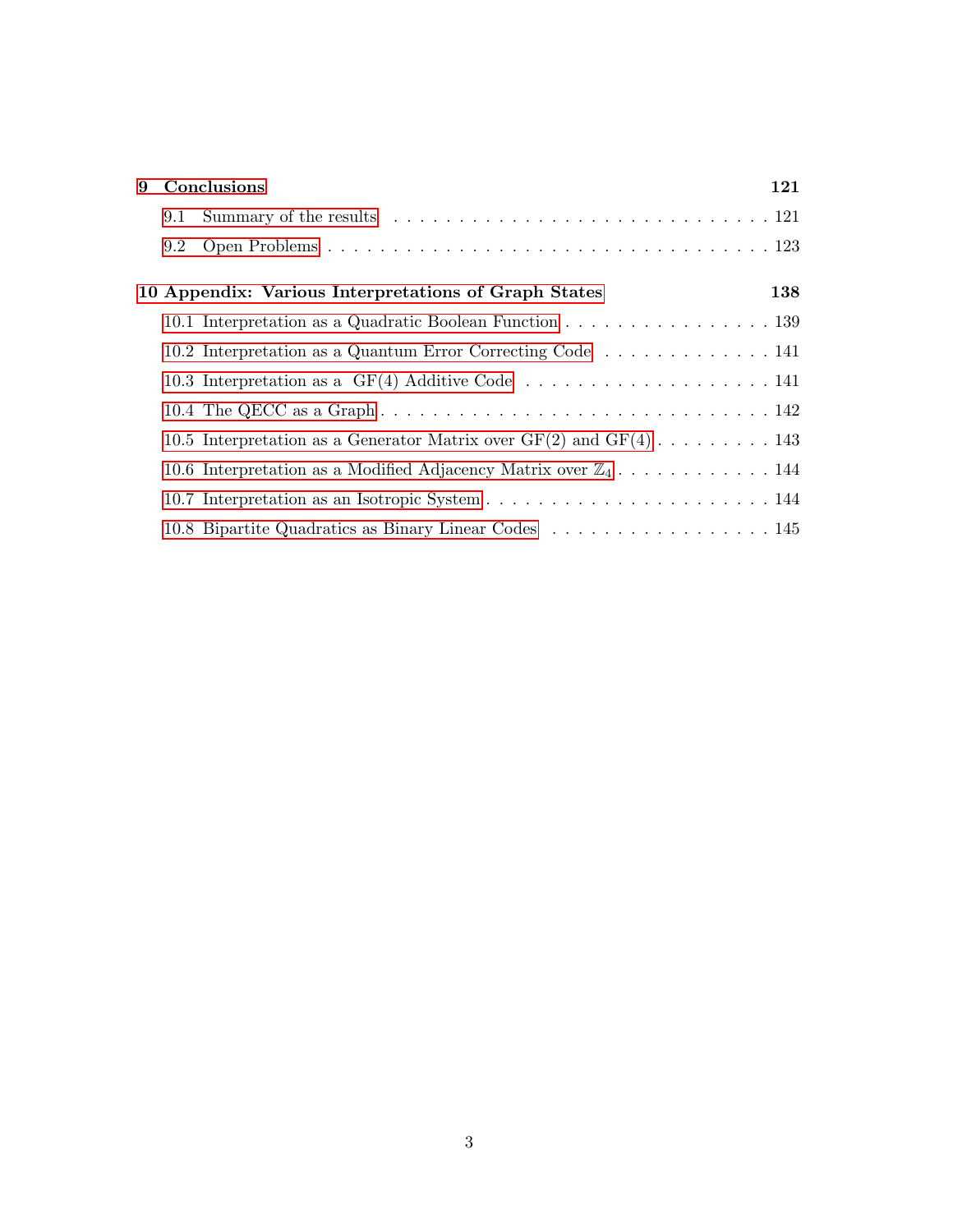### <span id="page-7-0"></span>Chapter 1

## Introduction

There are many equivalences between subjects laying in different fields, and it is always interesting to connect and exploit them. This thesis deals with objects belonging to different areas of research, such as Boolean functions, cryptography, graphs, classical and quantum error-correcting codes, quantum information theory and linear algebra, and their connections. While some of these relationships are known, others will be established for the first time in this thesis. The main idea behind our work is to explicitly state relationships between objects so that we can make use of techniques in the associated fields.

The areas discussed in this thesis have received a lot of attention recently. Boolean functions, for instance, are of great interest to cryptographers, since they can be used, among other purposes, to add non-linearity to systems based on stream ciphers, or to analyse and construct S-boxes in block ciphers. For stream cipher-based systems a high degree Boolean function is usual, but for other systems like HFE [\[70\]](#page-137-0) the functions used are quadratic. Recently, so-called generalised Boolean functions have been employed for wireless communication, concretely for OFDM (Orthogonal Frequency Division Multiplexing)[\[22,](#page-133-0) [23\]](#page-133-1) systems.

Recent applications of graph theory are for instance DNA sequencing by hybridization [\[3,](#page-131-0) [2\]](#page-131-1), and the distributed networks in wireless communication. As we shall see, there is a close relationship between non-directed simple graphs and quadratic Boolean functions. In the same way, hypergraphs can be constructed from Boolean functions of degree higher than two. Non-directed simple graphs are used as well to define a certain type of quantum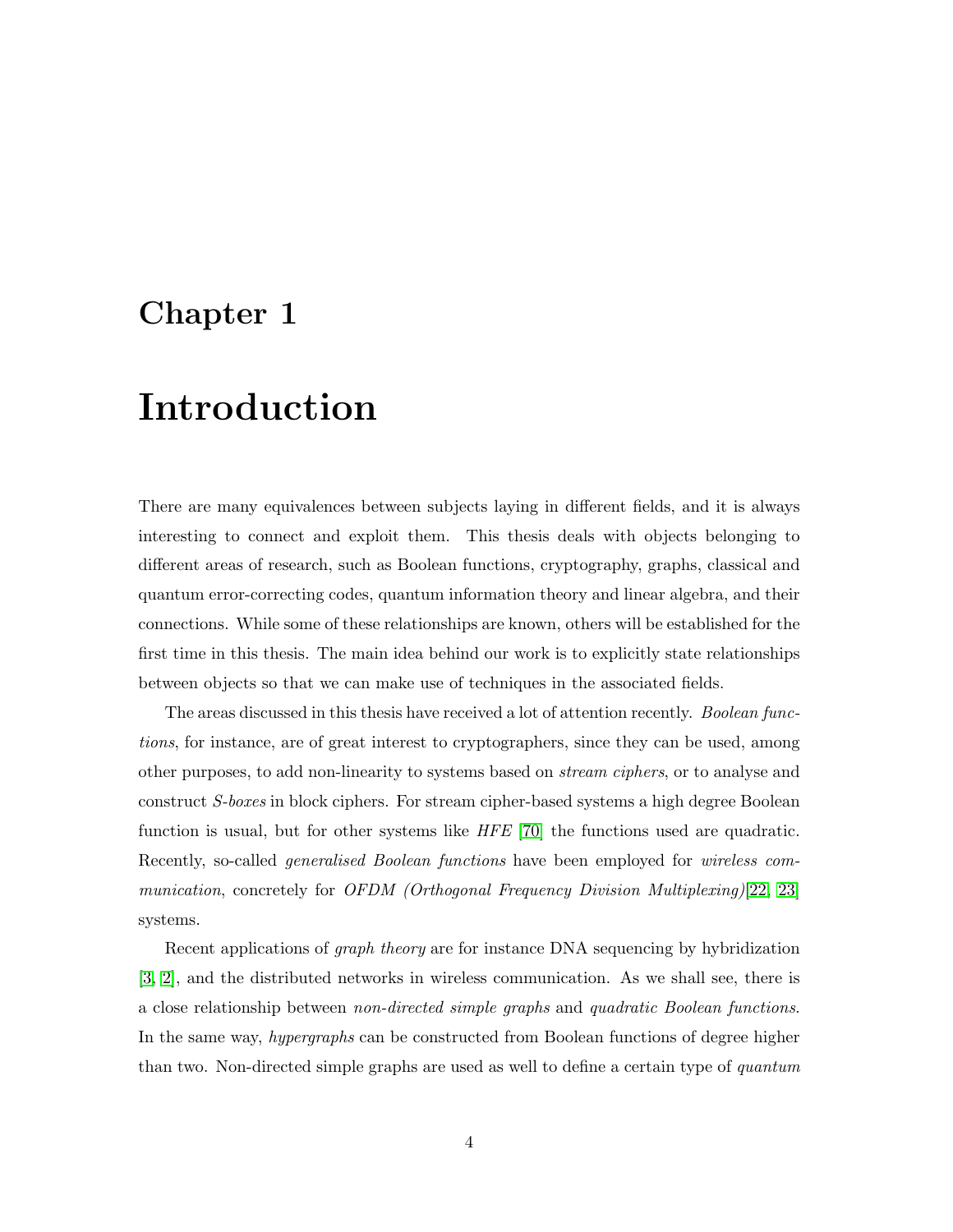state, namely graph states[\[93\]](#page-139-0), of great relevance for the construction of quantum errorcorrecting codes ( $QECCs$ ). Some graph operations such as *Local Complementation* play an important role in the study of local equivalence of pure quantum states.

In modern communication, *error-correcting codes* play a very important role. Nowadays more than ever, information must be both fast and reliable, so one must guarantee that communications systems can detect and correct as many errors as possible. In this thesis, we shall deal mainly with binary linear error-correcting codes, though as can be seen in the interpretation of graph states (see chapter [10\)](#page-141-0) the objects presented here are also directly related with  $GF(4)$  additive error-correcting codes. One important concept for the study of binary linear codes is the weight hierarchy for a binary linear code, and we shall see how it can be computed from the study of the graph associated to the code.

There has recently been a lot of interest in *quantum information theory (QIT)* and concretely in quantum computing, especially since the discovery of Shor's algorithm [\[85\]](#page-138-0), which can factor an integer in polynomial time, and thus, in theory, break the RSA cryptographic system. For the time being, practical quantum computers have not yet been built, but the construction of quantum error-correcting codes is already an active area of research in the field. The classification of such codes is of great importance, and the study of the graphs associated to them can yield such a classifying method (see for instance [\[27\]](#page-133-2)).

Turning now to the last subject, *linear algebra* is a classical area of research, and is mainly used here as a tool. As we point out here, talking about a non-directed simple graph is the same as talking about a symmetric binary matrix, the adjacency matrix of the graph. In this thesis, we shall relate a modification of this matrix with some graph invariants, such as the interlace polynomials [\[2,](#page-131-1) [1,](#page-131-2) [5\]](#page-131-3), as well as with spectral properties of the quadratic Boolean function associated to the graph. This modification of the adjacency matrix will depend on a set of transforms, the set  $\{I, H, N\}^n$  (definition [2.1\)](#page-23-2).

As we shall show, the values of the autocorrelation of the associated Boolean function with respect to  $\{I, H, N\}^n$  will be highly related to the corank of the modified adjacency matrix of the graph.

We shall work mainly with the following equivalent interpretations of a quadratic Boolean function,  $p(\mathbf{x}) : GF(2)^n \to GF(2)$ , in n variables: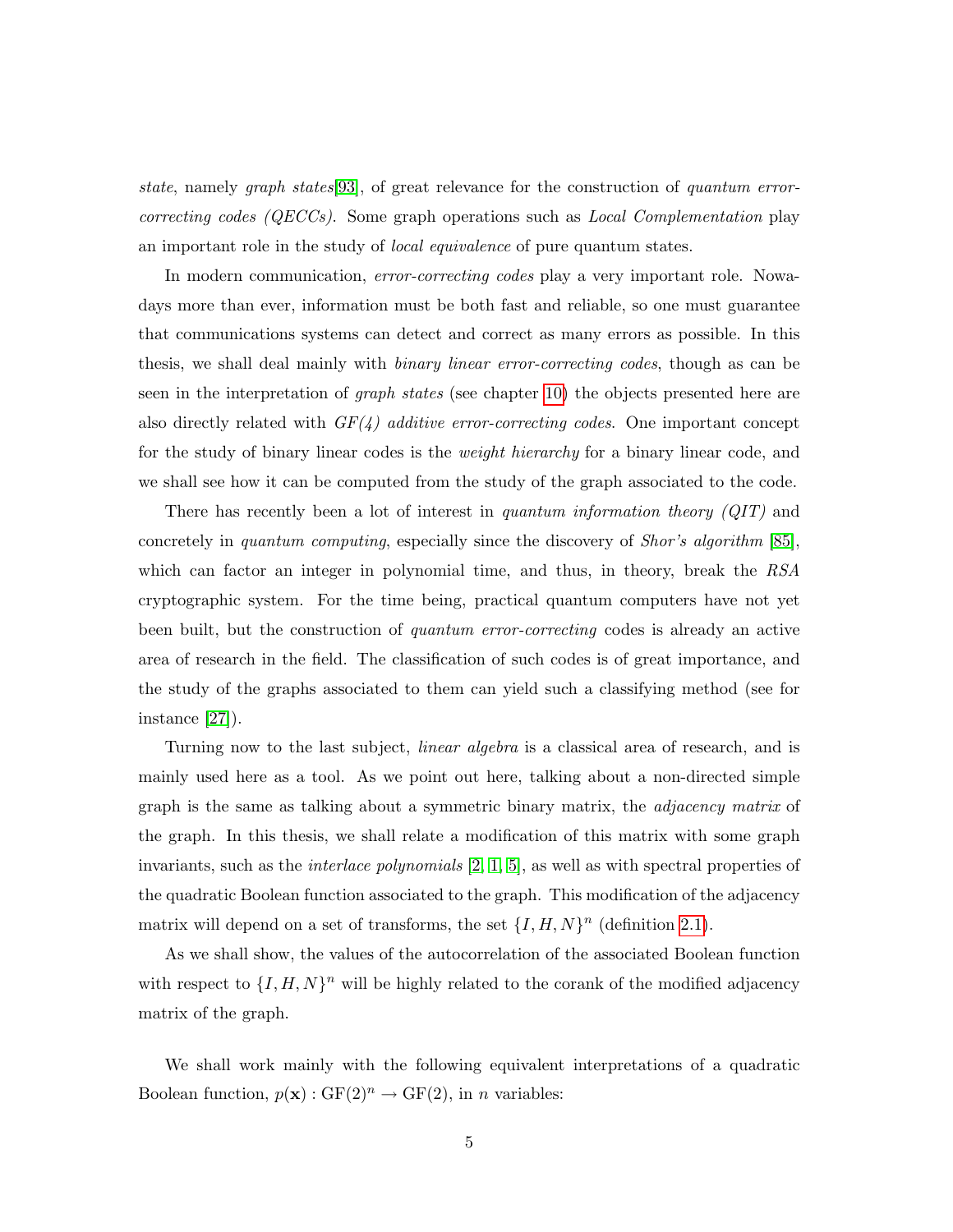- Algebraic Normal Form (ANF):  $p(\mathbf{x}) = \sum$ 0≤*i*<*j*≤*n*−1  $a_{ij}x_ix_j$ , with  $a_{ij} \in \{0,1\}.$
- Graph: Define  $G$  as:
	- Vertices:  $\{0, \cdots, n-1\}$
	- Edges: There is an edge between i and j iff  $a_{ij} = 1$
- Matrix: The *adjacency matrix*  $\Gamma$  of G is defined as:

$$
- \Gamma(i, j) = \Gamma(j, i) = a_{ij}, \ i < j, \ \Gamma(i, i) = 0
$$

• Generator matrix for a GF(4)-additive code:

$$
- M(i, j) = M(j, i) = a_{ij}, i < j, M(i, i) = \omega, \text{ where } \omega \in \text{GF}(4) = \{0, 1, \omega, \bar{\omega}\}\
$$

• The variables  $x_0, \ldots, x_{n-1}$  can be seen as n qubits, whose state is fully entangled if the graph  $G$  is connected. From  $M$ , we can get an additive Quantum Error Correcting Code (QECC), by taking the GF(2)-linear combinations of the rows.

The equivalences between these objects are developed in the thesis. As a preface, we now offer some background on the different areas involved:

Remark: Definitions of most of the terms used here can be found in chapter [2.](#page-23-0)

### <span id="page-9-0"></span>1.1 The Cryptographic Context

It is often desirable that a Boolean function,  $p$ , used for cryptographic applications, is highly *nonlinear*, where nonlinearity is determined by examining the spectrum of  $p$  with respect to (w.r.t.) the Walsh Hadamard Transform (WHT), and where the nonlinearity is maximised for those functions that minimise the magnitude of the spectral coefficients. To be precise, define the Boolean function of n variables  $p : GF(2)^n \to GF(2)$ , and the WHT by the  $2^n \times 2^n$  unitary matrix  $U = H \otimes H \ldots \otimes H = \bigotimes_{i=0}^{n-1} H$ , where the *Walsh*-Hadamard kernel  $H = \frac{1}{\sqrt{2}}$ 2  $\begin{pmatrix} 1 & 1 \end{pmatrix}$  $\begin{pmatrix} 1 & 1 \\ 1 & -1 \end{pmatrix}$ , ' $\otimes$ ' indicates the tensor product of matrices, and unitary means that  $UU^{\dagger} = I_n$ , where '†' means transpose-conjugate and  $I_n$  is the  $2^n \times 2^n$ identity matrix. We further define a length  $2^n$  vector, the *bipolar vector* of the function, as  $s = (s_{0...00}, s_{0...01}, s_{0...11}, \ldots, s_{1...11})$  such that  $s_i = (-1)^{p(i)}$ , where  $i \in \text{GF}(2)^n$ . Then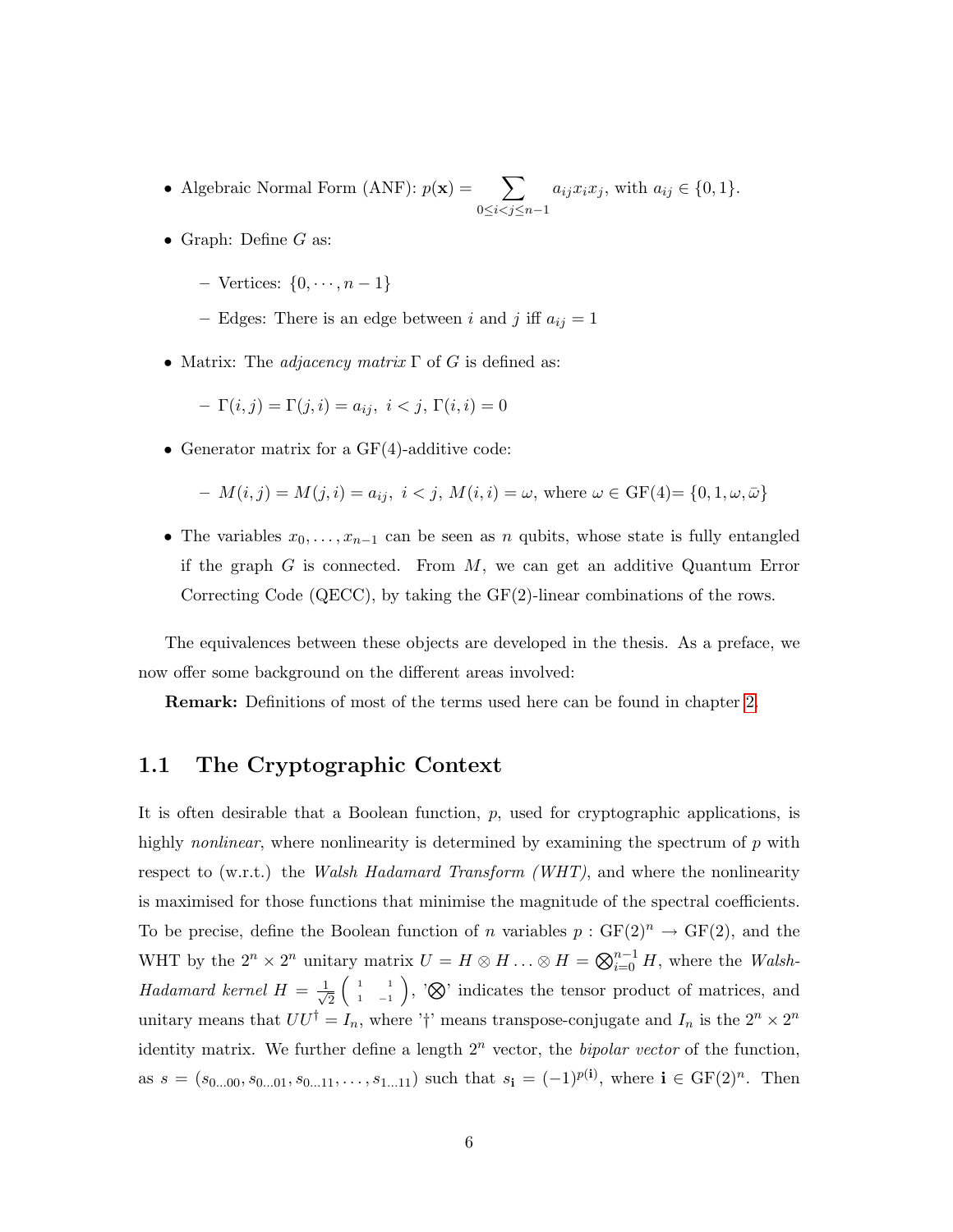the *Walsh-Hadamard spectrum* of p is given by the matrix-vector product  $P = Us$ , where P is a vector of  $2^n$  real spectral coefficients,  $P_k$ , where  $k \in \mathrm{GF}(2)^n$ .

The spectral coefficient,  $P_k$ , with maximum magnitude tells us the minimum (Hamming) distance, d, of p to the set of affine Boolean functions, where  $d = 2^{n-1} - 2^{\frac{n-2}{2}} |P_{\mathbf{k}}|$ . By Parseval's Theorem, the extremal case occurs when all  $P_{\mathbf{k}}$  have equal magnitude, in which case p is said to have a flat WHT spectra, and is referred to as bent. If p is bent, then it is as far away as it can be from the affine functions [\[57\]](#page-136-0), which is a desirable cryptographic design goal. It is an open problem to classify all bent Boolean functions, although many results are known [\[32,](#page-134-0) [53,](#page-135-0) [21,](#page-132-0) [34\]](#page-134-1).

Functions with a flat WHT spectrum are crucial in the design of cryptosystems to avoid linear cryptanalysis. This type of attack was first devised by Matsui and Yamagishi [\[55\]](#page-135-1) in an attack on FEAL, and extended by Matsui [\[54\]](#page-135-2) to attack DES. It is a known plaintext/ciphertext attack, meaning that the attacker must be able to obtain encrypted ciphertexts for some set of plaintexts of his choosing. The idea as conceived by Matsui is based on finding affine approximations to the action of a cipher, and attempting to recover key bits by approximating core rounds of the block cipher by a series of binary linear expressions, and then concatenating these linear approximations. The block cipher to be approximated is parameterised by a secret key which is typically added into the cipher by means of XOR. If this is the case, then the binary linear approximation to the block cipher core is key-invariant to within a global constant<sup>[1](#page-10-0)</sup>. If the spectrum w.r.t. WHT is not flat, the probability that the approximation is correct will be biased (that is,  $\frac{1}{2} \pm \epsilon$ , and then, given sufficient pairs of plaintext and corresponding ciphertext, bits of information about the key can be obtained. Increased amounts of data will usually give a higher probability of success. Attacks using linear cryptanalysis have been developed for block ciphers and stream ciphers.

There have been a variety of enhancements and improvements to the basic attack. Langford and Hellman [\[52\]](#page-135-3) introduced an attack called differential-linear cryptanalysis, combining elements of differential cryptanalysis (see below) with those of linear cryptanalysis. Also, Kaliski and Robshaw [\[48\]](#page-135-4) showed that a linear cryptanalytic attack using

<span id="page-10-0"></span><sup>&</sup>lt;sup>1</sup>If some subsets of the key bits are not added using XOR, then this subset is often taken to be fixed, so that a complete linear approximation can be established that holds for a subset of all possible key configurations.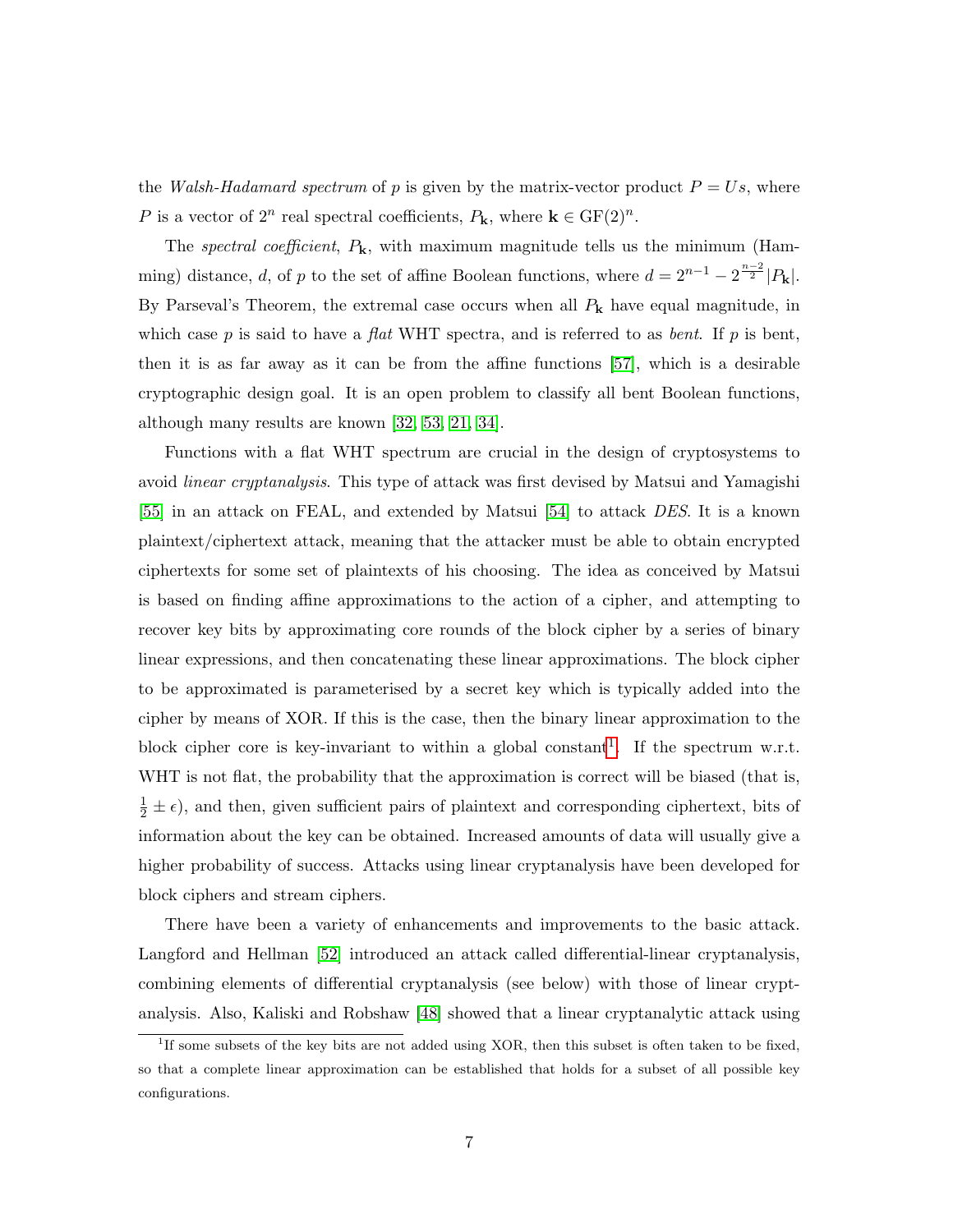multiple approximations might allow for a reduction in the amount of data required for a successful attack. Other issues such as protecting ciphers against linear cryptanalysis have been considered by Nyberg [\[61\]](#page-136-1), Knudsen [\[50\]](#page-135-5), and O'Conner [\[63\]](#page-136-2).

The autocorrelation of the function w.r.t. the WHT is used for *differential cryptanal*ysis. This is a type of attack applicable primarily to iterative block ciphers, but also to stream ciphers and cryptographic hash functions. The technique of differential cryptanalysis was first introduced by Murphy [\[59\]](#page-136-3) in an attack on FEAL-4, but was later improved and perfected by Biham and Shamir [\[11,](#page-132-1) [12\]](#page-132-2) who used it to attack DES. Differential cryptanalysis is basically a chosen plaintext attack (there are, however, extensions that would allow a known plaintext or even a ciphertext-only attack) and relies on an analysis of the evolution of the differences between two related plaintexts as they are encrypted under the same key. By careful analysis of the available data, probabilities can be assigned to each of the possible keys and eventually the most probable key is identified as the correct one.

Differential cryptanalysis has been used against a great many ciphers with varying degrees of success. In attacks against DES, its effectiveness is limited by what was very careful design of the S-boxes during the design of DES [\[24\]](#page-133-3). Studies on protecting ciphers against differential cryptanalysis have been conducted by Nyberg and Knudsen [\[62\]](#page-136-4) as well as Lai, Massey and Murphy [\[51\]](#page-135-6). Differential cryptanalysis has also been useful in attacking other cryptographic algorithms such as hash functions, as shown by Wang and Yu [\[95\]](#page-139-1).

The analysis of spectra w.r.t.  $\{I, H, N\}^n$  tells us more about  $p(\mathbf{x})$  than is provided by the spectrum w.r.t. the WHT; for instance, the analysis of the spectra w.r.t.  $\{I, H\}^n$  is related to a probabilistic version of the so-called algebraic immunity [\[56\]](#page-136-5), as it identifies the linear or affine approximations to a Boolean function after fixing some of the variables (that is, taking  $x_i = 0$  or 1 for some *i*). More generally,  $\{I, H, N\}^n$  can improve linear cryptanalysis by identifying relatively high generalised linear biases for  $p$  as proposed by Parker [\[69,](#page-137-1) [28\]](#page-133-4), using not only binary linear approximations but linear approximations over any weighted alphabet. In [\[28\]](#page-133-4), Danielsen, Gulliver and Parker propose a generalised differential cryptanalysis based on the set  $\{I, H, N\}^n$ . In particular, for a block cipher it models attack scenarios where one has full read/write access to a subset of plaintext bits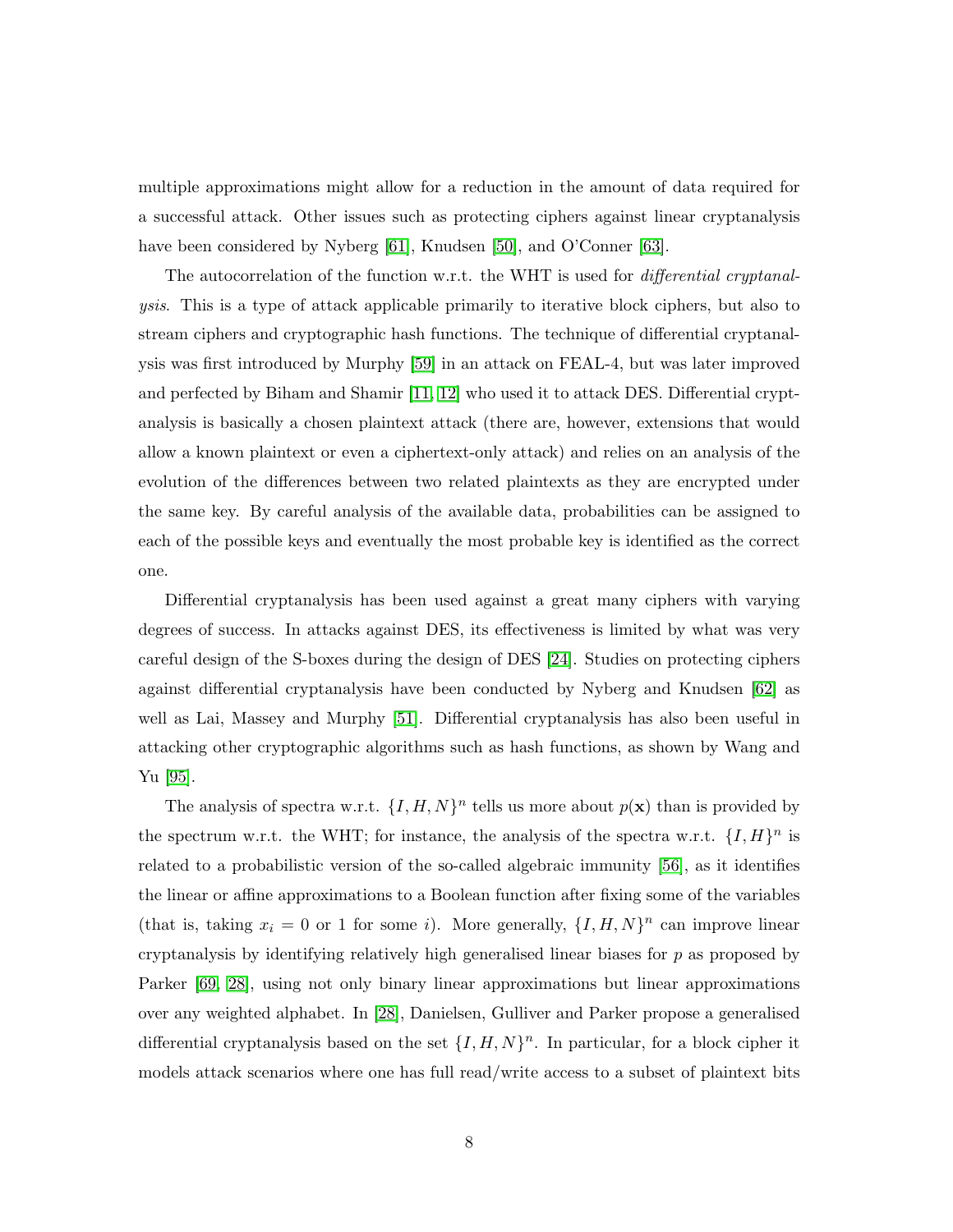and access to all ciphertext bits, using as in [\[69\]](#page-137-1) not only binary linear approximations but approximations over more general alphabets (see [\[28\]](#page-133-4) for more details).

In chapter [3,](#page-31-0) our aim is to introduce new generalised bent criteria. In chapter [4,](#page-57-0) we enumerate the flat spectra w.r.t.  $\{I, H, N\}^n$  and its subsets of some structures such as the line, the clique and the clique-line-clique.

**Remark:** A row of  $U_0 \otimes U_1 \otimes \ldots \otimes U_{n-1}$  for  $U_i$  a 2 × 2 unitary matrix can always be written as  $u = (a_0, b_0) \otimes (a_1, b_1) \otimes \ldots \otimes (a_{n-1}, b_{n-1}),$  where  $a_i, b_i$  are complex numbers. For  $\alpha$  an  $r^{th}$  complex root of 1, we can approximate an unnormalised version of u by  $u \simeq$  $m(\mathbf{x})\alpha^{p(\mathbf{x})}$ , for some appropriate choice of integers s and r, where  $m : GF(2)^n \to GF(s)$ ,  $p: GF(2)^n \to GF(r)$ , and  $\mathbf{x} \in GF(2)^n$ , such that the  $\mathbf{j}^{th}$  element of  $u, u_{\mathbf{j}} = m(\mathbf{j}) \alpha^{p(\mathbf{j})}$ , where  $\mathbf{j} \in \mathrm{GF}(2)^n$  and  $u_{\mathbf{j}}$  is interpreted as a complex number.

**Definition 1** [\[67\]](#page-137-2) In the context above, when u is fully-factorised using the tensor product, then  $m$  and  $p$  are affine functions and we say that u represents a generalised affine function.

We are trying to answer the question: which Boolean functions are as far away as possible from the set of generalised affine functions as defined by the rows of  $\{I, H, N\}^n$ ?

### <span id="page-12-0"></span>1.2 The Quantum Context

In chapter [2,](#page-23-0) we give an introduction to some concepts in *quantum mechanics* and *quan*tum information theory, used in this thesis. We refer for definitions to this chapter. We are specially interested in the concept of quantum entanglement (see definition [2.9\)](#page-25-0). Intuitively, it is a quantum mechanical phenomenon in which the quantum states of two or more objects have to be described with reference to each other, even though the individual objects may be spatially separated. This leads to correlations between observable physical properties of the systems. For a formal definition, see definition [2.9.](#page-25-0)

Quantum entanglement of qubits is the basis for emerging technologies such as quantum computing and quantum cryptography. For instance, in the so-called one-way quantum computer [\[73\]](#page-137-3), quantum algorithms are implemented by performing single qubits measurements on a highly entangled stabilizer state (for a description of stabilizer states, see for instance [\[93\]](#page-139-0)).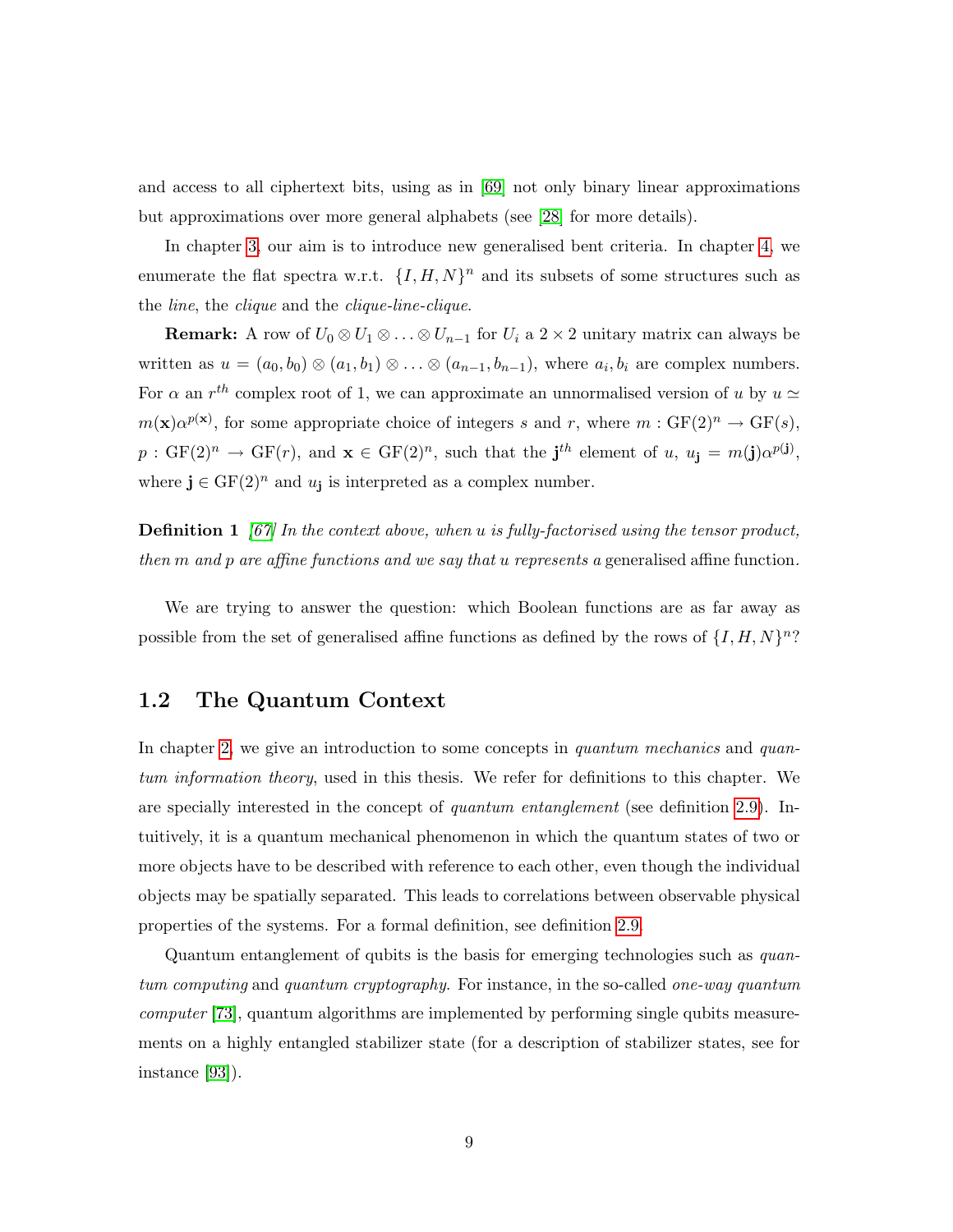In quantum cryptography, the process of sending and storing information is always carried out by physical means, for example photons in optical fibres or electrons in electric current. Eavesdropping can be viewed as measurements on a physical object—in this case the carrier of the information. Using quantum phenomena such as quantum superposition (definition [2.8\)](#page-25-1) or quantum entanglement (definition [2.9\)](#page-25-0) one can design and implement a communication system which can always detect eavesdropping. This is because measurements on the quantum carrier of information disturb it and so leave traces.

Entanglement of qubits has also been used in quantum teleportation (see [\[8,](#page-131-4) [18\]](#page-132-3) for the teleportation of a single qubit, or [\[79\]](#page-138-1) for the teleportation of  $N$  qubits).

As in classical communication, an important element in quantum information theory is the correction of errors. While classical error-correction employs redundancy, this is not possible with quantum information, for, as stated by the no-cloning theorem, the information cannot be copied:

**Theorem 1** [\[101\]](#page-140-0) There is no quantum operation that takes  $|\phi\rangle$  to  $|\phi\rangle \otimes |\phi\rangle$ , where  $|\phi\rangle$  is any quantum state.

However, as proven by Peter Shor, the information of one qubit can be spread onto several physical qubits by using a Quantum Error-Correcting Code (QECC) (see definition [2.18\)](#page-27-0) [\[40,](#page-134-2) [19\]](#page-132-4). Now, if noise or decoherence (interaction with the environment) corrupts one qubit, the information is not lost.

The choice of  $I, H$ , and  $N$ , is motivated by their relevance to the set of equivalent Quantum Error-Correcting Codes (QECCs) of the stabilizer type (definition [2.20\)](#page-28-0). This is because I, H, and N are generators of the Local Clifford Group [\[19,](#page-132-4) [49\]](#page-135-7) (see definition [2.21\)](#page-28-1), that stabilizes the group of Pauli matrices on one qubit (see definitions [2.19](#page-27-1) and [2.13\)](#page-26-0).This group, in turn, forms a basis for the set of local errors that act on the quantum code. This stabilizing property of the Local Clifford Group allows one error of the Pauli Group to be 'swapped' with another, whilst leaving invariant the weight distribution of the stabilizer code. In other words the action of the Local Clifford Group generates the fundamental symmetries of the stabilizer code. It follows that all states that occur as spectra w.r.t.  $\{I, H, N\}^n$  represent stabilizer states which are equally robust to quantum errors from the Pauli set.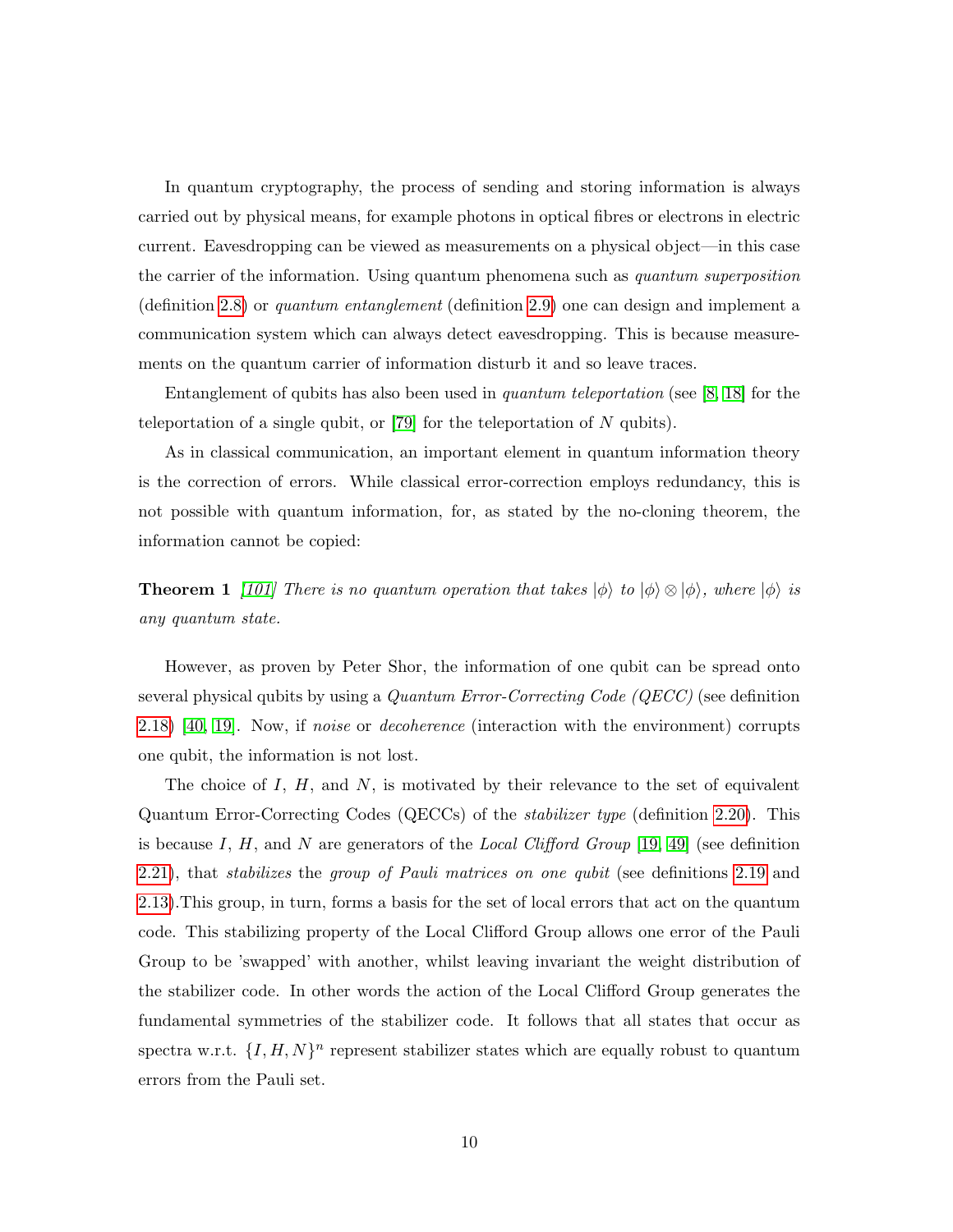To evaluate the quantum *entanglement* of a *pure n-qubit state* (see definition [2.10\)](#page-25-2) one should really examine the spectra w.r.t. the infinite set of n-fold tensor products of all  $2 \times 2$  unitary matrices [\[67\]](#page-137-2). Those states which minimise all spectral magnitudes w.r.t. this infinite transform set are as far away as possible from all generalised affine functions and can be considered to be highly entangled as the probability of observing (measuring) any specific qubit configuration is as small as possible, in any local measurement basis. However it is computationally intractable to evaluate, to any reasonable approximation, this continuous local unitary spectrum beyond about  $n = 4$  qubits (although approximate results up to  $n = 6$  are given in [\[67\]](#page-137-2)). Therefore we choose, in chapter [3,](#page-31-0) a well-spaced subset of spectral points, as computed by the set of  $\{I, H, N\}^n$  transforms, from which to ascertain approximate entanglement measures. Complete spectra for such a transform set can be computed up to about  $n = 10$  qubits using a standard desk-top computer, although partial results for higher n are possible if the n-qubit quantum state is represented by, say, a quadratic Boolean function over n variables: let  $p$  be a Boolean function of  $n$  variables such that  $s = (-1)^{p(i)}$ , where  $i \in \mathrm{GF}(2)^n$ . We say that s represents the pure quantum state of  $n$  qubits such that a joint measurement of  $s$  in the computational basis (that is, the basis implied by the vector s) evaluates to **i** with probability  $2^{-n}|(-1)^{p-1}|^2$ . We sometimes say that  $p$  represents the same quantum state, where the meaning will be clear from the context. It has been shown by Van der Nest in Proposition 2.14 of [\[93\]](#page-139-0) that all graph states (definition [2.22\)](#page-28-2) are equivalent under local unitaries to quadratic forms expressed as  $(-1)^p$ , where p is a Boolean function. We further show (see chapter [10\)](#page-141-0) that no graph state is equivalent to a state  $(-1)^p$  if the algebraic degree of p is other than 2.

Papers in the physics literature have recently proposed a measure of entanglement for the pure multipartite state, s, which measures distance of s to the nearest product state (definition [2.9\)](#page-25-0) over the infinite set of product states [\[7,](#page-131-5) [9,](#page-132-5) [96,](#page-139-2) [97,](#page-139-3) [98\]](#page-140-1). It is called, by some authors, the geometric measure and has been shown to be an entanglement monotone [\[96\]](#page-139-2). It has been extended by [\[7,](#page-131-5) [96,](#page-139-2) [97,](#page-139-3) [98\]](#page-140-1) to a measure of entanglement for mixed states (definition [2.10\)](#page-25-2). An entanglement measure for pure multipartite states was proposed in [\[67\]](#page-137-2) called  $\text{PAR}_l$  and, in logarithmic form, linear entanglement. The  $\text{PAR}_l$  is, essentially, the geometric measure, although [\[67\]](#page-137-2) did not prove that the measure is also an entanglement monotone. PAR<sub>l</sub> is the maximum *Peak-to-Average Power Ratio (PAR)* (definition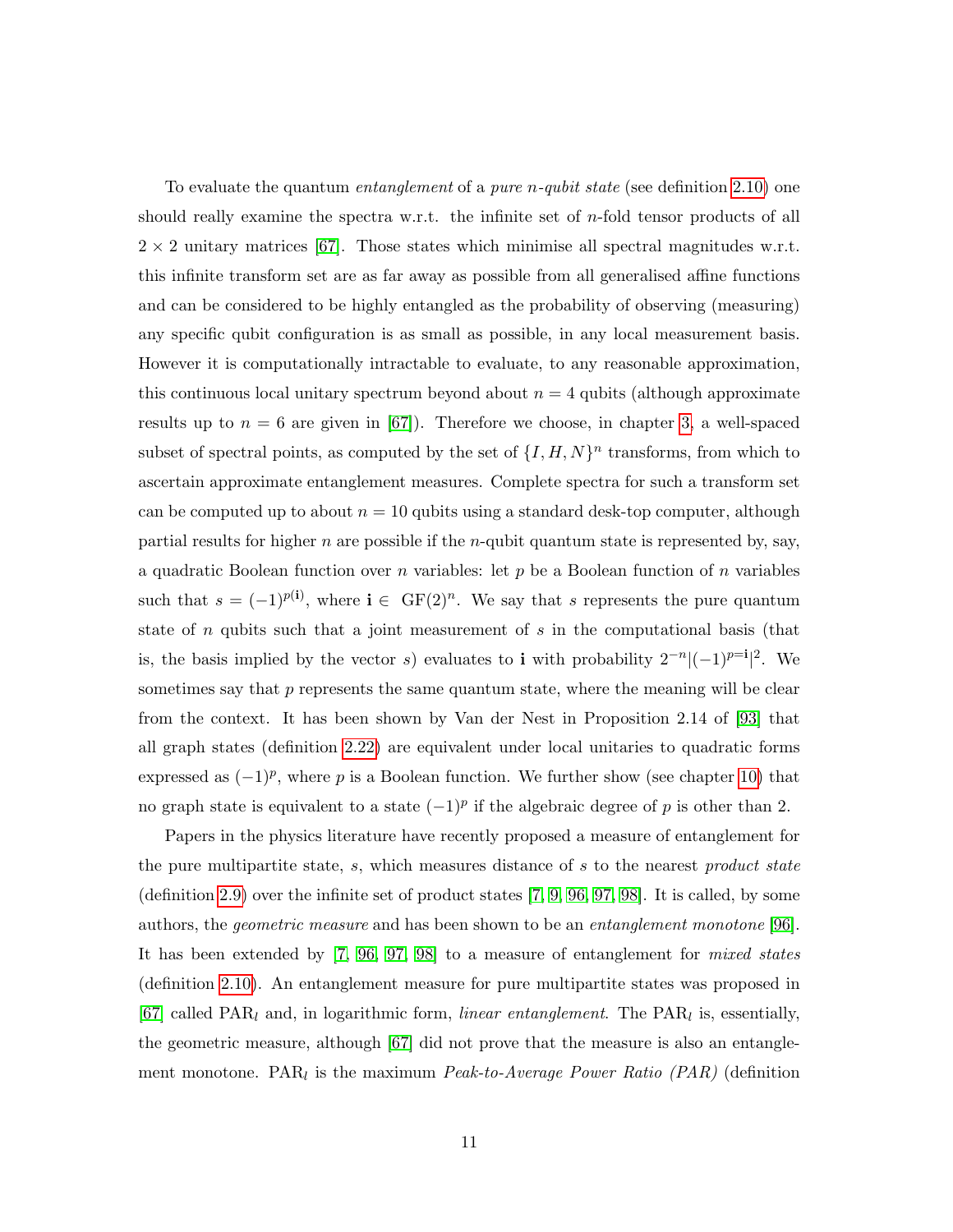[2.1\)](#page-24-1) over the output spectra of s w.r.t. the infinite set of local unitary transforms. In contrast, the geometric measure is defined in [\[98\]](#page-140-1) to be  $1 - \Lambda_{\text{max}}^2$ , where  $\Lambda_{\text{max}}$  is called the *entanglement eigenvalue*, and is the cosine of the angle between the state s and any closest separable (i.e. product) state. It is clear by comparing equation (8) of [\[98\]](#page-140-1) and Definition 10 of [\[67\]](#page-137-2) that  $2^n\Lambda_{\text{max}}^2 = \text{PAR}_l$ . [\[98\]](#page-140-1) also provides a logarithmic form of the geometric measure, namely  $E_{\log_2} = -\log_2(\Lambda_{\max}^2)$ , which is precisely the same as the lin-ear entanglement of [\[67\]](#page-137-2) which was defined as  $n - \log_2(\text{PAR}_l)$ . As shown in [\[98\]](#page-140-1),  $E_{\log_2}$  acts as a lower bound on relative entropy (w.r.t. separable states), both for pure and mixed multipartite states and, in some cases, this bound is exact. [\[67,](#page-137-2) [27\]](#page-133-2) have shown that, for states represented by Boolean functions, (i.e. graph states), whose associated multipartite graph is bipartite, the  $PAR_l$  and associated linear entanglement can be computed exactly by using just tensor products of I and H. Similar techniques have been used in [\[45\]](#page-135-8) but this time w.r.t. a multipartite version of the *Schmidt measure*.

In this thesis, we do not examine the  $PAR_l$  which, in general, appears to be computationally intractable. Instead we examine spectra w.r.t. just tensor products of  $I, H$ , and N. In the first part of the thesis (chapters [3](#page-31-0) and [4\)](#page-57-0), we do not consider the PAR but instead simply count the number of spectra which are flat, taken over all transforms of s w.r.t.  $\{I, H, N\}^n$ . Such a measure is not an entanglement monotone but we call it an entanglement criteria for a pure quantum state in the same way that cryptographers refer to cryptographic criteria for Boolean functions. Entanglement criteria give an indication of the amount of entanglement of a state, but other criteria should also be taken into account when assessing entanglement. As is shown in chapter [4,](#page-57-0) the number of flat spectra w.r.t.  $\{I, H, N\}^n$  for pure states of the form  $s = (-1)^p$  is strongly dependent on the degree of p, with the enumeration maximised if  $\deg(p) = 2$ . Chapter [4](#page-57-0) also shows experimentally that, for graph states, those states which represent QECCs with highest distance also have the most number of flat spectra w.r.t.  $\{I, H, N\}^n$ . Therefore, as experimental results suggest that distance is optimised for those graph states with lowest  $\text{PAR}_l$  [\[27\]](#page-133-2), then the number of flat spectra w.r.t.  $\{I, H, N\}^n$  can be considered to be an entanglement criteria but not an entanglement measure.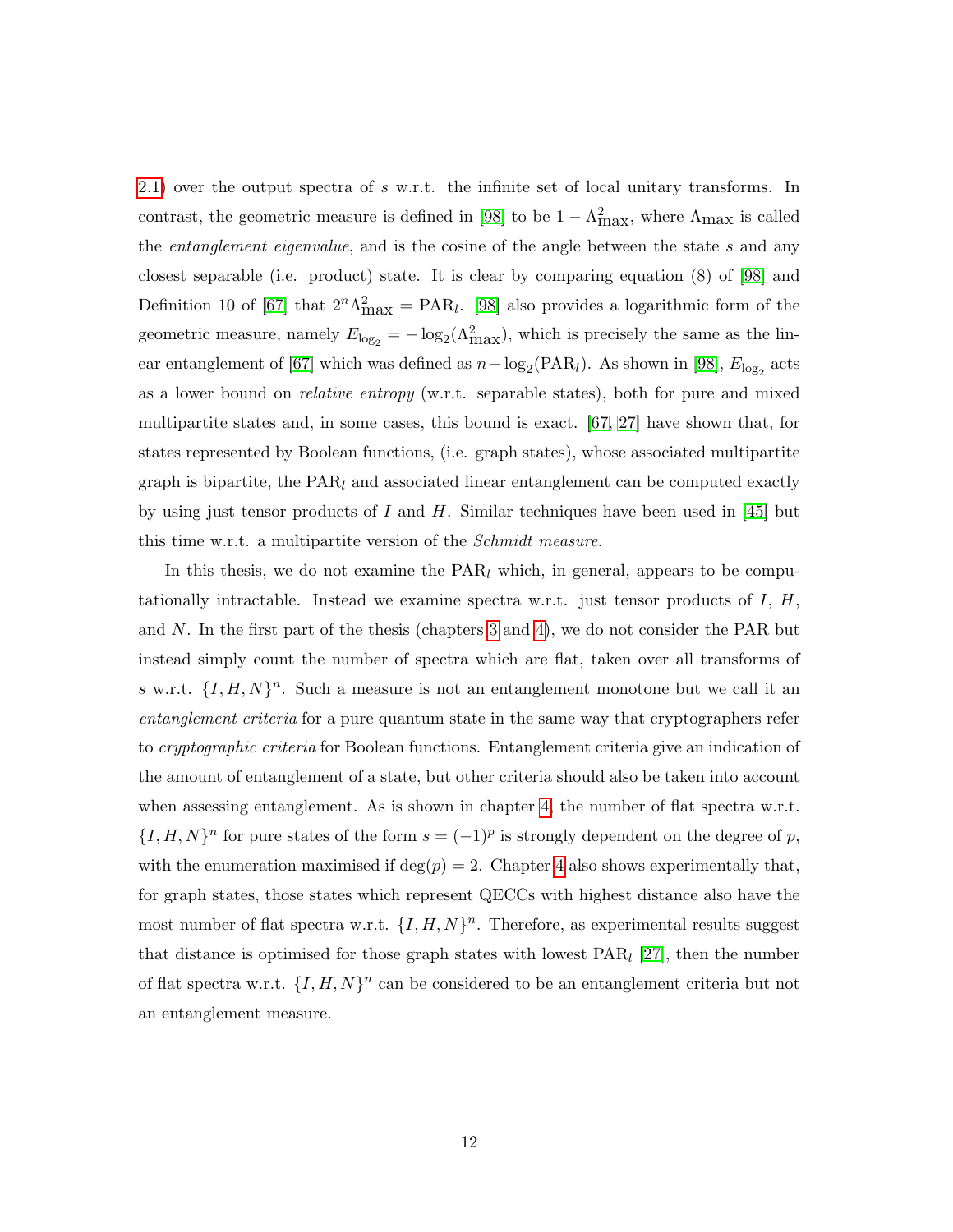### <span id="page-16-0"></span>1.3 The Graphical Context

Structures that can be represented as graphs are ubiquitous, and many problems of practical interest can be represented by graphs. For instance, as we stated before, quadratic Boolean functions can be represented by graphs, and some of their spectral properties can be computed in graph terms. One of the first results in graph theory appeared in Leonhard Euler's paper on Seven Bridges of Königsberg, published in 1736. Here we present some problems in graph theory that are strongly related to the content of this thesis.

We offer a brief introduction of graph theory in chapter [2,](#page-23-0) section [2.3.](#page-29-0)

**Definition 2** The clique function or complete graph is defined as the graph in which an edge connects every pair of vertices.

**Definition 3** Given a graph  $G$ , an independent set (IS) is a subset of its vertices that are pairwise not adjacent.

The k-clique problem is the problem of determining, given a graph G and an integer k, whether G contains a clique of at least a given size k. The k-independent set problem is the problem of finding an independent set of size at least  $k$ . These two problems are equivalent, because there is a clique of size at least  $k$  if and only if there is an independent set of size at least  $k$  in the complement graph. Both problems are NP-complete.

The corresponding optimization problem to the clique problem is the *maximum clique* problem, that is the problem of finding the largest clique in a graph. Equivalent to this problem, the independent set problem is the problem of determining the largest independent set in a graph.

**Definition 4** [\[71\]](#page-137-4) The Ramsey number,  $r = R(m, n)$ , is the number such that all simple undirected graphs on at least r vertices will have either an independent set of size m or a clique of size n.

The Ramsey number is also highly related to the independent set problem, where we now consider not only a single graph, but the whole orbit of the graph under a graph operation. This is of significant relevance to the subject of this thesis (see chapters [3](#page-31-0) and [5\)](#page-80-0):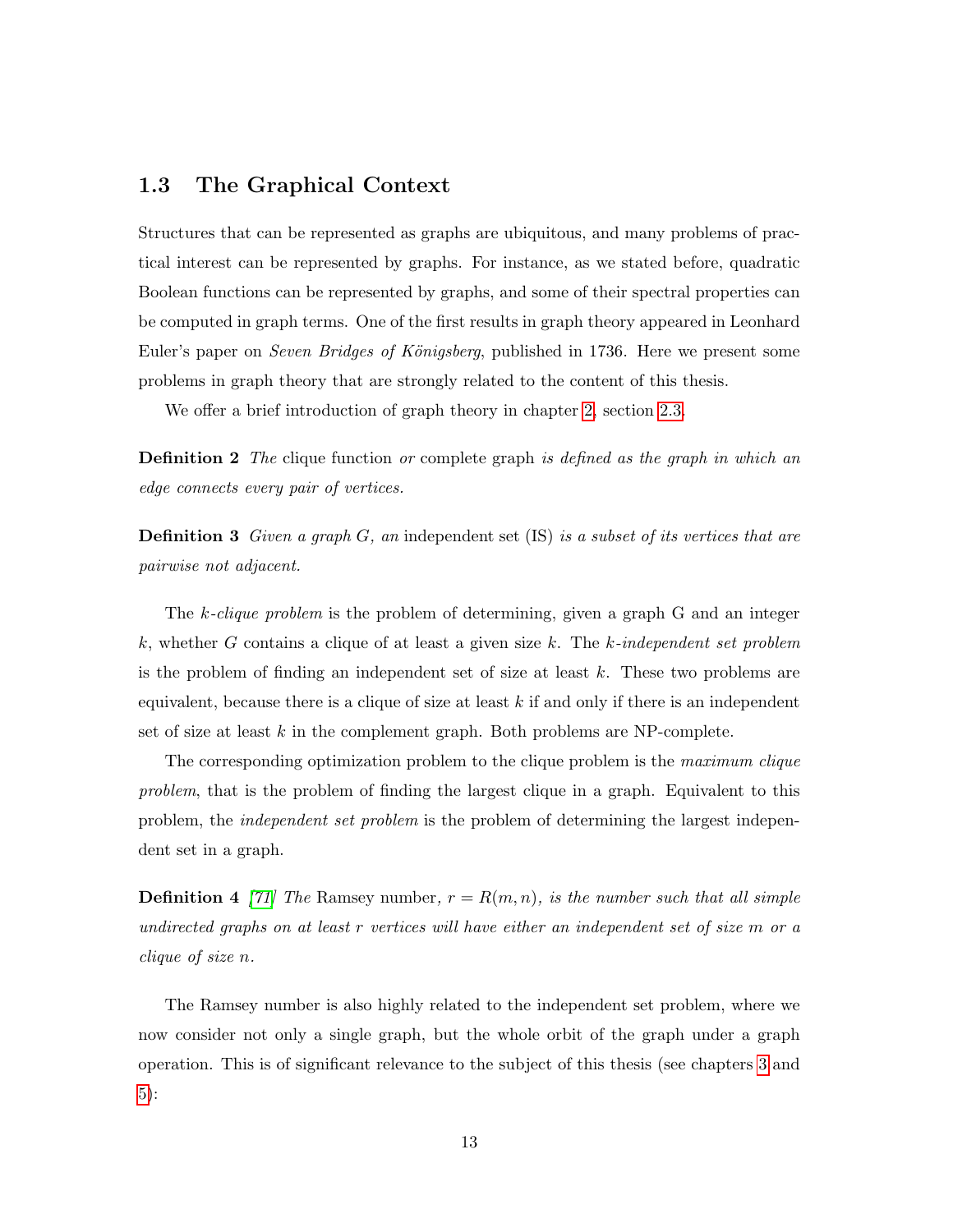**Definition 5** Define the action of Local Complementation (LC) [\[16,](#page-132-6) [15\]](#page-132-7) (or vertex-neighbour-complement (VNC) [\[37\]](#page-134-3)) on a graph G at vertex v,  $LC_v$ , as the graph transformation obtained by replacing the subgraph defined by restricting the set of vertices to  $\mathcal{N}_v$ ,  $G[N_v]$ , by its complement; that is, the graph transformation obtained by complementing the relationships between the vertices in  $\mathcal{N}_v$  (the neighbourhood of v).

Let  $\Lambda_n$  be the minimum value of  $\lambda$  over all LC orbits of graphs on n vertices,  $\lambda$  being the size of the largest independent set in the corresponding LC orbit of graphs. Then:

### **Lemma 1** [\[30\]](#page-133-5) If r is the Ramsey number  $R(k, k + 1)$ , then  $\Lambda_n \geq k$  for  $n \geq r$ .

A vertex covering for a graph G is a set of vertices V so that every edge of G is adjacent to at least one vertex in  $V$ . The vertex cover problem is the problem of finding the smallest vertex covering and is NP-complete. This problem is strongly related to the independent set problem, because for any graph  $G := (V, E)$ , the size of the smallest vertex covering plus the size of the maximum independent set equals the size of V [\[36\]](#page-134-4).

Graphs have an important application in quantum mechanics, as a certain significant type of quantum state can be described by a simple graph (see chapter [10\)](#page-141-0). The graphical description of certain pure quantum states was investigated by Parker and Rijmen [\[67\]](#page-137-2). They proposed partial entanglement measures for such states and made observations about a Local Unitary  $(LU)$  Equivalence between graphs describing the states w.r.t. the tensor product of  $2 \times 2$  local unitary transforms. These graphs were interpreted as quadratic Boolean functions and it was noted that bipartite quadratic functions are LU-equivalent to indicators for binary linear error-correcting codes. It was further observed that physical quantum graph arrays were already under investigation in the guise of cluster states, by Raussendorf and Briegel [\[72,](#page-137-5) [13\]](#page-132-8). These clusters form the 'substrate' for measurementdriven quantum computation.

Measurement-driven quantum computation on a *quantum factor graph*<sup>[2](#page-17-0)</sup> has been discussed by Parker [\[66\]](#page-136-6). Independent work by Schlingemann and Werner [\[82\]](#page-138-2), Glynn [\[37,](#page-134-3) [38\]](#page-134-5), and by Grassl, Klappenecker, and Rotteler [\[41\]](#page-134-6) proposed to describe stabilizer Quantum

<span id="page-17-0"></span><sup>2</sup>A factor graph is the diagram showing how a function of several variables can be factored into a product of "smaller" functions in less variables.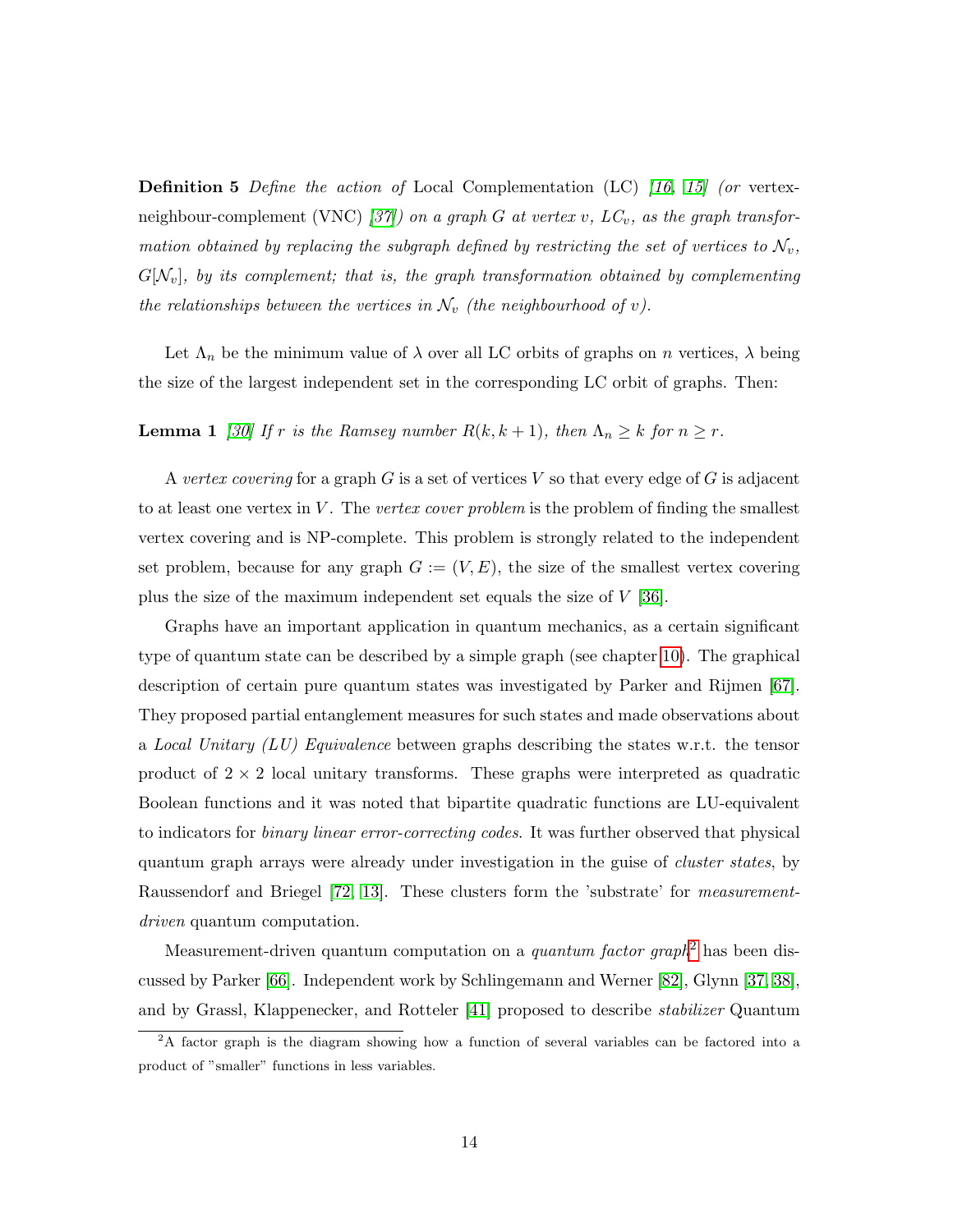Error-Correcting Codes (QECCs) (definition [2.20\)](#page-28-0) using graphs and, for QECCs of dimension zero, the associated graphs can be referred to as graph states (see definition [2.22\)](#page-28-2). The graph states are equivalent to the graphs described by [\[67\]](#page-137-2) and therefore have a natural representation using quadratic Boolean functions (see [\[93\]](#page-139-0)).

In reference [\[67\]](#page-137-2) it was observed that the complete graph, the star graph, and generalised GHZ (short for Greenberger-Horne-Zeilinger) states are all LU-equivalent. It turns out [\[93\]](#page-139-0) that LU-equivalence for graph states can be characterised, graphically, via the Vertex-Neighbour-Complement (VNC) transformation, which was defined by Glynn, in the context of QECCs (definition 4.2 in [\[37\]](#page-134-3)), and also, independently, by Hein, Eisert and Briegel [\[45\]](#page-135-8), and also by Van Den Nest and De Moor under the name of Local Clifford operation [\[94,](#page-139-4) [93\]](#page-139-0). VNC is another name for *Local Complementation (LC)*, as investigated by Bouchet [\[14,](#page-132-9) [15,](#page-132-7) [16\]](#page-132-6) in the context of isotropic systems. By applying LC to a graph G we obtain a graph  $G'$ , in which case we say that G and  $G'$  are LC-equivalent. Moreover, the set of all LC-equivalent graphs form an LC-orbit. LC-equivalence translates into the natural equivalence between  $GF(4)$  additive codes that keeps the weight distribution of the code invariant [\[19\]](#page-132-4). There has been recent renewed interest in Bouchet's work motivated, in part, by the application of interlace polynomials (see chapters [5](#page-80-0) and [6\)](#page-100-0) to the reconstruction of DNA strings [\[3,](#page-131-0) [2\]](#page-131-1). In particular, various interlace polynomials have been defined [\[2,](#page-131-1) [1,](#page-131-2) [4,](#page-131-6) [5\]](#page-131-3) which mirror some of the quadratic results of chapter [4.](#page-57-0)

### <span id="page-18-0"></span>1.4 The Coding Theory Context

In this section, we give a summary of binary linear codes, one of the topics related to the thesis.

The aim of coding theory is the reliable transmission of information across noisy channels. Shannon [\[83\]](#page-138-3) was the first to formulate information theory mathematically. Ideally, one wishes to find codes which transmit quickly, contain many valid codewords and can correct or at least detect many errors. However, these aims are mutually exclusive, so different codes are optimal for different applications, depending mainly on the probability of errors happening during transmission. An error-correcting code is an algorithm for expressing a sequence of numbers such that any errors (within certain limitations) produced during transmission can be detected and corrected based on the information received.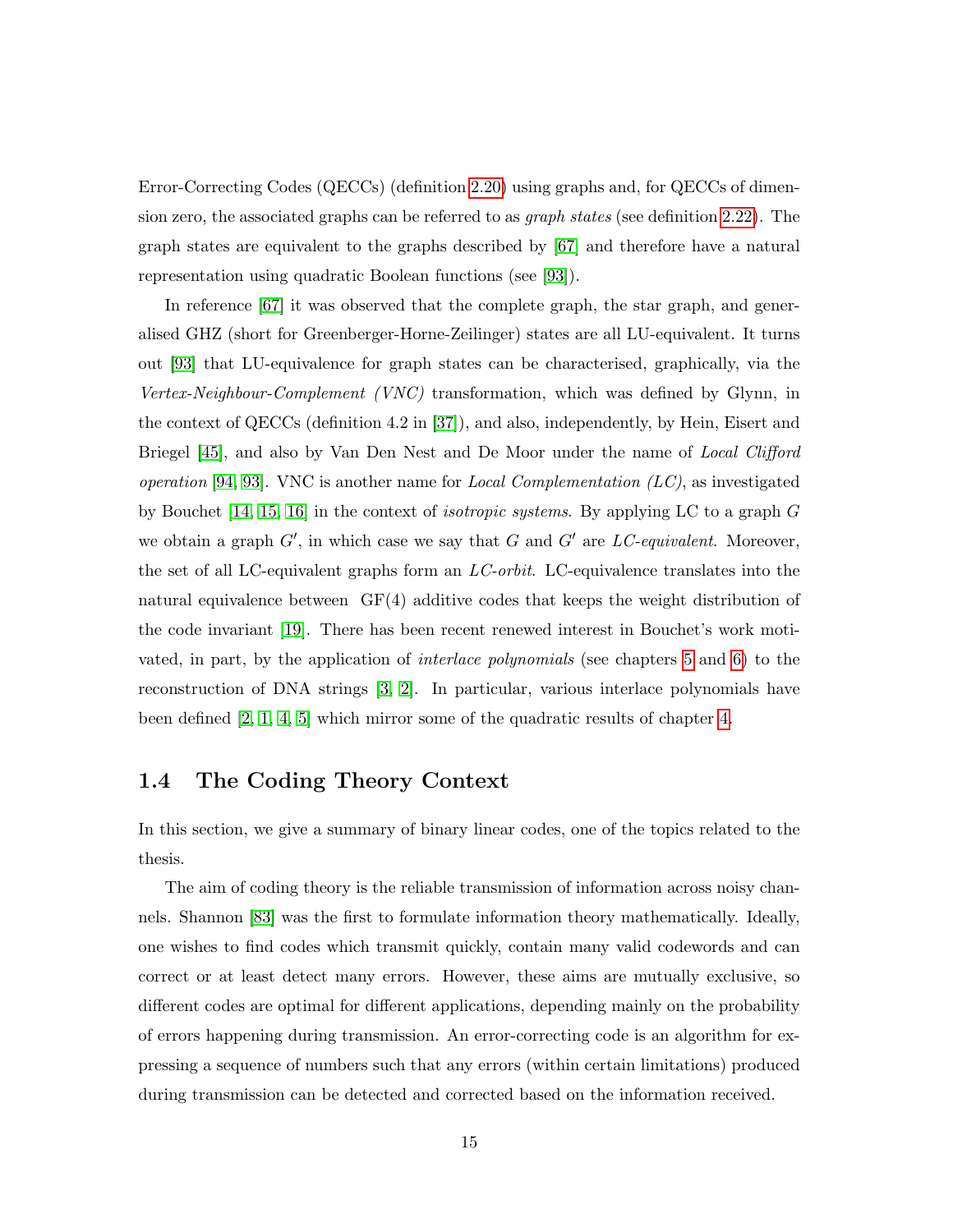The motivation behind creating (binary) linear codes is to allow for *syndrome decoding*, minimum distance decoding using a reduced (because of the linearity of the code) lookup table.

**Definition 6** A [n, k] binary linear code,  $n \geq 1$ ,  $1 \leq k \leq n$ , is a linear subspace C with dimension k of the vector space  $\mathbb{F}_2^n$ . The elements of C are known as codewords, n is called the length of the code and k its rank.

Taking a base over  $\mathbb{F}_2^n$  (usually, the canonical base  $e_i = (0, \ldots, 0, 1, 0, \ldots, 0)$ , where the 1 is on the  $i^{th}$  position), C can be expressed by means of its *generator matrix*, G, a binary  $k \times n$  matrix defined by the property that  $c \in C$  iff c is a linear combination of the rows of G.

**Definition 7** The dual code of a [n, k] linear code C is the  $[n, n-k]$  linear code defined by

$$
C^{\perp} = \{x \in \mathbb{F}_2^n : \langle x, c \rangle = 0 \,\,\forall \,\, c \in C\} \,.
$$

It can be shown that each bipartite graph with k variables on one side and  $n - k$  on the other is related to a binary  $[n, k]$  linear code, C, via a simple transform from the set of  $\{I, H\}^n$  transforms [\[67\]](#page-137-2). Likewise, the dual  $[n, n-k]$  code,  $C^{\perp}$ , can also be obtained from the same graph via another transform from the set of  $\{I, H\}^n$  transforms (see section [10.8\)](#page-148-0). Viceversa, from any binary linear code we can define a bipartite graph.

One can also show that C and  $C^{\perp}$  are invariant under *pivot* of the associated bipartite graph, where pivot is a graphical operation, as defined in definition [5.12.](#page-92-1) Consequently, such a graph remains bipartite under pivot, as stated in Lemma [7.3.](#page-110-3) It is therefore of interest to enumerate the number of pivot orbits of bipartite graphs, in order to get a classification of binary linear codes. In chapter [7,](#page-109-0) we give an enumeration of all pivot orbits of unlabelled and labelled connected bipartite graphs for some values of  $n$  (see table [7.1\)](#page-114-1). A list of bipartite pivot orbit representatives for unlabelled and labelled connected graphs is available at http://www.ii.uib.no/∼[matthew/bipivotorbits/files.html.](http://www.ii.uib.no/~matthew/bipivotorbits/files.html)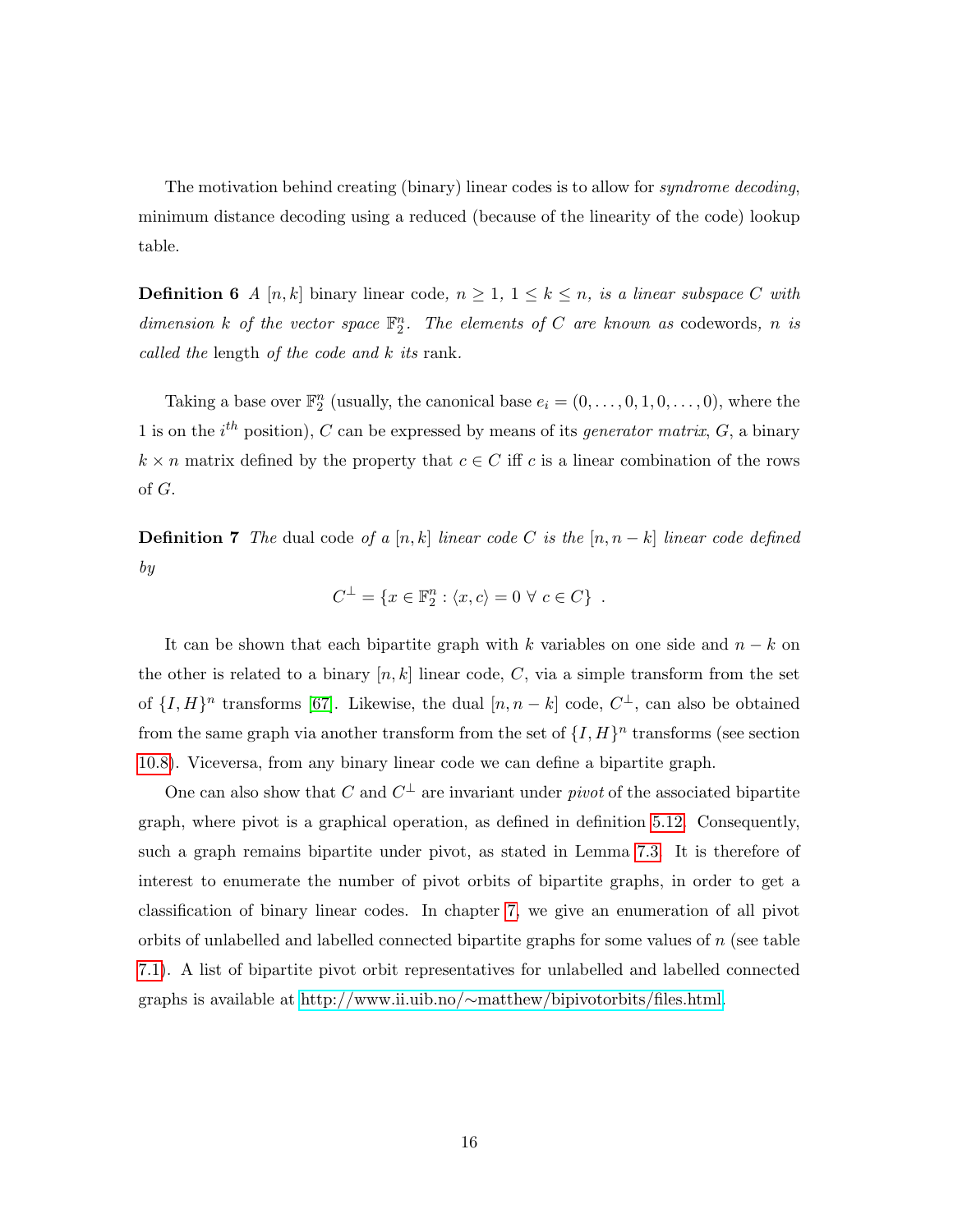### <span id="page-20-0"></span>1.5 Outline of the thesis

In chapter [3,](#page-31-0) we extend the concept of a bent Boolean function to some *Generalised Bent Criteria* for a Boolean function, where we now require that p has flat spectra w.r.t. one or more transforms from a specified set of unitary transforms. The set of transforms we choose is not arbitrary but is motivated by the choice of unitary transforms that are typically used to action a local basis change for a pure n-qubit quantum state. Then, we shall apply such transforms to an  $n$ -variable Boolean function, and examine the resultant spectra accordingly. In particular we shall apply all possible transforms formed from  $n$ fold tensor products of the  $2 \times 2$  identity matrix I, the Walsh-Hadamard kernel, H, and the Negahadamard kernel  $N$  [\[64\]](#page-136-7), where

$$
H = \frac{1}{\sqrt{2}} \begin{pmatrix} 1 & 1 \\ 1 & -1 \end{pmatrix}, N = \frac{1}{\sqrt{2}} \begin{pmatrix} 1 & i \\ 1 & -i \end{pmatrix} ,
$$

with  $i^2 = -1$ . We refer to this set of transforms as the  $\{I, H, N\}^n$  transform set. That is, the set  $\{I, H, N\}^n$  consists of all transforms  $U = \prod_{j \in \mathbf{R_I}} I_j \prod_{j \in \mathbf{R_H}} H_j \prod_{j \in \mathbf{R_N}} N_j$ , where the sets  $\mathbf{R}_{\text{I}}, \mathbf{R}_{\text{H}}$  and  $\mathbf{R}_{\text{N}}$  partition  $\{0, \ldots, n-1\}$ , and  $H_j$ , say, stands for the transform  $I \otimes \ldots \otimes I \otimes H \otimes I \otimes \ldots \otimes I$ , with H in the  $j<sup>th</sup>$  position. There are  $3<sup>n</sup>$  such transforms which act on a Boolean function of n variables to produce  $3^n$  spectra, each spectrum of which comprises  $2^n$  spectral elements (complex numbers). By contrast, the WHT can be described as  $\{H\}^n$ , which is a transform set of size one, where the single resultant output spectrum comprises just  $2^n$  spectral elements.

One of the main aims of chapter [3](#page-31-0) is to provide a technique to study the number of flat spectra of a function w.r.t.  $\{I, H, N\}^n$ , or in other words the number of unitary transforms  $U \in \{I, H, N\}^n$  such that  $P_U = (P_{U,\mathbf{k}}) \in \mathbb{C}^{2^n}$  has  $|P_{U,\mathbf{k}}| = 1 \forall \mathbf{k} \in \mathrm{GF}(2)^n$ , where

$$
P_{U,\mathbf{k}} = U \; 2^{-n/2} (-1)^{p(\mathbf{x})} = \left( \prod_{j \in \mathbf{R}_{\mathbf{I}}} I_j \prod_{j \in \mathbf{R}_{\mathbf{H}}} H_j \prod_{j \in \mathbf{R}_{\mathbf{N}}} N_j \right) 2^{-n/2} (-1)^{p(\mathbf{x})} \; . \tag{1.1}
$$

Chapter [4](#page-57-0) can be regarded as the application of the above-mentioned technique to some concrete recursive graph structures, such as the line or the clique, and to a new structure, the clique-line-clique, defined from the two previous graphs, and that in general inherits from them good qualities, inherent to those structures with respect to some specific subsets of  $\{I, H, N\}^n$ , and that avoids the less positive behaviour that they show with respect to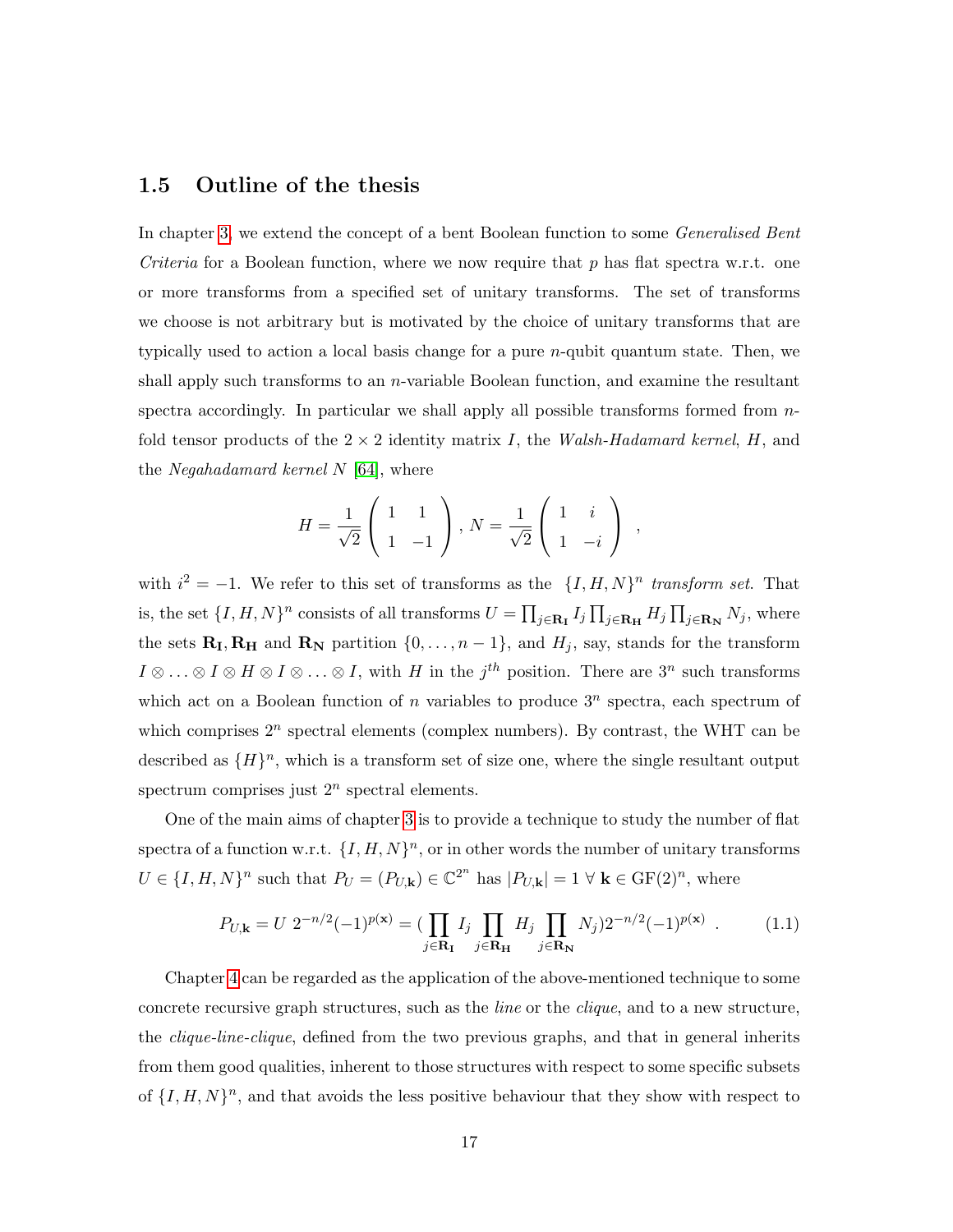the total of  $\{I, H, N\}^n$ . We summarize the results for this chapter in the appendix of the chapter (section [4.6\)](#page-76-0).

Chapter [5](#page-80-0) exploits further the connection between graph structures and Boolean functions, relating some objects derived from the structure of a graph, the interlace polynomials (see  $[2, 4]$  $[2, 4]$  and  $[1]$ ) to the spectra of a quadratic Boolean function with respect to  $\{I, H, N\}$ <sup>n</sup>. With this purpose in mind, we give a new and equivalent definition of the different interlace polynomials that are based on the linear algebra techniques used in chapters [3](#page-31-0) and [4](#page-57-0) to compute the number of flat spectra with respect to some subsets of  ${I, H, N}^n$ .

We prove as well that, if  $p(x)$  is a quadratic Boolean function, its *power spectrum* with respect to any transform in  $\{I, H, N\}^n$  is either flat (one-valued) or two-valued, and when it is two-valued one of these values is 0 and the other one can be computed explicitly from the modified adjacency matrix proposed in chapter [3.](#page-31-0) This allows us to derive a formula for computing the Clifford Merit Factor (CMF) and the Multivariate Merit Factor (MMF) [\[43,](#page-135-9) [65\]](#page-136-8), with the interlace polynomials. Next, we prove some conjectures proposed by Parker in [\[64\]](#page-136-7) related to the line function (path graph) and its affine offsets.

Chapter [6](#page-100-0) shows a similar relationship between the two-variable interlace polynomial (see [\[5\]](#page-131-3)), and the spectra of a quadratic Boolean function with respect to the set  $\{I, H\}^n$ . We also introduce new two-variable interlace polynomials by analogy, and investigate some of their properties. Next, for bipartite graphs, we develop a three-variable interlace polynomial and from it derive the weight hierarchy [\[46,](#page-135-10) [99\]](#page-140-2) of the associated binary code, thereby expanding on the results of Parker and Rijmen [\[67\]](#page-137-2).

Chapter [7](#page-109-0) gives an expression of the pivot operation on graphs using the ANF of its associated (quadratic) Boolean function. By using this form, we generalise the pivot operation to hypergraphs, and we state the (necessary and sufficient) condition that a function of degree higher than two must fulfill in order to allow such an operation. We give as well a spectral interpretation of the pivot operation on a (hyper)graph. Based on the above mentioned condition for pivot and on the spectral interpretation, we construct a family of Boolean functions that have a large number of flat spectra w.r.t.  $\{I, H\}^n$ , and we compute this number. Also, we enumerate pivot orbits of unlabelled and labelled connected bipartite graphs for some values of  $n$ . Finally, we study the pivot orbit trajectory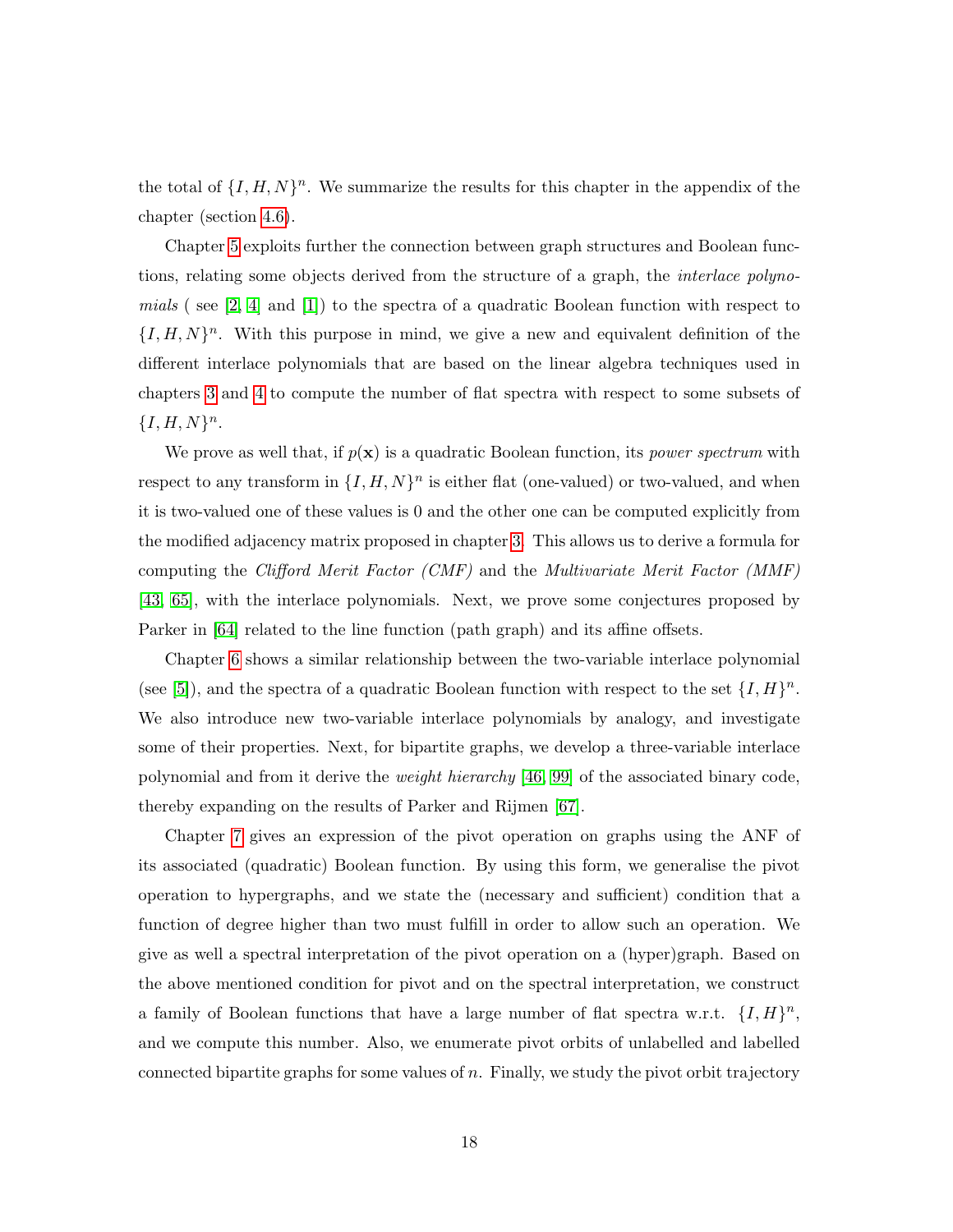of structures that include a clique and develop lower bounds on the number of flat spectra of a graph w.r.t.  $\{I, H\}^n$  and  $\{I, H, N\}^n$ .

Chapter [8](#page-117-0) offers a description of the conditions that allow a Boolean function to change its degree by pivoting on its associated hypergraph, or to reduce or increase the number of high degree terms. We describe as well the explicit formula for the result of applying a transform  $U \in \{I, N\}^n$  to the APF (Algebraic Polar Form) [\[67\]](#page-137-2) (see section [8.3\)](#page-119-0) of any vector with entries in the set  $\{0, \pm 1\}$ . Together with the results proposed by Parker and Rijmen in [\[67\]](#page-137-2), and using iteration, this formula allows the computation of the result of the application of a  $U \in \{I, H, N\}^n$  to any vector with entries in the set  $\{0, \pm 1\}$ . Finally, we show how to use these results for computing the result of the application of a  $U \in \{I, H, N\}^n$  to  $i^p$  for  $p: \{0, 1\}^n \to \mathbb{Z}_4$ .

In the Appendix (chapter [10\)](#page-141-0), we summarise the different interpretations of graph states, with more detail than in the Introduction. As the matters dealt with in this thesis are interdisciplinary, and as the equivalences displayed here are scattered among many papers published in different areas, it is useful to gather them together, although the results presented in this chapter are not new.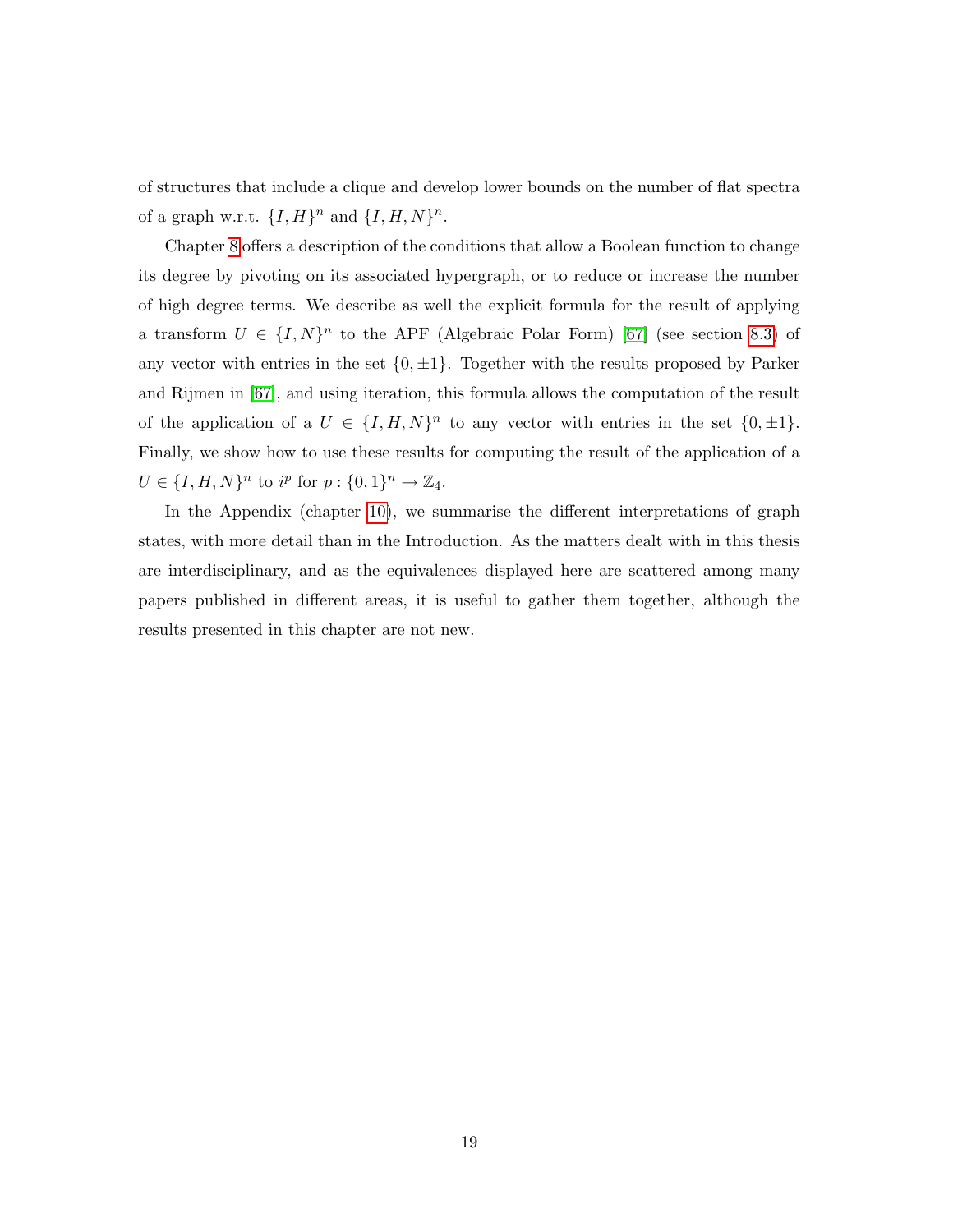### <span id="page-23-0"></span>Chapter 2

## Preliminaries

### <span id="page-23-1"></span>2.1 Boolean functions

For better comprehension of the thesis, we state some definitions related to Boolean functions, as well as some important transforms that act on them.

<span id="page-23-2"></span>Definition 2.1 Let

\n- \n
$$
I = \begin{pmatrix} 1 & 0 \\ 0 & 1 \end{pmatrix}
$$
\n*be the 2 × 2 identity matrix,*\n
\n- \n
$$
H = \frac{1}{\sqrt{2}} \begin{pmatrix} 1 & 1 \\ 1 & -1 \end{pmatrix}
$$
\n*the* Walsh-Hadamard kernel, *and*\n
\n- \n
$$
N = \frac{1}{\sqrt{2}} \begin{pmatrix} 1 & i \\ 1 & -i \end{pmatrix}
$$
\n*the* Negahadamard kernel *[69]*.\n
\n

Let  $U \in \{I, H, N\}$ . We define  $U_j$  as the tensor product

$$
U_j = I \otimes \cdots \otimes I \otimes U \otimes I \otimes \cdots \otimes I \ ,
$$

where the  $U$  occurs in position  $j$  in the tensor product. Then, the set of transforms  ${I, H, N}^n$  is defined as the set of tensor products of all possible combinations of the matrices  $I, H$  and  $N$ , that is,

$$
\{I, H, N\}^n = \{\prod_{j \in \mathbf{R_I}} I_j \prod_{j \in \mathbf{R_H}} H_j \prod_{j \in \mathbf{R_N}} N_j \},\,
$$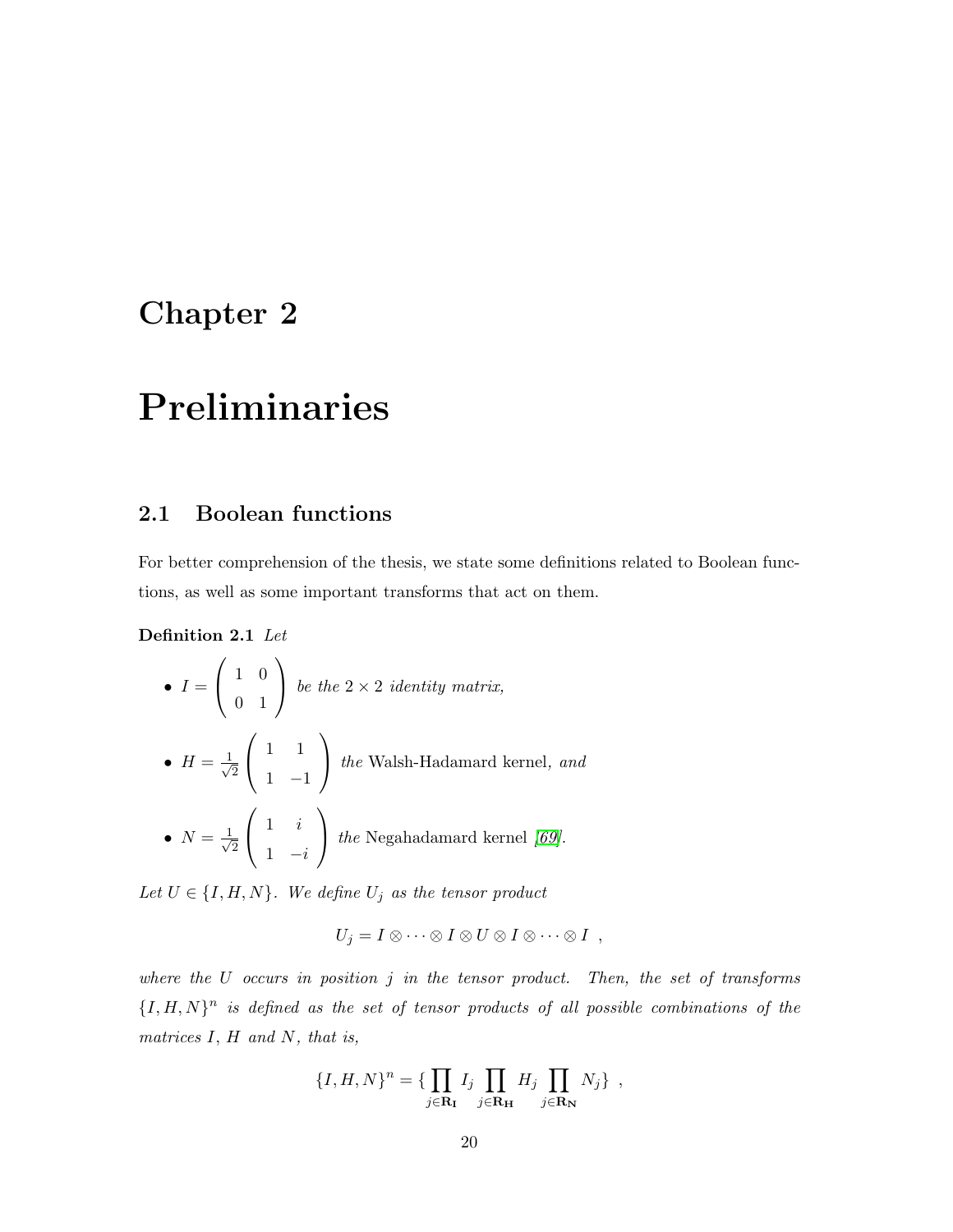where the sets  $\mathbf{R}_{\text{I}}, \mathbf{R}_{\text{H}}$  and  $\mathbf{R}_{\text{N}}$  partition the set of vertices  $\{0, \ldots, n-1\}$ , and  $\{\text{T}\}$  represents the usual matrix product.

**Definition 2.2** Let  $p: GF(2)^n \to GF(2)$  be a Boolean function on n variables. We define the bipolar vector of the function, as the length  $2^n$  vector with coefficients in  $\{+1, -1\}$ ,  $s = (s_{0...00}, s_{0...01}, s_{0...11}, \ldots, s_{1...11})$  such that  $s_i = (-1)^{p(i)}$ , where  $i \in GF(2)^n$ .

**Definition 2.3** The Walsh Hadamard Transform (WHT),  $WHT : \mathbb{C}^{2^n} \to \mathbb{C}^{2^n}$ , is defined by the  $2^n \times 2^n$  unitary matrix  $U = H \otimes H \ldots \otimes H = \bigotimes_{i=0}^{n-1} H$ , where ' $\otimes$ ' indicates the tensor product of matrices, and unitary means that  $UU^{\dagger} = I_n$ , where  $\dagger$ ' means transposeconjugate and  $I_n$  is the  $2^n \times 2^n$  identity matrix.

**Definition 2.4** The Walsh-Hadamard spectrum of p is given by the matrix-vector product  $P = Us \in \mathbb{C}^{2^n}(\mathbb{R}^{2^n})$ , where  $s = (-1)^{p(\mathbf{k})}$  as before, with  $\mathbf{k} \in GF(2)^n$ . In general, the spectrum of a function w.r.t. a transform  $T: \mathbb{C}^{2^n} \to \mathbb{C}^{2^n}$  is given by the matrix-vector product  $P = Ts$ . The spectral coefficients are defined as the entries of the vector P,  $P_k$ .

**Definition 2.5** A Boolean function  $p: GF(2)^n \rightarrow GF(2)$  is said to have a flat spectrum w.r.t. a transform  $T: \mathbb{C}^{2^n} \to \mathbb{C}^{2^n}$  iff  $|P_{\mathbf{k}}| = 1 \forall \mathbf{k} \in GF(2)^n$ . The function will be called bent iff it has a flat spectra w.r.t. the transform WHT.

**Definition 2.6** [\[29\]](#page-133-6) The Peak-to-Average Power Ratio (PAR) of a vector  $s \in \mathbb{C}^{2^n}$ , with respect to a set of  $2^n \times 2^n$  unitary transforms **T**, is

<span id="page-24-1"></span>
$$
PAR_{\mathbf{T}}(s) = 2^n \max_{\substack{U \in \mathbf{T} \\ \mathbf{k} \in \mathbb{Z}_2^n}} (|P_{U,\mathbf{k}}|^2), \quad \text{where } P_U = (P_{U,\mathbf{k}}) = Us \in \mathbb{C}^{2^n} \tag{2.1}
$$

### <span id="page-24-0"></span>2.2 Quantum theory

We offer here a brief introduction to some of the concepts in quantum theory, more concretely in quantum information theory, that are more relevant to this work. We refer to [\[33,](#page-134-7) [93,](#page-139-0) [40\]](#page-134-2) for a more extended view of these subjects.

**Definition 2.7** [\[33\]](#page-134-7) A quantum state  $|\phi\rangle$  is a unit vector<sup>[1](#page-24-2)</sup> in a complex Hilbert space H.

<span id="page-24-2"></span><sup>&</sup>lt;sup>1</sup>It is enough to take a unit vector as representative for a state, because for any  $\alpha \in \mathbb{C} \setminus \{0\}$ ,  $\alpha | \phi \rangle$  is defined equivalent to  $|\phi\rangle$ .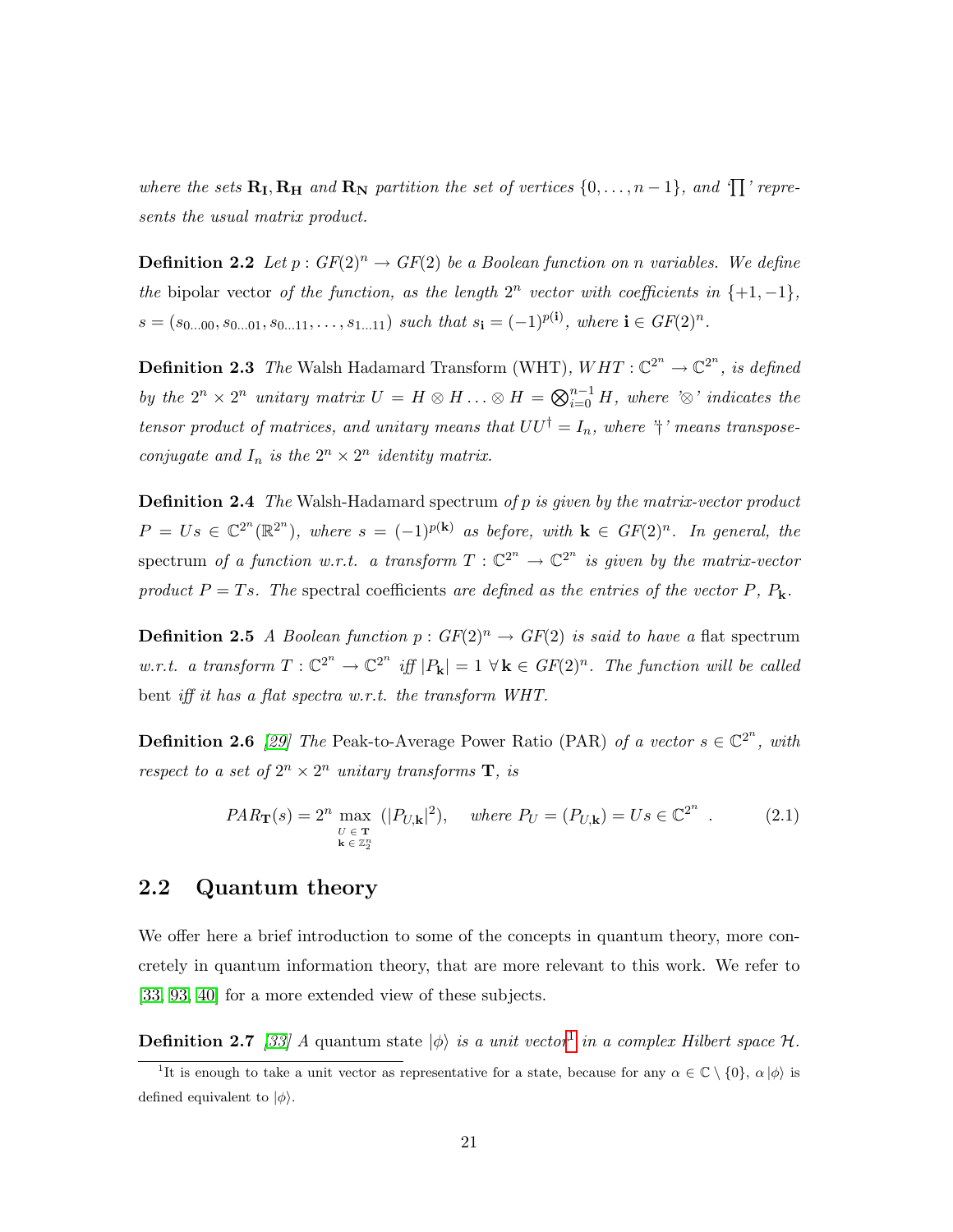**Remark:** The space  $\mathcal{H}$  is in general not finite, but under laboratory conditions one can consider the space as finite, and then  $\mathcal{H} \cong \mathbb{C}^n$ , for some n. This is the convention that most of the papers in the literature use, and we shall adopt this convention from this point onwards.

The notation  $|\rangle$  is known as the *bra-ket notation*, because the *inner product* of two states is denoted by a bracket,  $\langle \psi | \phi \rangle$ , consisting of a left part,  $\langle \psi |$ , called the bra, and a right part,  $|\phi\rangle$ , called the ket. It is also known as *Dirac notation*. The bra vector belongs to the dual space of  $H, H^*$ .  $|\phi\rangle$  should be thought of as a column vector,

$$
|\phi\rangle = \left(\begin{array}{c} a_0 \\ a_1 \\ \vdots \\ a_{n-1} \end{array}\right) ,
$$

and  $\langle \psi |$  as a row vector,  $\langle \psi | = (b_0, \ldots, b_{n-1})$ .  $\langle \psi | \phi \rangle$  will be computed as the matrix product  $\langle \psi | \cdot | \phi \rangle$ .

Given a ket  $|\phi\rangle$  with coordinates as before, its corresponding bra  $\langle\phi|$  is defined as  $\langle \phi | = (\overline{a_0}, \ldots, \overline{a_{n-1}}),$  where  $\overline{a_i}$  means the complex conjugate of  $a_i$ .

<span id="page-25-1"></span>**Definition 2.8** [\[33\]](#page-134-7) A ket state  $|\varphi\rangle$  is a superposition of  $|\phi\rangle$  and  $|\psi\rangle$  if

$$
|\varphi\rangle = \alpha |\phi\rangle + \beta |\psi\rangle
$$
, with  $\alpha, \beta \in \mathbb{C}$ .

Two (ket) states  $|\phi\rangle$  and  $|\psi\rangle$ , say in N-, respectively M-dimensional spaces V, W, can be composed by a tensor product,  $|\phi\rangle \otimes |\psi\rangle$ . This vector will be in the tensor product of V and  $W, V \otimes W$ , of dimension NM. The tensor product of the states will be alternatively denoted by  $|\phi\rangle |\psi\rangle$ ,  $|\phi\psi\rangle$  or  $|\phi, \psi\rangle$ . Given the coordinates of  $|\phi\rangle$  and  $|\psi\rangle$ , we can compute the coordinates of  $|\phi\rangle \otimes |\psi\rangle$  as the set of all pairwise products of coordinates of  $|\phi\rangle$  and  $|\psi\rangle$ .

<span id="page-25-2"></span><span id="page-25-0"></span>**Definition 2.9** [\[35\]](#page-134-8) A state  $|\rho\rangle$  in  $V \otimes W$  that can be written as  $|\phi\rangle \otimes |\psi\rangle$  is called a product state. If  $|\rho\rangle$  is not a product state, it is entangled.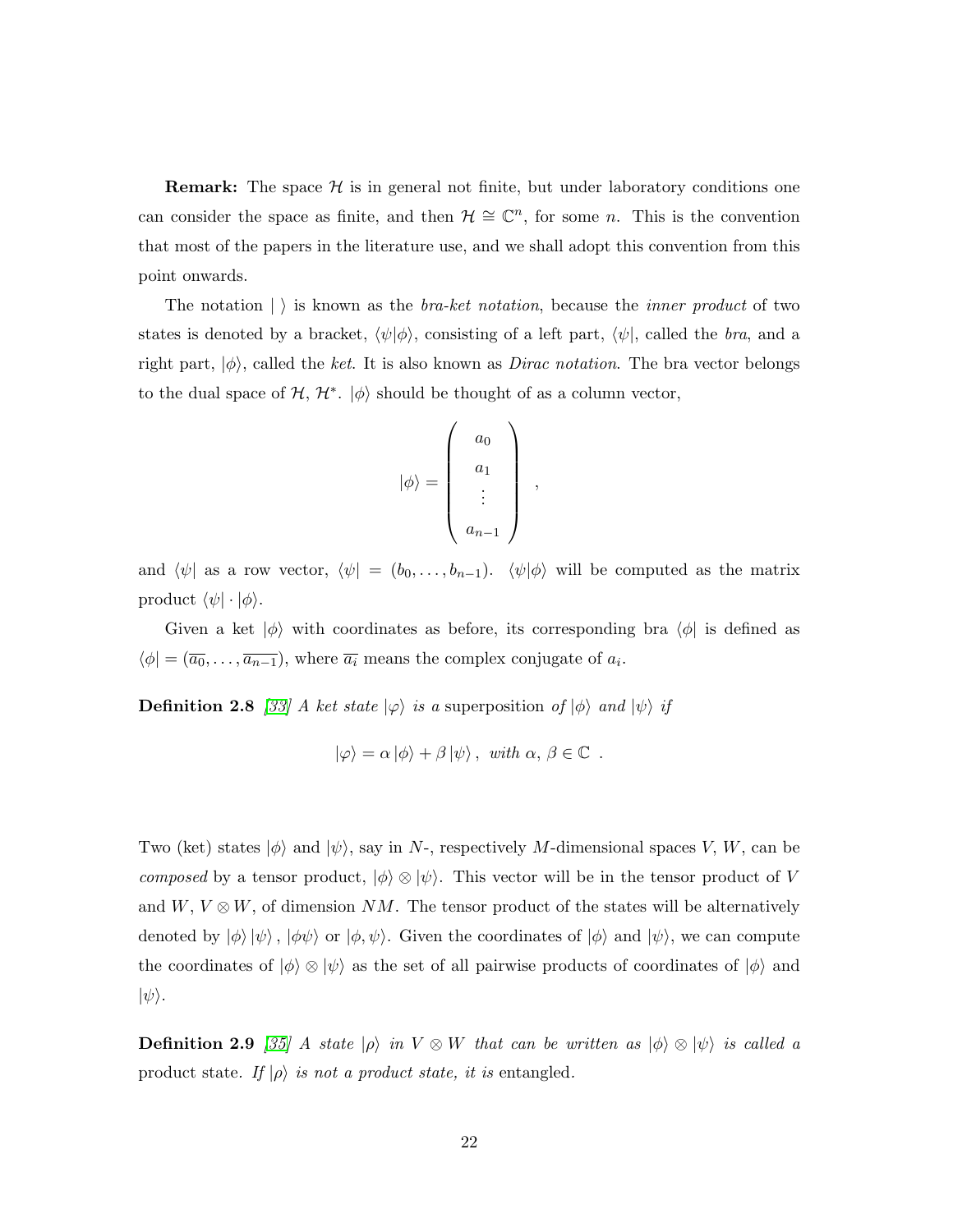**Definition 2.10** A pure quantum state is a state which can be described by a single ket vector, or as a sum of basis states. A mixed quantum state is a statistical distribution of pure states.

**Definition 2.11** A quantum bit, qubit *(sometimes denoted as qbit) is a unit of quantum* information, described by a state in a 2-dimensional space, whose standard basis vectors are labelled  $|0\rangle$  and  $|1\rangle$ . A pure qubit state is a linear quantum superposition of those two states. This means that each qubit can be represented as a linear combination of  $|0\rangle$  and  $|1\rangle$ :

$$
\alpha |0\rangle + \beta |1\rangle
$$
, with  $|\alpha|^2 + |\beta|^2 = 1$ .

If  $A : \mathcal{H} \to \mathcal{H}$  is a linear operator, we can apply A to the ket  $|\phi\rangle$  to obtain the ket  $(A | \phi)$ ). In this thesis, we deal mainly with the  $2 \times 2$  linear operators I, H, and N and combinations of their tensor products (see definition [2.1\)](#page-23-2).

We introduce briefly the theory of quantum error-correction. For more detailed information, we refer for instance to [\[90,](#page-139-5) [89,](#page-139-6) [40,](#page-134-2) [93\]](#page-139-0).

**Definition 2.12** A quantum error in a state of n qubits is a map  $E: \mathbb{C}^{2^n} \to \mathbb{C}^{2^m}$ , where  $m \geq n$ .

**Definition 2.13** The Pauli matrices on one qubit are defined as the  $2 \times 2$  matrices

<span id="page-26-0"></span>
$$
\sigma_I = I = \begin{pmatrix} 1 & 0 \\ 0 & 1 \end{pmatrix}, \sigma_x = \begin{pmatrix} 0 & 1 \\ 1 & 0 \end{pmatrix}, \sigma_z = \begin{pmatrix} 1 & 0 \\ 0 & -1 \end{pmatrix}, \text{ and } \sigma_y = i\sigma_x \sigma_z \tag{2.2}
$$

The Pauli group on one qubit,  $\mathcal{P}_1$ , is defined as the (finite) multiplicative group generated by the Pauli matrices.

**Definition 2.14** A bit-flip X is defined as the (linear) transform:  $X |a\rangle = |a \oplus 1\rangle$ , for  $|a\rangle = |0\rangle$  or  $|1\rangle$ . A phase-flip Z is defined as the (linear) transform:  $X|a\rangle = (-1)^{a}|a\rangle$ , for  $|a\rangle = |0\rangle$  or  $|1\rangle$ .

**Remark:** It is easy to see that the matricial expression for a bit-flip  $X$  is the Pauli matrix  $\sigma_x$ , and for a phase-flip Z is  $\sigma_z$ , while a bit-flip followed by a phase-flip is represented by  $i\sigma_x\sigma_z$ . The matrix I would represent the case that no error is made on the qubit, that is, the qubit does not change.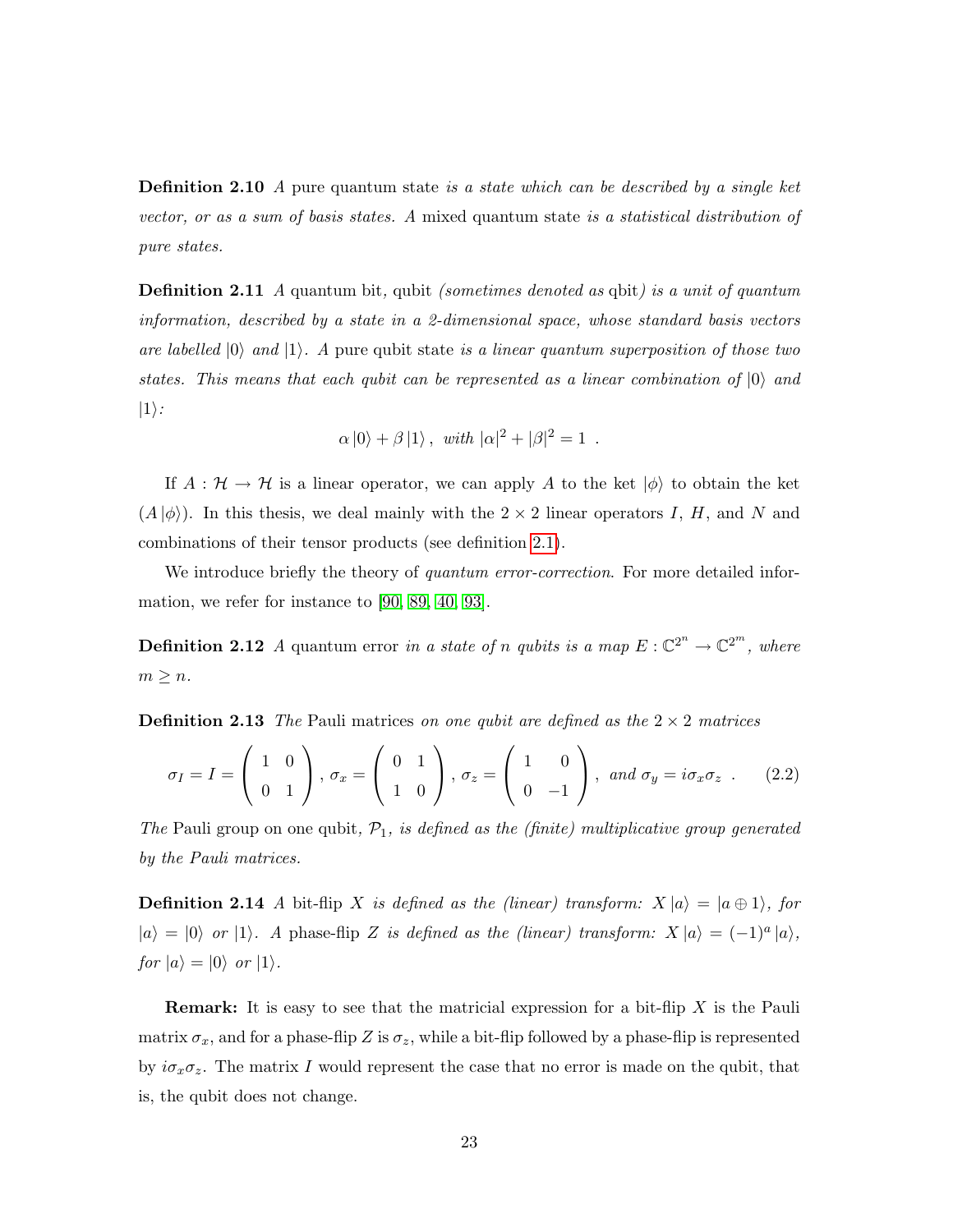**Lemma 2.15** [\[90\]](#page-139-5) A completely arbitrary change in a general state  $|\phi\rangle$  of one qubit can be written as:

<span id="page-27-2"></span>
$$
|\phi\rangle \simeq |\phi\rangle |\psi_0\rangle_e \to \sum_{i \in \{I, x, y, z\}} (\sigma_i |\phi\rangle) |\psi_i\rangle_e , \qquad (2.3)
$$

where  $|\psi_i\rangle_e$  are called states of the environment, and they are unconstrained, that is, they are not necessarily either normalised or orthogonal.

**Note:** The second system, with states  $|\psi_i\rangle_e$ , is introduced simply to allow us to write using the language of kets a general change in the state.

**Definition 2.16** The Pauli group on n qubits is the group

$$
\mathcal{P}_n = \{ \alpha U_0 \otimes \cdots \otimes U_{n-1} : U_i \in \mathcal{P}_1, \alpha \in \{\pm 1, \pm i\} \} .
$$

Note: [\[90\]](#page-139-5) Generalising lemma [2.15,](#page-27-2) a completely arbitrary change on n qubits can be expressed as

<span id="page-27-3"></span>
$$
|\phi\rangle |\psi_0\rangle_e \to \sum_i (E_i |\phi\rangle) |\psi_i\rangle_e , \qquad (2.4)
$$

where each *error operator*  $E_i \in \mathcal{P}_n$ ,  $|\phi\rangle$  is the initial state of the qubits, and  $|\psi\rangle_e$  are states of a second system, not necessarily orthogonal or normalised. This implies that arbitrary changes, which form a continuous set, can be 'digitized' by expressing them as a weighted sum of discrete errors.

**Definition 2.17** The weight of a transform E on n qubits is the maximal number  $\omega \in$  $\{0,\ldots,n\}$  such that E can be written as  $I^{\otimes n-m}\otimes E'$ , up to a permutation of qubits, for some matrix  $E'$ .

<span id="page-27-0"></span>Definition 2.18 A (general) Quantum Error-Correcting Code (QECC) is an orthonormal set of n-qubit states (quantum codewords) which allow correction of all members of a set  $S = \{E_i\}$  of correctable errors. A code that corrects all errors (including X, Y or Z and combinations thereof for different qubits) of weight up to some maximum  $\omega$  is called  $a \omega$ -QECC.

<span id="page-27-1"></span>Note: [\[90\]](#page-139-5) Using some auxiliary qubits (called *ancilla*), and *projective measuring* (that is, projection on some orthogonal base, in this case the Pauli group), a system that can correct the Pauli errors acting on each qubit separately can correct the most general possible noise (eq. [\(2.4\)](#page-27-3)).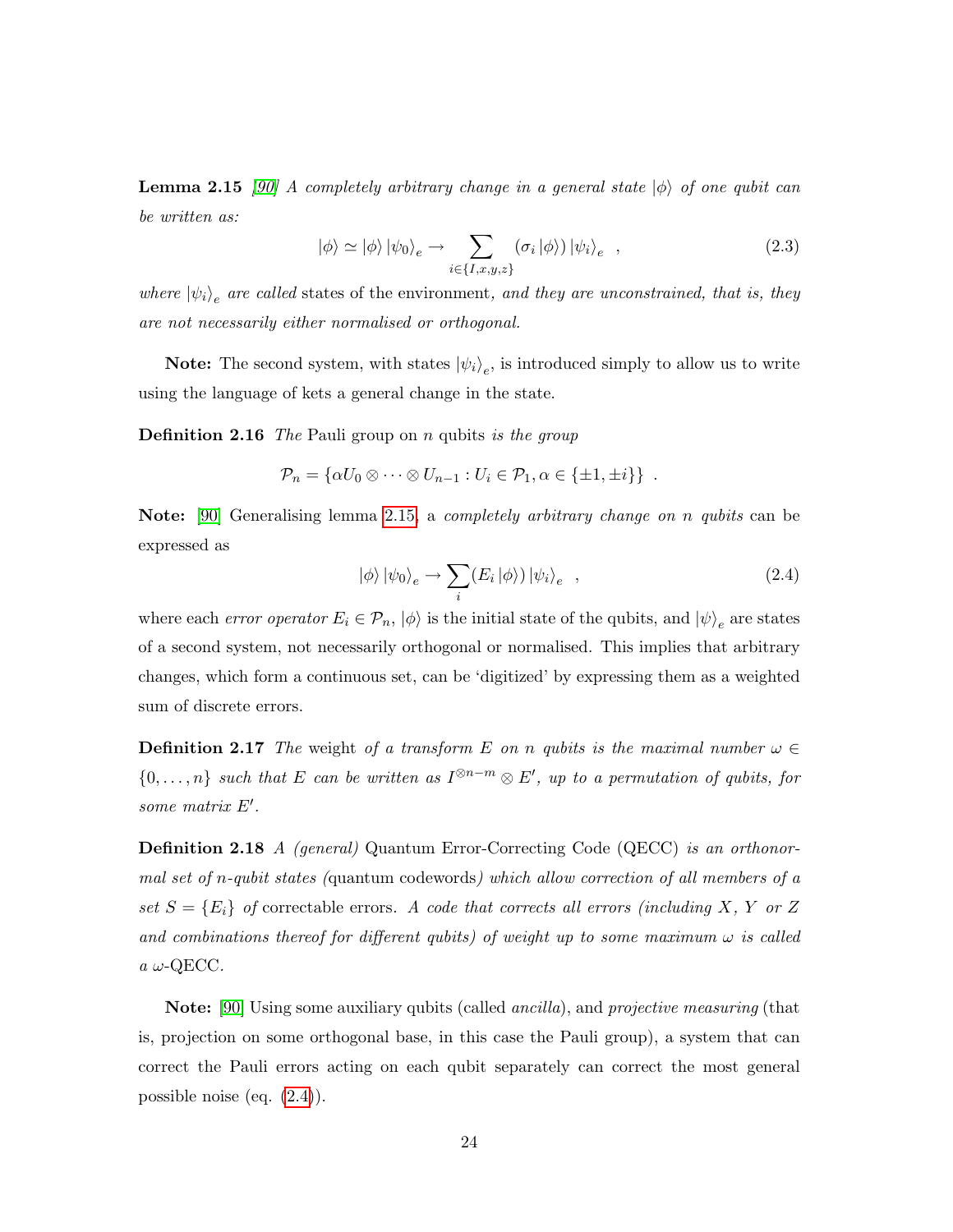**Definition 2.19** Given a group  $\mathcal{G}$ , and an element  $g \in \mathcal{G}$ , the stabilizer subgroup of g is the set of all elements that fix g:

$$
G_g = \{ h \in \mathcal{G} : h \cdot g = g \} .
$$

Let  $X \subseteq G$ . Then, the stabilizer subgroup of X is the set of all elements that fix X:

$$
G_X = \{ h \in \mathcal{G} : h \cdot X = X \} .
$$

**Remark:** Note that, for  $g \in X$  and  $h \in G_X$ , it is not true in general that  $h \cdot g = g$ .

<span id="page-28-0"></span>Definition 2.20 A stabilizer QECC is a QECC such that all codewords are simultaneous eigenstates with eigenvalue 1 of all the operators in a stabilizer on n qubits.

<span id="page-28-1"></span>**Definition 2.21** [\[19,](#page-132-4) [49\]](#page-135-7) The Local Clifford Group is defined to be the set of matrices that stabilizes the Pauli group on one qubit.

This stabilizing property of the Local Clifford Group allows one error of the Pauli Group to be 'swapped' with another, whilst leaving invariant the weight distribution of the stabilizer code.

We now give a definition of a certain type of quantum state, the *graph state*, of high relevance in quantum information theory (see [\[93\]](#page-139-0) for details), and to this thesis, as this is one of the objects that is equivalent to a quadratic Boolean function (see chapter [10\)](#page-141-0):

Given a graph G on n vertices with adjacency matrix  $\Gamma$ , one defines n commuting Pauli operators

$$
K_i = \sigma_x^{(i)} \prod_{j \in \mathcal{N}_i} \sigma_z^{(j)}
$$
  
= 
$$
\sigma_x^{(i)} \prod_{k=0}^{n-1} (\sigma_z^{(k)})^{\Gamma[k,i]},
$$
 (2.5)

where  $\sigma_x =$  $\sqrt{ }$  $\mathcal{L}$ 0 1 1 0  $\setminus$ and  $\sigma_z =$  $\sqrt{ }$  $\mathcal{L}$ 1 0  $0 -1$  $\setminus$ , and the superindex  $(i)$  implies that the operator has the corresponding matrix on the  $i<sup>th</sup>$  position in the tensor product and the identity elsewhere. A *graph state* is defined as:

<span id="page-28-2"></span>**Definition 2.22** [\[45\]](#page-135-8) The graph state  $|G\rangle$ , also known as cluster state, is the unique (modulo an overall phase factor) common eigenvector with eigenvalue 1 of all operators in the subgroup generated by the  $K_i$  operators.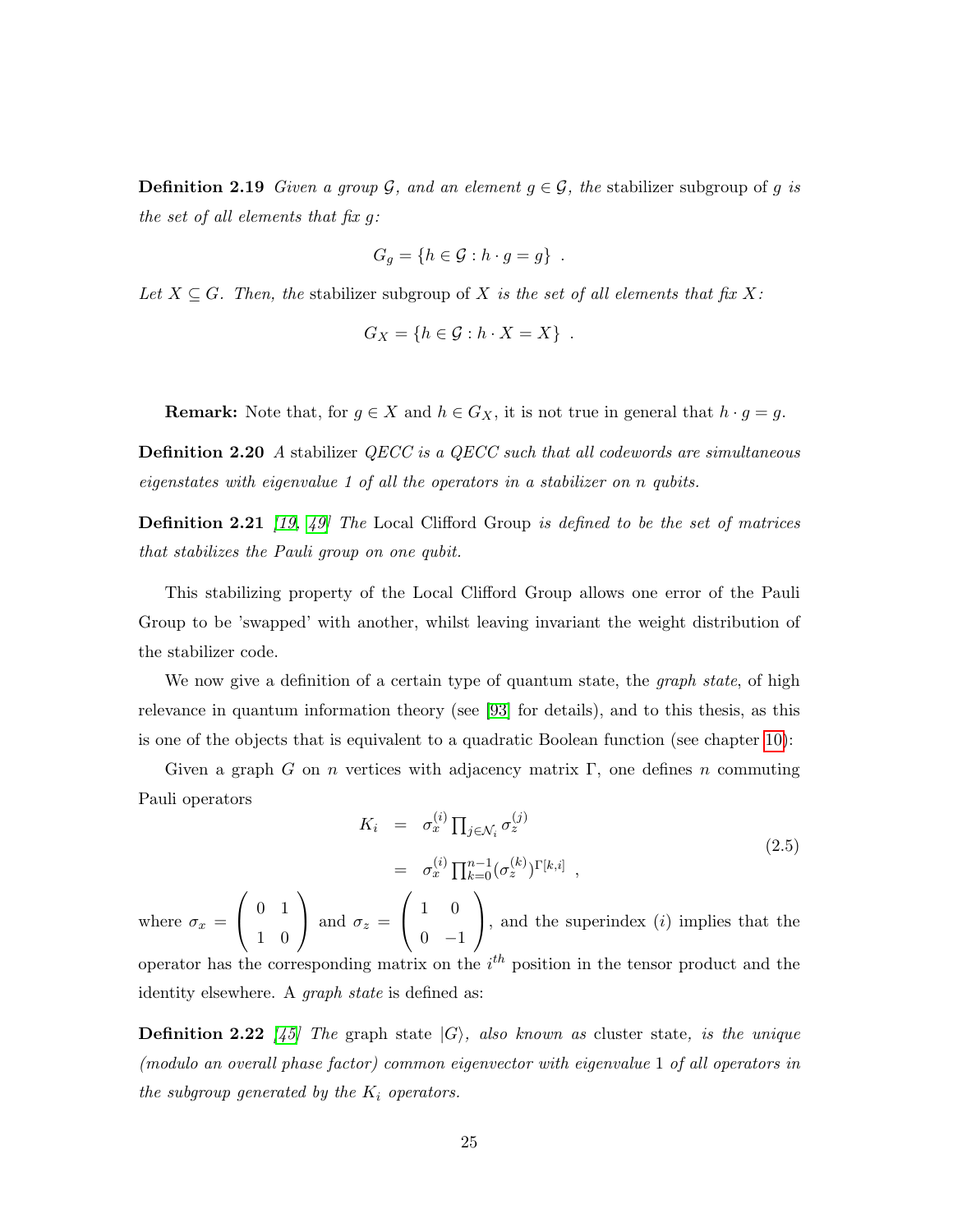### <span id="page-29-0"></span>2.3 Graph Theory

We recall here some definition of graph theory, used profusely in this thesis:

A graph on n vertices is a pair  $G = (V, E)$  of sets, where  $V = \{0, \ldots, n-1\}$  and the elements of  $E$  are 2-element subsets of  $V$ . The elements of  $V$  are called the vertices of the graph, and the elements of E its edges. All graphs considered in this thesis will be *simple* graphs, that are graphs with no multiple edges (i.e. repetitions in  $E$ ) and no loops (i.e. edges of the form  $(i, i)$ , for  $i \in V$ ). We also consider our graphs to be *non-directed*; that is, if  $(i, j) \in E$ , it follows that  $i < j$ . Two vertices  $i, j \in V$  are called *adjacent* or *neighbours* if  $(i, j) \in E$ . The neighbourhood  $\mathcal{N}_i$  of a vertex i is the set of all neighbours of i. The adjacency matrix  $\Gamma_G$  (denoted simply by  $\Gamma$  when no confusion is possible) is a symmetric binary  $n \times n$  matrix defined by

$$
\begin{cases} \Gamma[i,j] = \Gamma[j,i] = 1 \text{ if } (i,j) \in E \\ \Gamma[i,j] = \Gamma[j,i] = 0 \text{ otherwise} \end{cases}
$$

The *complement* or *inverse* of a graph  $G$  is a graph  $H$  on the same vertices such that two vertices of H are adjacent if and only if they are not adjacent in G.

**Definition 2.23** The clique function or complete graph is defined as the graph in which an edge connects every pair of vertices.

**Definition 2.24** Given a graph  $G$ , an independent set  $(IS)$  is a subset of its vertices that are pairwise not adjacent.

<span id="page-29-1"></span>**Definition 2.25** Define the action of Local Complementation (LC) (or vertex-neighbourcomplement (VNC)) on a graph G at vertex v,  $LC_v$ , as the graph transformation obtained by replacing the subgraph defined by restricting the set of vertices to  $\mathcal{N}_v,$   $G[\mathcal{N}_v],$  by its complement; that is, the graph transformation obtained by complementing the relationships between the vertices in  $\mathcal{N}_v$ .

**Example:** with  $v = 0$ ,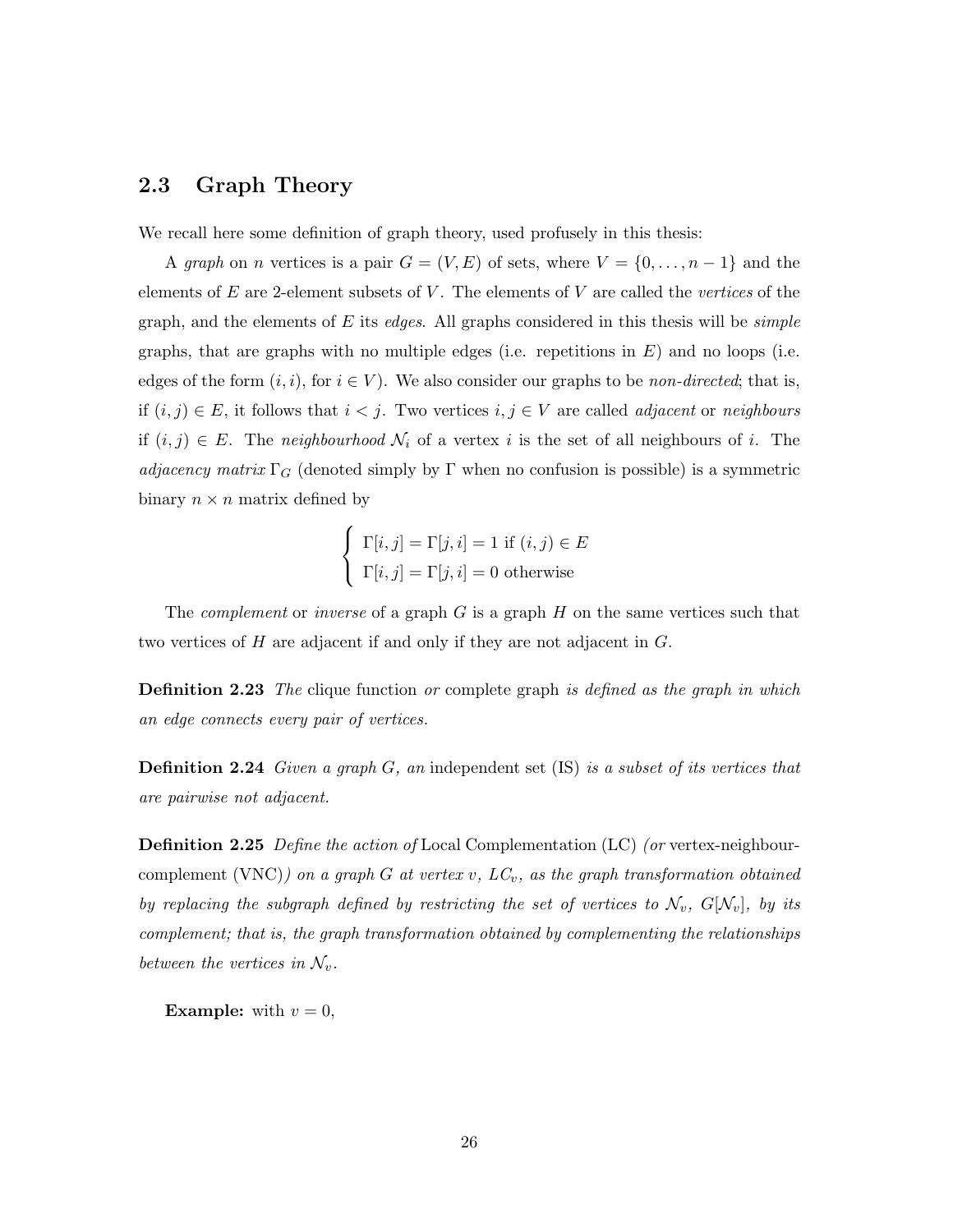

### <span id="page-30-0"></span>2.4 Code Theory

We recall here some definitions of code theory, related to the spectral interpretation of a quadratic, as we shall see in this thesis (for the statement of the relationship, see section [10.8\)](#page-148-0). We refer to [\[53\]](#page-135-0) for more information about coding theory.

**Definition 2.26** A [n, k] binary linear code,  $n \geq 1$ ,  $1 \leq k \leq n$ , is a linear subspace C with dimension k of the vector space  $\mathbb{F}_2^n$ . The elements of C are known as codewords, n is called the length of the code and k its rank.

Taking a base over  $\mathbb{F}_2^n$  (usually, the canonical base  $e_i = (0, \ldots, 0, 1, 0, \ldots, 0)$ , where the 1 is on the  $i^{th}$  position), C can be expressed by means of its *generator matrix*, G, a binary  $k \times n$  matrix defined by the property that  $c \in C$  iff c is a linear combination of the rows of G.

**Definition 2.27** The dual code of a [n, k] linear code C is the [n, n-k] linear code defined by

$$
C^{\perp} = \{x \in \mathbb{F}_2^n : \langle x, c \rangle = 0 \,\,\forall \,\, c \in C\} \,.
$$

**Definition 2.28** Let  $GF(4) = \{0, 1, \omega, \bar{\omega}\}\$ , with  $\bar{\omega} = \omega^2 = \omega + 1$ . A GF(4)-additive code of length n is an additive subgroup of  $GF(4)^n$ .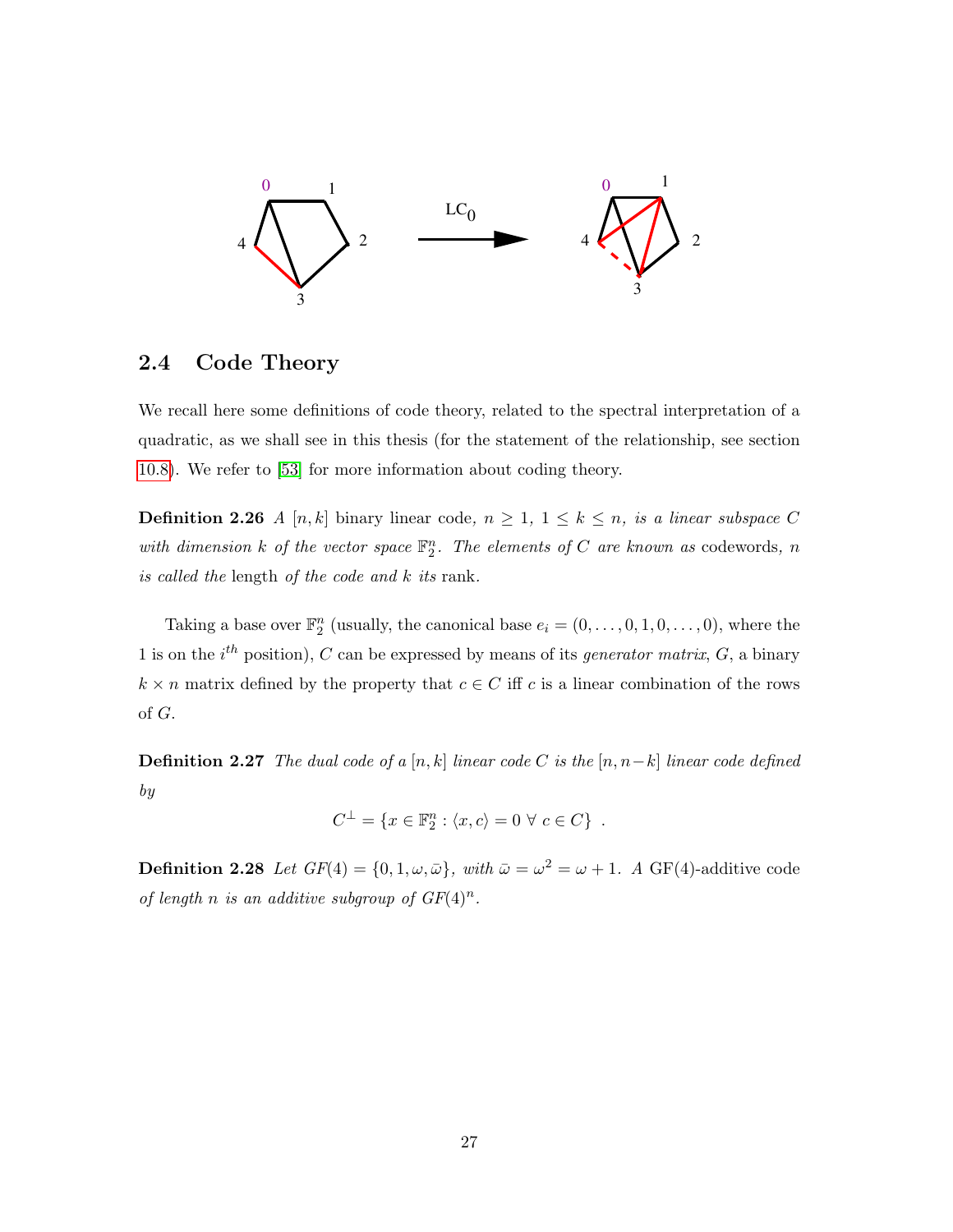### <span id="page-31-0"></span>Chapter 3

# Generalised Bent Criteria for Boolean Functions

The results for this chapter can be found in [\[74\]](#page-137-6).

#### <span id="page-31-1"></span>3.1 Overview

The classification of bent quadratic (degree-two) Boolean functions is well-known [\[53\]](#page-135-0), and is made easier because the bent criterion is an invariant of affine transformation of the input variables. On the other hand, the classification of generalised bent criteria for a quadratic Boolean function w.r.t. the  $\{I, H, N\}^n$  transform set is new, and the generalised bent criteria are not, in general, invariant with respect to affine transformation of the inputs. Chapter [3](#page-31-0) characterises these generalised bent criteria for both quadratic and more general Boolean functions. By associating a quadratic Boolean function to an undirected graph, we can interpret spectral flatness with respect to  $\{I, H, N\}^n$  as a maximum rank property of suitably modified adjacency matrices. We interpret *Local Complementation*  $(LC)$  as an operation on quadratic Boolean functions, and as an operation on the associated adjacency matrix, and we also identify the LC-orbit with a subset of the flat spectra w.r.t.  $\{I, H, N\}^n$ . The spectra w.r.t.  $\{I, H, N\}^n$  motivate us to examine the properties of the WHT of all  $\mathbb{Z}_4$ -linear offsets of Boolean functions, of the WHT of all subspaces of Boolean functions that can be obtained by fixing a subset of the variables, of the WHT of all  $\mathbb{Z}_4$ -linear offsets of all of the above subspace Boolean functions, of the WHT of each member of the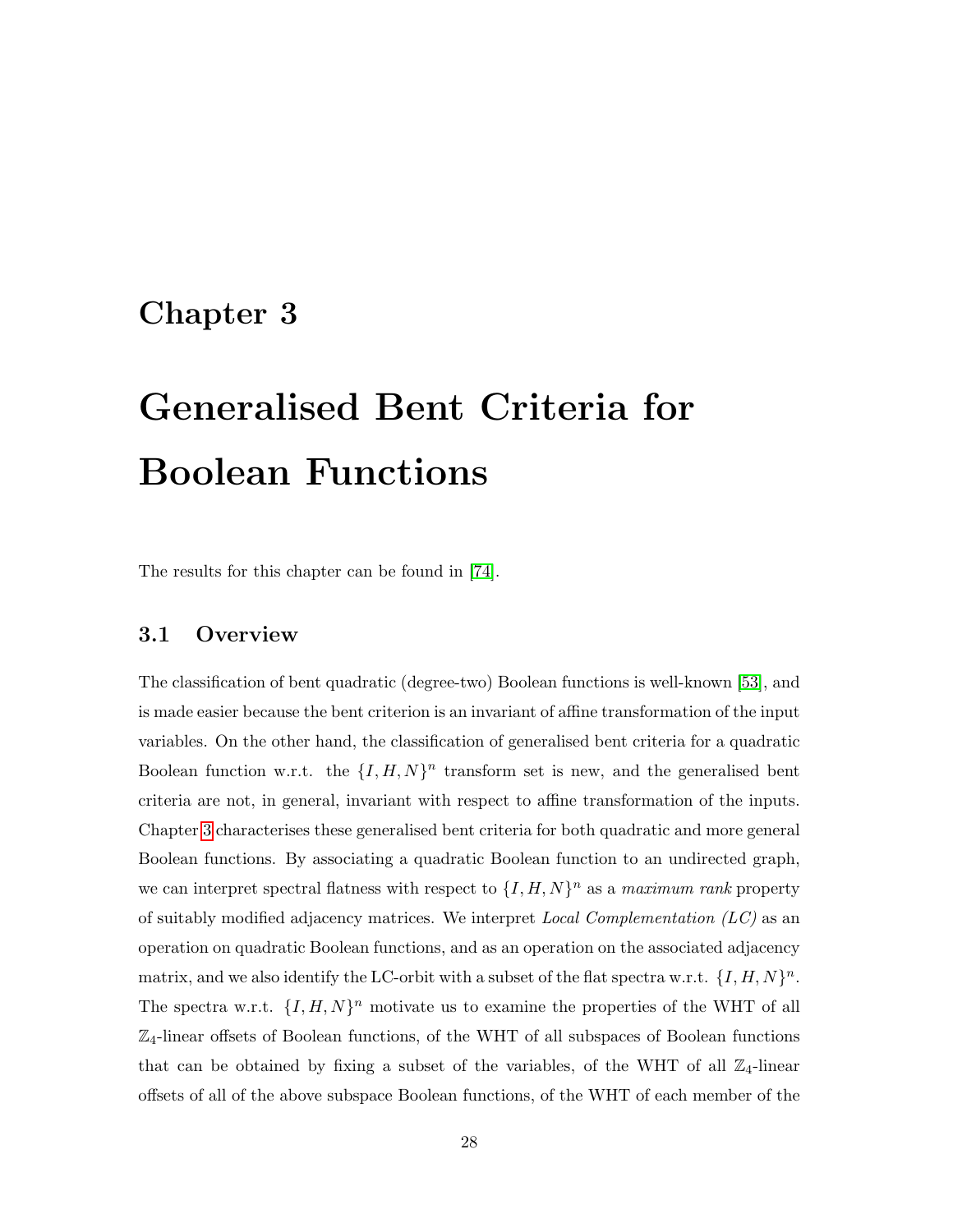LC-orbit, and the distance of Boolean functions to all  $\mathbb{Z}_4$ -linear functions. We are able to characterise and analyse the criteria for quadratic Boolean functions by considering properties of the adjacency matrix for the associated graph.

In Section [3.2](#page-32-0) we review LC as an operation on an undirected graph [\[37,](#page-134-3) [38\]](#page-134-5), and provide an algorithm for LC in terms of the adjacency matrix of the graph. In Section [3.3,](#page-34-0) we show that the LC-orbit of a quadratic Boolean function lies within the set of transform spectra w.r.t. tensor products of the  $2 \times 2$  matrices I,  $\sqrt{-i\sigma_x}$ , and  $\sqrt{i\sigma_z}$ , where  $\sigma_x$  and  $\sigma_z$ are Pauli matrices (definition [2.2\)](#page-26-0). We also show, equivalently, that the orbit lies within the flat spectra w.r.t.  $\{I, H, N\}^n$ . We show that applying LC to vertex  $x_v$  can be obtained by the application of the Negahadamard kernel,  $N$ , to position  $v$  (and the identity matrix to all other positions) of the bipolar vector  $(-1)^{p(x)}$ , i.e.

$$
\omega^{4p'(\mathbf{x})+a(\mathbf{x})} = \omega^{a(\mathbf{x})}(-1)^{p'(\mathbf{x})} = U_v(-1)^{p(\mathbf{x})} = I \otimes \cdots \otimes I \otimes N \otimes I \otimes \cdots \otimes I (-1)^{p(\mathbf{x})},
$$

where  $p(\mathbf{x})$  and  $p'(\mathbf{x})$  are quadratic,  $p'(\mathbf{x})$  is obtained by applying LC to variable  $x_v$ ,  $\omega =$  $\sqrt{i}$ , and  $a(\mathbf{x})$  is any offset over  $\mathbb{Z}_8$ . In Section [3.5](#page-53-0) we identify spectral symmetries that hold for  $p(\mathbf{x})$  of any degree w.r.t.  $\{I, H, N\}^n$ . In Section [3.4,](#page-42-0) we introduce the concepts of bent<sub>4</sub>, I-bent, I-bent<sub>4</sub>, and LC-bent Boolean functions, and show how, for quadratic Boolean functions, the first three properties can be evaluated by examining the ranks of suitably modified versions of the adjacency matrix.

### <span id="page-32-0"></span>3.2 Local Complementation (LC)

#### <span id="page-32-1"></span>3.2.1 Definition

We recall here some definitions (see chapter [1\)](#page-7-0):

Given a graph G with adjacency matrix  $\Gamma$ , define its *complement* to be the graph with adjacency matrix  $\Gamma + I + 1$  (mod 2), where I is the identity matrix and 1 is the all-ones matrix. Let  $\mathcal{N}_v$  be the set of neighbours of vertex, v, in the graph, G, i.e. the set of vertices connected to  $v$  in  $G$ .

We recall definition [2.25:](#page-29-1)

**Definition 3.1** Define the action of LC  $(16, 15)$  (or vertex-neighbour-complement (VNC) [\[37\]](#page-134-3)) on a graph G at vertex v,  $LC_v$ , as the graph transformation obtained by replacing the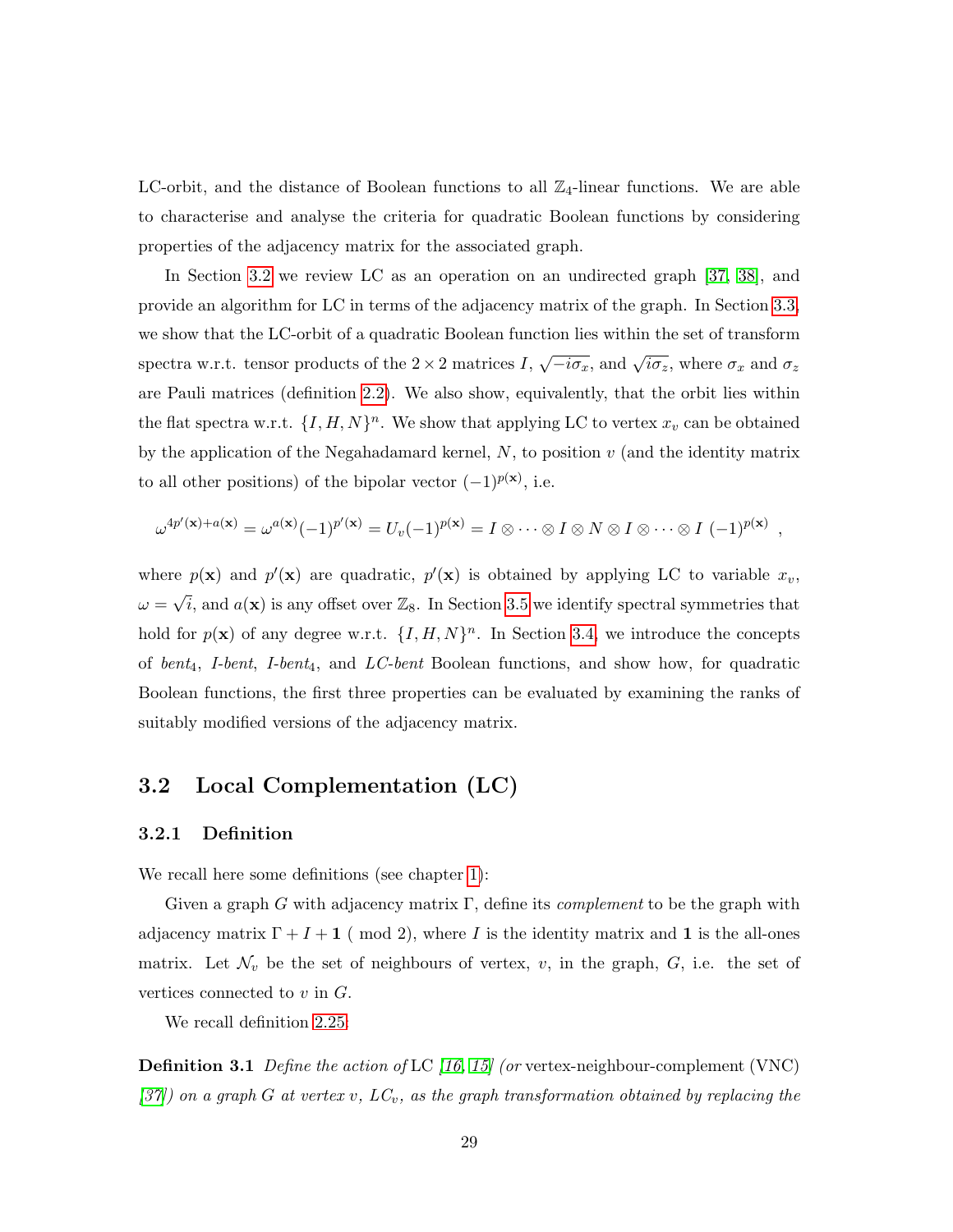subgraph defined by restricting the set of vertices to  $\mathcal{N}_v$ ,  $G[\mathcal{N}_v]$ , by its complement; that is, the graph transformation obtained by complementing the relationships between the vertices in  $\mathcal{N}_v$ .

Definition 3.2 We say that two graphs G and H are LC-equivalent iff there is a graph transform U such that  $G = UH$ , with U a succession of transforms LC.

By Glynn (see [\[37\]](#page-134-3)), a self-dual quantum code  $[[n, 0, d]]$  corresponds to a graph on n vertices, which may be assumed to be connected if the code is indecomposable. It is shown there that two graphs G and H give equivalent self-dual quantum codes if and only if  $H$ and G are LC-equivalent.

For a study of the group of compositions of local complementations, see [\[14,](#page-132-9) [16,](#page-132-6) [15,](#page-132-7) [25\]](#page-133-7), which describe the relation between local complementation and isotropic systems. Essentially, a suitably-specified isotropic system has graph presentations  $G$  and  $G'$  iff  $G$ and  $G'$  are locally equivalent w.r.t. local complementation.

#### <span id="page-33-0"></span>3.2.2 LC in terms of the adjacency matrix

Let  $p(\mathbf{x}) : \mathbb{F}_2^n \to \mathbb{F}_2$  be a (homogeneous) quadratic Boolean function, defined by,

$$
p(\mathbf{x}) = \sum_{0 \le i < j \le n-1} a_{ij} x^i x^j \enspace .
$$

We can express  $p(x)$  by the adjacency matrix of its associated graph, Γ, defined as the symmetric  $n \times n$  binary matrix with coefficients  $\Gamma(i, j) = \Gamma(j, i) = a_{ij}, i < j, \Gamma(i, i) = 0$ . The LC operation on the graph associated to  $p(x)$  can be expressed in terms of the adjacency matrix. Without loss of generality, we show how the matrix changes from  $\Gamma$  to Γ<sub>0</sub> after applying LC on vertex  $x_0$ :

$$
\Gamma_0 = \begin{pmatrix}\n0 & a_{01} & a_{02} & \cdots & a_{0n} \\
a_{01} & 0 & a_{12} + a_{01}a_{02} & \cdots & a_{1n} + a_{01}a_{0,n-1} \\
a_{02} & a_{12} + a_{01}a_{02} & 0 & \cdots & a_{2n} + a_{02}a_{0,n-1} \\
\vdots & \vdots & \vdots & \ddots & \vdots \\
a_{0,n-1} & a_{1,n-1} + a_{01}a_{0,n-1} & a_{2,n-1} + a_{02}a_{0,n-1} & \cdots & 0\n\end{pmatrix}.
$$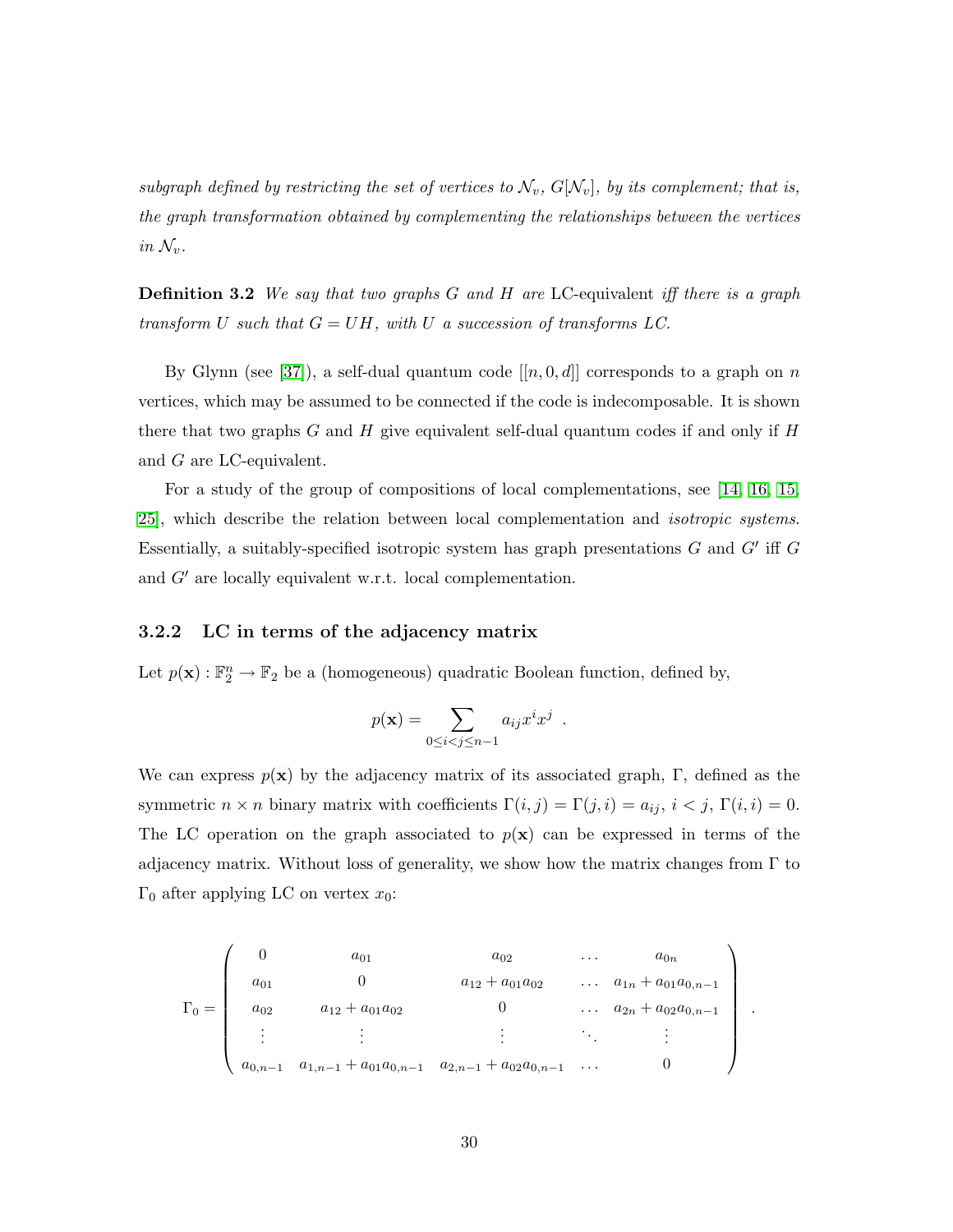The general algorithm, mod 2, is

$$
\begin{cases}\n\Gamma_v(i,j) = \Gamma(i,j) + \Gamma(v,i) * \Gamma(v,j), & i < j, \quad i,j = 1, \dots, n \\
\Gamma_v(i,i) = 0 \quad \forall i \\
\Gamma_v(j,i) = \Gamma_v(i,j), & i > j\n\end{cases}
$$

where  $\Gamma_v$  is the adjacency matrix of the function after applying LC to the vertex  $x_v$ .

### <span id="page-34-0"></span>3.3 LC and Local Unitary (LU) Equivalence

Hein et al [\[45\]](#page-135-8) state that LC-Equivalence (and therefore Local Unitary (LU) Equivalence) of graph states is obtained via successive transformations of the form,

$$
U_v(G) = (-i\sigma_x^{(v)})^{1/2} \prod_{b \in \mathcal{N}_v} (i\sigma_z^{(b)})^{1/2} , \qquad (3.1)
$$

where  $\sigma_x = \left(\begin{array}{cc} 0 & 1 \\ 1 & 0 \end{array}\right)$  and  $\sigma_z = \left(\begin{array}{cc} 1 & 0 \\ 0 & -1 \end{array}\right)$  $\begin{pmatrix} 1 & 0 \\ 0 & -1 \end{pmatrix}$  are Pauli matrices, the superscript  $(v)$  indicates that the Pauli matrix acts on qubit v (with I acting on all other qubits) <sup>[1](#page-34-1)</sup>, and  $\mathcal{N}_v$ comprises the neighbours of qubit  $v$  in the graphical representation. Define matrices  $x$ and z as follows:

$$
x = (-i\sigma_x)^{1/2} = \frac{1}{\sqrt{2}} \begin{pmatrix} -1 & i \\ i & -1 \end{pmatrix}
$$

and

$$
z = (i\sigma_z)^{1/2} = \begin{pmatrix} w & 0 \\ 0 & w^3 \end{pmatrix} ,
$$

where  $w = e^{2\pi i/8}$ . Furthermore, let  $I = \begin{pmatrix} 1 & 0 \\ 0 & 1 \end{pmatrix}$ .

These matrices are the usual choice for representatives of the Local Clifford Group; however, we take as representatives  $I, H$  and  $N$  due mainly to the following properties:

- the flat spectra wrt  $\{I, H, N\}^n$  identify Local Unitary (LU)-equivalent graph states, i.e. LU-equivalent stabilizer QECCs (see chapter [10\)](#page-141-0), so one can explicitly use the  ${I, H, N}^n$  spectrum to construct equivalent QECCs.
- $\{I, H, N\}$ , identify the Local Clifford Group explicitly with multivariate Discrete Fourier Transform matrices (alternatively, to polynomial residue number systems),

<span id="page-34-1"></span><sup>&</sup>lt;sup>1</sup>For instance,  $\sigma_x^{(2)} = I \otimes I \otimes \sigma_x \otimes I \otimes \ldots \otimes I$ .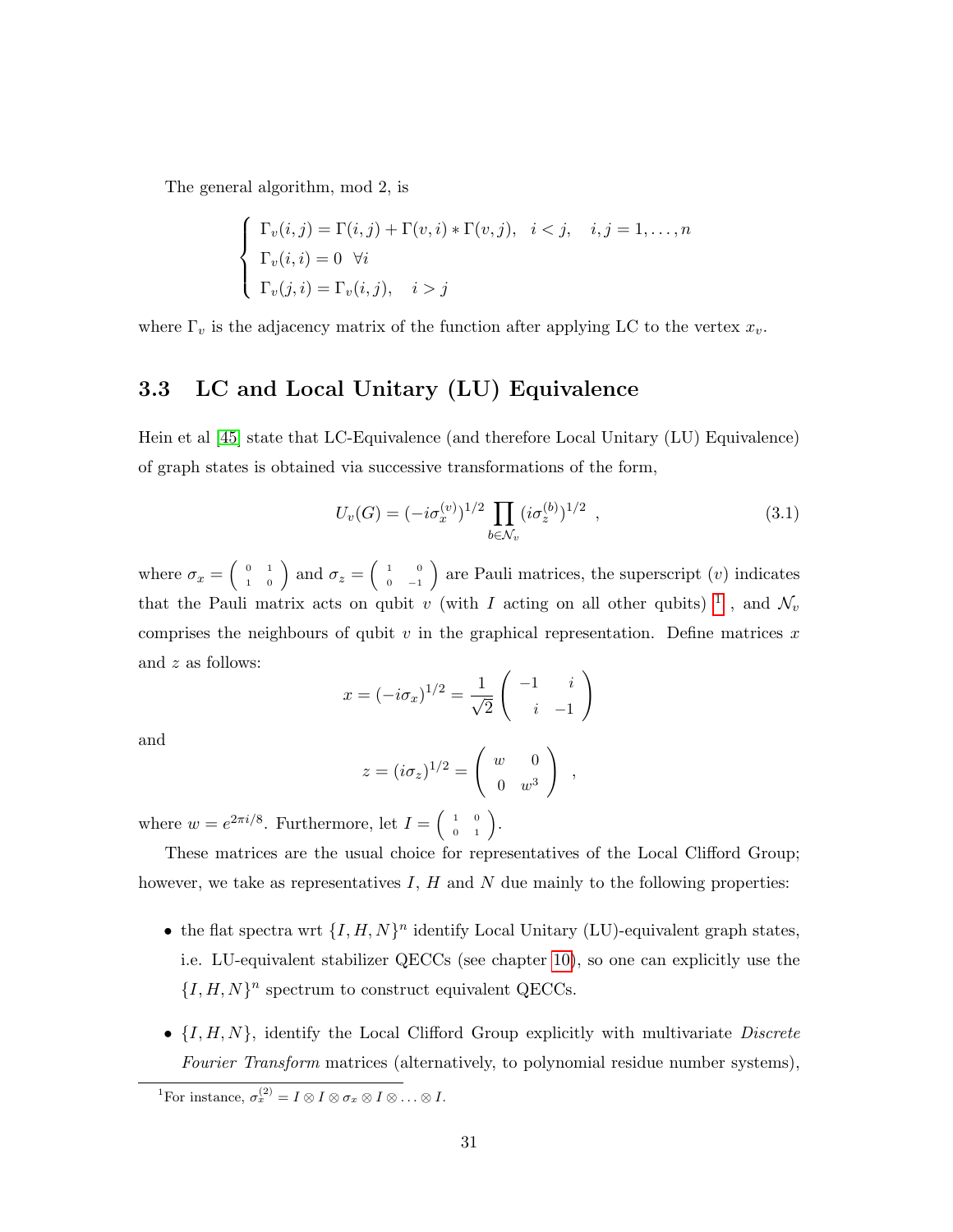whereas  $I, x$ , and  $z$  do not. Consider the bit-flip error. This can be modelled by multipliying a degree-one polynomial in  $z_i$  by  $z_i$ , mod  $z_i^2 - 1$ . The modulus,  $z_i^2 - 1$  is a cyclic modulus, and  $z_i^2 - 1 = (z_i - 1)(z_i + 1)$ , so the multiplication can be split over the residues of  $z_i^2 - 1$ , and this residue computation is defined precisely by cyclically transforming by  $H$ . Consider now the phase-flip followed by bit-flip error. This is the same as multiplying by  $z_i$ , mod  $z_i^2 + 1$ . Now  $z_i^2 + 1 = (z_i - i)(z_i + i)$ , so computing the polynomial residues, mod  $z_i^2 + 1$ , is realised by negacyclically transforming by the matrix  $N$ . So  $H$  and  $N$  are the natural transforms intrinsically linked with bit-flip and phase-flip-then-bit-flip errors, respectively. The  $I$  is of course where no error happens. Note that phase-flip is (trivially) phase-flip-then-bit-flip followed by bit-flip. The use of  $I, H$ , and  $N$  allows one to examine the Pauli errors in the 'transform' domain. The use of  $I, H$ , and  $N$  bridges to the concept of generalised linear cryptanalysis, for which one would typically measure nonlinearity of a Boolean function w.r.t. the WHT. This is one of the aims of chapter [3](#page-31-0) (see section [1.1\)](#page-9-0).

 $\bullet$  H and N are chosen because the rows of the matrices formed from tensor products of H and N can be written as  $i^{p(x)}$ , where p is a linear function from  $\mathbb{Z}_2^n \to \mathbb{Z}_4$ . In fact this is just another way of stating the Fourier property mentioned above.

The idea of expressing the Clifford operations as a set of transforms, whether as tensor products of  $I, x$ , and  $xz$ , or as tensor products of  $I, H$ , and  $N$ , has not, to our knowledge, appeared in the QECC literature before. Clearly it is implicit by the transversal property of the Clifford Group, but we think that this would not be obvious to many readers.

Define **D** to be the set of  $2 \times 2$  diagonal or anti-diagonal local unitary matrices, i.e. of the form  $\begin{pmatrix} a & 0 \\ 0 & b \end{pmatrix}$  $\left(\begin{array}{cc}a&0\0&b\end{array}\right)$  or  $\left(\begin{array}{cc}0&a\b&0\end{array}\right)$  $\begin{pmatrix} 0 & a \\ b & 0 \end{pmatrix}$ , for some a and b in C, such that  $|a| = |b| = 1$ . We make extensive use of the fact that a final multiplication of a spectral vector by tensor products of members of D does not change spectral coefficient magnitudes, due to the equations  $|a| = |b| = 1$ . However, it does change the linear terms of the corresponding function. We include here a simple example to clarify this fact:

**Example:** Let  $p : \mathbb{Z}_2 \to \mathbb{Z}_4$ ,  $p(x) = x + 1$  (mod 4). Then,  $p(0) = 1$ ,  $p(1) = 2$ , so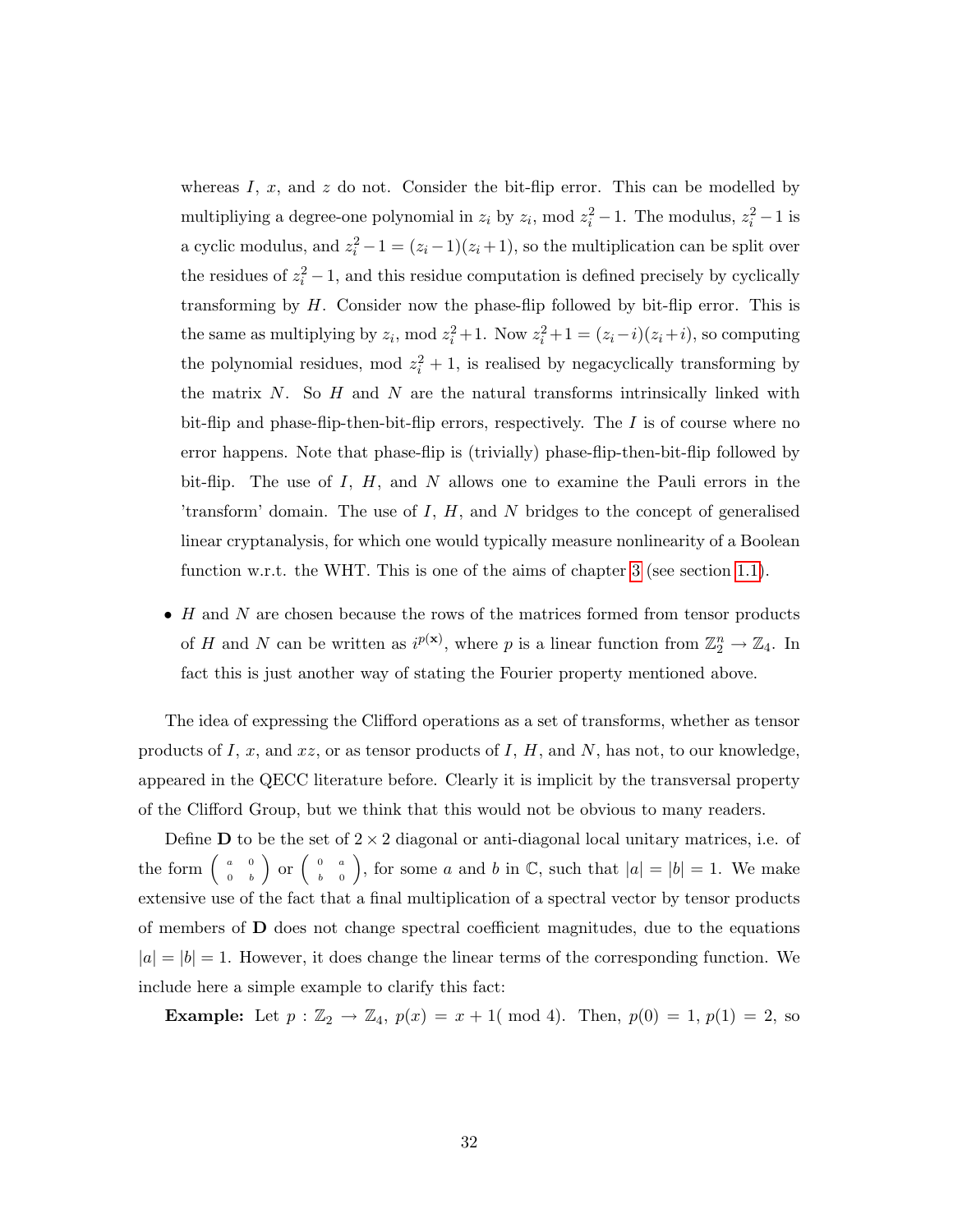$i^{p(x)} = \begin{pmatrix} i \end{pmatrix}$  $\begin{pmatrix} i \\ -1 \end{pmatrix}$ . Now, let  $d = \begin{pmatrix} i & 0 \\ 0 & 1 \end{pmatrix} \in \mathbf{D}$ . Then,  $di^{p(x)} =$  $\sqrt{ }$  $\mathcal{L}$ −1 −1  $\setminus$  $\Bigg| = i^{g(x)} \Bigg|,$ 

with  $g(x): \mathbb{Z}_2 \to \mathbb{Z}_4$ ,  $g(x) = 2$ . We can write this last term of the equation as  $(-1)^{g'(x)}$ , with  $g'(x)$  Boolean,  $g'(x) = 1$ . So, by applying a member of **D** we have obtained a constant Boolean function from an affine generalised Boolean function. Observe that the spectral coefficients magnitude has not changed, as  $|i^{p(x)}| = |i^{g(x)}|$ .

In this sense a final multiplication by tensor products of members of  **has no effect on** the final spectrum and does not alter the underlying graphical interpretation. For instance, applying x twice to the same qubit is the same as applying  $x^2 = \begin{pmatrix} 0 & -i \\ i & 0 \end{pmatrix}$  $\begin{pmatrix} 0 & -i \\ -i & 0 \end{pmatrix}$ , which is in **D**. Therefore we can equate  $x^2$  with the identity matrix, i.e.  $x^2 \simeq I = \begin{pmatrix} 1 & 0 \\ 0 & 1 \end{pmatrix}$ . Similarly, the action of any  $2 \times 2$  matrix from **D** on a specific vertex is 'equivalent' to the action of the identity on the same vertex. Note that  $z \in \mathbf{D}$ . The same equivalence holds over n vertices, so we define an equivalence relation with respect to a tensor product of members of **D** by the symbol  $'\simeq$ '.

**Definition 3.3** Let u and v be two  $2 \times 2$  unitary matrices. Then,

<span id="page-36-1"></span><span id="page-36-0"></span>
$$
u \simeq v \Leftrightarrow u = dv, \quad d \in \mathbf{D}
$$
.

This equivalence relation allows us to simplify the concatenation of actions of x and z on a specific qubit.

**Remark:** Note that  $u \simeq v$  cannot be deduced from (and does not imply)  $u = vd$  for some  $d \in \mathbf{D}$ .

We now show that the LC-orbit of an  $n$ -vertex graph is found as the transform spectra w.r.t.  $\{I, x, xz\}$ <sup>n</sup>. Subsequently, it will be shown that we can alternatively find the LCorbit as a subset of the transform set w.r.t.  $\{I, H, N\}^n$ . We then re-derive the single LC operation on a graph from the application of  $x$  (or  $N$ ) on a single vertex.

# <span id="page-36-2"></span>3.3.1 The LC-orbit Occurs Within  $\{I, x, xz\}^n$

We summarise the result of the beginning of section [3.3:](#page-34-0)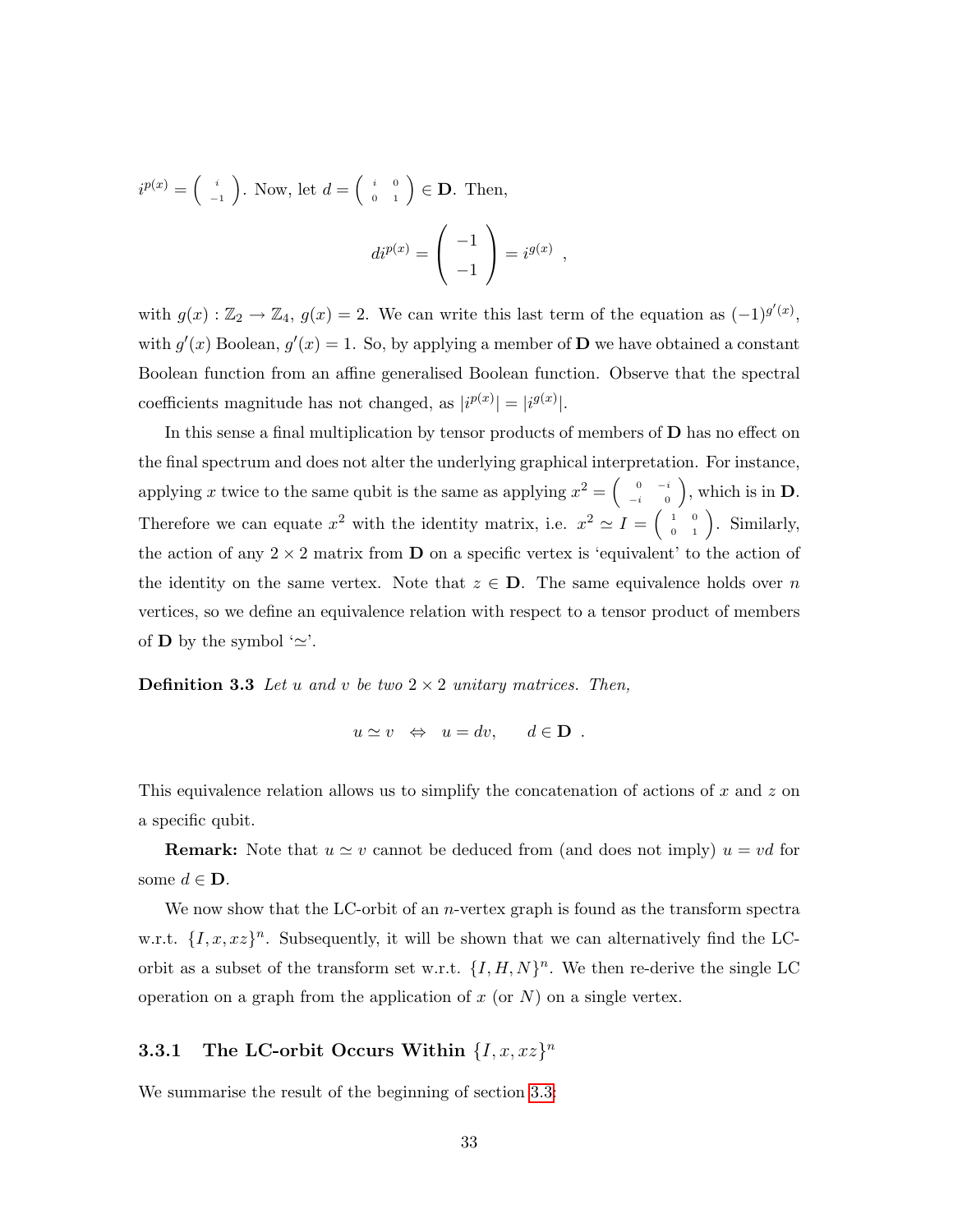**Lemma 3.4** Given graphs  $G$  and  $G'$  as represented by the quadratic Boolean functions,  $p(\mathbf{x})$  and  $p'(\mathbf{x})$  respectively, then G and G' are in the same LC-orbit if and only if  $(-1)^{p'(\mathbf{x})} \simeq U_{v_{t-1}}U_{v_{t-2}}\ldots U_{v_0}(-1)^{p(\mathbf{x})}$ , where  $U_{v_i}$  are local unitary transformations as defined in  $(3.1)$ .

From Lemma [3.4](#page-36-0) we see that, by applying  $U_v(G)$  successively for various v to an initial state, one can generate all LC-equivalent graphs within a finite number of steps. (It is evident from the action of LC on a graph that any LC-orbit must be of finite size). Instead of applying U successively, it would be nice to identify a (smaller) transform set in which all LC-equivalent graphs exist as the spectra, to within a post-multiplication by the tensor product of matrices from D. One can deduce from definition [3.3](#page-36-1) that  $zx \simeq x$ , and it is easy to verify that

<span id="page-37-0"></span>**Lemma 3.5**  $zxx \simeq I$ , and  $xzx \simeq zxz$ .

With these definitions and observations we can derive the following theorem.

Theorem 3.6 To within subsequent transformation by tensor products of matrices from D, the LC-orbit of the graph, G, over n qubits (vertices) occurs within the spectra of all possible tensor product combinations of the  $2 \times 2$  matrices, I, x, and xz. There are  $3^n$ such transform spectra.

*Proof:* For each vertex in  $G$ , consider every possible product of the two matrices,  $x$ , and z. Using the equivalence relationship and lemma [3.5,](#page-37-0)

<span id="page-37-1"></span>

| $xxx \simeq x$                                     | $zxx \simeq 1$   |
|----------------------------------------------------|------------------|
| $xxz \simeq 1$                                     | $zxz \simeq xz$  |
| $xzx \simeq zxz \simeq xz$                         | $zzx \simeq x$   |
| $xzz \simeq zxzz \simeq xzxz \simeq xxxx \simeq x$ | $zzz \simeq 1$ . |

Thus, any product of three or more instances of x and/or  $z$  can always be reduced to I, x, or  $xz$ . Theorem [3.6](#page-37-1) follows by recursive application of  $(3.1)$  with these rules, and by noting that the rules are unaffected by the tensor product expansion over  $n$  vertices.

For instance, for  $n = 2$ , the LC-orbit of the graph represented by the quadratic function  $p(x)$  is found as a subset of the  $3^2 = 9$  transform spectra of  $(-1)^{p(x)}$  w.r.t. the transforms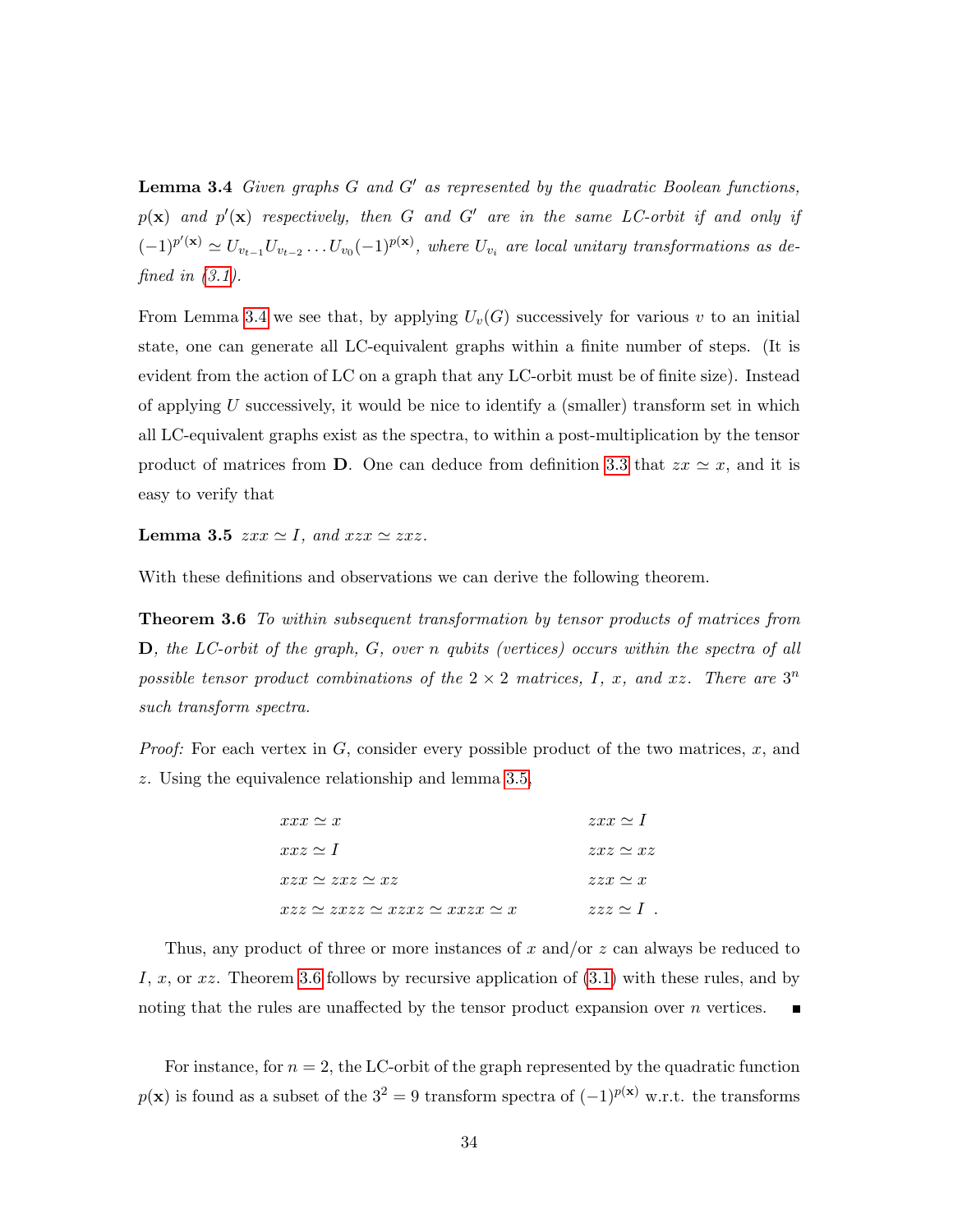$I \otimes I$ ,  $I \otimes x$ ,  $I \otimes xz$ ,  $x \otimes I$ ,  $x \otimes x$ ,  $x \otimes xz$ ,  $xz \otimes I$ ,  $xz \otimes x$ , and  $xz \otimes xz$ . Theorem [3.6](#page-37-1) gives a trivial and very loose upper bound on the maximum size of any LC-orbit over  $n$ qubits, this bound being  $3^n$ . It has been computed in [\[27\]](#page-133-0) that the number of LC-orbits for connected graphs for  $n = 1$  to  $n = 12$  are  $1, 1, 1, 2, 4, 11, 26, 101, 440, 3132, 40457,$  and 1274068, respectively (see also [\[45,](#page-135-0) [38,](#page-134-0) [47,](#page-135-1) [26,](#page-133-1) [87\]](#page-139-0)).

# <span id="page-38-1"></span>3.3.2 The LC-orbit Occurs Within  $\{I, H, N\}^n$

One can verify that  $N \simeq x$  and  $H \simeq xz$ . Therefore one can replace x and xz with N and H, respectively, so the transform set,  $\{I, xz, x\}$  becomes  $\{I, H, N\}$ . This is of theoretical interest because H defines a 2-point (periodic) Discrete Fourier Transform matrix, and N defines a 2-point negaperiodic Discrete Fourier Transform matrix. In other words a basis change from the rows of x and  $xz$  to the rows of N and H provides a more natural set of multidimensional axes in some contexts. For  $t$  a non-negative integer,

<span id="page-38-0"></span>
$$
N^{3t} \simeq I, \qquad N^{3t+1} \simeq N, \qquad N^{3t+2} \simeq H, \qquad N^{24} = I \tag{3.2}
$$

so N could be considered a 'generator' of  $\{I, H, N\}$ . The  $\{I, H, N\}^n$  transform set over n binary variables has been used to analyse the resistance of certain S-boxes to a form of generalised linear approximation in [\[69\]](#page-137-0). It also defines the basis axes under which aperiodic autocorrelation of Boolean functions is investigated in [\[28\]](#page-133-2). The Negahadamard Transform,  $\{N\}^n$ , was introduced in [\[64\]](#page-136-0). Constructions for Boolean functions with favourable spectral properties w.r.t.  $\{H, N\}^n$  (amongst others) have been proposed in [\[68\]](#page-137-1), and [\[67\]](#page-137-2) showed that Boolean functions that are LU-equivalent to indicators for distance-optimal binary error-correcting codes yield favourable spectral properties w.r.t.  $\{I, H\}^n$ .

## 3.3.3 A Spectral Derivation of LC

We now re-derive LC by examining the repetitive action of  $N$  on the vector form of the graph states, interspersed with the actions of certain matrices from D. We will show that, as with Lemma [3.4,](#page-36-0) these repeated actions not only generate the LC-orbit of the graph, but also generate the  $\{I, H, N\}^n$  transform spectra. The LC-orbit can be identified with a subset of the flat transform spectra w.r.t.  $\{I, H, N\}^n$ . Let  $s = (-1)^{p(\mathbf{x})}$ , where  $p(\mathbf{x})$  is quadratic and represents a graph G. Then the action of  $N_v$  on G is equivalent to  $U_v$ s,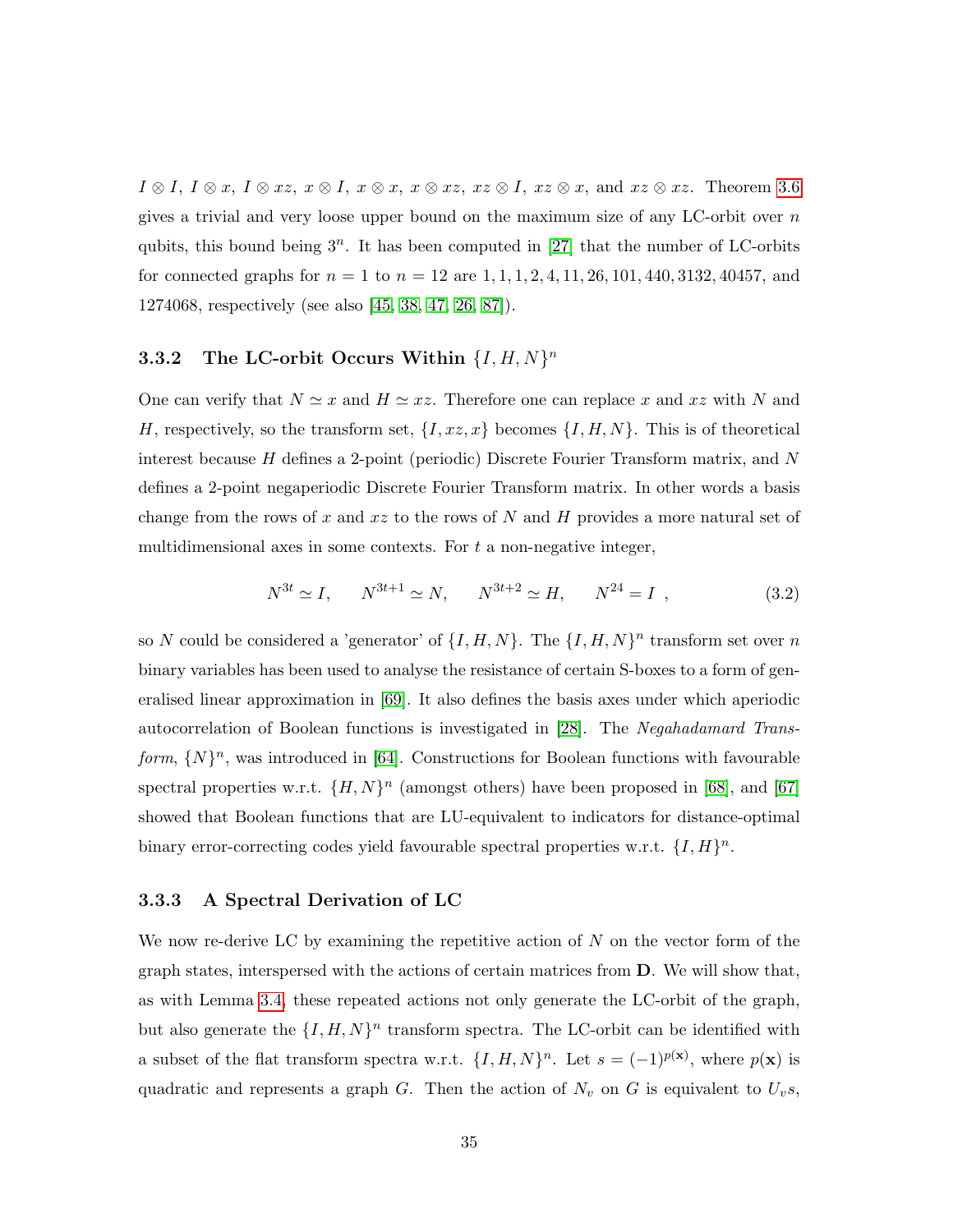where:

$$
U_v \simeq U'_v = I \otimes \cdots \otimes I \otimes N \otimes I \otimes \cdots \otimes I ,
$$

where N occurs at position v in the tensor product decomposition. Let us write  $p(x)$ , uniquely, as,

$$
p(\mathbf{x}) = x_v \mathcal{N}_v(\mathbf{x}) + q(\mathbf{x}) \enspace ,
$$

where  $q(\mathbf{x})$  and  $\mathcal{N}_v(\mathbf{x})$  are independent of  $x_v$  ( $\mathcal{N}_v(\mathbf{x})$ ) has nothing to do with the Negahadamard kernel,  $N_v$ ). We shall state a theorem that holds for  $p(x)$  of any degree, not just quadratic, and then show that its specialisation to quadratic  $p(x)$  gives the required single LC operation. Express  $\mathcal{N}_v(\mathbf{x})$  as the sum of r monomials,  $m_i(\mathbf{x})$ , as follows,

$$
\mathcal{N}_v(\mathbf{x}) = \sum_{i=0}^{r-1} m_i(\mathbf{x}) .
$$

For  $p(\mathbf{x})$  of any degree, the  $m_i(\mathbf{x})$  are of degree  $\leq n-1$ . In the sequel we mix arithmetic, mod 2, and mod 4 so, to clarify the formulae for equations that mix moduli, anything in square brackets is computed mod 2. The  $\{0,1\}$  result is then embedded in mod 4 arithmetic for subsequent operations outside the square brackets. We must also define,

$$
\mathcal{N}'_v(\mathbf{x}) = \sum_{i=0}^{r-1} [m_i(\mathbf{x})] \qquad (\text{mod } 4) .
$$

**Theorem 3.7** Let  $s' = U_v s$ , where  $s = (-1)^{p(\mathbf{x})}$  and  $s' = i^{p'(\mathbf{x})}$ . Then,

<span id="page-39-1"></span>
$$
p'(\mathbf{x}) = 2\left[p(\mathbf{x}) + \sum_{j \neq k} m_j(\mathbf{x})m_k(\mathbf{x})\right] + 3\mathcal{N}'_v(\mathbf{x}) + 3[x_v] \qquad (mod\ 4) \ . \tag{3.3}
$$

*Proof:* Assign to A and B the evaluation of  $p(\mathbf{x})$  at  $x_v = 0$  and  $x_v = 1$ , respectively. Thus,

<span id="page-39-0"></span>
$$
A = p(\mathbf{x})_{x_v=0} = q(\mathbf{x}) .
$$

Similarly,

$$
B = p(\mathbf{x})_{x_v=1} = \mathcal{N}_v(\mathbf{x}) + q(\mathbf{x}) \enspace .
$$

We need the following equality between mod 2 and mod 4 arithmetic.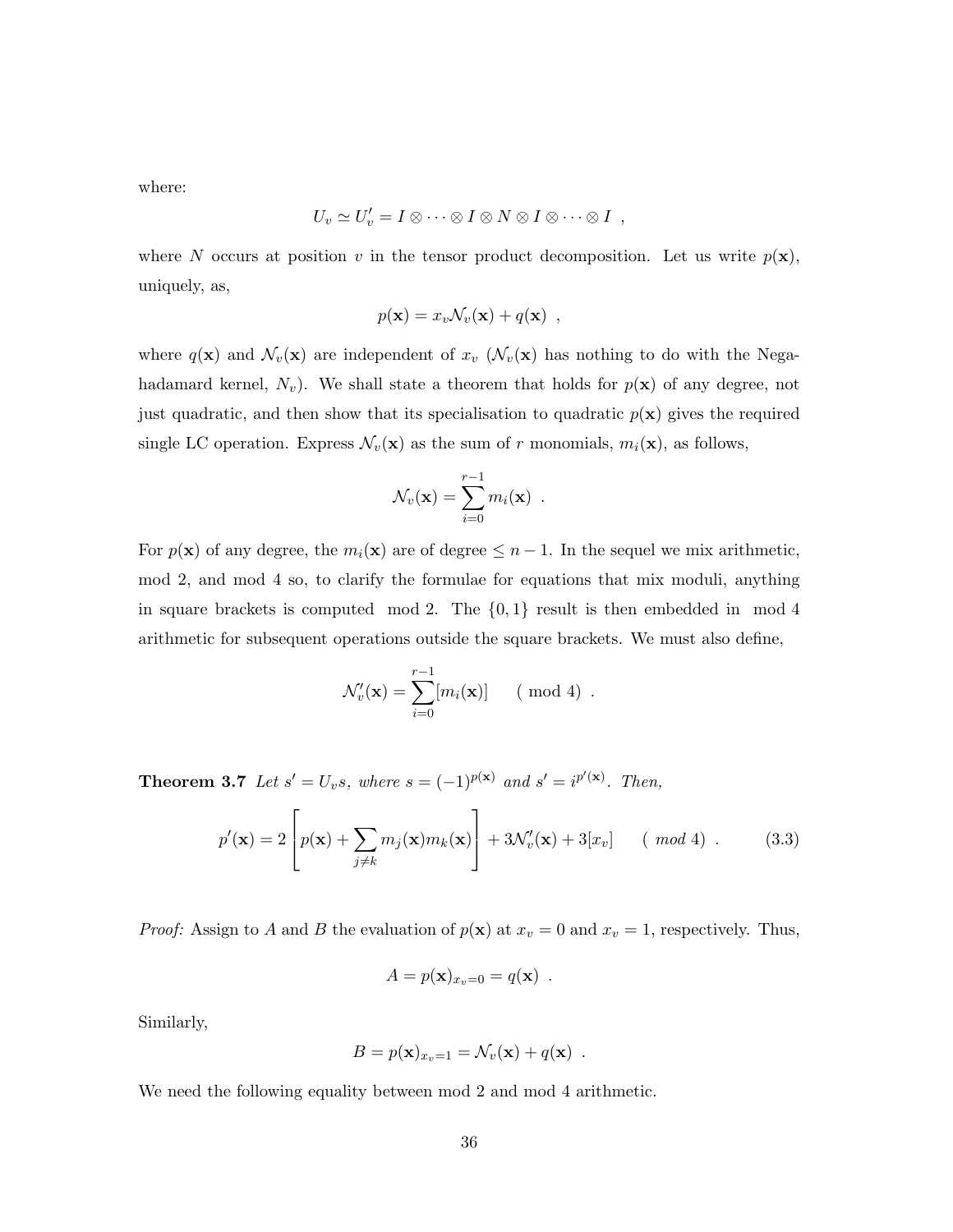Lemma 3.8

$$
\sum_{i=1}^{n} [A_i] \quad (\text{mod } 4) = \left[ \sum_{i=1}^{n} A_i \right] + 2 \left[ \sum_{i \neq j} A_i A_j \right] \quad (\text{mod } 4) \quad \text{where } A_i \in \mathbb{Z}_2 \; .
$$

Observe the following action of N:

$$
\frac{1}{\sqrt{2}} \begin{pmatrix} 1 & i \\ 1 & -i \\ 1 & i \end{pmatrix} \begin{pmatrix} 1 \\ 1 \\ 1 \end{pmatrix} = w \begin{pmatrix} 1 \\ -i \\ i \end{pmatrix}
$$

$$
\frac{1}{\sqrt{2}} \begin{pmatrix} 1 & i \\ 1 & -i \end{pmatrix} \begin{pmatrix} -1 \\ 1 \end{pmatrix} = w \begin{pmatrix} i \\ i \\ -1 \end{pmatrix}
$$

where  $w = e^{2\pi i/8}$ . We ignore the global constant, w, so that N maps  $(-1)^{00}$  to  $i^{03}$  and  $(-1)^{10}$  to  $i^{12}$ , and consequently  $(-1)^{01}$  to  $i^{30}$  and  $(-1)^{11}$  to  $i^{21}$ , where by  $c^{AB}$  we mean  $\sqrt{ }$  $\overline{1}$  $c^A$  $c^B$  $\setminus$ . In general, for  $A, B \in \mathbb{Z}_2$ ,  $\alpha, \beta \in \mathbb{Z}_4$ ,  $(-1)^{AB}$  is mapped by  $N_v$  to  $i^{\alpha\beta}$ , where,

$$
\alpha = 2[AB] + [A] + 3[B] \qquad (\text{mod } 4)
$$

$$
\beta = 2[AB] + 3[A] + [B] + 3 \quad (\text{mod } 4)
$$

Substituting the previous expressions for  $A$  and  $B$  into the above and making use of Lemma [3.8](#page-39-0) gives,

$$
\alpha(\mathbf{x}) = 2[q(\mathbf{x})] + 3[\mathcal{N}_v(\mathbf{x})] \quad (\text{mod } 4)
$$

$$
\beta(\mathbf{x}) = 2[q(\mathbf{x})] + [\mathcal{N}_v(\mathbf{x})] + 3 \quad (\text{mod } 4)
$$

 $p'(\mathbf{x})$  can now be written as,

$$
p'(\mathbf{x}) = (3[x_v] + 1)\alpha(\mathbf{x}) + [x_v]\beta(\mathbf{x})
$$
 (mod 4).

Substituting for  $\alpha$  and  $\beta$  gives,

$$
p'(\mathbf{x}) = 2[q(\mathbf{x})] + 2[x_v \mathcal{N}_v(\mathbf{x})] + 3[\mathcal{N}_v(\mathbf{x})] + 3[x_v] \quad (\text{ mod } 4)
$$

Applying Lemma [3.8](#page-39-0) to the term  $3[\mathcal{N}_v(\mathbf{x})],$ 

$$
3[\mathcal{N}_v(\mathbf{x})] = 2\left[\sum_{j\neq k} m_j(\mathbf{x})m_k(\mathbf{x})\right] + 3\mathcal{N}'_v(\mathbf{x}) \quad (\text{ mod } 4) .
$$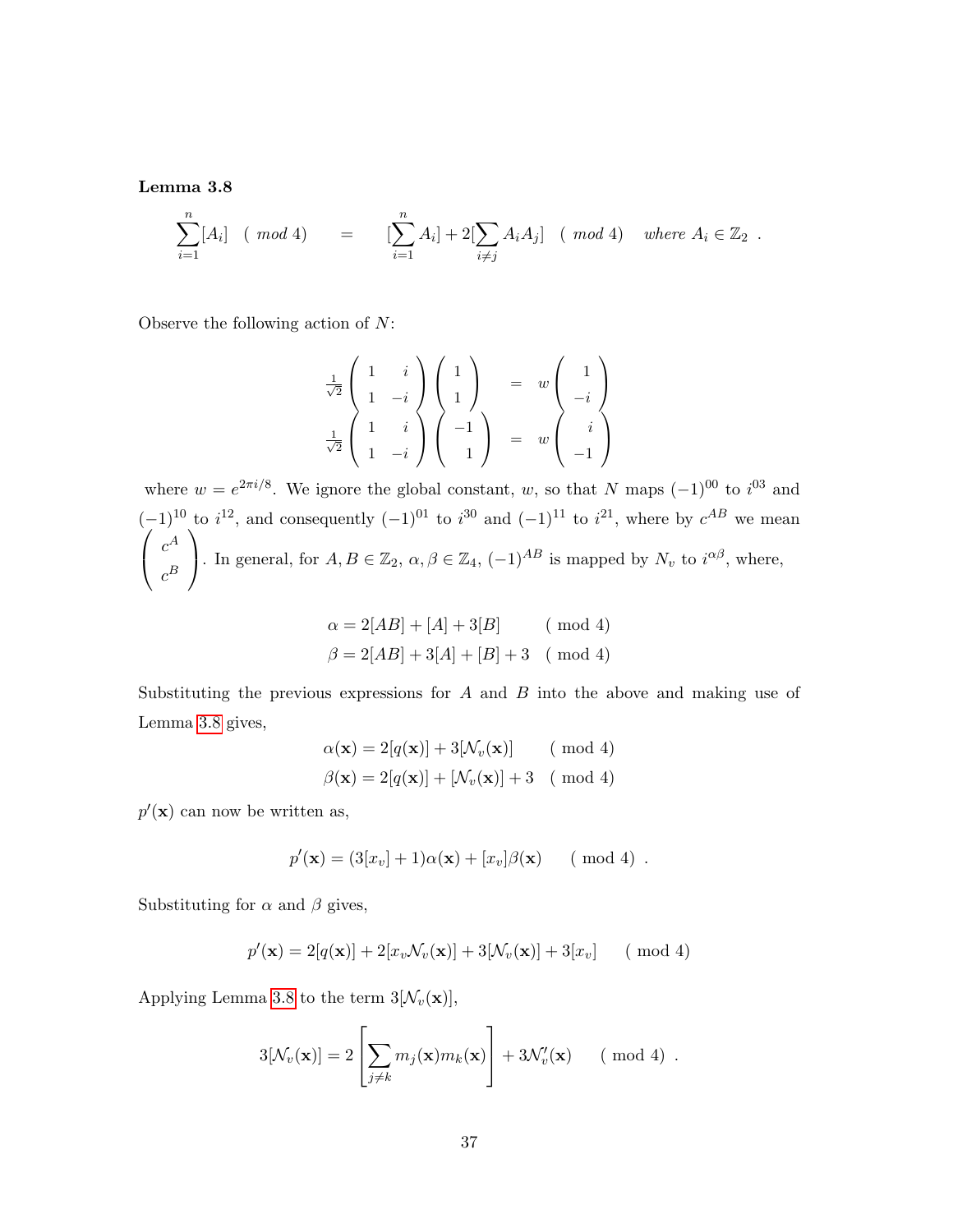Furthermore, Lemma [3.8](#page-39-0) implies that,

$$
2\left[\sum_{i=1}^{n} A_i\right] \text{ (mod 4)} = 2\sum_{i=1}^{n} [A_i] \text{ (mod 4)} \text{ where } A_i \in \mathbb{Z}_2.
$$

For  $p(\mathbf{x})$  a quadratic function,  $\mathcal{N}_v(\mathbf{x})$  has degree one, so  $\mathcal{N}_v'(\mathbf{x})$  is a sum of degree-one terms over  $\mathbb{Z}_4$ . Therefore (as shown in the example of section [3.3,](#page-34-0) the  $\mathbb{Z}_4$  degree-one terms,  $\mathcal{N}'_v(\mathbf{x})$  and  $3[x_v]$ , can be eliminated from [\(3.3\)](#page-39-1) by appropriate subsequent action by members of  $\{D\}^n$  to s'. As all monomials,  $m_i(\mathbf{x})$ , are then of degree one, [\(3.3\)](#page-39-1) reduces to,

<span id="page-41-0"></span>
$$
p'(\mathbf{x}) \simeq p(\mathbf{x}) + \sum_{j,k \in \mathcal{N}_v, j \neq k} x_j x_k \qquad (\text{mod } 2) . \tag{3.4}
$$

п

 $(3.4)$  precisely defines the action of a single LC operation at vertex v of G, where we have used  $\simeq$  to mean that  $(-1)^{p'(\mathbf{x})} = BU(-1)^{p(\mathbf{x})}$ , for some fully tensor-factorisable matrix, U, and some  $B \in {\{\mathbf{D}\}}^n$ . As  $p'(\mathbf{x})$  is also quadratic Boolean, we can realise successive LC operations on chosen vertices in  $G$  via successive actions of  $N$  at these vertices, where each action of N must be interspersed with the action of a matrix from  ${D}^n$  to eliminate  $\mathbb{Z}_4$ -linear terms from [\(3.3\)](#page-39-1). In particular, one needs to intersperse with tensor products of the matrices  $\sqrt{ }$  $\mathcal{L}$ 1 0 0 1  $\setminus$  and  $\sqrt{ }$  $\overline{1}$ 1 0  $0 \quad i$  $\setminus$  $\cdot$ 

**Theorem 3.9** Given a graph, G, as represented by  $s = (-1)^{p(x)}$ , with  $p(x)$  quadratic, the LC-orbit of G comprises graphs which occur as a subset of the spectra w.r.t.  $\{I, H, N\}^n$ acting on s.

*Proof:* Define  $D_1 \subset \mathbf{D}$  such that

$$
D_1 = \left\{ \left( \begin{array}{cc} a & 0 \\ 0 & b \end{array} \right), \left( \begin{array}{cc} 0 & a \\ b & 0 \end{array} \right) \quad | \quad a = 1, b = \pm 1 \right\} \; .
$$

Similarly, define  $D_2 \subset \mathbf{D}$  such that

$$
D_2 = \left\{ \left( \begin{array}{cc} a & 0 \\ 0 & b \end{array} \right), \left( \begin{array}{cc} 0 & a \\ b & 0 \end{array} \right) \quad | \quad a = 1, b = \pm i \right\}, \quad \text{where } i^2 = -1 \; .
$$

Then it is straightforward to establish that, for any  $\Delta_1, \Delta'_1 \in D_1$ , any  $\Delta_2, \Delta'_2 \in D_2$ , and any  $c \in \{1, i, -1, -i\},\$ 

<span id="page-41-1"></span>
$$
N\Delta_1 = c\Delta'_1 N \qquad H\Delta_1 = c\Delta'_1 H
$$
  
\n
$$
N\Delta_2 = c\Delta_1 H \qquad H\Delta_2 = c\Delta_1 N \qquad (3.5)
$$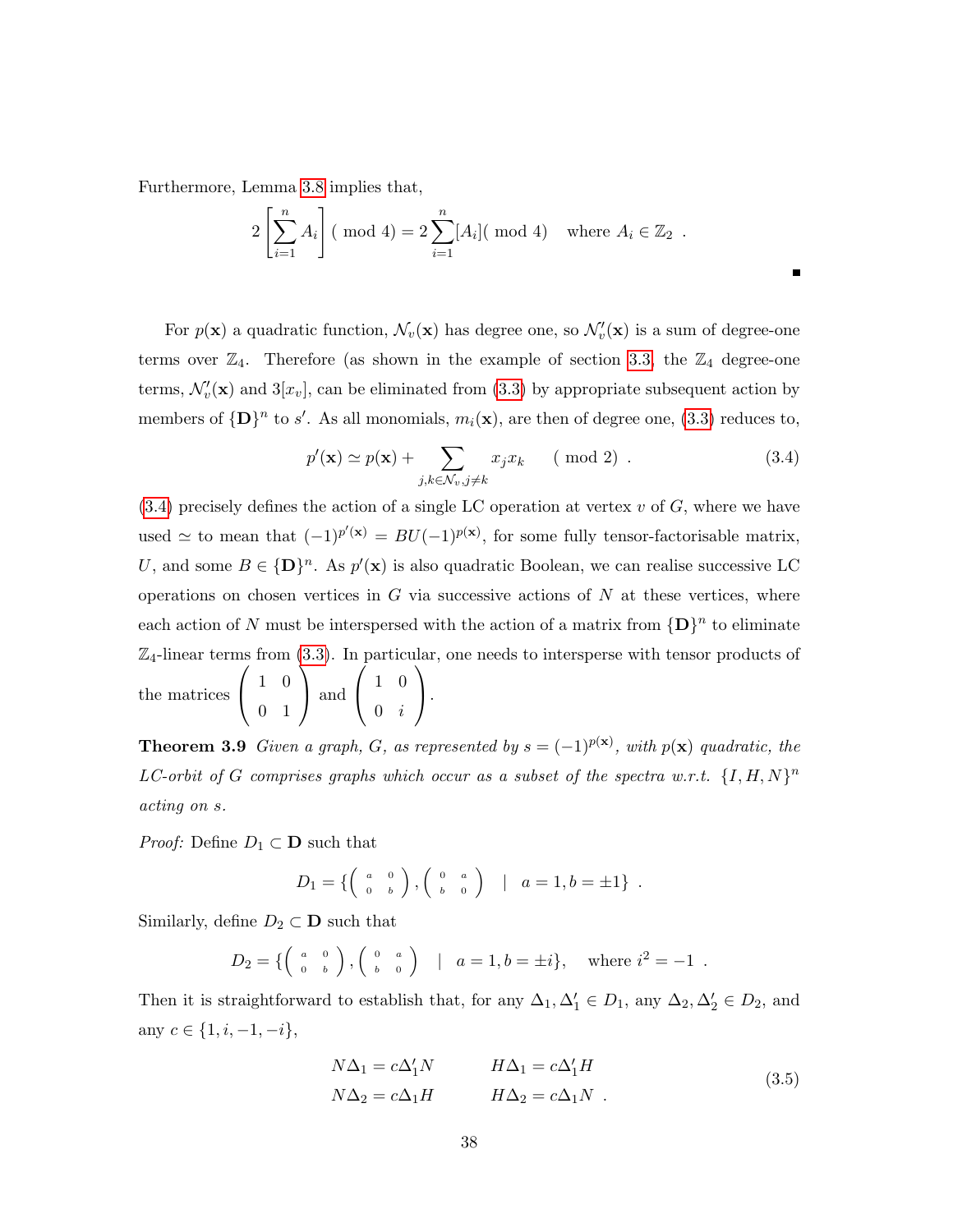Let  $\Delta_* \in D_1 \bigcup D_2$ . Then, for a vertex, succesive applications of  $\Delta_* N$  can, using [\(3.5\)](#page-41-1), be re-expressed as,

$$
\prod (\Delta_* N) = c \Delta_* \prod N \simeq \prod N \ .
$$

But, from  $(3.2)$ , successive powers of N generate I, H, or N, to within a final multiplication by a member of D. It follows that successive LC actions on arbitrary vertices can be described by the action on s of a member of the transform set,  $\{I, H, N\}^n$ , and therefore that the LC-orbit occurs within the  $\{I, H, N\}^n$  transform spectra of s.  $\blacksquare$ 

The question of how to generalise LC to hypergraphs will be treated in section [8.4.](#page-121-0)

Further spectral symmetries of Boolean functions w.r.t.  $\{I, H, N\}^n$  are discussed in Section [3.5.](#page-53-0)

# 3.4 Generalised Bent Properties of Boolean Functions

### 3.4.1 Bent Boolean Functions

A bent Boolean function can be defined by using the WHT. Let  $p(\mathbf{x})$  be our function over n binary variables. Define the WHT of  $p(x)$  at position **k** by,

<span id="page-42-0"></span>
$$
P_{\mathbf{k}} = 2^{-n/2} \sum_{\mathbf{x} \in GF(2)^n} (-1)^{p(\mathbf{x}) + \mathbf{k} \cdot \mathbf{x}} , \qquad (3.6)
$$

where  $\mathbf{x}, \mathbf{k} \in \mathrm{GF}(2)^n$ , and  $\cdot$  implies the scalar product of vectors.

The WHT of  $p(x)$  can alternatively be defined as a multiplication of the vector  $(-1)^{p(x)}$ by  $H \otimes H \otimes \ldots \otimes H$ . In other words,

$$
P = (H \otimes H \otimes \ldots \otimes H)(-1)^{p(\mathbf{x})} = (\bigotimes_{i=0}^{n-1} H)(-1)^{p(\mathbf{x})}, \qquad (3.7)
$$

where  $P = (P_{(0,\dots,0)}, \dots, P_{(1,\dots,1)}) \in \mathbb{C}^{2^n}$ .

Then,  $p(\mathbf{x})$  is defined to be *bent* if  $|P_{\mathbf{k}}| = 1 \forall \mathbf{k}$ , in which case we say that  $p(\mathbf{x})$  has a flat spectra w.r.t. the WHT. In other words,  $p(\mathbf{x})$  is bent if P is flat.

Let  $\Gamma$  be the binary adjacency matrix associated to  $p(\mathbf{x})$  when  $p(\mathbf{x})$  is a quadratic.

**Lemma 3.10** [\[53\]](#page-135-2)  $p(x)$  is bent  $\Leftrightarrow det(\Gamma) = 1 \mod 2$ .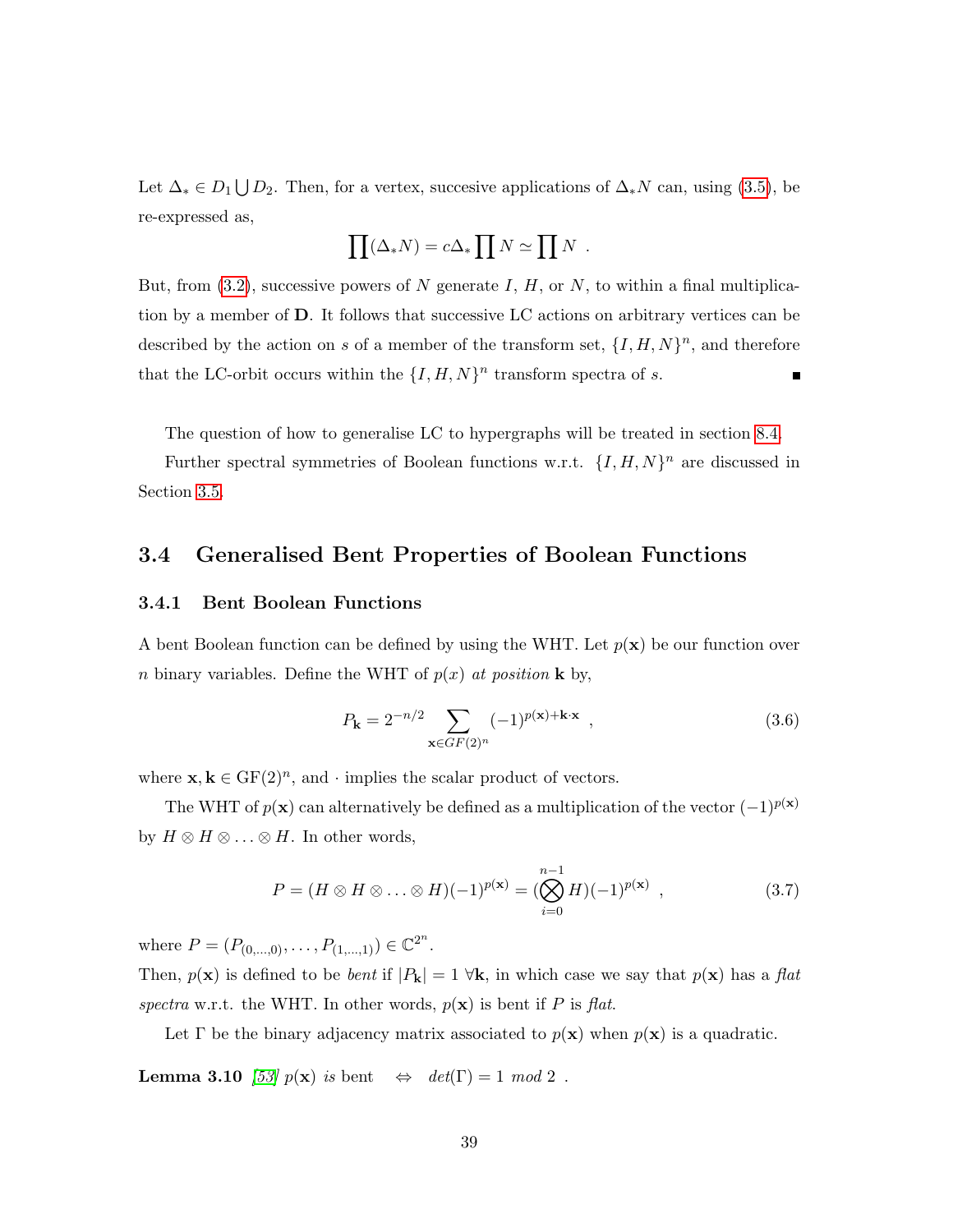It is well-known [\[53\]](#page-135-2) that all bent quadratics are equivalent under affine transformation to the Boolean function  $\left(\sum_{i=0}^{\frac{n}{2}-1} x_{2i}x_{2i+1}\right) + \mathbf{c} \cdot \mathbf{x} + d$  for n even, where  $\mathbf{c} \in \mathrm{GF}(2)^n$ , and  $d \in GF(2)$ . More generally, bent Boolean functions only exist for n even. It is interesting to investigate other bent symmetries where affine symmetry has been omitted. In particular, in the context of LC, we are interested in the existence and number of flat spectra of Boolean functions with respect to the  $\{H, N\}^n$ -transform set  $(bent_4)$ , the  ${I, H}$ <sup>n</sup>-transform set (*I-bent*), and the  ${I, H, N}$ <sup>n</sup>-transform set (*I-bent*<sub>4</sub>).

# **3.4.2** Bent Properties with respect to  $\{H, N\}^n$

We now investigate certain spectral properties of Boolean functions with respect to the set of transforms  $\{H, N\}^n$ , that is, the set of  $2^n$  transforms of the form  $\prod_{j\in \mathbf{R_H}} H_j \prod_{j\in \mathbf{R_N}} N_j$ , where the sets  $\mathbf{R}_{\mathbf{H}}$  and  $\mathbf{R}_{\mathbf{N}}$  partition  $\{0, \ldots, n-1\}$ .

The following assertion is trivial to verify:

$$
p(\mathbf{x})
$$
 is bent  $\Leftrightarrow p(\mathbf{x}) + \mathbf{k} \cdot \mathbf{x} + d$  is bent,

where  $\mathbf{k} \in \mathrm{GF}(2)^n$  and  $d \in \mathrm{GF}(2)$ . In other words, if  $p(\mathbf{x})$  is bent then so it is when we add any affine offset, mod 2. However the above assertion does not follow when one considers every possible  $\mathbb{Z}_4$ -linear offset of the Boolean function. The WHT of  $p(\mathbf{x})$  with a  $\mathbb{Z}_4$ -linear offset can be defined as follows.

<span id="page-43-1"></span>
$$
P_{\mathbf{k},\mathbf{c}} = 2^{-n/2} \sum_{\mathbf{x}\in GF(2)^n} (i)^{2[p(\mathbf{x})+\mathbf{k}\cdot\mathbf{x}]+[\mathbf{c}\cdot\mathbf{x}]} \qquad \mathbf{k}, \mathbf{c} \in GF(2)^n \tag{3.8}
$$

Definition 3.11

$$
p(\mathbf{x})
$$
 is bent<sub>4</sub>  $\Leftrightarrow \forall \mathbf{k} \in GF(2)^n \exists \mathbf{c} \text{ such that } |P_{\mathbf{k},\mathbf{c}}| = 1$ .

Let  $\mathbf{R}_{N}$  and  $\mathbf{R}_{H}$  partition  $\{0, 1, \ldots, n-1\}$ . Let,

<span id="page-43-0"></span>
$$
U = \prod_{j \in \mathbf{R}_{\mathbf{H}}} H_j \prod_{j \in \mathbf{R}_{\mathbf{N}}} N_j
$$
  

$$
s' = U(-1)^{p(\mathbf{x})}.
$$
 (3.9)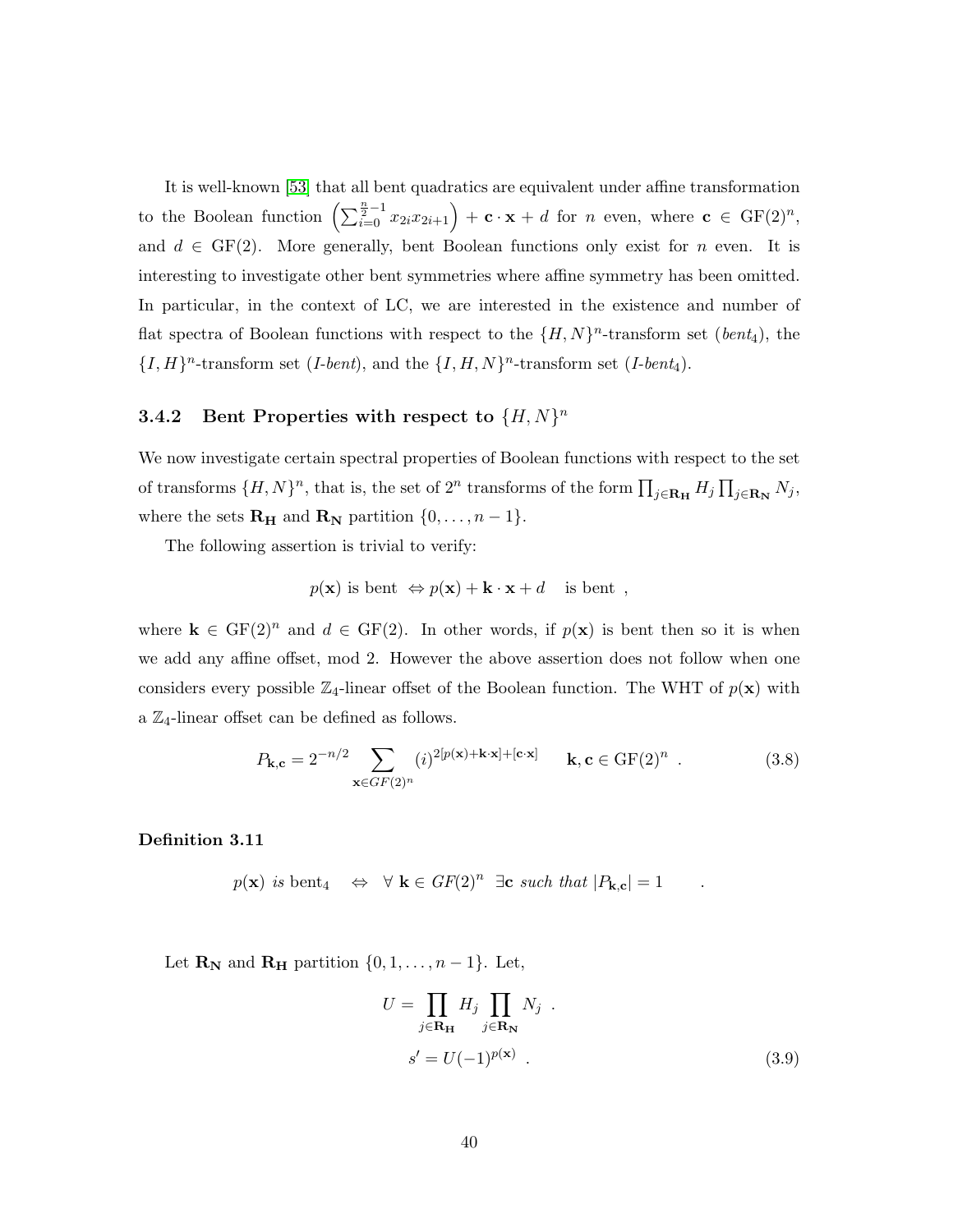**Lemma 3.12**  $p(\mathbf{x})$  is bent<sub>4</sub> if there exists one or more partitions,  $\mathbf{R_N}, \mathbf{R_H}$  such that s' is flat.

*Proof:* The rows of U, U[t], can be described by  $(i)^{f_t(\mathbf{x})}$ , where  $\mathbf{x} = (x_0, x_1, \dots, x_{n-1})$ , and where the  $f_t$ 's are linear,  $f_t: GF(2)^n \to \mathbb{Z}_4$ , and the coefficient of  $x_j$  in any  $f_t \in \{0,2\}$  for  $j \in \mathbf{R}_{\mathbf{H}}$  and  $f_t \in \{1,3\}$  for  $j \in \mathbf{R}_{\mathbf{N}}$ . Therefore s' can always be expressed, equivalently, as  $s' = (\prod H_i)(i)^{2p[\mathbf{x}]+[f'_t(\mathbf{x})]}$ , where the  $f'_t$ 's are linear,  $f'_t : GF(2)^n \to GF(2)$ , and the coefficient of  $x_j$  in any  $f'_t$  is 0 for  $j \in \mathbf{R}_{\mathbf{H}}$ , and 1 for  $j \in \mathbf{R}_{\mathbf{N}}$ .

<span id="page-44-0"></span>An alternative way to define the bent<sub>4</sub> property for  $p(\mathbf{x})$  quadratic is via a modified form of the adjacency matrix:

**Lemma 3.13** Let  $p(x)$  be a quadratic Boolean function. Then,  $p(x)$  is bent<sub>4</sub> if and only if  $det(\Gamma_{\mathbf{v}}) = 1 \mod 2$ , for some  $\mathbf{v} \in GF(2)^n$ , where  $\Gamma_{\mathbf{v}}$  is a modified form of  $\Gamma$  with  $v_i$  in position [i, i], and  $\mathbf{v} = (v_0, v_1, \dots, v_{n-1}).$ 

*Proof:* We first show that the transform of  $(-1)^{p(x)}$  by tensor products of H and N produces a flat spectra if and only if the associated periodic and negaperiodic autocorrelation spectra have zero out-of-phase values. We then show how these autocorrelation constraints lead directly to constraints on the associated (modified) adjacency matrix.

Consider a function, p, of just one variable,  $x_0$ , and let  $s = (-1)^{p(x_0)}$ . Define the periodic autocorrelation function as follows,

$$
a_k = \sum_{x_0 \in GF(2)} (-1)^{p(x_0) + p(x_0 + k)}, \quad k \in GF(2) .
$$

Then it is well-known that  $s' = Hs$  is a flat spectrum if and only if  $a_k = 0$  for  $k \neq 0$ .

Define the negaperiodic autocorrelation function as follows,

$$
b_k = \sum_{x_0 \in GF(2)} (-1)^{p(x_0) + p(x_0 + k) + k(x_0 + 1)}, \quad k \in GF(2) .
$$

Then  $s' = Ns$  is a flat spectrum if and only if  $b_k = 0$  for  $k \neq 0$ . (For p a Boolean function of just one variable,  $Hs$  is never flat and  $Ns$  is always flat, but this only holds for one variable).

We now elaborate on the two claims above. Define  $s(z) = s_0 + s_1z$ ,  $a(z) = a_0 + a_1z$ , and  $b(z) = b_0 + b_1 z$ . Then the periodic and negaperiodic relationships between autocorrelation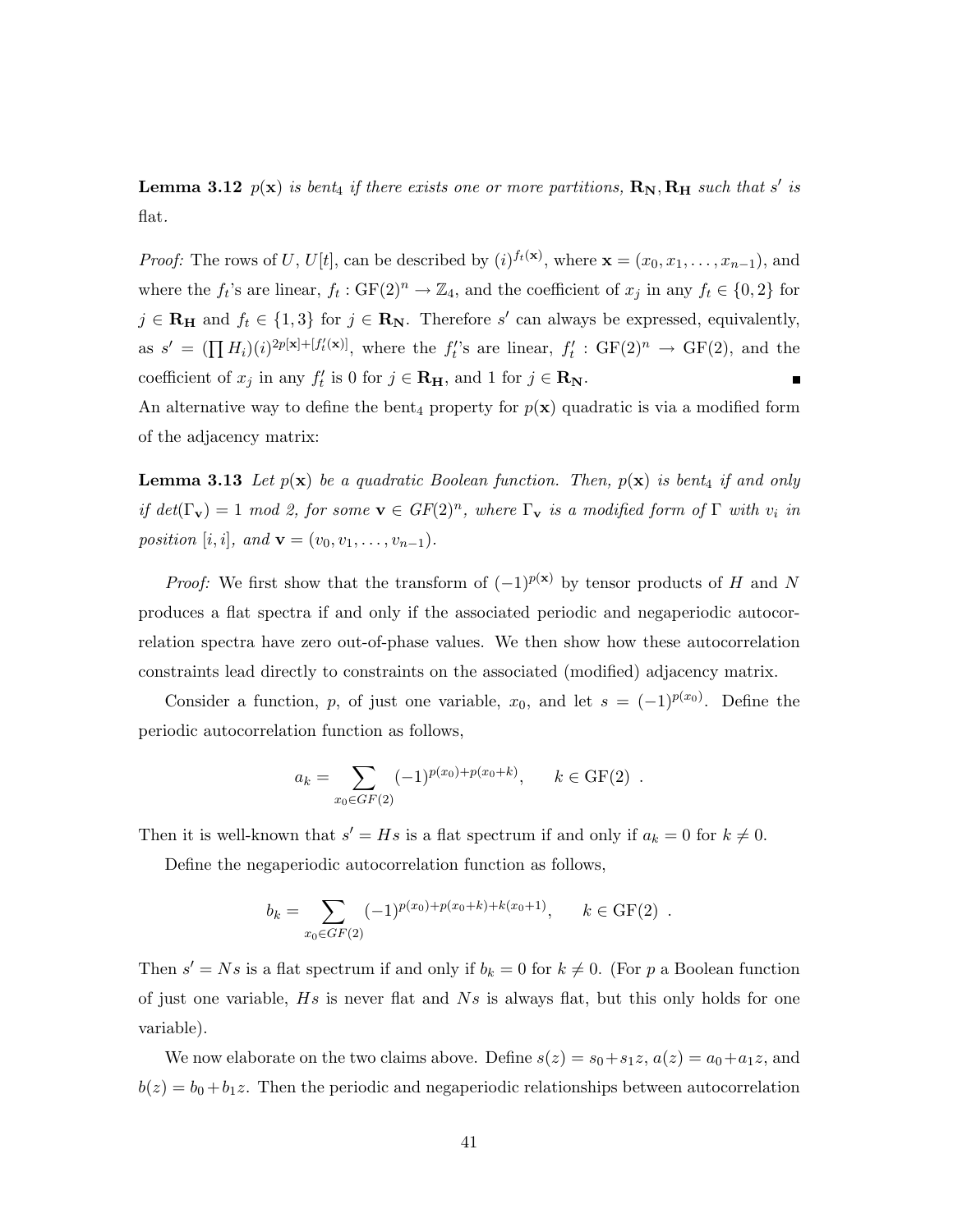and fourier spectra, as claimed above, follow because periodic autocorrelation can be realised by the polynomial multiplication,  $a(z) = s(z)s(z^{-1}) \mod (z^2-1)$ , with associated residue reduction, mod  $(z-1)$  and mod  $(z+1)$ , realised by  $s' = Hs = \frac{1}{\sqrt{2}}$ 2  $\begin{pmatrix} 1 & 1 \end{pmatrix}$  $\left(\begin{smallmatrix}1&&1\&1&-1\1&&-1&\end{smallmatrix}\right)s$  (with the Chinese Remainder Theorem realised by  $H^{\dagger}s'$ , where ' $\dagger$ ' means transpose conjugate). By Parseval,  $s'$  can only be flat if  $a_1 = 0$ . Similarly, negaperiodic autocorrelation can be realised by the polynomial multiplication,  $b(z) = s(z)s(z^{-1}) \mod (z^2+1)$ , with associated residue reduction, mod  $(z - i)$  and mod  $(z + i)$ , realised by  $s' = Ns = \frac{1}{\sqrt{2}}$ 2  $\begin{pmatrix} 1 & i \end{pmatrix}$  $\left(\begin{array}{cc} 1 & i \ 1 & -i \end{array}\right)\,S$ (with the Chinese Remainder Theorem realised by  $N^{\dagger}s'$ ). By Parseval, s' can only be flat if  $b_1 = 0$ .

We extend this autocorrelation  $\leftrightarrow$  Fourier spectrum duality to n binary variables by defining multivariate forms of the above polynomial relationships. If we choose periodic autocorrelation for indices in  $R_H$  and negaperiodic autocorrelation for indices in  $R_N$ , we obtain the autocorrelation spectra,

<span id="page-45-1"></span>
$$
A_{\mathbf{k},\mathbf{R}_{\mathbf{H}},\mathbf{R}_{\mathbf{N}}} = \sum_{\mathbf{x}\in GF(2)^n} (-1)^{p(\mathbf{x})+p(\mathbf{x}+\mathbf{k})+\sum_{i=0}^{n-1} \chi_{\mathbf{R}_{\mathbf{N}}}(i)k_i(x_i+1)}, \qquad (3.10)
$$

where  $\mathbf{k} = (k_0, k_1, \ldots, k_{n-1}) \in \mathrm{GF}(2)^n$ , and  $\chi_{\mathbf{R_N}}(i)$  is the characteristic function of  $\mathbf{R_N}$ , i.e,

$$
\chi_{\mathbf{R}_{\mathbf{N}}}(i) = \begin{cases} 1, i \in \mathbf{R}_{\mathbf{N}} \\ 0, i \notin \mathbf{R}_{\mathbf{N}} \end{cases}
$$

In polynomial terms, with  $\mathbf{z} \in \mathrm{GF}(2)^n$  and  $s(\mathbf{z}) = \sum_{\mathbf{j} \in GF(2)^n} s_{\mathbf{j}} \prod_{i=0}^{n-1} z_i^{j_i}$ , we have,

<span id="page-45-0"></span>
$$
A_{\mathbf{R}_{\mathbf{H}},\mathbf{R}_{\mathbf{N}}}(\mathbf{z}) = \sum_{\mathbf{k} \in GF(2)^n} A_{\mathbf{k},\mathbf{R}_{\mathbf{H}},\mathbf{R}_{\mathbf{N}}} \prod_{i=0}^{n-1} z_i^{k_i}
$$
  
=  $s(z_0, \dots, z_{n-1}) s(z_0^{-1}, \dots, z_{n-1}^{-1}) \text{ mod } \prod_{i=0}^{n-1} (z_i^2 - (-1)^{\chi_{\mathbf{R}_{\mathbf{N}}}(i)})$ . (3.11)

Then, by appealing to a multivariate version of Parseval's Theorem,  $s'$  as defined in [\(3.9\)](#page-43-0) is flat if and only if  $A_{\mathbf{k},\mathbf{R}_{\mathbf{H}},\mathbf{R}_{\mathbf{N}}}=0, \forall \mathbf{k} \neq \mathbf{0}$ .

These constraints on the autocorrelation coefficients of s translate to requiring a maximum rank property for a modified adjacency matrix, as follows. The condition  $A_{\mathbf{k},\mathbf{R}_{\mathbf{H}},\mathbf{R}_{\mathbf{N}}}=0$  for  $\mathbf{k}\neq 0$  is equivalent to requiring that, if we compare the function with its multidimensional periodic and negaperiodic rotations (but for the identity rotation), the remainder should be a balanced function. When dealing with quadratic Boolean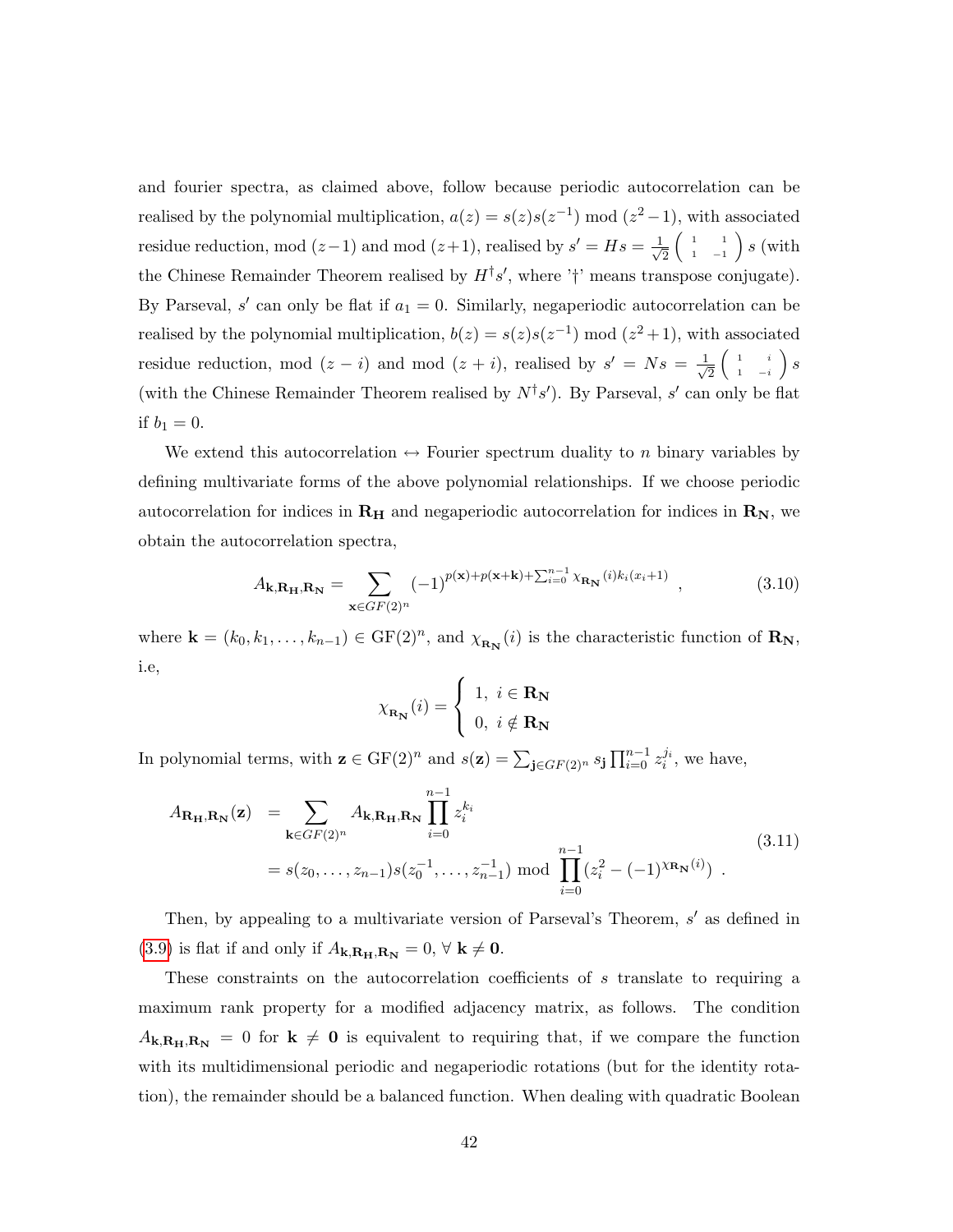functions, the remainder is always linear or constant. This gives us a system of linear equations represented by the binary adjacency matrix, Γ, of  $p(x)$ , with a modified diagonal, that is with  $\Gamma_{i,i} = 1$  for all  $i \in \mathbf{R}_{N}$ , and  $\Gamma_{i,i} = 0$  otherwise. Let

$$
p(x_0, x_1, \ldots, x_{n-1}) = a_{01}x_0x_1 + a_{02}x_0x_2 + \cdots + a_{ij}x_ix_j + \cdots + a_{n-2,n-1}x_{n-2}x_{n-1}.
$$

Therefore,

$$
p(\mathbf{x}) + p(\mathbf{x} + \mathbf{k}) + \sum_{i=0}^{n-1} \chi_{\mathbf{R_N}}(i) k_i x_i =
$$
  
\n
$$
k_0(\chi_{\mathbf{R_N}}(0)x_0 + a_{01}x_1 + a_{02}x_2 + \cdots + a_{0,n-1}x_{n-1})
$$
  
\n
$$
+ k_1(a_{01}x_0 + \chi_{\mathbf{R_N}}(1)x_1 + a_{03}x_3 + \cdots + a_{0,n-1}x_{n-1})
$$
  
\n
$$
+ \cdots
$$
  
\n
$$
+ k_{n-1}(a_{0,n-1}x_0 + a_{1,n-1}x_{n-1} + \cdots + a_{n-2,n-1}x_{n-2} + \chi_{\mathbf{R_N}}(n-1)x_{n-1}).
$$

This is equal to:

$$
x_0(\chi_{\mathbf{R_N}}(0)k_0 + a_{01}k_1 + \dots + a_{0n}k_n) + x_1(a_{01}k_0 + \chi_{\mathbf{R_N}}(1)k_1 + \dots + a_{1,n-1}k_{n-1})
$$
  
+ \dots + x\_{n-1}(a\_{0,n-1}k\_0 + a\_{1,n-1}k\_1 + \dots + a\_{n-2,n-1}k\_{n-2} + \chi\_{\mathbf{R\_N}}(n-1)k\_{n-1}),

which is balanced unless it is constant. The constant  $\sum_{i=0}^{n-1} \chi_{\mathbf{R}_{\mathbf{N}}}(i)k_i$  will not play any role in the equation  $A_{\bf k} = 0$ , and can be ignored. We have then the following system of equations:

$$
\chi_{\mathbf{R_N}}(0)k_0 + a_{01}k_1 + a_{02}k_2 + \dots + a_{0,n-1}k_{n-1} = 0
$$
  
\n
$$
a_{01}k_0 + \chi_{\mathbf{R_N}}(1)k_1 + a_{12}k_2 + \dots + a_{1,n-1}k_{n-1} = 0
$$
  
\n
$$
\dots
$$
  
\n
$$
a_{0,n-1}k_0 + a_{1,n-1}k_1 + \dots + a_{n-2,n-1}k_{n-2} + \chi_{\mathbf{R_N}}(n-1)k_{n-1} = 0
$$

Writing this system as a matrix, we have:

$$
\begin{pmatrix}\n\chi_{\mathbf{R_N}}(0) & a_{01} & a_{02} & \dots & a_{0,n-1} \\
a_{01} & \chi_{\mathbf{R_N}}(1) & a_{12} & \dots & a_{1,n-1} \\
a_{02} & a_{12} & \chi_{\mathbf{R_N}}(2) & \dots & a_{2,n-1} \\
\vdots & \vdots & \vdots & \ddots & \vdots \\
a_{0,n-1} & a_{1,n-1} & a_{2,n-1} & \dots & \chi_{\mathbf{R_N}}(n-1)\n\end{pmatrix}
$$

.

This is a modification of Γ, with 1 or 0 in position i of the diagonal depending on whether  $i \in \mathbf{R}_{\mathbf{N}}$  or  $i \in \mathbf{R}_{\mathbf{H}}$ .  $\blacksquare$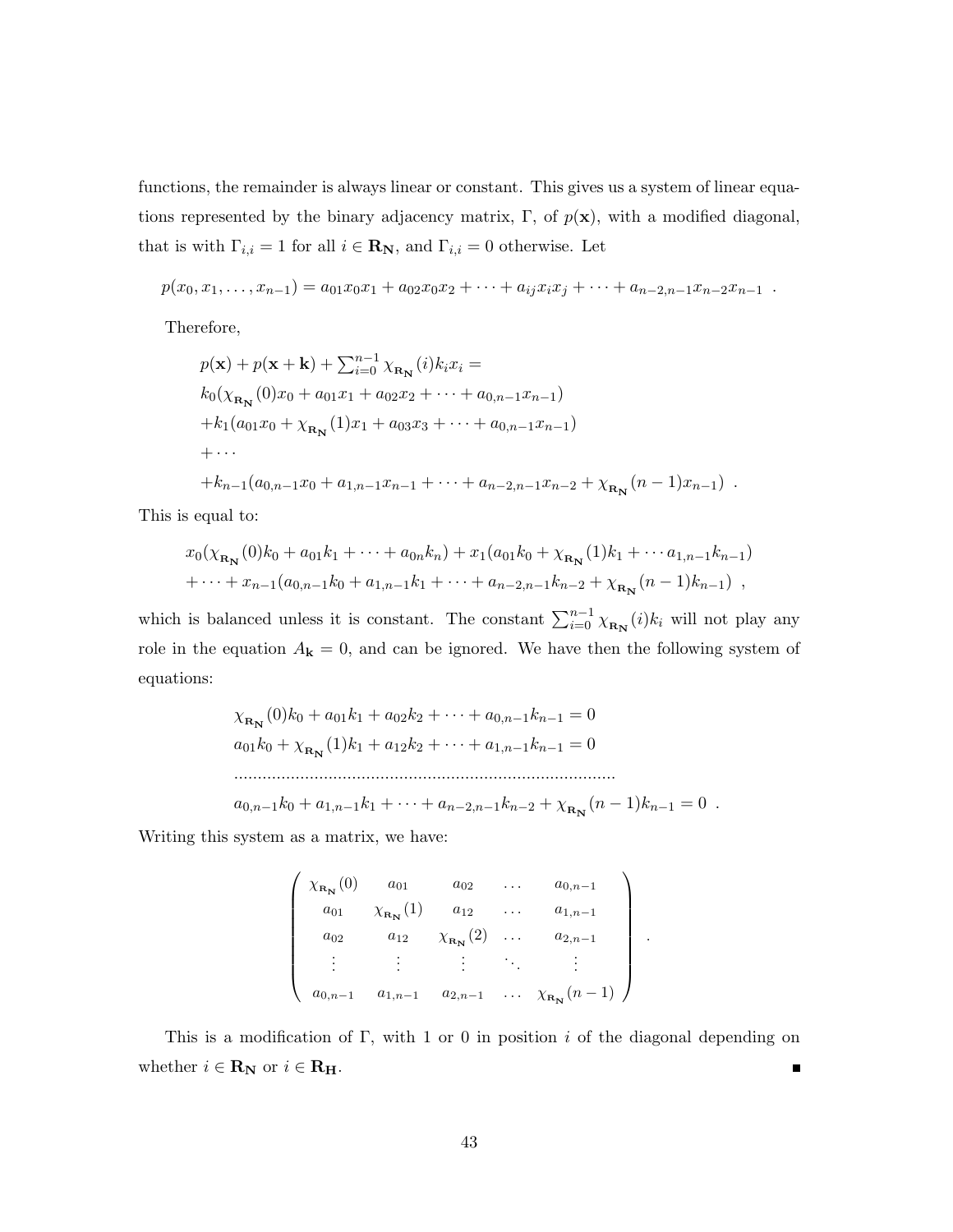In general,

$$
p(\mathbf{x})
$$
 is bent  $\Rightarrow$   $p(\mathbf{x})$  is bent<sub>4</sub>.

<span id="page-47-0"></span>**Theorem 3.14** All Boolean functions of degree  $\leq 2$  are bent<sub>4</sub>.

*Proof:* Degree zero and degree one functions are trivial. Now, let  $p(x)$  be a quadratic in n variables. Consider then the adjacency matrix, Γ, associated with  $p(\mathbf{x})$ . We now prove that  $\Gamma_{\mathbf{v}}$  has maximum rank (mod 2) for at least one choice of **v**, where  $\Gamma_{\mathbf{v}} = \Gamma + \text{diag}(\mathbf{v})$ as before. Let M be the  $(n-1) \times (n-1)$  minor associated with the first entry of Γ; in other words, let  $\Gamma = \begin{pmatrix} 0 & A \\ A^T & A \end{pmatrix}$  $\begin{pmatrix} 0 & A \\ A^T & M \end{pmatrix}$ , where A is a matrix  $1 \times (n-1)$ ,  $A^T$  its transpose and M a matrix  $(n-1) \times (n-1)$ .

We prove by induction that there exists at least one choice of v such that  $\Gamma_{\mathbf{v}}$  has maximum rank (mod 2). The theorem is true for  $n = 2$ : in this case,  $\Gamma = \begin{pmatrix} 0 & a \\ a & 0 \end{pmatrix}$  $\left(\begin{array}{cc} 0 & a \ a & 0 \end{array}\right) \quad .$ 

Then, either  $det(\Gamma) = 1$ , in which case we choose  $\mathbf{v} = (0,0)$ , or we have  $a = 0$  (empty graph). In the last case we choose  $\mathbf{v} = (1, 1)$ , so  $det(\Gamma_{\mathbf{v}}) = 1 + a = 1$ . Suppose the theorem is true for  $n-1$  variables, and we will see that it is true for n variables. If the determinant of  $\Gamma$  is 1 we take  $\mathbf{v} = (0, \ldots, 0)$  and we are done. If  $\det(\Gamma) = 0$ , then we have two cases:

- det( $M$ ) = 1: Take  $\mathbf{v} = (1, 0, \dots, 0)$ .
- $det(M) = 0$ : By the induction hypothesis there is at least one choice of  $\mathbf{v}(M) \in$  $GF(2)^{n-1}$ , where  $\mathbf{v}(M) = (v_1, \ldots, v_{n-1})$  such that  $M_{\mathbf{v}(M)}$  has full rank. Let  $\mathbf{v}' =$  $(0, v_1, \ldots, v_{n-1}) \in \mathrm{GF}(2)^n$ . If  $\det(\Gamma_{\mathbf{v}'} ) = 1$  we have finished. If  $\det(\Gamma_{\mathbf{v}'} ) = 0$  we are in the first case again, so we take  $\mathbf{v} = (1, v_1, \ldots, v_{n-1})$ , and we are done.

П

The theorem follows from lemma [3.13.](#page-44-0)

Remark: Theorem [3.14](#page-47-0) is true even for Boolean functions associated with non-connected or empty graphs.

#### <span id="page-47-1"></span>**Lemma 3.15** Not all Boolean functions of degree  $> 2$  are bent<sub>4</sub>.

*Proof:* Counter-example - by computation there are no bent<sub>4</sub> cubics of three variables.  $\blacksquare$ Further computations show that there are no bent<sub>4</sub> Boolean functions of four variables of degree  $> 2$ . Similarly, there are only 252336 bent<sub>4</sub> cubic Boolean functions in five variables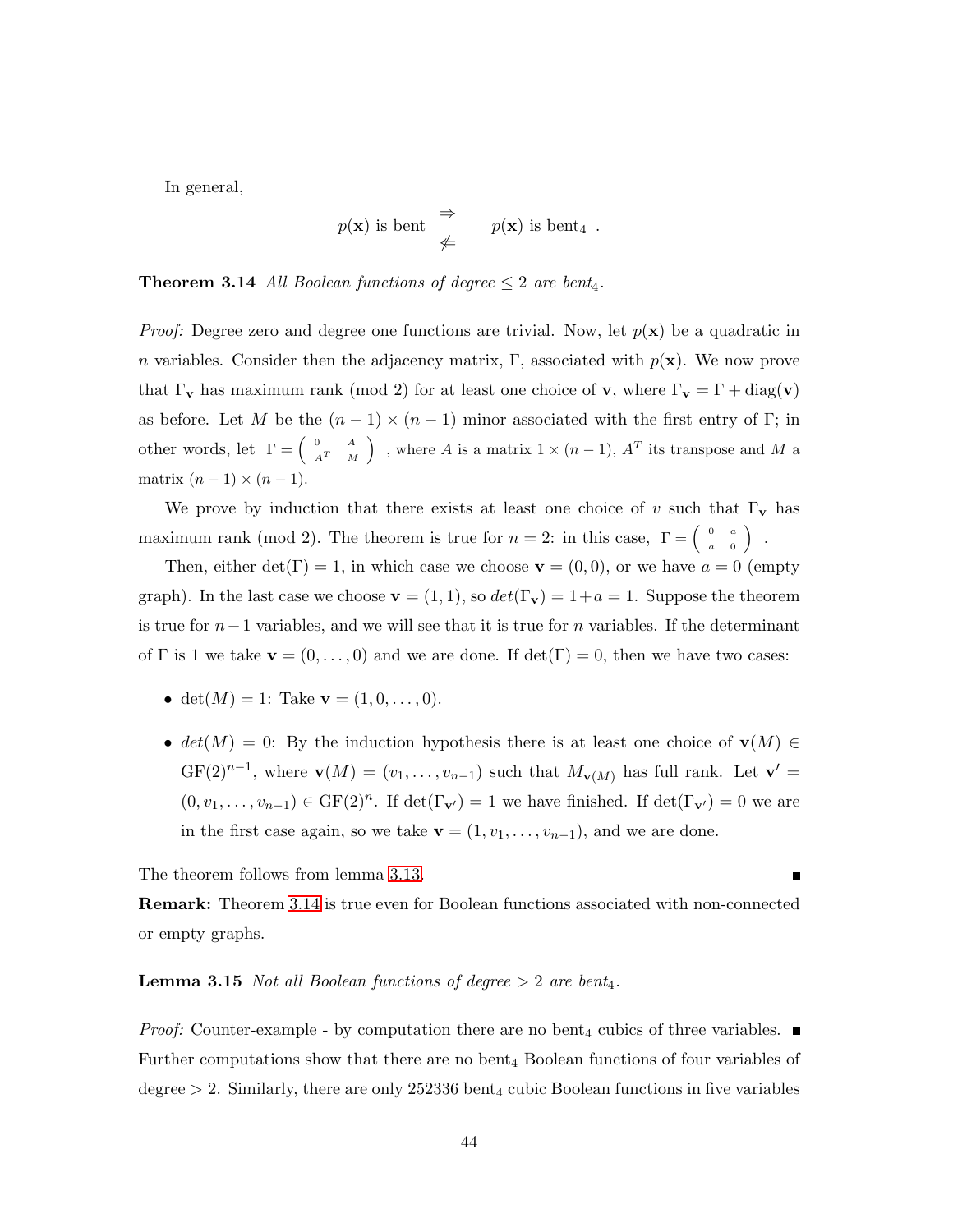(out of a possible  $2^{20} - 2^{10}$ , not including affine offsets), and no bent<sub>4</sub> Boolean functions of degree  $\geq 4$  in five variables. Bent<sub>4</sub> cubics of six variables do exist. Lemma [3.15](#page-47-1) identifies an open problem:

What is the maximum algebraic degree of a bent<sub>4</sub> Boolean function of n variables?

<span id="page-48-1"></span>**Theorem 3.16** For  $P_{k,c}$  as defined in [3.8,](#page-43-1) there is no Boolean function  $p(x)$  such that  $|P_{\mathbf{k},\mathbf{c}}| = 1 \,\forall \mathbf{c}, \mathbf{k} \in GF(2)^n.$ 

*Proof:* This is trivial for degree zero and degree one functions. Let  $p(x)$  be a quadratic. Consider the adjacency matrix, Γ, associated with  $p(x)$ . For degree 2, the theorem is equivalent to proving that there is a v such that  $\Gamma_{\mathbf{v}}$  has rank less than maximal. Then:

- 1. if  $p(\mathbf{x})$  is not bent, then we take  $\mathbf{v} = (0, \ldots, 0)$  and we are done.
- 2. if  $p(\mathbf{x})$  is bent, we take M as in the proof for Theorem [3.14.](#page-47-0) If  $det(M) = 1$ , we take  $\mathbf{v} = (1, 0, \dots, 0)$  and we are done; if  $det(M) = 0$ , modify the diagonal as in the proof for Theorem [3.14.](#page-47-0) If the determinant of the new matrix is equal to 0, we are done; if not, we are in case 1.

Let  $p(x)$  be a function of degree higher than quadratic. Consider the proof of Lemma [3.13.](#page-44-0) We have established that, for a fixed choice of  $\mathbf{R}_{\mathbf{H}}$  and  $\mathbf{R}_{\mathbf{N}}$ , s', as defined in [\(3.9\)](#page-43-0), is flat if and only if  $A_{\mathbf{k},\mathbf{R}_{\mathbf{H}},\mathbf{R}_{\mathbf{N}}}=0, \forall \mathbf{k}, \mathbf{k} \neq \mathbf{0}$ . Therefore  $p(\mathbf{x})$  is such that  $|P_{\mathbf{k},\mathbf{c}}|=1$  $\forall c, k \in \mathrm{GF}(2)^n \text{ iff } A_{k,\mathbf{R}_{\mathbf{H}},\mathbf{R}_{\mathbf{N}}} = 0, \forall k, k \neq \mathbf{0}, \text{ for all partitions } \{\mathbf{R}_{\mathbf{H}}, \mathbf{R}_{\mathbf{N}}\}.$  In particular, if  $p(\mathbf{x})$  is such that  $|P_{\mathbf{k},\mathbf{c}}| = 1 \ \forall \mathbf{c}, \mathbf{k} \in \mathrm{GF}(2)^n$ , then the polynomials,  $A_{\mathbf{R}_{\mathbf{H}},\mathbf{R}_{\mathbf{N}}}(\mathbf{z})$ , as defined in [\(3.11\)](#page-45-0), satisfy  $A_{\mathbf{R}_{\mathbf{H}},\mathbf{R}_{\mathbf{N}}}(\mathbf{z}) = 2^n$  for all choices of  $\mathbf{R}_{\mathbf{H}}$  and  $\mathbf{R}_{\mathbf{N}}$  (i.e. their out-of-phase coefficients are all zero). By the Chinese Remainder Theorem (CRT) we can combine these polynomials for each choice of  $R_H$  and  $R_N$  to construct the polynomial,

<span id="page-48-0"></span>
$$
r(\mathbf{z}) \bmod \prod_{j=0}^{n} (z_j^4 - 1) = \text{CRT}\{A_{\mathbf{R}_{\mathbf{H}}, \mathbf{R}_{\mathbf{N}}}(\mathbf{z}) \mid \forall \mathbf{R}_{\mathbf{H}}, \mathbf{R}_{\mathbf{N}}\},
$$
(3.12)

where  $r(\mathbf{z}) = s(z_0, z_1, \dots, z_{n-1}) s(z_0^{-1}, z_1^{-1}, \dots, z_{n-1}^{-1}).$ 

But as  $r(\mathbf{z})$  comprises monomials containing only  $z_i^{-1}, z_i^0, z_i^1$ , the modular restriction in [\(3.12\)](#page-48-0) has no effect on coefficient magnitudes, and

$$
r(\mathbf{z}) \equiv r(\mathbf{z}) \bmod \prod_{j=0}^{n} (z_j^4 - 1) .
$$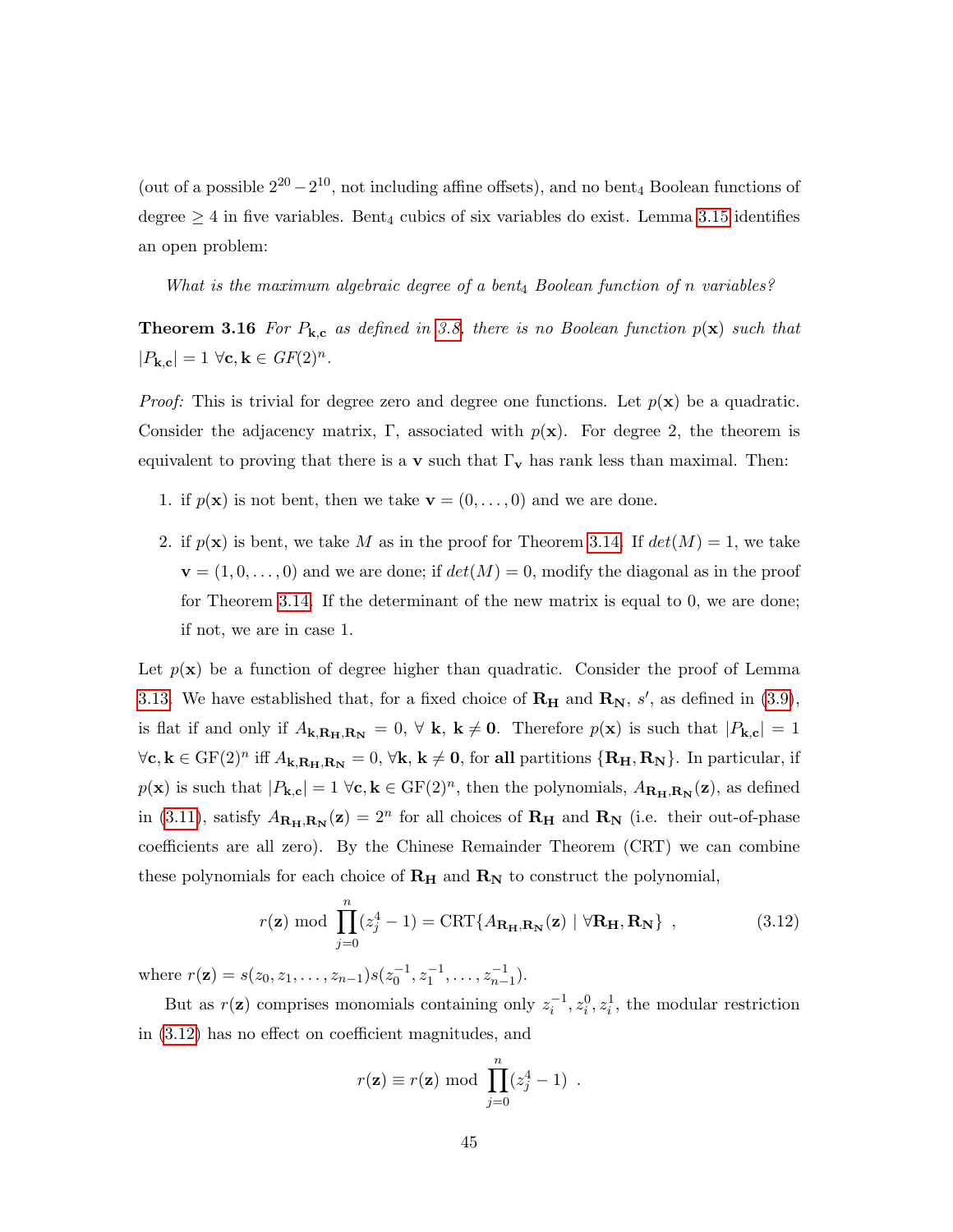to within a multiplication of the coefficients by  $\pm 1$ . It follows, by application of the CRT to [\(3.12\)](#page-48-0) that, if  $A_{\mathbf{R}_{\mathbf{H}},\mathbf{R}_{\mathbf{N}}}(\mathbf{z}) = 2^n$ ,  $\forall \mathbf{R}_{\mathbf{H}},\mathbf{R}_{\mathbf{N}},$  then  $r(\mathbf{z}) = 2^n$  also, i.e.  $r(\mathbf{z})$  is integer. But this is impossible as the coefficients of the maximum degree terms,  $\prod_j z_j^{-1^{u_j}}$  $j^{-1^{u_j}}, u_j \in \mathbb{Z}_2$ , in  $r(\mathbf{z})$  can never be zero, but are always  $\pm 1$ .  $\blacksquare$ 

Remark: Although we proved theorem [3.16](#page-48-1) only for Boolean functions, it is possible to generalise the theorem for functions  $GF(2)^n \to GF(q)$ , for any even integer q.

# **3.4.3** Bent Properties with respect to  $\{I, H\}^n$

We now investigate certain spectral properties of Boolean functions with respect to the set of transforms  $\{I, H\}^n$ , that is, the set of  $2^n$  transforms of the form  $\prod_{j\in \mathbf{R_I}} I_j \prod_{j\in \mathbf{R_H}} H_j$ , where the sets  $\mathbf{R}_{\mathbf{I}}$  and  $\mathbf{R}_{\mathbf{H}}$  partition  $\{0, \ldots, n-1\}$ . [\[67\]](#page-137-2) has investigated other spectral properties w.r.t.  $\{I, H\}^n$ , such as *weight hierarchy* if the graph is bipartite.

The WHT of the subspace of a function from  $GF(2)^n$  to  $GF(2)$ , obtained by fixing a subset,  $\mathbf{R}_{\text{I}}$ , of the input variables, can be defined as follows. Let  $\theta \in \text{GF}(2)^n$  be such that  $\theta_j = 1$  iff  $j \in \mathbf{R_I}$ . Let  $\mathbf{r} \preceq \theta$ , where ' $\preceq$ ' means that  $\theta$  'covers'  $\mathbf{r}$ , i.e.  $r_i \leq \theta_i$ ,  $\forall i$ . Then,

$$
P_{\mathbf{k},\mathbf{r},\theta} = 2^{-(n-\text{wt}(\theta))/2} \sum_{\mathbf{x}=\mathbf{r}+\mathbf{y}|\mathbf{y}\preceq\bar{\theta}} (-1)^{p(\mathbf{x})+\mathbf{k}\cdot\mathbf{x}} \qquad \mathbf{k}\preceq\bar{\theta}, \mathbf{r}\preceq\theta \tag{3.13}
$$

Definition 3.17

$$
p(\mathbf{x})
$$
 is I-bent  $\Leftrightarrow \exists \theta$  such that  $|P_{\mathbf{k},\mathbf{r},\theta}| = 1$   $\forall \mathbf{k} \preceq \overline{\theta}, \forall \mathbf{r} \preceq \theta$ ,

where  $wt(\theta) < n$ .

Let

<span id="page-49-0"></span>
$$
U = \prod_{j \in \mathbf{R}_{\mathbf{I}}} I_j \prod_{j \in \mathbf{R}_{\mathbf{H}}} H_j \tag{3.14}
$$

**Lemma 3.18**  $p(x)$  is *I-bent if there exist one or more partitions*,  $R_I, R_H$  such that  $s' =$  $U(-1)^{p(\mathbf{x})}$  is flat, where  $|\mathbf{R}_{\mathbf{I}}| < n$ .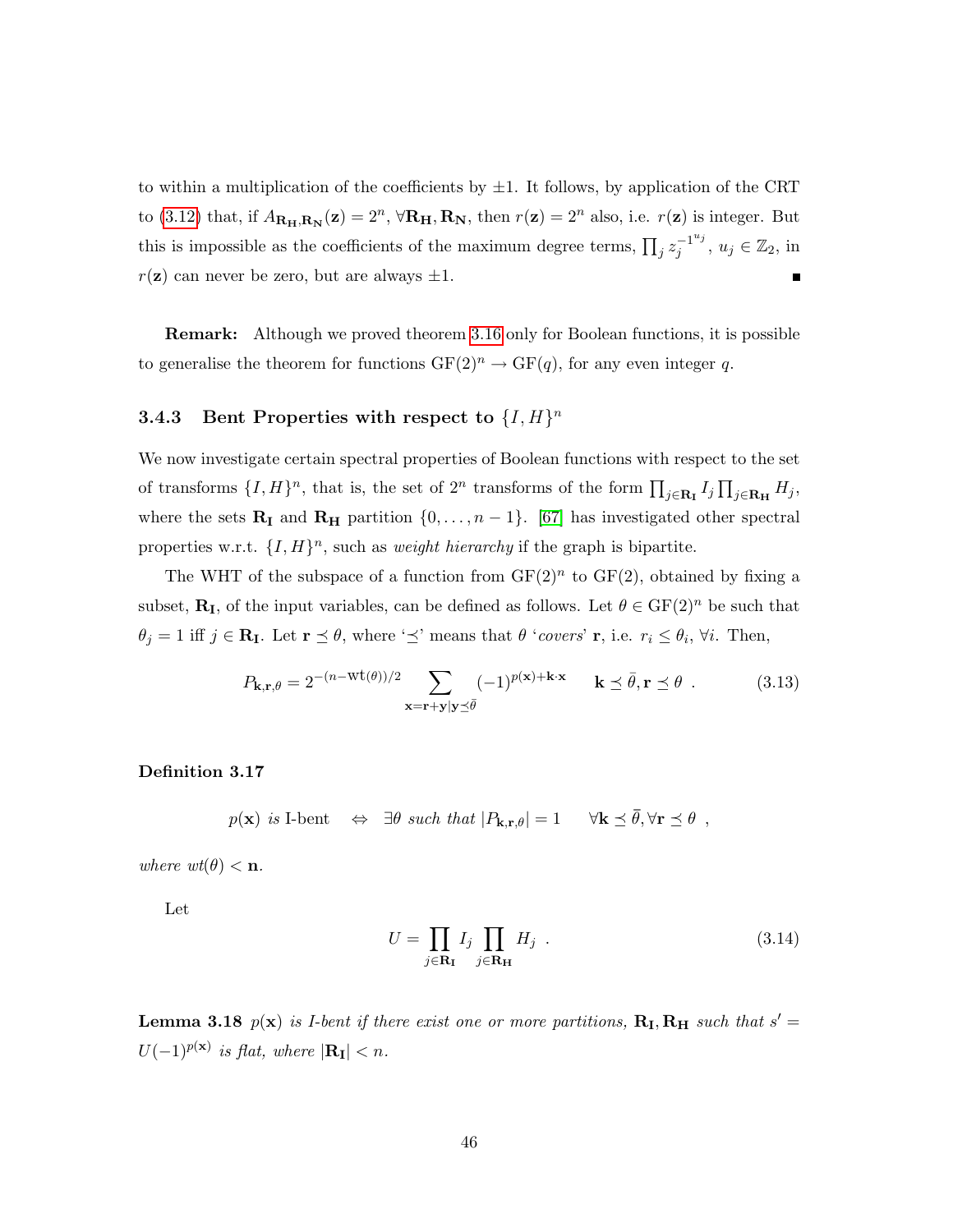An alternative way to define the I-bent property of  $p(x)$  is via its associated adjacency matrix, Γ. Let  $\Gamma_I$  be the adjacency matrix obtained from Γ by deleting all rows and columns of  $\Gamma$  with indices in  $\mathbf{R}_{\mathbf{I}}$ .

**Lemma 3.19** For quadratic  $p(\mathbf{x})$ ,

 $p(\mathbf{x})$  is I-bent  $\Leftrightarrow$   $\Gamma_I$  has maximum rank, mod 2

for one or more choices of  $\mathbf{R}_{\mathbf{I}}$  where  $|\mathbf{R}_{\mathbf{I}}| < n$ .

In general,

$$
p(\mathbf{x})
$$
 is bent  $\Rightarrow$   $p(\mathbf{x})$  is I-bent.

Theorem 3.20 All quadratic Boolean functions are I-bent.

Proof: It is easy to show that all quadratic Boolean functions of 2 variables are I-bent. The theorem follows by observing that all adjacency matrices, Γ, representing quadratic functions of  $n > 2$  variables contain  $2 \times 2$  non-zero submatrices, obtained from  $\Gamma$  by deleting all rows and columns of Γ with indices  $\mathbf{R}_{\mathbf{I}}$ , for  $|\mathbf{R}_{\mathbf{I}}| = n - 2$ . П

#### <span id="page-50-0"></span>**Lemma 3.21** Not all Boolean functions of degree  $> 2$  are I-bent.

*Proof:* Counter-example - by computation there are no I-bent cubics of three variables.  $\blacksquare$ Further computations show that there are only 416 I-bent cubics in four variables, and no I-bent quartics in four variables. There are only 442640 I-bent cubics, only 1756160 I-bent quartics in five variables, and no I-bent quintics in five variables. I-bent cubics in six variables do exist. Lemma [3.21](#page-50-0) indicates an open problem:

What is the maximum algebraic degree of an I-bent Boolean function of n variables?

<span id="page-50-1"></span>**Theorem 3.22** There is no Boolean function  $p(\mathbf{x})$  with the property  $|P_{\mathbf{k},\mathbf{r},\theta}| = 1 \forall \theta, \mathbf{k}, \mathbf{r}$ ,  $\mathbf{k} \preceq \bar{\theta}, \mathbf{r} \preceq \theta.$ 

*Proof:* Let  $s = (-1)^{p(x)}$ . Let  $|\mathbf{R}_{I}| = n - 1$ . Then for U as defined in [\(3.14\)](#page-49-0), s' cannot be flat.  $\blacksquare$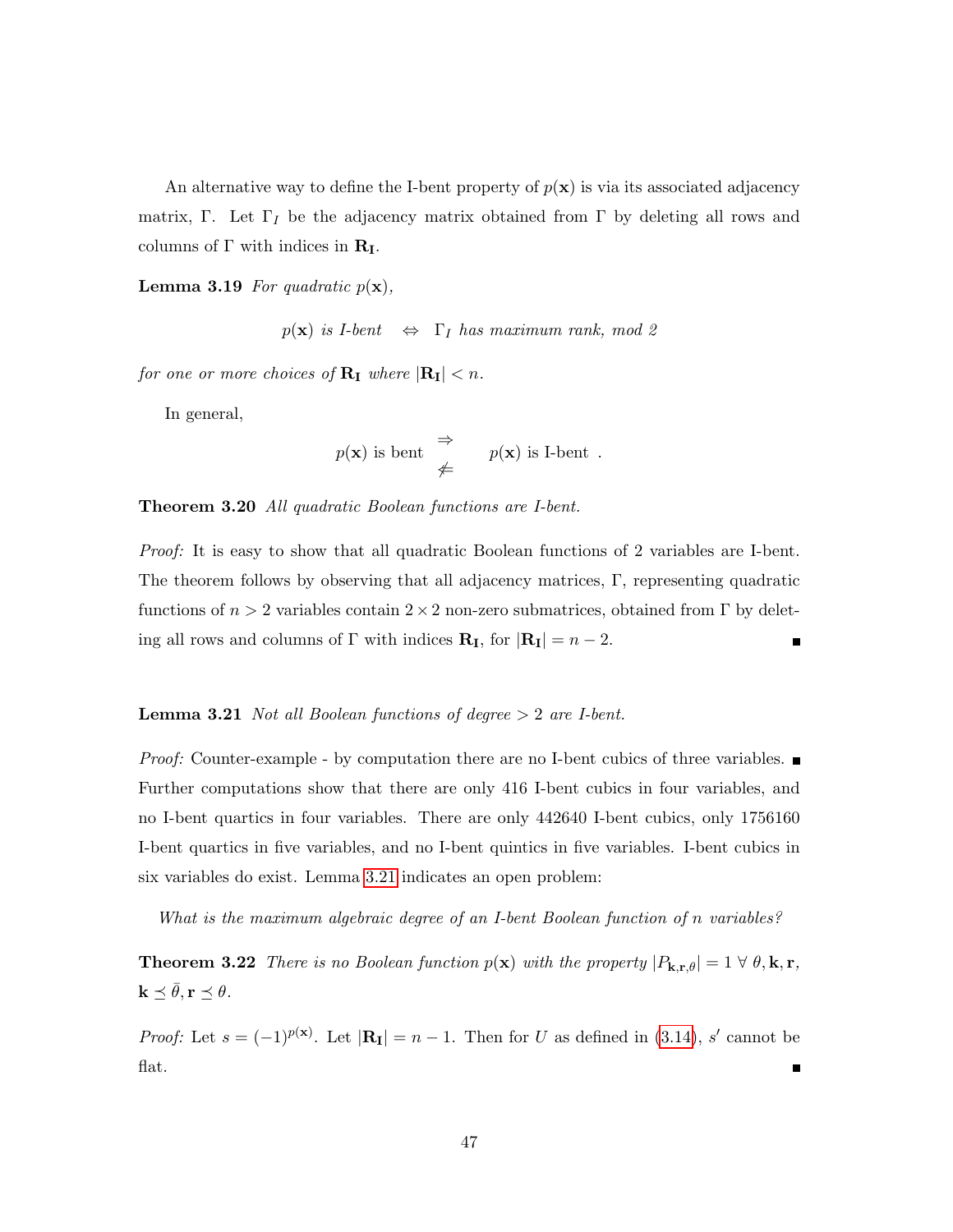# **3.4.4** Bent Properties with respect to  $\{I, H, N\}^n$

The  $\{H, N\}^{n-|\mathbf{R}_{\mathbf{I}}|}$  set of transforms of the subspace of a function from  $GF(2)^n$  to  $GF(2)$ , obtained by fixing a subset,  $\mathbf{R}_{\text{I}}$ , of the input variables, is defined as follows. Let  $\theta \in \text{GF}(2)^n$ be such that  $\theta_j = 1$  iff  $j \in \mathbf{R_I}$ . Let  $\mathbf{r} \preceq \theta$ . Then,

$$
P_{\mathbf{k},\mathbf{c},\mathbf{r},\theta} = 2^{-(n-\text{wt}(\theta))/2} \sum_{\mathbf{x}=\mathbf{r}+\mathbf{y}|\mathbf{y}\preceq\bar{\theta}} (i)^{2[p(\mathbf{x})+\mathbf{k}\cdot\mathbf{x}]+[\mathbf{c}\cdot\mathbf{x}]} \qquad \mathbf{k},\mathbf{c}\preceq\bar{\theta},\mathbf{r}\preceq\theta \tag{3.15}
$$

#### Definition 3.23

$$
p(\mathbf{x})
$$
 is I-bent<sub>4</sub>  $\Leftrightarrow \exists \mathbf{c}, \theta$  such that  $|P_{\mathbf{k}, \mathbf{c}, \mathbf{r}, \theta}| = 1 \quad \forall \mathbf{k} \preceq \bar{\theta}, \forall \mathbf{r} \preceq \theta$ ,

where  $wt(\theta) < n$ .

Let  $\mathbf{R}_{\mathbf{I}}, \mathbf{R}_{\mathbf{H}}$  and  $\mathbf{R}_{\mathbf{N}}$  partition  $\{0, 1, \ldots, n-1\}$ . Let,

$$
U = \prod_{j \in \mathbf{R}_{\mathbf{I}}} I_j \prod_{j \in \mathbf{R}_{\mathbf{H}}} H_j \prod_{j \in \mathbf{R}_{\mathbf{N}}} N_j \tag{3.16}
$$

$$
s' = U(-1)^{p(\mathbf{x})} \tag{3.17}
$$

**Lemma 3.24**  $p(x)$  is I-bent<sub>4</sub> if there exists one or more partitions,  $R_I, R_H, R_N$  such that s' is flat, where  $|\mathbf{R}_{\mathbf{I}}| < n$ .

As a generalization of [\(3.10\)](#page-45-1), we get flat spectra for one or more partitions  $\mathbf{R}_{\text{I}}, \mathbf{R}_{\text{H}}, \mathbf{R}_{\text{N}}$ iff

$$
A_{k,\mathbf{R}_{\mathbf{I}},\mathbf{R}_{\mathbf{H}},\mathbf{R}_{\mathbf{N}}} = \sum_{\mathbf{x}=\mathbf{r}+\mathbf{y}|\mathbf{y}\preceq\bar{\theta}} (-1)^{p(\mathbf{x})+p(\mathbf{x}+\mathbf{k})+\sum_{i=0}^{n-1} \chi_{\mathbf{R}_{\mathbf{N}}}(i)k_i(x_i+1)} = 0, \quad \forall \mathbf{k} \neq \mathbf{0} ,
$$

where  $\theta_j = 1$  iff  $j \in \mathbf{R_I}$ ,  $\mathbf{r} \preceq \theta$ , and  $r_j = k_j$  if  $j \in \mathbf{R_I}$ .

An alternative way to define the I-bent<sub>4</sub> property when  $p(x)$  is quadratic is via its associated adjacency matrix, Γ. Let  $\Gamma_{I,\mathbf{v}}$  be the matrix obtained from  $\Gamma_{\mathbf{v}}$  when we erase the  $i^{th}$  row and column if  $i \in \mathbf{R}_{\mathbf{I}}$ .

**Lemma 3.25** For quadratic  $p(\mathbf{x})$ ,

 $p(\mathbf{x})$  is I-bent<sub>4</sub>  $\Leftrightarrow$   $\Gamma_{I,\mathbf{v}}$  has maximum rank, mod 2, where  $\mathbf{v} \preceq \overline{\theta}$ 

for one or more choices of **v** and  $\theta$  where  $wt(\theta) < n$ .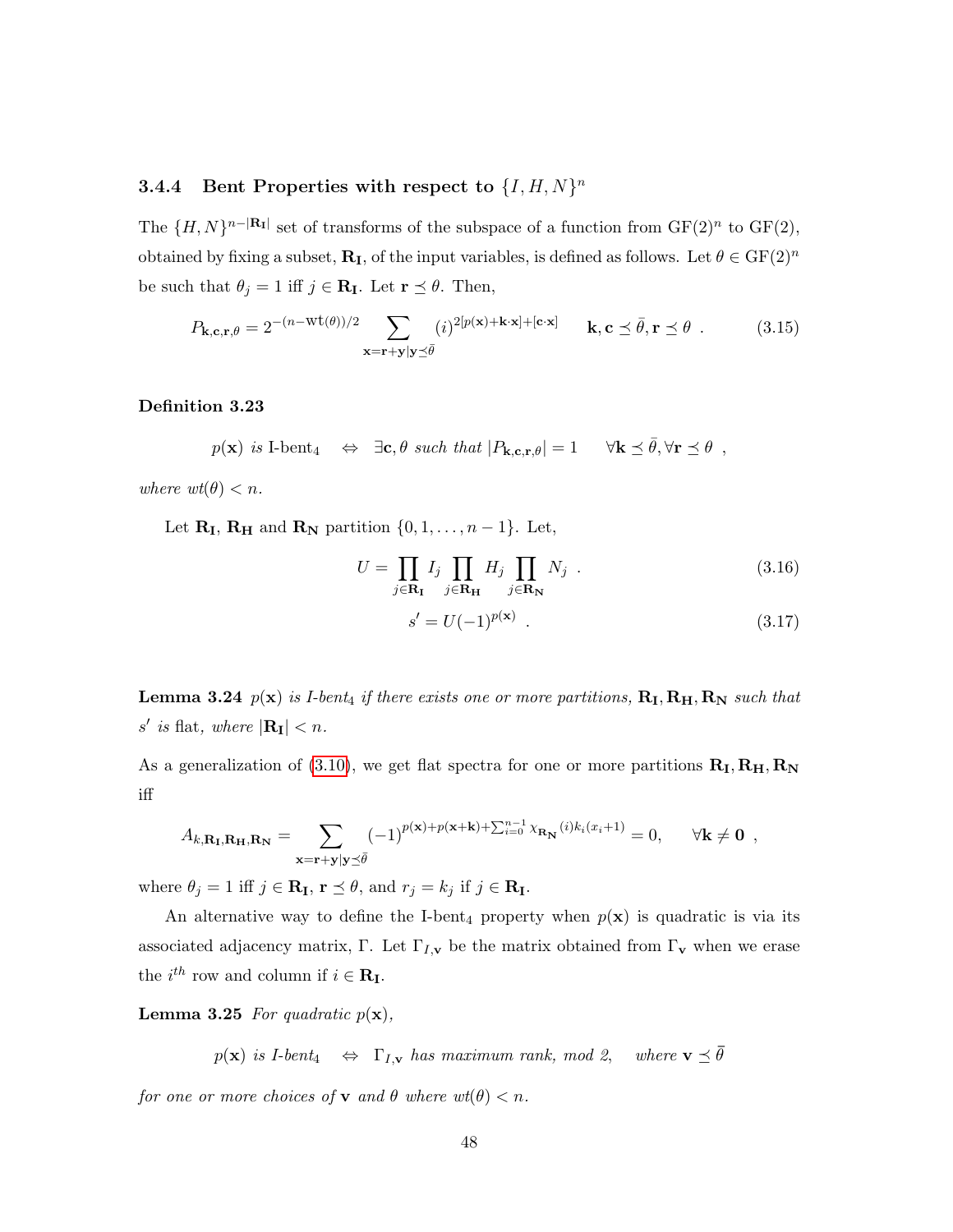In general,

$$
p(\mathbf{x})
$$
 is bent  $\begin{array}{rcl}\n\Rightarrow & p(\mathbf{x}) \text{ is bent}_4 \Rightarrow \\
\neq & p(\mathbf{x}) \text{ is I-bent} \neq\n\end{array}$   $p(\mathbf{x})$  is I-bent<sub>4</sub>.

**Lemma 3.26** All Boolean functions are I-bent<sub>4</sub>.

*Proof:* From Theorem [3.7,](#page-39-1) the action of a single  $U_v$  on a Boolean function,  $p(\mathbf{x})$ , of any degree, always gives a flat output spectra, for any value of  $v$ . This gives (at least)  $n$  flat spectra for any Boolean function.  $\blacksquare$ 

Corollary 3.27 There are no Boolean functions  $p(x)$  such that  $|P_{k,c,r,\theta}| = 1 \ \forall \theta, c, k, r$ ,  $\mathbf{k}, \mathbf{c} \preceq \bar{\theta}, \mathbf{r} \preceq \theta.$ 

 $\blacksquare$ 

Proof: Follows from theorems [3.16](#page-48-1) or [3.22.](#page-50-1)

It is natural to ask whether, for a given quadratic,  $p(x)$ , there exists at least one member of its LC-orbit which is bent. If so, then we state that the graph state,  $p(x)$ , and its associated LC-orbit, is LC-bent. More formally,

**Definition 3.28** The graph state,  $p(x)$  (a quadratic Boolean function), and its associated LC-orbit is LC-bent if  $\exists p'(\mathbf{x})$  such that  $p'(\mathbf{x}) \in LC$ -orbit $(p(\mathbf{x}))$ , and such that  $p'(\mathbf{x})$  is bent.

For example, the bent function  $x_0x_1 + x_0x_2 + x_0x_3 + x_1x_2 + x_1x_3 + x_2x_3$  is in the same LC-orbit as  $x_0x_1 + x_0x_2 + x_0x_3$  so, although  $x_0x_1 + x_0x_2 + x_0x_3$  is not bent, it is LC-bent.

In general, for  $p(\mathbf{x})$  quadratic,

$$
p(\mathbf{x})
$$
 is bent  $\Rightarrow$   $p(\mathbf{x})$  is LC-bent.

Theorem 3.29 Not all quadratic Boolean functions are LC-bent.

*Proof:* By computation, the LC-orbit associated with the  $n = 6$ -variable Boolean function,  $x_0x_4 + x_1x_5 + x_2x_5 + x_3x_4 + x_4x_5$  is not LC-bent.

By computation it was found that all quadratic Boolean functions of  $n \leq 5$  variables are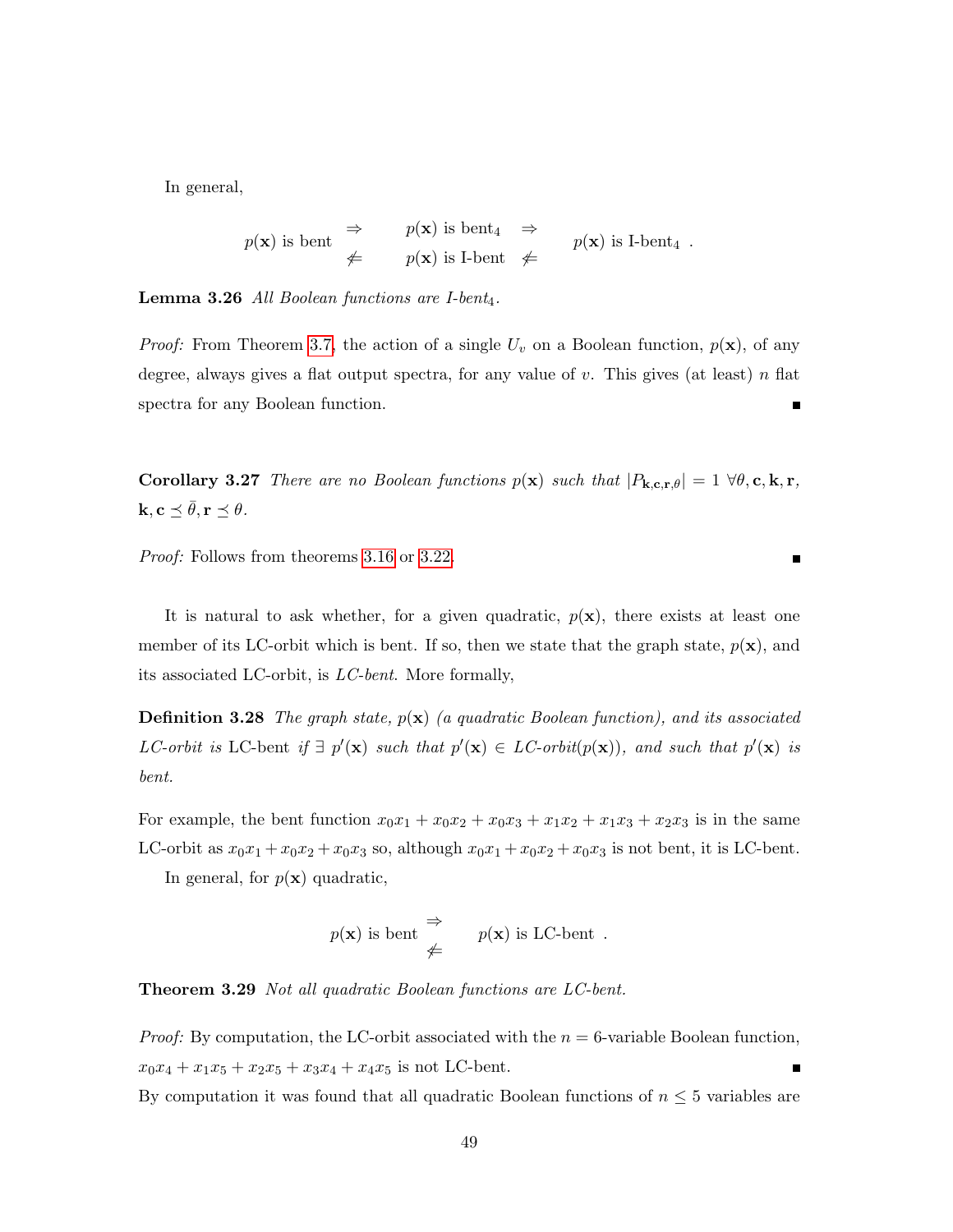LC-bent. Table 16.1 lists orbit representatives for those orbits which are not LC-bent, for  $n = 2$  to 9, and provides a summary for  $n = 10$ , where the Boolean functions are abbreviated so that, say, ab, de, fg is short for  $x_a x_b + x_d x_e + x_f x_g$ . For those orbits which are not LC-bent we provide the maximum rank satisfied by a graph within the orbit.

| $\boldsymbol{n}$ | ANF for the orbit representative       | Max. Rank within Orbit |
|------------------|----------------------------------------|------------------------|
| $2 - 5$          |                                        |                        |
| 6                | 04, 15, 25, 34, 45                     | 4                      |
| 7                |                                        |                        |
| 8                | 07, 17, 27, 37, 46, 56, 67             | 6                      |
|                  | 06, 17, 27, 37, 46, 56, 67             | 6                      |
|                  | 07, 17, 25, 36, 46, 57, 67             | 6                      |
|                  | 06, 17, 27, 36, 45, 46, 47, 56, 57, 67 | 6                      |
|                  | 07, 16, 26, 35, 45, 47, 67             | 6                      |
| 9                | 08, 18, 28, 38, 47, 57, 67, 78         | 6                      |
|                  | 08, 18, 26, 37, 47, 56, 68, 78         | 6                      |
| 10               | 08, 19, 29, 39, 49, 58, 68, 78, 89     | 6                      |
|                  | 51 other orbits                        | 8                      |

Table 3.1: Representatives for all LC-Orbits which are not LC-bent for  $n = 2$  to 10

# <span id="page-53-0"></span>3.5 Further Spectral Symmetries of Boolean Functions

The power spectrum of the WHT of a Boolean function is invariant to within a re-ordering of the spectral elements after an invertible affine transformation of the variables of the Boolean function [2](#page-53-1) . This implies that bent Boolean functions remain bent after affine transform. However, the set of  $\{I, H, N\}^n$  power spectra are not an invariant of affine transformation. In this section we ascertain for which binary transformations (other than LC) the power spectra of the  $\{I, H, N\}^n$  transform remains invariant to within a reordering of the spectral elements within each spectrum. We refer to the complete set of  $3^n \times 2^n$  power spectral values w.r.t.  $\{I, H, N\}^n$  as  $S_{IHN}$ . Moreover, 'invariance' is to within any re-ordering of the  $3^n \times 2^n$  spectral elements. From the discussion of sections

<span id="page-53-1"></span><sup>&</sup>lt;sup>2</sup> The power of the  $k^{th}$  spectral element,  $P_k$ , is given by  $|P_k|^2$ , where  $P_k$  is defined in [\(3.6\)](#page-42-0).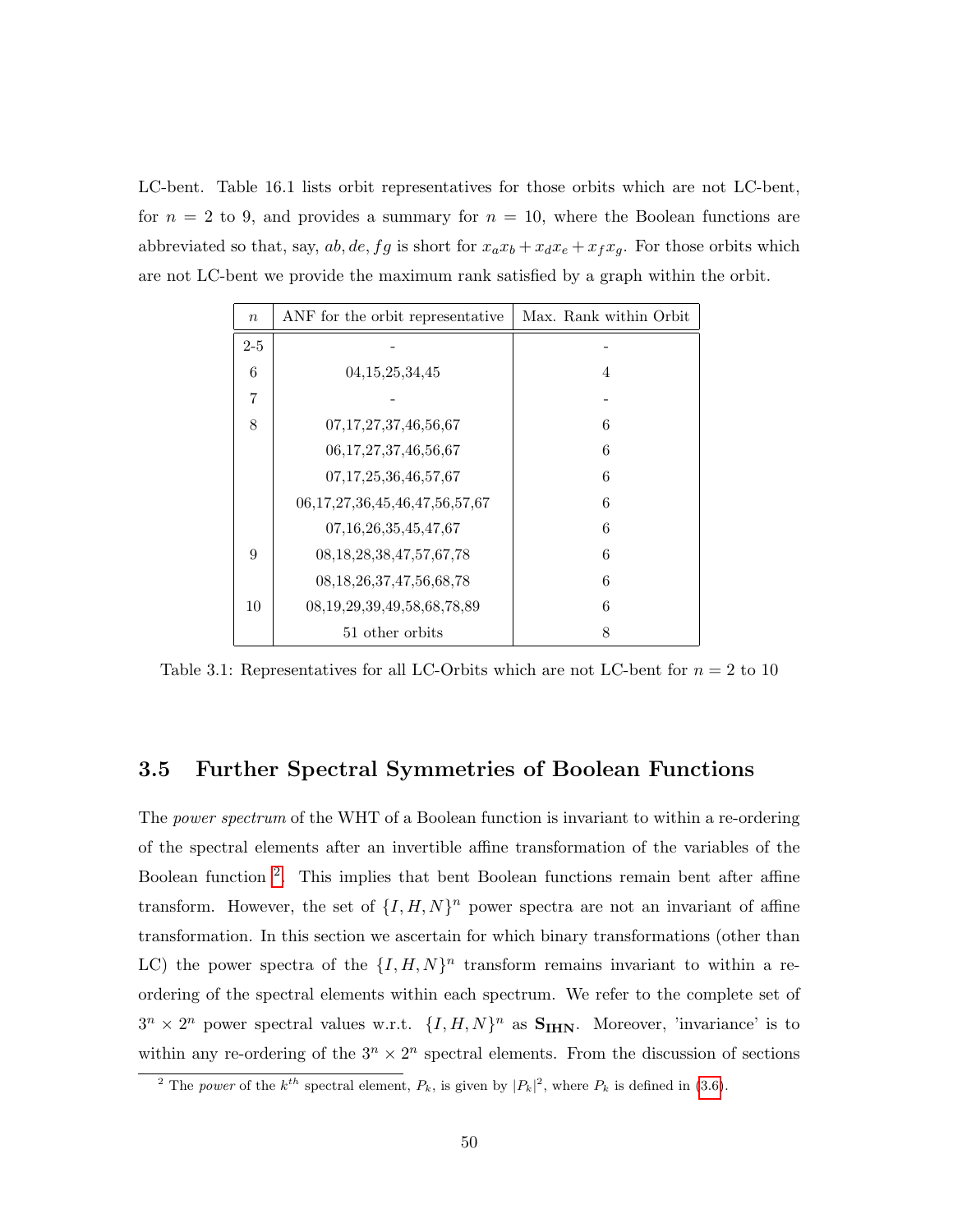[3.3.1](#page-36-2) and [3.3.2](#page-38-1) it is evident that  $S<sub>IHN</sub>$  of a quadratic Boolean function is LC-invariant. However the LC-orbit is not the only spectral symmetry exhibited with respect to  $S_{\text{IHN}}$ . We identify the following symmetries.

**Lemma 3.30** Let  $p(x)$  be a Boolean function of any degree. Then  $S_{H}$  of  $p(x)$  and  $S_{IHN}$  of  $p(x) + l(x)$  are equivalent, where l is any affine function of its arguments.

**Lemma 3.31** Let  $p(x)$  be a Boolean function of any degree over n variables. Then  $S<sub>IHN</sub>$ of  $p(\mathbf{x})$  and  $\mathbf{S}_{\text{IHN}}$  of  $p(\mathbf{x} + \mathbf{a})$  are equivalent, where  $\mathbf{a} \in GF(2)^n$ .

*Proof:* Replacing  $x_j$  with  $x_j + 1$  within any  $p(x)$  is equivalent to the action of the 'bit-flip' operator,  $\sigma_x = \begin{pmatrix} 0 & 1 \\ 1 & 0 \end{pmatrix}$ , at position j of the transform on  $(-1)^{p(x)}$ , applying I in the rest of the positions.

We can rewrite  $H\sigma_x$  as follows,

$$
H\sigma_x = \frac{1}{\sqrt{2}} \begin{pmatrix} 1 & 1 \\ 1 & -1 \end{pmatrix} \begin{pmatrix} 0 & 1 \\ 1 & 0 \end{pmatrix} = \frac{1}{\sqrt{2}} \begin{pmatrix} 1 & 0 \\ 0 & -1 \end{pmatrix} \begin{pmatrix} 1 & 1 \\ 1 & -1 \end{pmatrix}
$$

$$
= \begin{pmatrix} 1 & 0 \\ 0 & -1 \end{pmatrix} H = \sigma_z H .
$$

In other words, a bit-flip (or periodic shift) followed by the action of  $H$  is identical to the action of  $H$  followed by a 'phase-flip'. (This is well-known to quantum code theorists). The final phase-flip is a member of the set  $\bf{D}$  (see section [3.3](#page-34-0) for a definition of  $\bf{D}$ ) so does not change the magnitude of the spectral values produced by  $H$ . Therefore the power spectra produced by  $H$  is invariant to prior periodic shift.

We can rewrite  $N\sigma_x$  as follows,

$$
N\sigma_x = \frac{1}{\sqrt{2}} \begin{pmatrix} 1 & i \\ 1 & -i \end{pmatrix} \begin{pmatrix} 0 & 1 \\ 1 & 0 \end{pmatrix} = \frac{1}{\sqrt{2}} \begin{pmatrix} 0 & i \\ -i & 0 \end{pmatrix} \begin{pmatrix} 1 & i \\ 1 & -i \end{pmatrix}
$$

$$
= \begin{pmatrix} 0 & i \\ -i & 0 \end{pmatrix} N = -\sigma_y N ,
$$

where  $\sigma_y$  is one of the four Pauli matrices. In other words, a bit-flip (or periodic shift) followed by the action of  $N$  is identical to the action of  $N$  followed by a member of the set **. Therefore the power spectra produced by N is invariant to a prior periodic shift.**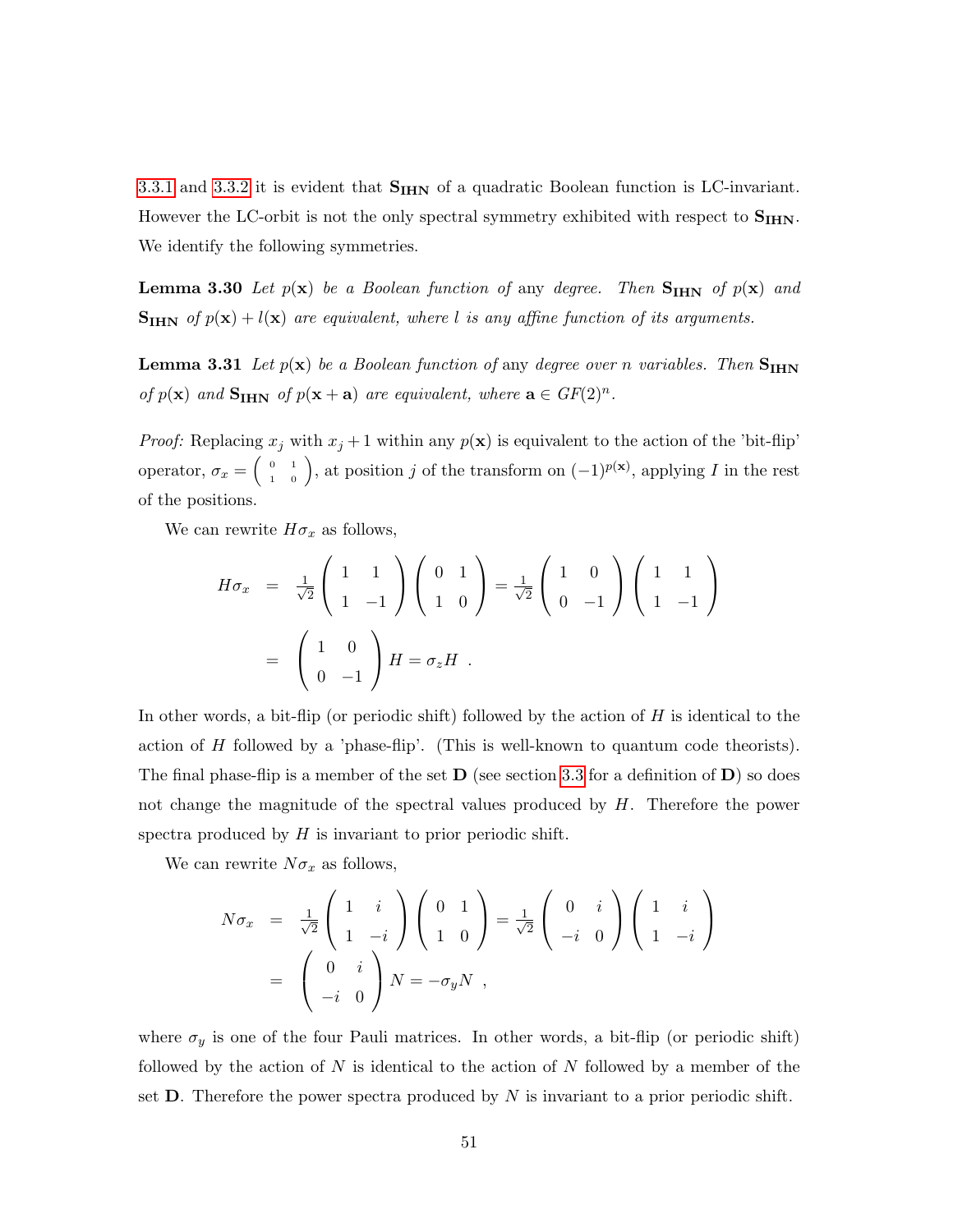The above argument is trivial with respect to  $I$ . The argument extends naturally to any *n*-dimensional tensor product of  $I, H$ , and  $N$ . П

Let  $p(x)$  be a Boolean function of any degree over n variables. We perform a combination of affine offset and periodic shift on  $p(x)$  by the following operation:

$$
p(\mathbf{x}) \Rightarrow p(\mathbf{x} + \mathbf{a}) + \mathbf{c} \cdot \mathbf{x} + d \enspace ,
$$

where  $\mathbf{a}, \mathbf{c} \in \mathrm{GF}(2)^n$ ,  $d \in \mathrm{GF}(2)$ , and '·' is the scalar product.

The symmetries generated by affine offset and periodic shift include all symmetries generated by any combination of periodic and negaperiodic shift, because we perform periodic and negaperiodic shifts on  $p(x)$  by the following operation:

$$
p(\mathbf{x}) \Rightarrow p(\mathbf{x} + \mathbf{a}) + \mathbf{c} \cdot \mathbf{x} + \text{wt}(\mathbf{c}), \quad \mathbf{c} \preceq \mathbf{a} ,
$$

where  $\mathbf{a}, \mathbf{c} \in \mathrm{GF}(2)^n$ , ' $\mathbf{c} \preceq \mathbf{a}$ ' means that  $c_i \leq a_i$ ,  $\forall i$  (i.e. *a covers c*), and wt(**c**) is the binary weight of c. The one positions in a identify variables  $x_i$  which are to undergo periodic or negaperiodic shift, and the one positions in  $\bf{c}$  identify the variables  $x_i$  which are to undergo negaperiodic shift. The combined periodic and negaperiodic symmetry induced by  $\{I, H, N\}^n$  implies an aperiodic symmetry, as discussed in [\[28\]](#page-133-2).

# 3.6 Conclusion

This chapter has examined the spectral properties of Boolean functions with respect to the transform set formed by tensor products of the identity, I, the Walsh-Hadamard kernel, H, and the Negahadamard kernel, N (the  $\{I, H, N\}^n$  transform set). In particular, the idea of a bent Boolean function has been generalised in a number of ways to  $\{I, H, N\}^n$ . Various theorems about the generalised bent properties of Boolean functions have been established. We showed how a quadratic Boolean function maps to a graph and how the local unitary equivalence of these graphs can be realised by successive application of the LC operation - Local Complementation - or, alternatively, by identifying a subset of the flat spectra with respect to  $\{I, H, N\}^n$ . For quadratic Boolean functions it was further shown how the  $\{I, H, N\}^n$  set of transform spectra could be characterised by looking at the ranks of suitably modified versions of the adjacency matrix. Concretely, we prove that a function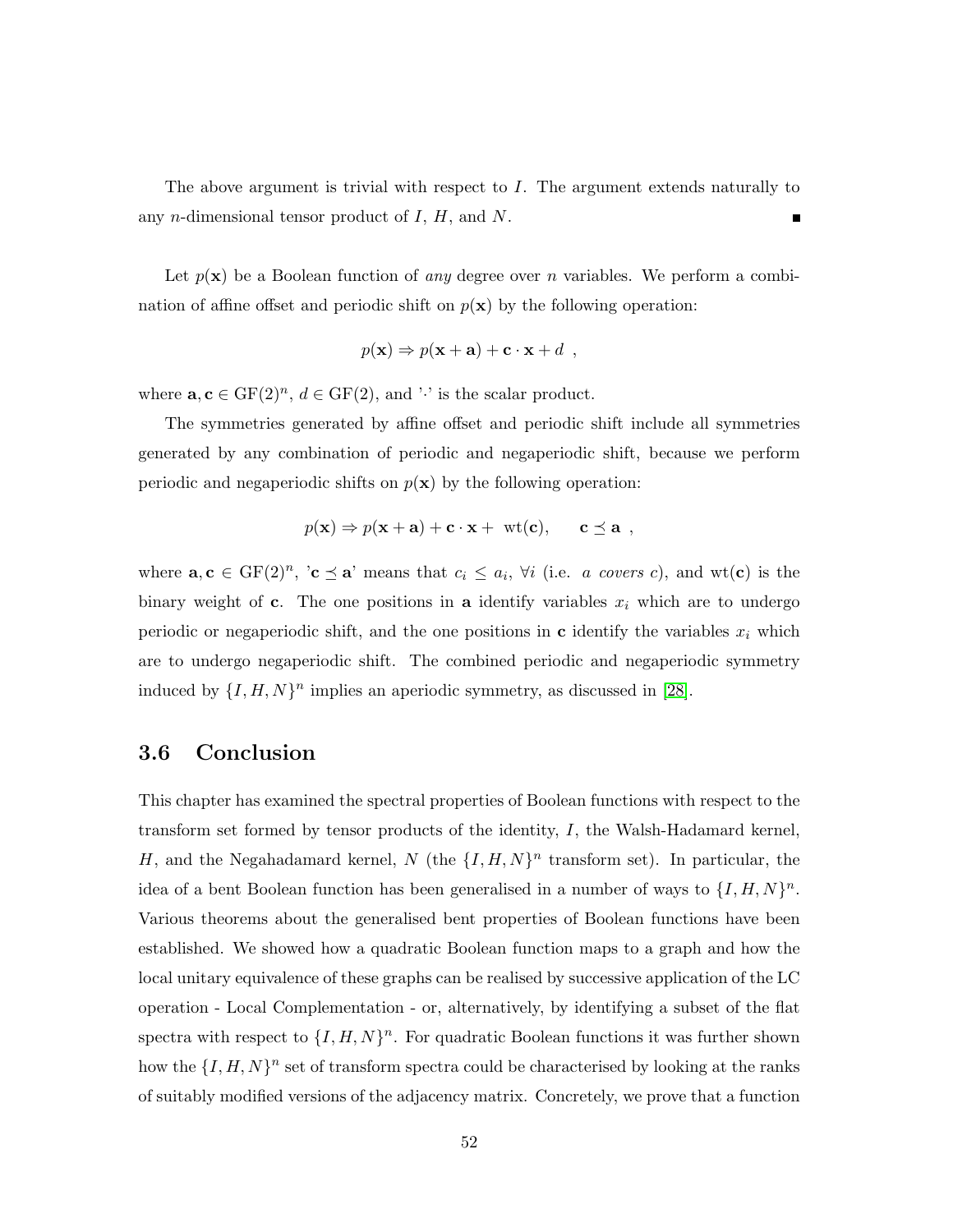will have a flat spectrum w.r.t. a transform in  $\{I, H, N\}^n$  iff a certain modification of its adjacency matrix, concretely the matrix resultant of the following actions, has non-zero determinant mod 2:

- for  $i \in \mathbf{R}_{\mathbf{I}}$ , we erase the  $i^{th}$  row and column
- for  $i \in \mathbf{R}_{\mathbf{N}}$ , we substitute 0 for 1 in position  $[i, i]$
- for  $i \in \mathbf{R}_{\mathbf{H}}$ , we leave the  $i^{th}$  row and column unchanged.

In chapter [4,](#page-57-0) we shall apply this method to enumerate the flat spectra w.r.t.  $\{I, H\}^n$ ,  ${H, N}^n$  and  ${I, H, N}^n$  for certain specific functions.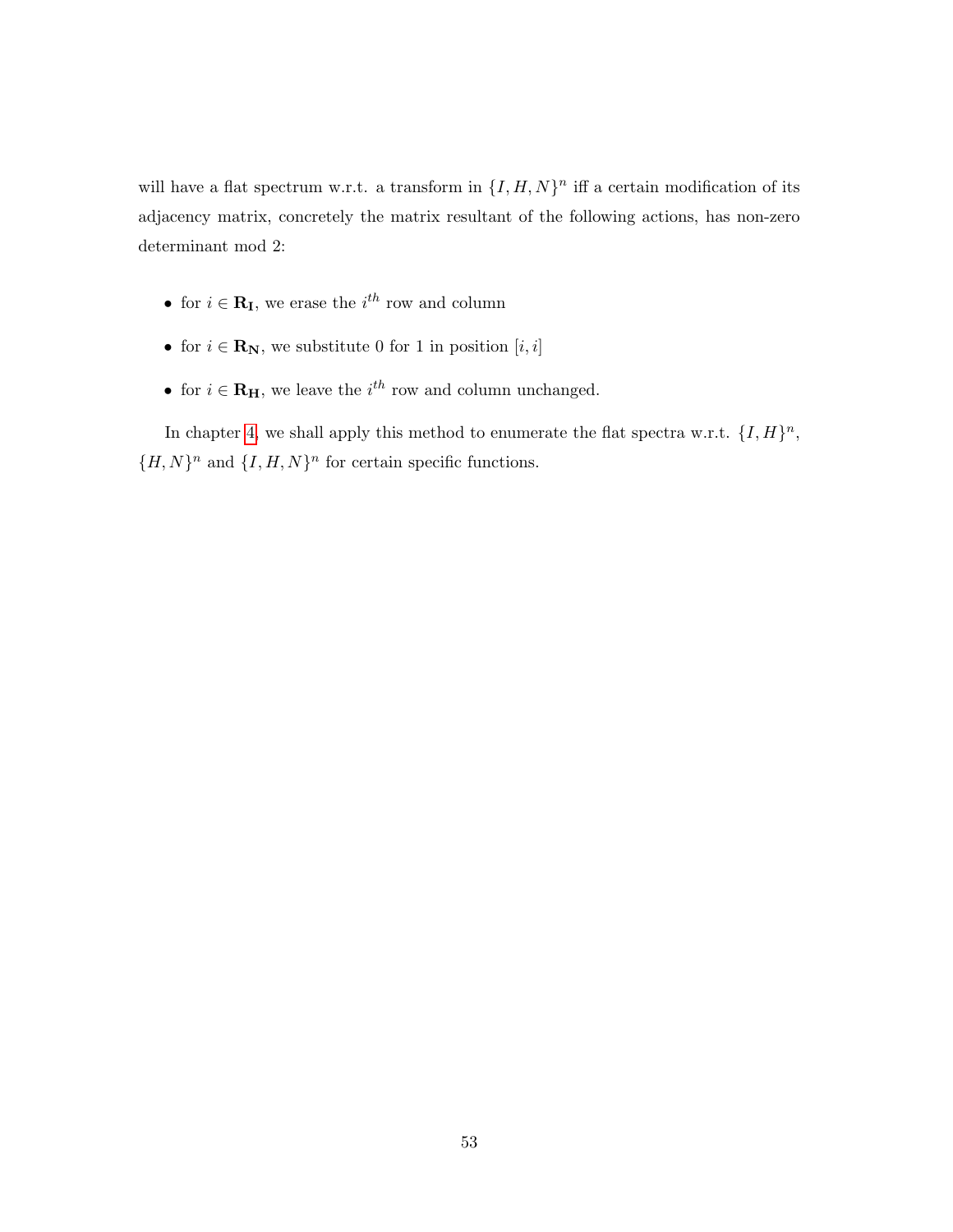# <span id="page-57-0"></span>Chapter 4

# Generalised Bent Criteria – Recursive Relationships

The results for this chapter can be found in [\[75\]](#page-137-3).

# 4.1 Overview

In this chapter, we apply the techniques presented in chapter [3,](#page-31-0) to prove that, for certain recursive quadratic Boolean constructions, one can establish simple recursive relationships for the number of flat spectra w.r.t. the  $\{I, H, N\}^n$  transform set. For those Boolean constructions, we prove simple recursions for the number of flat spectra w.r.t. the  $\{I, H, N\}^n$ transform set or subsets thereof. We also observe that optimal Quantum Error-correcting Codes (QECCs), interpreted as quadratic Boolean functions, appear to maximise the number of flat spectra w.r.t.  $\{I, H, N\}^n$ . Very loosely, for Boolean functions of fixed degree, the more flat (or near-flat) spectra w.r.t.  $\{I, H, N\}^n$  we obtain for the function, the stronger it is cryptographically, and the more entangled it is when interpreted as a quantum state [\[67,](#page-137-2) [45\]](#page-135-0).

In sections [4.2,](#page-58-0) [4.3](#page-64-0) and [4.4,](#page-69-0) we compute, by means of a modified adjacency matrix, the number of flat spectra for some Boolean functions w.r.t  $\{H, N\}^n$ ,  $\{I, H\}^n$  and  $\{I, H, N\}^n$ respectively. It is desirable to identify Boolean functions which maximise the number of flat spectra w.r.t.  $\{I, H, N\}^n$ , as this is a criterion for high *entanglement* for the corresponding pure multipartite quantum states which are represented by Boolean functions [\[67,](#page-137-2) [45\]](#page-135-0). We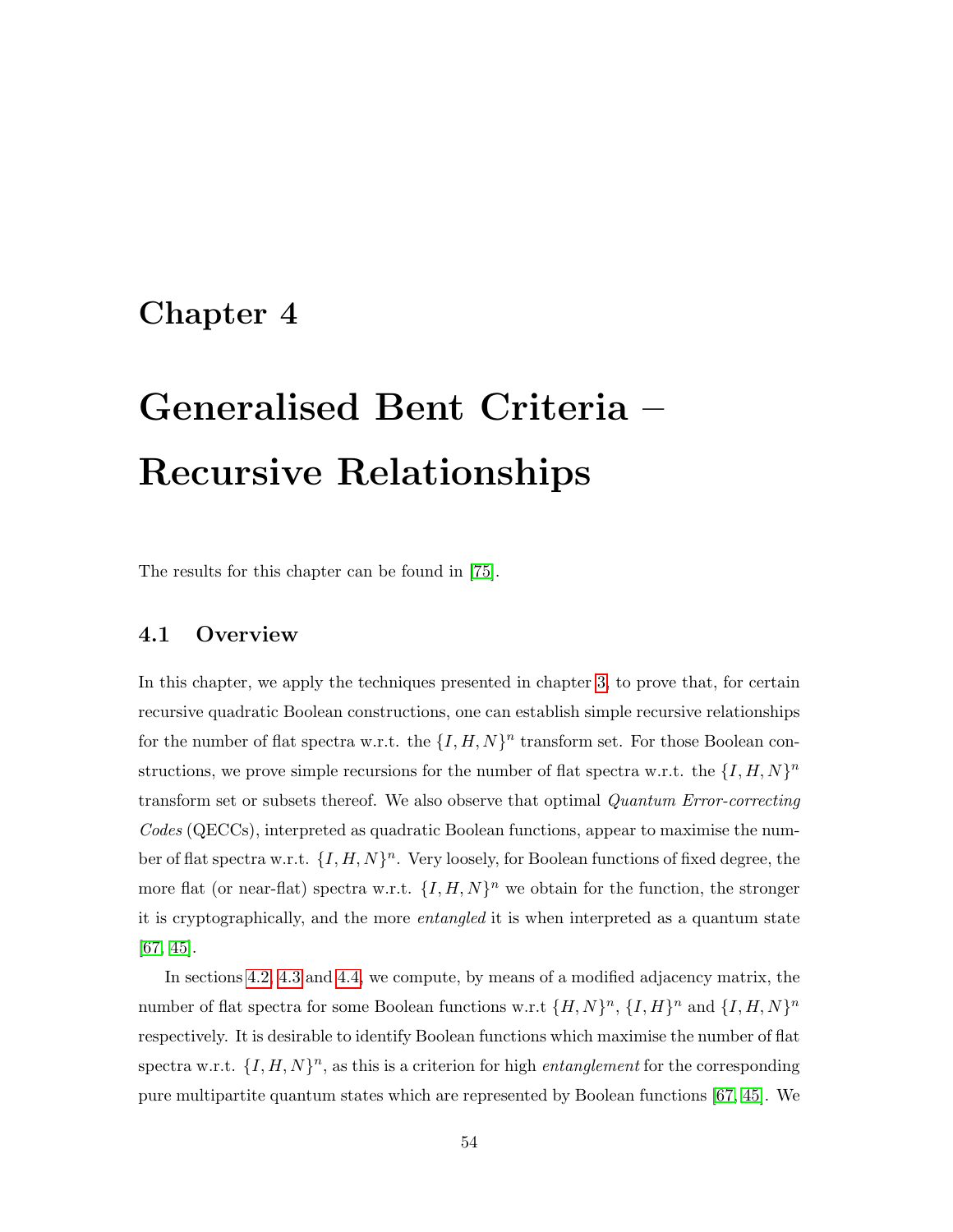will see that the quadratic line and clique functions appear to maximise the number of flat spectra w.r.t.  $\{H, N\}^n$  and  $\{I, H\}^n$ , respectively, and that the quadratic functions representing high-distance QECCs appear to maximise the number of flat spectra w.r.t.  ${I, H, N}^n$ . Recent graphical descriptions for these optimal QECCs [\[29\]](#page-133-3) suggest that nested-clique structures may maximise the number of flat spectra w.r.t.  $\{I, H, N\}^n$ . As an initial step towards the analysis of such functions we provide recursive formulae for the number of flat spectra for the 'clique-line-clique' structure.

Some recent papers  $[2, 1, 4, 5]$  $[2, 1, 4, 5]$  $[2, 1, 4, 5]$  $[2, 1, 4, 5]$  have proposed *interlace polynomials* to describe some properties of graphs. In particular, polynomials  $q(x)$  and  $Q(x)$  are defined, and proven to be certain Martin polynomials, as proposed by Bouchet [\[17\]](#page-132-0). It can be shown that  $q(x)$  and  $Q(x)$  summarise certain aspects of the spectra of a graph w.r.t.  $\{I, H\}^n$  and  $\{I, H, N\}^n$ , respectively. In particular,  $q(1)$  and  $Q(2)$  evaluate the number of flat spectra w.r.t.  $\{I, H\}^n$  and  $\{I, H, N\}^n$ , respectively. We develop these ideas in chapter [5.](#page-80-0)

Section [4.5](#page-75-0) contains a few concluding remarks. The results of this chapter are summarised in the appendix of the chapter (section [4.6\)](#page-76-0).

# <span id="page-58-0"></span>4.2 Number of Flat Spectra:  $\{H, N\}^n$

We wish to construct Boolean functions that have flat spectra w.r.t. the largest possible subset of  $\{H, N\}^n$  transforms. The multivariate complementary set constructions of [\[68\]](#page-137-1) provide candidate functions. The simplest and strongest of these is the line function (or path graph) [\[81,](#page-138-0) [39,](#page-134-1) [31\]](#page-133-4).

### 4.2.1 Line

The *line function* in *n* variables,  $p_n^l(\mathbf{x})$ , is defined as

<span id="page-58-1"></span>
$$
p_n^l(\mathbf{x}) = \sum_{j=0}^{n-2} x_j x_{j+1} + \mathbf{c} \cdot \mathbf{x} + d \tag{4.1}
$$

<span id="page-58-2"></span>where  $\mathbf{x}, \mathbf{c} \in \mathrm{GF}(2)^n$ ,  $\mathbf{x} = (x_0, \ldots, x_{n-1})$ , and  $d \in \mathrm{GF}(2)$ . Its number of flat spectra with respect to  $\{H, N\}^n$  is as follows: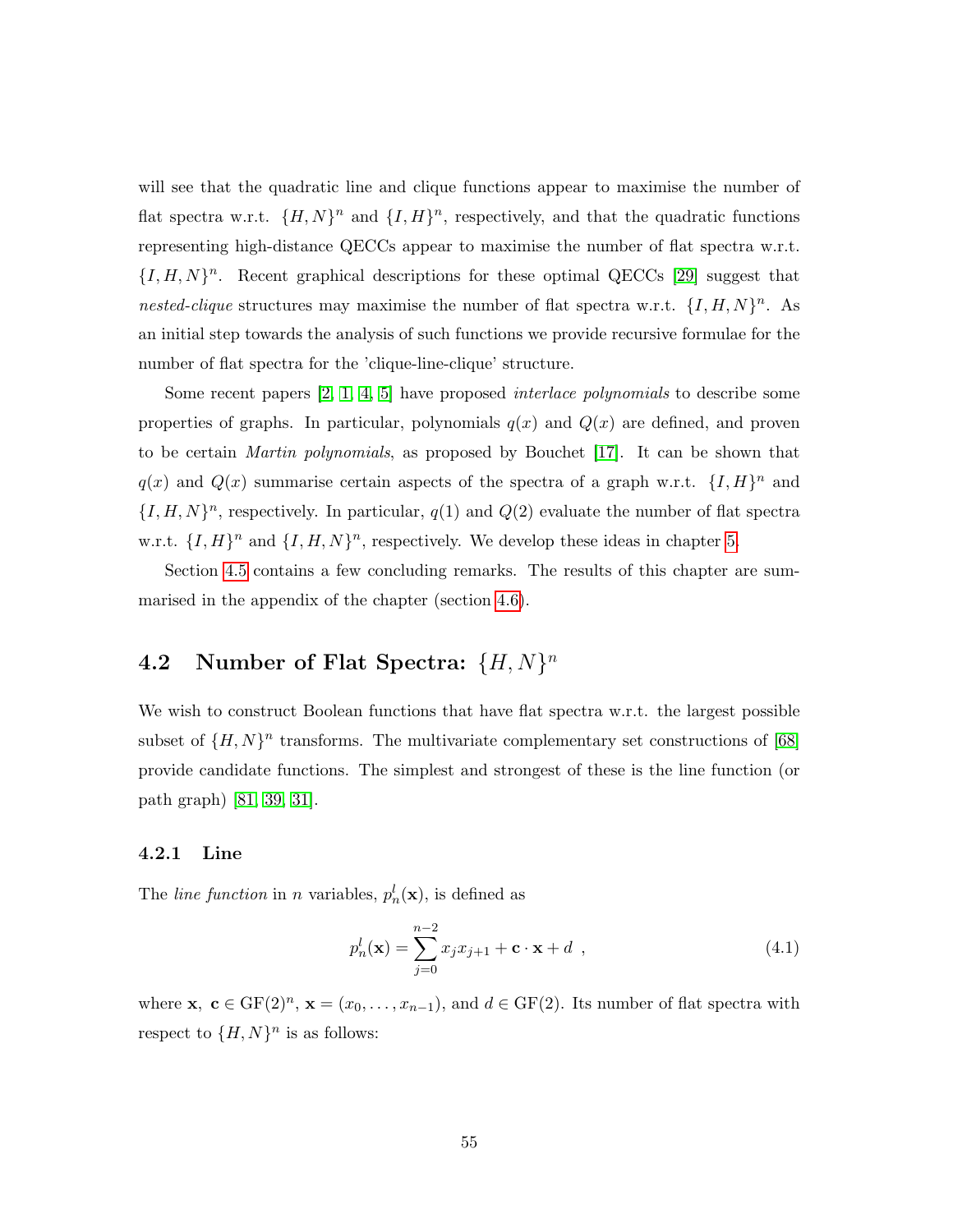**Lemma 4.1** The number of flat spectra of the line w.r.t.  $\{H, N\}^n$ ,  $K_n^{HN}(p_n^l(\mathbf{x}))$ , is  $K_n^{HN}(p_n^l(\mathbf{x})) = 2^n - K_{n-1}^{HN}(p_{n-1}^l(\mathbf{x}))$ , with  $K_1^{HN}(p_1^l(\mathbf{x})) = 1$ ; in closed form,

$$
K_n^{HN}(p_n^l(\mathbf{x}))) = \frac{1}{3} (2^{n+1} + (-1)^n) .
$$

*Proof:* The generic modified matrix of the line for  $\{H, N\}^n$  is as follows:

| $\Gamma_{\mathbf{v}} =$ |  |  |                                 |                                                                                                                                                                                                                         |  |
|-------------------------|--|--|---------------------------------|-------------------------------------------------------------------------------------------------------------------------------------------------------------------------------------------------------------------------|--|
|                         |  |  |                                 | $\left.\begin{array}{cccccc} v_0 & 1 & 0 & 0 & \ldots & 0 & 0 \ 1 & v_1 & 1 & 0 & \ldots & 0 & 0 \ 0 & 1 & v_2 & 1 & \ldots & 0 & 0 \ \vdots & \vdots & \vdots & \vdots & \ddots & \vdots & \vdots \end{array}\right\}$ |  |
|                         |  |  | $0 \quad 0 \quad \dots \quad 1$ | $v_{n-1}$                                                                                                                                                                                                               |  |

where  $\mathbf{v} = (v_0, \dots, v_{n-1}) \in \text{GF}(2)^n$ .

Computing the determinant, we get the recursion formula

<span id="page-59-0"></span>
$$
D_n = v_0 D_{n-1} + D_{n-2} \text{ mod } 2 \tag{4.2}
$$

,

where  $D_{n-j}$  is the determinant of the generic modified matrix of the line in the variables  $x_j, \ldots, x_{n-1}$ . The spectrum will be flat iff  $D_n = 1$ . In order to get this, we consider the following cases:

- 1.  $D_{n-1} = 0, D_{n-2} = 0$ . In this case,  $D_n = 0$ , so the spectrum cannot be flat.
- 2.  $D_{n-1} = 0, D_{n-2} = 1$ . In this case,  $v_0$  can be 0 or 1.
- 3.  $D_{n-1} = 1, D_{n-2} = 1$ . In this case,  $v_0 = 0$ .
- 4.  $D_{n-1} = 1, D_{n-2} = 0$ . In this case,  $v_0 = 1$ .

We then have  $K_n^{HN}(p_n^l(\mathbf{x})) = 2K1 + K2 + K3$ , where Ki is the number of times the  $i^{th}$  case is true. Note that

{
$$
v_1, ..., v_{n-1}|D_{n-1} = D_{n-2} = 1
$$
}  $\cup$  { $v_1, ..., v_{n-1}|D_{n-1} = 1, D_{n-2} = 0$ } = { $v_1, ..., v_{n-1}|D_{n-1} = 1$  },

and therefore  $K2 + K3 = K_{n-1}^{HN}(p_{n-1}^l(\mathbf{x})).$ 

We see now that

$$
\{v_1,\ldots,v_{n-1}|D_{n-1}=0,D_{n-2}=1\} = \{v_1,\ldots,v_{n-1}|D_{n-1}=0\},\;
$$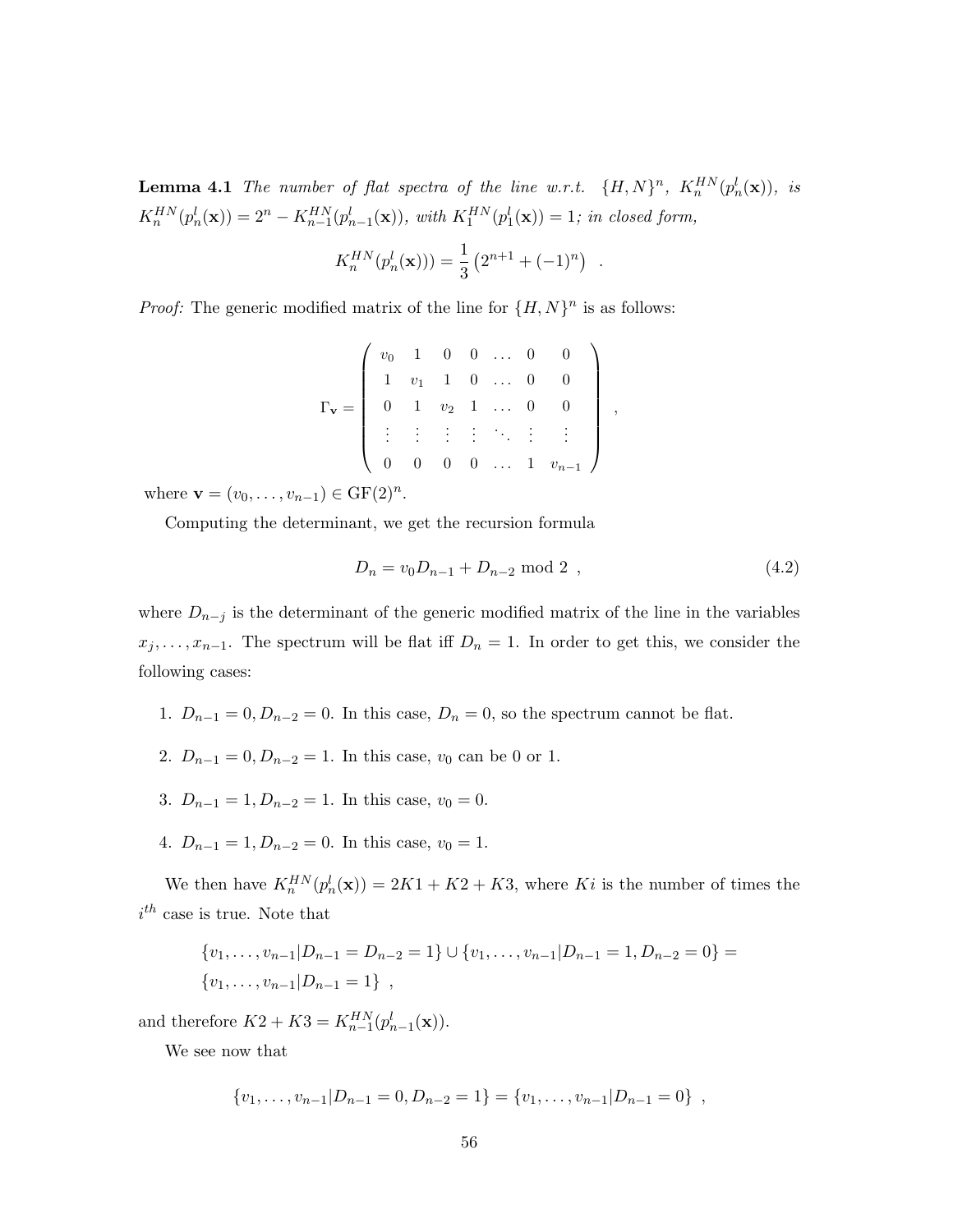and so  $K1 = 2^{n-1} - K_{n-1}$ . Suppose  $D_{n-1} = D_{n-2} = 0$ . By the equation  $D_{n-1} =$  $v_1D_{n-2} + D_{n-3}$  (obtained from [4.2\)](#page-59-0), this implies  $D_{n-3} = 0$ . By the same argument, we must have  $D_i = 0, 1 \le i \le n-1$ . However, if  $D_1 = v_{n-1} = 0$  then  $D_2 = v_{n-2}v_{n-1} + 1 = 1$ , which leads to a contradiction.

Finally, we get  $K_n^{HN}(p_n^l(\mathbf{x})) = 2(2^{n-1} - K_{n-1}^{HN}(p_{n-1}^l(\mathbf{x}))) + K_{n-1}^{HN}(p_{n-1}^l(\mathbf{x})) = 2^n K_{n-1}^{HN}(p_{n-1}^l(\mathbf{x}))$ . Expanding this recurrence relation, and using the fact that  $K_1^{HN}(p_1^l(\mathbf{x}))$  = 1, we get  $K_n^{HN}(p_n^l(\mathbf{x})) = \sum_{n=1}^n$  $(-1)^{n+k}2^k = \frac{1}{2}$  $(2^{n+1} + (-1)^n)$ , as claimed.  $\blacksquare$ 3  $k=0$ 

### 4.2.2 Clique

We recall here definition [2.23:](#page-29-0) the *clique function* or *complete graph* is defined as the graph in which an edge connects every pair of vertices. In ANF terms, this is equivalent to:

Definition 4.2 The clique function or complete graph is defined as

<span id="page-60-1"></span>
$$
p_n^c(\mathbf{x}) = \sum_{0 \le i < j \le n-1} x_i x_j \tag{4.3}
$$

.

.

where  $\mathbf{x} = (x_0, \dots, x_{n-1}) \in GF(2)^n$ .

<span id="page-60-0"></span>For this function, the number of flat spectra with respect to  $\{H, N\}^n$  is given as follows:

**Lemma 4.3** The number of flat spectra of the clique function w.r.t. the set  $\{H, N\}^n$ ,  $K_n^{HN}(p_n^c(\mathbf{x})),$  is  $K_n^{HN}(p_n^c(\mathbf{x})) = K_{n-1}^{HN}(p_{n-1}^c(\mathbf{x})) + 1 + (-1)^n$ ; in closed form,

$$
K_n^{HN}(p_n^c(\mathbf{x})) = n + \frac{1 + (-1)^n}{2}
$$

Proof: The generic modified adjacency matrix of the clique is as follows:

$$
\Gamma_{\mathbf{v}} = \left( \begin{array}{cccccc} v_0 & 1 & 1 & 1 & \dots & 1 \\ 1 & v_1 & 1 & 1 & \dots & 1 \\ 1 & 1 & v_2 & 1 & \dots & 1 \\ \vdots & \vdots & \vdots & \vdots & \ddots & \vdots \\ 1 & 1 & 1 & 1 & \dots & v_{n-1} \end{array} \right)
$$

Applying N to the bipolar vector of the clique function,  $(-1)^{p_n^c(\mathbf{x})}$ , in the position i is equivalent to making  $v_i = 1$ . If two or more of the  $v_i$ 's are 1, then the matrix will not have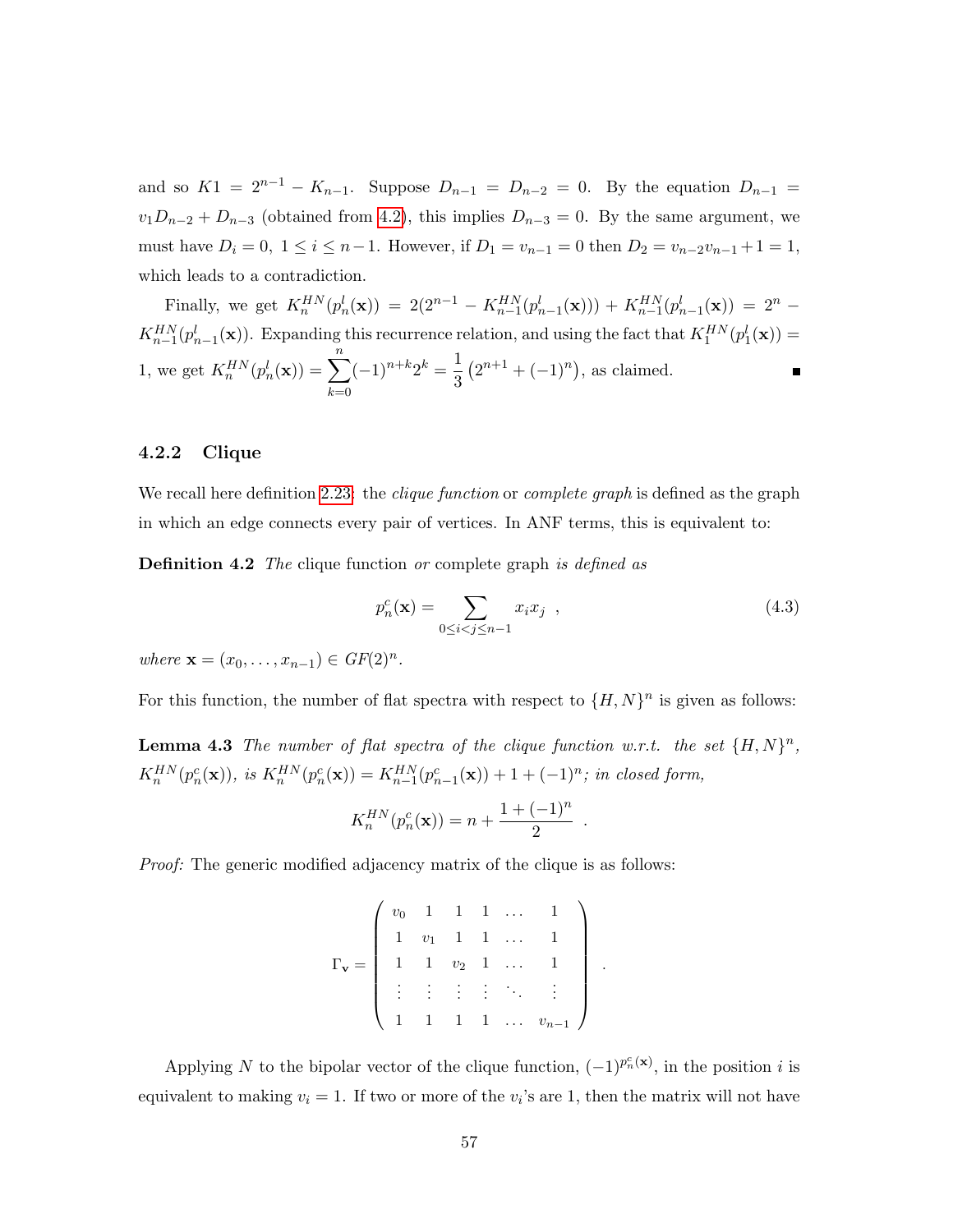full rank, so  $|\mathbf{R}_{N}| \leq 1$ . We will denote as D the determinant of the modified adjacency matrix  $\Gamma_{\mathbf{v}}$ .

First, suppose  $|\mathbf{R}_{N}| = 1$ . Let  $v_i \in \mathbf{R}_{N}$ . In this case, we get  $D = \det(\Gamma_{\mathbf{v}}) = \det(\Gamma) + m$ , where  $m$  is the minor corresponding to  $v_i$ . Obviously,  $m$  is the determinant of the adjacency matrix of a clique in  $n-1$  variables. It is easy to show that the clique in n variables is bent iff n is even. So, if n is even, we have  $\det(\Gamma) = 1$ ,  $m = 0$ , and so  $D = 1$ . On the other hand, if n is odd, we have  $\det(\Gamma) = 0$ ,  $m = 1$ , and so  $D = 1$ . This means that for every position in which we choose to apply  $N$ , we have a flat spectrum, and therefore we get n flat spectra for this case.

Now, suppose  $|\mathbf{R}_{N}| = 0$ . Since the clique is bent in an even number of variables, we have flat spectra if  $n$  is even.

From the preceding argument, we see that  $K_n^{HN}(p_n^c(\mathbf{x})) = n + \frac{1+(-1)^n}{2}$  $\frac{-1)^n}{2}$ . The recurrence formula follows trivially.

### 4.2.3 Clique-Line-Clique

By combining the clique and line graphs in certain ways we can get an improvement in the number of flat spectra of a clique in the same number of variables, though we are still far from the number of flat spectra of a line in the same number of variables.

Specifically, if we define the *n* clique-line-m clique as

<span id="page-61-1"></span><span id="page-61-0"></span>
$$
p_{n,m}(\mathbf{x}) = \sum_{0 \le i < j \le n-1} x_i x_j + x_{n-1} x_n + \sum_{n \le i < j \le n+m-1} x_i x_j \quad , \tag{4.4}
$$

where  $\mathbf{x} = (x_0, \dots, x_{n+m-1}) \in \mathrm{GF}(2)^{n+m}$ , the number of flat spectra w.r.t.  $\{H, N\}^{n+m}$  is as given as follows:

**Lemma 4.4** The number of flat spectra of the n clique-line-m clique w.r.t.  $\{H, N\}^n$ ,  $K_n^{HN}(p_{n,m}(\mathbf{x})),$  for  $n, m \geq 1$ , is

$$
K_{n,m}^{HN}(p_{n,m}(\mathbf{x})) = 3nm - n(\frac{1+(-1)^m}{2}) - m(\frac{1+(-1)^n}{2}) + 3(\frac{1+(-1)^n}{2})(\frac{1+(-1)^m}{2})
$$

Proof: The generic modified adjacency matrix of the graph is as follows: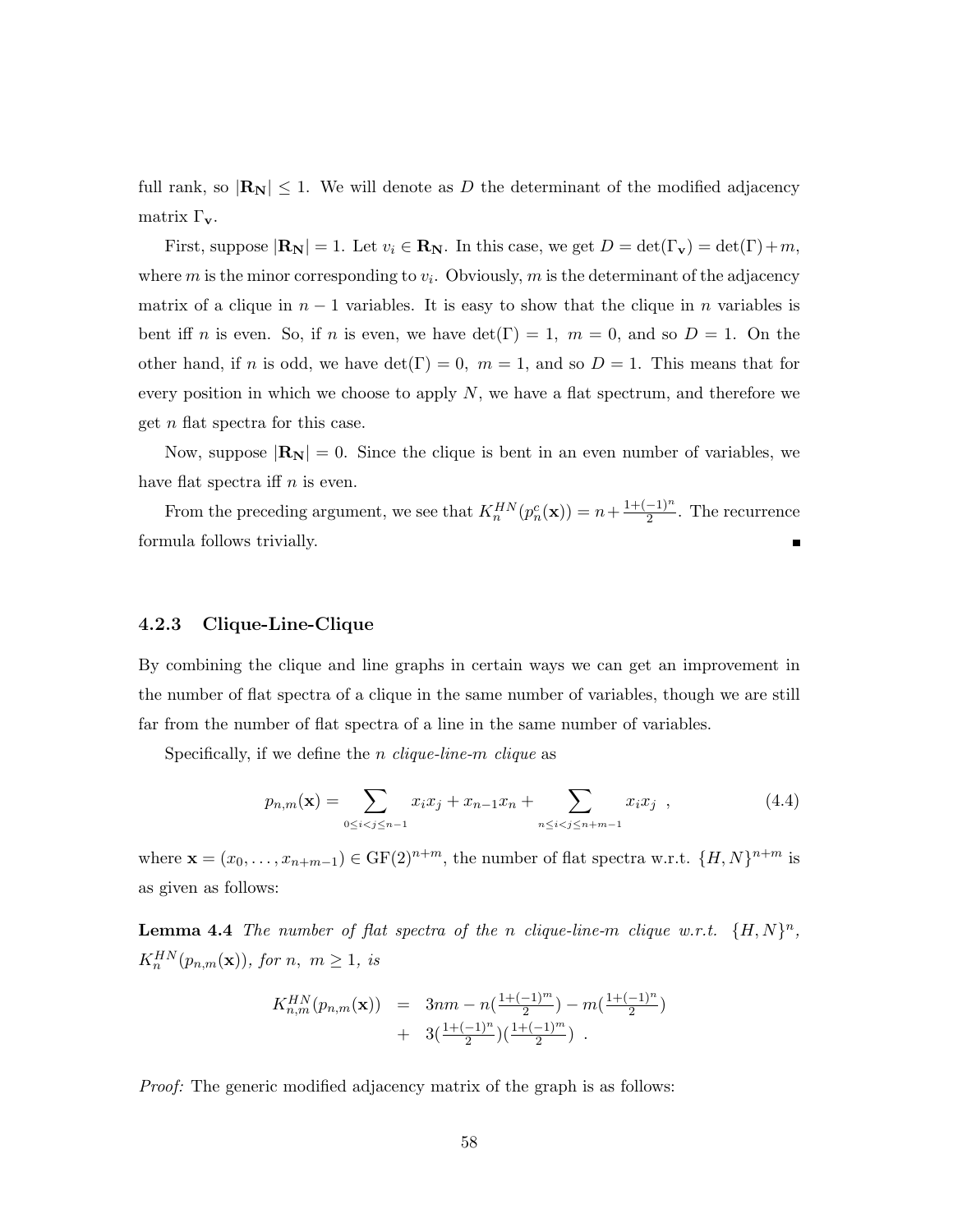|                       |                |  | $v_0 \quad 1 \quad 1 \quad \ldots \qquad 1 \qquad 0 \qquad 0 \qquad 0 \quad \ldots \qquad 0$ |  |  |                                                          |  |  |
|-----------------------|----------------|--|----------------------------------------------------------------------------------------------|--|--|----------------------------------------------------------|--|--|
|                       |                |  | $1 \quad v_1 \quad 1 \quad \dots \quad 1 \quad 0 \quad 0 \quad 0 \quad \dots$                |  |  |                                                          |  |  |
|                       |                |  | 主任主任 生活的生活的                                                                                  |  |  |                                                          |  |  |
|                       |                |  | $1 \quad 1 \quad 1 \quad \ldots \quad v_{n-1} \quad 1 \quad 0 \quad 0 \quad \ldots$          |  |  |                                                          |  |  |
| $\Gamma_{\mathbf{v}}$ |                |  | $0 \quad 0 \quad 0 \quad \ldots \qquad 1 \qquad v_n \qquad 1 \qquad 1 \quad \ldots$          |  |  |                                                          |  |  |
|                       |                |  | 0 0 0 $\cdot$ 0 1 $v_{n+1}$ 1                                                                |  |  |                                                          |  |  |
|                       |                |  | 主任主任 法一主人主义主义                                                                                |  |  |                                                          |  |  |
|                       | $\overline{0}$ |  |                                                                                              |  |  | $0 \t 0 \t 0 \t 0 \t 1 \t 1 \t 1 \t \ldots \t v_{n+m-1}$ |  |  |

.

.

Solving the determinant by minors along the  $n^{th}$  column or row, we see that  $|\Gamma_{\mathbf{v}}| =$  $|G_c|+C$ , where  $G_c$  is the generic modified adjacency matrix of the two independent cliques:

$$
G_c = \left(\begin{array}{ccccccccc} v_0 & 1 & 1 & \ldots & 1 & 0 & 0 & 0 & \ldots & 0 \\ 1 & v_1 & 1 & \ldots & 1 & 0 & 0 & 0 & \ldots & 0 \\ \vdots & \vdots & \vdots & \ddots & \vdots & \vdots & \vdots & \vdots & \ddots & \vdots \\ 1 & 1 & 1 & \ldots & v_{n-1} & 0 & 0 & 0 & \ldots & 0 \\ 0 & 0 & 0 & \ldots & 0 & v_n & 1 & 1 & \ldots & 1 \\ 0 & 0 & 0 & \ddots & 0 & 1 & v_{n+1} & 1 & \ldots & 1 \\ \vdots & \vdots & \vdots & \vdots & \vdots & \vdots & \vdots & \vdots & \ddots & \vdots \\ 0 & 0 & 0 & 0 & 0 & 1 & 1 & 1 & \ldots & v_{n+m-1} \end{array}\right)
$$

and  $C$  is the product of the first  $(n-1)\times(n-1)$  minor and the last  $(m-1)\times(m-1)$ minor:

|  |  |  |  | $v_0$ 1 1  1 $\vert v_{n+1}$ 1 1                         |  |                                                                                                                                                                                                                           |
|--|--|--|--|----------------------------------------------------------|--|---------------------------------------------------------------------------------------------------------------------------------------------------------------------------------------------------------------------------|
|  |  |  |  |                                                          |  |                                                                                                                                                                                                                           |
|  |  |  |  |                                                          |  | $\begin{array}{ccccccccc} 1 & v_1 & 1 & \ldots & 1 \\ \vdots & \vdots & \vdots & \ddots & \vdots \end{array}$ $\begin{array}{ccc} 1 & v_{n+2} & 1 & \ldots & 1 \\ \vdots & \vdots & \vdots & \ddots & \vdots \end{array}$ |
|  |  |  |  | $1 \quad 1 \quad \ldots \quad v_{n-2} \mid \cdot \mid 1$ |  | 1 1 $v_{n+m-1}$                                                                                                                                                                                                           |

The first minor corresponds to the determinant of a clique in  $n-1$  variables, say  $C_1$ , and the second to that of a clique in  $m-1$  variables, say  $C_2$ .

As seen in the proof of lemma [4.3,](#page-60-0) we have to look separately at the different cases that arise from the parities of n and m. For brevity, we will denote by  $K_n^c$  the number of flat spectra of the clique in *n* variables w.r.t.  $\{H, N\}^n$ .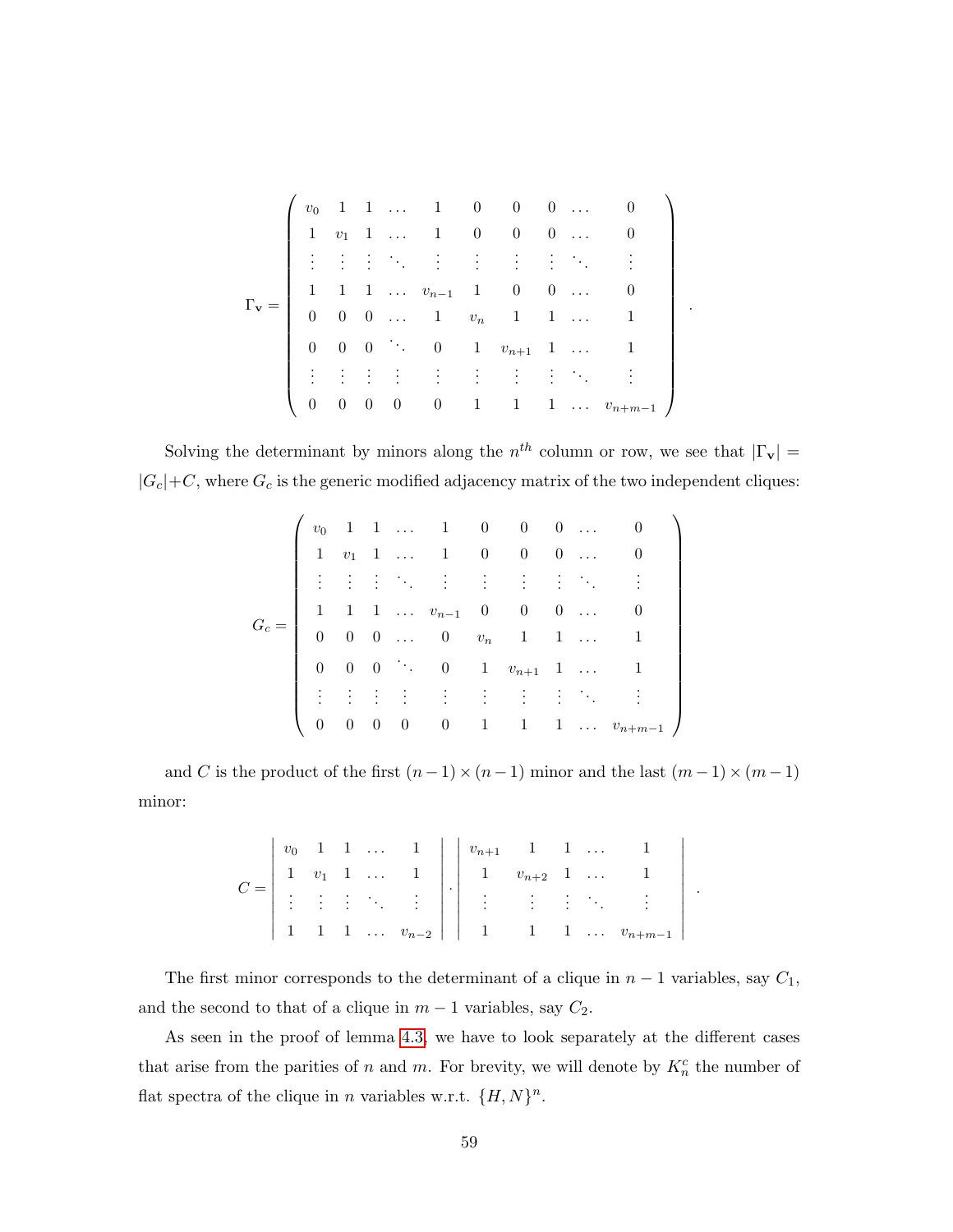• Case n, m odd: Here,  $C = 0$  iff two or more of the  $v_0, v_1, \ldots, v_{n-2}$  and/or two or more of  $v_{n+1}, v_{n+2}, \ldots, v_{n+m-1}$  are equal to 1. In that case  $|G_c| = 0$  as well, since there will be linear dependence in the rows of  $G_c$ . Therefore the only case in which we obtain  $|\Gamma_{\mathbf{v}}| = 1$  is when  $C = 1$  and  $|G_c| = 0$ .

The number of times  $|C_1| = 1$  is  $K_{n-1}^c$ , and the number of times  $|C_2| = 1$  is  $K_{m-1}^c$ . Hence, we can have  $C = 1$  in  $K_{n-1}^c K_{m-1}^c$  ways, and the rank of  $\Gamma_{\mathbf{v}}$  will depend on its rows containing the variables  $v_{n-1}$  and  $v_n$ . The way to get  $|G_c| = 0$  is to make the choice of  $v_{n-1}$  and  $v_n$  such that it makes the first and/or second cliques within  $G_c$  not flat. Therefore,

$$
K_{n,m}^{HN} = K_{n-1}^c(2K_{m-1}^c) + K_{m-1}^c(2K_{n-1}^c - K_{n-1}^c) =
$$
  
 
$$
3(n-1+\frac{1+(-1)^{n-1}}{2})(m-1+\frac{1+(-1)^{m-1}}{2}) .
$$

- Case *n* even, *m* odd: Here,  $C = 0$  as above and also iff  $v_0 = v_1 = \ldots = v_{n-2} = 0$ . In the last case it is possible to have  $|G_c| = 1$  iff both cliques within  $G_c$  have flat spectra. This happens  $2K_m^c$  times: for the first clique we have  $v_0 = v_1 = \ldots = v_{n-2} = 0$ and so  $v_{n-1}$  can be 0 or 1. Adding this to the number we found above, we get  $3(n-1+\frac{1+(-1)^{n-1}}{2})(m-1+\frac{1+(-1)^{m-1}}{2})+2m+1+(-1)^m$ .
- Case *n* odd, *m* even: As in the previous case, we get

$$
3(n-1+\frac{1+(-1)^{n-1}}{2})(m-1+\frac{1+(-1)^{m-1}}{2})+2n+1+(-1)^n
$$

.

• Case  $n, m$  even: In this case we have all the flat spectra of the second case, plus the number of flat spectra coming from  $v_{n+1} = v_{n+2} = \ldots = v_{n+m-1} = 0$  which are not already counted. This number is  $2(K_{n-1}^c - 2)$ . Adding it to the rest we get

$$
3(n-1+\frac{1+(-1)^{n-1}}{2})(m-1+\frac{1+(-1)^{m-1}}{2})+2(m+n-1)+(-1)^m+(-1)^n.
$$

Summing up and simplifying, we get the desired formula.

Note: The formula is still valid for *n* or *m* equal to 1, if we consider  $K_0^c = 1$ .

### 4.2.4 Comparison

Table 4.1 summarises our results for the  $\{H, N\}^n$  transform set. Further computational results show that, for  $n \leq 8$  and  $n \leq 5$ , the line has the maximum number of flat spec-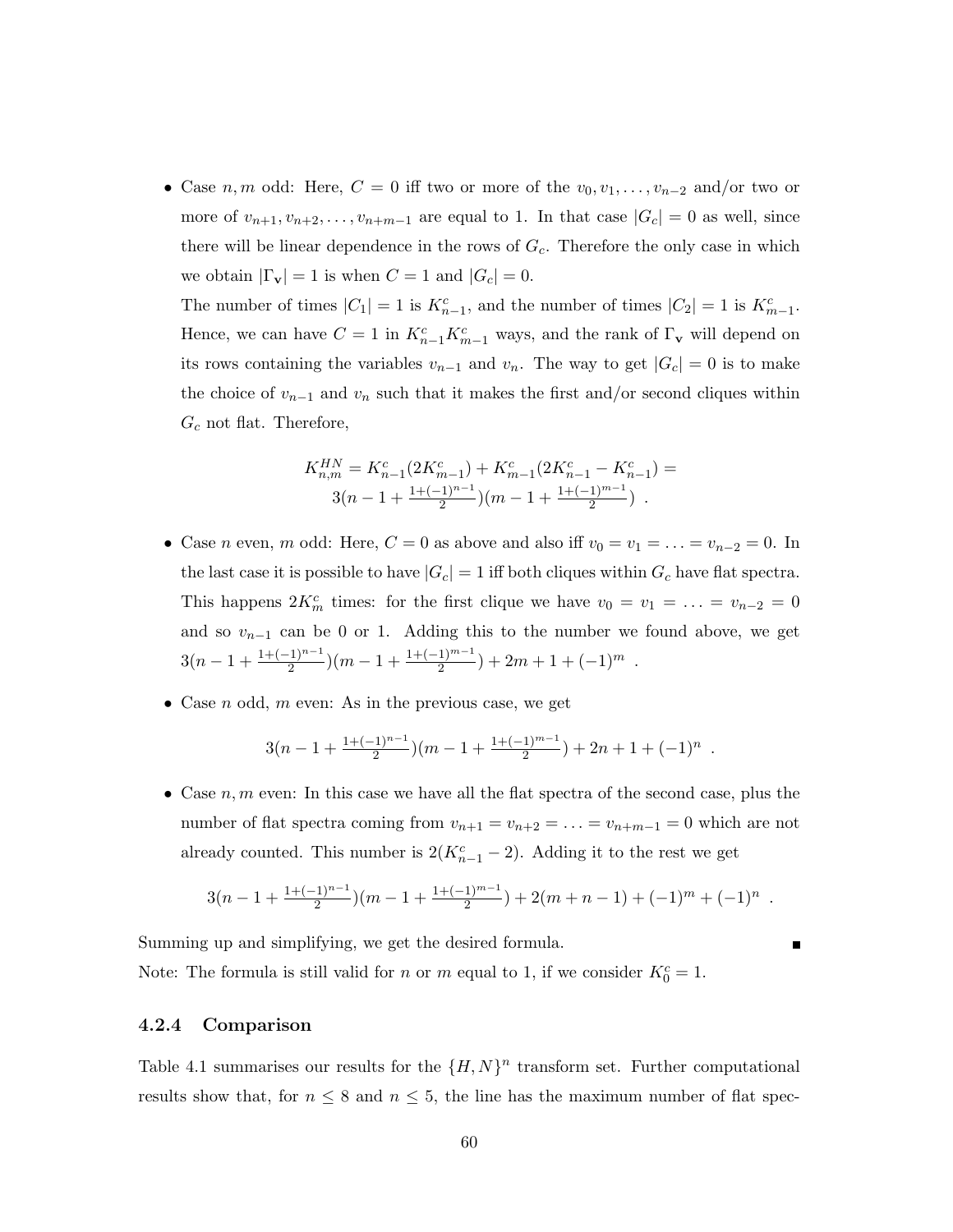tra w.r.t.  $\{H, N\}^n$  over the set of quadratics and over the set of all Boolean functions, respectively. We can therefore conjecture the following:

Conjecture 4.5 Over the set of all Boolean functions, the line function, as defined in  $(4.1)$ , maximizes the number of flat spectra w.r.t.  $\{H, N\}^n$ .

# <span id="page-64-0"></span>4.3 Number of Flat Spectra:  $\{I, H\}^n$

As in the previous section, it would also be interesting to construct Boolean functions with the largest possible number of flat spectra w.r.t.  $\{I, H\}^n$ . Note that for the *interlace* polynomial,  $q(x)$ , of a graph, as defined in [\[4\]](#page-131-2), one can show that  $q(1)$  is the number of flat spectra w.r.t.  $\{I, H\}^n$ .

### 4.3.1 Line

The number of flat spectra of the line function, as defined by  $(4.1)$ , with respect to  $\{I, H\}^n$ , is the Fibonacci recurrence:

<span id="page-64-2"></span>**Lemma 4.6** The number of flat spectra of the line function in n variables w.r.t.  $\{I, H\}^n$ ,  $K_n^{IH}(p_n^l(\mathbf{x}))$ , follows the relationship  $K_n^{IH}(p_n^l(\mathbf{x})) = K_{n-1}^{IH}(p_{n-1}^l(\mathbf{x})) + K_{n-2}^{IH}(p_{n-2}^l(\mathbf{x}))$ , with initial values  $K_0^{IH}(p_0^l(\mathbf{x})) = K_1^{IH}(p_1^l(\mathbf{x})) = 1$ ; in closed form,

$$
K_n^{IH}(p_n^l(\mathbf{x})) = \frac{(1+\sqrt{5})^{n+1} - (1-\sqrt{5})^{n+1}}{2^{n+1}\sqrt{5}}
$$

.

Proof: We are first going to see that

$$
K(k) = \sum_{\sum_{\lambda=0}^k t_{\lambda} = n-k} \prod_{j=0}^k K_{t_j}^H ,
$$

where  $K(k)$  is the number of flat spectra when  $|R_I| = k$ , and  $K_i^H$  is the number of flat spectra in i variables of the line function, after the fixing of the variables in  $R_I$ , w.r.t.  ${H}^i$ . It is easy to see that  $K_i^H = \frac{1+(-1)^i}{2}$  $\frac{(-1)^i}{2}$ , with  $K_0^H = 1$ .

Let  $R_I = \{i_0, \ldots, i_{k-1}\}.$  Then,

<span id="page-64-1"></span>
$$
D(k) = \det(\Gamma_I) = D^{0,\dots,i_0-1} D^{i_0+1,\dots,i_1-1} \cdots D^{i_k+1,\dots,n-1} , \qquad (4.5)
$$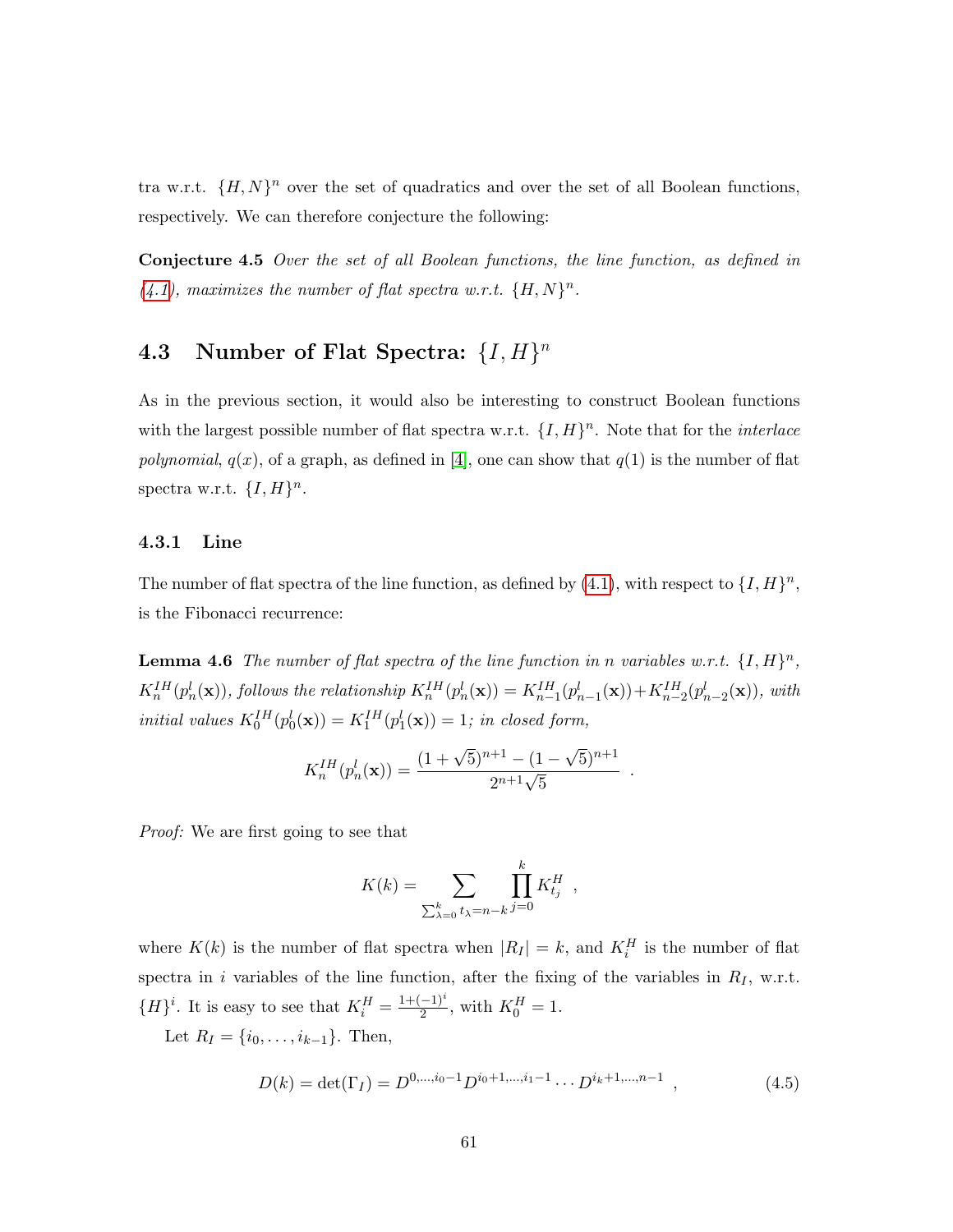where  $D^{k_0,\dots,k_t}$  is the determinant of the generic modified matrix of the line,  $\Gamma_I$ , in the variables  $x_{k_0}, \ldots, x_{k_t}$ . With a slight abuse of notation, in the cases  $i_0 = 0, i_{j+1} = i_j + 1$ or  $i_k = n - 1$ , we will consider the corresponding determinant of the empty matrix to be equal to 1. To prove this formula we use induction on  $k$ :

Case  $k = 0$   $(R_I = \emptyset)$ . Evidently,  $D(0) = D^{0,...,n-1}$ .

<u>Case  $k = 1$ </u>. In this case  $R_I = \{i_0\}$ . When we 'cross out' the  $i_0<sup>th</sup>$  row and column from the matrix, we get a block matrix of four blocks in which both anti-diagonal blocks are zero.  $D(1) = 1$  if and only if the rows of the matrix are linearly independent. But because of the anti-diagonal blocks being zero, that happens if and only if in each of the other two blocks the rows are linearly independent, that is if the determinants of both blocks are equal to 1. In other words,  $D(1) = D^{0,...,i_0-1}D^{i_0+1,...,n-1}$ .

Suppose the statement holds for  $|R_I| = m$ : let  $R_I = \{j_0, \ldots, j_{m-1}\}$ ; then, we have  $D(m) = D^{0,...,j_0-1} \cdots D^{j_{m-1}+1,...,n-1}$ . We will see that it is true for  $|R_I| = m + 1$ :

Let  $R_I = \{i_0, \ldots, i_m\} = \{j_0, \ldots, j_l, \lambda, j_{l+1}, \ldots, j_{m-1}\}.$  Then, by induction hypothesis  $D(m+1) = D^{0, \ldots, j_0-1} \cdots D_{\lambda}^{j_l+1, \ldots, j_{l+1}-1}$  $j_l+1,...,j_{l+1}-1$  ...,  $D^{j_{m-1}+1,...,n-1}$ , where  $D_{\lambda}^{j_l+1,...,j_{l+1}-1}$  $\lambda^{\frac{J(l+1,\dots,Jl+1)}{\lambda}}$  represents the determinant  $D^{j_l+1,\dots,j_{l+1}-1}$  with the  $\lambda^{th}$  row and column crossed out. From the case  $k = 1$ , we see that

$$
D_{\lambda}^{j_l+1,\dots,j_{l+1}-1} = D^{j_l+1,\dots,\lambda-1} D^{\lambda+1,\dots,j_{l+1}-1} ,
$$

and that concludes the proof of equation [\(4.5\)](#page-64-1).

The determinant on the left hand side of equation [\(4.5\)](#page-64-1) is equal to 1 iff each one of the determinants on the right hand side is equal to 1. But each determinant  $D^{k_0,\dots,k_t}$  will be equal to 1 exactly  $K_{k_t-k_0+1}^H$  times. Consequently, for  $R_I = \{i_0, \ldots, i_{k-1}\}\$ , the number of flat spectra is  $K_{i_0}^H K_{i_1 - i_0 - 1}^H \cdots K_{n-1 - i_{k-1}}^H$  and so

$$
K(k) = \sum_{|R_I| = k} K_{i_0}^H K_{i_1 - i_0 - 1}^H \cdots K_{n-1 - i_{k-1}}^H.
$$

The summands that appear in  $K(k)$  are all possible products  $\prod K_i^H$  such that the sum of the indices is  $n - k$ , so we have

$$
K(k) = \sum_{\sum_{\lambda=0}^{k} t_{\lambda} = n-k} \prod_{j=0}^{k} K_{t_j}^H.
$$

If we write the indices as a vector,  $(t_0, \ldots, t_{n-1})$ , where  $\sum_{l=0}^{n-1} t_l = n - k$ , then for  $(t_1, \ldots, t_{n-1})$  we have that  $\sum_{l=1}^{n-1} t_l = n - k - t_0$ . Hence, for all possible vectors in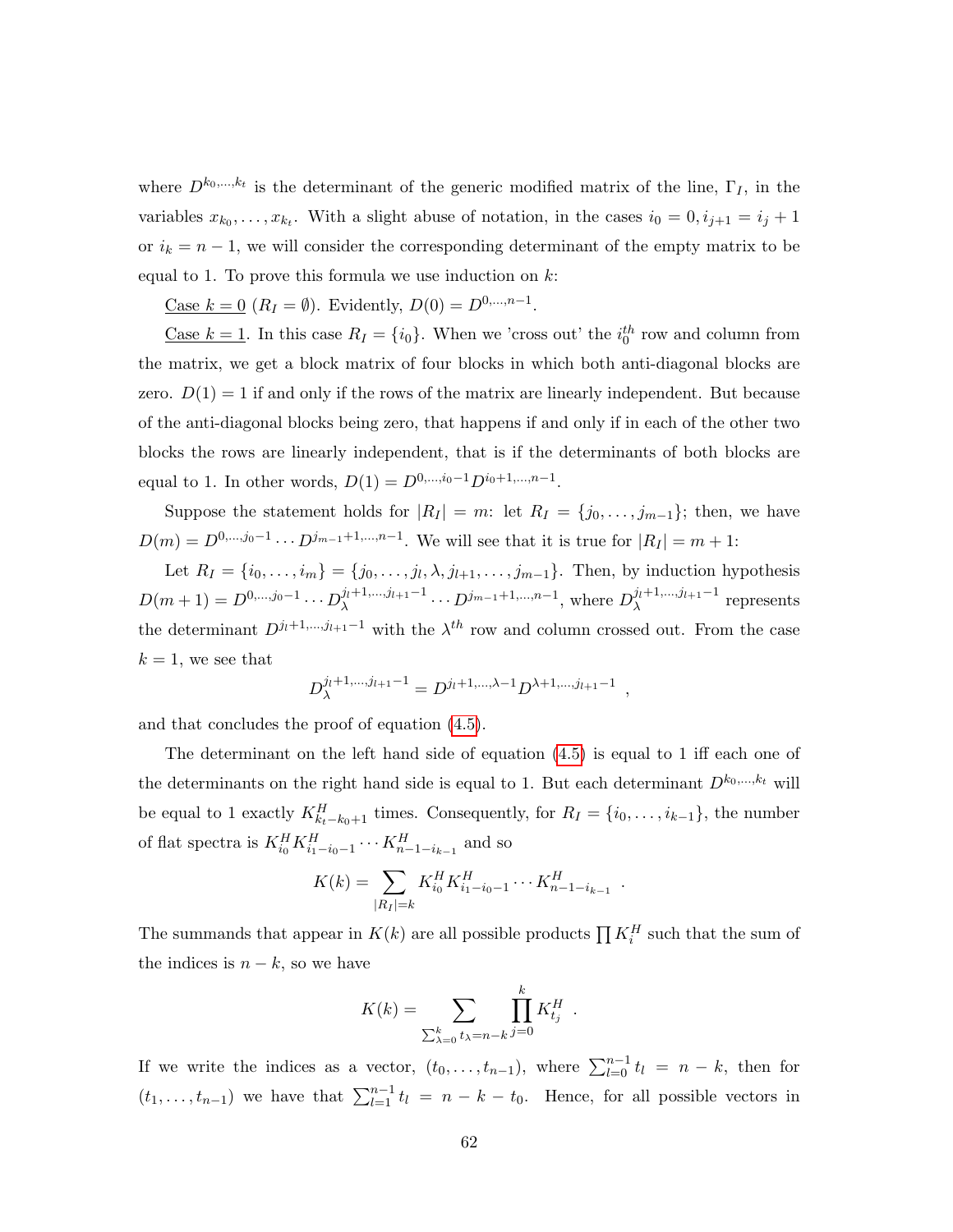$K_n^{IH} = \sum_{k=0}^{n-1} K(k)$ , we have all possible vectors in the lesser indices, as follows:

<span id="page-66-0"></span>
$$
K_n^{IH} = K_n^H + K_{n-1}^H K_0^{IH} + K_{n-2}^H K_1^{IH} + \ldots + K_0^H K_{n-1}^{IH} = K_n^H + \sum_{i=0}^{n-1} K_{n-1-i}^H K_i^{IH} , \tag{4.6}
$$

where  $K_n^{IH} = K_n^{IH}(p_n^l(\mathbf{x}))$ . For the rest of the proof, we are going to omit the superscript *H* for  $K_n^H$ ; we will use extensively that  $K_n + K_{n+1} = 1$ .

Using  $(4.6)$ , we get

$$
K_{n+2}^{IH} = K_{n+2} + \sum_{i=0}^{n+1} K_{n+1-i} K_i^{IH}
$$
  
\n
$$
= K_{n+2} + \sum_{i=0}^{n} K_{n+1-i} K_i^{IH} + K_0 K_{n+1}^{IH}
$$
  
\n
$$
= K_{n+2} + \sum_{i=0}^{n} K_{n+1-i} K_i^{IH} + K_{n+1} + \sum_{i=0}^{n} K_{n-i} K_i^{IH}
$$
  
\n
$$
= K_{n+1} + K_{n+2} + \sum_{i=0}^{n} K_i^{IH} (K_{n-i} + K_{n+1-i})
$$
  
\n
$$
= 1 + \sum_{i=0}^{n} K_i^{IH} = 1 + \sum_{i=0}^{n-1} K_i^{IH} + K_n^{IH}
$$
  
\n
$$
= 1 + \sum_{i=0}^{n-1} K_i^{IH} (K_{n-1-i} + K_{n-i}) + K_n^{IH} K_0
$$
  
\n
$$
= K_n + K_{n+1} + \sum_{i=0}^{n-1} K_{n-1-i} K_i^{IH} + \sum_{i=0}^{n} K_{n-i} K_i^{IH}
$$
  
\n
$$
= K_n^{IH} + K_{n+1}^{IH}
$$

<span id="page-66-1"></span>This gives us the recurrence relation, and from there we get the closed formula.  $\blacksquare$ 

Remark: This result was obtained independently in [\[4\]](#page-131-2) as the evaluation of the interlace polynomial  $q(x)$  for the path graph at  $x = 1$  (see chapter [5\)](#page-80-0).

### 4.3.2 Clique

The clique function, as defined in [\(4.2\)](#page-60-1) satisfies the following lemma:

**Lemma 4.7** The number of flat spectra of the clique function in n variables w.r.t. the set  $\{I, H\}^n$ , denoted by  $K_n^{IH}(p_n^c(\mathbf{x}))$ , is  $K_n^{IH}(p_n^c(\mathbf{x})) = 2^{n-1}$ .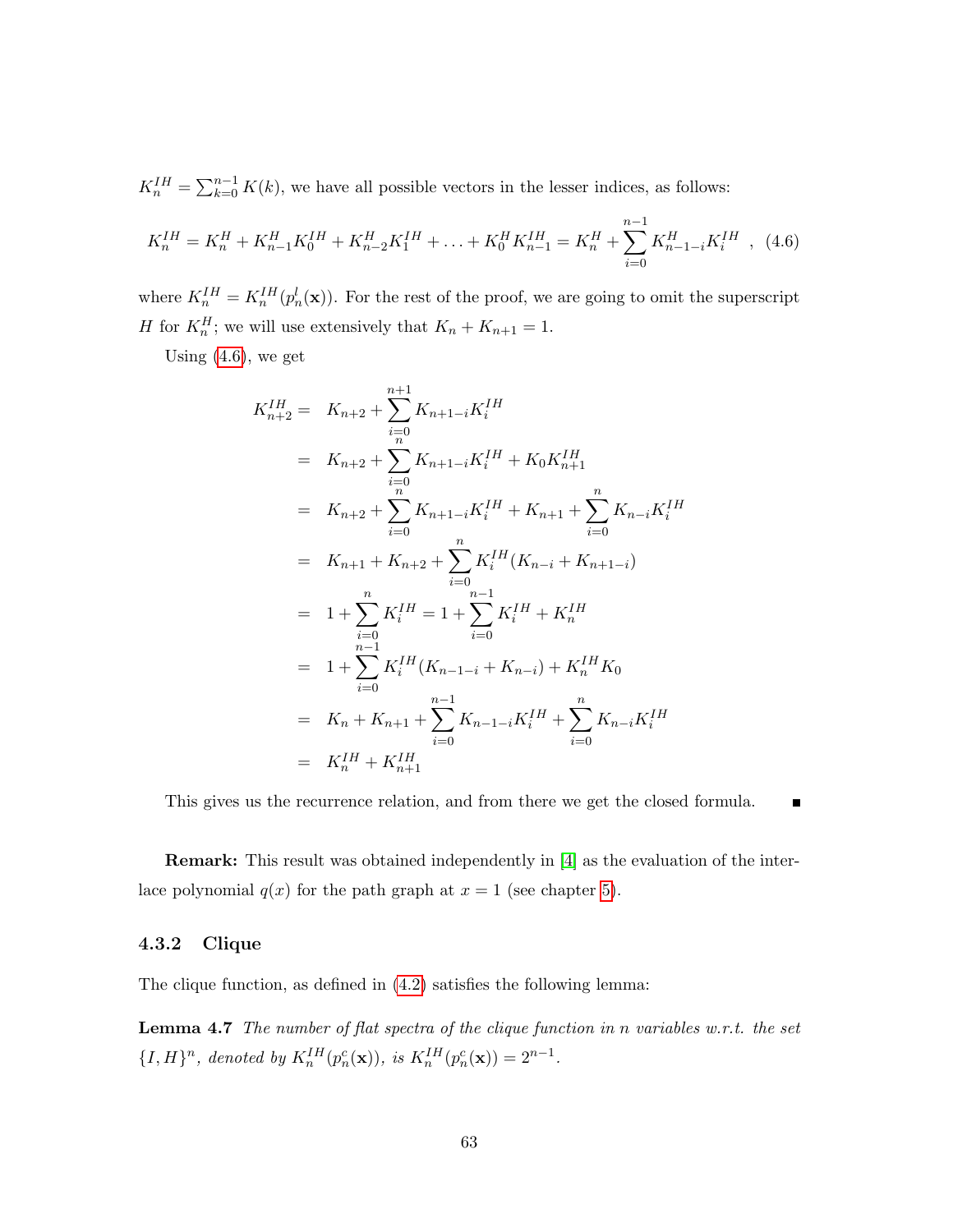*Proof:* It is easy to show from its adjacency matrix that the clique function of n variables is bent for  $n$  even. Consider the sub-functions of the *n*-variable clique function, obtained by fixing a subset of the input variables,  $\mathbf{R}_{\text{I}}$ . These sub-functions will also be cliques and will be bent iff  $n-|\mathbf{R}_I|$  is even. The lemma follows by straightforward counting arguments.

Remark: This result was obtained independently in [\[4\]](#page-131-2) as the evaluation of the interlace polynomial  $q(x)$  for the complete graph at  $x = 1$ .

### 4.3.3 Clique-Line-Clique

For the *n*-clique-line-*m*-clique, as defined in  $(4.4)$ , we get:

**Lemma 4.8** The number of flat spectra of the n-clique-line-m-clique w.r.t.  $\{I, H\}^n$ ,  $K_{n,m}^{IH}(p_{n,m}(\mathbf{x}))$ , for n,  $m \geq 1$  such that  $n + m \geq 4$ , satisfies

$$
K_{n,m}^{IH}(p_{n,m}(\mathbf{x})) = 2K_{n-1,m}^{IH}(p_{n-1,m}(\mathbf{x})) = 2K_{n,m-1}^{IH}(p_{n,m-1}(\mathbf{x})),
$$

in closed form,

$$
K_{n,m}^{IH}(p_{n,m}(\mathbf{x})) = 5 \cdot 2^{n+m-4}
$$

.

Proof: We begin the proof with some observations. Firstly, note that by fixing one of the connecting variables,  $x_{n-1}$  or  $x_n$ , we get two independent cliques, either in  $n-1$  and m variables respectively or in n and  $m-1$  variables respectively. Secondly, if we fix any of the other variables instead, we get the same kind of clique-line-clique graph. Thirdly, from the proof of lemma [4.4,](#page-61-1) we can deduce that  $p_{n,m}$  is bent iff  $n + m$  is even.

By the first and second observations, and considering that the order in which we fix doesn't matter, we get three separate cases:

• Case 1: We can fix any variables but  $x_{n-1}$  and  $x_n$ , the connecting variables. Then, by the second and third observations, we have flat spectra by fixing  $t$  variables iff  $n + m - 2 - t$  is even; that is, if  $n + m - t$  is even. Therefore the number of flat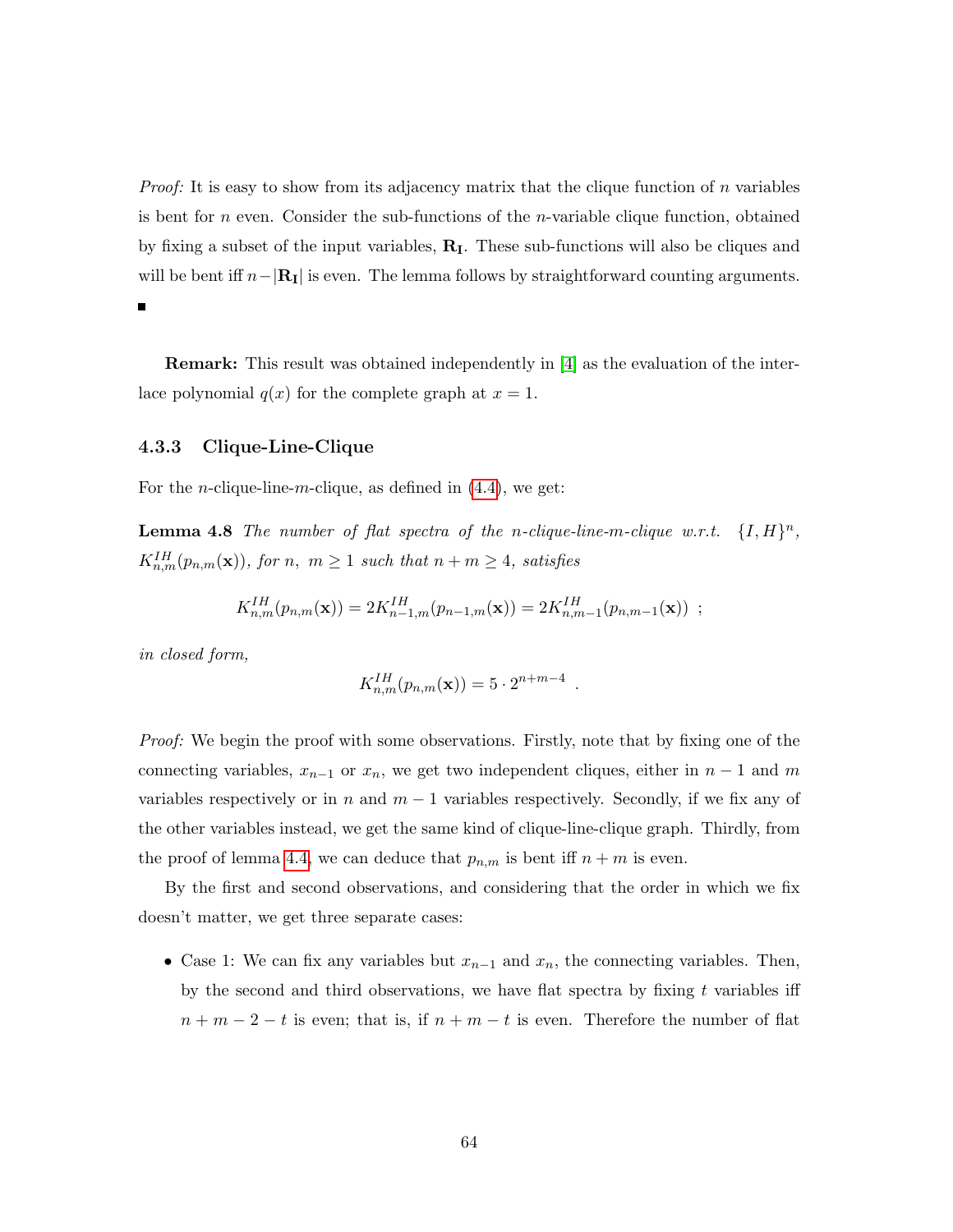spectra for this case is:

$$
N1 = \begin{cases} \sum_{k=0}^{(n+m)/2} \binom{n+m-2}{2k} & \text{if } n+m \text{ even} \\ \sum_{k=0}^{(n+m-1)/2} \binom{n+m-2}{2k+1} & \text{if } n+m \text{ odd} \end{cases}
$$

• Case 2: We fix  $x_n$ , and we can fix any variables but  $x_{n-1}$ . First, we fix  $x_n$ . We then get two independent cliques, one of  $n$  and the other of  $m-1$  variables. We can now fix any of the remaining variables but  $x_{n-1}$ ; when we fix  $t_1$  variables in the first clique and  $t_2$  in the second, we obtain a flat spectrum iff  $n - t_1$  and  $m - 1 - t_2$  are both even. Thus,

$$
N2 = 2^{m-2} \cdot \begin{cases} \sum_{k=0}^{(n-1)/2} \binom{n-1}{2k} & \text{if } n \text{ odd} \\ \sum_{k=0}^{(n-2)/2} \binom{n-1}{2k+1} & \text{if } n \text{ even} \end{cases}
$$

• Case 3: We fix  $x_{n-1}$ , and we can fix any of the remaining variables. First, we fix  $x_{n-1}$ . We thus have two independent cliques, one of  $n-1$  and the other of m variables. We can then fix any of the remaining variables; when we fix  $t_1$  variables in the first clique and  $t_2$  in the second, we obtain a flat spectrum iff  $n - 1 - t_1$  and  $m - t_2$  are both even. Thus,

$$
N3 = 2^{n-2}2^{m-1}.
$$

Clearly,  $K_{n,m}^{IH}(p_{n,m}(\mathbf{x})) = K1 + K2 + K3$ ; in principle, the result depends on the parity of  $n$  and  $m$ . However,

$$
\sum_{k=0}^{s/2} {s \choose 2k} = 1 + \sum_{k=1}^{s/2} \left[ {s-1 \choose 2k} + {s-1 \choose 2k-1} \right] = 1 + \sum_{i=1}^{s-1} {s-1 \choose i} = 2^{s-1},
$$

and in the same way

$$
\sum_{k=0}^{(s-1)/2} \binom{s}{2k+1} = \sum_{k=1}^{(s-1)/2} \left[ \binom{s-1}{2k+1} + \binom{s-1}{2k} \right] = \sum_{i=0}^{s-1} \binom{s-1}{i} = 2^{s-1}.
$$

Therefore, in all cases, we get  $K_{n,m}^{IH}(p_{n,m}(\mathbf{x})) = 5 \cdot 2^{n+m-4}$ , and from here, trivially, the recurrence relation.  $\blacksquare$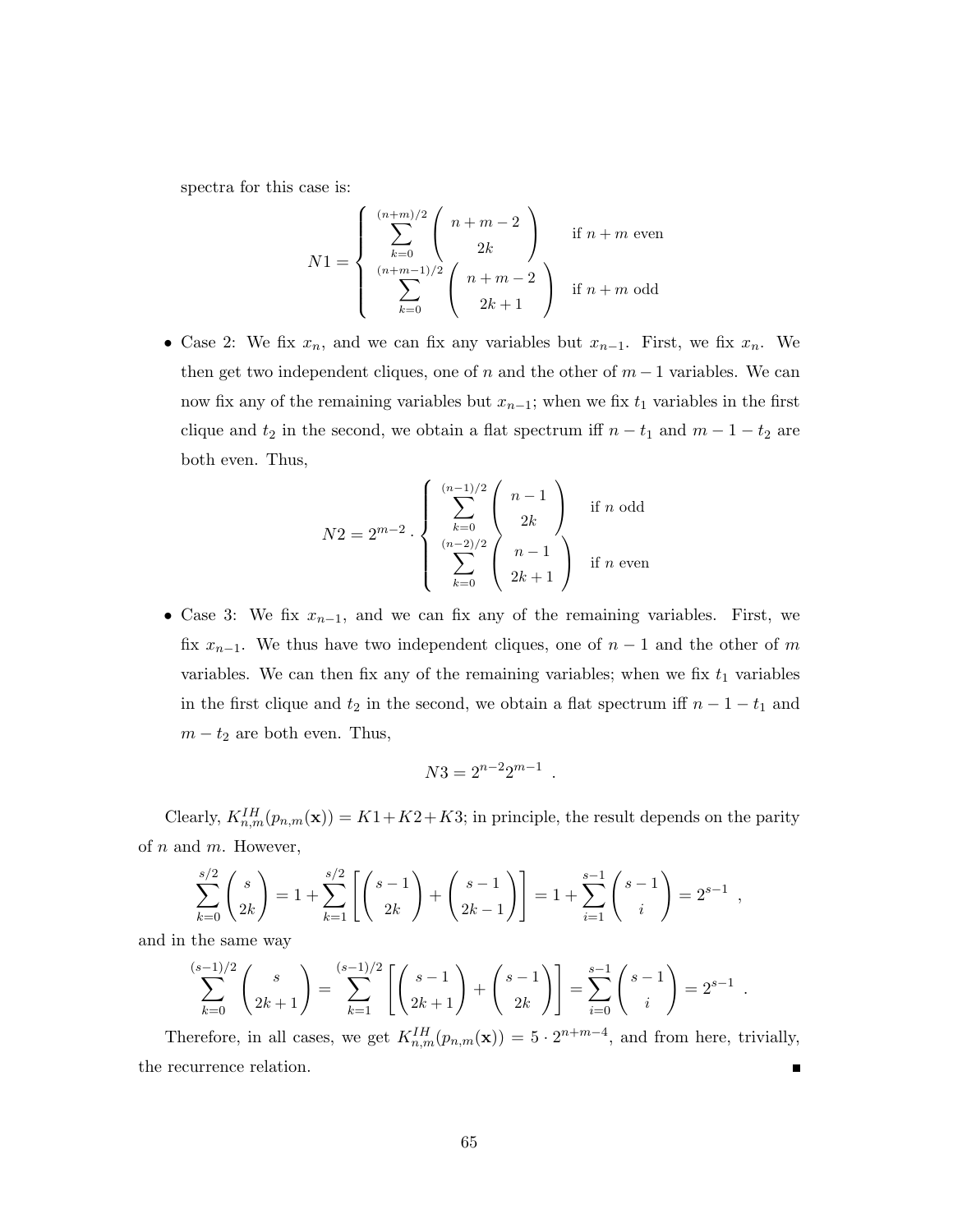#### 4.3.4 Comparison

Table 4.1 summarises our results for the  $\{I, H\}^n$  transform set. Given the results obtained, and as there are no bent functions in an odd number of variables, we arrive at the following:

Theorem 4.9 Over the set of all Boolean functions, the clique function, as defined in  $(4.2)$ , maximises the number of flat spectra w.r.t.  $\{I, H\}^n$ .

*Proof:* From the proof of Lemma [4.7,](#page-66-1) the spectrum is flat iff  $n' = n - |R_I|$  is even, in which case the constituent  $2^{n-n'}$  sub-functions over n' variables, obtained from the clique function by considering all possible fixings of the variables in  $\mathbf{R}_{\text{I}}$ , are all bent. But it is well-known that no Boolean function over  $n'$  variables is bent if  $n'$  is odd. So the clique function obtains the maximum possible number of flat spectra w.r.t.  $\{I, H\}^n$ .  $\blacksquare$ 

Remark: Note that we have not proved that no other Boolean function exists with the same number of flat spectra w.r.t.  $\{I, H\}^n$  as the clique function, but the existence of such a function seems unlikely.

# <span id="page-69-0"></span>4.4 Number of Flat Spectra:  $\{I, H, N\}^n$

As deduced from computational results, high-distance stabilizer quantum codes (optimal additive codes over  $GF(4)$  are associated to quadratic Boolean functions with large number of flat spectra w.r.t.  $\{I, H, N\}^n$ . In fact Hein et al [\[45\]](#page-135-0) have already argued that high-distance QECCs will represent highly-entangled pure multipartite quantum states, and one indication of this entanglement strength will be an 'evenly-spread' power spectrum w.r.t. all *Local Unitary Transforms* [\[67\]](#page-137-2), of which  $\{I, H, N\}^n$  is a strategic subset. Therefore, the problem of maximising the number of flat spectra w.r.t.  $\{I, H, N\}^n$  is of significant importance. As a means of comparison, we first consider the number of flat spectra for the near-worst and worst-case functions, namely the constant function and the monomial function of degree  $n$ , respectively.

### 4.4.1 Constant function

**Lemma 4.10** The constant function in n variables, that is  $p(\mathbf{x}) = 0$  or 1, for  $\mathbf{x} \in GF(2)^n$ , has  $2^n$  flat spectra with respect to  $\{I, H, N\}^n$ .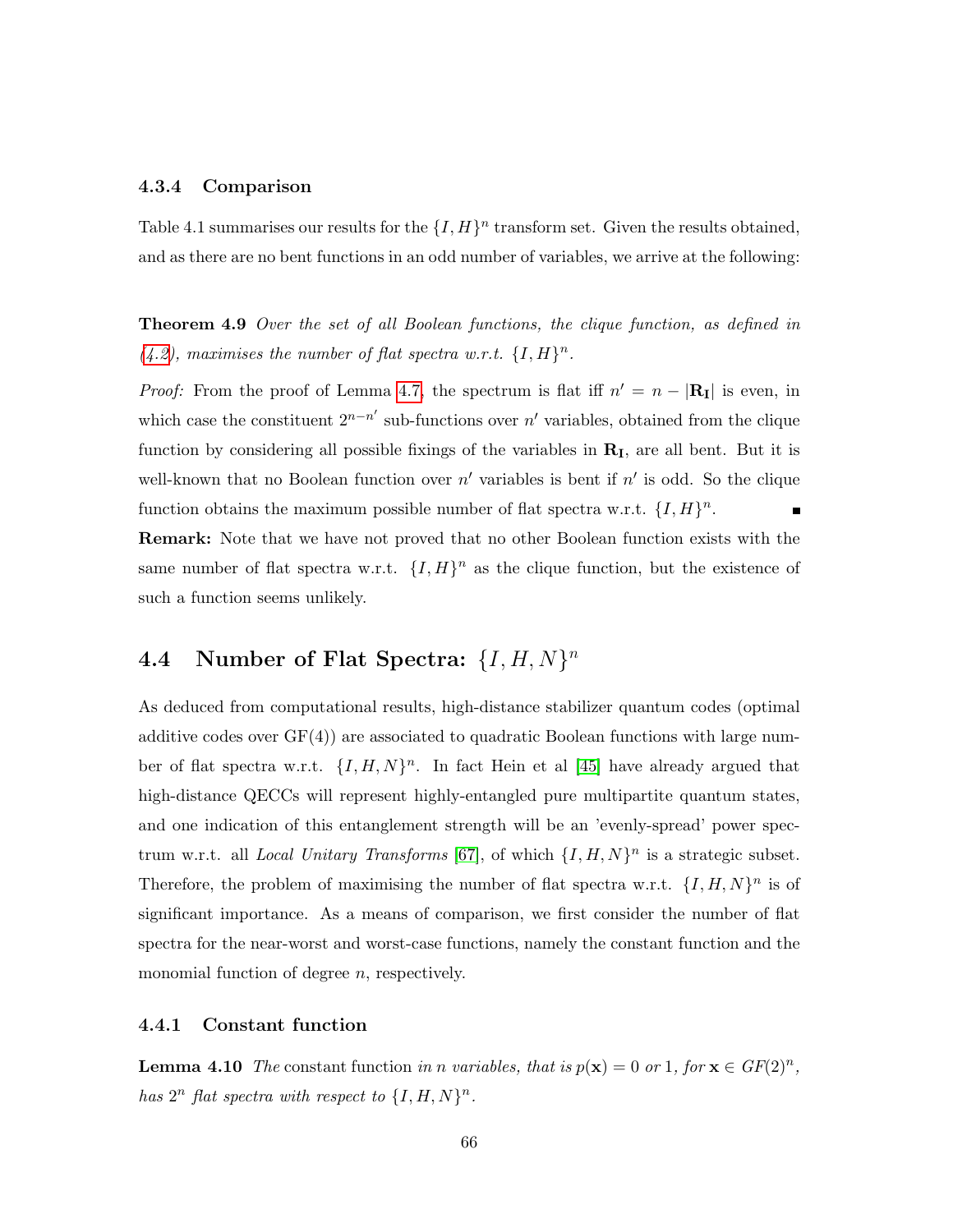*Proof:* Any  $\{I, N\}^n$  transform of the constant function is flat, and none of the others: as seen in chapter [3,](#page-31-0) we get flat spectra iff  $p_I(\mathbf{x}) + p_I(\mathbf{x} + \mathbf{k}) + \sum_{i=1}^{n-1} \chi_{\mathbf{R_N}}(i) k_i x_i$  is balanced for all  $\mathbf{k} \neq \mathbf{0}$ , where  $\mathbf{k} = (k_0, \ldots, k_{n-1}) \in \mathrm{GF}(2)^n$ ,  $\chi_{\mathbf{R_N}}$  is the characteristic function of the set  $\mathbf{R}_{\mathbf{N}}$  and  $p_I$  is the restriction of the function when fixing the variables whose indices are in  $\mathbf{R}_{\mathbf{I}}$ . In our case, for any choice of  $\mathbf{R}_{\mathbf{I}}$ , we get  $p_I(\mathbf{x}) + p_I(\mathbf{x} + \mathbf{k}) = 0$ . Thus, we get flat spectra iff  $\sum_{i=0}^{n-1} \chi_{\mathbf{R}_{N}}(i) k_i x_i$  is balanced for all  $\mathbf{k} \neq \mathbf{0}$ . Clearly, if  $\chi_{\mathbf{R}_{N}}(i) = 1$  for all  $i \in \{0, \ldots, n-1\} \setminus \mathbf{R}_{\mathbf{I}}$ , we get a balanced function for all  $\mathbf{k} \neq \mathbf{0}$ . But if  $i \in \mathbf{R}_{\mathbf{H}}$  for some  $i, \chi_{\mathbf{R}_{\mathbf{N}}}(i) = 0$ , and by taking  $\mathbf{k} = (0, \ldots, 1, \ldots, 0)$ , where the 1 is in the  $i^{th}$  position, we get an unbalanced function.  $\blacksquare$ 

### 4.4.2 Monomial function

**Lemma 4.11** The monomial function of degree n in n variables, that is the function  $p(\mathbf{x}) = x_0 \dots x_{n-1}$ , where  $\mathbf{x} = (x_0, \dots, x_{n-1}) \in GF(2)^n$ , has  $n+1$  flat spectra w.r.t.  ${I, H, N}^n$ , except for the case  $n = 2$ .

Proof: Throughout this proof, we will use the same notation as in the previous one. We first let  $n = 1$ . Then, the monomial function becomes the linear function  $x_0$  in one variable. This will have the same flat spectra as the constant function in one variable, that is  $2^1 = n + 1$ .

Next, we let  $n = 2$ . Then the monomial is the same as the line in two variables, and will be considered in lemma [4.12.](#page-71-0)

Now, we let  $n > 2$  and  $\mathbf{R} = \{i_0, \ldots, i_l\} = \{0, \ldots, n-1\} \setminus \mathbf{R}_{\mathbf{I}}$ . Suppose that we fix  $x_i = 1$  for all  $i \in \mathbb{R}_I$ , and that  $|\mathbb{R}| > 2$ . If we take  $\mathbf{k} = (1, 0, \ldots, 0)$ , the function  $p_I(\mathbf{x}) + p_I(\mathbf{x} + \mathbf{k}) + \sum_{i=0}^{n-1} \chi_{\mathbf{R_N}}(i) k_i x_i$  becomes  $x_{i_1} \cdots x_{i_l} + \chi_{\mathbf{R_N}}(i_0) x_{i_0}$ , which is balanced iff  $\chi_{\mathbf{R}_{\mathbf{N}}}(i_0) = 1$ . Similarly, we see that we must have  $\chi_{\mathbf{R}_{\mathbf{N}}}(i) = 1$  for all  $i \in \mathbf{R}$  (that is,  $\mathbf{R} = \mathbf{R}_{N}$ ). Consider now  $\mathbf{k} = (1, 1, 0, \ldots, 0)$ . The function we will get is  $x_{i_1} \cdots x_{i_l}$  +  $x_{i_0}x_{i_2}\cdots x_{i_l} + x_{i_2}\cdots x_l + x_{i_0} + x_{i_1}$ , which is not balanced.

Therefore, for  $n > 2$ , we need to fix at least  $n - 2$  variables in order to obtain flat spectra; that is, we need  $|\mathbf{R}_{\mathbf{I}}| \geq n-2$ . Suppose now  $|\mathbf{R}_{\mathbf{I}}| = n-2$ : By symmetry, we can suppose, w.l.o.g., that we fix  $x_2, \ldots, x_{n-1}$ . If any of the  $x_i = 0$ , then our new function is a constant,  $p_I = 0$ . As we have just seen, the only possibility for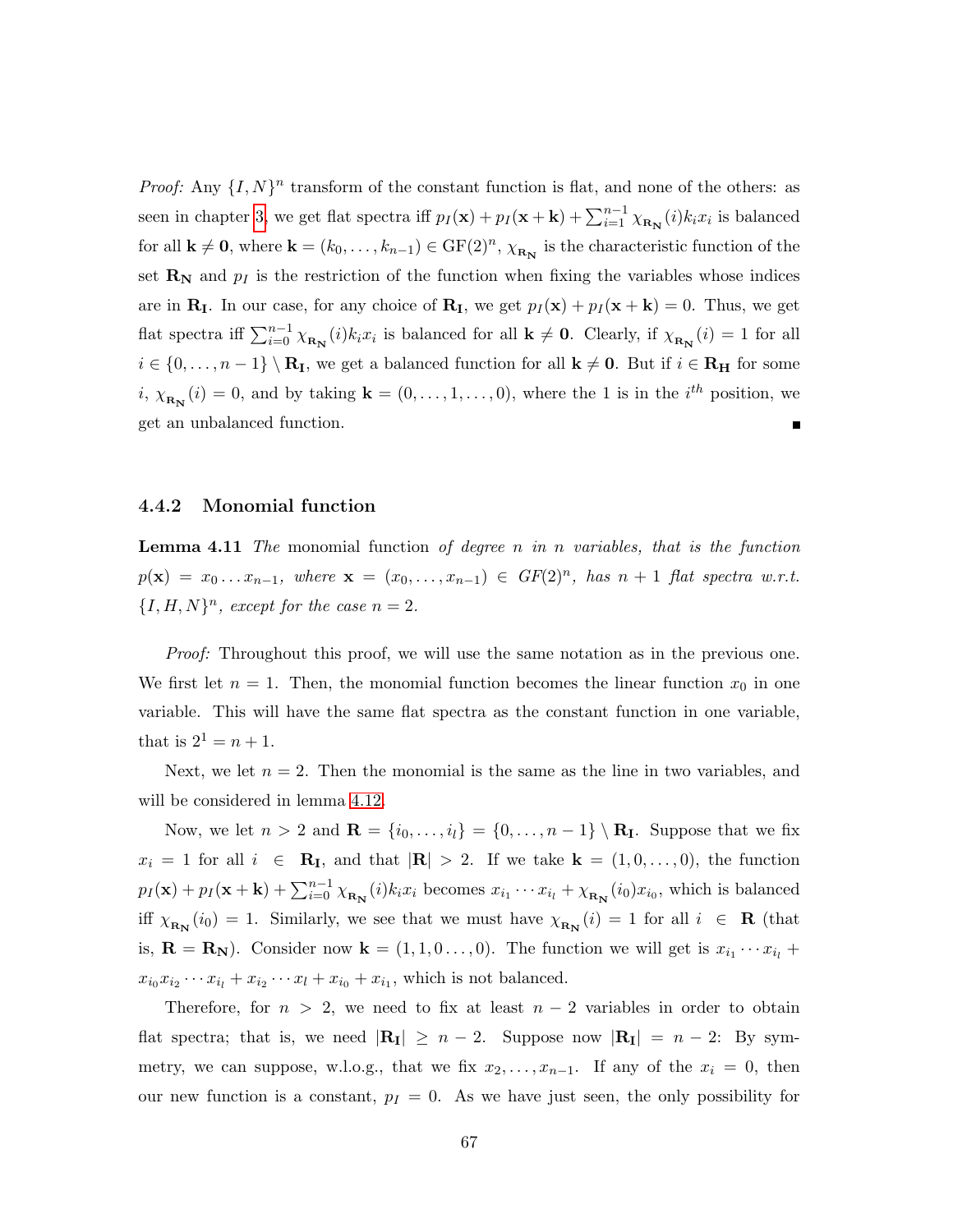$p_I(\mathbf{x}) + p_I(\mathbf{x} + \mathbf{k}) + \chi_{\mathbf{R_N}}(0)k_0x_0 + \chi_{\mathbf{R_N}}(1)k_1x_1$  to be balanced for all  $\mathbf{k} \neq (0,0)$  is that  $\chi_{\mathbf{R}_{\mathbf{N}}}(0) = \chi_{\mathbf{R}_{\mathbf{N}}}(1) = 1$ . On the other hand, if  $x_i = 1$  for all  $i \geq 2$ ,  $p_I = x_0 x_1$ , the line in two variables; as we can easily deduce from the generic modified adjacency matrix, it has a flat spectrum iff  $\chi_{R_N}(i) = 0$  for at least one of the *i*'s. Thus we get a contradiction, and so in fact  $|\mathbf{R}_{\mathbf{I}}| \ge n - 1$ . When  $|\mathbf{R}_{\mathbf{I}}| = n - 1$ , by fixing we now get either  $p_I = 0$  or  $p_I = x_i$ . Both have a flat spectrum iff  $\chi_{\mathbf{R}_{\mathbf{N}}}(i) = 1$ , and from here we get n flat spectra. Finally, for  $|\mathbf{R}_{\mathbf{I}}| = n$ , we get another flat spectrum. Ē

**Remark:** It can be shown that  $n + 1$  is the minimal number of flat spectra possible for a Boolean function w.r.t.  $\{I, H, N\}^n$ .

### 4.4.3 Line

As opposed to the case of  $\{H, N\}^n$ , the number of flat spectra of the line w.r.t.  $\{I, H, N\}^n$ does not seem to be maximal:

<span id="page-71-0"></span>**Lemma 4.12** The number of flat spectra of the line w.r.t.  $\{I, H, N\}^n$ ,  $K_n^{IHN}(p_n^l(\mathbf{x}))$ , satisfies  $K_n^{IHN}(p_n^l(\mathbf{x})) = 2(K_{n-1}^{IHN}(p_{n-1}^l(\mathbf{x})) + K_{n-2}^{IHN}(p_{n-2}^l(\mathbf{x}))),$  with  $K_0^{IHN} = 1$  and  $K_1^{IHN} = 2$ ; in closed form,

$$
K_n^{IHN}(p_n^l(\mathbf{x})) = \frac{(1+\sqrt{3})^{n+1} - (1-\sqrt{3})^{n+1}}{2\sqrt{3}}
$$

Proof: Following the same arguments as in the proof of Lemma [4.6,](#page-64-2) we arrive at the formula:

$$
K_n^{IHN} = K_n + \sum_{i=0}^{n-1} K_{n-1-i} K_i^{IHN} \quad , \tag{4.7}
$$

.

where here,  $K_i$  will represent the number of flat spectra in i variables w.r.t.  $\{H, N\}^n$ .

In the sequel we are going to use the fact that  $K_n = 2^n - K_{n-1}$  (see Lemma [4.1\)](#page-58-2), or more accurately its consequence

$$
K_{n+1} + K_{n+2} = 2^{n+2} = 2(K_n + K_{n+1}) .
$$

We shall also use the fact that  $K_0 = K_1 = 1$ .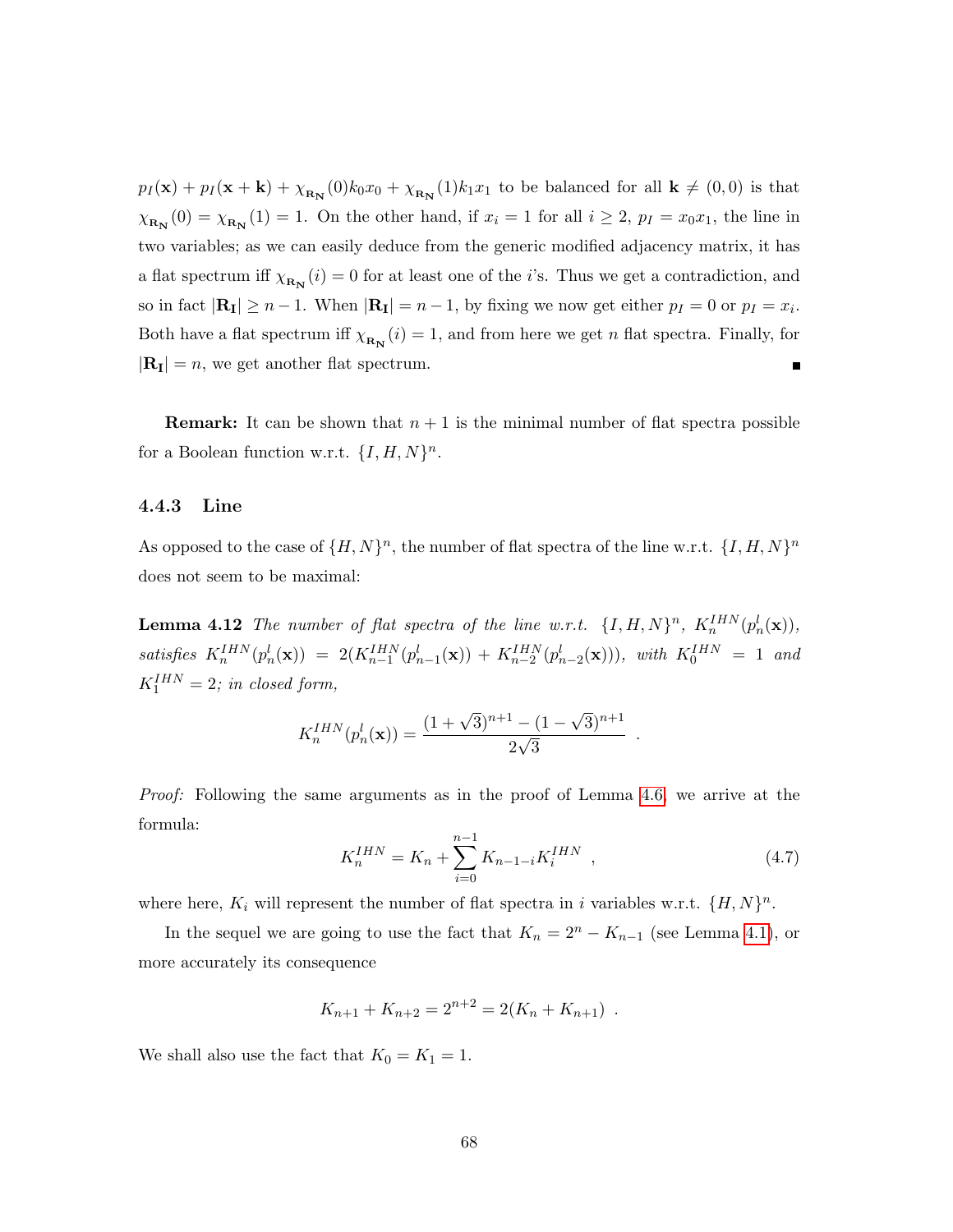Using  $(4.7)$  we get

$$
2K_n^{IHN} + 2K_{n+1}^{IHN}
$$
  
=  $2K_n + 2K_{n+1} + 2\sum_{i=0}^{n-1} K_{n-1-i}K_i^{IHN} + 2\sum_{i=0}^{n} K_{n-i}K_i^{IHN}$   
=  $K_{n+2} + K_{n+1} + \sum_{i=0}^{n-1} K_i^{IHN} 2(K_{n-1-i} + K_{n-i}) + 2K_n^{IHN} K_0$   
=  $K_{n+2} + \sum_{i=0}^{n-1} K_i^{IHN} (K_{n-i} + K_{n-i+1}) + K_n^{IHN} (K_0 + K_1) + K_{n+1}$   
=  $K_{n+2} + \sum_{i=0}^{n} K_i^{IHN} (K_{n-i} + K_{n-i+1}) + K_{n+1}$   
=  $K_{n+2} + \sum_{i=0}^{n} K_i^{IHN} K_{n-i+1} + K_{n+1} + \sum_{i=0}^{n} K_i^{IHN} K_{n-i}$   
=  $K_{n+2} + \sum_{i=0}^{n+1} K_i^{IHN} K_{n-i+1} + K_{n+1}^{IHN}$   
=  $K_{n+2} + \sum_{i=0}^{n+1} K_i^{IHN} K_{n-i+1}$   
=  $K_{n+2}^{IHN}$ 

From the recursion formula, we arrive easily at the closed formula.

Remark: This result can be gleaned, indirectly, from page 23 of [\[1\]](#page-131-0) as the evaluation of the interlace polynomial  $Q(x)$  for the path graph at  $x = 2$ .

### 4.4.4 Clique

Although the clique function as defined in [\(4.2\)](#page-60-0) maximizes the number of flat spectra w.r.t.  $\{I, H\}^n$ , it does not do so well w.r.t.  $\{I, H, N\}^n$ :

<span id="page-72-0"></span>**Lemma 4.13** The number of flat spectra of the clique w.r.t.  $\{I, H, N\}^n$ ,  $K_n^{IHN}(p_n^c(\mathbf{x}))$ , satisfies  $K_n^{IHN}(p_n^c(\mathbf{x})) = 2K_{n-1}^{IHN}(p_{n-1}^c(\mathbf{x})) + 2^n$ ; in closed form,

$$
K_n^{IHN}(p_n^c(\mathbf{x})) = (n+1)2^{n-1}
$$

.

 $\blacksquare$ 

*Proof:* As stated above, if we have a clique in n variables and we fix a subset in the set of variables (that is, we choose  $\mathbf{R}_{\mathbf{I}}$ ), we get a clique in  $n - |\mathbf{R}_{\mathbf{I}}|$  variables. Thereby, for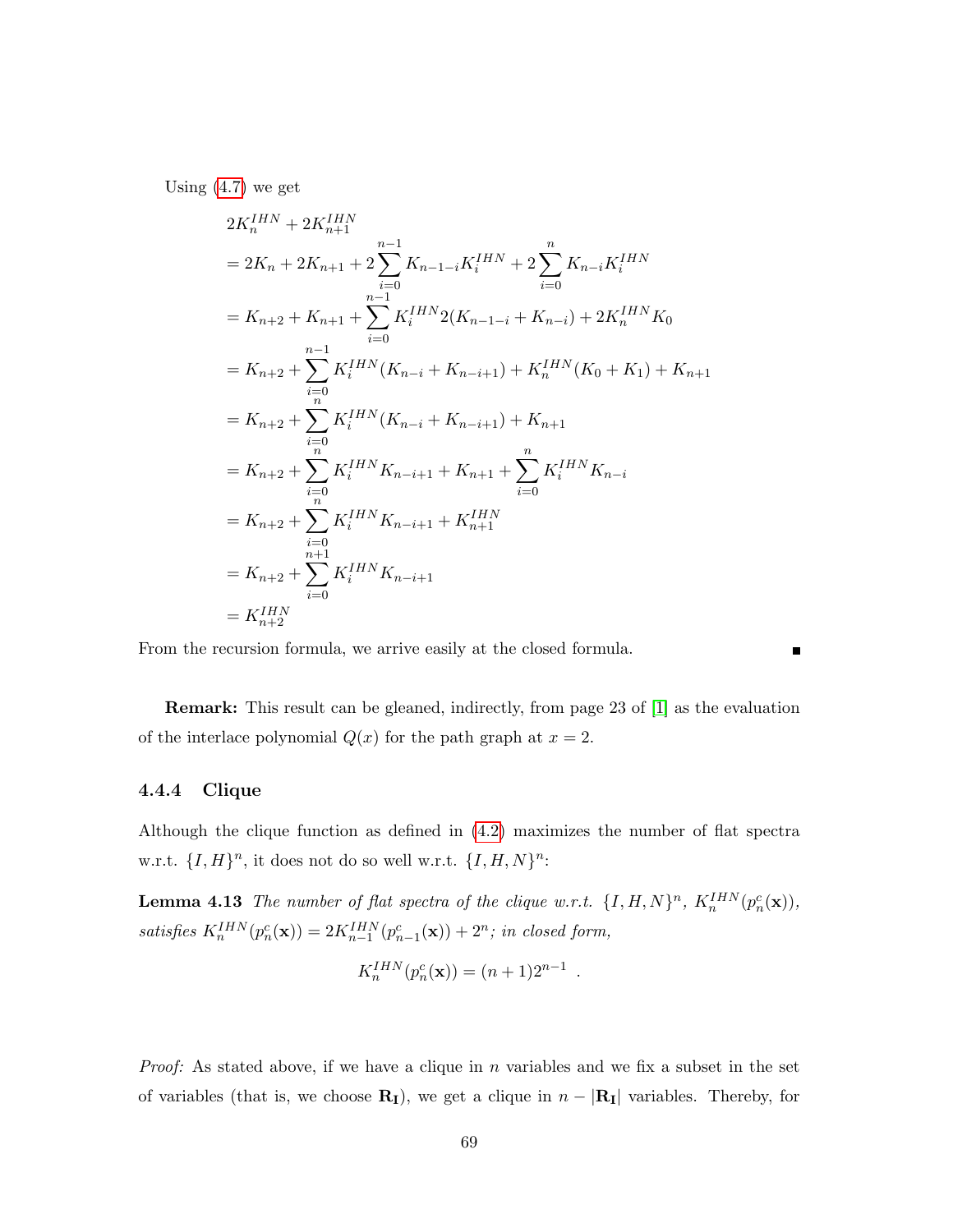each selection of  $\mathbf{R}_{\text{I}}$  we have as many flat spectra as the number of flat spectra w.r.t.  ${H, N}^{n-|\mathbf{R}_{\mathbf{I}}|}$ , in  $n-|\mathbf{R}_{\mathbf{I}}|$  variables. Therefore,

# flat spectra(
$$
p_c(\mathbf{x})
$$
) w.r.t. { $I, H, N$ }<sup>n</sup> =  $\sum_{i=0}^{n} {n \choose i} K_{n-i}$ ,

where  $K_{n-i}$  is the number of flat spectra of the clique in  $n-i$  variables w.r.t.  $\{H, N\}^{n-i}$ . Now,

$$
\sum_{i=0}^{n} {n \choose i} K_{n-i} = \sum_{i=0}^{n} {n \choose n-i} K_i = \sum_{i=0}^{n} {n \choose i} K_i
$$
  
= 
$$
\sum_{i=0}^{n} {n \choose i} (i + \frac{1 + (-1)^i}{2})
$$
  
= 
$$
\sum_{i=0}^{n} {n \choose i} i + \sum_{i=0}^{n} {n \choose i} \frac{1}{2} + \sum_{i=0}^{n} {n \choose i} \frac{(-1)^i}{2}
$$
  
= 
$$
\sum_{i=0}^{n} {n \choose i} i + 2^{n-1} + 0
$$

Expanding the first term,

$$
\sum_{i=0}^{n} {n \choose i} i = {n \choose 0} 0 + {n \choose n} n + \sum_{i=1}^{n-1} {n \choose i} i
$$
  
=  $n + \sum_{i=1}^{n-1} {n-1 \choose i} + {n-1 \choose i-1} i$   
=  $n + \sum_{i=0}^{n-1} {n-1 \choose i} i + \sum_{i=0}^{n-1} {n-1 \choose i-1} i$   
=  $n + 2 \sum_{i=0}^{n-1} {n-1 \choose i} i - {n-1 \choose n-1} (n-1) + \sum_{i=0}^{n-2} {n-1 \choose i}$   
=  $2 \sum_{i=0}^{n-1} {n-1 \choose i} + 1 + 2^{n-1} - {n-1 \choose n-1}$ 

Hence, we get that  $K_n^{IHN} = 2K_{n-1}^{IHN} + 2^n$ . From the recurrence relation we get the desired formula. 

**Remark:** For the cases  $n = 2$ , 3, and 4,  $K_n^{IHN}$  of the clique function can be found byevaluating the interlace polynomial  $Q(x)$  for the complete graph at  $x = 2$  ([\[1\]](#page-131-0), p.21).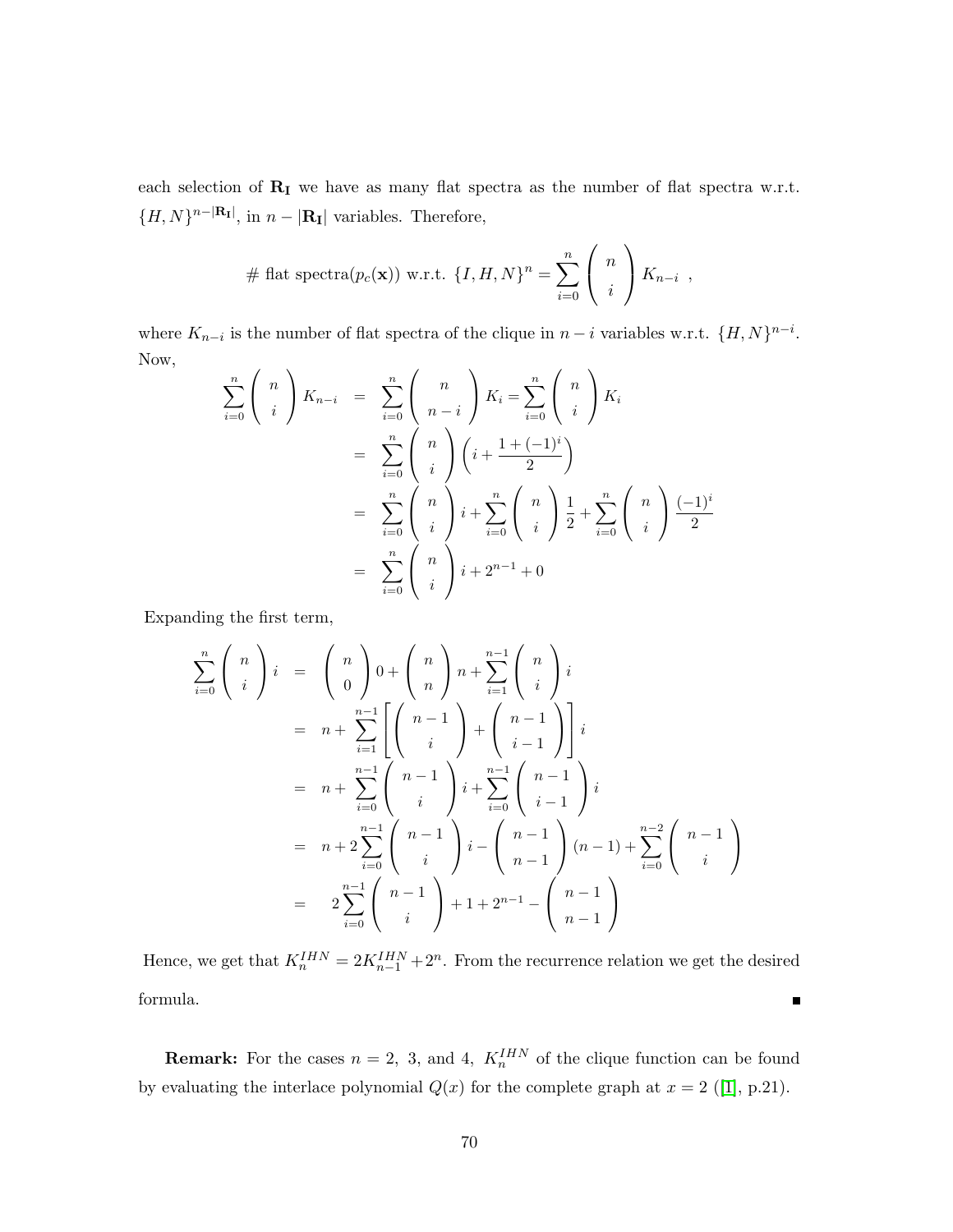### 4.4.5 Clique-Line-Clique

For the *n*-clique-line-*m*-clique structure, as defined in  $(4.4)$ , the number of flat spectra is as follows:

**Lemma 4.14** The number of flat spectra of the n-clique-line-m-clique w.r.t. the set  $\{I, H, N\}^n$ ,  $K_{n,m}^{IHN}(p_{n,m}(\mathbf{x}))$ , satisfies

$$
K_{n,m}^{IHN}(p_{n,m}(\mathbf{x})) = 2^{n+m-3}(3nm+2n+2m+2) .
$$

*Proof:* Suppose that one or both of the connecting variables are in  $\mathbf{R}_{I}$ : when we fix one of the connecting variables, we get two independent cliques, so from this case we get

$$
K_{n-1,C}^{IHN} K_{m,C}^{IHN} + K_{n,C}^{IHN} K_{m-1,C}^{IHN} - K_{n-1,C}^{IHN} K_{m-1,C}^{IHN} = 2^{m+n-4} (3nm + 2n + 2m) ,
$$

where  $K_{k,C}^{IHN}$  is the number of flat spectra of the clique in k variables w.r.t.  $\{I, H, N\}^k$ .

On the other hand, when none of the connecting variables are in  $\mathbf{R}_{\text{I}}$ , we get another clique-line-clique: suppose that we fix i variables in the first clique and j in the second one. In that case, we will have as many flat spectra as the number of flat spectra w.r.t.  ${H, N}^{n+m-i-j}$  of an  $(n-i)$ -clique-line- $(m-j)$ -clique. Considering all possible fixings in this case, we get:

$$
\sum_{i=0}^{n-1} \sum_{j=0}^{m-1} {n-1 \choose i} {m-1 \choose j} K_{n-i,m-j}^{HN} = 2^{m+n-4} (3nm + 2n + 2m + 4).
$$

Г

### 4.4.6 Comparison

It is well-known that optimal  $GF(4)$ -additive codes make optimal QECCs [\[19\]](#page-132-0). The mapping from a quadratic Boolean function to a GF(4)-additive code is as follows. Let  $p(x)$  be a quadratic function over n variables with associated adjacency matrix, Γ. Then the generator matrix for a  $[n, 2^n, d]$  GF(4)-additive code is given by  $\Gamma + \omega I_n$ , where  $\omega^2 + \omega + 1 = 0$  over GF(4) and  $I_n$  is the  $n \times n$  identity matrix. This GF(4)-additive code can be interpreted as a  $[[n, 0, d]]$  QECC of the stabilizer type. Using the database at [\[26\]](#page-133-0),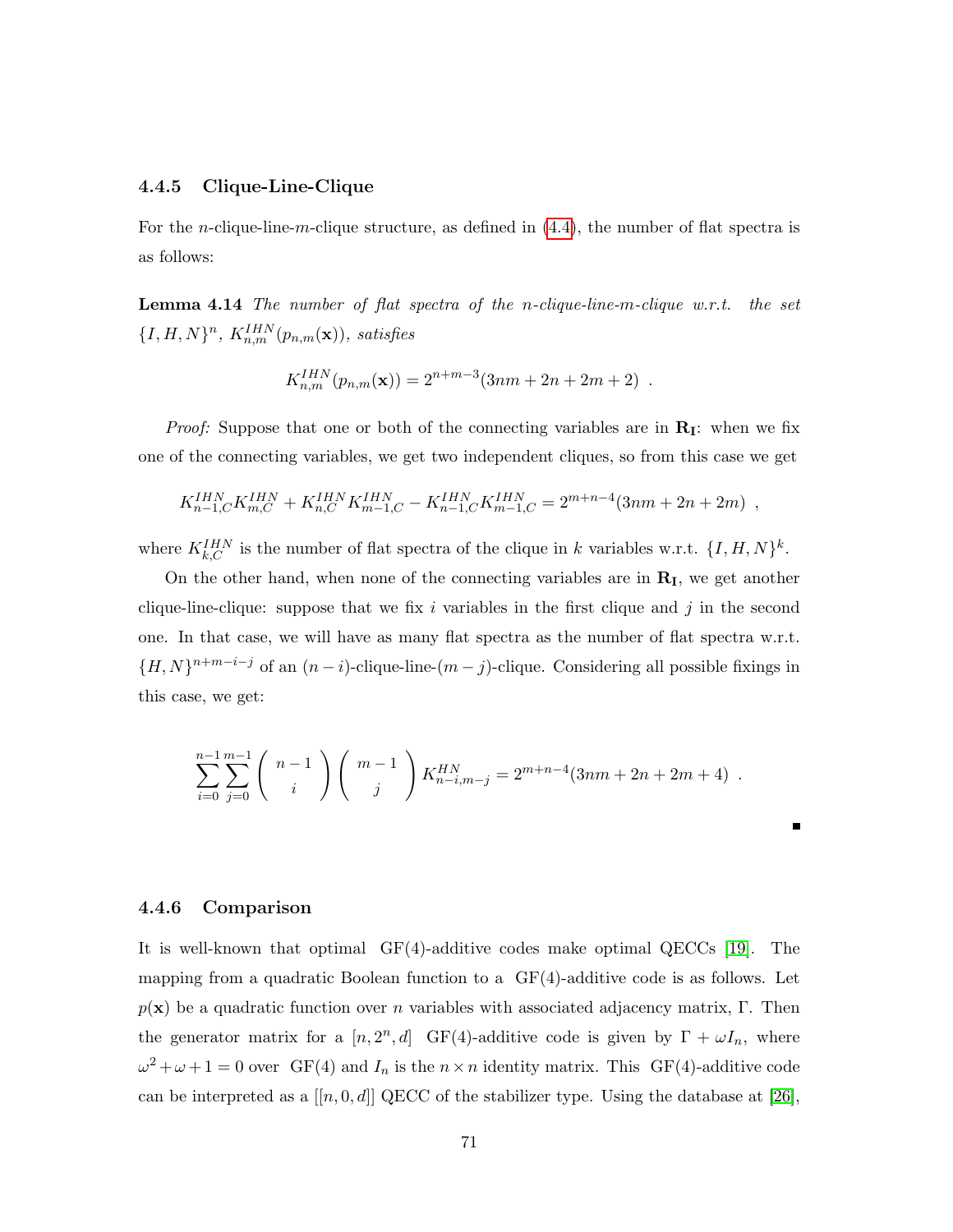an exhaustive computer search for n variable quadratic Boolean functions,  $4 \le n \le 9$ , finds one unique Local complementation  $(LC)$  orbit of functions for each n, whose number of flat spectra with respect to  $\{I, H, N\}^n$  is optimal. A representative for each of these orbits is listed in Table 4.2. All of these functions map to additive zero-dimension QECCs with optimal distances (see [\[42\]](#page-134-0) and [\[26\]](#page-133-0)).

It remains open as to whether the quadratic function with the optimal number of flat spectra w.r.t.  $\{I, H, N\}^n$  will always have optimal distance when viewed as a QECC, and vice versa. In any case, the approximate correspondence is to be expected as the QECC distance is equal to the aperiodic propagation criteria (APC) distance of the quadratic Boolean functions, as presented in [\[28\]](#page-133-1).

Tables 4.3 to 4.5 show an exhaustive computer search for Boolean functions that achieve the optimal number of flat spectra w.r.t.  $\{I, H, N\}^n$  for cubics, quartics, and quintics respectively, where one representative function is given per LC orbit. As expected, the maximum number of flat spectra decreases as the algebraic degree of the Boolean function rises. Also shown is the distance of the Boolean function when viewed as a zero-dimensional (non-stabilizer) QECC. As with the quadratics, this distance parameter can be interpreted as the APC distance of a Boolean function (see [\[28\]](#page-133-1) for more details). In all cases, the Boolean functions shown in the tables achieve the maximum possible distance for their given algebraic degree.

### 4.5 Conclusion

We derived simple recursions for the number of flat spectra with respect to  $\{I, H, N\}^n$  for certain recursive quadratic Boolean constructions, and we observed that Quantum Error Correcting Codes with optimal distance appear to have the most flat spectra with respect to  $\{I, H, N\}^n$ , at least for small n. In subsequent work we hope to develop recursive formulae for nested-clique structures of the type highlighted in [\[29\]](#page-133-2), as we expect that these will have many flat spectra w.r.t.  $\{I, H, N\}^n$ .

We also showed computationally that, for small  $n$ , the number of flat spectra decreases when the algebraic degree of the Boolean function increases. Future work should seek to establish constructions for Boolean functions of degree greater than two that have as large a number of flat spectra as possible w.r.t.  $\{I, H, N\}^n$ . More generally, it would be of interest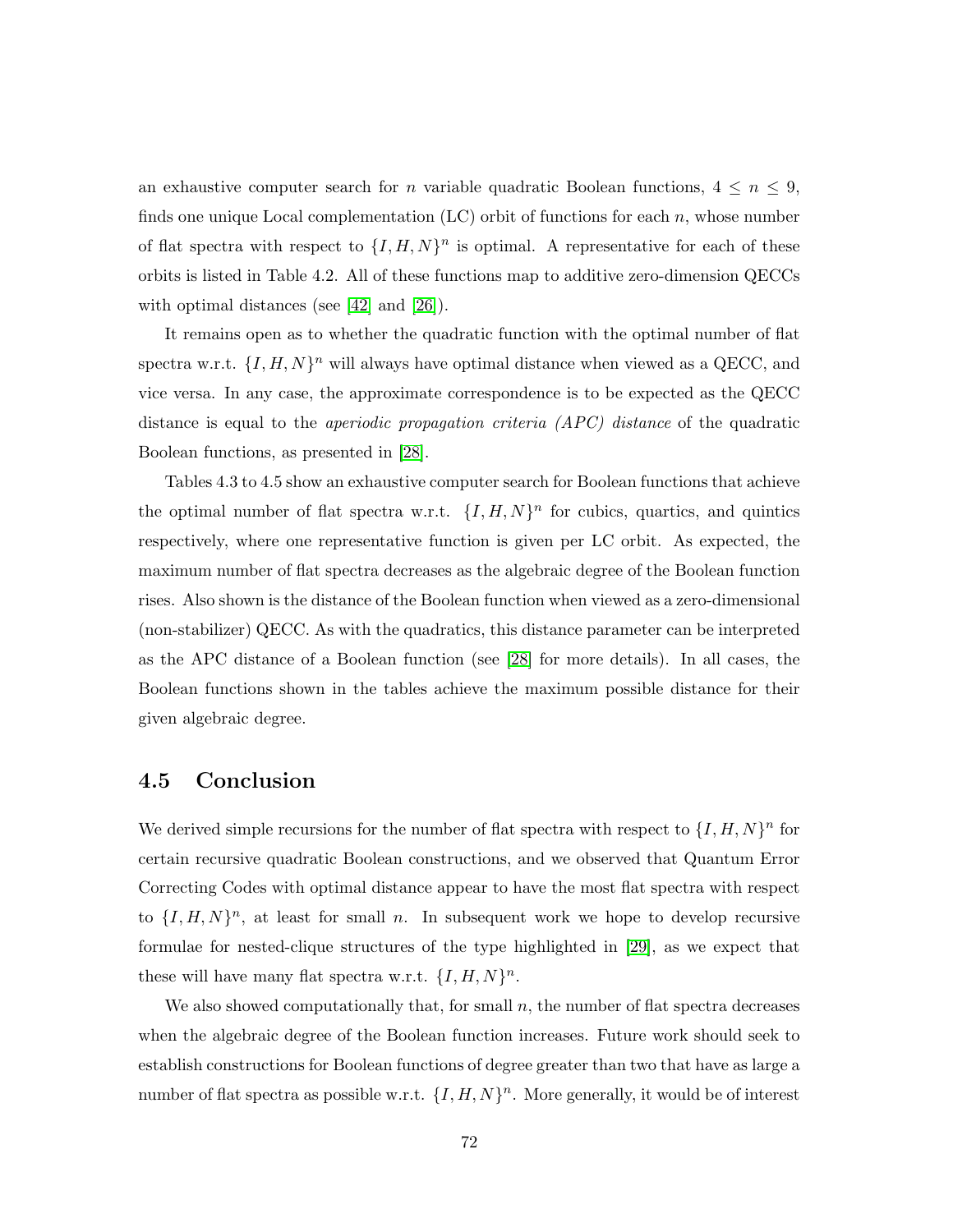to relax the criteria somewhat, and look for those functions which have many spectra with respect to  $\{I, H, N\}^n$  with a worst-case spectral power peak less than some low upper bound (see [\[29\]](#page-133-2)). One would expect, in this case, that many more Boolean functions of degree  $> 2$  would be found that do well for this relaxed criteria. One promising line of inquiry in this context would be to apply and specialise the construction proposed at the end of [\[29\]](#page-133-2), which takes a global graph structure, where the graph 'nodes' partition the set of Boolean variables, and where the nodes are 'linked' by permutations over these variable subsets, thereby obtaining higher-degree Boolean functions with potentially favourable  ${I, H, N}^n$  spectra.

Finally we have indirectly answered a question posed at the end of [\[4\]](#page-131-1) as to a simple combinatorial explanation of the interlace polynomial  $q$ . It is evident that q summarises some of the spectral properties of the graph w.r.t.  $\{I, H\}^n$  (see chapter [5\)](#page-80-0). Similarly the interlace polynomial Q, as defined in [\[1\]](#page-131-0), summarises some of the spectral properties of the graph w.r.t.  $\{I, H, N\}^n$ . More details about this and further discussion is showed in chapter [5.](#page-80-0) Furthermore our work provides a natural setting for future investigations into the generalisation of the interlace polynomial to hypergraphs, as we shall see as well in chapter [5.](#page-80-0)

# 4.6 Appendix: Tables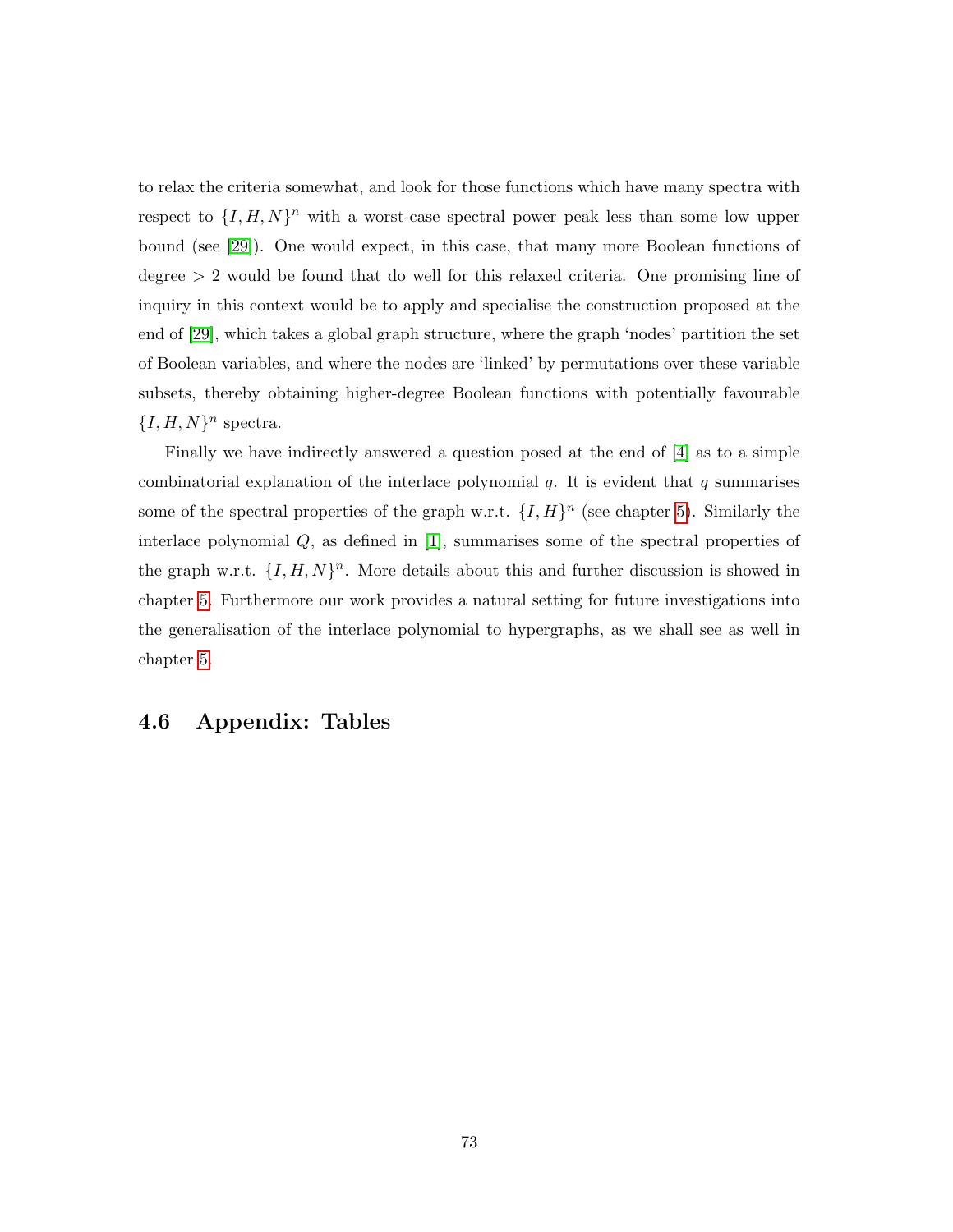| <i>n</i> clique-Line- <i>m</i> clique       | $\sum x_i x_j + x_{n-1} x_n + \sum x_i x_j$<br>$n \leq i < j \leq n+m-1$<br>$0 \leq i < j \leq n-1$ | $3nm - n\left(\frac{1+(-1)^m}{2}\right) - m\left(\frac{1+(-1)^n}{2}\right)$<br>$+3\left(\frac{1+(-1)^n}{2}\right)\left(\frac{1+(-1)^m}{2}\right)$ | $5 \cdot 2^{n+m-4}$                                          | $2^{n+m-3}(3nm+2n+2m+2)$                               |
|---------------------------------------------|-----------------------------------------------------------------------------------------------------|---------------------------------------------------------------------------------------------------------------------------------------------------|--------------------------------------------------------------|--------------------------------------------------------|
| Clique                                      | $\sum_{x_ix_j}$<br>$0 \le i < j \le n-1$                                                            |                                                                                                                                                   | $2^{n-1}$                                                    | $(n+1)2^{n-1}$                                         |
| $\sum_{j=0} x_j x_{j+1}$<br>Line<br>$n - 2$ |                                                                                                     | $\frac{1}{3}(2^{n+1}+(-1)^n)$ $\left  n+\frac{1+(-1)^n}{2}\right $                                                                                | $(1+\sqrt{5})^{n+1}+(1-\sqrt{5})^{n+1}$<br>$2^{n+1}\sqrt{5}$ | $(1+\sqrt{3})^{n+1}-(1-\sqrt{3})^{n+1}$<br>$2\sqrt{3}$ |
| Constant                                    |                                                                                                     | $2^n$                                                                                                                                             |                                                              | $\tilde{c}$                                            |
| $\binom{n}{2}$<br>Monomial                  | $x_0 \ldots x_{n-1}$                                                                                |                                                                                                                                                   |                                                              | $n + 1$                                                |
| Function<br>ANF                             |                                                                                                     | $K_n^{HN}(K_{n,m}^{HN})$                                                                                                                          | $K_n^{IH}\left(K_{n,m}^{IH}\right)$                          | $K_n^{IHN}(K_{n,m}^{IHN})$                             |

Table 4.1: The Number of Flat Spectra w.r.t.  $\{H, N\}^n$ ,  $\{I, H\}^n$ , and  $\{I, H, N\}^n$  for some Quadratic Boolean Functions Table 4.1: The Number of Flat Spectra w.r.t.  $\{H, N\}^n$ ,  $\{I, H\}^n$ , and  $\{I, M\}^n$  for some Quadratic Boolean Functions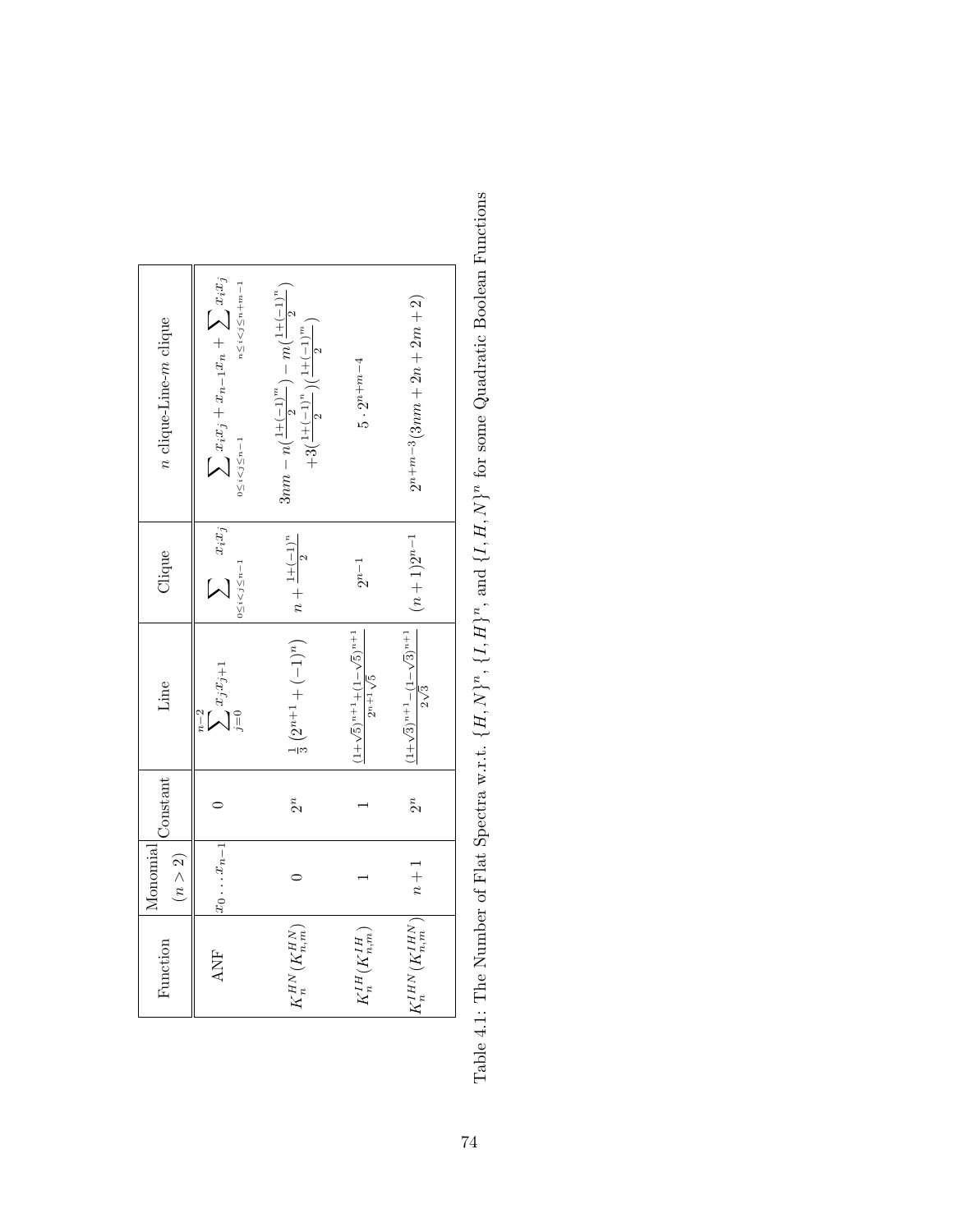| $\boldsymbol{n}$ | distance       | Quadratics Optimal for $K_n^{IHN}$              | $K_{n}^{IHN}$ | $K_n^{IHN}$<br>for the line |
|------------------|----------------|-------------------------------------------------|---------------|-----------------------------|
| $\overline{4}$   | $\mathfrak{D}$ | 02,13,23                                        | 44            | 44                          |
| 5                | 3              | 01,02,13,24,34                                  | 132           | 120                         |
| 6                | 4              | 01,02,05,13,15,24,25,34,35,45                   | 396           | 328                         |
| ,                | 3              | 03,06,14,16,25,26,34,35,45                      | 1096          | 896                         |
| 8                | 4              | 02,03,04,12,13,15,26,37,46,47,56,57,67          | 3256          | 2448                        |
| 9                | $\overline{4}$ | 04,07,08,14,16,18,25,26,28,34,35,37,57,58,67,68 | 9432          | 6688                        |

Table 4.2: The Maximum Number of Flat Spectra w.r.t.  $\{I, H, N\}^n$  for Quadratic Boolean Functions

| $\it{n}$ | distance | Cubics Optimal for $K_n^{IHN}$ | I H N |
|----------|----------|--------------------------------|-------|
| 3        |          | 012                            |       |
|          | 2        | 012,03,13,23                   | 20    |
| 5        | 2        | 012,03,14,23,24                | 72    |
|          |          | 012,03,04,13,15,24,25          | 248   |

Table 4.3: The Maximum Number of Flat Spectra w.r.t.  $\{I, H, N\}^n$  for Cubic Boolean Functions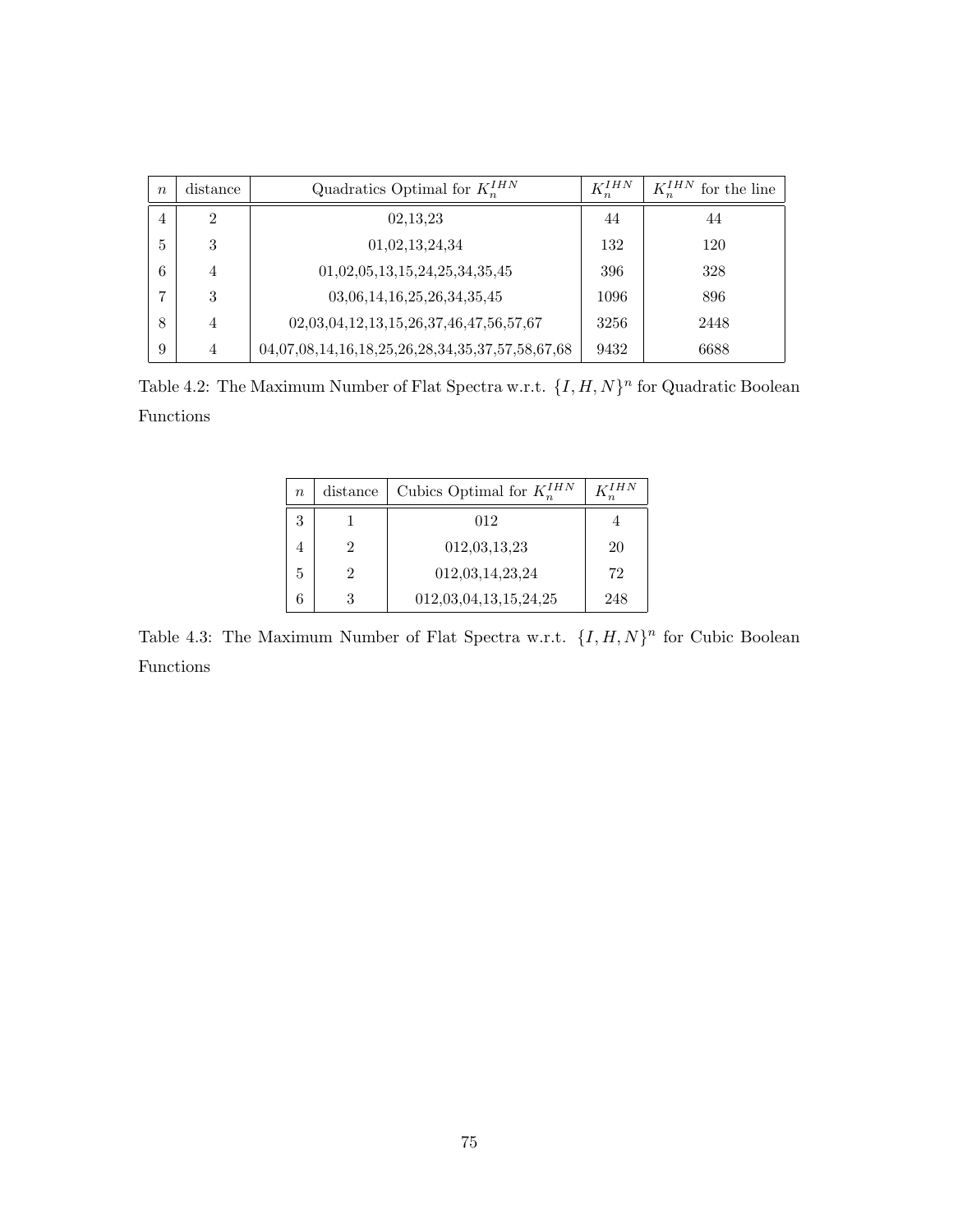| $n_{\cdot}$ | distance | Quartics Optimal for $K_n^{IHN}$ |    |
|-------------|----------|----------------------------------|----|
|             |          | All Quartics                     | .5 |
| 5           |          | 0123,01,04,14,23,24,34           | 30 |
|             |          | 0123,02,04,13,14,23,24,34        |    |
|             |          | 0123,04,14,23,24,34              |    |

Table 4.4: The Maximum Number of Flat Spectra w.r.t.  $\{I, H, N\}^n$  for Quartic Boolean Functions

|  | $\mid n \mid$ distance $\mid$ Quintics Optimal for $K_n^{IHN}$ | L <sub>Z</sub> H N |
|--|----------------------------------------------------------------|--------------------|
|  | All Quintics                                                   |                    |

Table 4.5: The Maximum Number of Flat Spectra w.r.t.  $\{I, H, N\}^n$  for Quintic Boolean Functions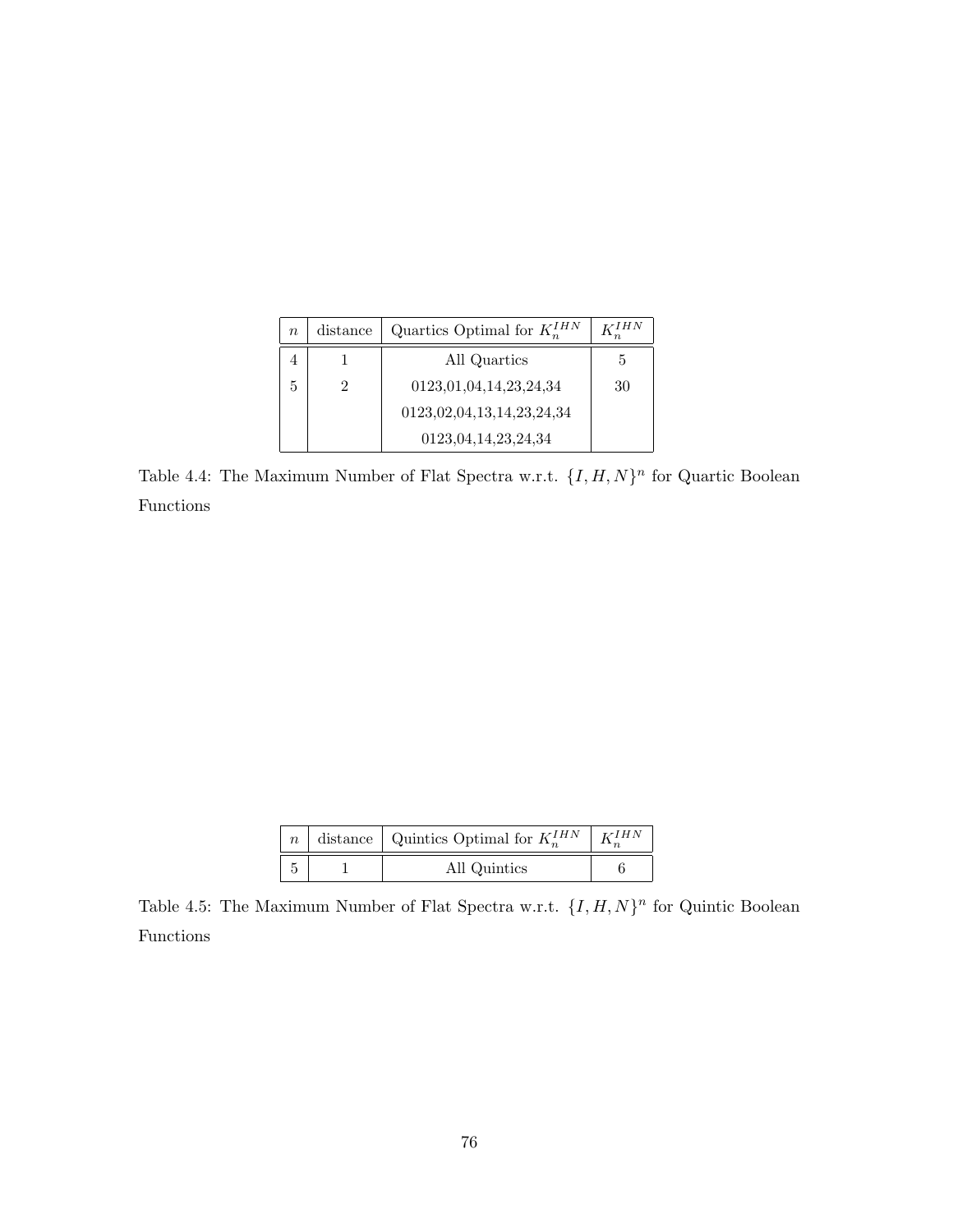# <span id="page-80-0"></span>Chapter 5

# Spectral Interpretations of the Interlace Polynomial

The results for this chapter can be found in [\[76\]](#page-138-0) and [\[78\]](#page-138-1).

### 5.1 Overview

The (one-variable) *interlace polynomial* was introduced by Arratia, Bollobás and Sorkin [\[2,](#page-131-2) [4\]](#page-131-1), as a variant of Tutte and Tutte-Martin polynomials [\[17\]](#page-132-1). They defined the interlace polynomial of a graph  $G, q(G; z)$ , by means of a recurrence formula, involving *local com*plementation  $(LC)$  of the graph. Aigner and van der Holst, in [\[1\]](#page-131-0), generalised the concept by means of a related interlace polynomial,  $Q(G; z)$ , and showed a new and easier way of constructing both polynomials  $q(G; z)$  and  $Q(G; z)$  using a matrix approach. They concluded that the polynomial  $q(G; z)$ , when evaluated at  $z = 1$ , gives the number of induced subgraphs of G with an odd number of perfect matchings (including the empty set), and that  $Q(G; z)$ , when evaluated at  $z = 2$ , gives the (general) induced subgraphs with an odd number of (general) perfect matchings, "general" meaning here that loops are allowed to be part of the matching.

As in the previous chapters, we define the *n* vertex graph,  $G$ , by its  $n \times n$  adjacency matrix, Γ. We identify G with a quadratic Boolean function  $p(x_0, x_1, \ldots, x_{n-1})$ , where  $p(\mathbf{x}) = \sum_{i < j} \Gamma_{ij} x_i x_j$  (see chapter [1\)](#page-7-0). This identification allows us to interpret  $q(G, 1)$  as the number of flat spectra of  $p(\mathbf{x})$  with respect to (w.r.t.)  $\{I, H\}^n$ , and  $Q(G, 2)$  as the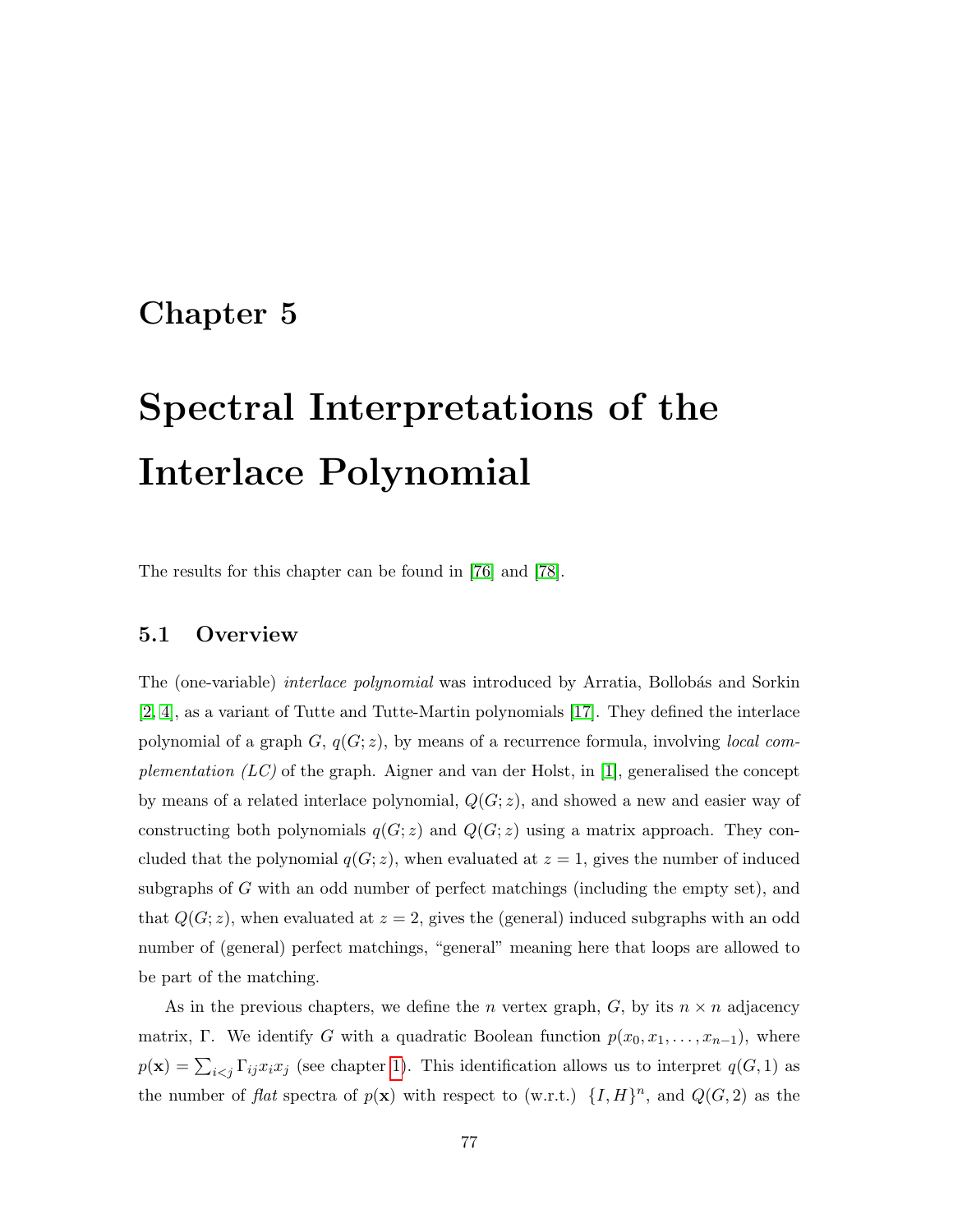number of flat spectra of  $p(\mathbf{x})$  w.r.t.  $\{I, H, N\}^n$  (see chapters [3](#page-31-0) and [4\)](#page-57-0).

In section [5.2](#page-82-0) we give an equivalent definition of the interlace polynomials  $q$  and  $Q$ using the modified adjacency matrix of the graph that we used to compute the number of flat spectra w.r.t.  $\{I, H\}^n$  and  $\{I, H, N\}^n$  respectively in chapters [3](#page-31-0) and [4,](#page-57-0) and use it to compute the interlace polynomial Q of the clique (complete graph), and clique-line-clique.

In section [5.3](#page-86-0) we define a new interlace polynomial, the HN-polynomial, denoted by  $Q_{HN}$ , that generalises the number of flat spectra w.r.t.  $\{H, N\}^n$  in the same way that the interlace polynomials  $q$  and  $Q$  do with their respective sets. Our motivation for relating the concept of interlace polynomial to  $\{H, N\}^n$  is that this set is related to the Peak-to-Average Power Ratio (PAR) w.r.t. both one and multi-dimensional continous Discrete Fourier Transforms, and hence to problems in both Telecommunications and Physics for tasks such as channel-sounding, spread-spectrum, and synchronization [\[68\]](#page-137-0). We compute  $Q_{HN}$  for the clique, line, and clique-line-clique functions. The polynomial  $Q_{HN}$  is also the basis for constructing Q for recursive structures.

By Glynn [\[37\]](#page-134-1), a self-dual quantum error correcting code  $(QECC)$  [[n, 0, d]] corresponds to a graph on  $n$  vertices, which may be assumed to be connected if the code is indecomposable. It is shown there that two graphs  $G$  and  $H$  give equivalent self-dual quantum codes if and only if H and G are LC-equivalent. H and G also map to  $GF(4)$  additive codes with identical weight distributions [\[19\]](#page-132-0). As the interlace polynomial,  $Q$ , is LC-invariant [\[1\]](#page-131-0), it is also an invariant of the corresponding QECC. This result implies that Q is invariant under the application of certain *Local Unitary (LU) transforms* to an associated multipartite quantum state [\[67\]](#page-137-1), for it turns out that LC-equivalence for graph states can be characterised by LU-transformation via the set of transforms  $\{I, H, N\}^n$  (see chapter [3\)](#page-31-0). More generally, an analysis of the spectra of a Boolean function provides measures of the entanglement of the associated quantum multipartite state which, in the case of a quadratic Boolean function, is defined by the QECC (the *graph state*) [\[67,](#page-137-1) [45\]](#page-135-0).

In section [5.4](#page-92-0) we show that the interlace polynomial  $Q$  is LC-invariant. We then provide spectral interpretations of the interlace polynomial, and define a generalisation to hypergraphs, i.e. to Boolean functions of algebraic degree greater than 2. In [\[43,](#page-135-1) [65\]](#page-136-0), the Multivariate Merit Factor (MMF) and Clifford Merit Factor (CMF) are defined, these being measures of the energy of the Boolean function w.r.t.  $\{H, N\}^n$  and  $\{I, H, N\}^n$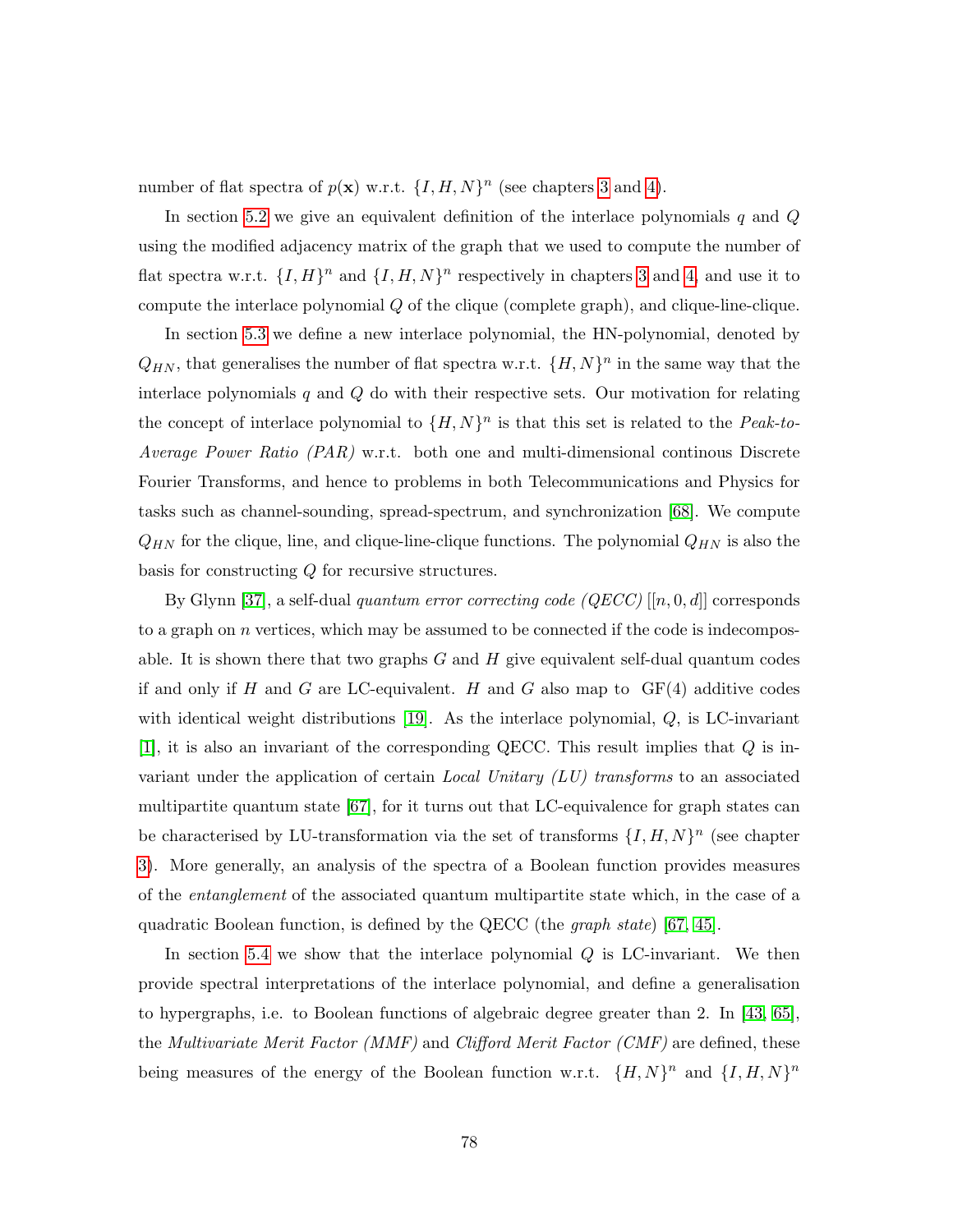respectively. By proving that the *power spectrum* of a quadratic Boolean function w.r.t.  $\{I, H, N\}^n$  is always flat or two-valued, we show that MMF and CMF can be derived from  $Q_{HN}$  and Q evaluated at  $z = 4$ . We also prove some conjectures proposed by Parker in [\[64\]](#page-136-1) related to the line function (path graph) and its affine offsets.

Our spectral approach allows us to interpret the interlace polynomial as a descriptor for some of the spectral characteristics of a Boolean function, with application to classical cryptography - for a block cipher, Q relates to attack scenarios where one has full read/write access to a subset of the plaintext bits and access to all ciphertext bits [\[28\]](#page-133-1). The analysis of spectra w.r.t.  $\{I, H, N\}^n$  tells us more about the Boolean function p than is provided by just the spectrum w.r.t. the Walsh-Hadamard Transform (WHT); for instance, by identifying relatively higher generalised linear biases for  $p$  [\[69\]](#page-137-2). As seen in chapter [3,](#page-31-0) just the analysis of the flat spectra w.r.t.  $\{I, H, N\}^n$  provides a good measure of the 'strength' of the function.

## <span id="page-82-0"></span>5.2 Interlace Polynomials  $q$  and  $Q$

We give here definitions of the polynomials q and  $Q$ , which are equivalent to those offered in [\[1\]](#page-131-0), that relate the interlace polynomial with the spectra of a graph w.r.t.  $\{I, H\}^n$  and  $\{I, H, N\}^n$ , respectively.

Definition 5.1 The interlace polynomial q of a graph in n variables is

<span id="page-82-1"></span>
$$
q(z) = \sum_{U \in \{I, H\}^n} (z - 1)^{co(\Gamma_U)} \quad , \tag{5.1}
$$

where  $co(\Gamma_U)$  stands for the corank of the modified adjacency matrix of the graph w.r.t. the transform  $U \in \{I, H\}^n$ ,  $\Gamma_U$ , obtained by erasing from the adjacency matrix of the graph the rows and columns whose indices are in  $\mathbf{R}_{\text{I}}$ :

$$
\Gamma = \begin{pmatrix} 0 & a_{01} & \dots & a_{0n} \\ a_{01} & 0 & \dots & a_{1n} \\ \vdots & \vdots & \ddots & \vdots \\ a_{0n} & a_{1n} & \dots & 0 \end{pmatrix} \rightarrow \Gamma_U = \begin{pmatrix} 0 & a_{r_0r_1} & \dots & a_{r_0r_k} \\ a_{r_0r_1} & 0 & \dots & a_{r_1r_k} \\ \vdots & \vdots & \ddots & \vdots \\ a_{r_0r_k} & a_{r_1r_k} & \dots & 0 \end{pmatrix} ,
$$

where  $\{r_0, \ldots, r_k\} = \{0, \ldots, n-1\} \setminus \mathbf{R}_{\mathbf{I}}.$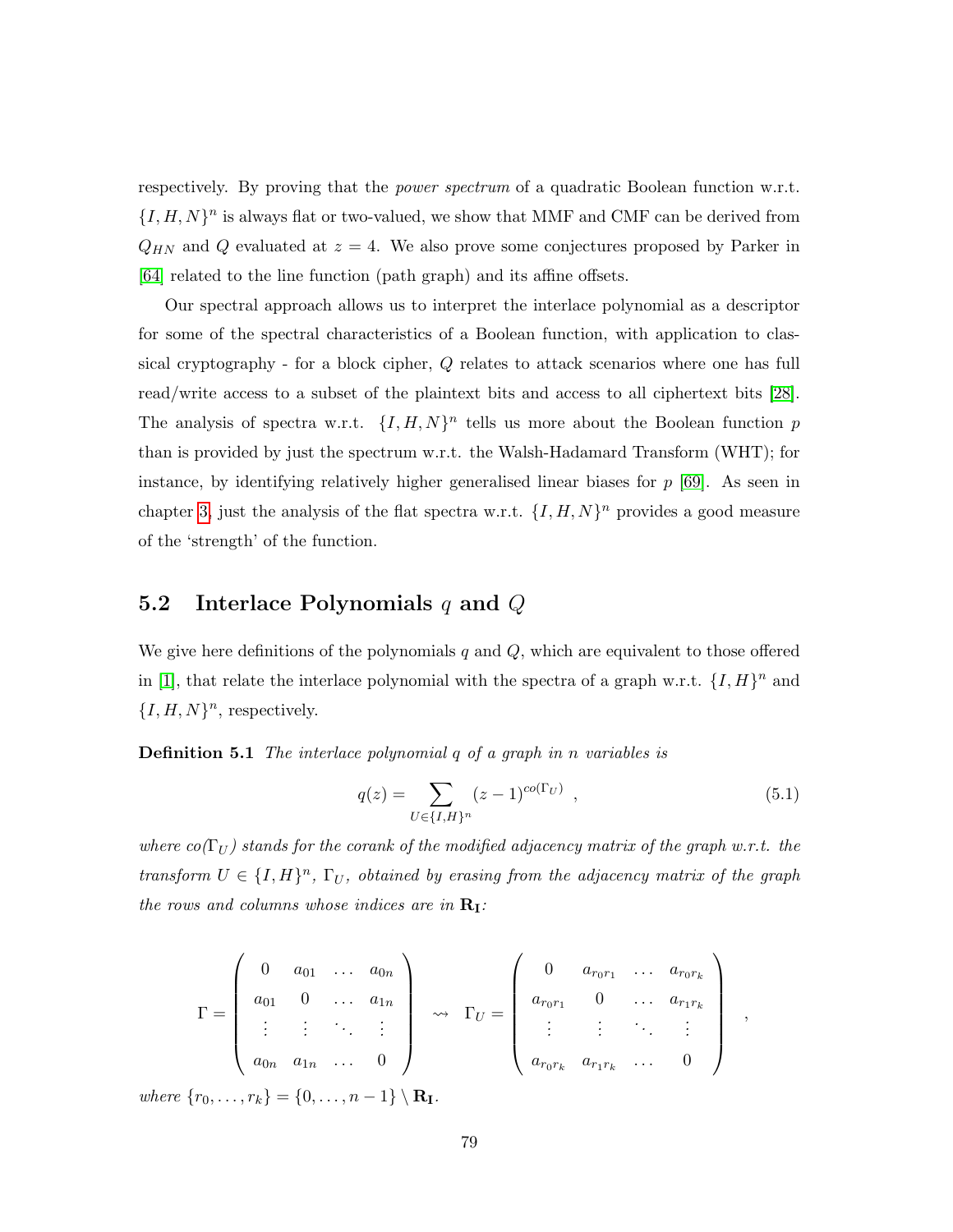**Definition 5.2** The interlace polynomial  $Q$  of a graph in n variables is

<span id="page-83-1"></span>
$$
Q = \sum_{V \in \{I, H, N\}^n} (z - 2)^{co(\Gamma_V)}, \qquad (5.2)
$$

where  $co(\Gamma_V)$  means the corank of the modified adjacency matrix of the graph w.r.t. the transform  $V \in \{I, H, N\}^n$ ,  $\Gamma_V$ , obtained by erasing the rows and columns whose indices are in  $\mathbf{R}_{\mathbf{I}}$ , as before, and then substituting 0 by  $v_i \in GF(2)$  in those indices  $i \in \mathbf{R}_{\mathbf{H}} \cup \mathbf{R}_{\mathbf{N}}$ , where  $v_i = 1$  iff  $i \in \mathbf{R}_\mathbf{N}$ :

$$
\Gamma = \left(\begin{array}{cccc} 0 & a_{01} & \dots & a_{0n} \\ a_{01} & 0 & \dots & a_{1n} \\ \vdots & \vdots & \ddots & \vdots \\ a_{0n} & a_{1n} & \dots & 0 \end{array}\right) \rightarrow \Gamma_V = \left(\begin{array}{cccc} v_{r_0} & a_{r_0r_1} & \dots & a_{r_0r_k} \\ a_{r_0r_1} & v_{r_1} & \dots & a_{r_1r_k} \\ \vdots & \vdots & \ddots & \vdots \\ a_{r_0r_k} & a_{r_1r_k} & \dots & v_{r_k} \end{array}\right) ,
$$

where  $\{r_0, \ldots, r_k\} = \{0, \ldots, n-1\} \setminus \mathbf{R}_{\mathbf{I}}.$ 

<span id="page-83-0"></span>**Lemma 5.3** For the clique or complete graph  $(4.2)$ ,

$$
Q_{n+1} = 2Q_n + z^n, \ n \ge 2, \ \text{with } Q_1 = z ,
$$

where  $Q_k$  means the interlace polynomial of the clique in n variables. The closed form is  $Q_n = 2^{n-1} + 2^{n-1}(z-2) + (z-2)^{-1}(z^n - 2^n)$ 

**Remark:** When  $z = 2$ , we get  $(n+1)2^{n-1}$ , the number of flat spectra w.r.t.  $\{I, H, N\}^n$ (see chapter [4\)](#page-57-0).

Proof: From the proof of lemma [4.13,](#page-72-0) we see that:

when 
$$
n - |\mathbf{R}_{\mathbf{I}}|
$$
 is even, the corank is 
$$
\begin{cases} 0, |\mathbf{R}_{\mathbf{N}}| = 0, n - |\mathbf{R}_{\mathbf{I}}| \text{ even} \\ 1, |\mathbf{R}_{\mathbf{N}}| = 0, n - |\mathbf{R}_{\mathbf{I}}| \text{ odd} \\ |\mathbf{R}_{\mathbf{N}}| - 1, 1 \leq |\mathbf{R}_{\mathbf{N}}| \leq n - |\mathbf{R}_{\mathbf{I}}| \end{cases}
$$

So, if  $n$  is even, we have

$$
Q_n = \sum_{k=0}^{n/2} {n \choose 2k} (x-2)^0 + \sum_{k=0}^{(n-2)/2} {n \choose 2k+1} (x-2)^1
$$
  
+ 
$$
\sum_{j=0}^{n} {n \choose j} \sum_{i=1}^{n-j} {n-j \choose i} (x-2)^{i-1}.
$$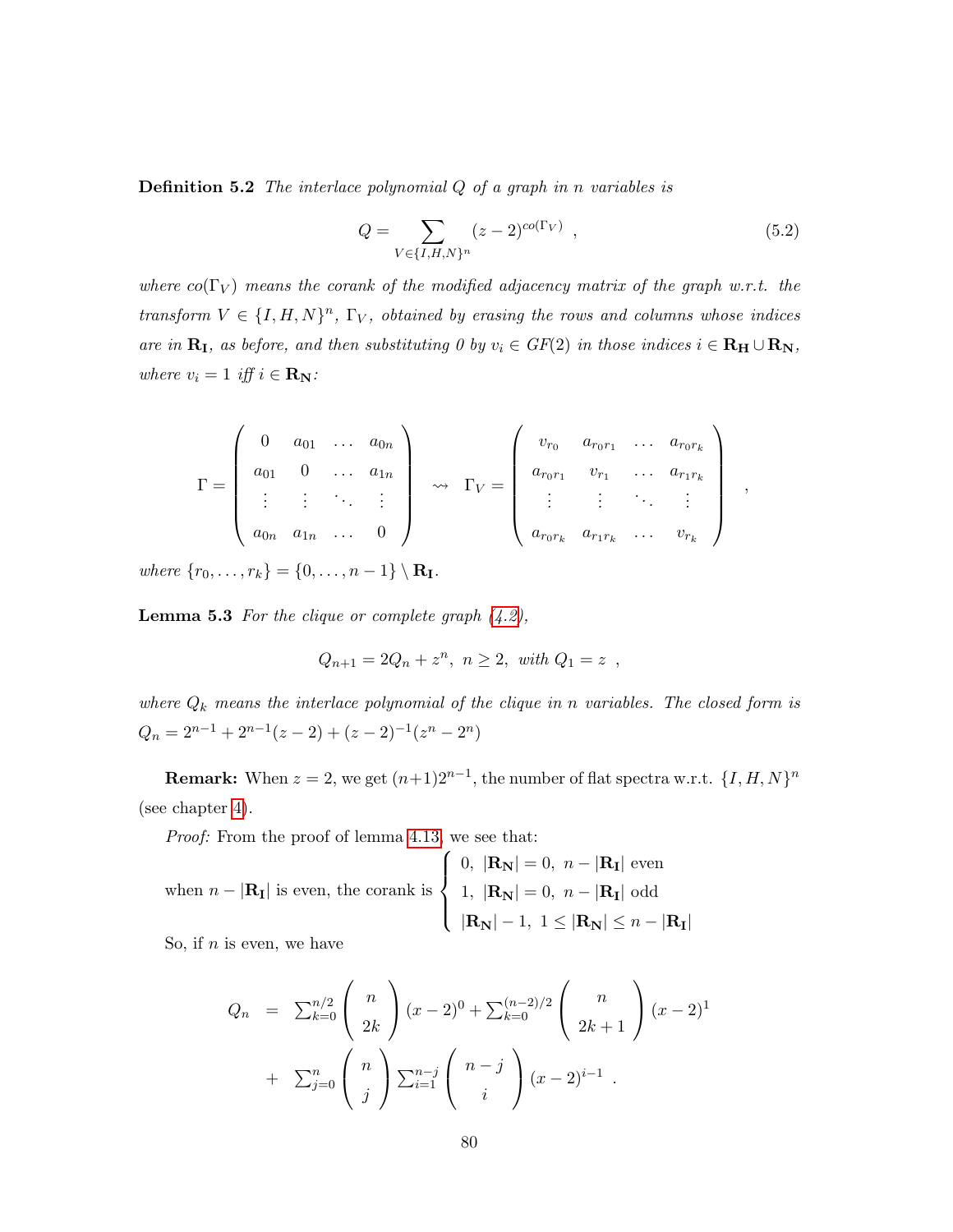Now,  $\sum$  $n/2$  $_{k=0}$  $\sqrt{ }$  $\overline{1}$ n  $2k$  $\setminus$  $\Big\} =$  $\sum^{(n-2)/2}$  $_{k=0}$  $\sqrt{ }$  $\overline{1}$ n  $2k+1$  $\setminus$  $= 2^{n-1}$ , so the sum of first two terms equals  $2^{n-1} + 2^{n-1}(x-2)$ . Finally, we compute the last term as: let  $y = x - 2$ . Then,

$$
\sum_{i=1}^{n-j} {n-j \choose i} y^{i-1} = y^{-1} \left( \sum_{i=0}^{n-j} {n-j \choose i} y^i - 1 \right) = y^{-1}((y+1)^{n-j} - 1) .
$$

Thereby,

$$
\sum_{j=0}^{n} {n \choose j} \sum_{i=1}^{n-j} {n-j \choose i} y^{i-1} = \sum_{j=0}^{n} {n \choose j} y^{-1}((y+1)^{n-j}-1) = y^{-1}((y+2)^{n}-2^{n}).
$$

Adding all terms, we get

$$
Q_n = 2^{n-1} + 2^{n-1}(x-2) + (x-2)^{-1}(x^n - 2^n) .
$$

Similarly, when  $n$  is odd, we get:

$$
Q_n = \sum_{k=0}^{(n-1)/2} \binom{n}{2k} (x-2)^1 + \sum_{k=0}^{(n-1)/2} \binom{n}{2k+1} (x-2)^0 +
$$
  
+ 
$$
\sum_{j=0}^n \binom{n}{j} \sum_{i=1}^{n-j} \binom{n-j}{i} (x-2)^{i-1}
$$
  
= 
$$
2^{n-1} + 2^{n-1}(x-2) + (x-2)^{-1}(x^n - 2^n).
$$

From this last formula, we can easily see that  $Q_{n+1} = 2Q_n + x^n$ ,  $n \ge 2$ , with  $Q_1 = x$ .

**Lemma 5.4** For the n-clique-line-m-clique  $(4.4)$ , when n,  $m \geq 3$ , the interlace polynomial Q is:

$$
Q = 2^{n+m-2} - 2^{n+m-4}z + 3 \cdot 2^{n+m-4}z^2 + z^{n-1}2^{m-2}(z-1)
$$
  
+ 
$$
z^{m-1}2^{n-2}(z-1) + \frac{3 \cdot 2^{m-1}z + z^{m-1} - 2^m}{z-2}(z^{n-1} - 2^{n-1})
$$
  
+ 
$$
\frac{3 \cdot 2^{n-1}z + z^{n-1} - 2^n}{z-2}(z^{m-1} - 2^{m-1})
$$
  
+ 
$$
\frac{z+4}{(z-2)^2}(z^{n-1} - 2^{n-1})(z^{m-1} - 2^{m-1}).
$$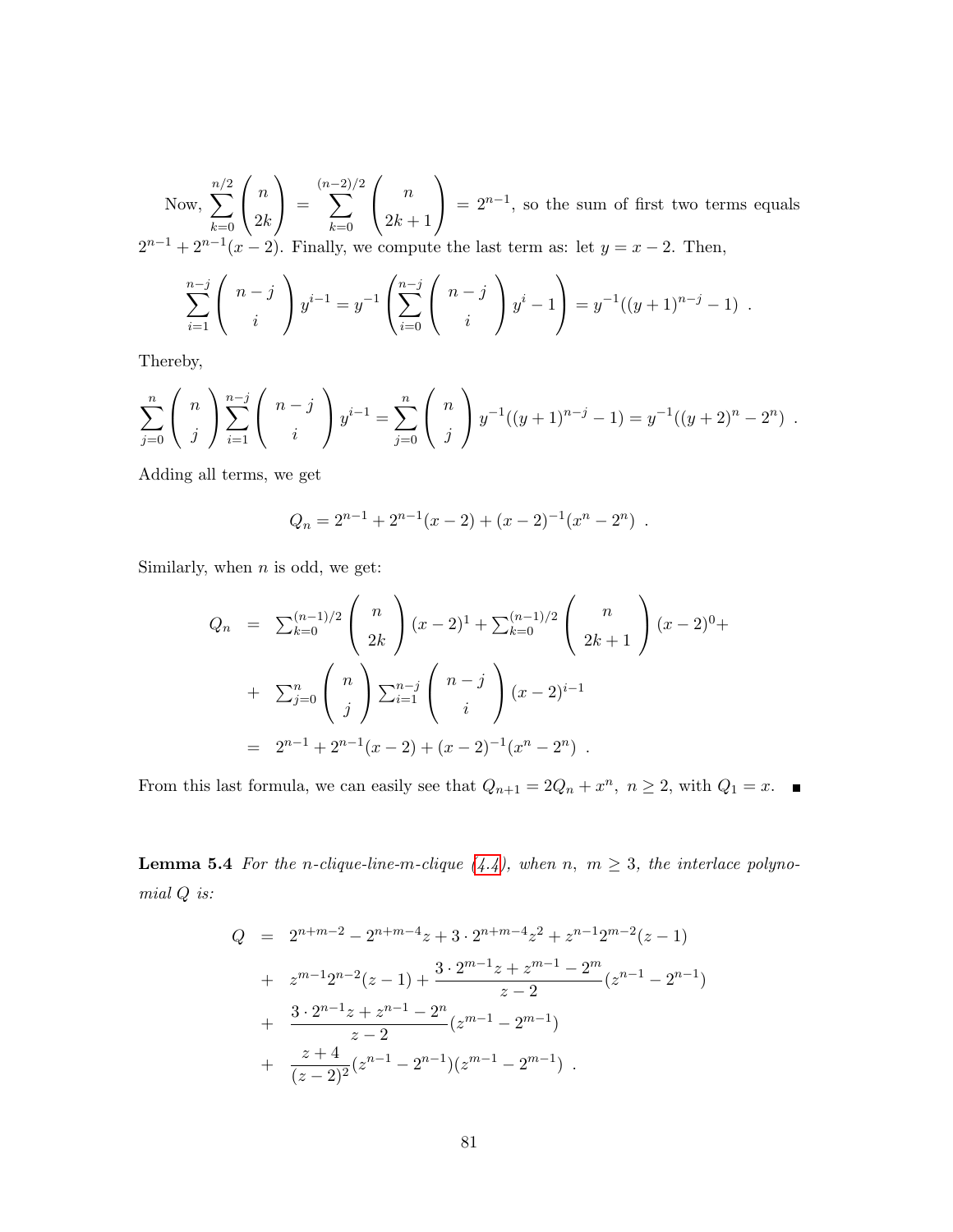*Proof:* As we saw in chapter [4,](#page-57-0) when we fix one of the connecting variables  $(x_{n-1}$  and  $x_n$ ), we get two independent cliques. When we fix non-connecting variables, say we fix i in the first clique and j in the second one, we get a  $(n - i)$ -clique-line- $(m - j)$ -clique. As the order in which we do the fixing doesn't alter the result, we can differentiate three cases. The interlace polynomial will be the sum of the polynomials obtained in each case, that will be denoted as  $Q_1, Q_2$  and  $Q_3$ , respectively:

Case  $x_{n-1} \in R_I$ : In this case, we get two independent cliques, one in  $n-1$  variables and the other in  $m$  variables. As a result of lemma [5.6](#page-86-1) and lemma [5.3,](#page-83-0) we get that  $Q_1 = Q_{n-1}^c Q_m^c$ , where  $Q_k^c$  denotes the interlace polynomial for the clique in k variables.

Case  $x_{n-1} \notin R_I$ ,  $x_n \in R_I$ : In this case, we get a clique in n variables and a clique in  $m-1$  variables, that are independent from each other. As we have to avoid the case where  $x_{n-1} \in R_I$ , and using the recursion formula of lemma [5.3,](#page-83-0) it follows that  $Q_2 = Q_n^c Q_{m-1}^c - Q_{n-1}^c Q_{m-1}^c = Q_{m-1}(x^{n-1} + Q_{n-1}^c).$ 

Case  $x_{n-1}, x_n \notin R_I$ : As we said before, in this case we get another clique-line-clique in the appropriate variables. Thereby, using lemma [5.9,](#page-89-0)

$$
Q_3 = \sum_{i=0}^{n-1} \sum_{j=0}^{m-1} {n-1 \choose i} {m-1 \choose j} (-2 + 6\chi_{n-i}\chi_{m-j} + 3\chi_{n-i+1}\chi_{m-j+1}
$$
  
+ 
$$
(2 - 2\chi_{n-i}\chi_{m-j} - \chi_{n-i+1}\chi_{m-j+1})x
$$
  
+ 
$$
\frac{x+1}{(x-2)^2} ((x-1)^{n-i-1} - 1)((x-1)^{m-j-1} - 1)
$$
  
+ 
$$
\frac{x+1+x\chi_{m-j} - 3\chi_{m-j}}{x-2} ((x-1)^{n-i-1} - 1)
$$
  
+ 
$$
\frac{x+1+x\chi_{n-i} - 3\chi_{n-i}}{x-2} ((x-1)^{m-j-1} - 1)),
$$

where  $\chi_k =$  $1 + (-1)^k$  $\frac{(1)}{2}$ .

Finally, as  $Q = Q_1 + Q_2 + Q_3 =$ , and considering that

$$
\sum_{i=0}^{n-1} {n-1 \choose i} = 2^{n-1}, \sum_{i=0}^{n-1} {n-1 \choose i} \chi_{n-i} = 2^{n-2},
$$
  
and 
$$
\sum_{i=0}^{n-1} {n-1 \choose i} (x-1)^{n-i-1} = x^{n-1}, \text{ we get:}
$$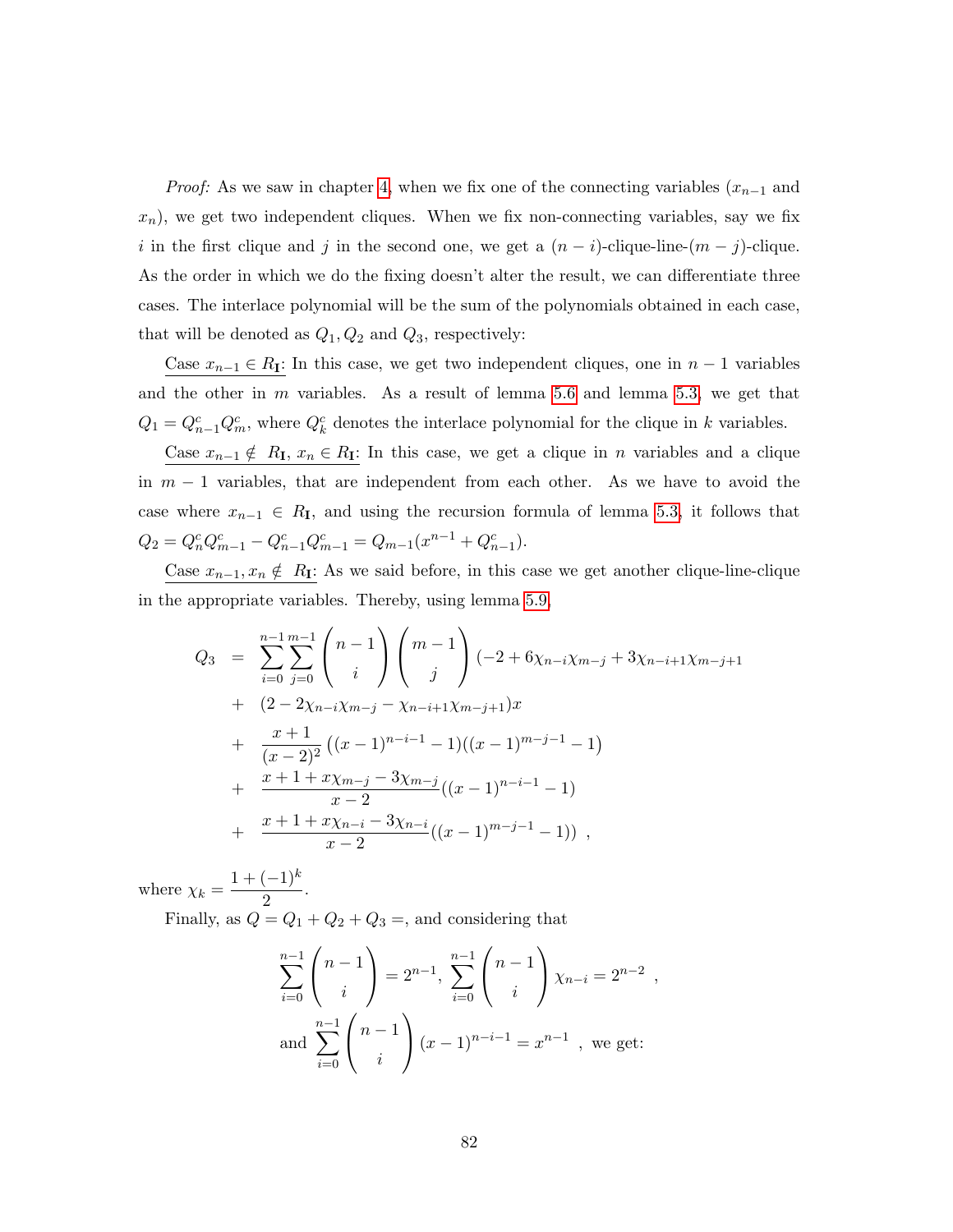$$
Q = 3(2^{n-2} + 2^{n-2}(x-2) + (x-2)^{-1}(x^{n-1} - 2^{n-1}))(2^{m-2} + 2^{m-2}(x-2)
$$
  
+  $(x-2)^{-1}(x^{m-1} - 2^{m-1}))$   
+  $(2^{m-2} + 2^{m-2}(x-2) + (x-2)^{-1}(x^{m-1} - 2^{m-1}))x^{n-1}$   
+  $(2^{n-2} + 2^{n-2}(x-2) + (x-2)^{-1}(x^{n-1} - 2^{n-1}))x^{m-1}$   
+  $2^{n+m-4} + 5 \cdot 2^{n+m-4}x + \frac{x+1}{(x-2)^2}(x^{n-1} - 2^{n-1})(x^{m-1} - 2^{m-1})$   
+  $\frac{3 \cdot 2^{m-2}x - 2^{m-2}}{x-2}(x^{n-1} - 2^{n-1}) + \frac{3 \cdot 2^{n-2}x - 2^{n-2}}{x-2}(x^{m-1} - 2^{m-1}).$ 

Simplifying, we get the desired result.

### <span id="page-86-0"></span>5.3 The HN-Interlace Polynomial

We now define an interlace polynomial related to the set  $\{H, N\}^n$  as q and Q were related to the sets  $\{I, H\}^n$  and  $\{I, H, N\}^n$  respectively.

Definition 5.5 The HN-interlace polynomial for a graph in n variables is

$$
Q_{HN}^{n} = \sum_{W \in \{H, N\}^{n}} (z - 2)^{co(\Gamma_W)}, \qquad (5.3)
$$

.

where  $co(\Gamma_W)$  means the corank of the modified adjacency matrix of the graph w.r.t.  $W \in$  ${H, N}^n$ ,  $\Gamma_W$ , obtained by substituting 0 by  $v_i \in GF(2)$  where  $v_i = 1$  iff  $i \in \mathbf{R}_N$ :

$$
\Gamma = \left(\begin{array}{cccc} 0 & a_{01} & \dots & a_{0n} \\ a_{01} & 0 & \dots & a_{1n} \\ \vdots & \vdots & \ddots & \vdots \\ a_{0n} & a_{1n} & \dots & 0 \end{array}\right) \rightarrow \Gamma_W = \left(\begin{array}{cccc} v_0 & a_{01} & \dots & a_{0n} \\ a_{01} & v_1 & \dots & a_{1n} \\ \vdots & \vdots & \ddots & \vdots \\ a_{0n} & a_{1n} & \dots & v_{n-1} \end{array}\right)
$$

<span id="page-86-1"></span>**Lemma 5.6** Let  $G$  be a graph such that it is the union of two disjoint graphs,  $G_1$  and  $G_2$ , in n and m variables respectively. Then,  $Q_{HN}^{n+m}(G) = Q_{HN}^n(G_1)Q_{HN}^m(G_2)$ .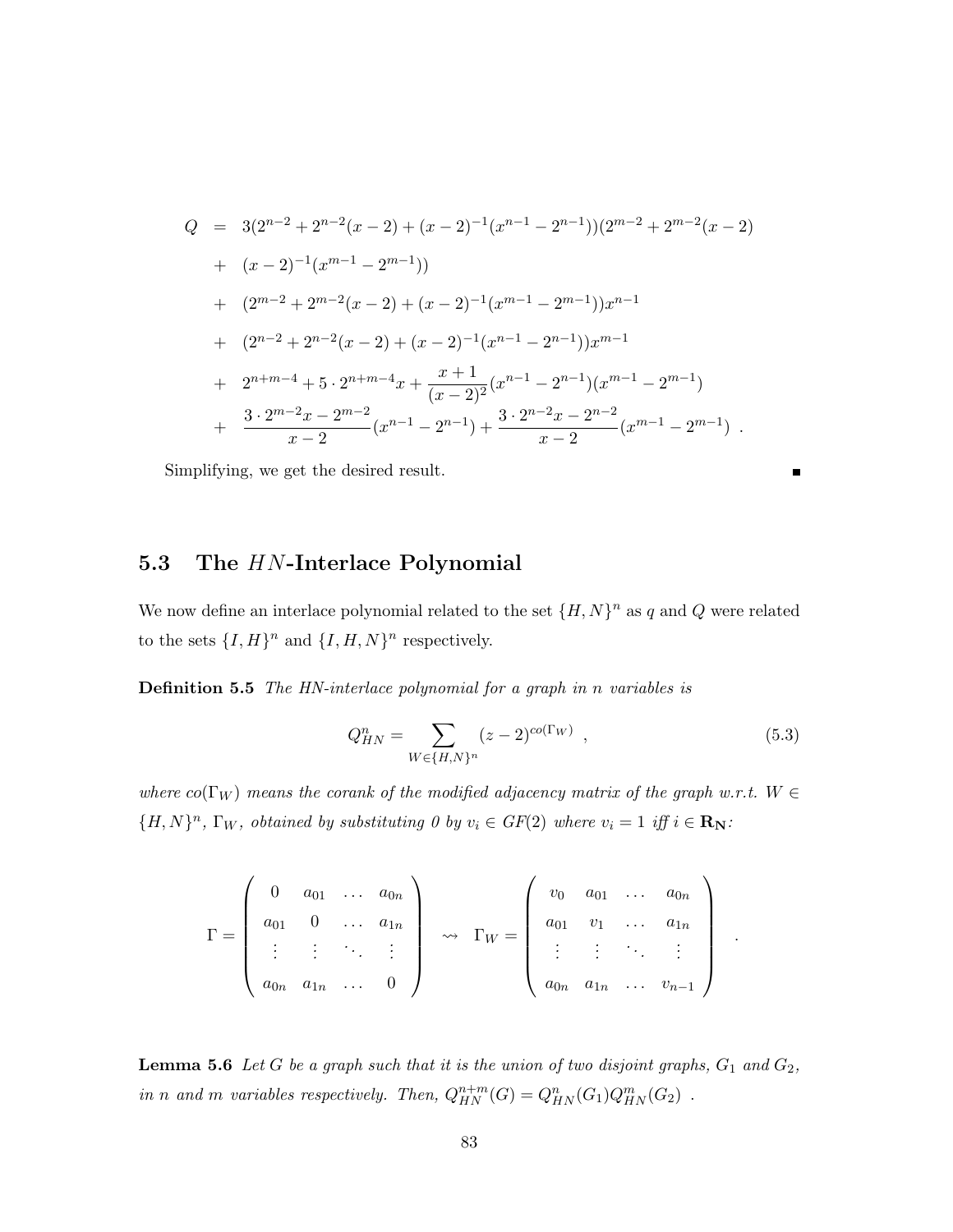*Proof:* The adjacency matrix of G, denoted by  $\Gamma$ , will be, w.l.o.g., of type:

$$
\Gamma = \left(\begin{array}{cc} \Gamma_1 & \mathbf{0} \\ \mathbf{0} & \Gamma_2 \end{array}\right) ,
$$

where  $\Gamma_1$  and  $\Gamma_2$  are the adjacency matrices of graphs  $G_1$  and  $G_2$ , respectively, and **0** denotes the zero matrix in the appropiate dimensions. Modifications to  $\Gamma$  that produce  $\Gamma_{\mathbf{v}}$  do not alter this shape:

$$
\Gamma_{\mathbf{v}} = \left( \begin{array}{cc} \Gamma_{\mathbf{v},1} & \mathbf{0} \\ \mathbf{0} & \Gamma_{\mathbf{v},2} \end{array} \right) \ ,
$$

where  $\Gamma_{\mathbf{v},\mathbf{1}}$  and  $\Gamma_{\mathbf{v},\mathbf{2}}$  are the generic modified adjacency matrices of graphs  $G_1$  and  $G_2$ , respectively. Therefore the corank of  $\Gamma_{\mathbf{v}}$  is just the sum of the coranks of  $\Gamma_{\mathbf{v},1}$  and  $\Gamma_{\mathbf{v},2}$ . So, if  $Q_{HN}^n(G_1) = \sum_{i=0}^n a_i(z-2)^i$ , and  $Q_{HN}^m(G_2) = \sum_{j=0}^m b_i(z-2)^j$ ,

$$
Q_{HN}^{n+m}(G) = a_0 \sum_{j=0}^{m} b_j (z-2)^j + a_1 \sum_{j=0}^{m} b_j (z-2)^i (z-2)^{j+1}
$$
  
+ ... +  $a_n \sum_{j=0}^{m} b_j (z-2)^{n+j}$   
=  $\sum_{i=0}^{n} a_i (z-2)^i Q_{HN}^m(G_2) = Q_{HN}^n(G_1) Q_{HN}^m(G_2)$ .

**Remark:** By the same method, we can prove as well:  $q^{n+m}(G) = q^n(G_1)q^m(G_2)$  and  $Q^{n+m}(G) = Q^n(G_1)Q^m(G_2).$ 

<span id="page-87-1"></span>**Lemma 5.7** The HN-interlace polynomial for the path graph  $(4.1)$  is

$$
Q_{HN}^{n+1} = 2^n - Q_{HN}^n, \text{ with } Q_{HN}^1 = z - 1.
$$

In closed form,

$$
Q_{HN}^{n} = \frac{1}{3} \left( 2^{n} + (-1)^{n-1} \right) z + (-1)^{n} .
$$

*Proof:* The proof for the number of flat spectra of the line w.r.t.  $\{H, N\}^n$  (see chapter [4\)](#page-57-0) tells us that,

<span id="page-87-0"></span>
$$
D_n = v_0 D_{n-1} + D_{n-2} \text{ mod } 2 \tag{5.4}
$$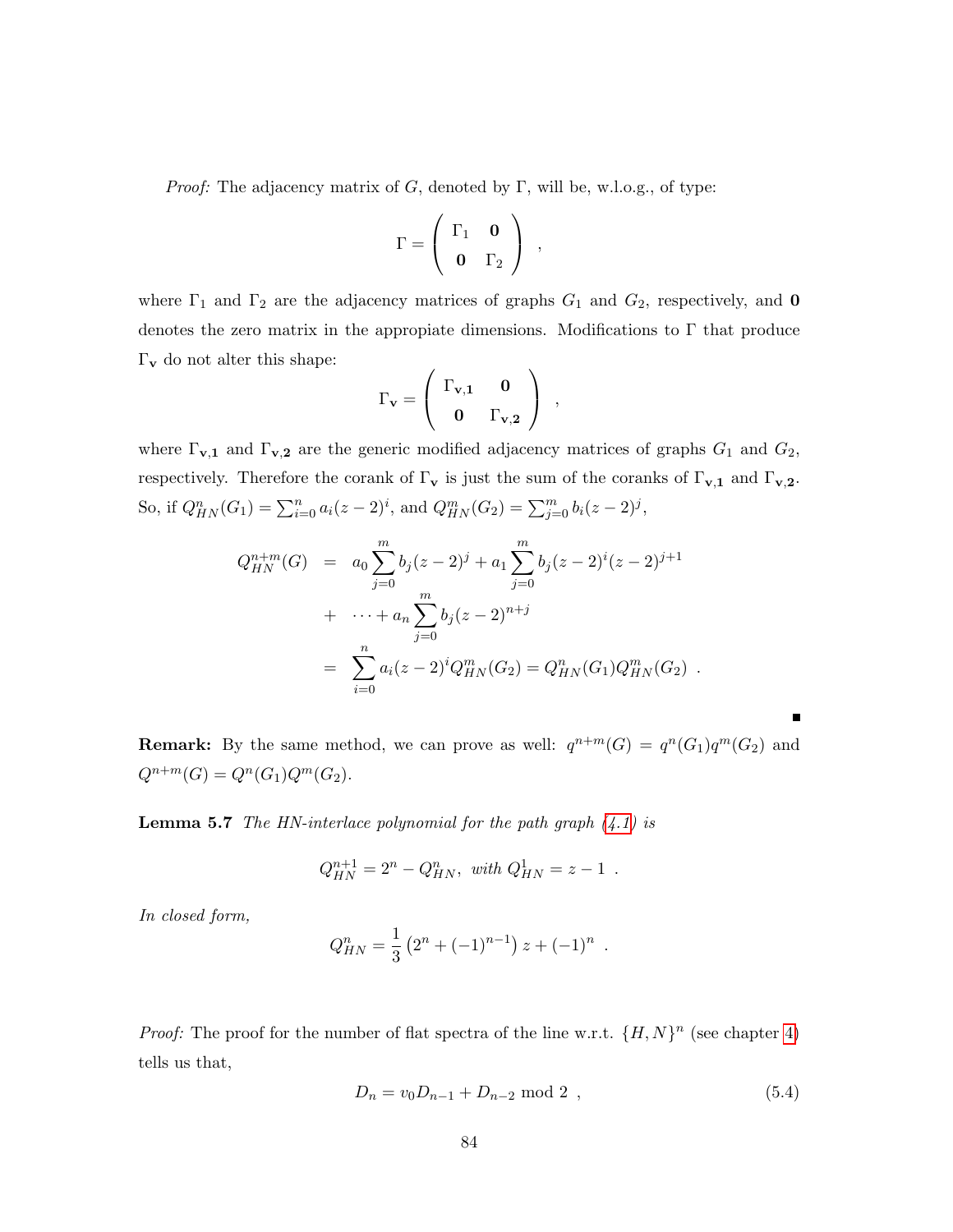where

$$
D_n = \begin{bmatrix} v_0 & 1 & 0 & \dots & 0 \\ 1 & v_1 & 1 & \dots & 0 \\ 0 & 1 & v_2 & \dots & 0 \\ \vdots & \vdots & \vdots & \ddots & \vdots \\ 0 & 0 & 0 & \dots & v_{n-1} \end{bmatrix}
$$

is the determinant of the generic modified adjacency matrix of the line on  $n$  variables. We will see that if the corank is not 0, it must be 1, and that, if  $D_n = 0$ , then  $D_{n-1} = 1$ . For suppose that  $D_n = 0 = D_{n-1}$ . Then, by [\(5.4\)](#page-87-0),  $D_{n-2} = 0$ . But  $D_{n-1} = v_1 D_{n-2} + D_{n-3}$ , so  $D_{n-3} = 0$ . Similarly, we see that  $D_2 = 0 = D_1$ . But  $D_1 = v_{n-1} = 0$  implies  $D_2 = v_{n-1}v_{n-2} + 1 = 1$ , so that we reach a contradiction. Thus, if  $D_n = 0$  (that is, if  $co(\Gamma_{\mathbf{v}}) \neq 0$ , then  $D_{n-1} = 1$  (that is,  $co(\Gamma_{\mathbf{v}}) = 1$ ). Therefore the HN-interlace polynomial is  $K_n(z-2)^0 + (2^n - K_n)(z-2)^1$ , where  $K_n$  is the number of flat spectra of the line w.r.t.  ${H, N}^n$ . By chapter [4,](#page-57-0)  $K_n = \frac{1}{3}$  $\frac{1}{3}(2^{n+1} + (-1)^n)$ , and the formula follows.  $\blacksquare$ 

**Lemma 5.8** For the complete graph  $(4.2)$ ,

$$
Q_{HN}^{n+1} = Q_{HN}^{n} + (z-1)^{n} + (-1)^{n}(z-3), \text{ with } Q_{HN}^{1} = z-1.
$$

In closed form,

$$
Q_{HN}^{n} = \begin{cases} 1 + (z - 2)^{-1}((z - 1)^{n} - 1), & \text{for } n \text{ even} \\ z - 2 + (z - 2)^{-1}((z - 1)^{n} - 1), & \text{for } n \text{ odd} \end{cases}
$$

**Remark:** When  $z = 2$ , we get  $n + \frac{1+(-1)^n}{2}$  $\frac{(-1)^n}{2}$ , the number of flat spectra w.r.t.  $\{H, N\}^n$ , as seen in chapter [4.](#page-57-0)

*Proof:* Taking  $|\mathbf{R}_{\mathbf{I}}| = 0$  in the proof of [5.3,](#page-83-0) we get the HN-interlace polynomial for the complete graph. This means taking all first terms and the term corresponding to  $j = 0$  in the formula obtained at the end of the proof. So we get, if  $n$  is even,

$$
Q_{HN} = \sum_{k=0}^{n/2} {n \choose 2k} (x-2)^0 + \sum_{k=0}^{(n-2)/2} {n \choose 2k+1} (x-2)^1 +
$$
  
+ 
$$
\sum_{i=1}^{n} {n \choose i} (x-2)^{i-1} = 2^{n-1} + 2^{n-1}(x-2) + (x-2)^{-1}((x-1)^n - 1)
$$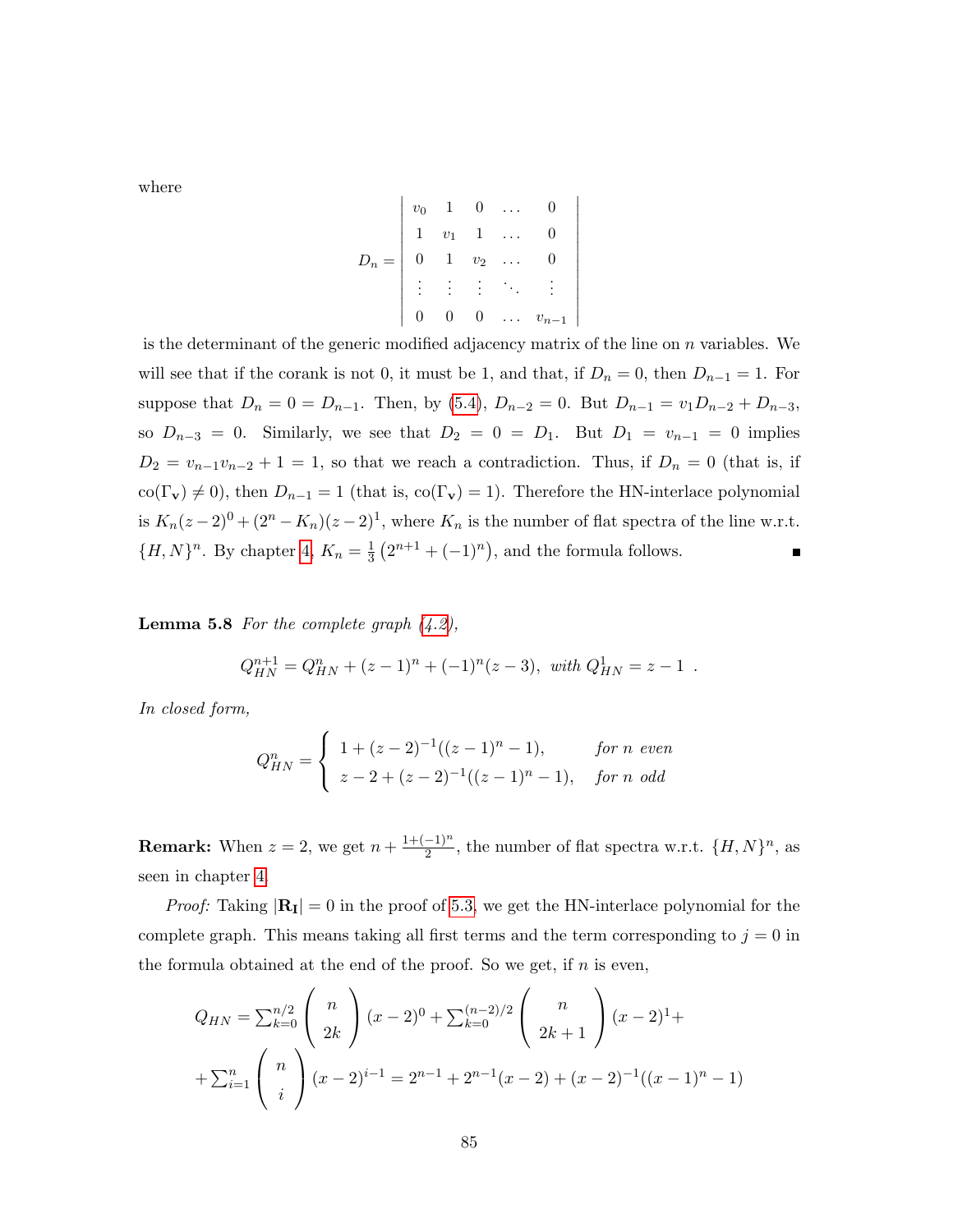Similarly, when  $n$  is odd, we get the same formula.

<span id="page-89-0"></span>**Lemma 5.9** For the n-clique-line-m-clique  $(4.4)$ , the HN-interlace polynomial is, when both n and m are odd:

 $\blacksquare$ 

$$
Q_{HN}^{n,m} = 1 + z + \frac{z+1}{(z-2)^2} ((z-1)^{n-1} - 1)((z-1)^{m-1} - 1)
$$
  
+ 
$$
\frac{z+1}{z-2} ((z-1)^{n-1} + (z-1)^{m-1} - 2) ;
$$

when *n* is odd and *m* even:

$$
Q_{HN}^{n,m} = 2z - 2 + \frac{z+1}{(z-2)^2} ((z-1)^{n-1} - 1)((z-1)^{m-1} - 1)
$$
  
+ 
$$
\frac{2z-2}{z-2} ((z-1)^{n-1} - 1) + \frac{z+1}{z-2} ((z-1)^{m-1} - 1);
$$

when *n* is even and *m* is odd:

$$
Q_{HN}^{n,m} = 2z - 2 + \frac{z+1}{(z-2)^2} ((z-1)^{n-1} - 1)((z-1)^{m-1} - 1)
$$
  
+ 
$$
\frac{z+1}{z-2}((z-1)^{n-1} - 1) + \frac{2z-2}{z-2}((z-1)^{m-1} - 1) ;
$$

when both n and m are even:

$$
Q_{HN}^{n,m} = 4 + \frac{z+1}{(z-2)^2} ((z-1)^{n-1} - 1)((z-1)^{m-1} - 1)
$$
  
+ 
$$
\frac{2z-2}{z-2} ((z-1)^{n-1} + (z-1)^{m-1} - 2).
$$

The result can be summarized as:

$$
Q_{HN}^{n,m} = -2 + 6\chi_n\chi_m + 3\chi_{n+1}\chi_{m+1} + (2 - 2\chi_n\chi_m - \chi_{n+1}\chi_{m+1})z
$$
  
+ 
$$
\frac{z+1}{(z-2)^2} ((z-1)^{n-1} - 1)((z-1)^{m-1} - 1)
$$
  
+ 
$$
\frac{z+1+z\chi_m - 3\chi_m}{z-2} ((z-1)^{n-1} - 1)
$$
  
+ 
$$
\frac{z+1+z\chi_n - 3\chi_n}{z-2} ((z-1)^{m-1} - 1),
$$

where  $\chi_k =$  $1 + (-1)^k$  $\frac{(1)}{2}$ .

Proof: As in the computation for the number of flat spectra of the clique-line-clique w.r.t.  $\{H, N\}^n$  in [\[74\]](#page-137-3), we will consider the generic modified adjacency matrix of the graph, which is as follows: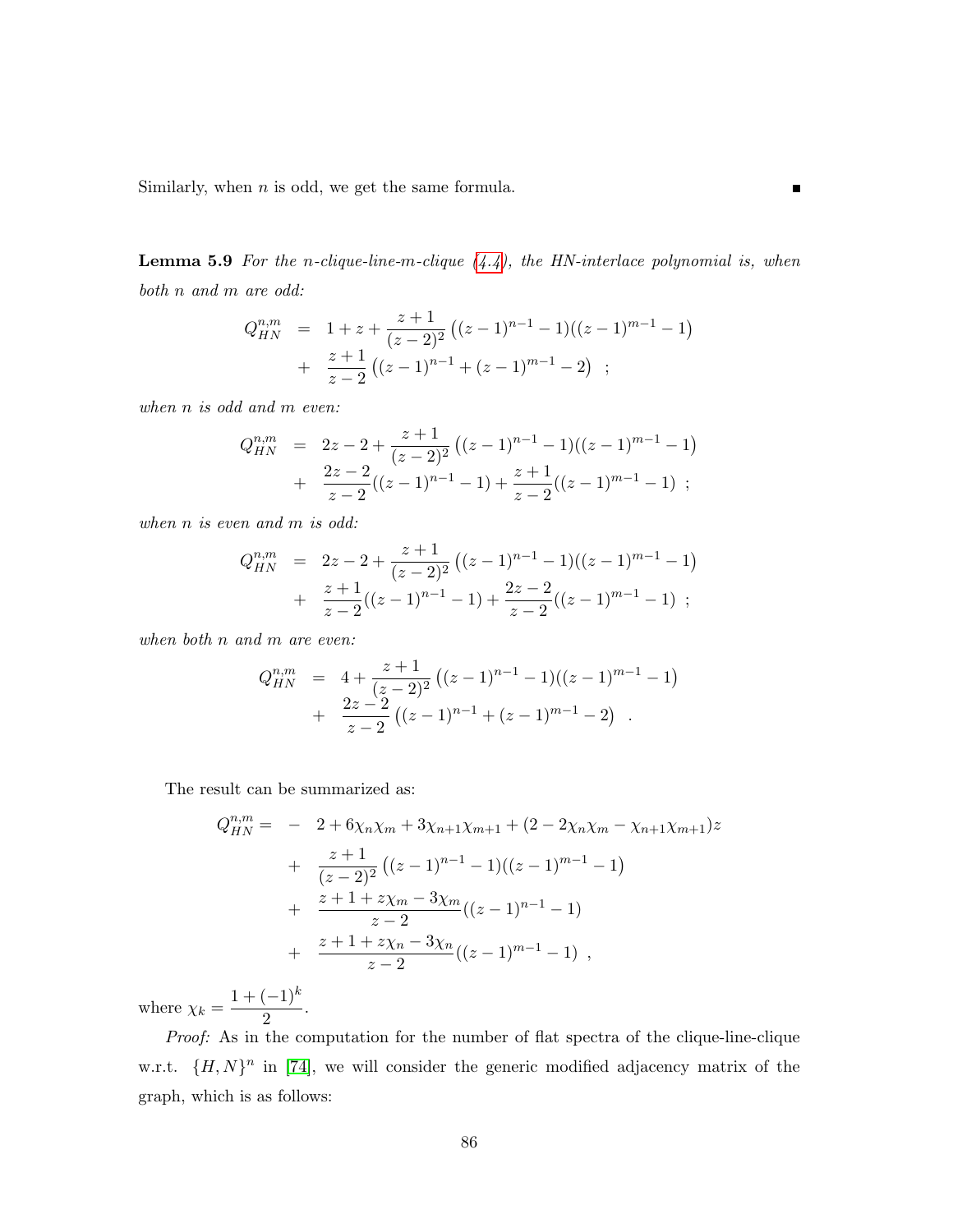|  |  |  | $\begin{array}{cccccccccccc} v_0 & 1 & \ldots & 1 & 0 & 0 & \ldots \\ 1 & v_1 & \ldots & 1 & 0 & 0 & \ldots \end{array}$    |                                     |  |
|--|--|--|-----------------------------------------------------------------------------------------------------------------------------|-------------------------------------|--|
|  |  |  | <b>EXPERIENCE</b>                                                                                                           |                                     |  |
|  |  |  | $\begin{array}{ccccccccc}\n1 & 1 & \ldots & v_{n-1} & 1 & 0 & \ldots \\ 0 & 0 & \ldots & 1 & v_n & 1 & \ldots\n\end{array}$ |                                     |  |
|  |  |  |                                                                                                                             |                                     |  |
|  |  |  | $0 \quad 0 \quad \ldots \quad 0 \quad 1 \quad v_{n+1}$                                                                      |                                     |  |
|  |  |  | 的复数形式 医单位的                                                                                                                  |                                     |  |
|  |  |  |                                                                                                                             | $\cdots$ 0 1 1 $\cdots$ $v_{n+m-1}$ |  |

.

We will get the coefficients of the polynomial by looking at the occurences of the corank of the matrix is a determined value:

#### $n$  and  $m$  odd:

As in [\[74\]](#page-137-3), we consider the  $v_i$ 's for the first  $n-1$  minor and the last  $m-1$  minor,  $v_0, v_1, \ldots, v_{n-2}$  and  $v_{n+1}, v_{n+2}, \ldots, v_{n+m-1}$ .

We consider first the case when all  $v_i$  in both minors are 0. In this case, both minors are flat, so of full rank. Thereby, we get a linear combination (l.c.) of the rows of  $\Gamma_{\mathbf{v}}$  iff at least one of the  $(n-1)$ <sup>th</sup> or  $n<sup>th</sup>$  rows are implicated. Suppose that the  $(n-1)$ <sup>th</sup> row is a l.c. of the others. Then, we get a system of equations that implies that the  $n^{th}$  row is also implicated, and we get that necesarily  $v_{n-1} = 1 = v_n$ . We get then, in this case,  $co(\Gamma_{\mathbf{v}}) = 1$  exactly once, and  $co(\Gamma_{\mathbf{v}}) = 0$  in 3 cases.

We consider now the case in which all of  $v_{n+1}, v_{n+2}, \ldots, v_{n+m-1}$  are equal to zero, but not all of  $v_0, v_1, \ldots, v_{n-2}$ . Suppose, w.l.o.g., that  $v_0, \ldots, v_{r-1} = 1, v_{r-1}, \ldots, v_{n-2} = 0$ . As before, if we have a l.c., it must imply some of the first  $n + 1$  rows. We get  $r - 1$  l.c. implying just the first  $n-2$  rows. Suppose now that the  $(n-1)^{th}$  row is implicated in a l.c.. Then, from the system of equations we get that the  $n^{th}$  row is also implicated, and that  $v_{n-1} = 0$ ,  $v_n = 1$ . We thus obtain from here  $\sqrt{ }$  $\mathcal{L}$  $n-1$ r  $\setminus$ occurences of co(Γ<sub>v</sub>) = r, r ≥ 1, and 3  $\sqrt{ }$  $\mathcal{L}$  $n-1$ r  $\setminus$ occurences of co(Γ<sub>v</sub>) =  $r - 1$ ,  $r ≥ 1$ . Similarly, when all of  $v_0, v_1, \ldots, v_{n-2}$  are equal to zero, but not all of  $v_{n+1}, v_{n+2}, \ldots, v_{n+m-1}$ , we obtain  $\sqrt{ }$  $\mathcal{L}$  $m-1$ r  $\setminus$ occurences of co(Γ<sub>v</sub>) = r, r ≥ 1, and 3  $\sqrt{ }$  $\mathcal{L}$  $m-1$ r  $\setminus$  occurences of  $\operatorname{co}(\Gamma_{\mathbf{v}}) = r - 1, r > 1$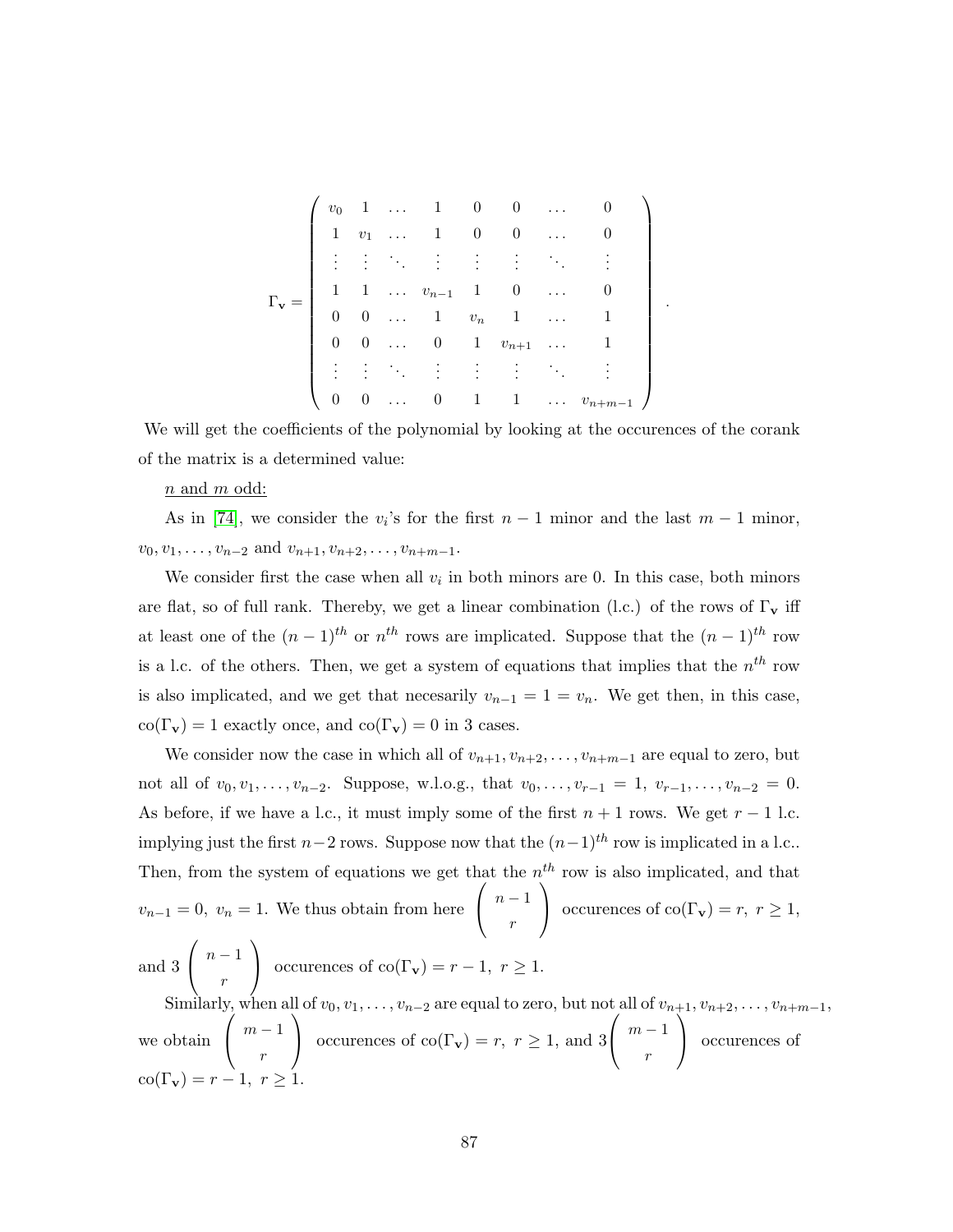As a last case, we consider the one in which at least one of the  $v_0, v_1, \ldots, v_{n-2}$  and of the  $v_{n+1}, v_{n+2}, \ldots, v_{n+m-1}$  are equal to 1. Let us say that there are exactly r non-zero  $v_i$ 's within the two minors. Then, one can see that there can not be any l.c. in which the  $(n-1)$ <sup>th</sup> or the n<sup>th</sup> rows are implied if they are both equal to 0 (so we get co( $\Gamma_{\mathbf{v}}$ ) = r - 1 in here), and that there is exactly one l.c. of that sort for every  $(v_{n-1}, v_n) \neq (0, 0)$ . The number of l.c. not involving any of these rows is equal to  $r - 2$ .

Finally, we sum up:

$$
Q_{HN} = 3(x-2)^{0} + (x-2)^{1} + \sum_{i=1}^{n-1} \sum_{j=1}^{m-1} {n-1 \choose i} {m-1 \choose j} (x-2)^{i+j-1}
$$
  
+ 
$$
3 \sum_{i=1}^{n-1} \sum_{j=1}^{m-1} {n-1 \choose i} {m-1 \choose j} (x-2)^{i+j-2}
$$
  
+ 
$$
\left(\sum_{r=1}^{n-1} {n-1 \choose r} + \sum_{r=1}^{m-1} {m-1 \choose r} (x-2)^{r}
$$
  
+ 
$$
3 \left(\sum_{r=1}^{n-1} {n-1 \choose r} + \sum_{r=1}^{m-1} {m-1 \choose r} (x-2)^{r-1} \right)
$$
  
= 
$$
1 + x + (x - 2)^{-1}((x - 1)^{n-1} - 1)((x - 1)^{m-1} - 1) + (x - 1)^{n-1} - 1 + (x - 1)^{m-1} - 1
$$
  
+ 
$$
3(x - 2)^{-2}((x - 1)^{n-1} - 1) + 3(x - 2)^{-1}((x - 1)^{m-1} - 1)
$$
  
= 
$$
1 + x + \frac{x + 1}{(x - 2)^{2}} ((x - 1)^{n-1} - 1)((x - 1)^{m-1} - 1)
$$
  
+ 
$$
\frac{x + 1}{x - 2} ((x - 1)^{n-1} + (x - 1)^{m-1} - 2)
$$

 $n$  odd,  $m$  even: The corank of the matrix changes from above only in the cases where all of  $v_{n+1}, v_{n+2}, \ldots, v_{n+m-1}$  are equal to zero.

When all of  $v_0, v_1, \ldots, v_{n-2}$  are equal to zero, but not all of  $v_{n+1}, v_{n+2}, \ldots, v_{n+m-1}$ get a new l.c. involving the middle rows iff  $v_{n-1} = 1$ , so we get for this case 2  $\sqrt{ }$  $\mathcal{L}$  $n-1$ r  $\setminus$  $\overline{1}$ occurences of  $\text{co}(\Gamma_{\mathbf{v}}) = r, r \geq 1$ , and 2  $\sqrt{ }$  $\mathcal{L}$  $n-1$ r  $\setminus$ occurences of co( $\Gamma_{\mathbf{v}}$ ) =  $r - 1$ ,  $r \ge 1$ .

When all of  $v_0, v_1, \ldots, v_{n-2}$  and  $v_{n+1}, v_{n+2}, \ldots, v_{n+m-1}$  are equal to zero, we get exactly one l.c. iff  $v_{n-1} = 0$ , and no l.c. in the rest of the cases. Thereby, we get for this case  $co(\Gamma_{\mathbf{v}}) = 1$  twice, and  $co(\Gamma_{\mathbf{v}}) = 0$  twice as well.

Summing up, we get the desired result.

 $n$  even,  $m$  odd: The proof for this case is analogous to the previous case.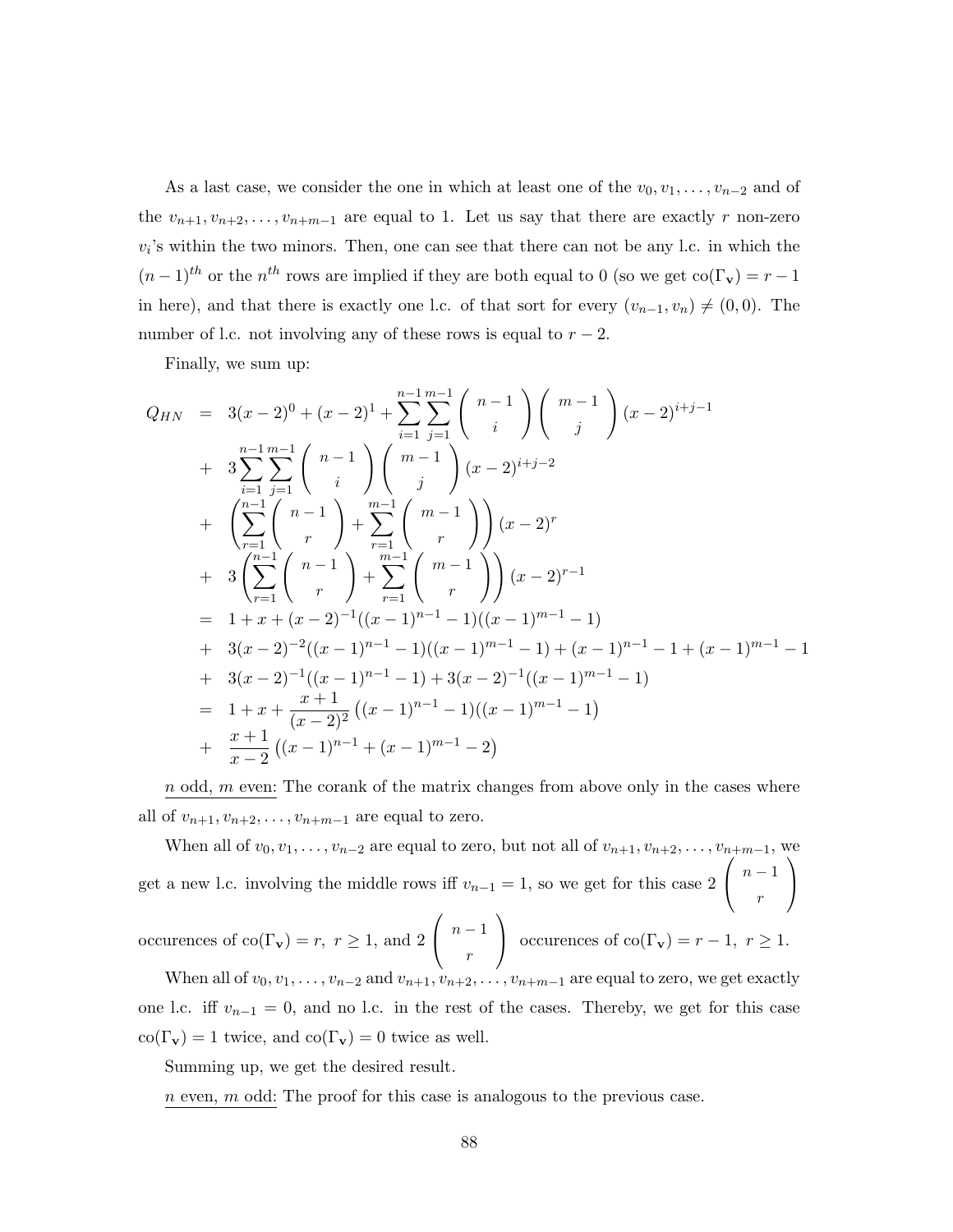$n$  and  $m$  even: This case differs from the second case only when all of the variables  $v_{n+1}, v_{n+2}, \ldots, v_{n+m-1}$  are equal to zero.

When not all of  $v_0, v_1, \ldots, v_{n-2}$  are equal to zero, we get a l.c. iff  $v_{n-1} = 1$ , so we obtain for this case that 2  $\sqrt{ }$  $\mathcal{L}$  $m-1$ r  $\setminus$ occurences of co(Γ<sub>v</sub>) = r, r ≥ 1, and 2  $\sqrt{ }$  $\mathcal{L}$  $m-1$ r  $\setminus$  $\overline{1}$ occurences of  $\text{co}(\Gamma_{\mathbf{v}}) = r - 1, r \geq 1$ 

When all of  $v_0, v_1, \ldots, v_{n-2}$  and  $v_{n+1}, v_{n+2}, \ldots, v_{n+m-1}$  are equal to zero, there is no l.c. in any of the four cases. Thereby, we get for this case  $\text{co}(\Gamma_{\mathbf{v}}) = 0$  four times.

### <span id="page-92-0"></span>5.4 Spectral Interpretations of the Interlace Polynomial

As we saw in definition [5.2](#page-83-1) in section [5.2,](#page-82-0) the interlace polynomial Q is closely related to the set of transforms  $\{I, H, N\}^n$ . We now give further spectral interpretations of Q. This allows us to extend the concept to hypergraphs (or Boolean functions of higher degree than two). Given a graph G with adjacency matrix  $\Gamma$ , its *complement* is defined to be the graph with adjacency matrix  $\Gamma + I + 1$  (mod 2), where I is the identity matrix and 1 is the all-ones matrix.

We recall here definition [2.25:](#page-29-0)

Definition 5.10 The action of Local Complementation (LC) (also known as vertexneighbour-complement (VNC)) on a graph G at vertex v is defined as the graph transformation obtained by replacing the subgraph  $G[N_v]$  (i.e., the induced subgraph of the neighbourhood  $\mathcal{N}_v$  of the  $v^{th}$  vertex of G) by its complement.

**Theorem 5.11** [\[1\]](#page-131-0) The interlace polynomial  $Q$  is invariant under  $LC$ .

*Proof:* From definition [5.2](#page-83-1) and chapter [3,](#page-31-0) one can show that  $Q$  is invariant w.r.t.  $\{I, H, N\}$ <sup>n</sup>. But, as seen in section [3.3.3,](#page-38-0) this set defines the LC operation. П

**Definition 5.12** [\[2,](#page-131-2) [5\]](#page-131-3) The action of pivot on a graph,  $G$ , at two connected vertices, u and v, (i.e. where G contains the edge uv), is given by  $LC(v)LC(u)LC(v)$  - that is the action of  $LC$  at vertex v, then vertex u, then vertex v again.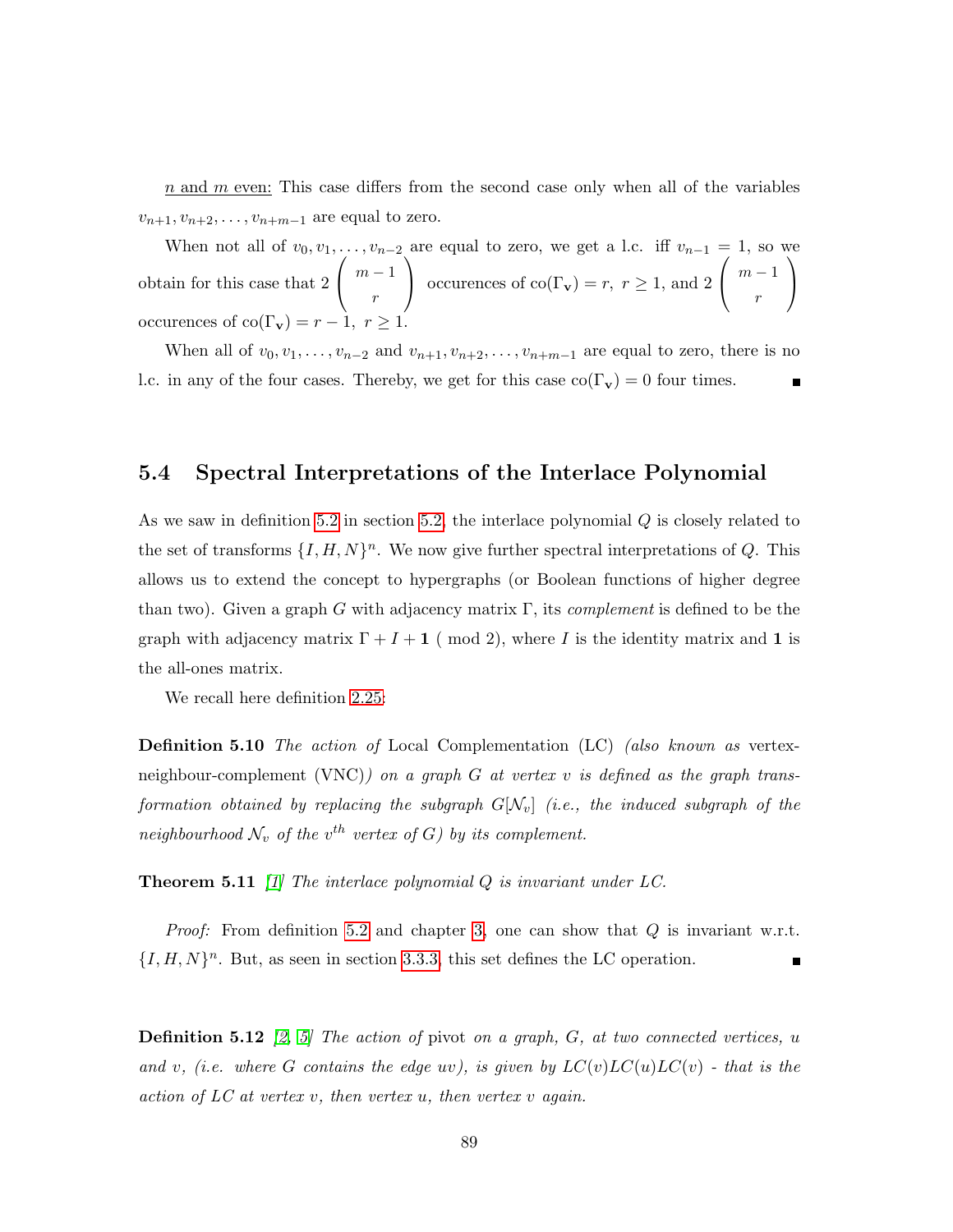Example: with  $v = 0, u = 4$ 



**Theorem 5.13** [\[2\]](#page-131-2) The interlace polynomial  $q$  is invariant under pivot.

*Proof:* By considering definition [5.1](#page-82-1) it is possible to show that q is invariant w.r.t.  $\{I, H\}^n$ . One can then show that pivot can be defined by  $\{I, H\}^n$  (see chapter [7\)](#page-109-0).

<span id="page-93-0"></span>Theorem 5.14 The corank of the modified adjacency matrix is given by

$$
co(\Gamma_U) = \log_2(\max_{\mathbf{k}} |P_{U,\mathbf{k}}|^2) ,
$$

where  $P_{U,\mathbf{k}}$  are the entries of  $P_U$  as defined in [\(1.1\)](#page-20-0).

*Proof:* We prove the theorem for  $U \in \{H, N\}^n$ , as the case for  $U \in \{I, H, N\}^n$  then follows trivially. First, we must recall the autocorrelation of a Boolean function  $p(\mathbf{x})$  w.r.t.  ${H, N}^n$ :

$$
A_{\mathbf{k}} = \sum_{\mathbf{x} \in GF(2)^n} (-1)^{p(\mathbf{x}) + p(\mathbf{x} + \mathbf{k}) + \sum_{i=0}^{n-1} \chi_{\mathbf{R}_{\mathbf{N}}}(i) k_i(x_i+1)},
$$

where  $\mathbf{k} = (k_0, k_1, \ldots, k_{n-1}) \in \mathrm{GF}(2)^n$ , and  $\chi_{\mathbf{R_N}}(i)$  is the characteristic function of  $\mathbf{R_N}$ , i.e,

$$
\chi_{\mathbf{R}_{\mathbf{N}}}(i) = \begin{cases} 1, i \in \mathbf{R}_{\mathbf{N}} \\ 0, i \notin \mathbf{R}_{\mathbf{N}} \end{cases}
$$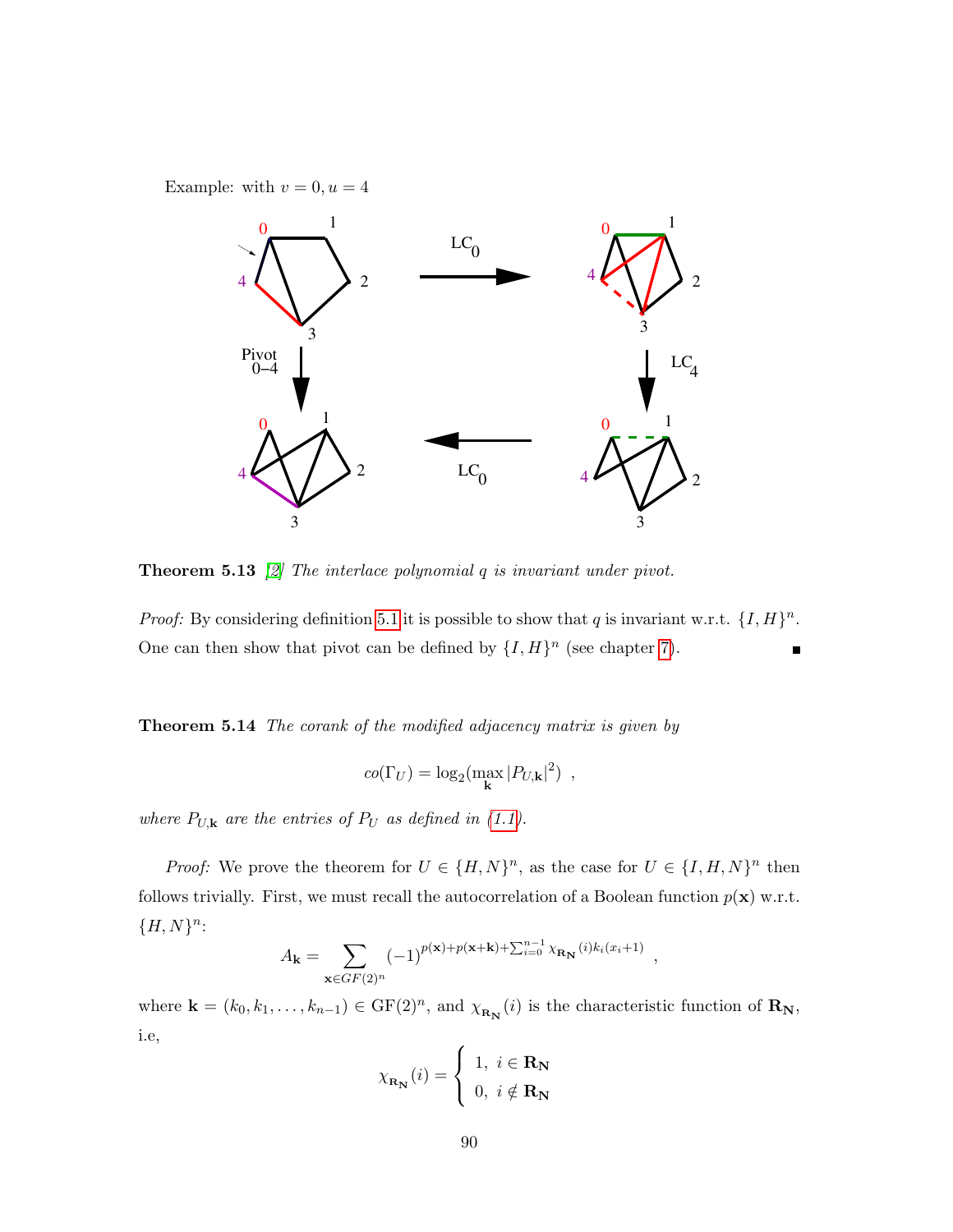Let  $\text{co}(\Gamma_U) = c$ . Then, from chapter [3,](#page-31-0) we can deduce easily that exactly  $2^c$  of the autocorrelation values  $A_{\mathbf{k}}$  are different from zero, and furthermore that, for those  $\mathbf{k}$ 's,  $A_{\mathbf{k}} = \pm 2^n$ . Clearly,  $A_{0...0} = 2^n$ . We shall extensively use the property

<span id="page-94-0"></span>
$$
\begin{pmatrix} A_{0...0} \\ A_{0...1} \\ \vdots \\ A_{1...1} \end{pmatrix} \xrightarrow{U} \begin{pmatrix} |P_{0...0}|^2 \\ |P_{0...1}|^2 \\ \vdots \\ |P_{1...1}|^2 \end{pmatrix}
$$
 (5.5)

We differentiate two cases. First, let  $U = H \otimes \cdots \otimes H$ . Then, in U there always exists a row i with entries in  $\pm 1$  ordered in such a way that, when multiplying by  $(A_{0...0}, A_{0...1}, \ldots, A_{1...1})^T$ , we get  $2^{n/2}2^c$ . By [\(5.5\)](#page-94-0), this is  $|P_{\mathbf{k}}|^2$ , for some k. Then, after normalization, we get  $2<sup>c</sup>$ . Clearly, this value is the maximum value that we can obtain, so the theorem is true for  $U = H \otimes \cdots \otimes H$ .

Now, let any  $U \in \{H, N\}^n$  except  $H \otimes \cdots \otimes H$ . By [\(5.5\)](#page-94-0), we can obtain the autocorrelation vector as  $(A_{0...0}, A_{0...1}, \ldots, A_{1...1})^T = U^{-1}(|P_{0...0}|^2, |P_{0...1}|^2, \ldots, |P_{0...0}|^2)^T$ . Because of the shape of N, in  $U^{-1}$  half of the rows have purely imaginary entries. Since both the  $|P_{\mathbf{k}}|^2$ 's and the  $A_{\mathbf{k}}$ 's are real, we have that the corresponding  $A_{\mathbf{k}}$ 's must be equal to zero. Trivially, the rows in  $U^{-1}$  that have purely imaginary entries correspond to the columns in U with purely imaginary entries, the rest being real. Now, as in the previous case, we can always find a row *i* such that, when multiplying by  $(A_{0...0}, A_{0...1}, \ldots, A_{1...1})^T$ , we get  $2^{n/2}2^c$ , and this is the maximum value we can get.

Remark: By the proof of the previous theorem, we can see that in all cases but for  $U = H \otimes \cdots \otimes H$  the values in the power spectrum are strongly related.

We recall here definition [2.1:](#page-24-0)

**Definition 5.15** [\[29\]](#page-133-2) The Peak-to-Average Power Ratio of a vector  $s \in \mathbb{C}^{2^n}$ , with respect to a set of  $2^n \times 2^n$  unitary transforms **T**, is

$$
PAR_{\mathbf{T}}(s) = \max_{\substack{U \in \mathbf{T} \\ \mathbf{k} \in \mathbb{Z}_2^n}} (|P_{U,\mathbf{k}}|^2), \quad \text{where } P_U = (P_{U,\mathbf{k}}) = Us \in \mathbb{C}^{2^n} \tag{5.6}
$$

<span id="page-94-1"></span>**Corollary 5.16** Let  $p(x)$  be a quadratic Boolean function, and let  $s = (-1)^{p(x)}$ . Then, by theorem [5.14,](#page-93-0) the Peak-to-Average Power Ratio of s,  $PAR_T(s)$  is equal to the degree of the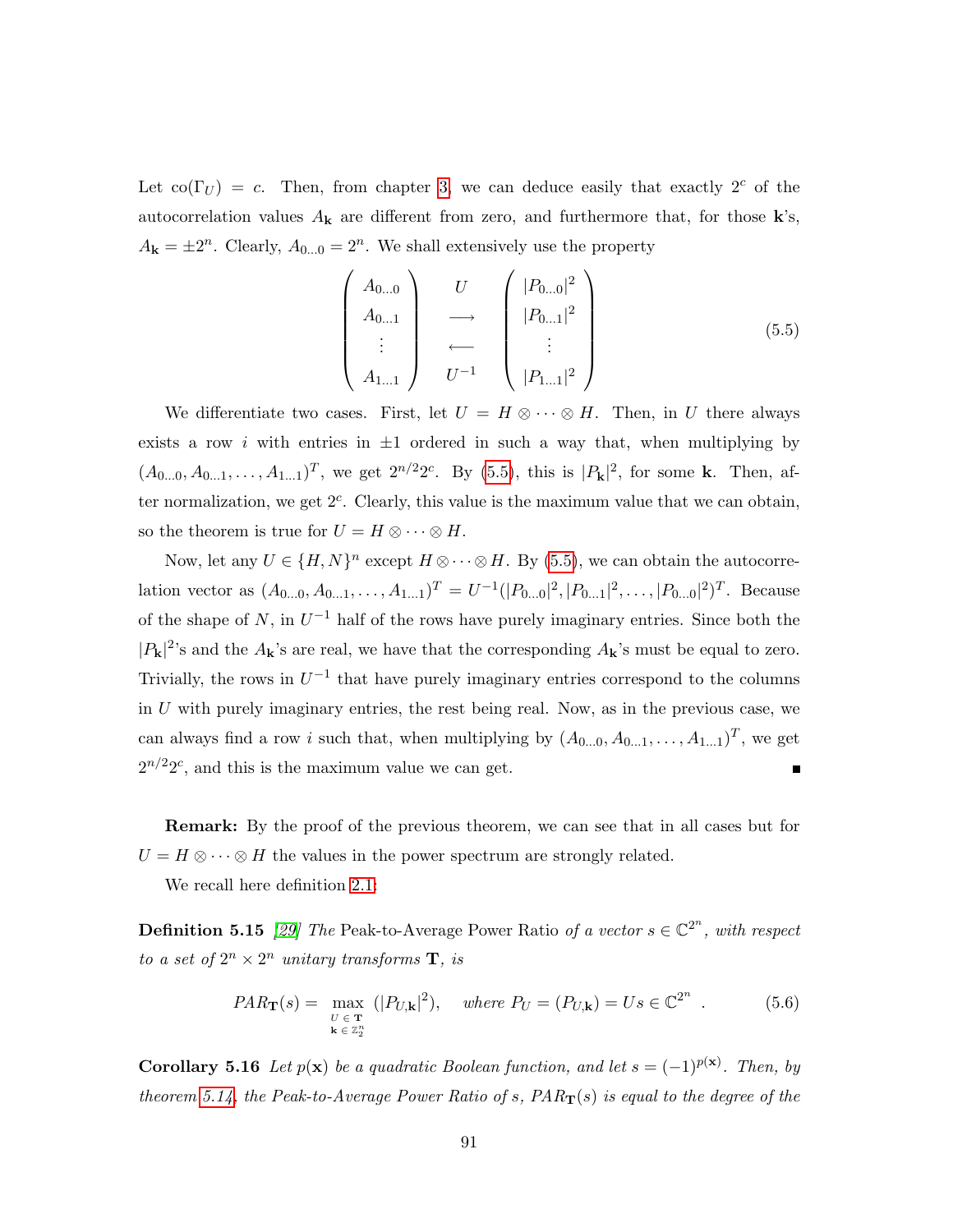interlace polynomial q,  $Q_{HN}$ , or  $Q$ , for  $\mathbf{T} = \{I, H\}^n$ ,  $\{H, N\}^n$  or  $\{I, H, N\}^n$ , respectively.

The "GDJ sequences", as defined in [\[64\]](#page-136-1), can be identified, without loss of generality, with the path graph. Here we use  $(5.4)$  to prove Conjectures 1,2, and 3 of  $[64]$ :

<span id="page-95-0"></span>**Lemma 5.17** (Conjecture 1 of  $(64)$ ) PAR<sub>H</sub> of the path graph is 1.0 for even n and 2.0 for odd.

*Proof:* By [\(5.4\)](#page-87-0), and as in this case  $v_i = 0$  for all i, we get that  $D_n = D_{n-2}$ , mod 2. Expanding this relationship, we see that, when n is even,  $D_n = D_2 = 1$ ; when n is odd,  $D_n = D_1 = 0$ . Now, from the proof of the  $Q_{HN}$  of the line (lemma [5.7\)](#page-87-1), we know that the rank of the matrix cannot be lower than  $n - 1$ , so in the even case we get  $PAR_H = 1$  and in the odd case  $PAR_H = 2$ .

<span id="page-95-1"></span>**Lemma 5.18** (Conjecture 2 of [\[64\]](#page-136-1)) PAR<sub>N</sub> of the path graph is 1.0 for  $n \neq 2$  mod 3 and 2.0 for  $n = 2 \mod 3$ .

*Proof:* From [\(5.4\)](#page-87-0), and as in this case  $v_i = 1$  for all i, we get that  $D_n = D_{n-1} + D_{n-2}$  mod 2. It is clear that  $D_1 = 1$ ,  $D_2 = 0$  and  $D_3 = D_2 + D_1 = 1$ . For  $n > 3$ ,  $D_n = D_{n-1} + D_{n-2} =$  $D_{n-2}+D_{n-3}+D_{n-2}=D_{n-3}$ . By iterating the argument, when  $n=0 \mod 3$ ,  $D_n=D_3=1$ ; when  $n = 1 \text{ mod } 3$ ,  $D_n = D_1 = 1$ ; when  $n = 2 \text{ mod } 3$ ,  $D_n = D_2 = 0$ .  $\blacksquare$ From lemmas [5.17](#page-95-0) and [5.18](#page-95-1) it follows that:

**Corollary 5.19** (Conjecture 3 of [\[64\]](#page-136-1)) PAR<sub>H</sub> and PAR<sub>N</sub> of the path graph are both 1.0 for n even,  $n \neq 2 \mod 3$ .

**Remark:** [\[6,](#page-131-4) [1\]](#page-131-0) show that  $q(-1) = (-1)^{r}2^{n-r}$ , where r is the rank of  $\Gamma + I$ . From chapter [3](#page-31-0) and the results in this chapter it is therefore clear that  $\text{PAR}_N(s) = |q(-1)|$  and that, for quadratics,  $PAR_N$  is pivot-invariant.

<span id="page-95-2"></span>**Theorem 5.20** Let  $p(x)$  be a quadratic Boolean function. Let  $s = (-1)^{p(x)}$ , and let  $U \in \mathbf{T}$ , where  $\mathbf{T} = \{I, H, N\}^n$  or one of its subsets. Then, the power spectrum  $|P_U|^2 =$  $(|P_{U,\mathbf{k}}|^2)$ , where  $P_U = (P_{U,\mathbf{k}}) = Us \in \mathbb{C}^{2^n}$  is the spectrum of p under U, is either flat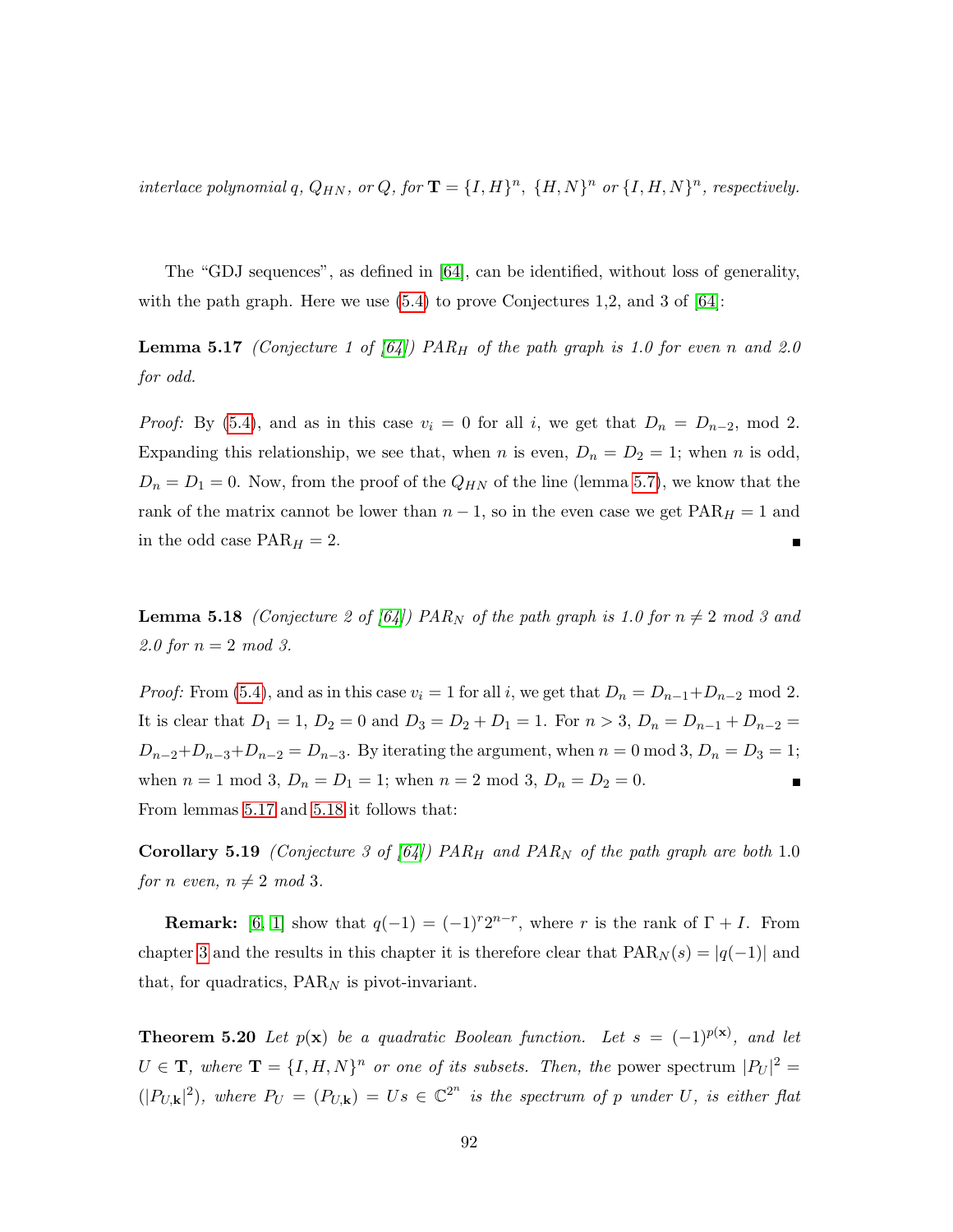(one-valued) or two-valued. Furthermore, if it is two-valued, one of the values is 0 and the other value is equal to  $2^{co(\Gamma_U)}$ .

Remark: Note that this implies that the values in the power spectra are always a power of 2, in the case of quadratics. Computational results show that this is not the case for higher degree Boolean functions.

*Proof:* We prove that the power-spectrum is one or two-valued w.r.t.  $\{H, N\}^n$  as the case for  $\{I, H, N\}^n$  then follows trivially. We shall denote the unitary transform by  $T_{i_0,\dots,i_{n-1}}$ , where the indices  $i_j \in \{0,1,2\}$ , and  $T_{i_0,\dots,i_{n-1}} = \prod_{i_j=0} I_j \prod_{i_j=1} H_j \prod_{i_j=2} N_j$ , where  $\{I, H \text{ or } N\}_j$  means that the  $2 \times 2$  transform is applied to the index j.

The action of the transforms  $T_{10...0}$  or  $T_{20...0}$  on s give as possible values the following sets:  $\frac{1}{\sqrt{2}}$  $\frac{1}{2}\{(2,0), (0,2), (0,-2), (-2,0)\}$  or  $\frac{1}{\sqrt{2}}$  $\frac{1}{2}\{(1,-i),(-i,1),(-i,-1),(-1,-i)\}\text{, respectively.}$ tively. Normalization allows us to ignore global magnitudes and pairwise phase, so we can simplify the above sets to  $\{(1,0),(0,1)\}$  and  $\{(1,i),(1,-i)\}$ . For quadratics, the subsequent action of  $T_{010...0}$  or  $T_{020...0}$  on the previous sets means that H or N, respectively, act on the previous pair of values  $(a, b)$  as  $(a, a)$  and  $(b, b)$ , if the term  $x_0x_1$  is not in  $p(x)$ , and  $(b, a)$  and  $(a, b)$  if  $x_0x_1$  is in  $p(x)$ . Therefore, the action of  $T_{110...0}$  or  $T_{120...0}$  gives as possible sets of values (depending on whether the term  $x_0x_1$  is included in the function or not)  $\{(0,0), (1,0)\}\$  and  $\{(1,-1), (1,1)\}\$ , or  $\{(0,0), (1,-i)\}\$  and  $\{(1,-1), (1,1)\}\$  (after normalization). By similar arguments, we have that the action of  $T_{210...0}$  or  $T_{220...0}$  gives the possible sets of values  $\{(1,0)\}\$  and  $\{(1,i),(1,-i)\}\$ , or  $\{(1,-i)\}\$  and  $\{(1,0),(0,1)\}\$  (after normalization). All output sets are one and two-valued and have ocurred before. But all  $\{H, N\}^n$  can be covered by sucessive applications of  $T_{0...01...0}$  or  $T_{0...01...0}$ , and as we have seen we obtain every time the same sets of possible values, and taking the square of the (complex) modulus of the values in those sets, we get that the power spectra is one or two-valued.

**Definition 5.21** (see [\[27\]](#page-133-3)) An independent set (IS) of a graph G is a subset of the set of vertices V such that no two vertices in the subset are adjoint.

<span id="page-96-0"></span>Lemma 5.22  $PAR_{IH}=2^{\max|IS|}.$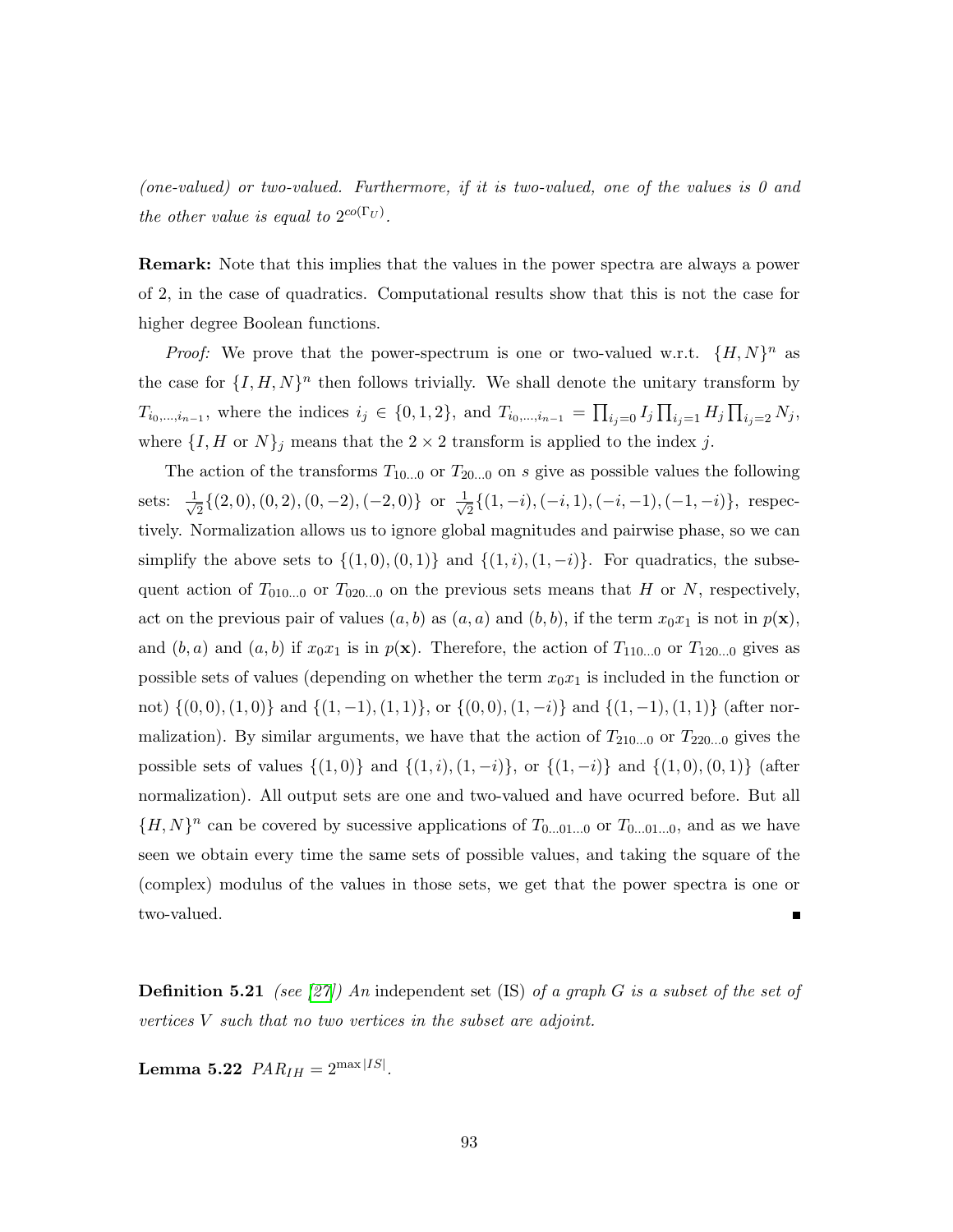*Proof:*  $PAR<sub>IH</sub>$  is, as we saw in theorem [5.14,](#page-93-0) the logarithm (base 2) of the maximal value of the corank of the modified adjacency matrix over all transforms in  $\{I, H\}^n$ . But the corank is maximal when the graph has been completely separated, and its value gives the smallest possible number of fixings we have to do to get a completely disjoint graph. But this is exactly the maximal size along the independent sets,  $\max|IS|$ , that is, the maximal number of variables that such a graph can have.

Corollary 5.23  $deg(q) = 2^{\max |IS|}$ .

Proof: By corollary [5.16](#page-94-1) and lemma [5.22.](#page-96-0)

<span id="page-97-0"></span>Furthermore:

**Theorem 5.24** [\[27\]](#page-133-3) If the maximum independent set over all graphs in the LC orbit of the graph G has size  $\lambda(G)$ , then all functions corresponding to graphs in the orbit will have  $PAR_{IHN} = 2^{\lambda(G)}$ .

Corollary 5.25  $deg(Q) = 2^{\lambda(G)}$ .

Proof: By corollary [5.16](#page-94-1) and theorem [5.24.](#page-97-0)

Definition 5.26 [\[43,](#page-135-1) [65\]](#page-136-0) The Multivariate Merit Factor (MMF) and the Clifford Merit Factor (CMF) are defined as  $MMF = \frac{4^n}{2^n}$  $rac{4^n}{2\sigma}$ , and  $CMF = \frac{6^n}{2E}$  $rac{0}{2E}$ , where

$$
2\sigma = \sum_{\substack{U \in \{H, N\}^n \\ \mathbf{k} \in \mathbb{Z}_2^n}} |P_{U, \mathbf{k}}|^4 - 4^n, \qquad 2E = \sum_{\substack{U \in \{I, H, N\}^n \\ \mathbf{k} \in \mathbb{Z}_2^n}} |P_{U, \mathbf{k}}|^4 - 6^n
$$

.

 $\blacksquare$ 

Corollary 5.27  $MMF = \frac{4^n}{2 \pi G}$  $\frac{4^n}{2^n Q_{HN}(4) - 4^n}$ , and  $CMF = \frac{6^n}{2^n Q(4)}$  $\frac{6}{2^nQ(4)-6^n}.$ 

*Proof:* By theorems [5.14](#page-93-0) and [5.20,](#page-95-2) and the fact that  $\sum_{\mathbf{k}} |P_{U,\mathbf{k}}|^2 = 2^n$ .

94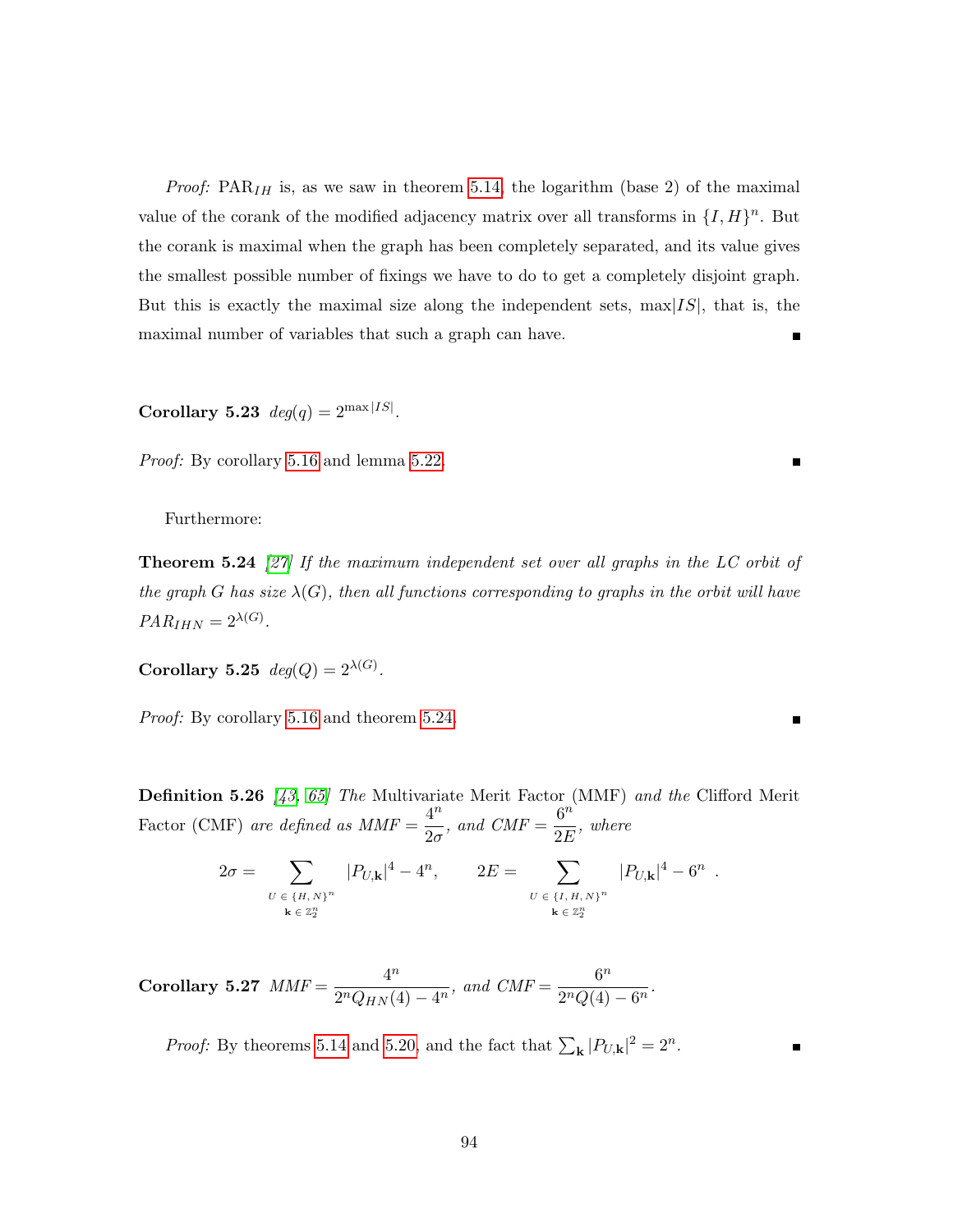Clearly,  $\sigma$  and E are derived from their respective L<sub>4</sub>-norms: e.g.,

$$
\sum_{\substack{U \in \{I, H, N\}^n \\ \mathbf{k} \in \mathbb{Z}_2^n}} |P_{U, \mathbf{k}}|^4 = 2^n Q(4) .
$$

We can generalise the result to express the  $L_p$  norms in terms of the interlace polynomials.

**Lemma 5.28** The  $L_p$ -norms w.r.t.  $\{I, H, N\}^n$ ,  $\{H, N\}^n$ , and  $\{I, H\}^n$  for all  $1 \leq p < \infty$ , are,

| $L_p$ -norm $_{IHN}$   | $=(2^nQ(2^{\frac{p-2}{2}}+2))^{\frac{1}{p}},$     |
|------------------------|---------------------------------------------------|
| $L_p$ -norm $_{HN}$    | $=(2^nQ^{HN}(2^{\frac{p-2}{2}}+2))^{\frac{1}{p}}$ |
| $L_p\text{-}norm_{IH}$ | $=(2^nq(2^{\frac{p-2}{2}}+1))^{\frac{1}{p}},$     |

respectively.

Theorem [5.20,](#page-95-2) together with theorem [5.14,](#page-93-0) tells us that, for quadratics, the interlace polynomial encapsulates much of the information about the spectra. But for higher degree Boolean functions, the number of values of the spectrum grows with the number of variables, and concretely, for each function, with the number of variables we have to fix to get a quadratic function. So, for higher-degree functions, we lose information by just considering the maximum of the spectrum - we require a more detailed generalisation of the interlace polynomial. We defer the complete solution of this problem to future work but offer an initial generalisation to hypergraphs below from which, by theorem [5.14,](#page-93-0) we can still compute the number of flat spectra and the PAR:

**Definition 5.29** The interlace polynomial<sup>[1](#page-98-0)</sup> of a hypergraph is

$$
Q = \sum_{U \in \{I, H, N\}^n} (z - 2)^{\log_2(\max_{\mathbf{k}} |P_{U, \mathbf{k}}|^2)}
$$

.

**Remark:** The generalisation preserves the property  $Q(G) = Q(G_1)Q(G_2)$ , if G is the disjoint union of  $G_1$  and  $G_2$ .

<span id="page-98-0"></span><sup>&</sup>lt;sup>1</sup>Note that, in general, it will not be really a polynomial, because some of the exponents might be non-integer, and even irrational. In some cases, though, they are rational, so we can, by multiplying by a certain  $(z-2)^l$ , get a polynomial.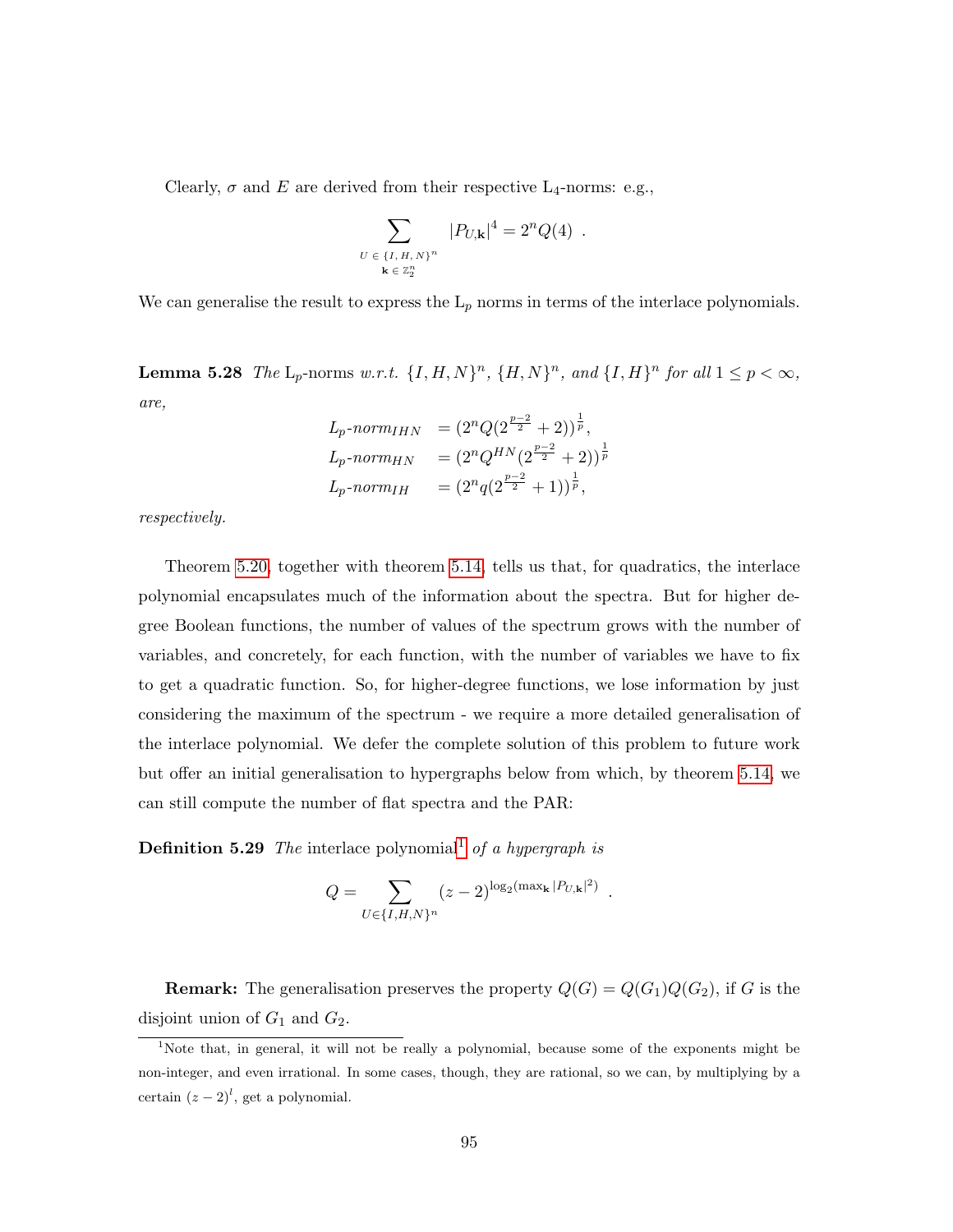## 5.5 Conclusions

We have shown that the interlace polynomial can be used to summarise many of the spectral properties of quadratic Boolean functions with respect to a special subset of tensor transforms. We also derived interlace polynomials for the clique and clique-lineclique functions. We then defined the HN-interlace polynomial, and derived its form for the clique, the line, and the clique-line-clique functions. We proved some conjectures of [\[64\]](#page-136-1), and presented other spectral interpretations of the interlace polynomial, including the characterisation of the values of the power spectra for quadratics. Finally we generalised the interlace polynomial to hypergraphs.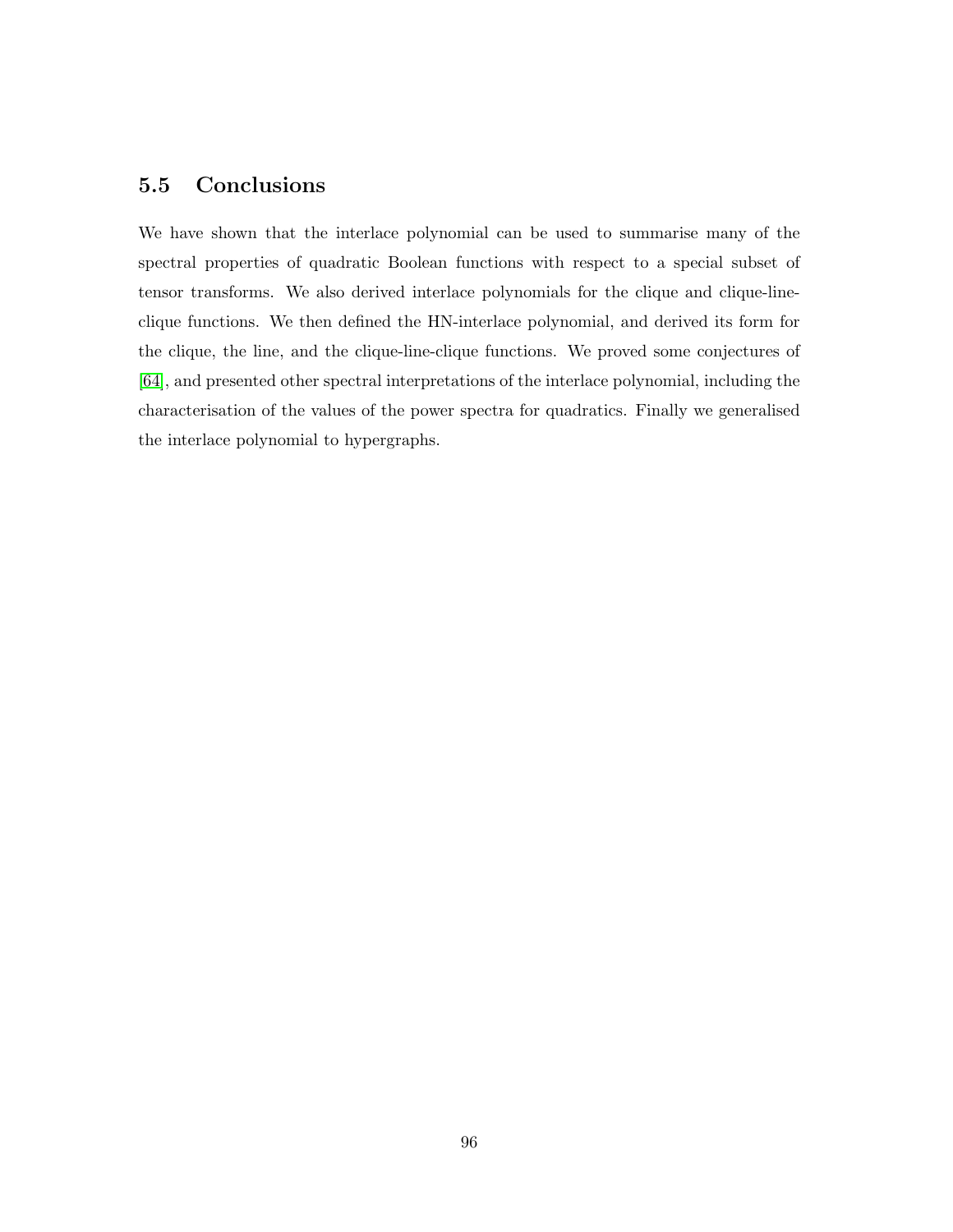# Chapter 6

# The Two-variable Interlace Polynomial

Some of the results in this chapter can be found in [\[78\]](#page-138-1).

### 6.1 Overview

In chapter [5,](#page-80-0) we showed how to interprete the interlace polynomial from a spectral point of view, and that  $q(G; 1)$  (resp.  $Q(G; 2)$ ) is the number of flat spectra of the function w.r.t.  $\{I, H\}^n$  (resp.  $\{I, H, N\}^n$ ). Furthermore, we saw that the Peak-to-Average Power Ratio of  $(-1)^p$ ,  $\text{PAR}_{\{I,H\}^n}(-1)^p$  (resp.  $\text{PAR}_{\{I,H,N\}^n}(-1)^p$ ), is equal to the degree of the interlace polynomial  $q(z)$  (resp.  $Q(z)$ ). However, it gives no information about the dimension of the set S of variables not fixed (that is, the weight on  $H$ 's (resp. in  $H$ 's and N's)) once computed. We shall show that the two-variable interlace polynomial provides this information.

In [\[5\]](#page-131-3), Arratia, Bollobas and Sorkin defined an extension of the interlace polynomial q [\[4\]](#page-131-1) (see chapter [5\)](#page-80-0), to a new interlace polynomial  $q(x, y)$ . Here we propose a similar extension of Q as defined by Aigner and Van der Holst in [\[1\]](#page-131-0) to a new polynomial  $Q(x, y)$ . We also propose the extension of the HN-interlace polynomial  $Q_{HN}$  (see chapter [5\)](#page-80-0) to the two-variable  $Q_{HN}(x, y)$ . Furthermore, we define the IN-interlace polynomial  $Q_{IN}(x, y)$ .

In section [6.7,](#page-104-0) we show how the *weight hierarchy* of the binary linear code associated to a bipartite graph can be derived from an extension of the interlace polynomial, a three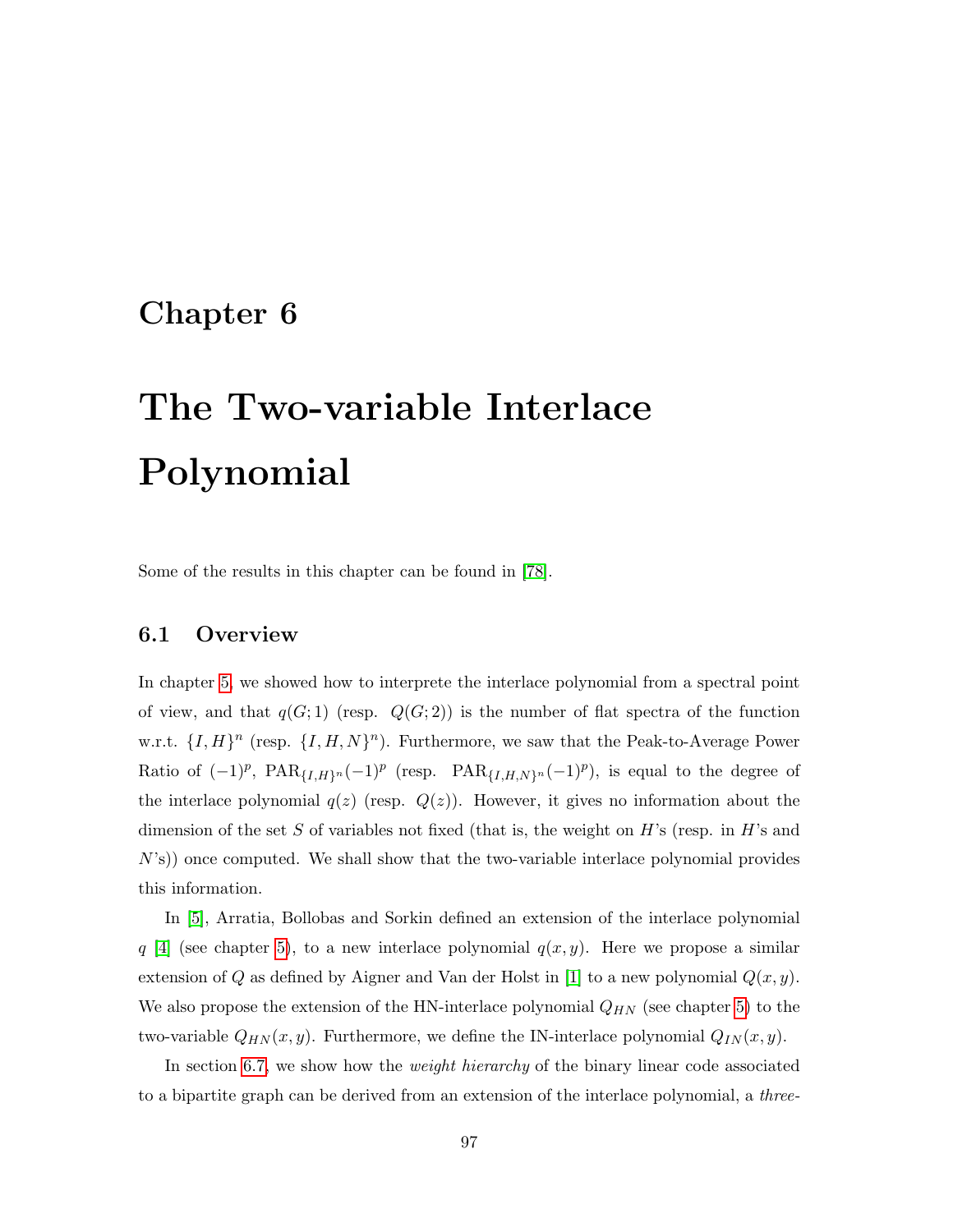variable interlace polynomial.

# <span id="page-101-0"></span>**6.2** Interlace Polynomial  $q(x, y)$

Here we offer a definition of  $q(x, y)$  that is equivalent to the one proposed in [\[5\]](#page-131-3):

**Definition 6.1** The two-variable interlace polynomial  $q(G; x, y)$  of a graph G in n variables is defined as

$$
q(G; x, y) = \sum_{U \in \{I, H\}^n} (x - 1)^{rk(\Gamma_U)} (y - 1)^{co(\Gamma_U)}, \qquad (6.1)
$$

where  $co(\Gamma_V)$  and  $rk(\Gamma_V)$  stand respectively for the corank and rank of the modified adjacency matrix of the graph w.r.t.  $V \in \{I, H, N\}^n$ ,  $\Gamma_V$ , obtained by erasing the rows and columns whose indices are in  $\mathbf{R}_{\mathbf{I}}$  (see definition [5.1\)](#page-82-1).

**Remark:** Clearly, we have that  $q(2, y) = q(y)$ . By applying the results in chapter [5,](#page-80-0)  $deg(q(2, y)) = PAR_{IH}.$ 

Lemma 6.2  $deg(q(2, y)) = deg(q(1, y)).$ 

*Proof:* Clearly,  $q(2, y) = q(y)$ . This implies, using theorem [5.14,](#page-93-0) that  $deg(q(2, y)) = PAR<sub>IH</sub>$ . Now, as can be deduced from [\[5\]](#page-131-3), the degree of  $q(1, y)$  is equal to  $2^{\max|IS|}$ , and  $\text{PAR}_{IH} =$  $2^{\max|IS|}$  by lemma [5.22.](#page-96-0)  $\blacksquare$ 

**Lemma 6.3**  $q(x, 1)$  gives the number of flat spectra, for each  $|R_1|$ , of the function w.r.t.  ${I, H}^n$ . Furthermore, n-deg(q(x, 1)) is the smallest possible number of fixings that we have to do to get a flat spectrum.

Proof: From the definition we can see that

$$
q(x, 1) = \sum_{U, co(\Gamma_U) = 0} (x - 1)^{rk(\Gamma_U)}.
$$

Now, when  $co(\Gamma_U) = 0$ , then the matrix has full rank, and therefore that  $rk(\Gamma_U) = n-|R_1|$ . Thus,  $q(x, 1)$  tells you where to locate the flat spectra, and the degree is maximal when the number of fixings is minimal.  $\blacksquare$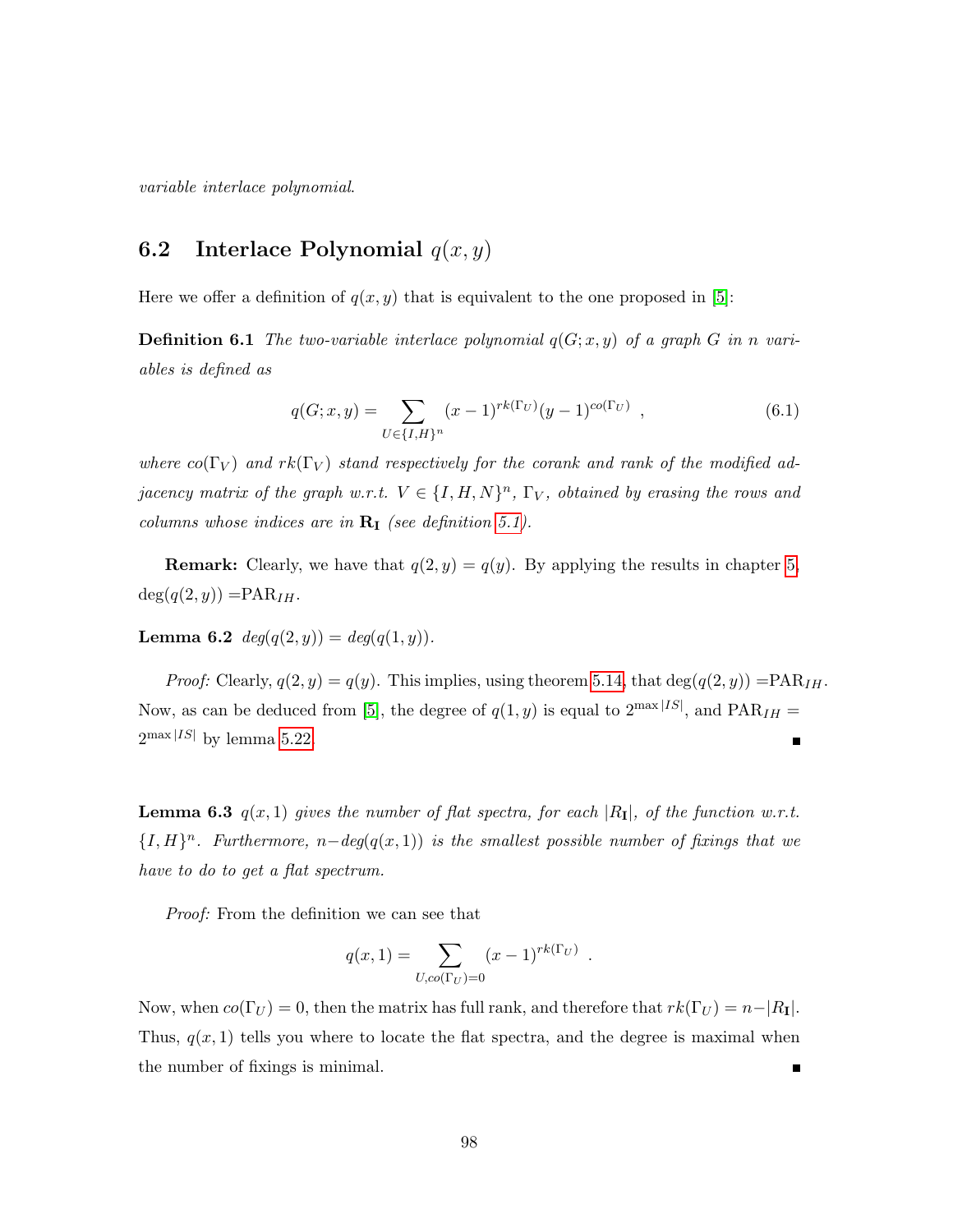**Lemma 6.4**  $q(1, y)$  gives the independent sets, and also gives  $|R_1|$  for the transform that generates them. Furthermore,  $deg(q(1, y))$  gives the maximal size of an independent set.

Proof: Clearly,

$$
q(1, y) = \sum_{U, rk(\Gamma_U) = 0} (y - 1)^{co(\Gamma_U)}
$$

.

But the only subgraph such that  $rk(\Gamma_U) = 0$  is the empty graph. Thus,  $q(1, y)$  tells us how to separate totally the graph and how many fixings we have to make to do so, and as  $co(\Gamma_U) = n - |R_I|$ , the degree of  $q(1, y)$  tells us the smallest possible number of fixings we have to do to get a separate graph; i.e., how many variables can have such a graph.

**Remark:**  $q(x, y)$  gives us the bentness of the function. That is, if  $x^n$  appears in  $q(x, y)$ , then the function is bent. Otherwise, it is not bent.

Lemma 6.5 The following equality holds:

$$
q_x(G; 1, 1) = #{U : rk(U) = 1, co(U) = 0} = 0 ,
$$

where the subindex means derivative w.r.t. x.

### **6.3** Interlace Polynomial  $Q(x, y)$

**Definition 6.6** The two-variable interlace polynomial  $Q(G; x, y)$  of a graph G in n variables is defined as

$$
Q(G; x, y) = \sum_{V \in \{I, H, N\}^n} (x - 2)^{rk(\Gamma_V)} (y - 2)^{co(\Gamma_V)}, \qquad (6.2)
$$

where  $co(\Gamma_V)$  and  $rk(\Gamma_V)$  stand respectively for the corank and rank of the modified adjacency matrix of the graph w.r.t.  $V \in \{I, H, N\}^n$ ,  $\Gamma_V$ , obtained by erasing the rows and columns whose indices are in  $\mathbf{R}_{\text{I}}$ , as before, and then substituting 0 by  $v_i \in GF(2)$  in those indices  $i \in \mathbf{R_H} \cup \mathbf{R_N}$ , where  $v_i = 1$  iff  $i \in \mathbf{R_N}$  (see definition [5.2\)](#page-83-1).

**Remark:**  $Q(3, y) = Q(y)$  as defined in [\[1\]](#page-131-0).

Lemma 6.7  $Q(2, y) = q(1, y - 1)$ .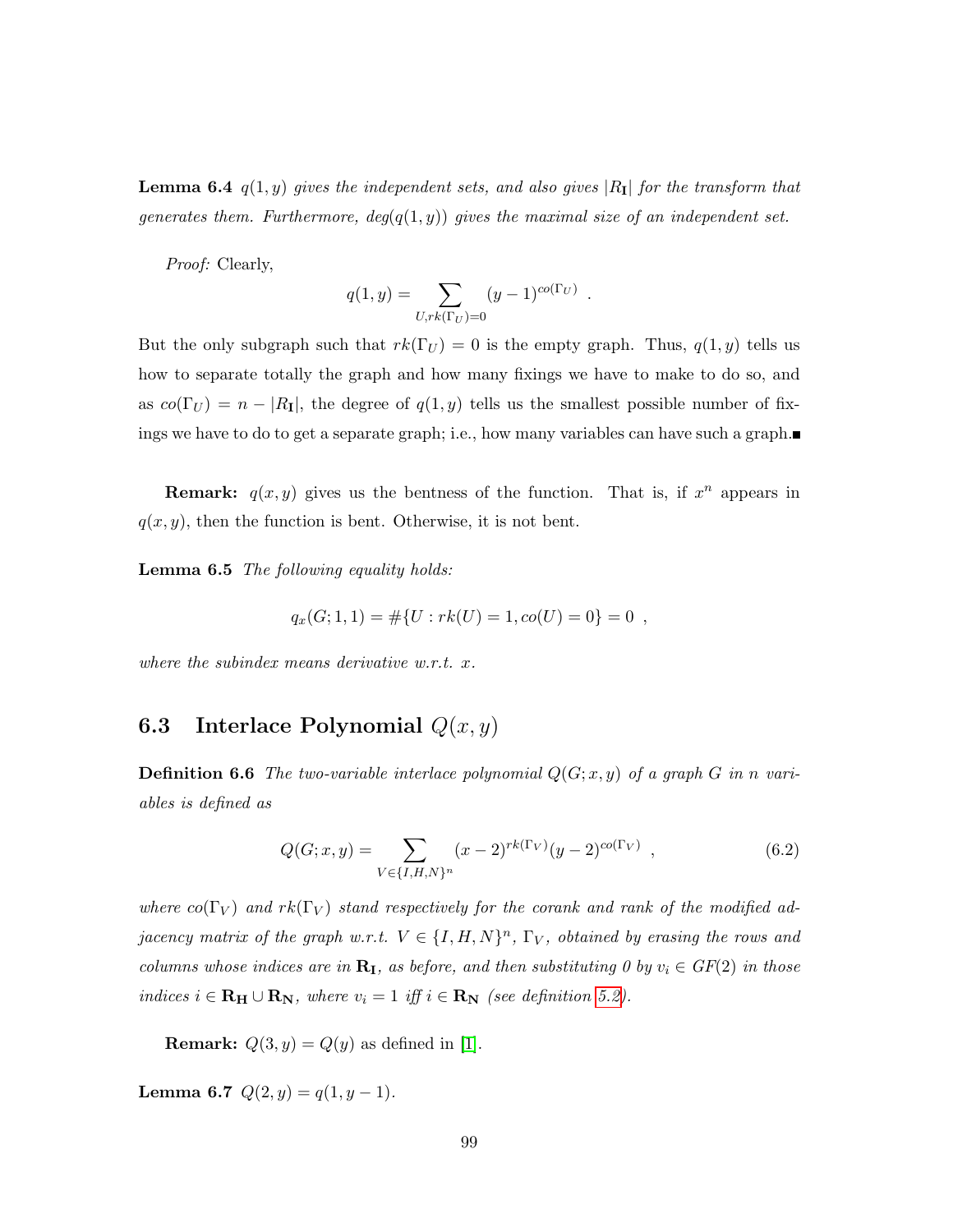Proof: Clearly,

$$
Q(2, y) = \sum_{V, rk(\Gamma_V) = 0} (y - 2)^{co(\Gamma_V)}
$$

.

As before, the only subgraph such that  $rk(\Gamma_V) = 0$  is the empty graph. Also,  $rk(\Gamma_V) = 0$ iff  $\mathbf{R}_{N} = \emptyset$ . Thus,  $Q(2, y) = \sum$  $(y-2)^{co(\Gamma[S])} = q(1, y-1).$  $\blacksquare$  $V \in \{I, H\}^n, rk(\Gamma_V)=0$ 

Lemma 6.8 The following equalities hold:

$$
Q_x(G; 2, 2) = #{V : rk(V) = 1, co(V) = 0} = n ,
$$
  
\n
$$
Q_{x,y}(G; 2, 2) = #{V : rk(V) = 1, co = 1} = # edges = # terms p(x) ,
$$

where the subindex means derivative w.r.t. the corresponding variable.

# 6.4 IN-Interlace Polynomial  $Q_{IN}(x, y)$

For completeness, we define the two-variable IN-interlace polynomial (that is, the polynomial w.r.t.  $\{I, N\}^n$ :

### Definition 6.9

$$
Q_{IN}(G; x, y) = \sum_{T \in \{I, N\}^n} (x - 2)^{rk(\Gamma_T)} (y - 2)^{co(\Gamma_T)}, \qquad (6.3)
$$

where  $co(\Gamma_T)$  and  $rk(\Gamma_T)$  stand respectively for the corank and rank of the modified adjacency matrix of the graph w.r.t.  $T \in \{I, N\}^n$ ,  $\Gamma_T$ , obtained by erasing the rows and columns whose indices are in  $\mathbf{R}_{\text{I}}$ , as before, and then substituting 0 by 1 in those indices  $i \in \mathbf{R_N}$ .

Since in this case the rank of the matrix cannot be zero, but for the case when  $\mathbf{R}_{N} = \emptyset$ , we get as a first result:

**Lemma 6.10**  $Q_{IN}(G; 2, y) = 1$ .

### **6.5** HN-Interlace Polynomial  $Q_{HN}(x, y)$

For completeness, we define as well the two-variable HN-interlace polynomial (that is, the polynomial w.r.t.  $\{H, N\}^n$ :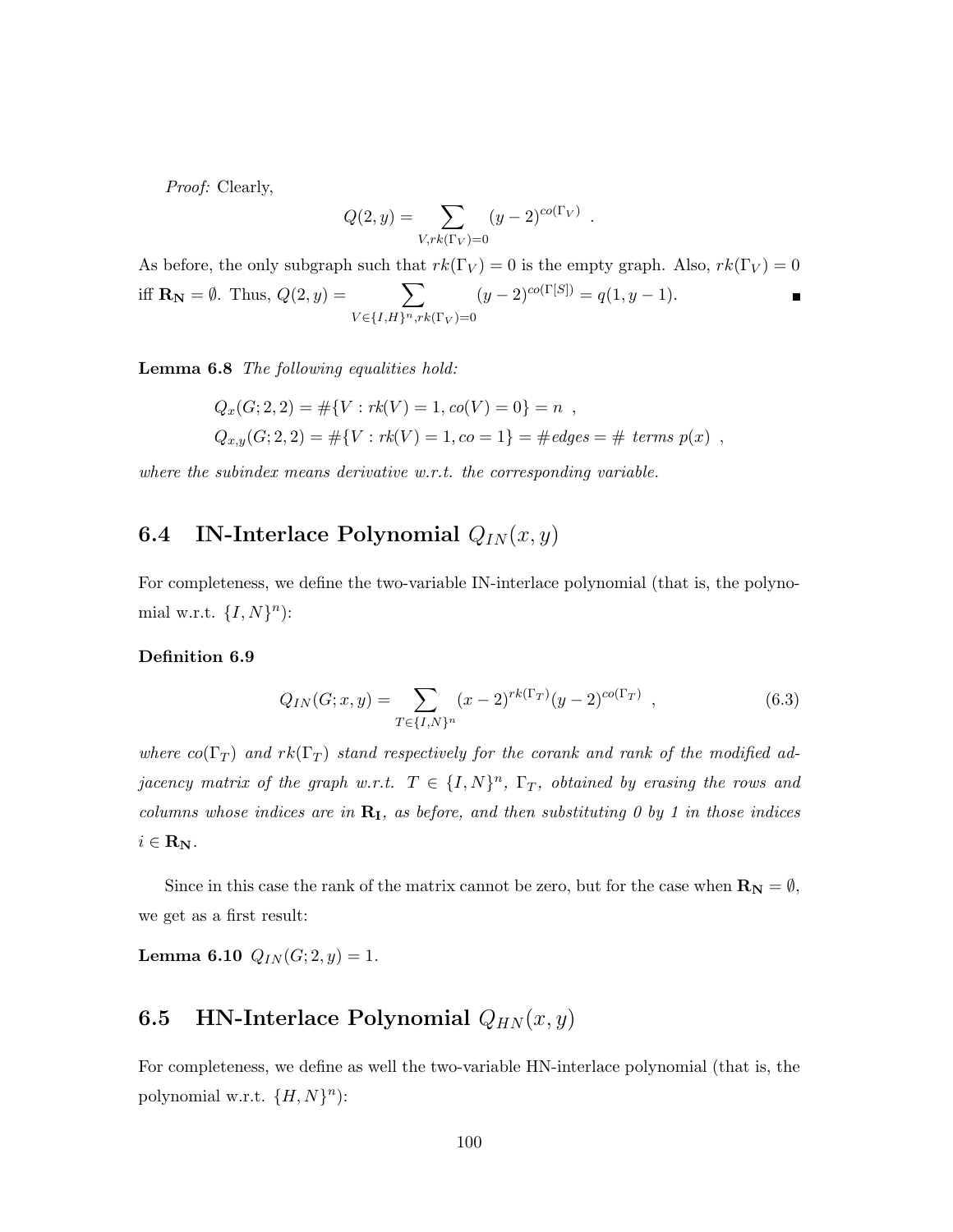Definition 6.11

$$
Q_{HN}(G; x, y) = \sum_{W \in \{H, N\}^n} (x - 2)^{rk(\Gamma_W)} (y - 2)^{co(\Gamma_W)}, \qquad (6.4)
$$

where  $co(\Gamma_W)$  and  $rk(\Gamma_W)$  stand respectively for the corank and rank of the modified adjacency matrix of the graph w.r.t.  $W \in \{H, N\}^n$ ,  $\Gamma_W$ , obtained by substituting 0 by 1 in those indices  $i \in \mathbf{R_N}$ .

As in this case the rank cannot be zero, except for the empty graph or a graph in only one variable, then for all graphs but the ones mentioned we get as a first result

Lemma 6.12  $Q_{HN}(G; 2, y) = 0$ .

# 6.6  $Q_{HN}(x, y)$  from  $Q(x, y)$

$$
Q(G; x, y) = \sum_{V \in \{I, H, N\}^n} (x - 2)^{rk(\Gamma_V)} (y - 2)^{co(\Gamma_V)}
$$

On the other hand:

$$
Q_{HN}(G; x, y) = \sum_{W \in \{H, N\}^n} (x - 2)^{rk(\Gamma_W)} (y - 2)^{co(\Gamma_W)}
$$

.

 $Q_{HN}(G; x, y)$  comprises the summands of  $Q(G; x, y)$  such that  $\mathbf{R}_{\mathbf{I}} = \emptyset$ . That is, such that  $rk(\Gamma_V) + \text{co}(\Gamma_V) = n$ . Such terms will be the "survivors" after deriving n times in total, in the 2 variables. In other words,

$$
Q_{HN}(G; x, y) = \sum_{k+l=n} \frac{1}{k!} \frac{1}{l!} \frac{\partial^n}{\partial x^k \partial y^l} Q(G; x, y)
$$

### <span id="page-104-0"></span>6.7 Weight Hierarchy

Let  $v = (v_0, \ldots, v_{n-1}) \in \mathrm{GF}(2)^n$ . We define the support of v by

$$
supp v = \{i : v_i \neq 0\} .
$$

For a set  $X \subseteq \text{GF}(2)^n$ , we define then  $X = \bigcup_{v \in X} \text{supp } v$ .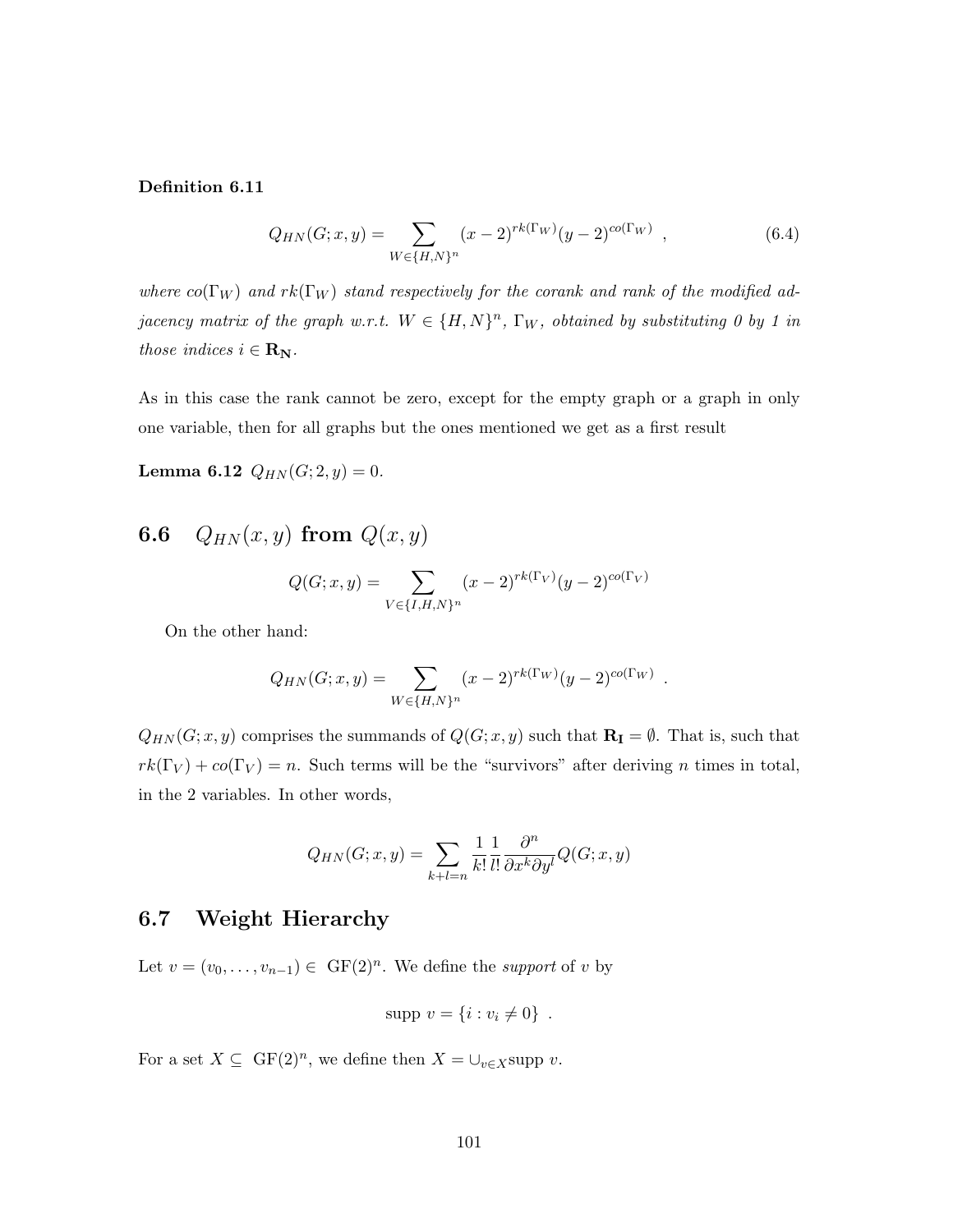**Definition 6.13** [\[46,](#page-135-2) [99\]](#page-140-0) The weight hierarchy of an [n, k, d] binary linear code C is the sequence  $(d_1, \ldots, d_k)$ , where

$$
d_r = \min\{ \text{supp } D : D \leq C, \dim D = r \},
$$

where  $\leq$ ' means here 'subspace of'.

In section [6.2,](#page-101-0) we saw that the two-variable interlace polynomial offers more information about the spectra than the one-variable polynomials. Still, we can see that if we try to compute the weight hierarchy of a code based on a bipartite graph,  $q(x, y)$  does not give enough information. We introduce an extension of the interlace polynomial that contains all necessary information about the weight hierarchy.

The subset of quadratic Boolean functions that can be represented by bipartite graphs, have an interpretation as binary linear codes [\[67\]](#page-137-1): Let  $T_{C}$ ,  $T_{C}$  be a bipartite splitting of  $\{0, \ldots, n-1\}$ , and let us partition the variable set  $\mathbf{x} = (x_0, \ldots, x_{n-1})$  as  $\mathbf{x} = \mathbf{x_C} \cup \mathbf{x_{C^{\perp}}}$ , where  $\mathbf{x_C} = \{x_i : i \in \mathbf{T_C}\}\$ , and  $\mathbf{x_{C^{\perp}}} = \{x_i : i \in \mathbf{T_{C^{\perp}}}\}\$ . For a quadratic bipartite function  $p(\mathbf{x})$ , we can write  $p(\mathbf{x}) = \sum_k q_k(\mathbf{x_C}) r_k(\mathbf{x_C})$ , with  $q_k$  and  $r_k$  homogeneous linear Boolean functions where  $deg(q_k(\mathbf{x_C})) = deg(r_k(\mathbf{x_C})) = 1 \forall k$  (clearly, such a function  $p(\mathbf{x})$ ) corresponds to a bipartite graph), and let  $s(\mathbf{x}) = (-1)^{p(\mathbf{x})}$ . Then:

**Theorem 6.14** [\[67\]](#page-137-1) The action of the transform  $\prod_{i\in\mathbf{T}}H_i$ , with  $\mathbf{T} = \mathbf{T_C}$  or  $\mathbf{T_{C^{\perp}}}$ , on  $s(\mathbf{x})$  gives  $s'(\mathbf{x}) = m(\mathbf{x})$ , with m the ANF of a Boolean function. s' is the binary indicator for a binary linear  $[n, n - \mathbf{T}], d$  error correcting code, C. In other words, the transform defines a code C such that  $s'(x) = 1$  iff  $x \in C$ . Furthermore, the codes obtained from taking  $T = T_C$  or  $T_{C^{\perp}}$  are mutually dual.

Let  $p(\mathbf{x})$  be the quadratic Boolean function associated to a graph in  $n + m$  variables. Then, the weight hierarchy of its associated code  $C$  is given by:

**Theorem 6.15** [\[67\]](#page-137-1) Let  $[s_C]$  the indicator of the  $[n+m, k, d]$  binary linear code associated to the graph, C (see [\(6.7\)](#page-106-0)). Let  $\mathbf{Q} \subset \{0, ..., n + m - 1\}$ . Let,

<span id="page-105-0"></span>
$$
m_{\mathbf{Q}} = \frac{|\mathbf{Q}| + \log_2(\mu) - (n+m) + k}{2}, \quad \text{with } \mu = PAR(s_C') \quad , \tag{6.5}
$$

where  $s'_C = (\prod_{j \in \mathbf{Q}^c} I_j \prod_{j \in \mathbf{Q}} H_j)[s_C]$ , where ' $\mathbf{Q}^c$ ' stands for the complement of the subset **Q**. Then, the weight hierarchy of the code  $C$ ,  $d_j$ , is given by:

$$
d_j = \min_{\mathbf{Q}:m_{\mathbf{Q}}=j} |\mathbf{Q}| \tag{6.6}
$$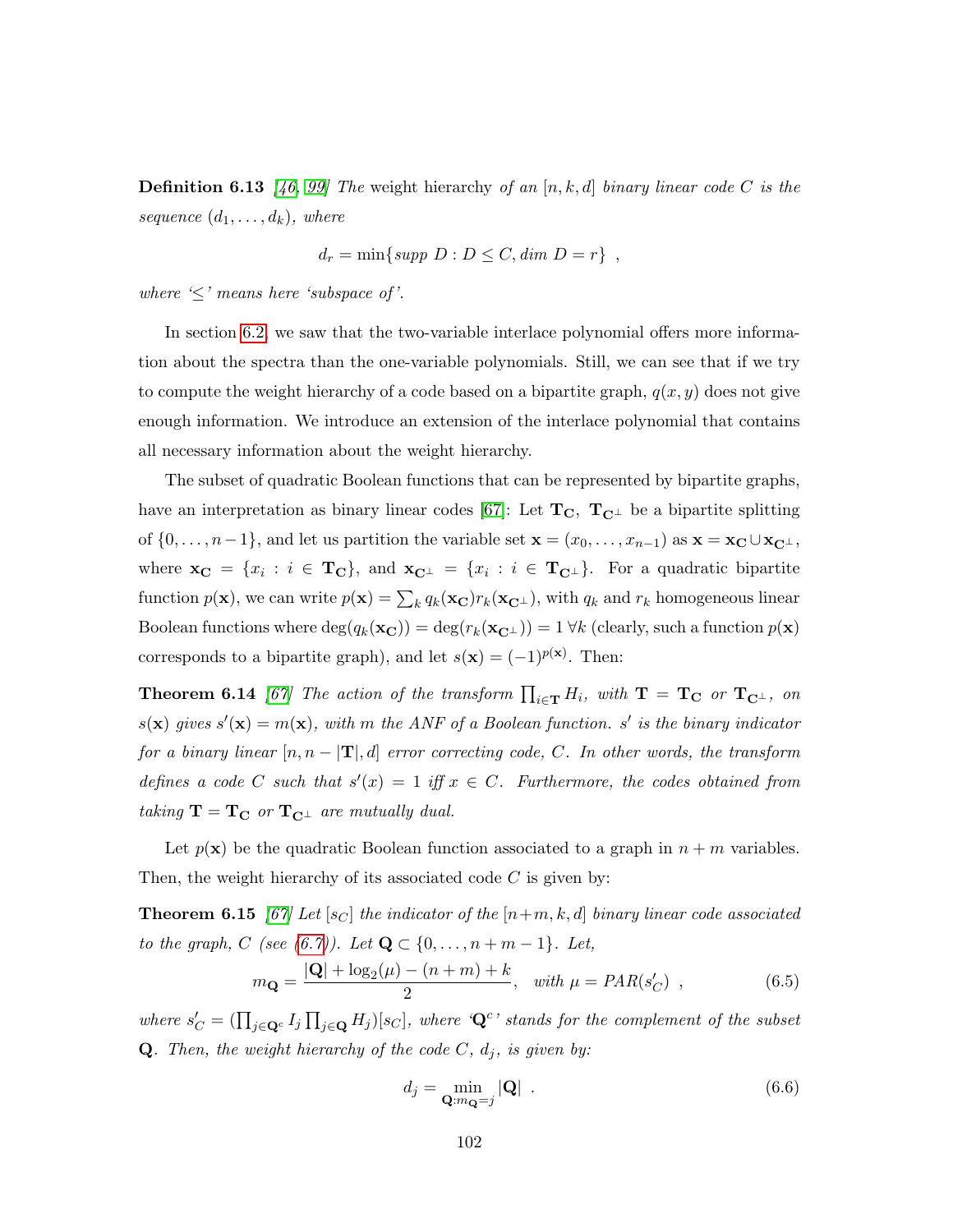We suppose that the code C is given by  $\mathbf{T_C} = \{n, \ldots, n+m-1\}, \mathbf{T_{C^{\perp}}} = \{0, \ldots, n-1\}.$ That means that the binary indicator  $[s_C]$  is obtained as:

<span id="page-106-0"></span>
$$
[s_C] = (\overbrace{I \otimes \cdots \otimes I}^n \otimes \overbrace{H \otimes \cdots \otimes H}^m)(-1)^p = (H_n \cdots H_{n+m-1})(-1)^p . \qquad (6.7)
$$

**Note:** If the binary indicator of the code is obtained as  $[s_{C^{\perp}}] = (H_0 \cdots H_{n-1})(-1)^p$ (the dual code), by applying a change of variables we are back in the first case.

We want to write the weight hierarchy in terms of the modified adjacency matrix w.r.t. the transforms in  $\{I, H\}^{n+m}$ . It is important to know whether we have the code C or its dual (whether we apply  $\Gamma$ 's to the 'left' of the graph and  $H$ 's to the 'right' or viceversa), as the final transform is the product of the transform  $\prod_{j\in\mathbf{Q}^c} I_j \prod_{j\in\mathbf{Q}} H_j$  with the transform that converts s into  $[s_C]$ : in our case, the final transform applied to the bipolar vector of the function will be

$$
\left(\prod_{j\in\mathbf{Q}^c} I_j \prod_{j\in\mathbf{Q}} H_j\right) \cdot \left(H_n \cdots H_{n+m-1}\right)(-1)^p \tag{6.8}
$$

So even  $q(x, y)$  is not enough for computing the weight hierarchy, as it offers no information about the position on which the  $H$ 's or  $I$ 's are applied.

Let  $U = U_1(H_n \cdots H_{n+m-1})$ , which will cover all of  $\{I, H\}^{n+m}$  if  $U_1$  does. Then, let  $U = (\prod_{j\in \mathbf{R}_{\mathbf{I}}} I_j \prod_{j\in \mathbf{R}_{\mathbf{H}}} H_j)$ . Furthermore, let  $\mathbf{R}_{\mathbf{H}}^1 = \mathbf{R}_{\mathbf{H}} \cap \{0,\ldots,n-1\}$ ,  $\mathbf{R}_{\mathbf{I}}^1 =$  $\mathbf{R}_{\mathbf{I}} \cap \{0, \ldots, n-1\}$ , and let  $\mathbf{R}_{\mathbf{H}}^2 = \mathbf{R}_{\mathbf{H}} \cap \{n, \ldots, n+m-1\}$ ,  $\mathbf{R}_{\mathbf{I}}^2 = \mathbf{R}_{\mathbf{I}} \cap \{n, \ldots, n+m-1\}$ . Then, we can rewrite Q as:

$$
|\mathbf{Q}| = |\mathbf{R}_{\mathbf{H}}(U_1)| = |\mathbf{R}_{\mathbf{H}}^1| + (m - |\mathbf{R}_{\mathbf{H}}^2|)
$$
.

Also,  $\log_2(\mu) = co(\Gamma_U)$ , where  $\Gamma_U$  is the modified adjacency matrix under the transform

$$
U = (\prod_{j \in \mathbf{R}_{\mathbf{I}}} I_j \prod_{j \in \mathbf{R}_{\mathbf{H}}} H_j)(H_n \cdots H_{n+m-1}) \ .
$$

Since  $p$  is bipartite, its adjacency matrix will be of the form:

$$
\Gamma = \left(\begin{array}{cc} \mathbf{0} & M \\ M^t & \mathbf{0} \end{array}\right) .
$$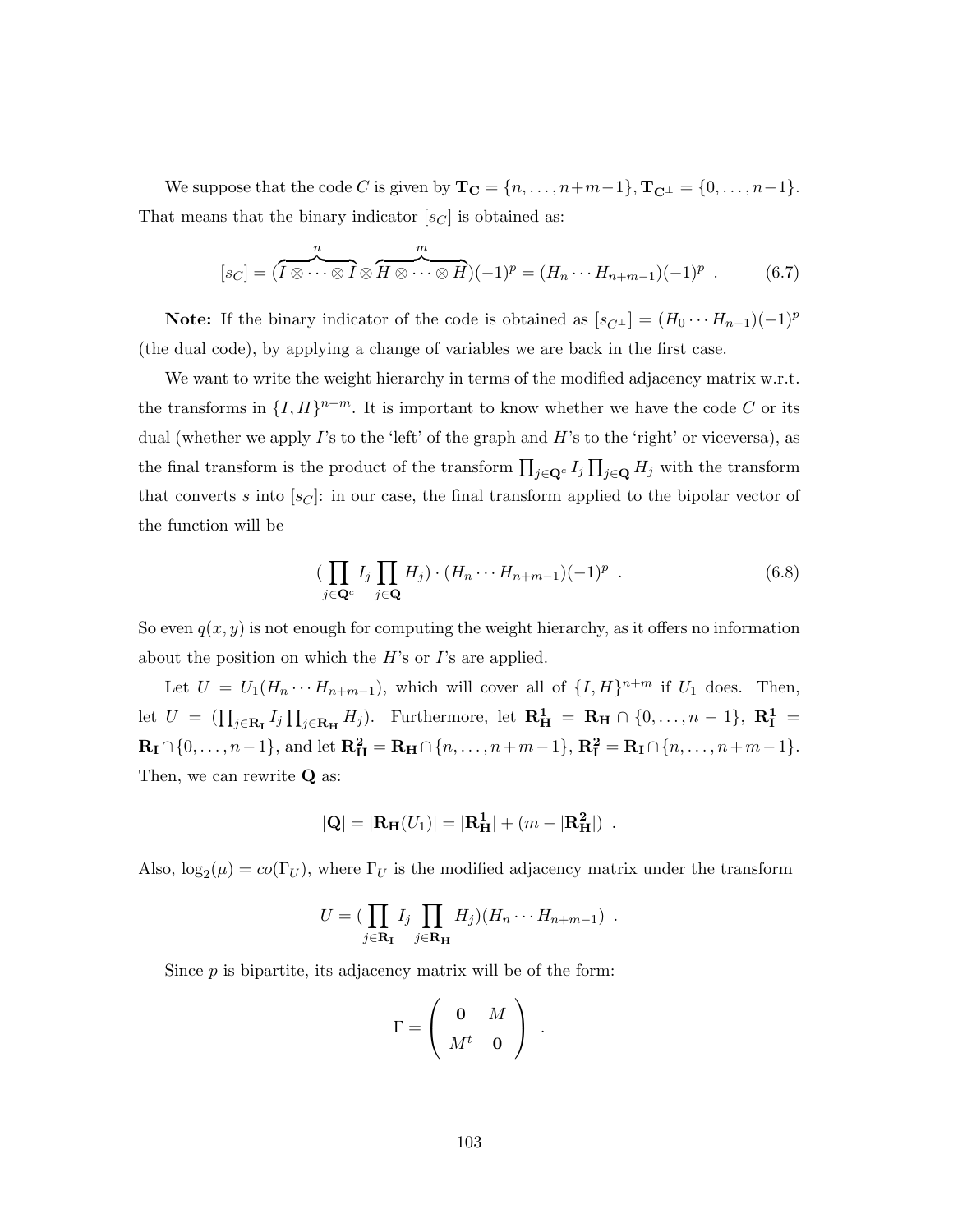**Definition 6.16** We define  $q_w(x, y, z)$ , a three-variable interlace polynomial which is an extension of the two-variable interlace polynomial, by

$$
q_w(x,y,z) = \sum_U (x-1)^{rk(M_{\mathbf{R_I}})}(y-1)^{\mathbf{R}_{\mathbf{H}}^1 + rk(M_{\mathbf{R_I}})}(z-1)^{\mathbf{R}_{\mathbf{H}}^2 + rk(M_{\mathbf{R_I}})},
$$
(6.9)

where  $M_{\mathbf{R}_{\mathbf{I}}}$  is the matrix M after erasing in  $\Gamma$  the rows and columns of those indices  $i \in \mathbf{R}_{\mathbf{I}}$ .

Since the blocks of the matrix are independent, we see that  $rk(\Gamma_U) = 2rk(M_{\mathbf{R}_I})$  and  $co(\Gamma_U) = |\mathbf{R}_{\mathbf{H}}^1| + |\mathbf{R}_{\mathbf{H}}^2| - 2rk(M_{\mathbf{R}_{\mathbf{I}}}).$  Therefore, we have that

$$
q(x, y) = q_w((x + 1)^2 - 1, y, y) . \t\t(6.10)
$$

.

.

We now have all the information needed to compute the weight hierarchy, for we can rewrite [\(6.5\)](#page-105-0) as

<span id="page-107-0"></span>
$$
m_{\mathbf{Q}} = \frac{|\mathbf{R}_{\mathbf{H}}^{1}| + (m - |\mathbf{R}_{\mathbf{H}}^{2}|) + co(\Gamma_{U}) - (n + m) + k}{2} \tag{6.11}
$$

Now,  $k = n$ , as we assume that the code C is given by applying I's to the indices  $0, \ldots, n-1$ . Substituting the corank in [\(6.11\)](#page-107-0), we obtain  $m_{\mathbf{Q}} = |\mathbf{R}_{\mathbf{H}}^1| - rk(M_{\mathbf{R}_{\mathbf{I}}}).$ 

We denote  $Y = y - 1, Z = z - 1$ . We define

$$
q_w^0 = Z^m q_w(2, X, Z^{-1}) = \sum_U Y^{|\mathbf{R}_{\mathbf{H}}^1| - rk(M_{\mathbf{R}_{\mathbf{I}}})} Z^{m - (|\mathbf{R}_{\mathbf{H}}^2| - rk(M_{\mathbf{R}_{\mathbf{I}}}))}
$$

Then,  $m_{\mathbf{Q}} = \deg_Y q_w^0$ , where  $\deg_Y$  means the degree in the variable Y. Then,

### Lemma 6.17

$$
d_j = \min_{m_\mathbf{Q}=j} |\mathbf{Q}| = \min_{deg_Y q_w^0 = j} deg q_w^0.
$$

**Example:** Following the example on pages  $18-19$  of  $[67]$ , we compute the threevariable interlace polynomial for  $p = x_0x_2 + x_0x_3 + x_0x_4 + x_1x_2 + x_1x_4$  from the PAR for each transform (see section [5.4\)](#page-92-0); we use the notation  $X = x - 1, Y = y - 1, Z = z - 1$ :

$$
q_w = X^0 Y^0 Z^3 + 3X^0 Y^0 Z^2 + 3X^0 Y^0 Z^1 + X^0 Y^0 Z^0 + 2X^1 Y^0 Z^2
$$
  
+ 
$$
6X^1 Y^0 Z^1 + 5X^1 Y^0 Z^0 + 3X^1 Y^0 Z^1 + X^2 Y^0 Z^1 + 2X^2 Y^0 Z^0
$$
  
+ 
$$
X^1 Y^1 Z^1 + 3X^1 Y^1 Z^0 + X^0 Y^2 Z^0
$$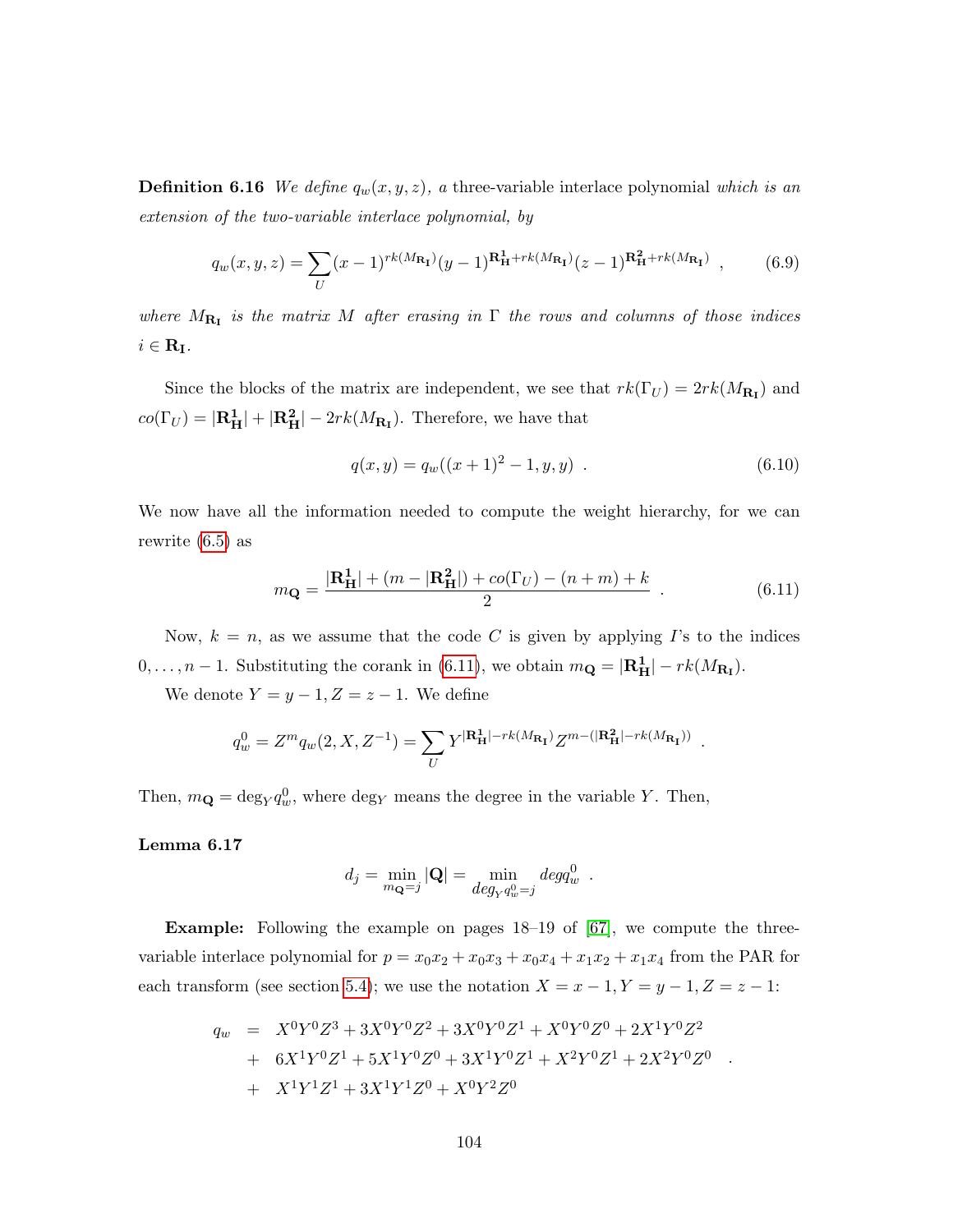Then,

$$
q_w^0 = Y^0 Z^0 + 5 Y^0 Z^1 + 13 Y^0 Z^2 + 8 Y^0 Z^3 + Y^1 Z^2 + 3 Y^1 Z^3 + Y^2 Z^3.
$$

We have thus: terms with  $\deg Y q_w^0 = 0$ :  $\{Y^0 Z^0, Y^0 Z^1, Y^0 Z^2, Y^0 Z^3\}$ , whose minimal degree is 0. So we obtain  $d_0 = \min_{\substack{\text{deg}_Y q_w^0 = 0}} \text{deg}_w^0 = 0$ . Similarly, we get  $d_1 = 3$  and  $d_2 = 5.$ 

### 6.8 Conclusions

As in chapter [5](#page-80-0) for the one-variable interlace polynomial, we developed an interpretation of the two-variable interlace polynomial proposed in [\[5\]](#page-131-0), and extended the concept to define the polynomials  $Q(x, y)$ ,  $Q_{IN}(x, y)$  and  $Q_{HN}(x, y)$ . Also, we showed how to derive the weight hierarchy of the binary code associated with a bipartite graph from an extension of its interlace polynomial, a three-variable interlace polynomial.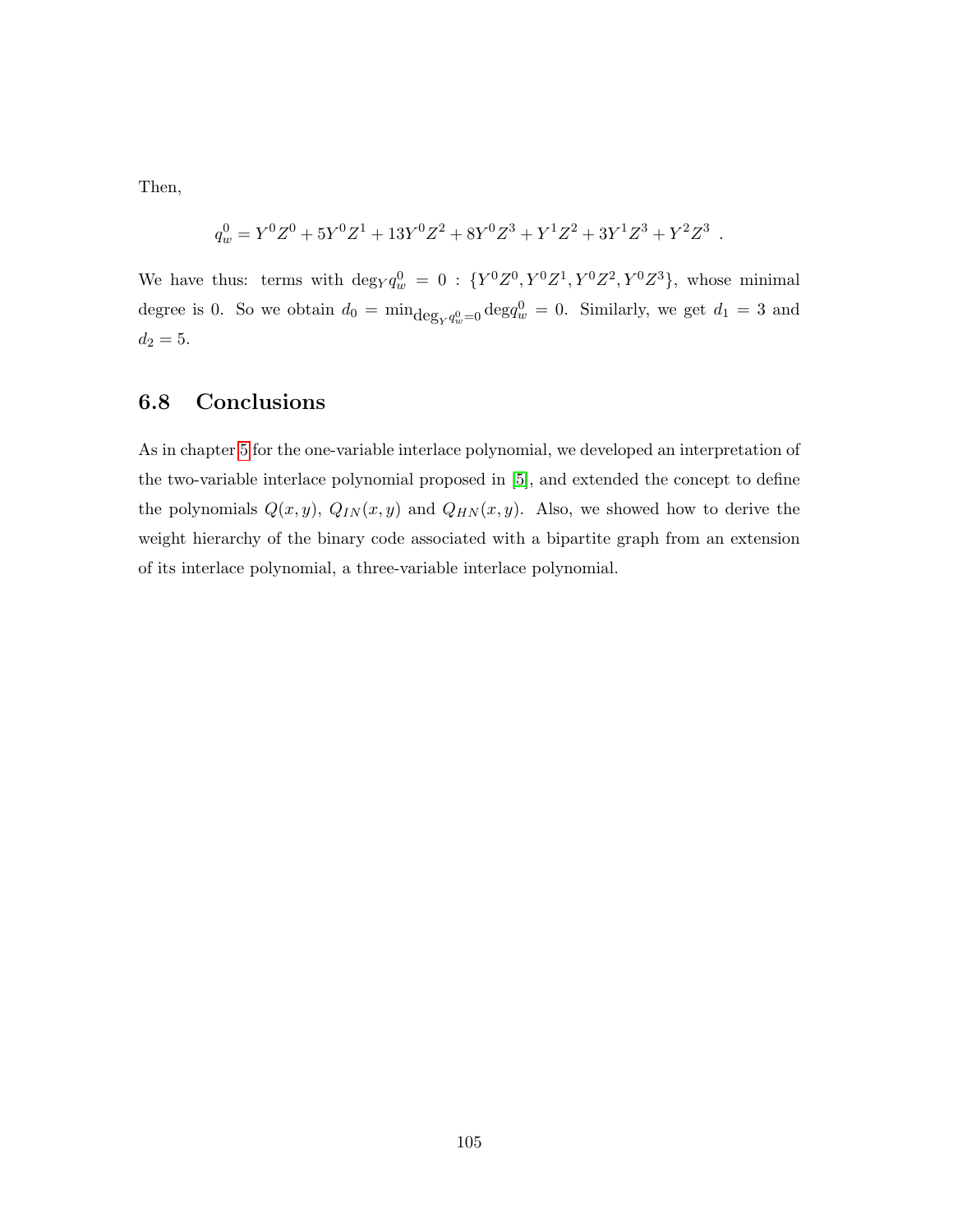# <span id="page-109-0"></span>Chapter 7

# On Pivot Orbits of Boolean Functions

The results for this chapter can be found in [\[77\]](#page-138-0).

### 7.1 Overview

The *pivot* operation on a graph G was used by Arratia, Bollobás and Sorkin  $[2]$  to define the *interlace polynomial*  $q(G, z)$  (see chapter [5\)](#page-80-0), as a variant of Tutte and Tutte-Martin polynomials [\[17\]](#page-132-0). In chapter [5,](#page-80-0) we relate the interlace polynomials of a graph to the spectra of a quadratic Boolean function with respect to a strategic subset of local unitary transforms, the set  $\{I, H, N\}^n$ .

In this chapter we characterise the pivot operation using *algebraic normal form (ANF)*. We also generalise pivot to hypergraphs, and state the (necessary and sufficient) condition that a function of degree higher than two must fulfill in order to allow such an operation. Then we show how the pivot operation on a (hyper)graph can be written as a transform on the bipolar vector of the function associated to it. Using this, we construct a family of Boolean functions that have a large number of flat spectra w.r.t.  $\{I, H\}^n$ , and compute this number. We study the pivot orbit trajectory of structures that include a clique and develop lower bounds on the number of flat spectra of a graph w.r.t.  $\{I, H\}^n$  and  ${I, H, N}^n$ .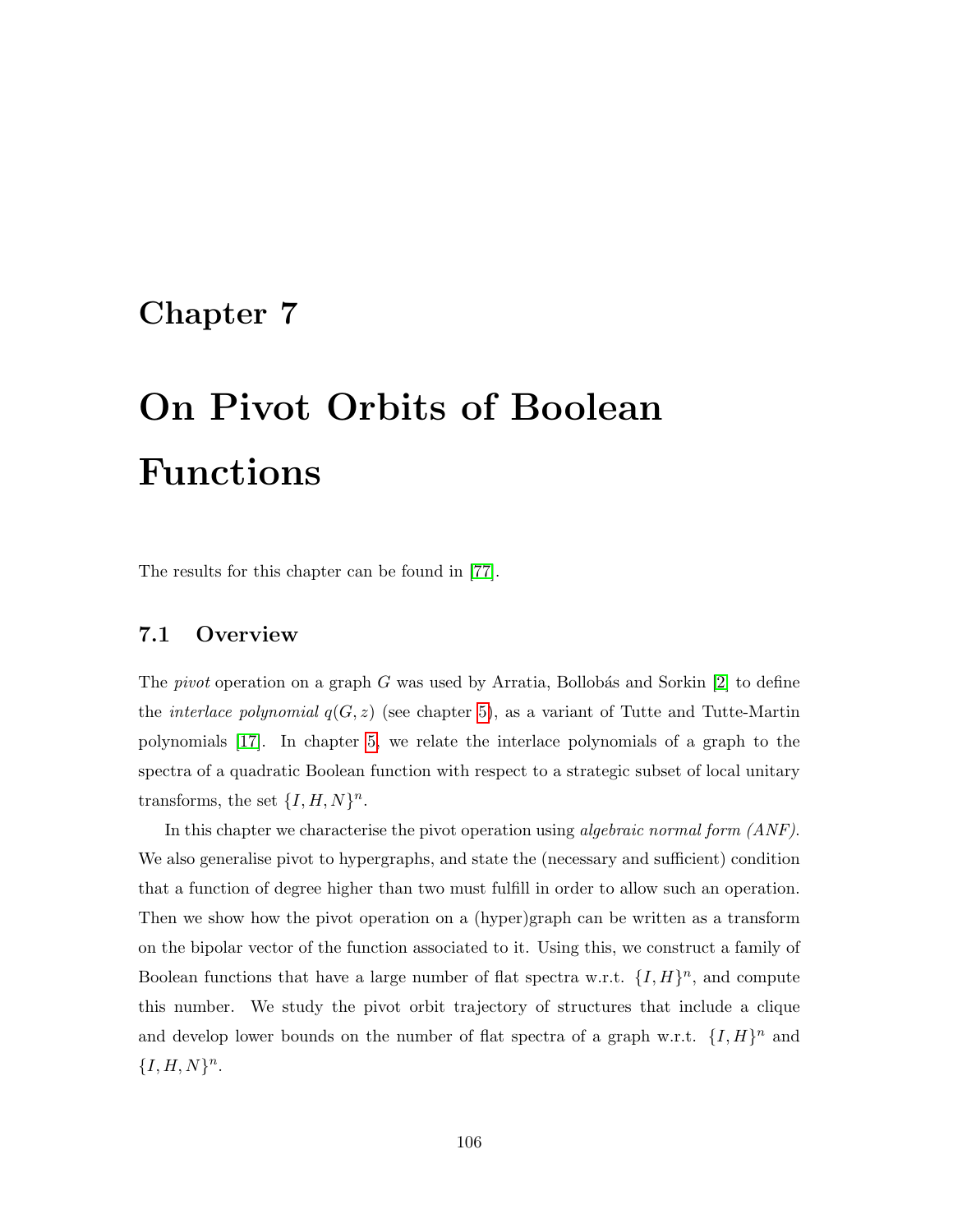#### 7.2 Pivot

Here we will see different interpretations of the pivot transform. We recall definition [5.12:](#page-92-0) The action of *pivot* on a graph,  $G$ , at two connected vertices, u and v, (i.e. where  $G$ contains the edge uv), is given by  $LC(v)LC(u)LC(v)$  - that is the action of LC at vertex  $v$ , then vertex  $u$ , then vertex vagain.

#### 7.2.1 Pivot in Terms of Boolean Functions

Lemma 7.1 Let p be a quadratic Boolean function. We can write

$$
p = x_i x_j + x_i \mathcal{N}_i + x_j \mathcal{N}_j + R \ ,
$$

where  $N_i$ ,  $N_j$ , and R are not functions of  $x_i$  or  $x_j$ . Then, after pivoting its associated graph on the edge ij, p becomes (equivalent<sup>[1](#page-110-0)</sup> to)

$$
p_{iji} = x_i x_j + x_i \mathcal{N}_j + x_j \mathcal{N}_i + \mathcal{N}_i \mathcal{N}_j + R = p + (x_i + x_j)(\mathcal{N}_i + \mathcal{N}_j) + \mathcal{N}_i \mathcal{N}_j.
$$

#### 7.2.2 A Generalisation to Hypergraphs

<span id="page-110-1"></span>**Definition 7.2** Let  $p = x_i x_j + q(x_0, \ldots, x_{n-1})$  be a function of any degree ( $\geq 2$ ) in the variables  $\{0, \ldots, n-1\}$  such that  $x_i x_j$  is not a multiplying term in q (that is, such that  $\partial^2$  $\frac{\partial^2}{\partial x_i x_j} q = 1$ ). Then, we can define the pivot operation in the associated hypergraph on the edge ij by its ANF as  $p_{iji} = x_i x_j + x_i \mathcal{N}_j + x_j \mathcal{N}_i + \mathcal{N}_i \mathcal{N}_j + R = p + (x_i + x_j)(\mathcal{N}_i + \mathcal{N}_j) + \mathcal{N}_i \mathcal{N}_j$ , where  $p = x_i x_j + x_i N_i + x_j N_j + R$  as before.

**Remarks:** Note that now there is no restriction in the degree of  $\mathcal{N}_i, \mathcal{N}_j$ , and also that due to the condition on p (and equivalently to it)  $\mathcal{N}_i$  and  $\mathcal{N}_j$  are independent of both  $x_i$  and  $x_j$  and so the formula is well-defined, while if we don't have this condition the definition is ambiguous. When  $p$  is quadratic and the vertices i and j are connected, the condition is always fulfilled and the definition is consistent.

<span id="page-110-2"></span>**Lemma 7.3** Let  $G$  be a bipartite (hyper)graph. Then, after pivoting on any edge of  $G$ , the resultant (hyper)graph is bipartite.

<span id="page-110-0"></span><sup>&</sup>lt;sup>1</sup>By 'equivalent' we understand here that the graph associated to  $p_{ij}$  is the same as the graph obtained from the associated graph of  $p$  by pivoting on the edge  $ij$ .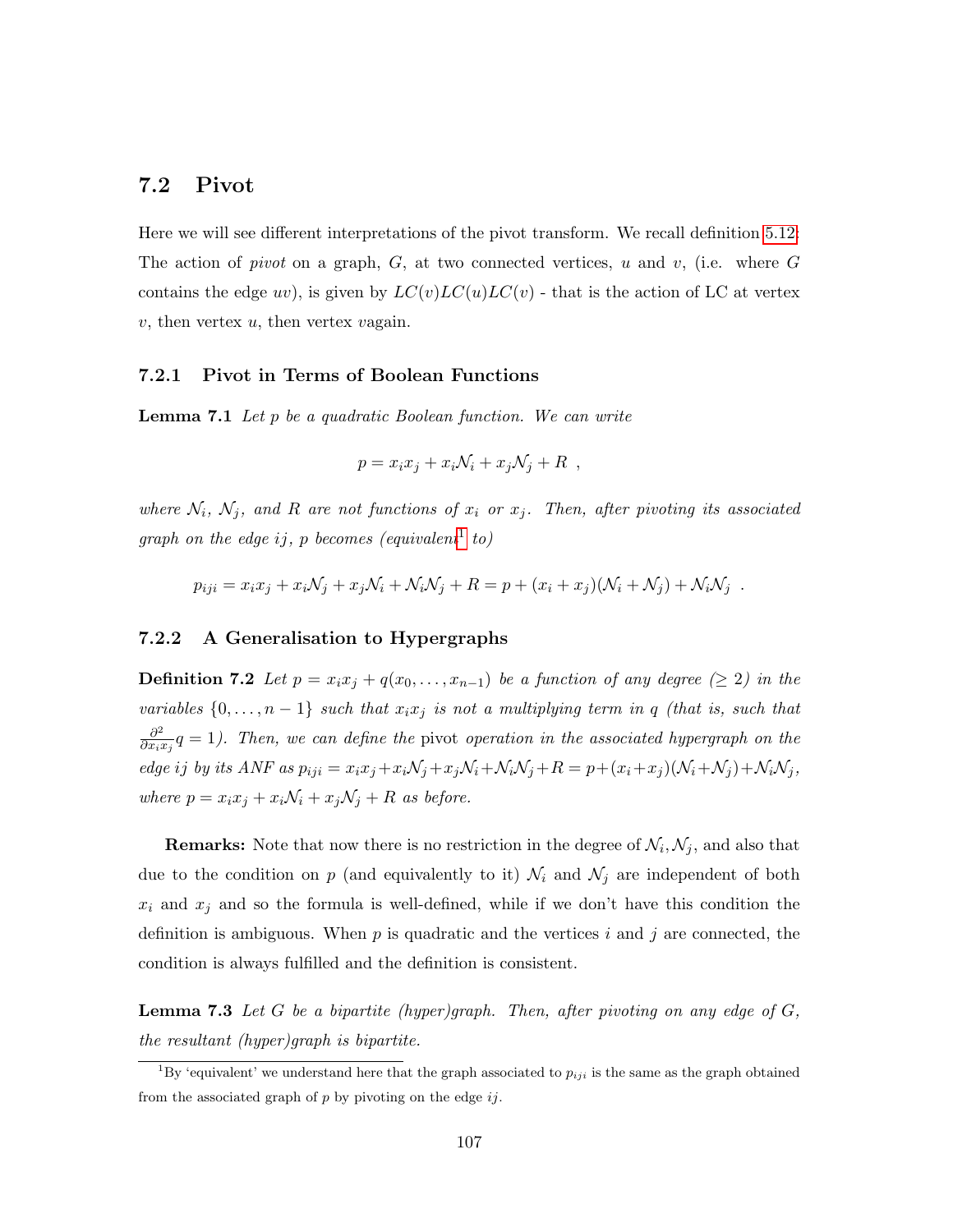#### 7.2.3 Pivot in Spectral Terms

<span id="page-111-0"></span>**Theorem 7.4** Let p be a function that fulfills the condition on definition [7.2.](#page-110-1) Then, the pivot of its associated (hyper)graph lies in the orbit of  $\{I, H\}^n$ . Concretely, if we call  $p_{ij}$ the function result of pivoting on the edge ij of the (hyper)graph associated with p, then  $(-1)^{p_{iji}} = (H_i \cdot H_j)(-1)^p$ .

*Proof:* Let  $p = x_i x_j + x_i \mathcal{N}_i + x_j \mathcal{N}_j + R$ , and let  $s = (-1)^p$ . Then, by theorem 18 in [\[67\]](#page-137-0),

$$
s' = H_i s = (x_j + \mathcal{N}_i + x_i + 1)(-1)^{x_j \mathcal{N}_j + R}.
$$

Now, applying theorem 19 of [\[67\]](#page-137-0), we get

$$
s'' = H_j s' = 1 \cdot (-1)^{R + (\mathcal{N}_i + x_i)(\mathcal{N}_j + x_j)} = (-1)^{x_i x_j + x_i \mathcal{N}_j + x_j \mathcal{N}_i + \mathcal{N}_i \mathcal{N}_j + R} ,
$$

which is what we wanted. Note that, by the condition on  $p$ ,  $\mathcal{N}_i$  does not depend on  $x_j$ , and that ensures that the condition of theorem 19 of [\[67\]](#page-137-0) is fulfilled.  $\blacksquare$ 

Proof 2: Here we give an alternative proof of theorem [7.4.](#page-111-0) As in the first proof, let  $p = x_i x_j + x_i \mathcal{N}_i + x_j \mathcal{N}_j + R$ , and let  $s = (-1)^p$ . Then, by theorem [3.7,](#page-39-0)  $N_i s = i^{p'}$ , where

$$
p' = 2(p(x) + x_j \mathcal{N}_i + \sum_{\substack{r,s \in \mathcal{N}_i \\ r \neq s}} x_r x_s) + 3(x_i + x_j + \mathcal{N}_i) .
$$

Define  $\delta_1 = \prod$  $k \in S_1$  $\begin{pmatrix} 1 & 0 \end{pmatrix}$  $0 \quad i$  $\setminus$ k  $\Pi$  $k \in S_1^c$ I<sub>k</sub>, where  $S_1 = \mathcal{N}_i \cup \{i\} \cup \{j\}$ . Applying  $\delta_1$  to  $N_i$ s, we get  $s' = \delta_1 N_i s = (-1)^{p_i}$ , where

$$
p_i = p(x) + x_j \mathcal{N}_i + \sum_{r,s \in \mathcal{N}_i} x_r x_s = x_i x_j + x_i \mathcal{N}_i + x_j (\mathcal{N}_i + \mathcal{N}_j) + \sum_{\substack{r,s \in \mathcal{N}_i \\ r \neq s}} x_r x_s + R
$$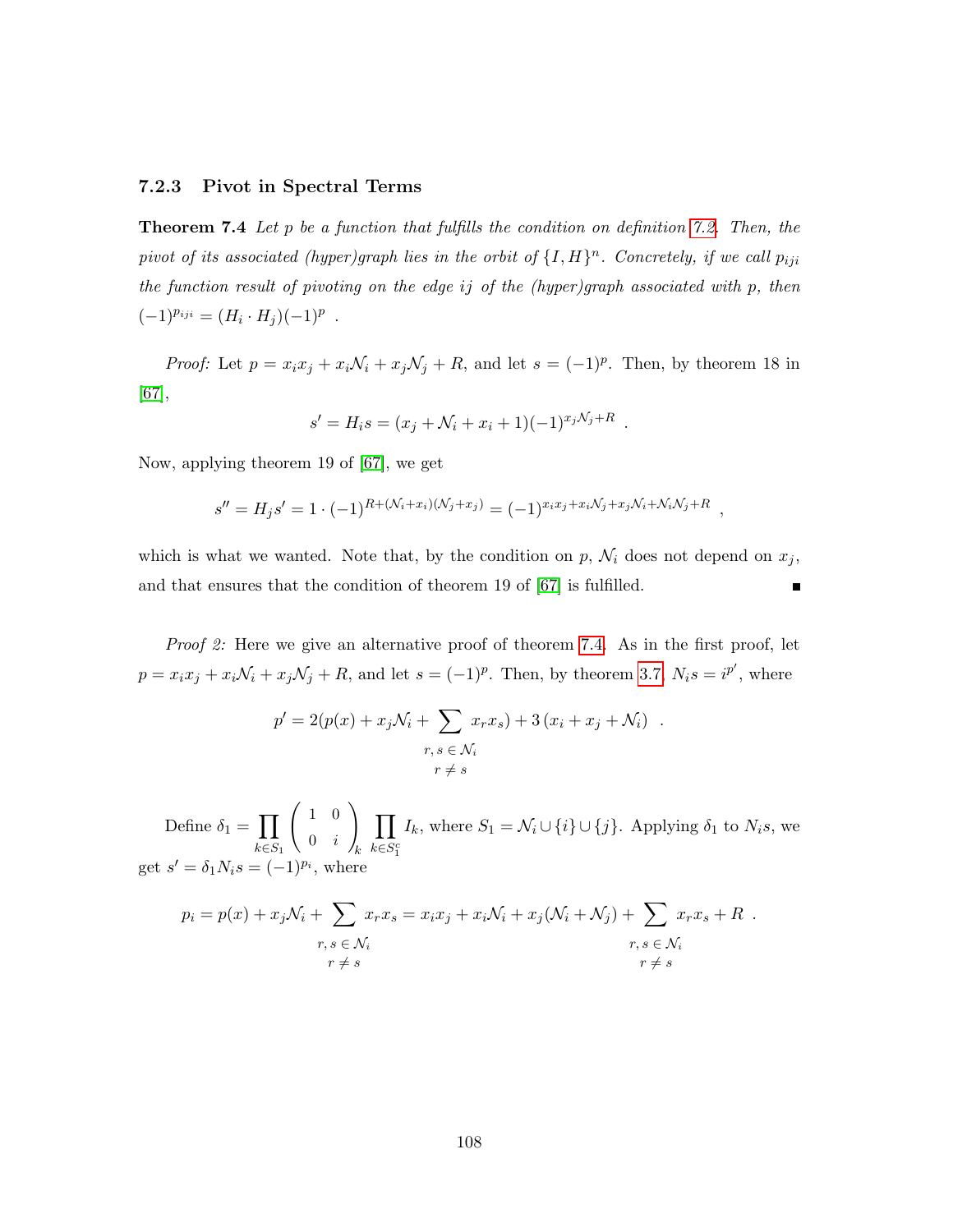This was the result of the action of LC<sub>i</sub>. Now we apply LC<sub>j</sub>; that is, we apply  $N_j$  to s'. The result is  $N_j s' = i^{p''}$ , where

$$
p'' = 2(x_i x_j + x_i N_i + x_j (N_i + N_j) + \sum_{\substack{r, s \in N_i \\ r \neq s}} x_r x_s + R + x_i (N_i + N_j) + \sum_{\substack{r, s \in N_i \\ r \neq s}} x_r x_s) + 3 (x_i + x_j + N_i + N_j).
$$

Define  $\delta_2 = \prod$  $k \in S_2$  $\sqrt{ }$  $\mathcal{L}$ 1 0  $0 \quad i$  $\setminus$  $\overline{1}$ k  $\Pi$  $k \in S^c_2$ I<sub>k</sub>, where  $S_2 = \mathcal{N}_i \cup \mathcal{N}_j \cup \{i\} \cup \{j\}$ . Applying  $\delta_2$  to  $N_j s'$ , the result is  $s'' = \delta_2 N_j s' = (-1)^{ji}$ , where

$$
p_{ji} = x_i x_j + x_i \mathcal{N}_j + x_j (\mathcal{N}_i + \mathcal{N}_j) + \sum_{\substack{r,s \in \mathcal{N}_i \\ r \neq s}} x_r x_s + \sum_{\substack{r,s \in \mathcal{N}_i \cup \mathcal{N}_j \\ r \neq s}} x_r x_s + R.
$$

Finally, we apply LC<sub>i</sub> again. The result is  $N_i s'' = i^{p'''}$ , where

$$
p''' = 2(x_i x_j + x_i N_j + x_j (N_i + N_j) + \sum_{\substack{r,s \in N_i \\ r \neq s}} x_r x_s + \sum_{\substack{r,s \in N_i \\ r \neq s}} x_r x_s + R
$$
  
+  $x_j N_j + \sum_{\substack{r,s \in N_j \\ r \neq s}} x_r x_s + 3 (x_i + x_j + N_j)$ 

.

Define now  $\delta_3 = \prod$  $k \in S_3$  $\sqrt{ }$  $\mathcal{L}$ 1 0  $0 \quad i$  $\setminus$  $\overline{1}$ k  $\Pi$  $k \in S_3^c$ I<sub>k</sub>, where  $S_3 = \mathcal{N}_j \cup \{i\} \cup \{j\}$ . Applying it to the previous output, we get  $s''' = \delta_3$  $\omega'' = \delta_3(-1)^{p_{ij}}$ , where

$$
p_{iji} = x_i x_j + x_i \mathcal{N}_j + x_j \mathcal{N}_i + \sum_{\substack{r \in \mathcal{N}_i, s \in \mathcal{N}_j \\ r \neq s}} x_r x_s + R.
$$

Let  $\Delta_a \in$  $\sqrt{ }$ J  $\mathcal{L}$  $\sqrt{ }$  $\mathcal{L}$ 1 0 0  $\pm i$  $\setminus$  $\vert$ ,  $\sqrt{ }$  $\mathcal{L}$ 0 1  $\pm i$  0  $\setminus$  $\overline{1}$  $\mathcal{L}$  $\mathcal{L}$ J ,  $\Delta_b \in$  $\sqrt{ }$ J  $\mathcal{L}$  $\sqrt{ }$  $\mathcal{L}$ 1 0  $0 \pm 1$  $\setminus$  $\vert$ ,  $\sqrt{ }$  $\mathcal{L}$ 0 1  $\pm 1$  0  $\setminus$  $\overline{1}$  $\mathcal{L}$  $\mathcal{L}$ J . Trans-

lating the previous results into local unitary transforms, and considering that  $N^2 = \Delta_a H$ ,  $\Delta_b\Delta_a = \Delta_a$ , we see that we have applied:

• In position *i*:  $\Delta_a N \Delta_a \Delta_a N = \Delta_a N \Delta_b N = \Delta_a \Delta_b NN = \Delta_b \Delta_b H = \Delta_b H$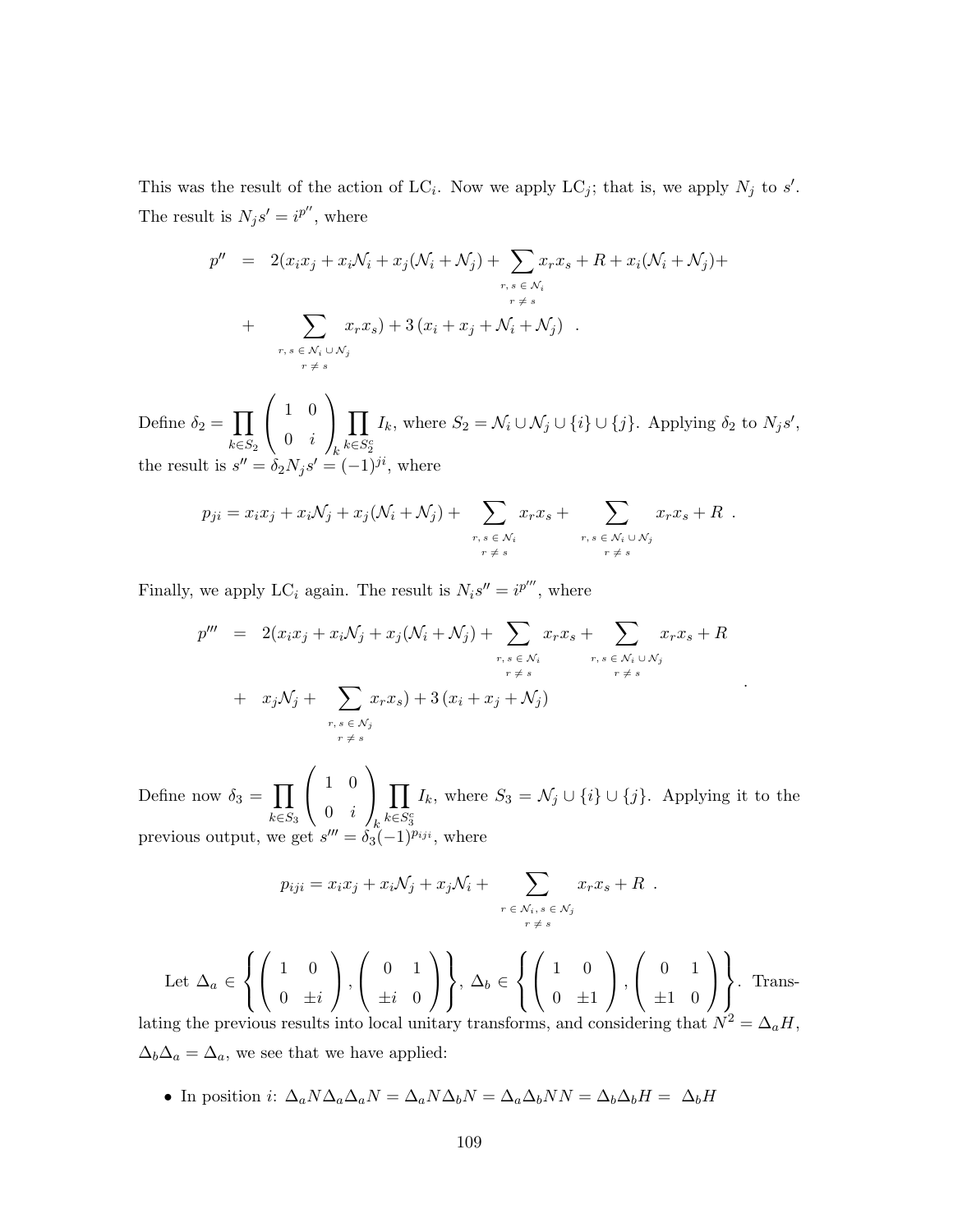- In position j:  $\Delta_a \Delta_a N \Delta_a = \Delta_b N \Delta_a = \Delta_b \Delta_b H = \Delta_b H$
- Positions  $\mathcal{N}_i$  and  $\mathcal{N}_j$ :  $\Delta_a\Delta_a = \Delta_b$ .
- Remaining positions:  $I$ .

Corollary 7.5 Let p be a Boolean function of any degree such that it satisfies the conditions of definition [7.2.](#page-110-1) Then, p has a flat spectrum with respect to the transform  $U = H_i \cdot H_j.$ 

### 7.3 Enumeration of Pivot Orbits

We enumerate the number of orbits of connected graphs of  $n$  vertices, which are inequivalent with respect to pivot, both for the unlabelled and labelled case, as shown in Table [7.1.](#page-114-0) It follows from Definition [5.12](#page-92-0) that each LC orbit is partitioned into a set of pivot orbits so that, given a list of all LC orbits over  $n$  vertices, we can generate and enumerate all pivot orbits over n vertices. For the unlabelled case we make use of the classification of self-dual quantum codes, which is isomorphic to the classification of LC graph orbits, as described in [\[29,](#page-133-0) [30\]](#page-133-1) and available at [\[26\]](#page-133-2). This classification in turn used nauty [\[60\]](#page-136-0) to deal efficiently with graph isomorphism. The subsequent enumeration of pivot orbits of unlabelled connected graphs is shown in Table [7.1](#page-114-0) up to  $n = 11$ . We have also classified and enumerated all pivot orbits for labelled connected graphs as shown in Table [7.1.](#page-114-0) A complete list of pivot orbit representatives for both labelled and unlabelled connected graphs is available at http://www.ii.uib.no/∼[matthew/pivotorbits/files.html.](http://www.ii.uib.no/~matthew/pivotorbits/files.html)

It can be shown that each  $(k, n - k)$ -bipartite graph is related to a binary  $[n, k]$  linear code, C, via a simple transform from the set of  $\{I, H\}^n$  transforms [\[67\]](#page-137-0) (see section [10.8\)](#page-148-0). Likewise, the dual  $[n, n-k]$  code,  $C^{\perp}$ , can also be obtained from the same graph via another transform from the set of  $\{I, H\}^n$  transforms. One can also show that C and  $C^{\perp}$  are invariant under pivot of the associated bipartite graph and, consequently, such a graph remains bipartite under pivot, as stated in Lemma [7.3.](#page-110-2) It is therefore of interest to enumerate the number of pivot orbits of bipartite graphs.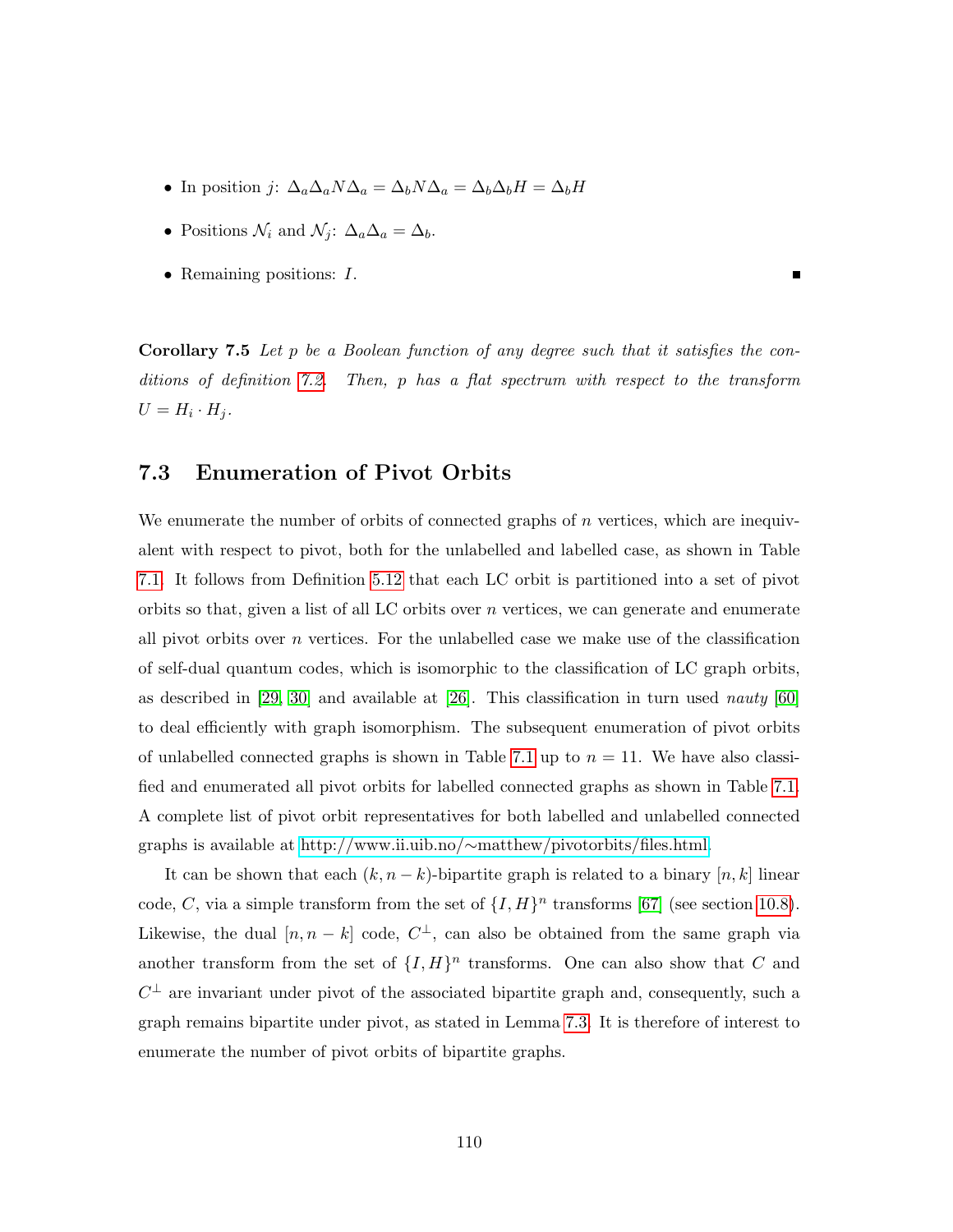Table [7.1](#page-114-0) enumerates pivot orbits of unlabelled and labelled connected bipartite graphs up to  $n = 13$ , and a list of bipartite pivot orbit representatives for unlabelled and labelled connected graphs is available at

| $\boldsymbol{n}$ |       | $\overline{2}$ | 3              | 4 | 5  | 6   |                | 8   | 9   | 10  |                     | 19 | 13         |
|------------------|-------|----------------|----------------|---|----|-----|----------------|-----|-----|-----|---------------------|----|------------|
| $i_n$            |       |                | $\overline{2}$ | 4 | 10 | 35  | 134            | 777 |     |     | 6702 104825 3370317 |    |            |
| $j_n$            |       |                | $\mathcal{D}$  |   |    |     | 119 2303 80923 |     |     |     |                     |    |            |
|                  | $k_n$ |                |                | 2 | 3  |     | 15             | 43  | 110 | 370 | 1260                |    | 5366 25684 |
| $\iota_n$        |       |                |                | 4 | 26 | 251 | 3412           |     |     |     |                     |    |            |

[http://www.ii.uib.no/ matthew/bipivotorbits/files.html.](http://www.ii.uib.no/~matthew/bipivotorbits/files.html)

<span id="page-114-0"></span>Table 7.1: Number of pivot-inequivalent labelled/unlabelled connected graphs,  $i_n$ : unlabelled,  $j_n$ : labelled,  $k_n$ : unlabelled-bipartite,  $l_n$ : labelled-bipartite

# 7.4 Construction and Bounds on the Number of Flat Spectra

We now design a family of Boolean functions in  $n$  variables of degree less or equal to max $\{t, 2\}$ , where  $0 \le t \le n - 1$ , and that have a large number of flat spectra w.r.t.  ${I, H}<sup>n</sup>.$ 

• 
$$
f^{n,t} = \sum_{i=0}^{t-1} \sum_{j=t}^{n-1} x_i x_j + \sum_{i=t}^{n-2} \sum_{j=i+1}^{n-1} x_i x_j + a(x_0, x_1, \dots, x_{n-1}),
$$
 where  $deg(a) \le 1$ .

• Family  $\mathcal{F}^{n,t}$ : <sup>n,t</sup>:  $\mathcal{F}^{n,t} = \{f^{n,t}+h(x_0, x_1, \ldots, x_{t-1})\},\$  where h is an arbitrary Boolean function in t variables.

**Conjecture 7.6** Let  $f \in \mathcal{F}^{n,t}$ . Then the pivot orbit of f occurs within n[−1  $_{k=0}$  $\mathcal{F}^{n,k}$  .

**Theorem 7.7** Let  $f \in \mathcal{F}^{n,t}$ . Then the number of flat spectra of f w.r.t.  $\{I, H\}^n$  is at least  $(t + 1)2^{n-t-1}$ , where the bound is tight if f has degree t.

**Remark:** If f has degree t then all the  $(t + 1)2^{n-t-1}$  flat spectra correspond to restrictions of f down to residual quadratic functions.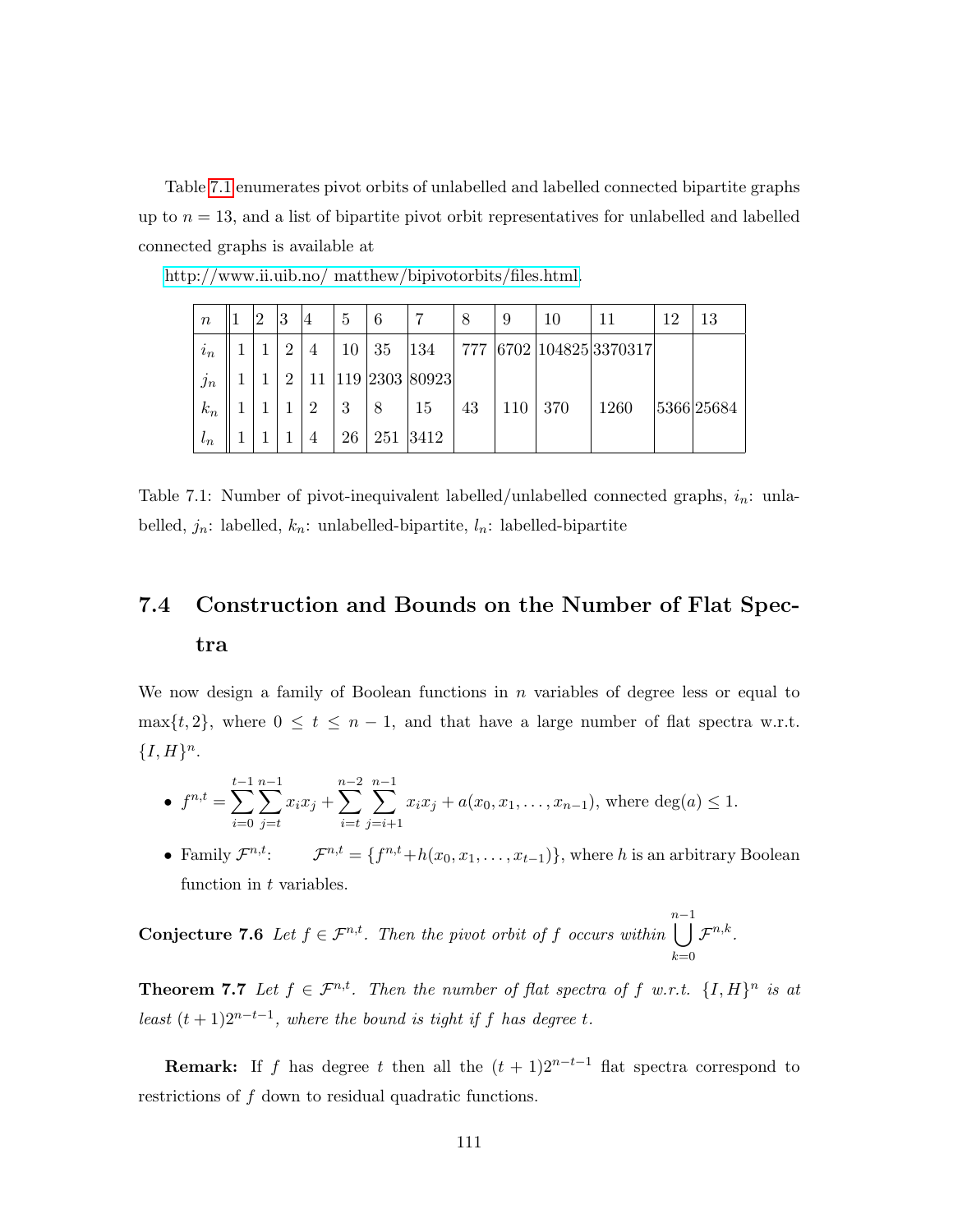**Lemma 7.8** Let  $f \in \mathcal{F}^{n,t}$ . Then the number of flat spectra of f w.r.t.  $\{I, H, N\}^n$  is at  $least (n + 1)(t + 1)2^{n-t-1}$ .

## 7.5 Number of Flat Spectra w.r.t.  $\{I, H\}^n$

We recall here definition [4.2:](#page-60-0) The *clique* in n variables (or *complete graph*) is defined as  $\sum_{0 \leq i < j \leq n-1} x_i x_j$ . By lemma [4.7,](#page-66-0) the clique has  $2^{n-1}$  flat spectra w.r.t.  $\{I, H\}^n$ , and thus maximises the number of flat spectra w.r.t.  $\{I, H\}^n$ .

We study here the behaviour of a graph that contains a clique. We consider 3 cases, depending on the positions of the vertices  $A$  and  $B$ , where we pivot on the edge  $AB$ . Let  $C_r$  be the clique in r variables contained in the graph. We denote by  $\mathcal{N}_A$  and  $\mathcal{N}_B$  the neighbourhoods of A and B respectively, and by  $\mathcal{N}_{AB}$  the intersection of the neighbourhoods.

- $A, B \in C_r$ : The clique remains invariant.
- $A \in C_r$ ,  $B \notin C_r$ : Let m be the number of variables of  $C_r$  that are in  $\mathcal{N}_{AB}$ . Then  $C_r$  splits and we get the cliques  $C_{r-m}$ ,  $C_{m+2}$ , connected just by B. Moreover  $A \notin C_{r-m}$ ,  $B \in C_{r-m}$  and  $A, B \in C_{m+2}$ .
- $A, B \notin C_r$ : In this case,  $C_r$  remains invariant, independently of whether A or B are connected to it or not.

We give lower bounds on the number of flat spectra w.r.t.  $\{I, H\}^n$  and  $\{I, H, N\}^n$ depending on internal structures:

**Lemma 7.9** Consider a graph G and two unconnected subgraphs  $G_1$  and  $G_2$ . The number of flat spectra of G w.r.t.  $\{I, H\}^n$ ,  $K_{IH}$ , has as lower bound:  $K_{IH}(G) \geq K_{IH}(G_1)$ .  $K_{IH}(G_2)$ 

**Corollary 7.10** If we consider inside the graph unconnected subgraphs  $G_1, \ldots, G_t$ , then  $K_{IH}(G) \geq \prod_{i=1}^{t} K_{IH}(G_i)$ . For instance, if we get inside the graph unconnected cliques  $C_{r_1}, \ldots, C_{r_t}$ , then  $K_{IH}(G) \ge \prod_{i=1}^t 2^{n_i-1}$ .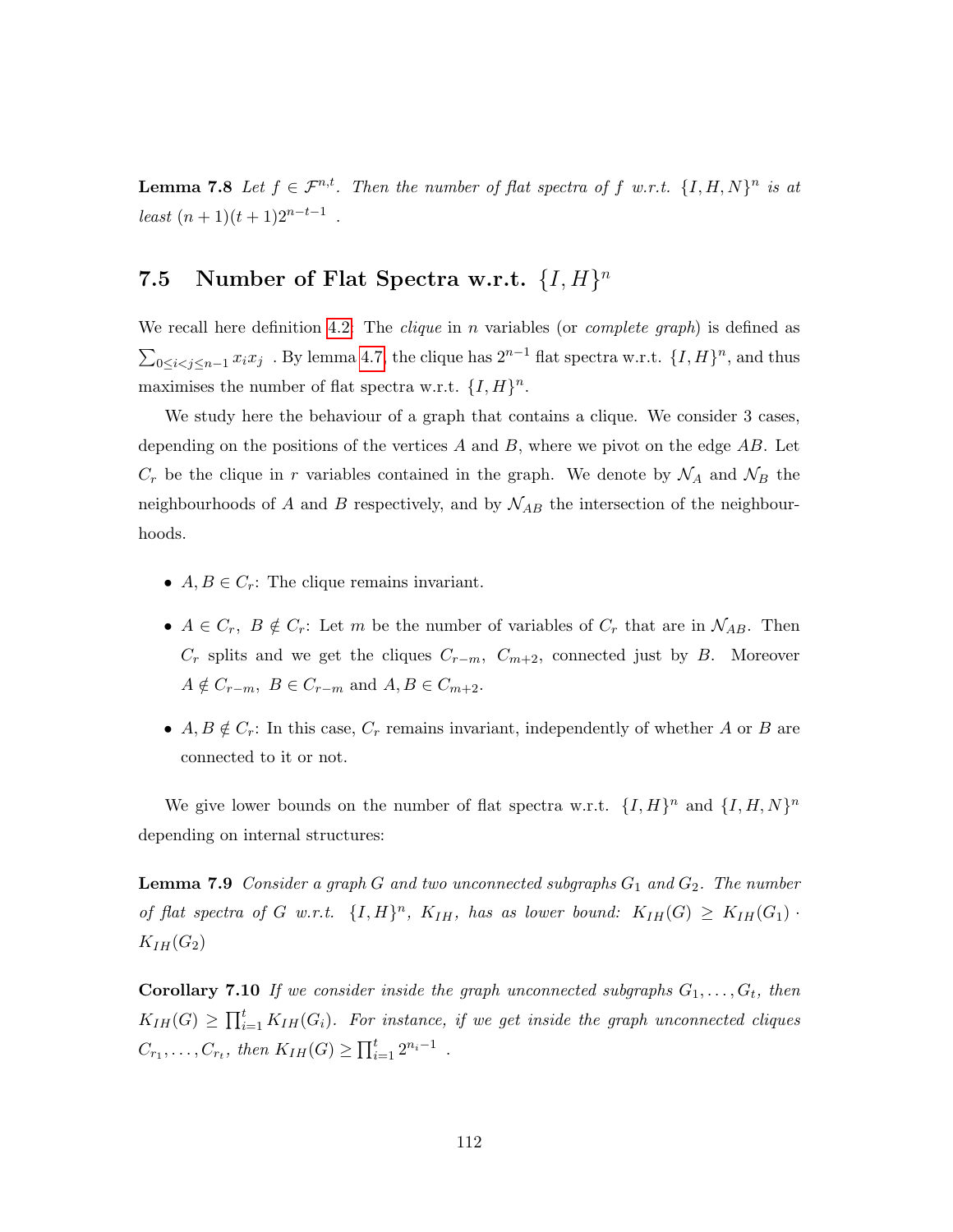**Lemma 7.11** This is also true for the number of flat spectra w.r.t.  $\{I, H, N\}^n$ : If we consider inside the graph unconnected subgraphs  $G_1, \ldots, G_t$ , then we have that  $K_{IHN}(G) \geq 0$  $\prod_{i=1}^t K_{IHN}(G_i)$ .

## 7.6 Conclusions

We characterised the pivot operation using algebraic normal form (ANF), and generalised the concept to hypergraphs, stating the necessary and sufficient condition that a function of degree higher than two must fulfill in order to allow such an operation. We showed then how the pivot operation on a (hyper)graph can be written as a transform on the bipolar vector of the function associated to it. We construct a family of Boolean functions that have a large number of flat spectra w.r.t.  $\{I, H\}^n$ , and computed this number. We studied the pivot orbit trajectory of structures that include a clique and developed lower bounds on the number of flat spectra of a graph w.r.t.  $\{I, H\}^n$  and  $\{I, H, N\}^n$ .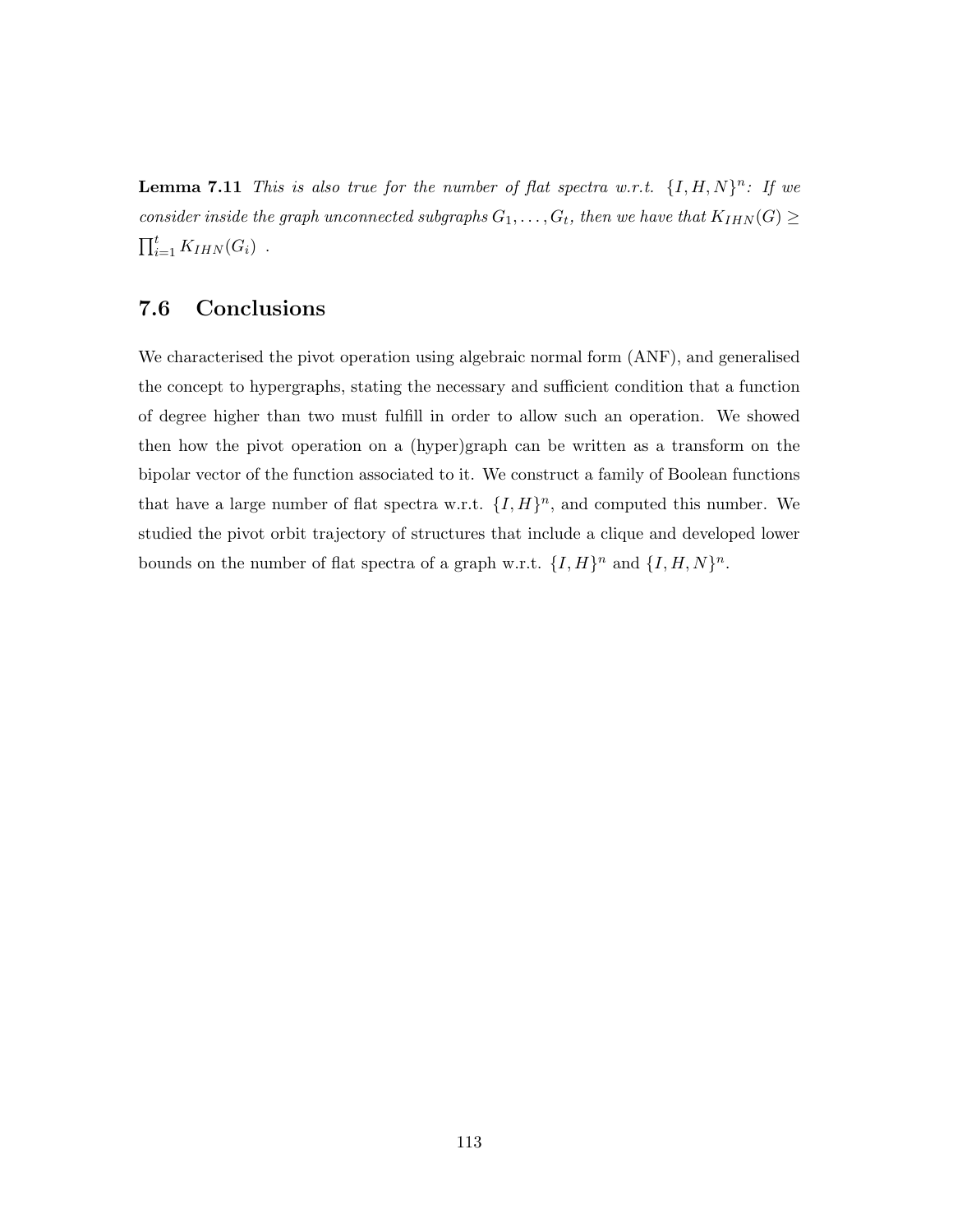# <span id="page-117-0"></span>Chapter 8

# Further Symmetries for  $\{I, H, N\}^n$

### 8.1 Overview

In this chapter, we show for which cases we can change the degree of a function by pivoting on its associated hypergraph, or reduce or increase the number of high degree terms. We describe as well the explicit formula for the result of applying a transform  $U \in \{I, N\}^n$ to the bipolar vector of a Boolean function or, in general, to any vector with entries in the set  $\{0, \pm 1\}$ . Together with the results proposed by Parker and Rijmen in [\[67\]](#page-137-0), and by iteration we can compute the result of the application of a  $U \in \{I, H, N\}^n$  to any vector with entries in the set  $\{0, \pm 1\}$ . Furthermore, we show how to use these results for computing the result of the application of a  $U \in \{I, H, N\}^n$  to  $i^p$  for  $p: \{0, 1\}^n \to \mathbb{Z}_4$ .

### 8.2 Changing the Degree by Pivoting

In chapter [7,](#page-109-0) we proposed a generalisation of the pivot transform to hypergraphs. We will see here how in the case of some functions of degree higher than two we can change its degree by pivoting in the associated hypergraph. Those functions will still be equivalent, in the sense that they are  $\{I, H\}^n$ -equivalent.

Lemma 8.1 Let p be a Boolean function, such that:

- $deg(p) \geq 4$
- condition in definition [7.2](#page-110-1) is fulfilled for at least one term  $x_ix_j$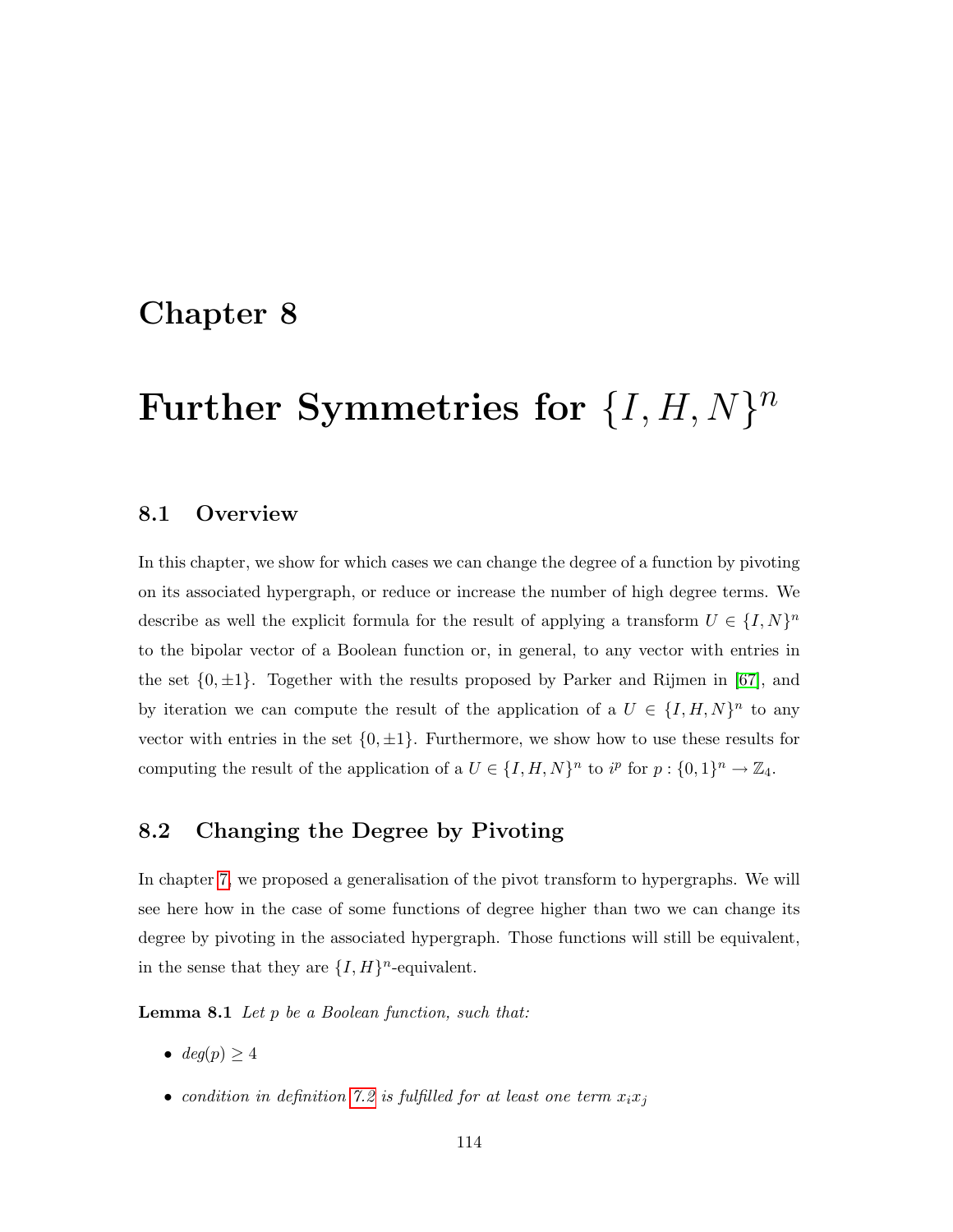• for a term  $m \in p$  of degree higher than 4 there  $\exists m_1, m_2$  s.t.  $m = m_1 m_2$  and  $x_i m_1, x_j m_2 \in p$ 

then the term m will be split into  $m_1$  and  $m_2$  by pivoting on the edge ij.

Remark: If there is more than one higher degree term, the conditions above must be satisfied for as many edges as necessary (or at least for some sequence of pivoting). If the conditions are not fulfilled for all higher degree terms, at least we can reduce their number by pivoting.

Conversely, if we want to increase the degree of a Boolean function:

**Lemma 8.2** Let  $p$  be a Boolean function, such that:

- $deg(p) > 3$
- condition in definition [7.2](#page-110-1) is fulfilled for at least one term  $x_ix_j$
- $\exists m_1 \in \mathcal{N}_i, m_2 \in \mathcal{N}_j \text{ s.t. } deg(m_1 m_2) > deg(p)$

then, after pivoting on the edge ij, the degree of p will increase, and its value will be at least  $deg(p_{ij}) \geq deg(m_1m_2)$ .

#### Examples:

1)  $p = x_0x_3 + x_0x_1x_2 + x_3x_4x_5 + x_1x_2x_4x_5$  (degree 4) via pivot on the edge 03 gives  $p_{030} = x_0x_3 + x_0x_4x_5 + x_3x_1x_2$  (degree 3).

2)  $p = x_0x_3 + x_0x_1x_2x_4x_5 + x_3x_6x_7x_8x_9 + x_1x_2x_4x_5x_6x_7x_8x_9$  (degree 8) via pivot on the edge 03 gives  $p_{030} = x_0x_3 + x_1x_2x_3x_4x_5 + x_0x_6x_7x_8x_9$  (degree 5).

3)  $p = x_0x_3 + x_0x_1x_2 + x_3x_4x_5 + x_3x_6 + x_1x_6$  (degree 3) via pivot on the edge 03 gives  $p' = p_{030} = x_0x_6 + x_0x_3 + x_0x_4x_5 + x_1x_2x_3 + x_1x_2x_4x_5 + x_1x_6$  (degree 4); further, via pivot on the edge 16 to this last function gives  $p'_{161} = x_1x_6 + x_0x_1 + x_0x_2x_3 + x_0x_2x_4x_5 +$  $x_2x_3x_6 + x_2x_4x_5x_6 + x_2x_3x_4x_5 + x_0x_3 + x_0x_4x_5$  (degree 4: the last pivot does not change the degree but it increases the number of higher degree terms).

As we have seen, two Boolean functions of different degree may be equivalent via the pivot transform. Such an equivalence is counter-intuitive, for we expect equivalent functions to have the same degree, as occurs with affine equivalence.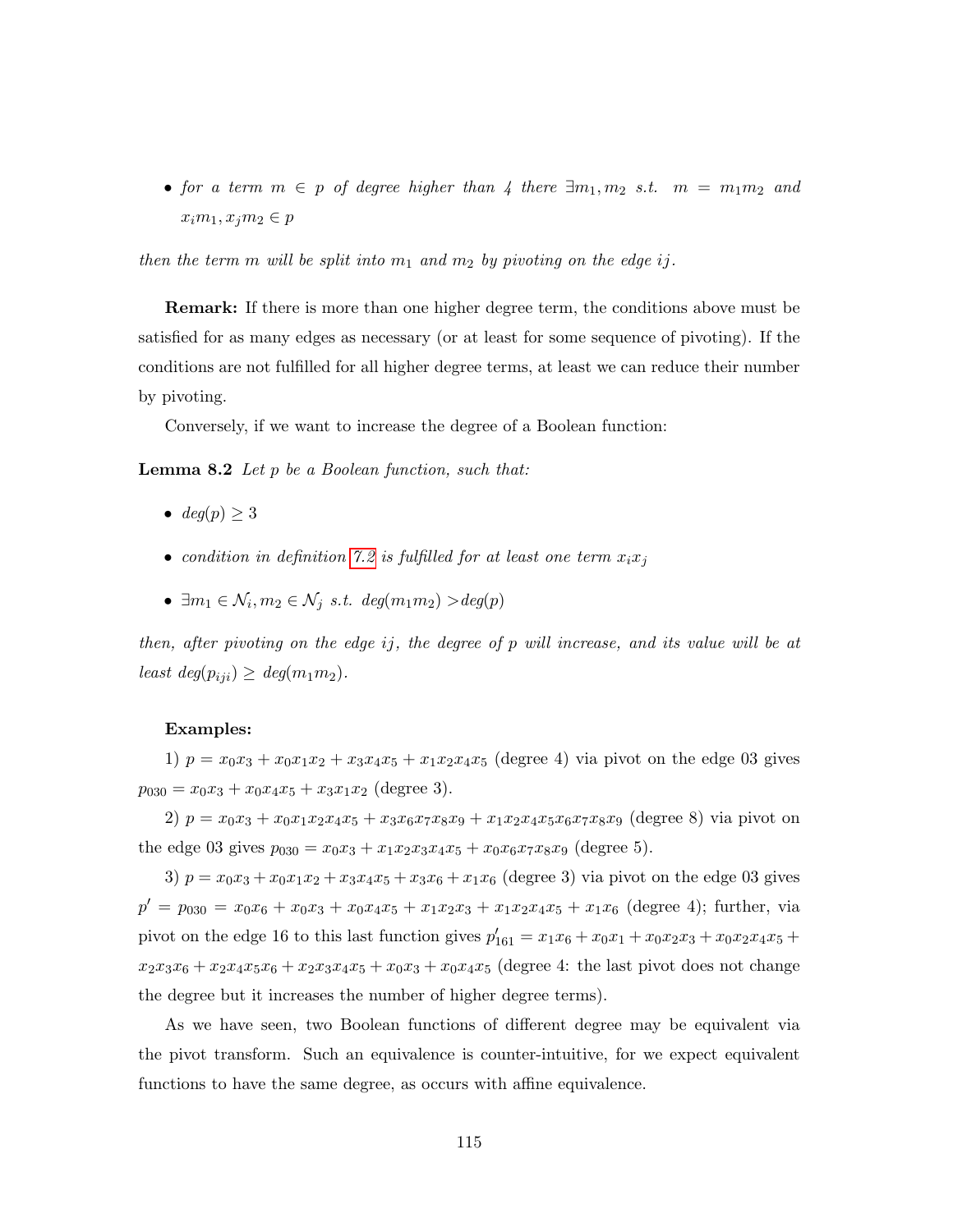## 8.3  $\{I, N\}^n$  Applied to the APF Form

In this section we describe the spectra of a Boolean function of any degree under any tranform in the set  $\{I, N\}^n$ . That is, for any Boolean function p and any transform  $U \in \{I, N\}^n$ , we give an explicit formula for  $U(-1)^{p(x)}$ . Furthermore, for any vector v with entries in the set  $\{0, \pm 1\}$  and any  $U \in \{I, N\}^n$ , we give an explicit formula for  $Uv$ .

Following Parker and Rijmen [\[67\]](#page-137-0), we define the *Algebraic Polar Form (APF)* of a vector v with entries in the set  $\{0, \pm 1\}$  as the product  $m(\mathbf{x})(-1)^{p(\mathbf{x})}$ , where m and p are both Boolean functions. We separate thus the magnitude m and the phase p of the vector  $v$ .

In the sequel we mix arithmetic mod 2 with arithmetic on the complex numbers  $\mathbb C$  so, to clarify the formulae for equations that mix arithmetic, anything in square brackets is computed mod 2, and the result is computed as complex numbers. For brevity, we will denote by  $N_j$  the transform  $N_j \prod_{i \neq j} I_i$ ; that is, the transform that applies N to the index j and I to the remaining indices. For any two transforms  $U_1, U_2 \in \{I, N\}^n$ ,  $U_1 \cdot U_2$  will denote the application of  $U_2$  followed by the application of  $U_1$ .

<span id="page-119-0"></span>Theorem 8.3 Let m and p be Boolean functions. Then,

$$
N_j m(-1)^p = \frac{1}{\sqrt{2}} ([m_0](-1)^{p_0} + i[m_1](-1)^{p_1+x_j}) ,
$$

where  $m_a = m|_{x_j=a}, p_a = p|_{x_j=a}, \text{ for } a \in \{0,1\}.$ 

*Proof:* Without loss of generality, we set  $j = n - 1$ . Then, we can write the  $1 \times n$ vector

$$
m(-1)^{p} = \begin{pmatrix} m_0(-1)^{p_0} \\ m_1(-1)^{p_1} \end{pmatrix} ,
$$

where  $m_a = m|_{x_{n-1}=a}, p_a = p|_{x_{n-1}=a}, \text{ and } a \in \{0,1\}.$ 

Let 
$$
A = \begin{pmatrix} 1 & i \\ 1 & -i \end{pmatrix}
$$
. Then,  
\n
$$
(\prod_{i=0}^{n-2} I_i \cdot N_{n-1}) m(-1)^p = \frac{1}{\sqrt{2}} \begin{pmatrix} A & \mathbf{0} & \dots & \mathbf{0} \\ \mathbf{0} & A & \dots & \mathbf{0} \\ \vdots & \vdots & \ddots & \vdots \\ \mathbf{0} & \mathbf{0} & \dots & A \end{pmatrix} \begin{pmatrix} m_0(-1)^{p_0} \\ m_1(-1)^{p_1} \end{pmatrix}
$$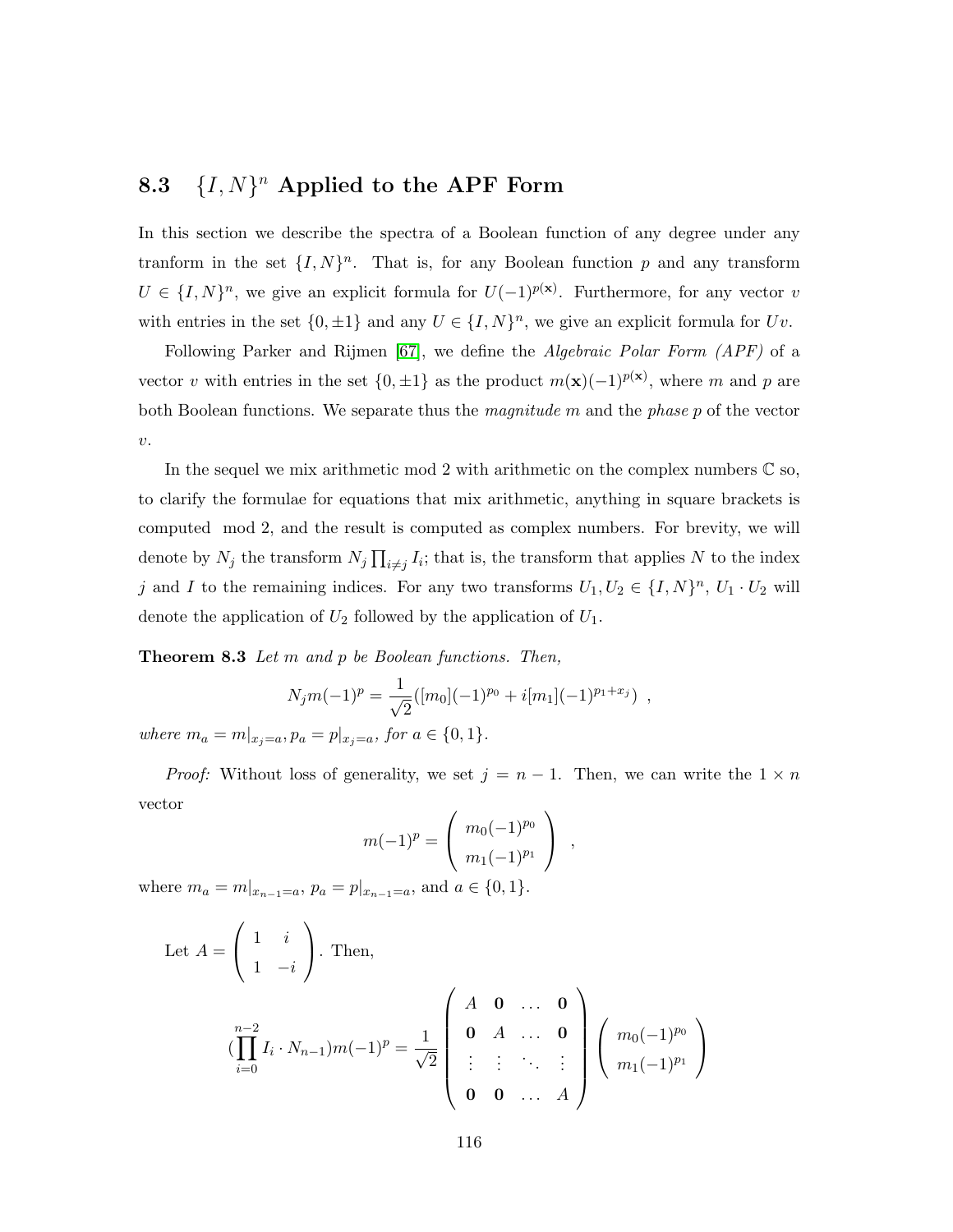$$
m(0, ..., 0)(-1)^{p(0, ..., 0)} + im(0, ..., 1)(-1)^{p(0, ..., 1)}
$$
  
\n
$$
m(0, ..., 1, 0)(-1)^{p(0, ..., 0)} - im(0, ..., 1, 1)(-1)^{p(0, ..., 1)}
$$
  
\n
$$
m(0, ..., 1, 0)(-1)^{p(0, ..., 1, 0)} + im(0, ..., 1, 1)(-1)^{p(0, ..., 1, 1)}
$$
  
\n
$$
\vdots
$$
  
\n
$$
m(1, ..., 1, 0)(-1)^{p(1, ..., 1, 0)} + im(1, ..., 1)(-1)^{p(1, ..., 1, 1)}
$$
  
\n
$$
m(1, ..., 1, 0)(-1)^{p(1, ..., 1, 0)} + im(1, ..., 1)(-1)^{p(1, ..., 1, 1)}
$$

$$
= m_0(-1)^{p_0} + im_1(-1)^{p_1+x_{n-1}}
$$

Let m and p be Boolean functions. Let  $a \in \{0,1\}^t$ ; then,  $m_a$  (respectively  $p_a$ ) will represent the result of fixing m (respectively p) at  $x_{j_k} = a_k$ , where  $a = \sum_{k=0}^{t-1} a_k 2^k$ , and  $j_k$ are the indices to which we apply  $N$ . Then,

.

#### Corollary 8.4

$$
(N_{j_{t-1}} \cdots N_{j_0})m(-1)^p = \frac{1}{2^{t/2}} \sum_{a \in GF(2)^t} i^{\lfloor (a+1)/2 \rfloor} [m_a](-1)^{p_a + x \cdot a}
$$

where  $x = (x_{j_0}, \ldots, x_{j_{t-1}})$  and  $\lfloor (a+1)/2 \rfloor$  means "the floor function for  $(a+1)/2$ ". The values of the resultant vector are thus in the set  $\frac{1}{2^{t/2}}(\{0,\pm 1,\ldots,\pm 2^{t-1}\}+i\{0,\pm 1,\ldots,\pm 2^{t-1}\}).$ 

Corollary 8.5  $N_j(-1)^p$  is always flat for p Boolean.

Proof:  $N_j(-1)^p = \frac{1}{\sqrt{k}}$  $\frac{1}{2}((-1)^{p_0}+i(-1)^{p_1+x_j})$ , and therefore  $|N_j(-1)^p|_{\mathbf{k}}=1 \ \forall \mathbf{k} \in \mathbb{F}_2^n$ , where  $|N_j(-1)^p|$ <sub>k</sub> means the complex modulus of the k<sup>th</sup> component of  $N_j(-1)^p$ . П

Remark: Theorem [8.3,](#page-119-0) together with theorem 17 of [\[67\]](#page-137-0), allows us to compute  $Um(-1)^p$  for any  $U \in \{I, H, N\}^n$  and m and p Boolean of any degree, as

$$
U = \prod_{i \in \mathbf{R}_{\mathbf{N}}} N_i \prod_{i \in \mathbf{R}_{\mathbf{H}}} H_i \prod_{i \in \mathbf{R}_{\mathbf{I}}} I_i = U_2 \cdot U_1 ,
$$

where  $U_1 = \prod_{j \in \mathbf{R}_{\mathbf{N}}} N_j \prod_{i \neq j} I_i$  and  $U_2 = \prod_{j \in \mathbf{R}_{\mathbf{H}}} H_j \prod_{i \neq j} I_i$ .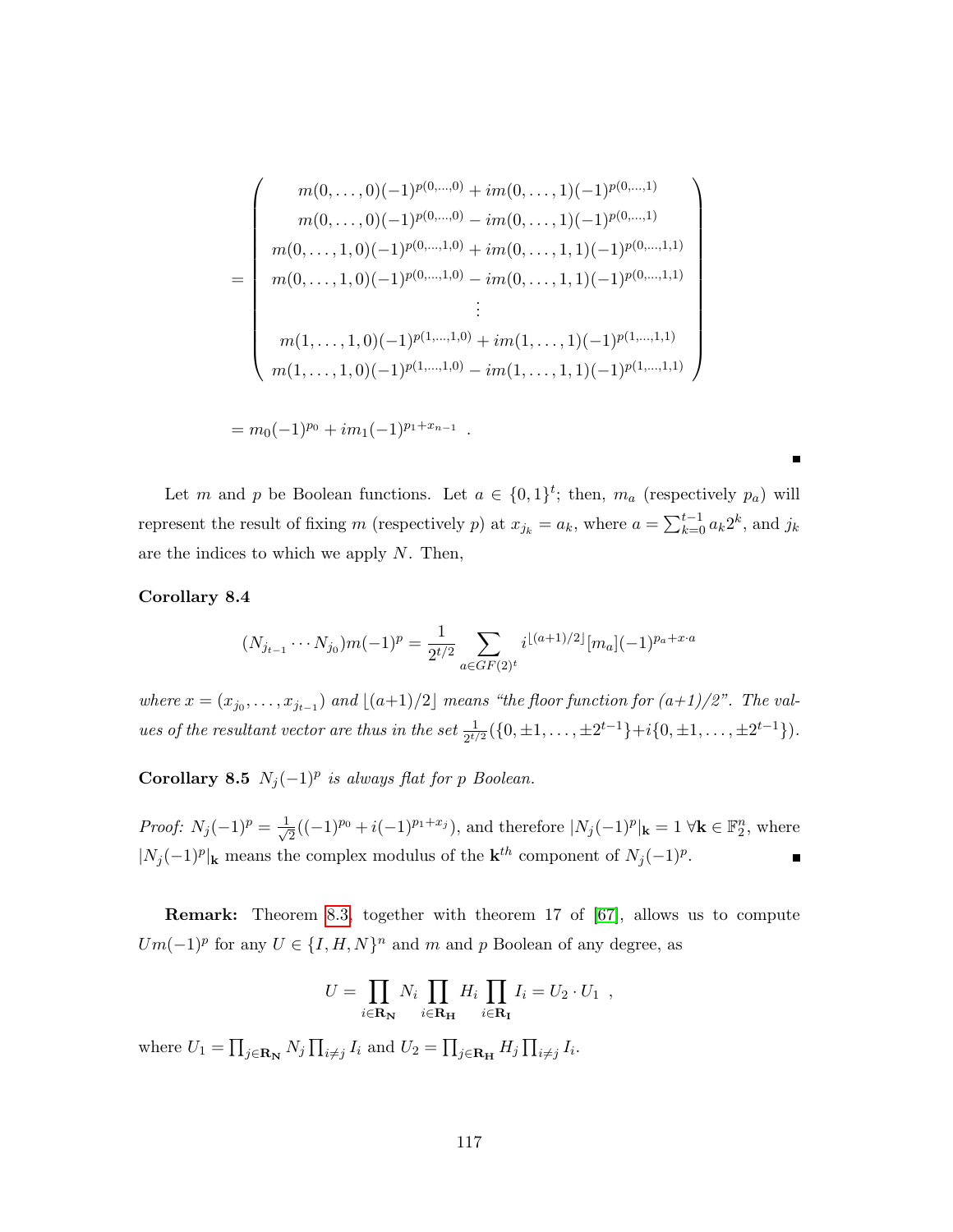### 8.4 LC on Hypergraphs

We give in chapter [7](#page-109-0) a generalisation over hypergraphs of the pivot operation on graphs. It would be interesting to see how the more general Local Complementation (LC) behaves over hypergraphs. As we will see, the conditions for the generalisation are more restricted. In chapter [3,](#page-31-0) we give a characterisation of LC on the vertex i as the result of applying  $N_i$ to the bipolar vector of the function,  $(-1)^p$ .

**Lemma 8.6** Let p be a Boolean function. Then,  $N_i(-1)^p$  is (equivalent to) a Boolean function iff  $\mathcal{N}_i$  is linear.

П

Proof: By theorem [3.7](#page-39-0) in chapter [3.](#page-31-0)

This implies that a trivial generalisation by letting

$$
p'(\mathbf{x}) = p(\mathbf{x}) + \sum_{j,k \in \mathcal{N}_i, j \neq k} x_j x_k \qquad (\text{mod } 2)
$$

would not be a natural generalisation when  $\mathcal{N}_i$  is not linear. As pointed out in chapter [3,](#page-31-0) in general we get a function  $p': GF(2)^n \to \mathbb{Z}_4$ . This induces difficulties when trying to iterate LC, as it is not known how  $N_i$  affects a function  $p': GF(2)^n \to \mathbb{Z}_4$ . This subject will be treated in the following section.

# **8.5**  $\{I, H, N\}^n$  for  $p: \{0, 1\}^n \to \mathbb{Z}_4$

As in the previous section, the terms inside square brackets are computed mod 2, and the rest of the operations are understood to be realised over the complex field.

We shall describe here how to compute the effect of the set  $\{I, H, N\}^n$  for a class of generalised Boolean functions, that is, mappings  $p: \{0,1\}^n \to \mathbb{Z}_q$ . In this case,  $q = 4$ . We can, to some extent, generalise this result for any  $q \geq 2$ , but as q increases the method loses simplicity.

<span id="page-121-0"></span>Let  $U \in \{I, H, N\}^n$ , and let  $p: \{0, 1\}^n \to \mathbb{Z}_4$ . We want to compute the spectrum of  $U_i^p$ . Now, as remarked in the previous section, we can compute  $Um(-1)^p$  for m and p' Boolean. By means of the following (trivial) result, we can do the same for  $U_i^i$ .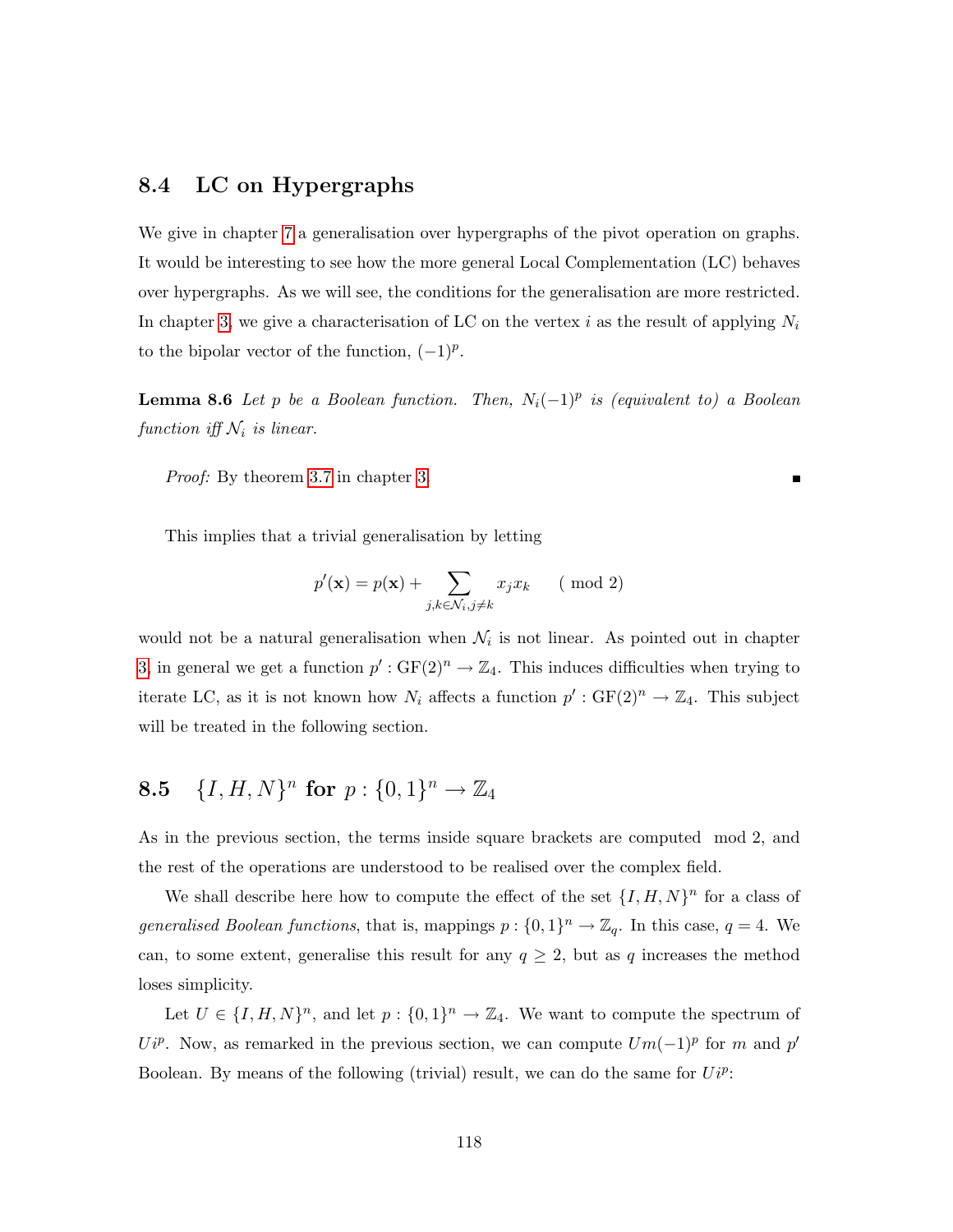**Lemma 8.7** Let  $p: \{0, 1\}^n \rightarrow \mathbb{Z}_4$ . Then,

$$
i^p = [m_{\mathcal{R}}](-1)^{p_{\mathcal{R}}} + i[m_{\mathcal{I}}](-1)^{p_{\mathcal{I}}},
$$

with  $m_{\mathcal{R}}, m_{\mathcal{I}}, p_{\mathcal{R}}$  and  $p_{\mathcal{I}}$  Boolean functions.

Now, taking into account that  $U$  is linear, by lemma [8.7](#page-121-0)

$$
Ui^p = U([m_{\mathcal{R}}](-1)^{p_{\mathcal{R}}}) + i U([m_{\mathcal{I}}](-1)^{p_{\mathcal{I}}}) \ .
$$

**Remark:** Note that  $N_j i^p$  is not flat in general for  $p: \{0,1\}^n \to \mathbb{Z}_4$ . E.g, for  $x_0 x_1$ :  $\{0,1\}^n \to \mathbb{Z}_4$ , we get

$$
N_j i^{x_0 x_1} = N_j (1, 1, 1, i)^T = N_j [x_0 x_1 + 1] (-1)^0 + i N_j [x_0 x_1] (-1)^0
$$
  
= [1] + i[x\_1 + 1] (-1)^{x\_0} + [0] + i[x\_1] (-1)^{x\_0} = (1 + i, 0, 1 - i, 2)^T

,

where  $v^T$  means the transpose of v.

Clearly, we can generalise this for  $U[m]i^p$ , with m Boolean and  $p: \{0,1\}^n \to \mathbb{Z}_4$ , using the same decomposition:  $[m]i^p = [m_{\mathcal{R}}](-1)^{p_{\mathcal{R}}} + i[m_{\mathcal{I}}](-1)^{p_{\mathcal{I}}}$ .

**Remark:** For  $m, p: \{0, 1\}^n \to \mathbb{Z}_4$ , we can decompose m as the sum of binary monomials and repeat the previous process.

As a first result on flat spectra we can say that if both the spectra of  $Um_{\mathcal{R}}(-1)^{p_{\mathcal{R}}}$  and  $Um_{\mathcal{I}}(-1)^{p_{\mathcal{I}}}$  are Boolean flat then  $Um_i^p$  has a flat spectrum as well.

In general, for  $p: \{0,1\}^n \to \mathbb{Z}_q$ , we want to compute  $U\omega^p$  for  $U \in \{I, H, N\}^n$ , where  $\omega = e^{2\pi i/q}$ . As for the case  $q = 4$ , we can decompose  $\omega^p$  into suitable vectors. For instance, for  $q = 8$ , the entries of the vector are in the set  $\{\pm 1, \pm i, \frac{\pm 1 \pm i}{\sqrt{2}}\}$  $\frac{\pm i}{2}$ . From here we can decompose

$$
\omega^{p} = [m_1](-1)^{p_1} + i[m_2](-1)^{p_2} + \frac{1}{\sqrt{2}}[m_3](-1)^{p_3} + i\frac{1}{\sqrt{2}}[m_4](-1)^{p_4} ,
$$

where  $m_i$  and  $p_i$  are Boolean for all  $i = 1, 2, 3, 4$ . Note that, in general, this decomposition will be simpler when  $q$  is even, by symmetry.

#### 8.6 Conclusions

We showed for which cases we can change the degree of a function by pivoting on its associated hypergraph, and/or reduce or increase the number of high degree terms. We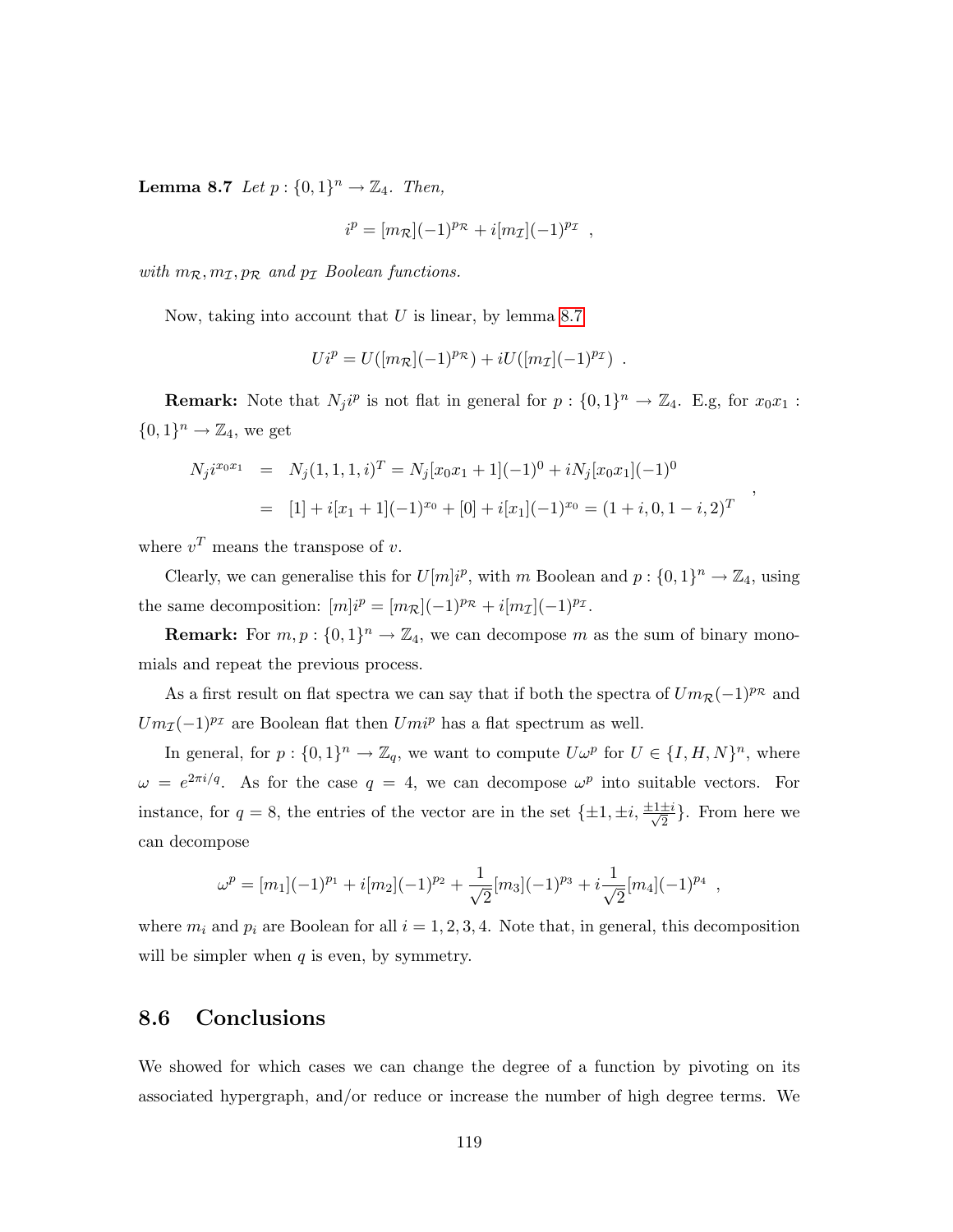described as well the explicit formula for the result of applying a transform  $U \in \{I, N\}^n$  to any vector with entries in the set  $\{0, \pm 1\}$  (which is a generalisation of the bipolar vector of a Boolean function). This, together with the results of [\[67\]](#page-137-0), allows to compute the result of the application of a  $U \in \{I, H, N\}^n$  to any vector with entries in the set  $\{0, \pm 1\}$ . Furthermore, we showed how to compute the result of applying a  $U \in \{I, H, N\}^n$  to  $i^p$  for  $p: \{0,1\}^n \rightarrow \mathbb{Z}_4.$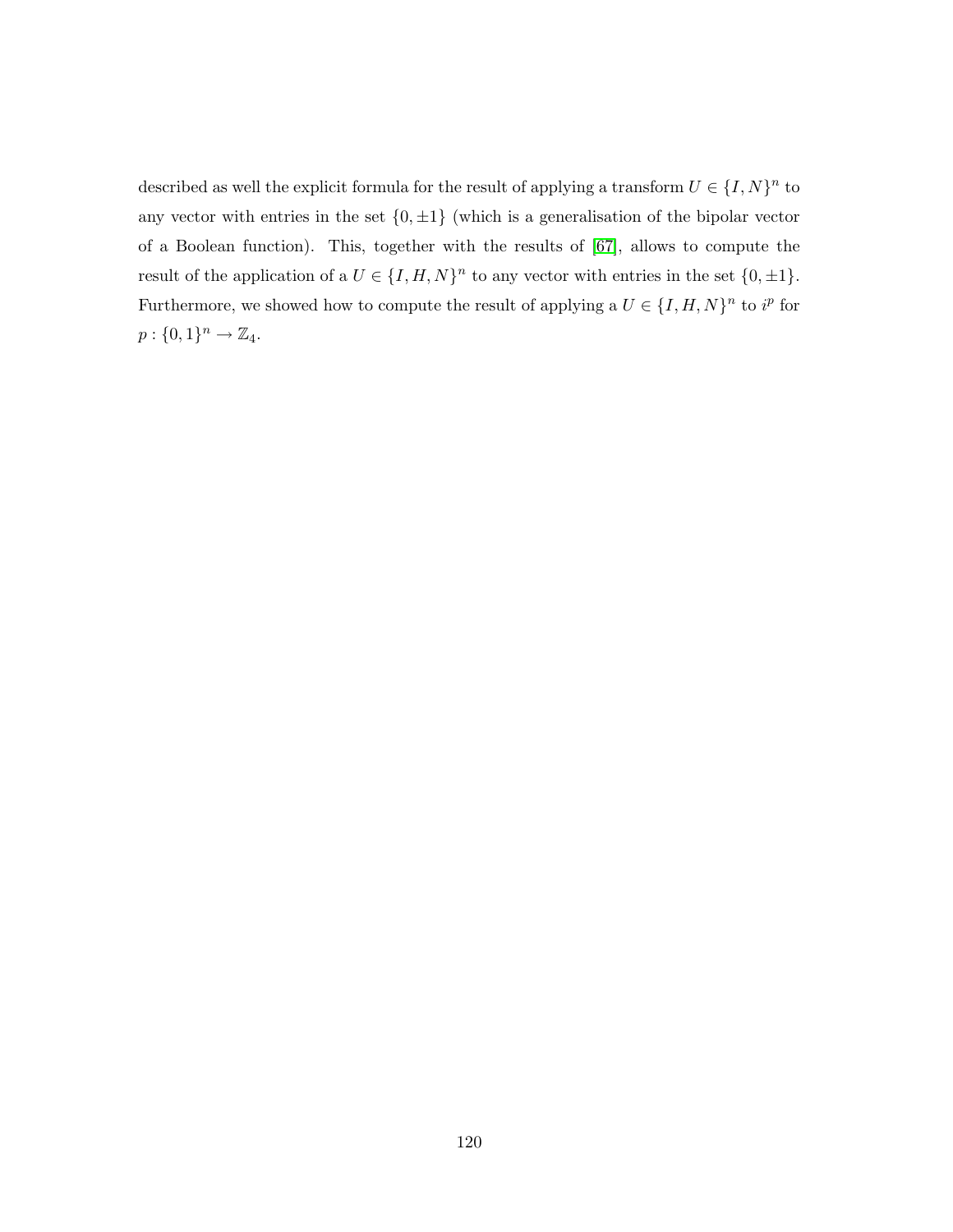# Chapter 9

# Conclusions

### 9.1 Summary of the results

We have examined the spectral properties of Boolean functions with respect to the transform set formed by tensor products of the identity,  $I$ , the Walsh-Hadamard kernel,  $H$ , and the Negahadamard kernel, N (the  $\{I, H, N\}^n$  transform set). In particular, the idea of a bent Boolean function was generalised in a number of ways to  $\{I, H, N\}^n$ . Various theorems about the generalised bent properties of Boolean functions were established. It was shown how a quadratic Boolean function maps to a graph and it was shown how the local unitary equivalence of these graphs can be realised by successive application of the LC operation - Local Complementation - or, alternatively, by identifying a subset of the flat spectra with respect to  $\{I, H, N\}^n$ . For quadratic Boolean functions it was further shown how the  $\{I, H, N\}^n$  set of transform spectra could be characterised by looking at the ranks of suitably modified versions of the adjacency matrix. Concretely, we prove that a function will have a flat spectrum w.r.t. a transform in  $\{I, H, N\}^n$  iff a certain modification of its adjacency matrix, concretely the matrix resultant of the following actions, has non-zero determinant mod 2:

- for  $i \in \mathbf{R}_{\mathbf{I}}$ , we erase the  $i^{th}$  row and column
- for  $i \in \mathbf{R}_{N}$ , we subsitute 0 for 1 in position  $[i, i]$
- for  $i \in \mathbf{R}_{\mathbf{H}}$ , we leave the  $i^{th}$  row and column unchanged.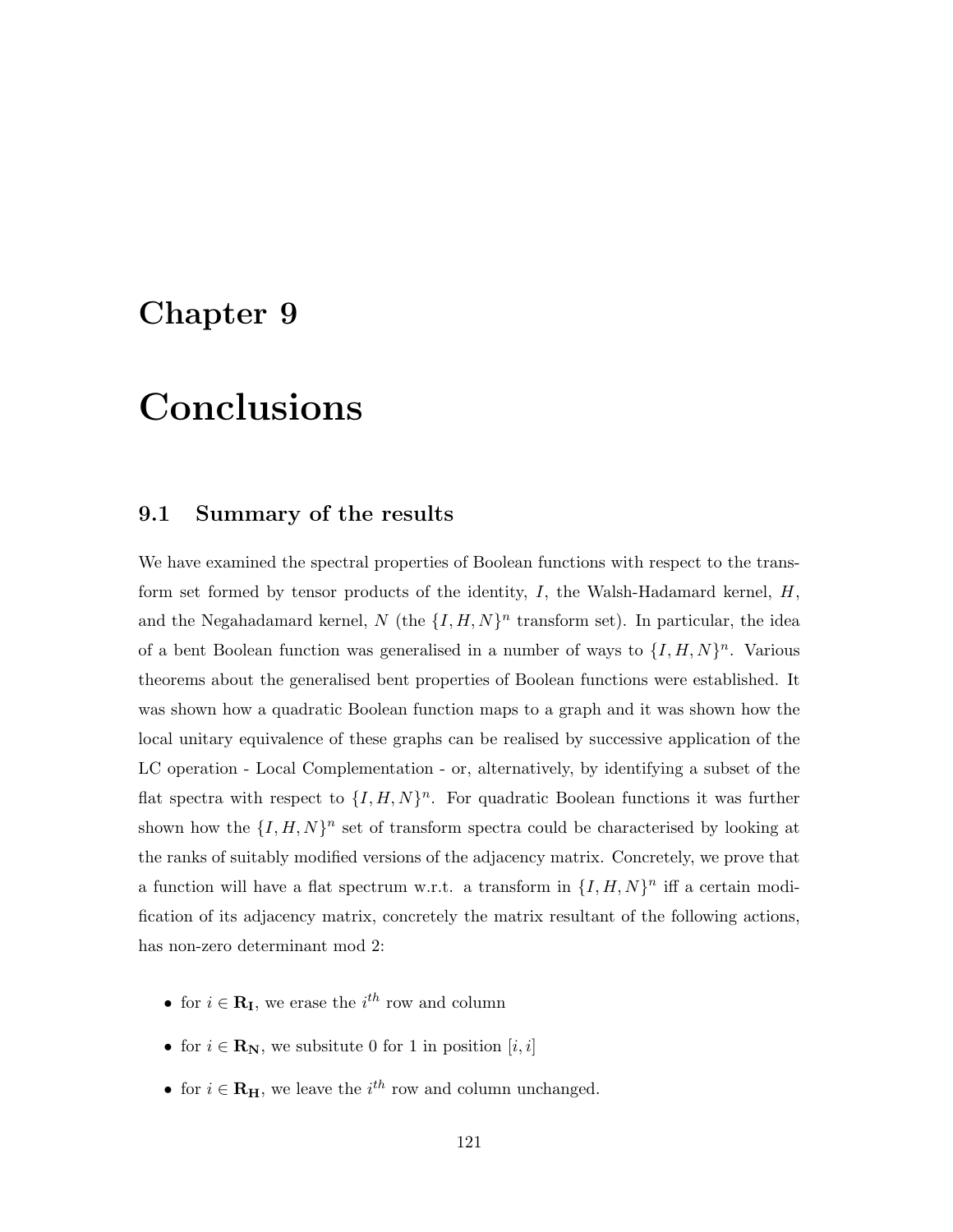We derived simple recursions for the number of flat spectra with respect to  $\{I, H, N\}^n$ for certain recursive quadratic Boolean constructions, and we demonstrated that Quantum Error Correcting Codes with optimal distance appear to have the most flat spectra with respect to  $\{I, H, N\}^n$ , at least for small n. In subsequent work we hope to develop recursive formulae for nested-clique structures of the type highlighted in [\[29\]](#page-133-0), as we expect that these will have many flat spectra w.r.t.  $\{I, H, N\}^n$ .

We also showed computationally that, for small  $n$ , the number of flat spectra decreases when the algebraic degree of the Boolean function increases. Future work should seek to establish constructions for Boolean functions of degree greater than two that have as large a number of flat spectra as possible w.r.t.  $\{I, H, N\}^n$ . More generally, it would be of interest to relax the criteria somewhat, and look for those functions which have many spectra with respect to  $\{I, H, N\}^n$  with a worst-case spectral power peak less than some low upper bound (see [\[29\]](#page-133-0)). One would expect, in this case, that many more Boolean functions of degree  $> 2$  would be found that do well for this relaxed criteria. One promising line of inquiry in this context would be to apply and specialise the construction proposed at the end of [\[29\]](#page-133-0), which takes a global graph structure, where the graph 'nodes' partition the set of Boolean variables, and where the nodes are 'linked' by permutations over these variable subsets, thereby obtaining higher-degree Boolean functions with potentially favourable  ${I, H, N}^n$  spectra.

We have answered, indirectly, a question posed at the end of [\[4\]](#page-131-2) as to a simple combinatorial explanation of the (one-variable) interlace polynomial  $q$ , and proven that  $q$ summarises some of the spectral properties of the graph w.r.t.  $\{I, H\}^n$ . Similarly the (one-variable) interlace polynomial  $Q$ , as defined in [\[1\]](#page-131-3), summarises some of the spectral properties of the graph w.r.t.  $\{I, H, N\}^n$ . We also derived (one-variable) interlace polynomials for the clique and clique-line-clique functions. We then defined the (onevariable) HN-interlace polynomial, and derived its form for the clique, the line, and the clique-line-clique functions. We proved some conjectures of [\[64\]](#page-136-1), and presented other spectral interpretations of the (one-variable) interlace polynomial. Also, we generalised the (one-variable) interlace polynomial to hypergraphs.

We developed a similar interpretation of the two-variable interlace polynomial pro-posed in [\[5\]](#page-131-0), and extended the concept to define the polynomials  $Q(x, y)$ ,  $Q_{IN}(x, y)$  and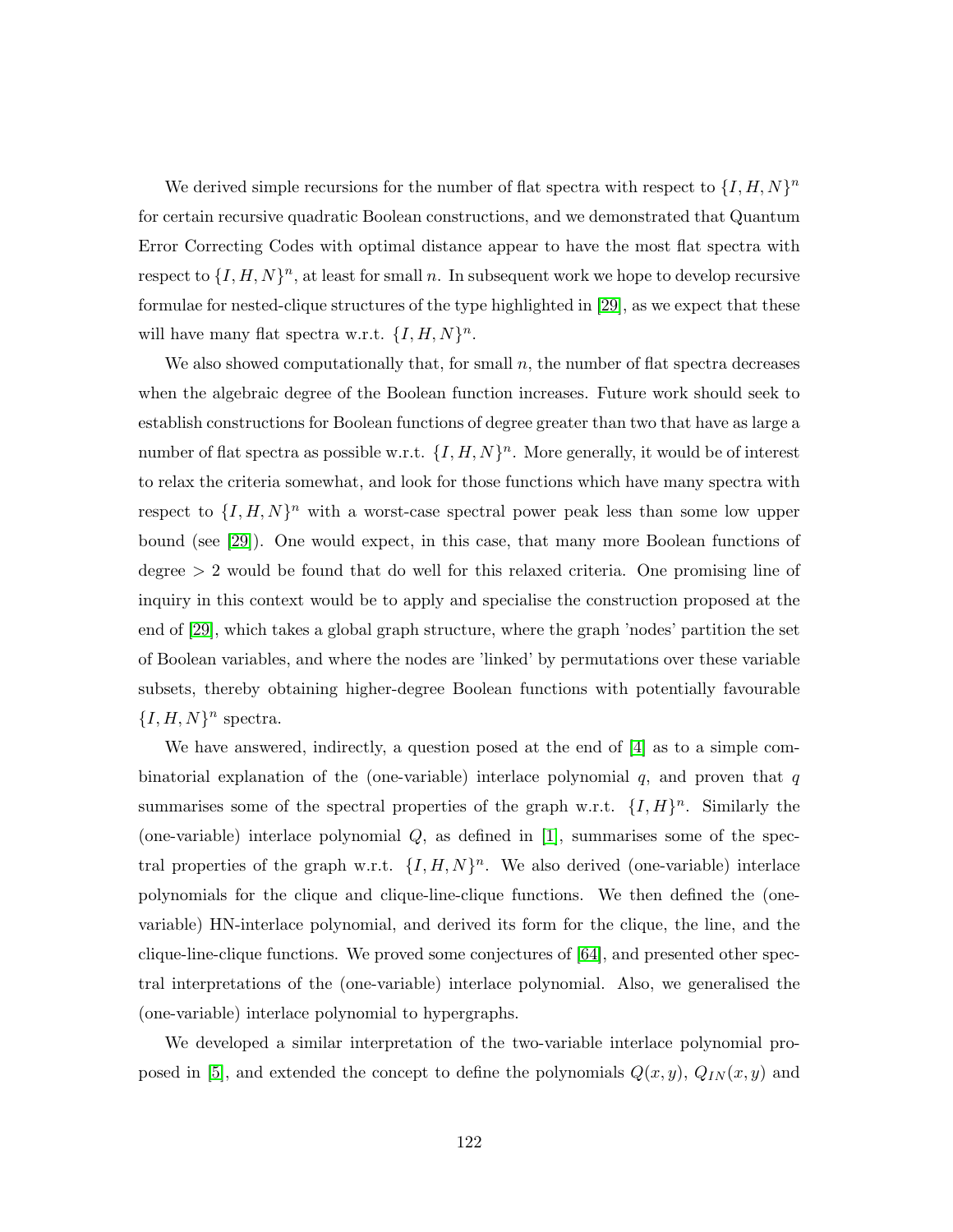$Q_{HN}(x, y)$ . Also, we showed how to derive the weight hierarchy of the binary code associated with a bipartite graph from an extension of its interlace polynomial.

We have characterised the pivot operation using algebraic normal form (ANF), and generalised the concept to hypergraphs, stating the necessary and sufficient condition that a function of degree higher than two must fulfill in order to allow such an operation. Then we show how the pivot operation on a (hyper)graph can be written as a transform on the bipolar vector of the function associated to it. We construct a family of Boolean functions that have a large number of flat spectra w.r.t.  $\{I, H\}^n$ , and compute this number. We studied the pivot orbit trajectory of structures that include a clique and developed lower bounds on the number of flat spectra of a graph w.r.t.  $\{I, H\}^n$  and  $\{I, H, N\}^n$ .

Finally, we showed for which cases we can change the degree of a function by pivoting on its associated hypergraph, or reduce or increase the number of high degree terms. We described as well the explicit formula for the result of applying a transform  $U \in \{I, N\}^n$ to any vector with entries in the set  $\{0, \pm 1\}$  (which is a generalisation of the bipolar vector of a Boolean function). This, together with the results of [\[67\]](#page-137-0), allows to compute the result of the application of a  $U \in \{I, H, N\}^n$  to any vector with entries in the set  $\{0, \pm 1\}$ . Furthermore, we showed how to use these results for computing the result of the application of a  $U \in \{I, H, N\}^n$  to  $i^p$  for  $p: \{0, 1\}^n \to \mathbb{Z}_4$ .

### 9.2 Open Problems

In this section, we propose some open problems, related to the work presented in this thesis.

• In chapter [5,](#page-80-0) we defined a *generalisation of the interlace polynomial for hypergraphs* (definition [5.29\)](#page-98-0). However, due to the fact that the PAR for Boolean functions of degree higher than two does not summarise much of the information about the power spectra – as opposed to the case of quadratic Boolean functions – it was not entirely satisfactory, and it lacked a proper graph definition. Also, in general it would not be a polynomial, as the PAR for Booleans of degree higher than two is not in general a power of two. The interlace polynomial  $q(z)$  for graphs was originally defined in [\[2,](#page-131-1) [4\]](#page-131-2) by means of a recursion formula using the pivot operation for graphs. It would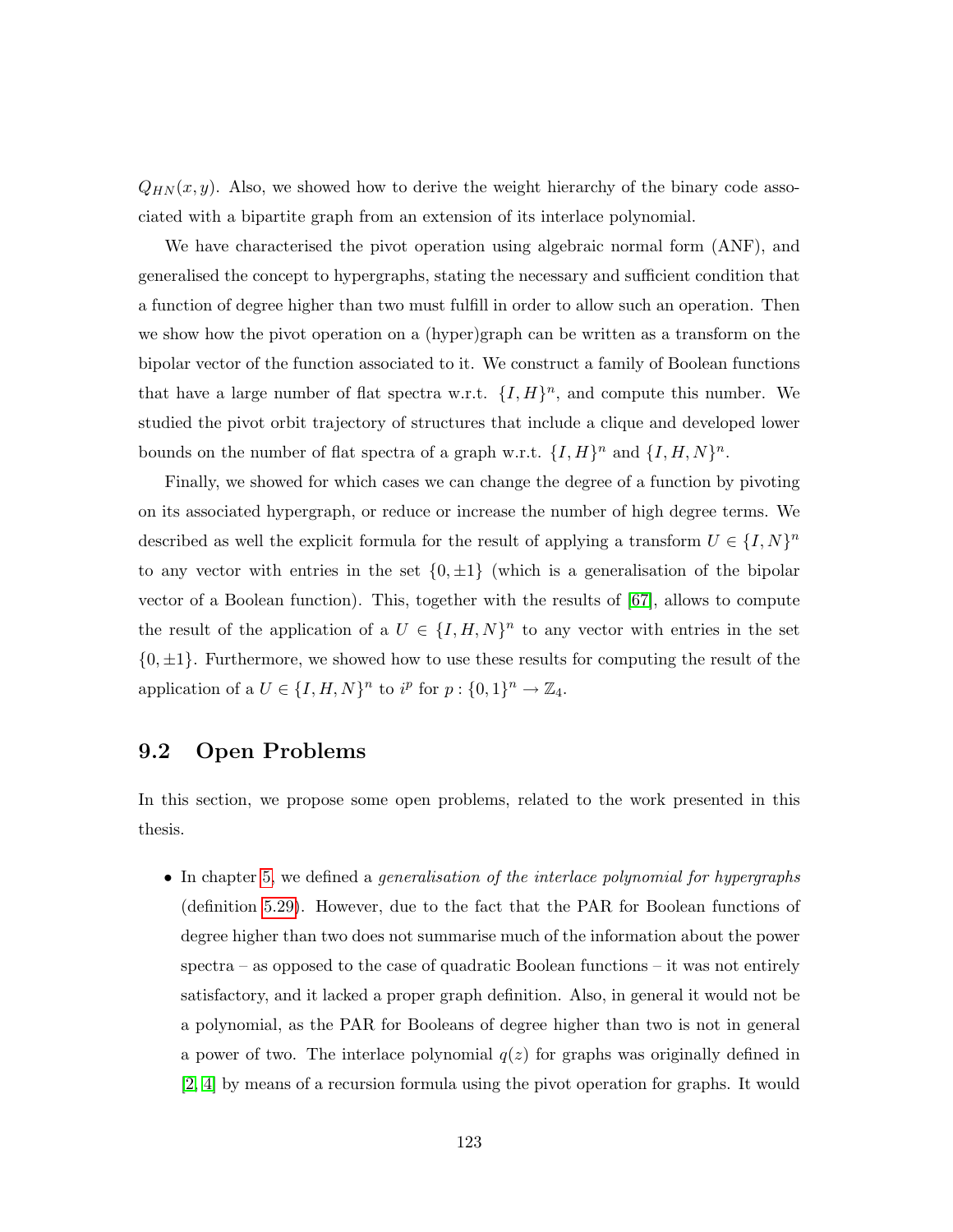be interesting to construct an interlace polynomial  $q(z)$  based on recursive pivots on the hypergraphs, following the generalisation of pivot to hypergraphs proposed in chapter [7,](#page-109-0) at least for those hypergraphs that allow pivot. The idea would be to define appropriately the interlace polynomial for monomials and construct the interlace polynomial of a hypergraph from them, by using the pivot for hypergraphs to reduce the degree of the function, and/or to reduce the number of terms. Defining the interlace polynomial for these 'basic' terms, we can then define the interlace polynomial for the initial function, based on the PAR of the spectra or on some other property.

• A binary linear code is  $\{I, H\}^n$ -equivalent to its dual, as seen from [\[67\]](#page-137-0) (see section [6.7](#page-104-0) or section [10.8](#page-148-0) in the Appendix). But any  $m(\mathbf{x})(-1)^{p(\mathbf{x})}$ , with  $p(\mathbf{x})$  affine Boolean and  $m(\mathbf{x})$  Boolean, is equivalent (via a diagonal transform of the type we introduced in section [3.3\)](#page-34-0) to a binary indicator of a code. In other words, for any spectrum of the type  $s = m(\mathbf{x})(-1)^{p(\mathbf{x})}$ , with  $p(\mathbf{x})$  affine Boolean and  $m(\mathbf{x})$  Boolean, we can apply a diagonal transform  $\delta$  such that  $\delta \cdot s = m'(\mathbf{x})$ , with  $m'(\mathbf{x})$  Boolean. m' is the binary indicator for a certain code (linear or non-linear). That is, we define a code  $C$  by:

$$
x \in C \Leftrightarrow m_x = 1 ,
$$

where  $m_x$  is the  $x^{th}$  entry of the vector m. Given a Boolean function  $p(x)$  of any degree, all spectra in the  $\{I, H, N\}^n$  orbit of the type above (i.e.  $m(\mathbf{x})(-1)^{p(\mathbf{x})}$ , with  $p(\mathbf{x})$  affine Boolean and  $m(\mathbf{x})$  Boolean) give  $\{I, H, N\}^n$ -equivalent codes. Experimentally, we have found some non-linear codes that are equivalent in this sense. It would be interesting to study the properties of these codes. More generally, by taking not only Boolean  $m(\mathbf{x})$ 's but also generalised Boolean, we can get equivalences between codes whose codewords occur with different probabilities.

• The Kerdock code and the Preparata code are formally dual, i.e. their weight distributions are the same. In  $[67]$ , it was shown that the Kerdock code is equivalent to a vector  $(-1)^{p(x)}$ , with  $p(x)$  a cubic Boolean function. It seems likely that the two codes are related by a Local Unitary (LU) transform; that is, with the notation above, let  $m_K$  be the indicator of the Kerdock code and  $m_P$  be the indicator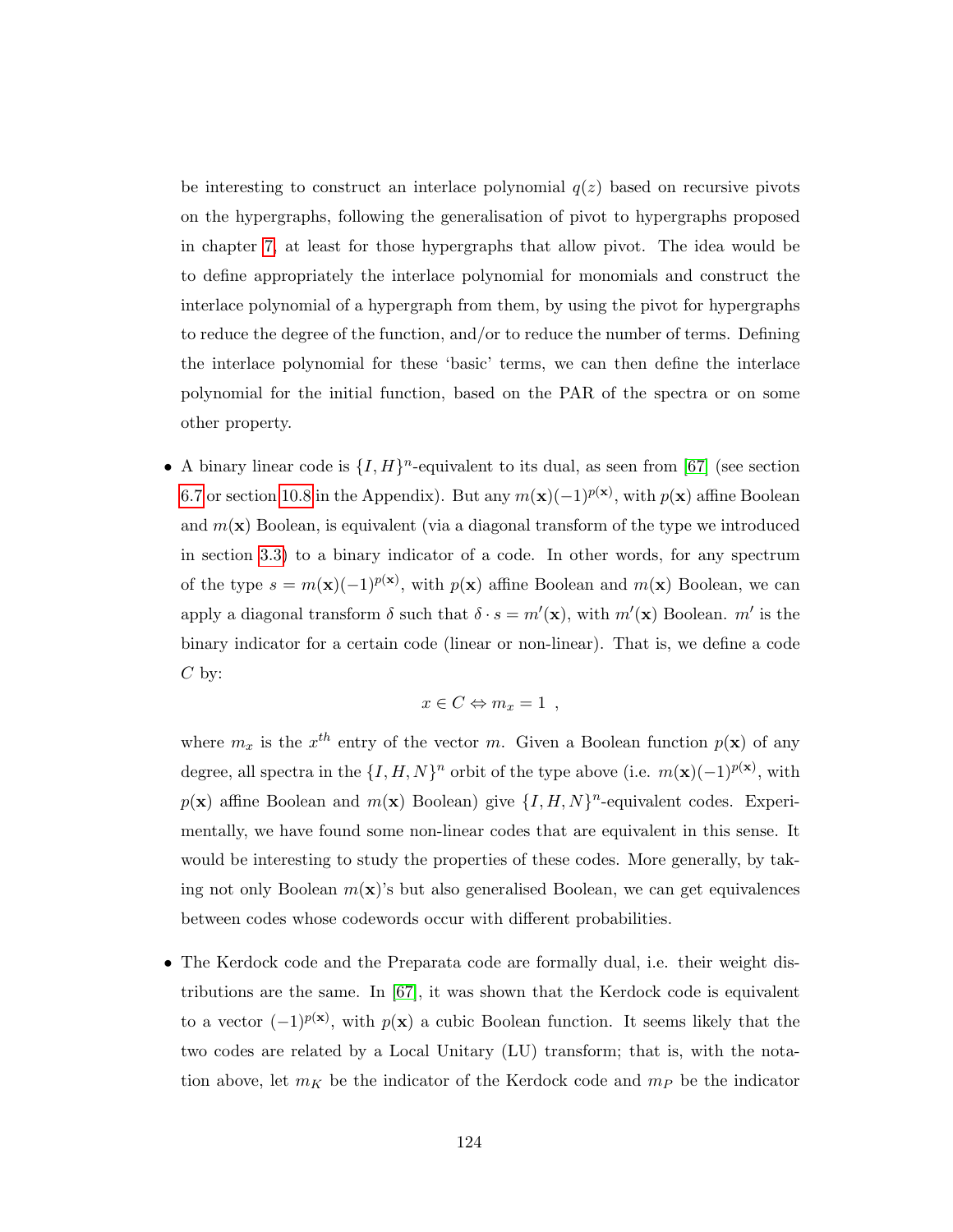of the Preparata code. We are interested in finding a LU transform  $U$  such that  $m_K = Um_P$ . First, we would like to see if such a transform can be found in the set of transforms  $\{I, H, N\}^n$ , as we have some techniques for the computation of the spectra of functions on a relatively large set of variables. Also, it would be interesting to relate such a transform with an operation on hypergraphs.

- In chapter [8,](#page-117-0) we showed the result of applying  $\{I, N\}^n$  to a state of the form  $m(-1)^p$ , with m and p Boolean (that is, to a vector with entries in the set  $\{0,\pm 1\}$ ). This result can be combined with the results of Parker and Rijmen in [\[67\]](#page-137-0) for computing the result of applying  $\{I, H, N\}^n$  to  $m(-1)^p$ . However, it would be nice to have a joint formula for the result of applying a transform  $\{I, H, N\}^n$  to  $m(-1)^p$ .
- Also in chapter [8,](#page-117-0) we saw how to apply a transform in  $\{I, H, N\}^n$  to generalised Boolean functions (that is, mappings  $p: \{0,1\}^n \to \mathbb{Z}_q$ ). Concretely, we studied the case  $q = 4$ . It would be interesting to investigate further the spectral properties of those functions for  $q = 4$ , and more generally for other values of q, and study their symmetries, at least for quadratics. As we saw in section [3.3.3,](#page-38-0) the case  $q = 4$  is highly related to the LC orbit of a Boolean function, so we see that at least in this case some symmetries exist and have a graphical interpretation.
- We are also interested in the graphical interpretation of generalised Boolean functions, with weighted graphs: A *weighted graph* is a graph in which each edge is given a numerical weight (that is, a numerical label); we can represent a quadratic general *Boolean function*, that is a mapping  $p: \{0,1\}^n \to \mathbb{Z}_q$  of degree two, with a (simple, undirected) weighted graph with labels in the set  $\{0, \ldots, q-1\}$ . That is, given the ANF (algebraic normal form) of the function,

$$
p = \sum_{0 \le i < j \le n-1} a_{ij} x_i x_j, \quad \text{where } a_{ij} \in \mathbb{Z}_q \ ,
$$

we define as set of vertices the set  $\{0, \ldots, n-1\}$ ; we define an edge between the vertex i and the vertex j iff  $a_{ij} \neq 0$ . The weight of the edge is then  $a_{ij}$ . We are interested in studying this type of graph, as well as the graphical operations connecting graphs and their spectral interpretation.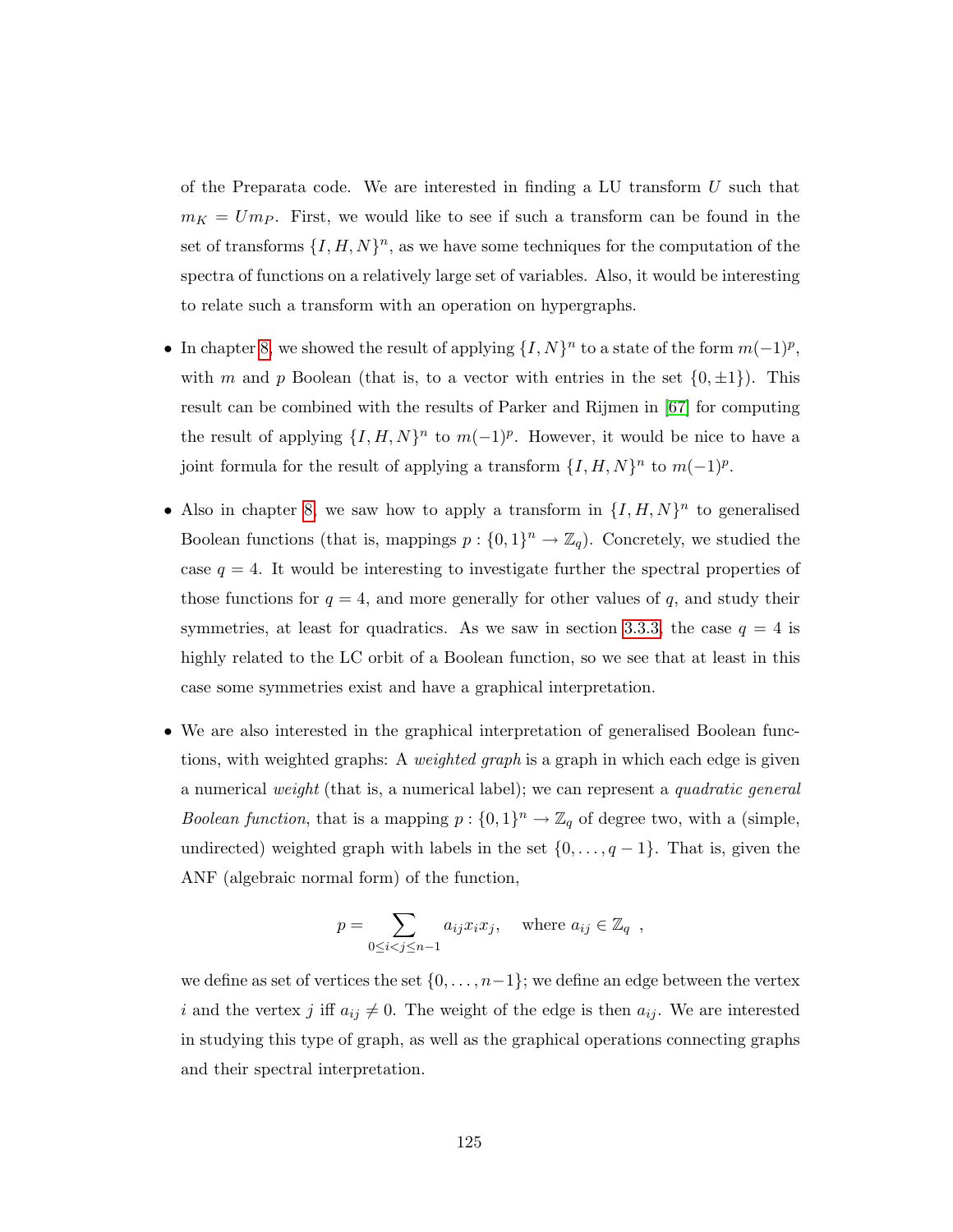- In [\[91\]](#page-139-0), there is a description of the action of  $H_i$  on certain APF's via graph operations: let  $m(-1)^p$  such that p is a quadratic Boolean function and m is a product of affine functions. Then, the phase  $p$  can be represented as a simple undirected graph as shown in this thesis (see for instance the introduction, chapter [1\)](#page-7-0). Also, it is shown there how the magnitude  $m$  can be represented by a coloured bipartite graph. Thus, the entire  $\{I, H\}^n$  orbit of the state represented by the APF can be represented graphically by graphical transformations on both graphs. This technique can be used to reduce the computing time for the computation of the  $\{I, H\}^n$  spectra. It would be interesting to find a generalisation of this graphical description for any transform in  $\{I, H, N\}$ <sup>n</sup>, if this is possible. The main difficulty arises from the fact that, under the transform  $N_j$  (that is, the transform  $I \otimes \cdots \otimes I$ , where the n is on the j<sup>th</sup> position), in general the result is not of the form  $m(-1)<sup>p</sup>$ , with p and  $m$  as described or even Boolean. A possible solution would be the use of weighted graphs as proposed above.
- We are interested in finding recursion formulae for interlace polynomials of some new recursive structures for, as we saw in chapter [5,](#page-80-0) the interlace polynomials encode most of the information about the power spectra and thus about the quantum properties of the graph state, at least for quadratics.
- As we mentioned in the introduction (see section [1.1\)](#page-9-0), the analysis of spectra w.r.t.  $\{I, H, N\}^n$  provides more information about  $p(\mathbf{x})$  than is provided by the spectrum w.r.t. the WHT alone; for instance, the analysis of the spectra w.r.t.  $\{I, H\}^n$ identifies the linear or affine approximations to a Boolean function after fixing some of the variables, and is thus related to a probabilistic version of the algebraic immunity [\[56\]](#page-136-2) of the function. We can further generalise this idea, taking the whole spectra w.r.t.  $\{I, H, N\}^n$ , to include a more general type of linear approximation, concretely linear approximations over any weighted alphabet, as proposed by Parker [\[69,](#page-137-1) [28\]](#page-133-3). In [\[28\]](#page-133-3), Danielsen, Gulliver and Parker propose a generalised differential cryptanalysis based on the set  $\{I, H, N\}^n$ . In particular, for a block cipher it models attack scenarios where one has full read/write access to a subset of plaintext bits and access to all ciphertext bits, using as in [\[69\]](#page-137-1) not only binary linear approximations but approximations over more general alphabets (see [\[28\]](#page-133-3) for more details). It would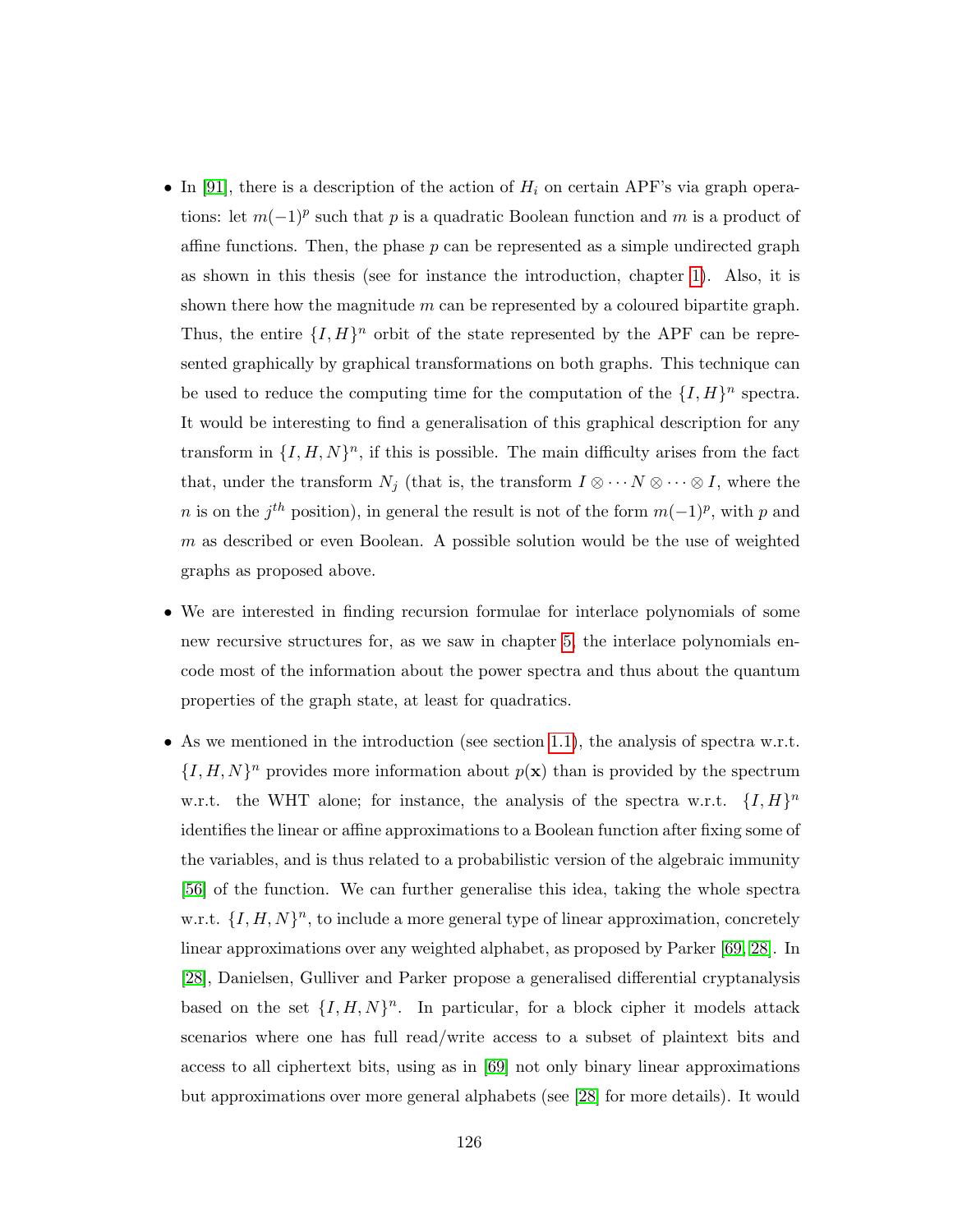be interesting to study further the applications of the generalised bent criteria to classical cryptography, and, more generally, of the results contained in this thesis. For instance, there are more potential applications to Secret Sharing [\[10,](#page-132-1) [84\]](#page-138-1), HFE [\[70\]](#page-137-2) and to the potential cryptanalysis of stream and block ciphers.

• We have seen (lemma [7.3\)](#page-110-2) that the pivot transform applied on bipartite graphs gives as a result a bipartite graph. On the other hand, the results of [\[67\]](#page-137-0) show that a linear binary code can be obtained from a bipartite graph, via a transform in  $\{I, H\}^n$  (see section [6.7,](#page-104-0) or section [10.8](#page-148-0) of the Appendix). Let  $d_n$  be the number of binary linear codes isomorphic to their dual. Let  $c_n$  be the number of inequivalent binary linear codes. Then it appears that  $c_n = 2k_n - d_n$ , with  $k_n$  the number of pivot-inequivalent bipartite graphs. Is this always true?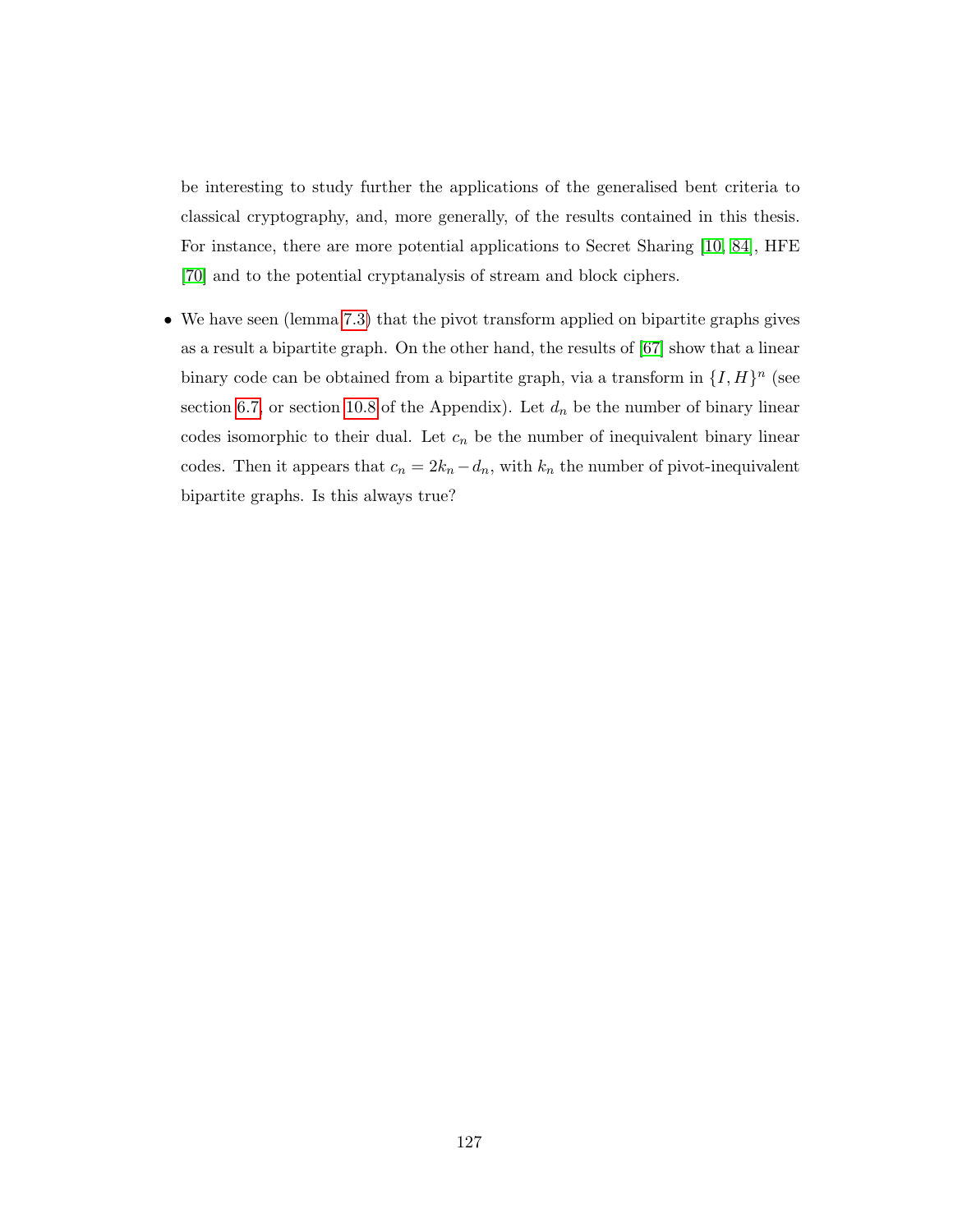# Bibliography

- <span id="page-131-3"></span>[1] M. Aigner and H. van der Holst, "Interlace Polynomials", Linear Algebra and its Applications, 377, pp. 11–30, 2004.
- <span id="page-131-1"></span>[2] R. Arratia, B. Bollobas, and G. B. Sorkin, "The Interlace Polynomial: a new graph polynomial", Proc. 11th Annual ACM-SIAM Symp. on Discrete Math., pp. 237–245, 2000.
- [3] R. Arratia, B. Bollobas, D. Coppersmith, and G. B. Sorkin, "Euler Circuits and DNA Sequencing by Hybridization", *Disc. App. Math.*, **104**, pp. 63–96, 2000.
- <span id="page-131-2"></span>[4] R. Arratia, B. Bollobas, and G. B. Sorkin, "The Interlace Polynomial of a Graph", J. Combin. Theory Ser. B, 92, 2, pp. 199–233, 2004. Preprint: [http://arxiv.org/abs/math/0209045,](http://arxiv.org/abs/math/0209045) v2, 13 Aug. 2004.
- <span id="page-131-0"></span>[5] R. Arratia, B. Bollobas, and G. B. Sorkin, "Two-Variable Interlace Polynomial", Combinatorica, 24, 4, pp. 567–584, 2004. Preprint: [http://arxiv.org/abs/math/0209054,](http://arxiv.org/abs/math/0209054) v3, 13 Aug. 2004.
- [6] P. N. Balister, B. Bollobas, J. Cutler and L. Pebody, "The Interlace Polynomial of Graphs at −1", Europ. J. Combinatorics, 23, pp. 761–767, 2002.
- [7] H. Barnum and N. Linden, "Monotones and Invariants for Multi-Particle Quantum States," Journal of Physics A: Math. Gen., 34, 6787–6805, 2001. <http://xxx.soton.ac.uk/pdf/quant-ph/0103155>
- [8] C. H. Bennett, G. Brassard, C. Crepeau, R. Jozsa, A. Peres, and W. Wootters, "Teleporting an Unknown Quantum State via Dual Classical and EPR Channels", Phys. Rev. Lett. vol. 70, pp 1895-1899 (1993) (the original 6-author research article).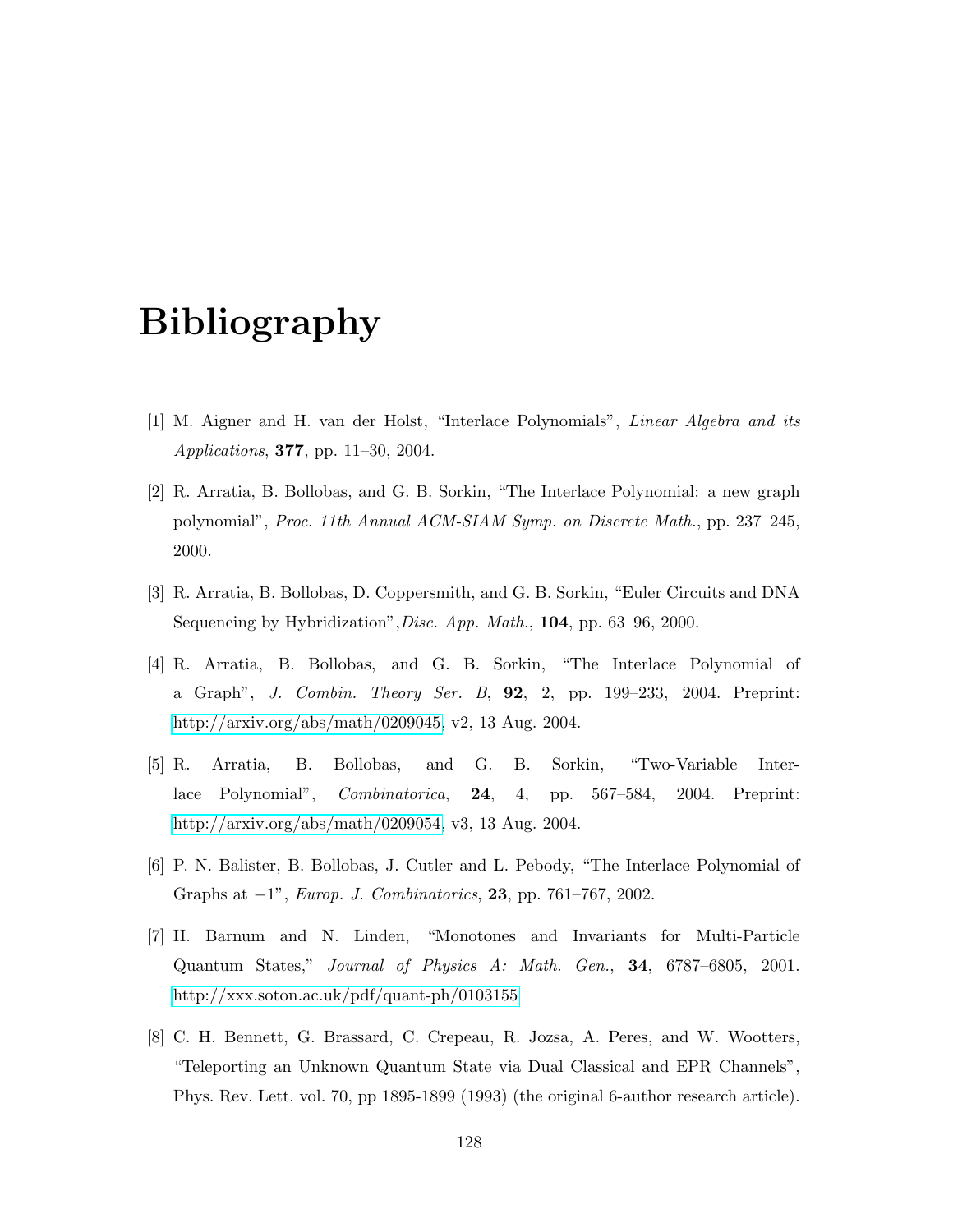- [9] S. Bravyi, "Entanglement Entropy of Multipartite Pure State", Physics Review A, 67, 012313, 2003.<http://xxx.soton.ac.uk/pdf/quant-ph/0205021>
- <span id="page-132-1"></span>[10] G. R. Blakley, "Safeguarding cryptographic keys", Proceedings of the National Computer Conference, 48, pp. 313–317, 1979.
- [11] E. Biham and A. Shamir, "Differential cryptanalysis of DES-like cryptosystems", Advances in Cryptology Crypto '90, Springer-Verlag, pp. 2–21, 1991.
- [12] E. Biham and A. Shamir, "Differential cryptanalysis of FEAL and N-Hash", Advances in Cryptology Eurocrypt '91, Springer-Verlag, pp. 156–171, 1991.
- [13] H. J. Briegel and R. Raussendorf, "Persistent Entanglement in Arrays of Interacting Particles", [http://xxx.soton.ac.uk/pdf/quant-ph/0004051 v2.](http://xxx.soton.ac.uk/pdf/quant-ph/0004051) 28 Aug 2000.
- <span id="page-132-2"></span>[14] A. Bouchet, "Isotropic Systems", European J. Combin., 8, pp. 231–244, 1987.
- <span id="page-132-3"></span>[15] A. Bouchet, "Transforming trees by succesive local complementations", J. Graph Theory, 12, pp. 195-207, 1988.
- <span id="page-132-4"></span>[16] A. Bouchet, "Graphic Presentation of Isotropic Systems", J. Combin. Thoery B, 45, pp. 58–76, 1988.
- <span id="page-132-0"></span>[17] A. Bouchet, "Tutte-Martin Polynomials and Orienting Vectors of Isotropic Systems", Graphs Combin., 7, pp. 235–252, 1991.
- [18] D. Bouwmeester, J-W. Pan, K. Mattle, M. Eible, H. Weinfurter, and A. Zeilinger, "Experimental quantum teleportation", Nature (London) **390**, 575, 1997.
- <span id="page-132-5"></span>[19] A. R. Calderbank, E. M. Rains, P. W. Shor and N. J. A. Sloane, "Quantum Error Correction Via Codes Over GF(4)", IEEE Trans. on Inform. Theory, 44, pp. 1369– 1387, 1998, (preprint: [http://xxx.soton.ac.uk/abs/quant-ph/?9608006\)](http://xxx.soton.ac.uk/abs/quant-ph/?9608006).
- [20] P. J. Cameron, "Cycle Index, Weight Enumerator, and Tutte Polynomial", Electronic Journal of Combinatorics, 9, 2, 2002.
- [21] C. Carlet, "Two New Classes of Bent Functions", Advances in Cryptology EU-ROCRYPT'93, Lecture Notes in Computer Science, Springer-Verlag, Vol 765, pp. 77–101, 1994.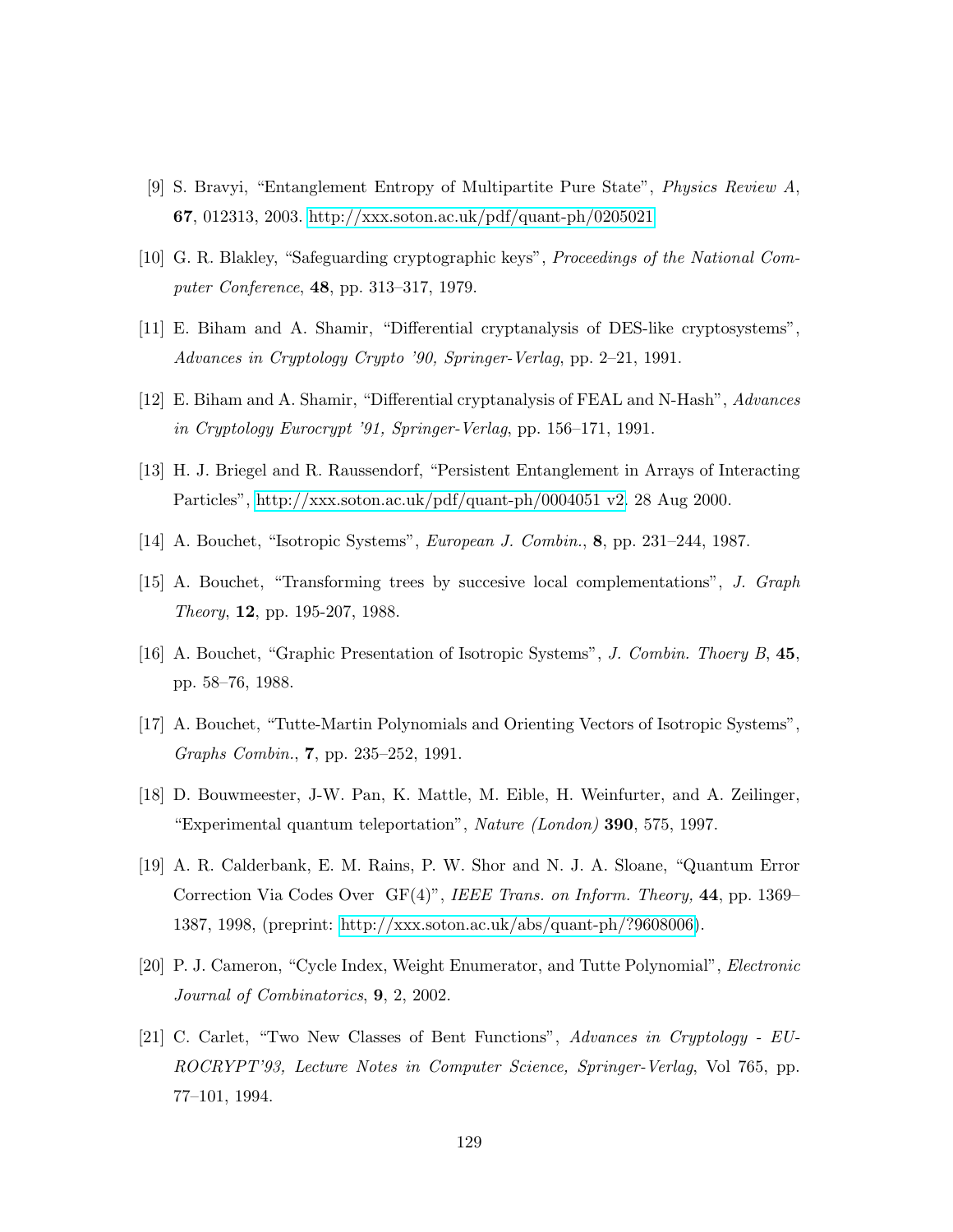- [22] R. W. Chang, "Synthesis of band-limited orthogonal signals for multi-channel data transmission", Bell Systems Technical Journal 46, 1775–1796, 1966.
- [23] R. W. Chang and R. A. Gibbey, "A theoretical study of performance of an orthogonal multiplexing data transmission scheme", IEEE Transactions on Communications Technology 16 (4), 529–540, 1968.
- [24] D. Coppersmith, "The data encryption standard and its strength against attacks", IBM Research Report  $\mathbb{R}C$  18613 (81421), T. J. Watson research center, 1992.
- <span id="page-133-4"></span>[25] B. Courcelle and S. Oum, "Vertex-minors, MS Logic and Seese's Conjecture", preprint, 2004.
- <span id="page-133-2"></span>[26] L. E. Danielsen, "Database of Self-Dual Quantum Codes", [http://www.ii.uib.no/](http://www.ii.uib.no/~larsed/vncorbits/)∼larsed/vncorbits/, 2004.
- [27] L. E. Danielsen, "On Self-Dual Quantum Codes, Graphs, and Boolean Functions," Master's Thesis, Selmer Centre, Inst. for Informatics, University of Bergen, Bergen, Norway, March 2005. [http://arxiv.org/pdf/quant-ph/0503236.](http://arxiv.org/pdf/quant-ph/0503236)
- <span id="page-133-3"></span>[28] L. E. Danielsen, T. A. Gulliver and M. G. Parker, "Aperiodic Propagation Criteria for Boolean Functions", ECRYPT Document Number: STVL-UiB-1-APC-1.0, Accepted for Inform. Comput., Sept. 2005. [http://www.ii.uib.no/](http://www.ii.uib.no/~matthew/GenDiff4.pdf)∼matthew/GenDiff4.ps.
- <span id="page-133-0"></span>[29] L. E. Danielsen and M. G. Parker, "Spectral Orbits and Peak-to-Average Power Ratio of Boolean Functions with respect to the  $\{I, H, N\}^n$  Transform", SETA'04, Sequences and their Applications, Seoul, Accepted for Proceedings of SETA04, Lecture Notes in Computer Science, Springer-Verlag, 2005, [http://www.ii.uib.no/](http://www.ii.uib.no/~matthew/seta04-parihn.pdf)∼matthew/seta04 [parihn.ps,](http://www.ii.uib.no/~matthew/seta04-parihn.pdf) October 2004.
- <span id="page-133-1"></span>[30] L. E. Danielsen, "On Self-Dual Quantum Codes, Graphs, and Boolean Functions", Master's Thesis, the Selmer Center, Dept. of Informatics, University of Bergen, Norway, [http://arxiv.org/abs/quant-ph/0503236,](http://arxiv.org/abs/quant-ph/0503236) March, 2005.
- [31] J. A. Davis and J. Jedwab, "Peak-to-mean Power Control in OFDM, Golay Complementary Sequences and Reed-Muller Codes", IEEE Trans. Inform. Theory, Vol 45, No 7, pp 2397–2417, Nov 1999.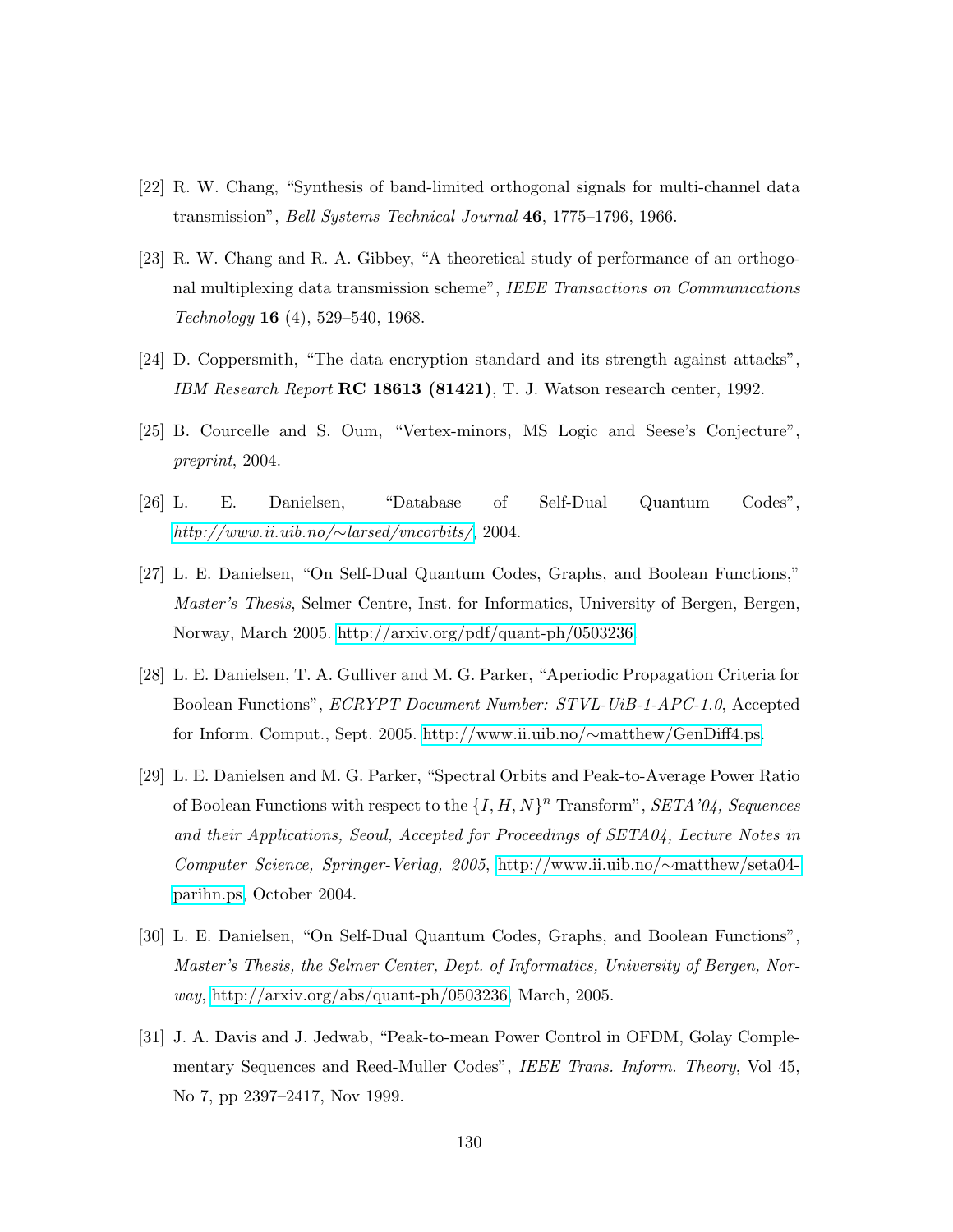- [32] J. F. Dillon, "Elementary Hadamard Difference Sets", Ph.D. Dissertation, Univ. Maryland, College Park, 1974.
- [33] P. A. M. Dirac, "Principles of Quantum mechanics", Oxford University Press; 4th edition, 1982.
- [34] H. Dobbertin, "Construction of Bent Functions and Balanced Functions with High Nonlinearity", Fast Software Encryption, Lecture Notes in Computer Science, Springer-Verlag No 1008, pp 61-74, 1994.
- [35] A. Einstein, B. Podolsky, and N. Rosen, "Can quantum-mechanical description of physical reality be considered complete?" Phys. Rev. 47 777, 1935.
- [36] T. Gallai, "Uber extreme Punkt- und Kantenmengen." Ann. Univ. Sci. Budapest, Eotvos Sect. Math. 2, 133–138, 1959.
- <span id="page-134-0"></span>[37] D. G. Glynn, "On Self-Dual Quantum Codes and Graphs", Submitted to the Electronic Journal of Combinatorics, Preprint at: [http://homepage.mac.com/dglynn/quantum](http://homepage.mac.com/dglynn/quantum_files/Personal3.html) files/Personal3.html, April 2002.
- <span id="page-134-1"></span>[38] D. G. Glynn, T. A. Gulliver, J. G. Maks and M. K. Gupta, "The Geometry of Additive Quantum Codes - Connections with Finite Geometry," Springer-Verlag, 2004.
- [39] M. J. E. Golay, "Complementary Series", IRE Trans. Inform. Theory, IT-7, pp. 82–87, Apr. 1961.
- [40] D. Gottesman, "An Introduction to Quantum Error Correction". In Quantum Computation: A Grand Mathematical Challenge for the Twenty-First Century and the Millennium, Proceedings of Symposia in Applied Mathematics, 2002. [ht](http://arxiv.org/pdf/quant-ph/0004072)tp://arxiv.org/pdf/quant-ph/0004072
- [41] M. Grassl, A. Klappenecker and M. Rotteler, "Graphs, Quadratic Forms, and Quantum Codes", Proc. IEEE Int. Symp. on Inform. Theory, Lausanne, Switzerland, June 30-July 5, 2002.
- [42] M. Grassl, "Bounds on dmin for additive  $[[n, k, d]]$  QECC", [http://iaks](http://iaks-www.ira.uka.de/home/grassl/QECC/TableIII.html)[www.ira.uka.de/home/grassl/QECC/TableIII.html,](http://iaks-www.ira.uka.de/home/grassl/QECC/TableIII.html) Feb. 2003.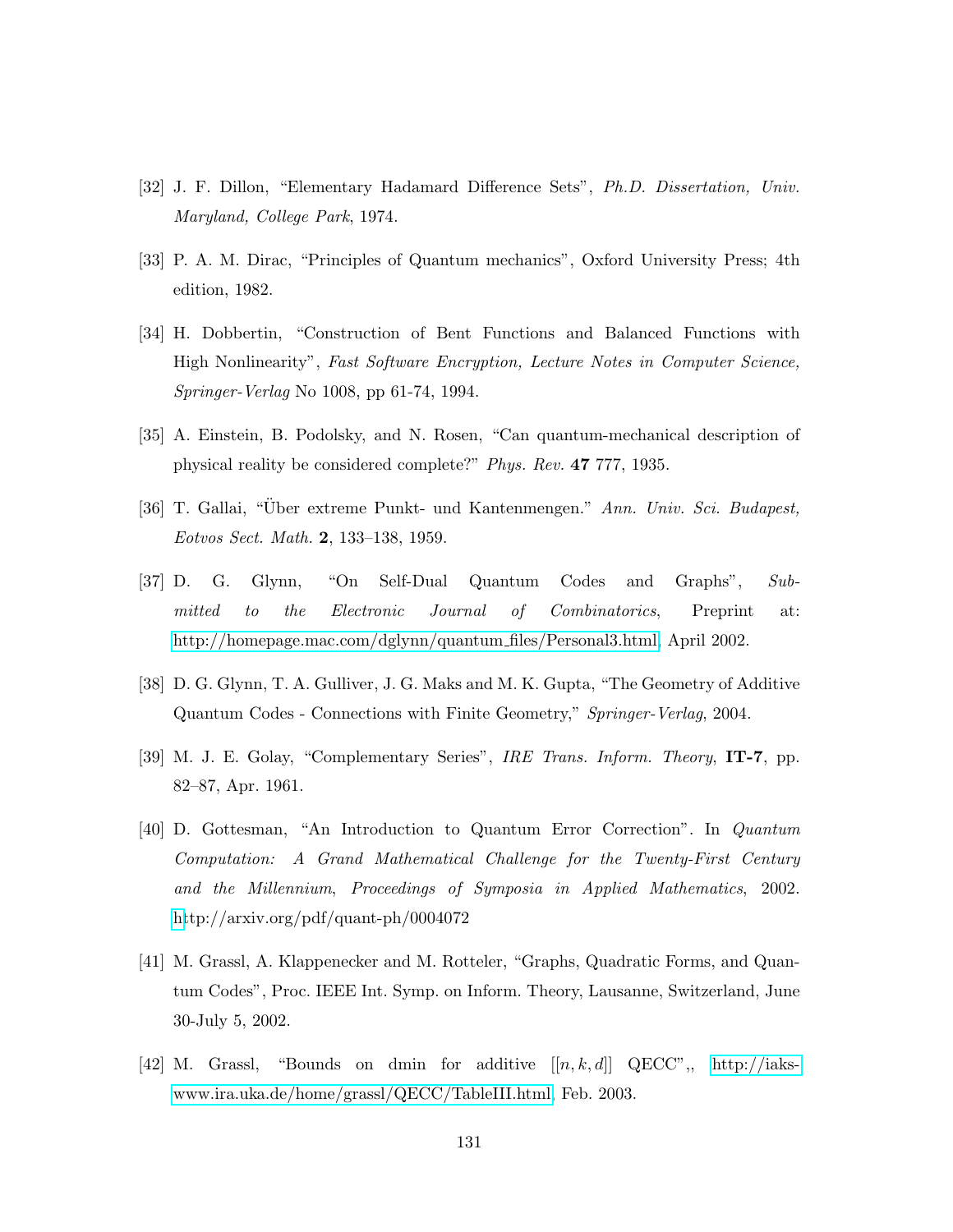- [43] T. A. Gulliver and M. G. Parker, "The Multivariate Merit Factor of a Boolean Function", Proc. IEEE Information Theory Workshop on Coding and Complexity  $- ITW 2005$ , pp. 58–62 2005.
- [44] R. W. Hamming, "Error-detecting and error-correcting codes", Bell System Technical  $Journal$   $29(2)$ , 147-160, 1950.
- <span id="page-135-0"></span>[45] M. Hein, J. Eisert and H. J. Briegel, "Multi-Party Entanglement in Graph States", *Phys. Rev. A,* 69, 6, 2004. Preprint: [http://xxx.soton.ac.uk/abs/quant-ph/0307130.](http://xxx.soton.ac.uk/abs/quant-ph/0307130)
- [46] T. Helleseth, T. Kløve, J. Mykkeltveit, "The weight distribution of irreducible cyclic codes with block lengths  $n_1((q^l-1)/N)$ ", *Discrete Math.* **18**, pp. 179–211, 1977.
- [47] G. Hohn, "Self-Dual Codes over the Kleinian Four Group", Mathematische Annalen, 327, pp. 227–255, 2003.
- [48] B. S. Kaliski Jr. and M. J. B. Robshaw, "Linear cryptanalysis using multiple approximations", Advances in Cryptology - Crypto '94, Springer-Verlag, pp. 26–39, 1994.
- [49] A. Klappenecker and M. Rotteler, "Clifford Codes", Chapter 10, Mathematics of Quantum Computation, R. Brylinski, G. Chen (eds.), CRC Press, 2002.
- [50] L. R. Knudsen, "Practically secure Feistel ciphers", Proceedings of 1st Workshop on Fast Software Encryption, Springer-Verlag, pp. 211–221, 1993.
- [51] X. Lai, J. L. Massey and S. Murphy, "Markov ciphers and differential cryptanalysis" Advances in Cryptology - Eurocrypt '91, Springer-Verlag, pp. 17–38, 1992.
- [52] S.K. Langford and M.E. Hellman, "Differential-linear cryptanalysis", Advances in Cryptology - Crypto '94, Springer-Verlag, pp. 17–25, 1994.
- [53] F. J. MacWilliams and N. J. A. Sloane, The Theory of Error-Correcting Codes, Amsterdam: North-Holland, 1977.
- [54] M. Matsui, "Linear cryptanalysis method for DES cipher", Advances in Cryptology -Eurocrypt '93, Springer-Verlag, pp. 386–397, 1993.
- [55] M. Matsui and A. Yamagishi, "A new method for known plaintext attack of FEAL cipher", Advances in Cryptology - Eurocrypt '92, Springer-Verlag, pp. 81–91, 1992.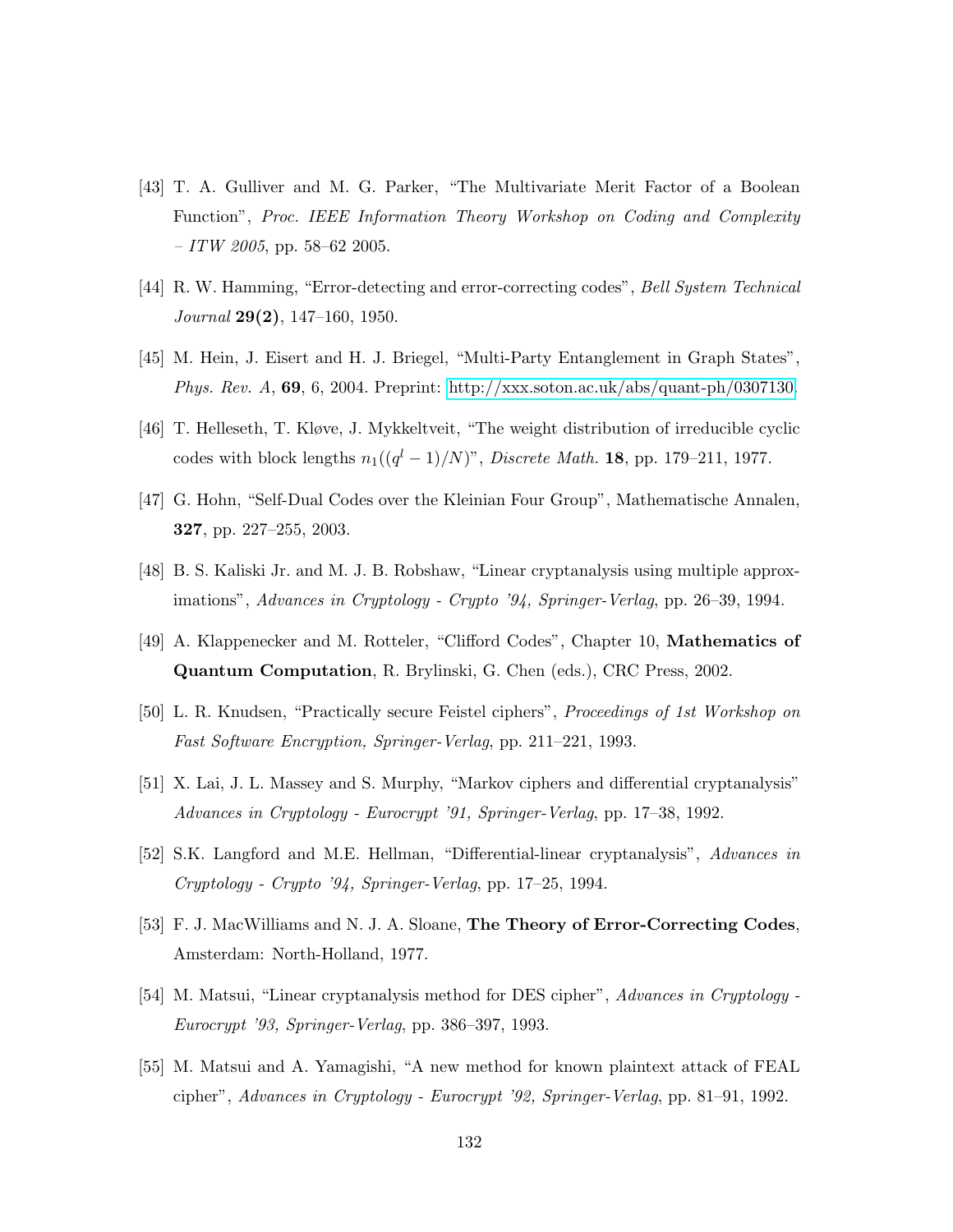- <span id="page-136-2"></span>[56] W. Meier, E. Pasalic, C. Carlet, "Algebraic Attacks and Decomposition of Boolean Functions", Advances in Cryptology - Eurocrypt '04, Springer-Verlag, pp. 474–491, 2004.
- [57] W. Meier, O. Staffelbach, "Nonlinearity Criteria for Cryptographic Functions", Advances in Cryptology - EUROCRYPT'89, Lecture Notes in Computer Science, Springer-Verlag, Vol 434, pp. 549–562, 1990.
- <span id="page-136-3"></span>[58] J. Monaghan, I. Sarmiento, "Properties of the interlace polynomial via isotropic systems", preprint
- [59] S. Murphy, "The cryptanalysis of FEAL-4 with 20 chosen plaintexts", Journal of  $Cryptology, 2(3), pp. 145–154, 1990.$
- <span id="page-136-0"></span>[60] B. D. McKay, "nauty User's Guide", [http://cs.anu.edu.au/](http://cs.anu.edu.au/~bdm/nauty/nug.pdf)∼bdm/nauty/nug.pdf, 2004.
- [61] K. Nyberg, "Linear approximation of block ciphers", Advances in Cryptology Eurocrypt '94, Springer-Verlag, pp. 439–44, 1995.
- [62] K. Nyberg and L. R. Knudsen, "Provable security against a differential attack", Journal of Cryptology,  $8(1)$ , pp. 27–37, 1995.
- [63] L. O'Connor, "A unified markov approach to differential and linear cryptanalysis", Advances in Cryptology - Asiacrypt '94, Springer-Verlag, pp. 387–397, 1995.
- <span id="page-136-1"></span>[64] M. G. Parker, "The Constabent Properties of Golay-Davis-Jedwab Sequences", Int. Symp. Inform. Theory, Sorrento, Italy, http://www.ii.uib.no/∼[matthew/BentGolayISIT.pdf.](http://www.ii.uib.no/~matthew/BentGolayISIT.pdf) June 25–30, 2000.
- [65] M. G. Parker, "Aperiodic Univariate and Multivariate Merit Factors", SETA'04, Sequences and their Applications, Seoul, Accepted for Proceedings of SETA04, Lecture Notes in Computer Science, Springer-Verlag, 2005, http://www.ii.uib.no/∼[matthew/seta04-parihn.ps,](http://www.ii.uib.no/~matthew/seta04-parihn.pdf) October 2004.
- [66] M. G. Parker, "Quantum Factor Graphs", Annals of Telecom., July-Aug, pp. 472– 483, 2001, (originally 2nd Int. Symp. on Turbo Codes and Related Topics, Brest, France Sept 4–7, 2000), Preprint: [http://xxx.soton.ac.uk/ps/quant-ph/0010043.](http://xxx.soton.ac.uk/ps/quant-ph/0010043)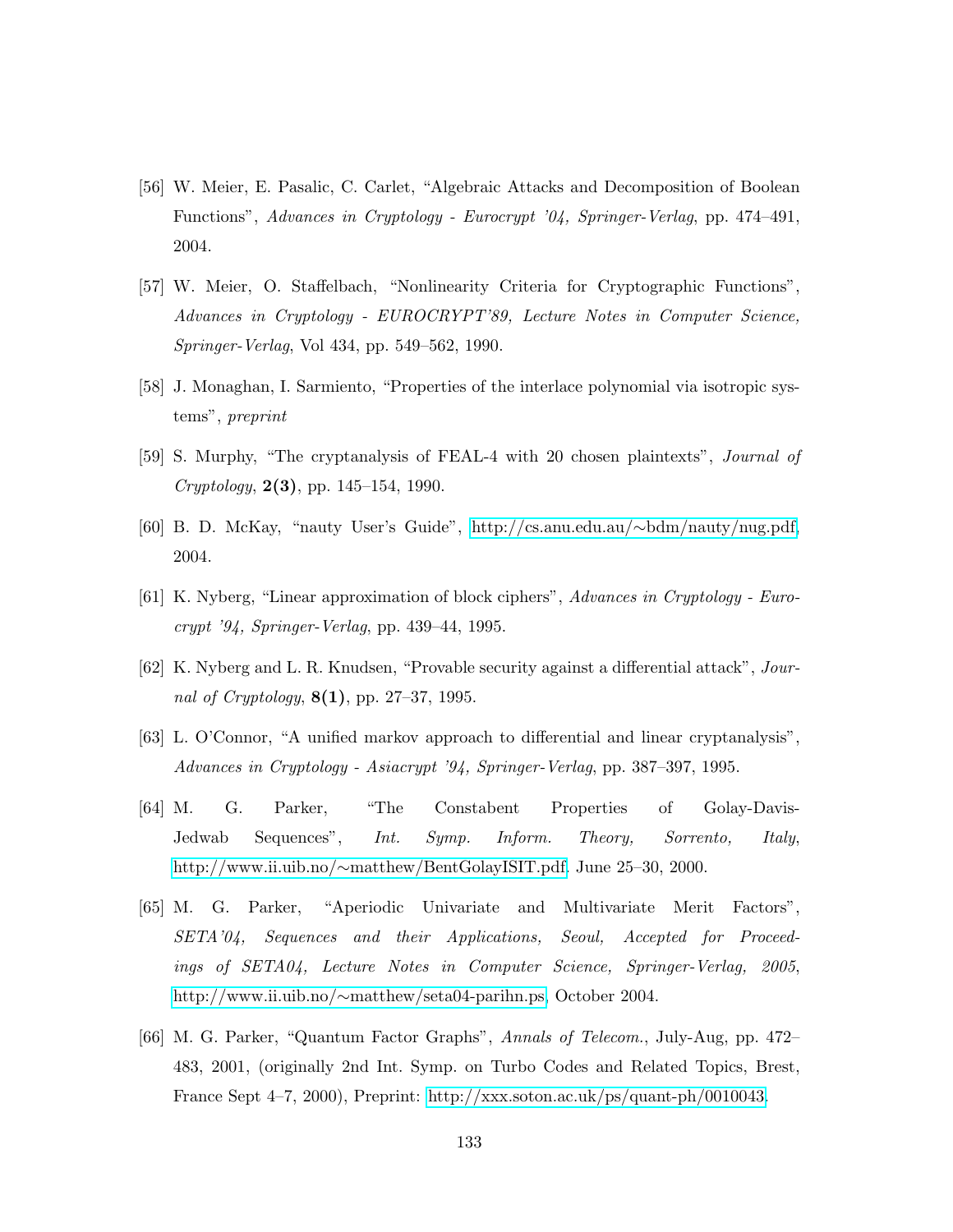- <span id="page-137-0"></span>[67] M. G. Parker and V. Rijmen, "The Quantum Entanglement of Binary and Bipolar Sequences", short version in Sequences and Their Applications, Discrete Mathematics and Theoretical Computer Science Series, Springer-Verlag, 2001, long version at<http://xxx.soton.ac.uk/abs/quant-ph/?0107106> or http://www.ii.uib.no/∼[matthew/BergDM2.ps,](http://www.ii.uib.no/~matthew/BergDM2.ps) June 2001.
- [68] M. G. Parker and C. Tellambura, "A Construction for Binary Sequence Sets with Low Peak-to-Average Power Ratio", Technical Report No 242, Dept. of Informatics, University of Bergen, Norway, [http://www.ii.uib.no/publikasjoner/texrap/ps/2003-](http://www.ii.uib.no/publikasjoner/texrap/ps/2003-242.ps) [242.ps,](http://www.ii.uib.no/publikasjoner/texrap/ps/2003-242.ps) Feb 2003.
- <span id="page-137-1"></span>[69] M. G. Parker, "Generalised S-Box Nonlinearity", NESSIE Pub $lic$  Document – NES/DOC/UIB/WP5/020/A, 11 Feb, 2003. [https://www.cosic.esat.kuleuven.ac.be/nessie/reports/phase2/SBoxLin.pdf.](https://www.cosic.esat.kuleuven.ac.be/nessie/reports/phase2/SBoxLin.pdf)
- <span id="page-137-2"></span>[70] J. Patarin, "Hidden Fields Equations (HFE) and Isomorphisms of Polynomials (IP): two new families of Asymmetric Algorithms", Eurocrypt'96, Springer Verlag, pp. 33– 48, 1996.
- [71] S. P. Radziszowski, "Small Ramsey Numbers", The Electronic Journal of Combinatorics, Dynamic Survey DS1, 1–42, [http://www.combinatorics.org/Surveys/ds1.pdf,](http://www.combinatorics.org/Surveys/ds1.pdf) 1994.
- [72] R. Raussendorf and H. J. Briegel, "Quantum Computing via Measurements Only", [http://xxx.soton.ac.uk/abs/quant-ph/0010033,](http://xxx.soton.ac.uk/abs/quant-ph/0010033) 7 Oct 2000.
- [73] R. Raussendorf and H. J. Briegel, "A One-Way Quantum Computer", Phys. Rev. Lett. **86**, 910, 2001.
- [74] C. Riera and M. G. Parker, "Generalised Bent Criteria for Boolean Functions (I)", *submitted to IEEE Trans Inform. Theory*, Dec. 2004. <http://xxx.soton.ac.uk/ps/cs.IT/0502049>
- [75] C. Riera, G. Petrides and M. G. Parker, "Generalised Bent Criteria for Boolean Functions (II)", preprint, Dec. 2004. [http://xxx.soton.ac.uk/pdf/cs.IT/0502050.](http://xxx.soton.ac.uk/pdf/cs.IT/0502050)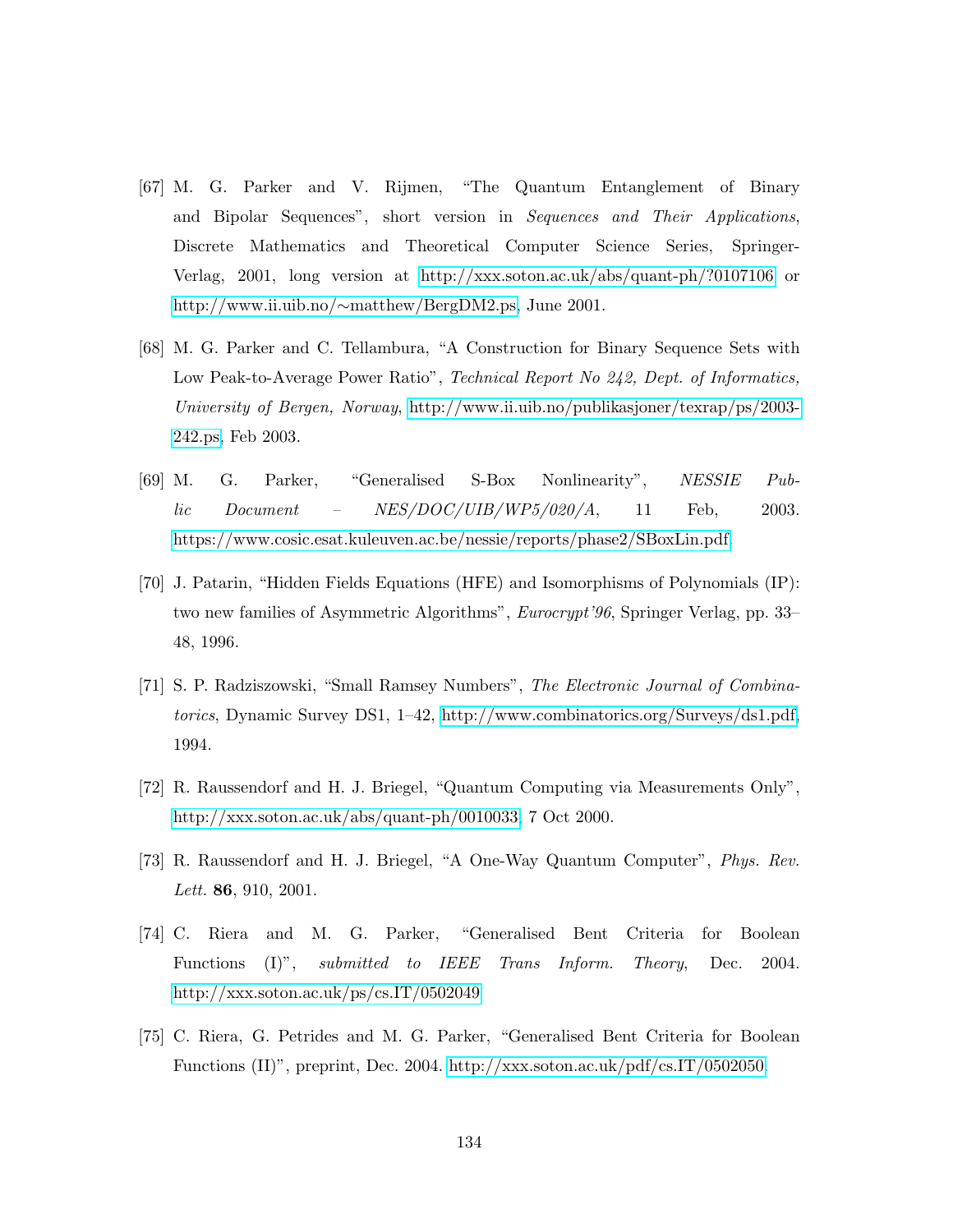- [76] C. Riera and M. G. Parker, "Spectral Interpretations of the Interlace Polynomial", Proceedings of the Workshop on Coding and Cryptography (WCC), Bergen, March 2005. [http://www.ii.uib.no/](http://www.ii.uib.no/~matthew/WCC7.ps)∼matthew/WCC7.ps
- <span id="page-138-0"></span>[77] C. Riera and M. G. Parker, "On Pivot Orbits of Boolean Functions", Proceedings of the Fourth International Workshop on Optimal Codes and Related Topics (OC 2005), Pamporovo, Bulgaria, June 2005. [http://www.ii.uib.no/](http://www.ii.uib.no/~matthew/2var3.ps)∼matthew/2var3.ps
- [78] C. Riera and M. G. Parker, "One and Two-Variable Interlace Polynomials: A Spectral Interpretation", submitted to Proceedings of WCC2005, Bergen, Lecture Notes in Computer Science, LNCS, October 2005. http://www.ii.uib.no/∼[matthew/paperwcc4.pdf.](http://www.ii.uib.no/~matthew/paperwcc4.pdf)
- [79] C. Rigolin, "Quantum teleportation of an arbitrary two qubit state and its relation to multipartite entanglement", *Phys. Rev. A* **71**, 2005. [http://arxiv.org/pdf/quant](http://arxiv.org/pdf/quant-ph/0407219)[ph/0407219](http://arxiv.org/pdf/quant-ph/0407219)
- [80] O. S. Rothaus, "On Bent Functions", J. Comb. Theory, 20A, pp. 300–305, 1976.
- [81] W. Rudin, "Some Theorems on Fourier Coefficients", Proc. Amer. Math. Soc., No 10, pp. 855–859, 1959.
- [82] D. Schlingemann and R. F. Werner, "Quantum error-correcting codes associated with graphs", Phys. Rev. A,  $65$ , 2002, [http://xxx.soton.ac.uk/abs/quant-ph/?0012111,](http://xxx.soton.ac.uk/abs/quant-ph/?0012111) Dec. 2000.
- [83] C. E. Shannon, "A mathematical theory of communication", Bell System Tech. J. 27, 1948.
- <span id="page-138-1"></span>[84] A. Shamir, "How to share a secret", *Communications of the ACM*,  $22(1)$ , pp. 612– 613, 1979.
- [85] P. W. Shor, "Polynomial-Time Algorithms for Prime Factorization and Discrete Logarithms on a Quantum Computer", SIAM J. Sci. Statist. Comput. 26, 1997.
- [86] P. W. Shor, "Scheme for reducing decoherence in quantum memory", Phys. Rev. A 52, 2493–2496, 1996.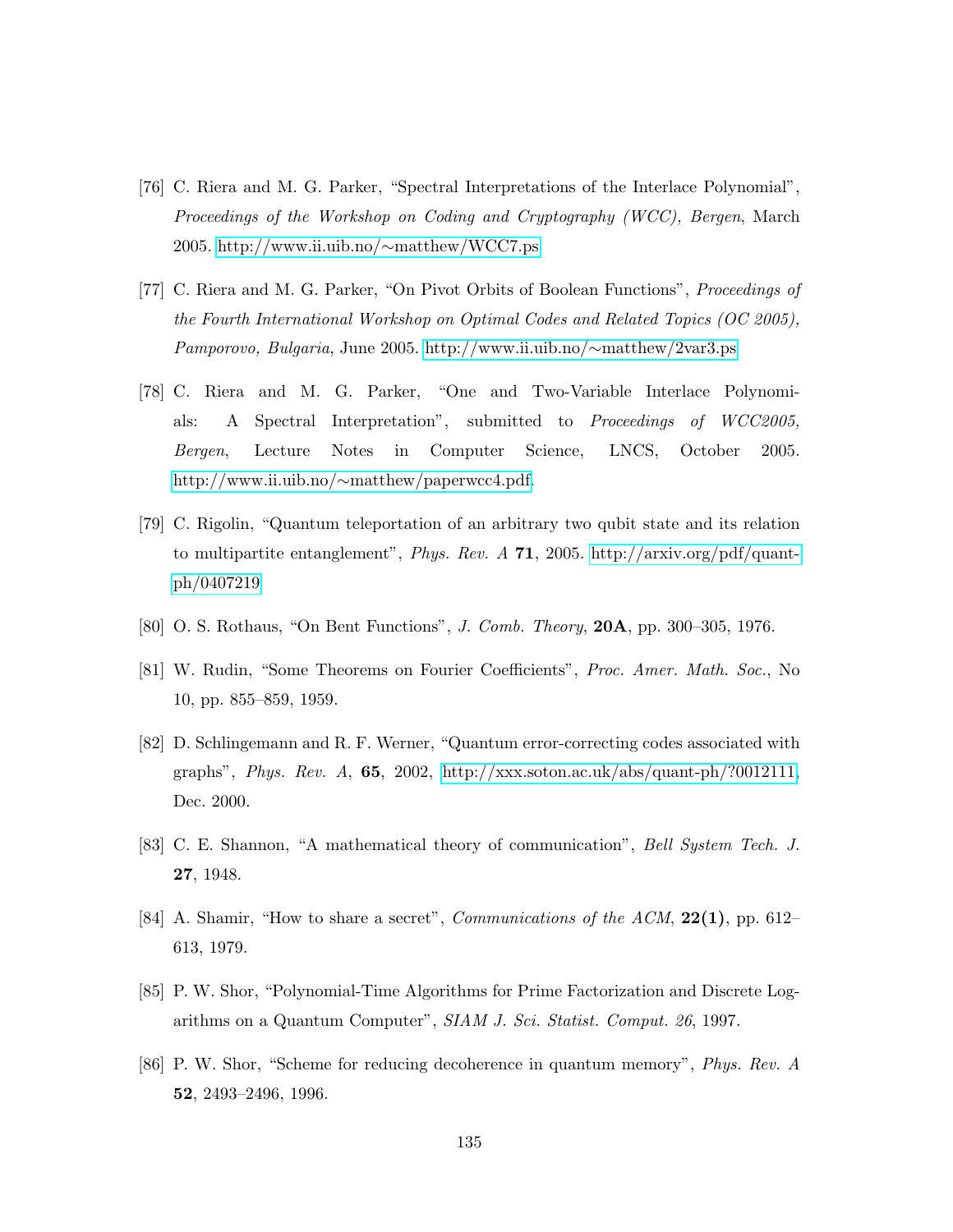- [87] N. J. A. Sloane, "The On-Line Encyclopedia of Integer Sequences", [http://www.research.att.com/](http://www.research.att.com/~njas/sequences/)∼njas/sequences/, 2004.
- [88] A. M. Steane, "Error correcting codes in quantum theory", Phys. Rev. Lett. 77, 793–797, 1996.
- [89] A. M. Steane, "Quantum Computing", Rept. Prog. Phys. 61, pp. 117–173, 1998.
- [90] A. M. Steane, "Quantum Computing and Error Correction", [http://arxiv.org/abs/quant-ph/0304016,](http://arxiv.org/abs/quant-ph/0304016) 2003.
- <span id="page-139-0"></span>[91] D. Storøy, "On Boolean Functions, Unitary Transforms, and Recursions", Master's Thesis, the Selmer Center, Dept. of Informatics, University of Bergen, Norway, [http://rasmus.uib.no/](http://rasmus.uib.no/~dst033/index.html)∼dst033/index.html, June, 2005.
- <span id="page-139-1"></span>[92] V. D. Tonchev, "Error-correcting codes from graphs", Discrete Math., Vol. 257, Issues 2–3, 28 Nov., pp. 549–557, 2002.
- <span id="page-139-2"></span>[93] M. Van den Nest, "Local Equivalences of Stabilizer States and Codes", PhD thesis, Faculty of Engineering, K.U.Leuven (Leuven, Belgium), May 2005.
- [94] M. Van den Nest, J. Dehaene and B. De Moor, "Graphical description of the action of local Clifford transformations on graph states", *Phys. Rev. A*, **69**, 2, 2004. Preprint: [http://xxx.soton.ac.uk/abs/quant-ph/?0308151.](http://xxx.soton.ac.uk/abs/quant-ph/?0308151)
- [95] X. Wang and H. Yu, "How to Break MD5 and Other Hash Functions", Advances in Cryptology–Eurocrypt 2005, LNCS, Springer-Verlag (to appear), 2005.
- [96] T-C. Wei and P. M. Goldbart, "Geometric Measure of Entanglement and Applications to Bipartite and Multipartite Quantum States", Physical Review A, 68, 042307, 2003. <http://xxx.soton.ac.uk/pdf/quant-ph/0307219>
- [97] T-C. Wei, J. B. Altepeter, P. M. Goldbart and W. J. Munro, "Measures of Entanglement in Multipartite Bound Entangled States", Physical Review A, 70, 022322, 2004. <http://xxx.soton.ac.uk/pdf/quant-ph/0308031>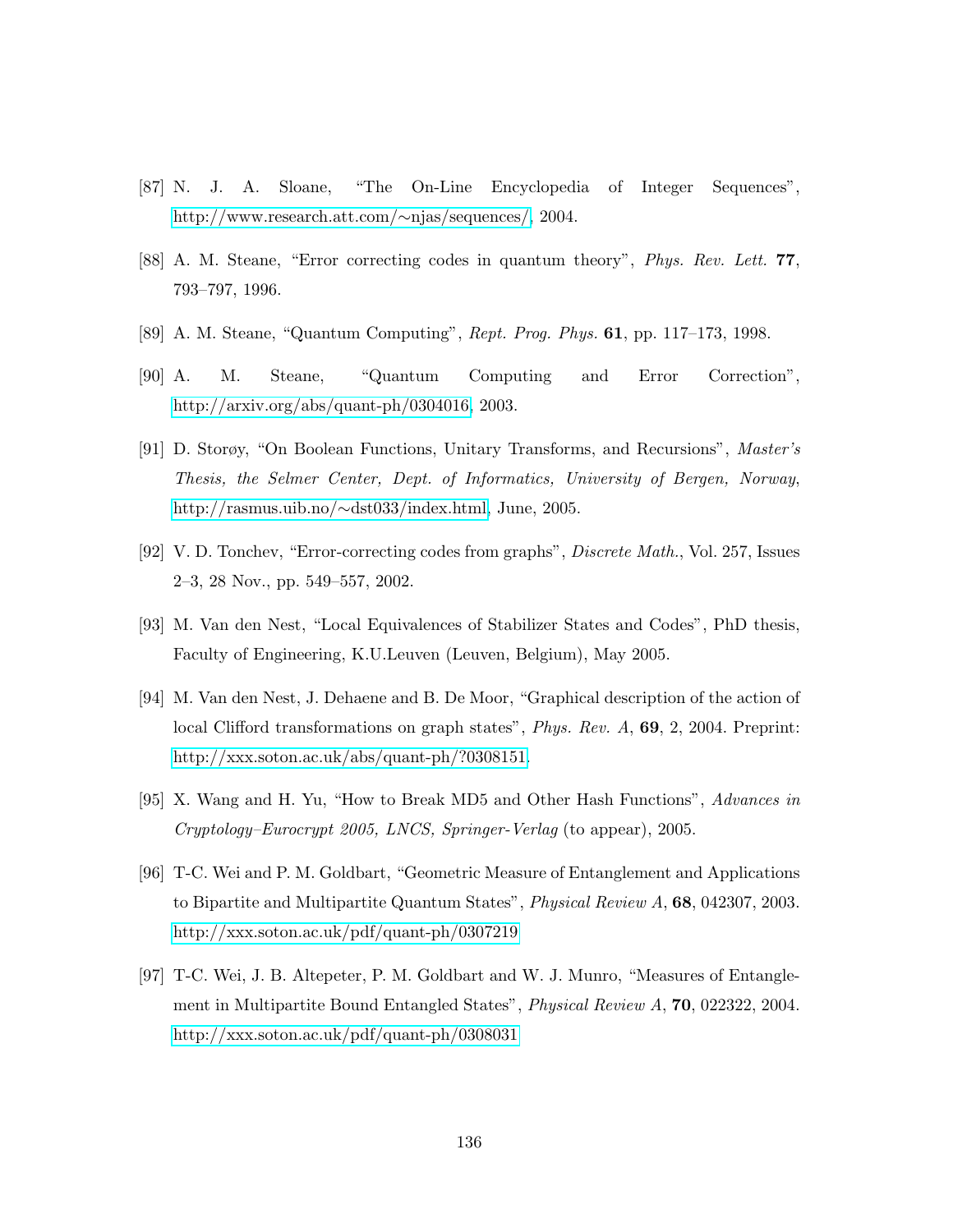- [98] T-C. Wei, M. Ericsson, P. M. Goldbart and W. J. Munro, "Connections Between Relative Entropy of Entanglement and Geometric Measure of Entanglement", quantph/0405002 v2, 3 Jul, 2004.<http://xxx.soton.ac.uk/pdf/quant-ph/0405002>
- [99] V. K. Wei, "Generalized Hamming weights for linear codes", IEEE Trans. Inform. Theory, 37 (5), pp. 1412–1418, 1991.
- [100] S. Wiesner, "Conjugate Coding", SIGACT News 15:1, pp. 78-88, 1983.
- [101] W. K. Wootters and W. H. Zurek, "A Single Quantum Cannot be Cloned", Nature 299, pp. 802–803, 1982.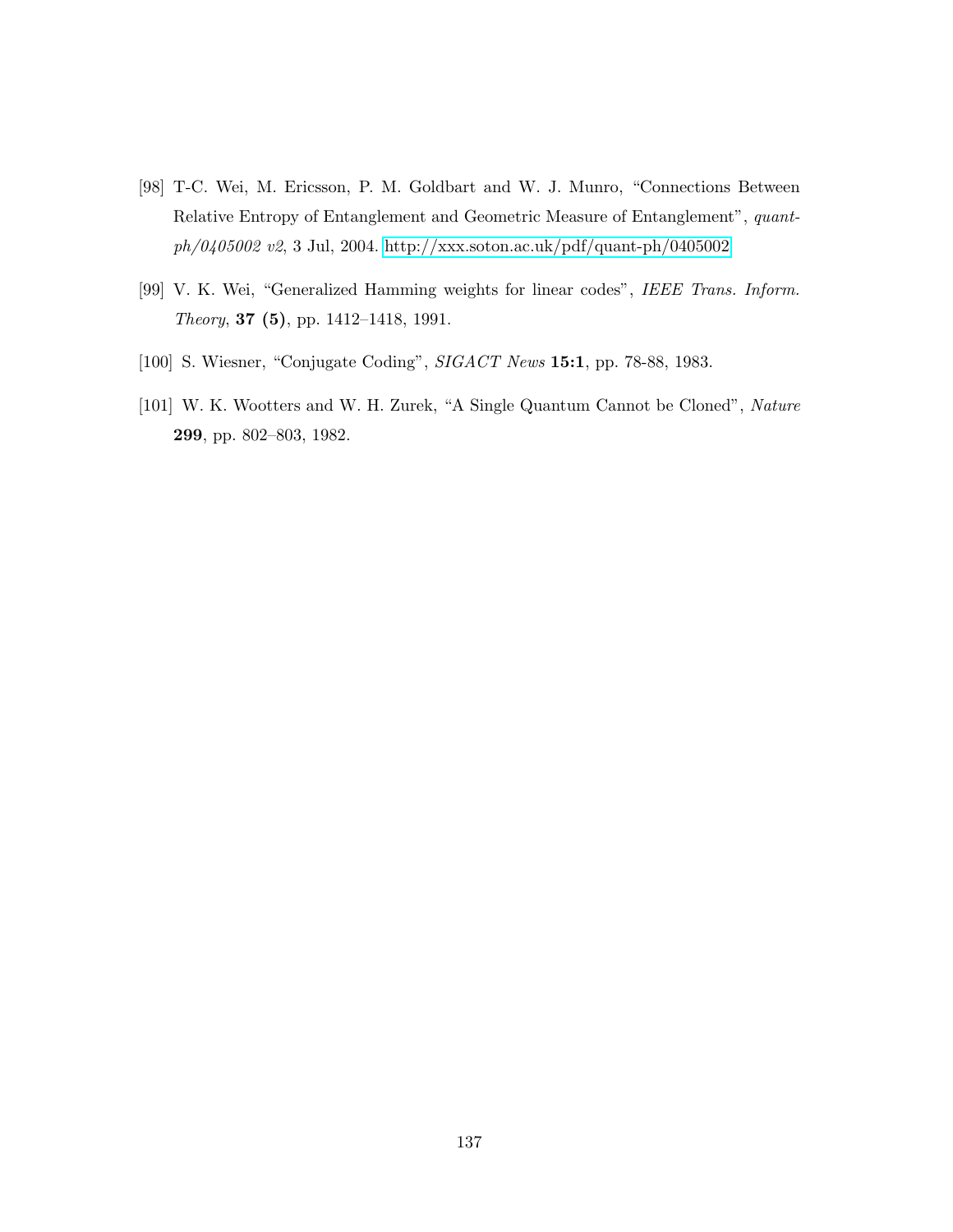# Chapter 10

# Appendix: Various Interpretations of Graph States

In this section we summarise the different interpretations of graph states, following [\[14,](#page-132-2) [15,](#page-132-3) [16,](#page-132-4) [19,](#page-132-5) [25,](#page-133-4) [37,](#page-134-0) [38,](#page-134-1) [58,](#page-136-3) [67,](#page-137-0) [92,](#page-139-1) [93\]](#page-139-2).

We recall here the definition of a graph state (definition [2.22\)](#page-28-0):

Given a graph G on n vertices with adjacency matrix  $\Gamma$ , one defines n commuting Pauli operators

$$
K_i = \sigma_x^{(i)} \prod_{j \in \mathcal{N}_i} \sigma_z^{(j)}
$$
  
=  $\sigma_x^{(i)} \prod_{k=0}^{n-1} (\sigma_z^{(k)})^{\Gamma[k,i]}$ , (10.1)

where  $\sigma_x =$  $\sqrt{ }$  $\overline{1}$ 0 1 1 0  $\setminus$ and  $\sigma_z =$  $\sqrt{ }$  $\overline{1}$ 1 0  $0 -1$  $\setminus$ , and the superindex  $(i)$  implies that the operator has the corresponding matrix on the  $i<sup>th</sup>$  position in the tensor product and the identity elsewhere. A *graph state* is defined as:

**Definition 10.1** [\[45\]](#page-135-0) The graph state  $|G\rangle$ , also known as cluster state, is the unique (modulo an overall phase factor) common eigenvector with eigenvalue 1 of all operators in the subgroup generated by the  $K_i$  operators.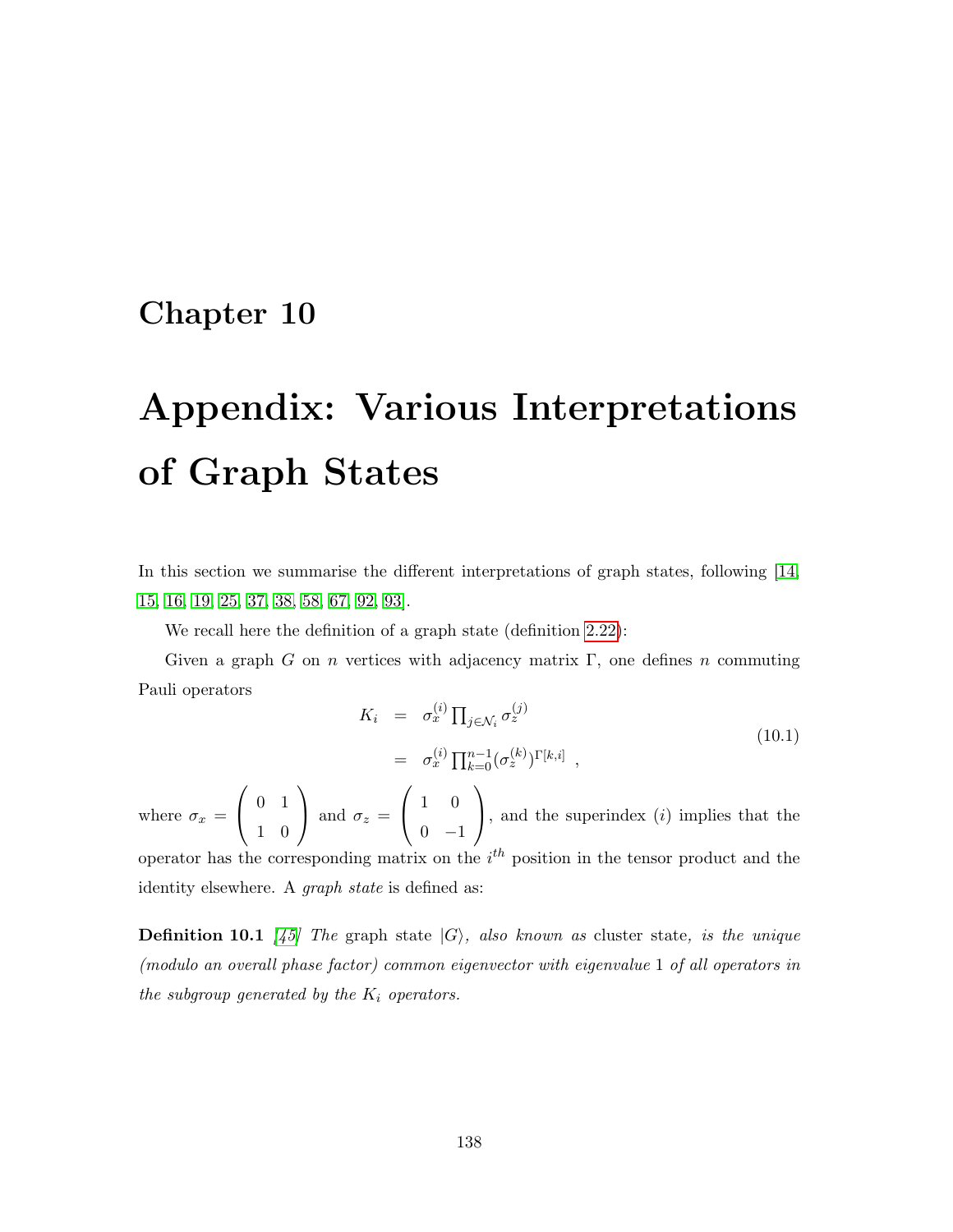#### 10.1 Interpretation as a Quadratic Boolean Function

Let  $p(\mathbf{x}) : GF(2)^n \to GF(2)$  be a (homogeneous) quadratic Boolean function, defined by its Algebraic Normal Form (ANF),

$$
p(\mathbf{x}) = \sum_{0 \le i < j \le n-1} a_{ij} x^i x^j \enspace ,
$$

with  $\mathbf{x} = (x_0, \ldots, x_{n-1})$ , and the coefficients  $a_{ij} \in \{0, 1\}$ . We associate to  $p(\mathbf{x})$  a graph G, as follows: we take as set of vertices the set  $\{0, \ldots, n-1\}$ , and as set of edges the set defined by the coefficients of  $p(x)$ ; that is, we define an edge between the index i and the index j if and only if  $a_{ij} = 1$  in the ANF. The graph G thus defined will be non-directed and simple (meaning that it has no loops and no multiple edges).

The adjacency matrix, Γ, associated to  $p(\mathbf{x})$ , is defined as the matrix having as entries  $\Gamma(i, j) = \Gamma(j, i) = a_{ij}, i < j, \Gamma(i, i) = 0.$ 

From the graph G we can define the graph state  $|G\rangle$  as seen at the beginning of the chapter. It can be proven (see Van den Nest's thesis [\[93\]](#page-139-2)) that

$$
|G\rangle = \frac{1}{2^{n/2}}(-1)^{p({\bf x})} .
$$

We recall here definition [2.2:](#page-24-0) by  $(-1)^{p(x)}$  (the *bipolar vector* of the function  $p(x)$ ) we mean the vector  $(-1)^{p(x)} = ((-1)^{p(0,...,0)}, (-1)^{p(0,...,1)}, \ldots, (-1)^{p(1,...,1)})$ . Hence, there is an equivalence between homogeneous quadratic Boolean functions and graph states (it is easy to see that from any graph G simple and non-directed we can define a quadratic Boolean function, by defining the ANF from the coefficients of the adjacency matrix).

It will be convenient along the text to consider not only homogeneous quadratic functions, but also functions having an affine offset. However, the graph G is defined depending only on the quadratic terms, and the offset itself will play little role. Then, we shall here consider equivalent functions that vary only in an affine offset.

**Theorem 10.2** [\[93\]](#page-139-2) (Proposition 2.14). A graph state can be represented by the pure state  $s = (-1)^p$ , where p is a quadratic Boolean function such that  $p = \sum_{j < k} \Gamma_{jk} x_j x_k$ .

**Theorem 10.3** A pure state s of n qubits is an eigenvector of a stabilizer of Hermitian operators  $K_G$  iff  $s = (-1)^p$ , with p Boolean quadratic.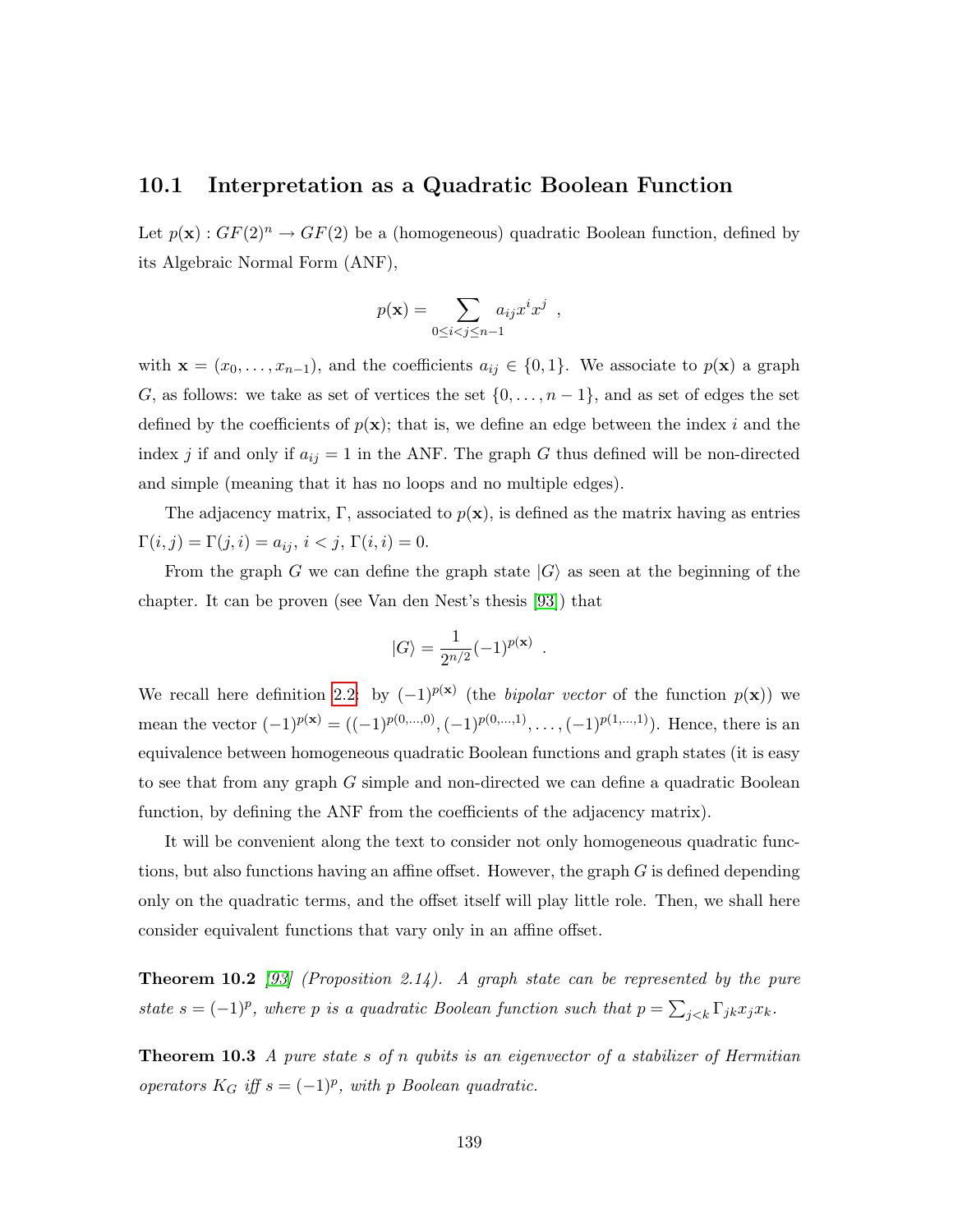*Proof:* To within some normalisation factor, any pure quantum state of  $n$  qubits can be approximated to necessary precision by using the following algebraic form,

$$
s = m(\mathbf{x})\alpha^{p(\mathbf{x})},
$$

where  $\alpha$  is a  $T^{th}$  complex root of 1, T arbitrary but even,  $m: \{0,1\}^n \to \mathbb{Z}$ , and p is a generalised Boolean function  $p: \{0,1\}^n \to \mathbb{Z}_T$ , such that  $s_i = m(\mathbf{x} = \mathbf{i})\alpha^{p(\mathbf{x} = \mathbf{i})}$ .

We show that no state with non-constant magnitude,  $m$ , and/or algebraic degree of  $p$ other than two (i.e. with  $\deg(p) \neq 2$ ) can be an eigenvector for  $K_G$ .

We apply  $K_{G_v}$  to s. First, w.l.o.g., we apply all phase-flips,  $\sigma_z$ , to the neighbours of qubit  $v$  to get

$$
s' = m(\mathbf{x})\alpha^{p(\mathbf{x}) + \frac{T}{2}\sum_k \Gamma_{vk} x_k}.
$$

Our question then reduces to: 'For what states,  $s'$ , can a subsequent bit-flip to qubit  $x_v$ take s' to s'' such that  $s'' = \lambda s$ , for some scalar coefficient,  $\lambda$ ?' For the phase part, p can always be written as

$$
p(\mathbf{x}) = x_v \mathcal{N}_v(\mathbf{x}) + q(\mathbf{x}),
$$

where  $q(\mathbf{x})$  and  $\mathcal{N}_v(\mathbf{x})$  are independent of  $x_v$ . It follows that, considering bit-flip on v,

$$
p(x_0,...,x_v+1,...,x_{n-1})-p(x_0,...,x_v,...,x_{n-1})=\mathcal{N}_v(\mathbf{x}).
$$

We therefore arrive at our first condition:

•  $s'' = \lambda s$  iff  $\mathcal{N}_v(\mathbf{x}) = \frac{-T}{2} \sum_k \Gamma_{vk} x_k + c$ , where  $c \in \mathbb{Z}_T$ . Therefore,  $\deg(\mathcal{N}_v(\mathbf{x})) \leq 1$ .

If  $m(\mathbf{x})$  is dependent on  $x_v$  then  $m(\mathbf{x})$  must change after bit-flip on v (the bit positions are permuted); in that case,  $\frac{m'}{m}$  cannot be a constant, so s cannot be an eigenvector of  $K_{G_v}$ , and therefore cannot be an eigenvector of  $K_G$ . Therefore, m must be independent of  $x_v$ .

By considering the two above conditions over all qubits,  $v$ , we conclude that s can only be an eigenvector of  $K_G$  if  $m(\mathbf{x}) = 1$  and  $p(\mathbf{x})$  is quadratic, where the degree-2 monomials in  $p(\mathbf{x})$  are uniquely defined by Γ. The coefficients of p are  $\frac{-T}{2}$  (but for a constant that can be neglected), and so we can write  $\alpha^{p(x)} = (-1)^{p_b(x)}$ , with  $p_b$  quadratic Boolean function. The theorem is proved by observing that the set of all simple graphs is as large as the set of all homogenous quadratic functions.  $\blacksquare$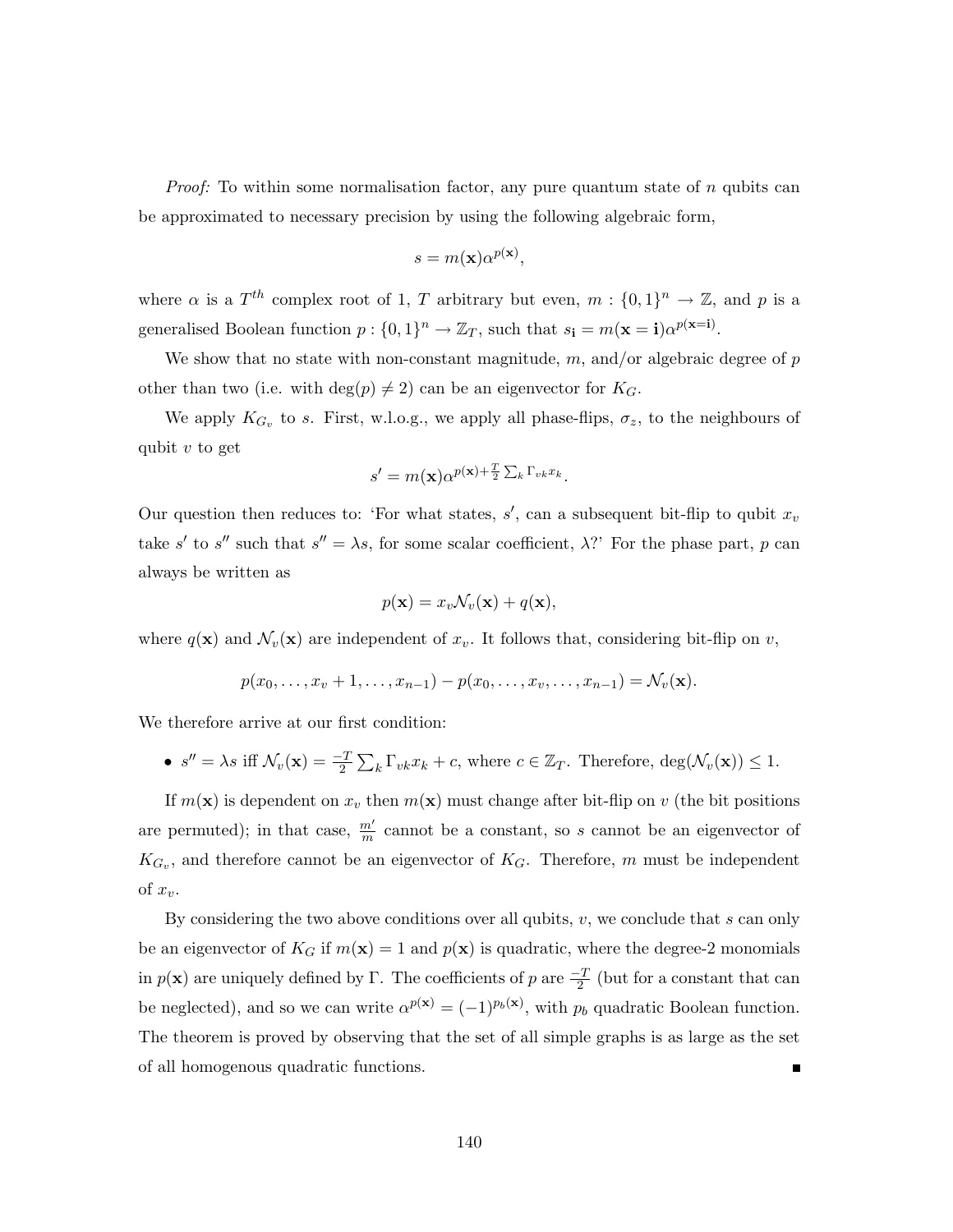### 10.2 Interpretation as a Quantum Error Correcting Code

Let E be a 2n-dimensional binary vector space, whose elements are written as  $(a|b)$ , where  $a, b \in GF(2)^n$ , and E is equiped with the (symplectic) inner product

$$
((a|b),(a'|b'))=a\cdot b'+a'\cdot b\enspace.
$$

Define the weight of  $(a|b) = (a_1, \ldots, a_n | b_1, \ldots, b_n)$  as the number of coordinates i such that at least one of the  $a_i$  or  $b_i$  is 1. The distance between two elements  $(a|b)$  and  $(a'|b')$ is defined to be the weight of their difference.

<span id="page-144-0"></span>**Theorem 10.4** [\[19\]](#page-132-0) Let S be a  $(n-k)$  - dimensional linear subspace of E, contained in its dual  $S^{\perp}$  (with respect to the inner product), such that there are no vectors of weight  $\lt d$  in  $S \backslash S^{\perp}$ . Then, there exits a quantum error-correcting code mapping k qubits to n qubits that corrects  $[(d-1)/2]$  errors. Such a code is called an additive quantum error-correcting code (QECC), and is described by its parameters,  $[[n, k, d]]$ , where d is the minimal distance of the code.

We show, later, that a  $[[n, 0, d]]$  QECC can be represented by a graph. First we re-express the QECC as a GF(4) additive code.

### 10.3 Interpretation as a GF(4) Additive Code

From [\[19\]](#page-132-0) we see how to interpret the binary space E as the space  $GF(4)^n$  and thereby how to derive a QECC from an additive (classical) code over  $GF(4)^n$ . Let  $GF(4) = \{0, 1, \omega, \bar{\omega}\},$ with  $\omega^2 = \omega + 1$ ,  $\omega^3 = 1$ ; and conjugation defined by  $\bar{\omega} = \omega^2 = \omega + 1$ . The *Hamming* weight of a vector in  $GF(4)^n$ , written  $wt(u)$ , is the number of non-zero components, and the Hamming distance between  $u, u' \in \mathrm{GF}(4)^n$  is  $\mathrm{dist}(u, u') = wt(u + u')$ . Define the trace function as:  $tr(x) : GF(4) \rightarrow GF(2), \ tr(x) = x + \bar{x}$ . To each vector  $v = (a|b) \in E$  we associate the vector  $\phi(v) = a\omega + b\bar{\omega}$ . The weight of v is the Hamming weight of  $\phi(v)$ , and the distance between two vectors in  $E$  is the Hamming distance of their images. If  $S$  is a subspace of E then  $C = \phi(S)$  is a subset of  $GF(4)^n$  that is closed under addition (defining thus an additive code). The trace inner product of  $u, v \in \mathrm{GF}(4)^n$  is

$$
u \star v = Tr(u \cdot \overline{v}) = \sum_{i=1}^{n} (u_i \overline{v}_i + \overline{u}_i v_i) ,
$$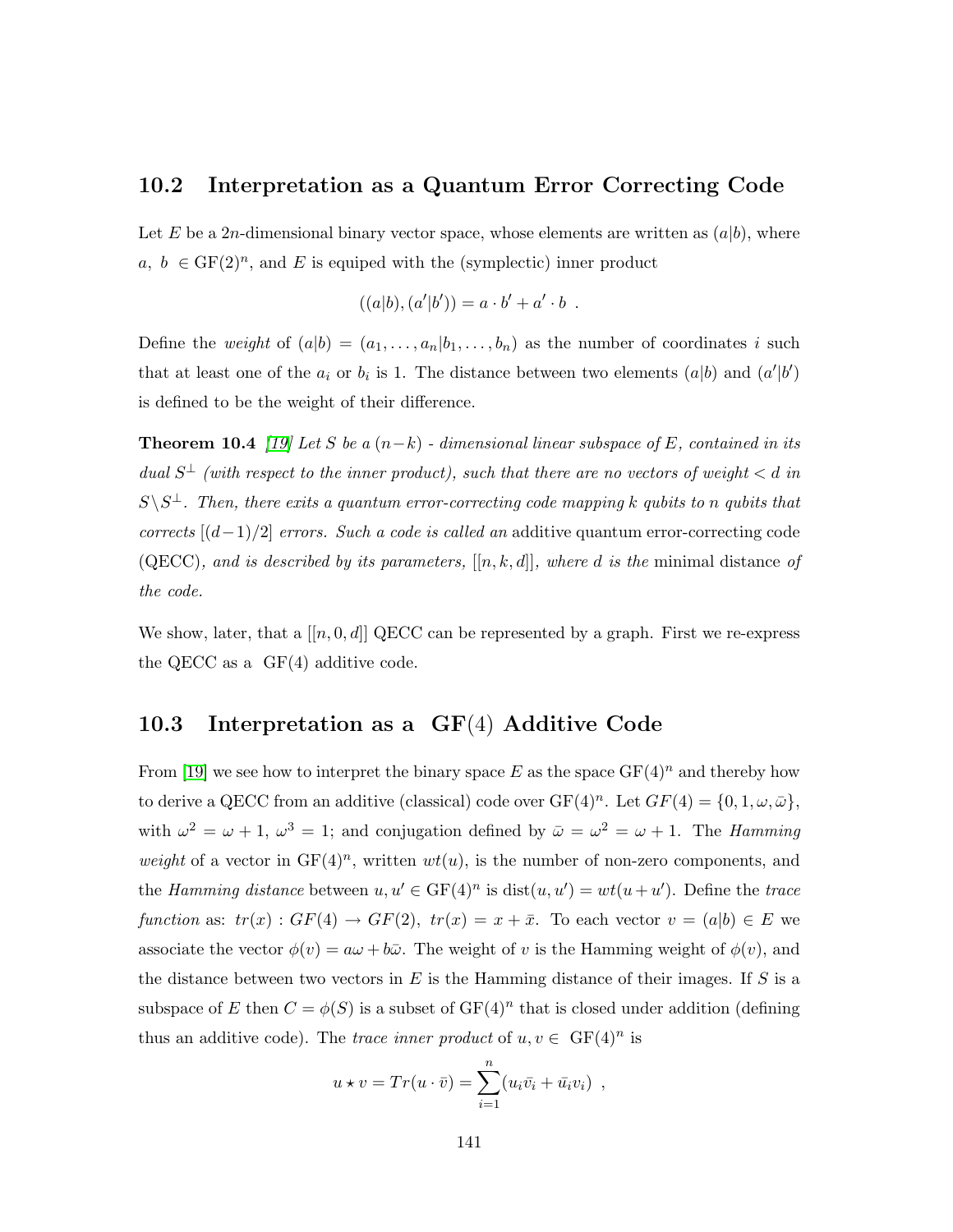Define the *dual code*  $C^{\perp}$  as

$$
C^{\perp} = \{ u \in \text{GF}(4)^n : u \star v = 0 \,\forall v \in C \} .
$$

Now one can reformulate Theorem [10.4.](#page-144-0)

**Theorem 10.5** Let C be an additive self-orthogonal subcode of  $GF(4)^n$ , containing  $2^{n-k}$ vectors, such that there are no vectors of weight  $d$  in  $C \setminus C^{\perp}$ . Then any eigenspace<sup>[1](#page-145-0)</sup> of  $\phi^{-1}(C)$  is a QECC with parameters  $[[n, k, d]].$ 

By Glynn (see [\[37,](#page-134-0) [38\]](#page-134-1)), we have: Let S be a  $(n - k) \times n$  matrix over GF(4), such that its rows are GF(2)-linearly independent. Then we define a QECC with parameters  $[[n, k, d]]$  as the set of all GF(2)-linear combinations of the rows of S. The code is self-dual when  $k = 0$ .

### 10.4 The QECC as a Graph

Assume that each column of S contains at least two non-zero values, for the columns that do not have this property may be deleted to obtain a better code. Following [\[37\]](#page-134-0), a selfdual quantum code  $[[n, 0, d]]$  corresponds to a graph on n vertices, which may be assumed to be connected if the code is indecomposable. Let  $PG(m, q)$  be the finite projective space defined from the vector space of rank  $m + 1$  over the field  $GF(q)$  (that is, the space of one-dimensional vector subspaces of that vector space). Then, we can interprete the Grassmannian of lines of  $PG(n-1,2)$ ,  $G_1(PG(n-1,2))$ , as a variety immersed in the projective space  $PG(k, 2)$ , where  $k =$  $\left( n\right)$ 2  $\setminus$ : each line  $l_i$  is defined by two points,  $a_i$  and  $b_i$ . We associate to the set of lines all products  $a_i b_j + a_j b_i$ ,  $i \neq j \pmod{2}$ . Define a mapping from a column of an  $n \times n$  matrix  $S$  over GF(4) to a vector of length  $\bigg/n$ 2  $\setminus$ with coefficients in GF(2): We write each column over GF(4) as  $a + b\omega$ , where  $a, b \in \text{GF}(2)^n$ .

<span id="page-145-0"></span><sup>&</sup>lt;sup>1</sup>Let A be an  $n \times n$  square matrix and  $\lambda$  an eigenvalue of A; then, the *eigenspace* of  $\lambda$  is defined as the union of the zero vector and the set of all eigenvectors corresponding to eigenvalues  $\lambda$ . It is a subspace of  $\mathbb{R}^n$ .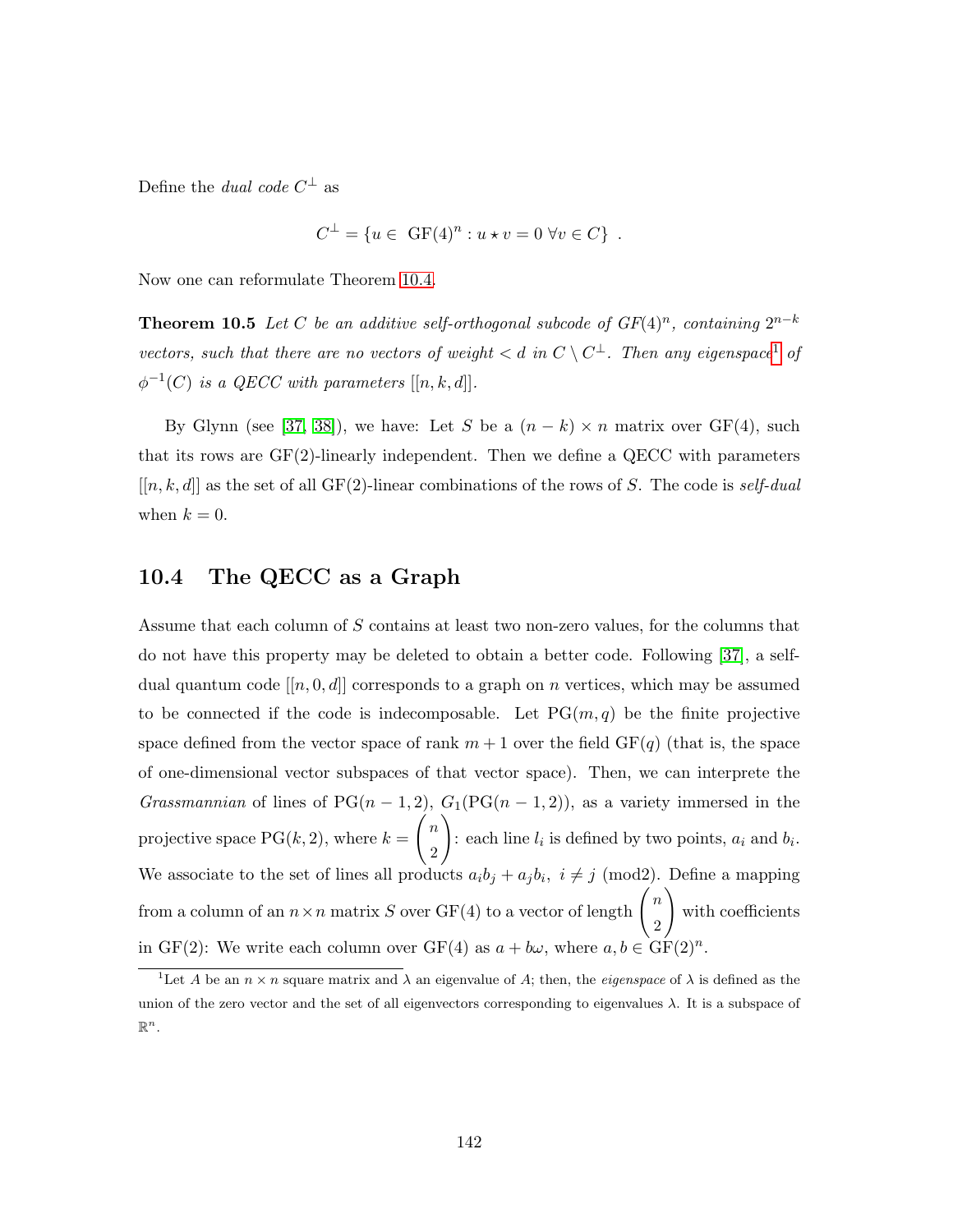$$
\begin{pmatrix} x_1 \\ x_2 \\ \vdots \\ x_n \end{pmatrix} = \begin{pmatrix} a_1 \\ a_2 \\ \vdots \\ a_n \end{pmatrix} + \omega \begin{pmatrix} b_1 \\ b_2 \\ \vdots \\ b_n \end{pmatrix}
$$

.

Taking all the  $2 \times 2$  subdeterminants found when we put the two vectors into a matrix, we get the points of the Grassmannian. A point in  $G_1(PG(n-1, 2))$  is equivalent to a line in PG( $n-1, 2$ ), which is equivalent to a column of length n over GF(4) (with at least two different non-zero components). A quantum self-dual code  $[[n, 0, d]]$  corresponds to some set of n lines that generate PG( $n-1,2$ ). As each line of PG( $n-1,2$ ) corresponds to a  $(\text{star})$  kind of graph, the set corresponds to a graph in *n* vertices.

# 10.5 Interpretation as a Generator Matrix over  $GF(2)$  and  $GF(4)$

From any connected graph we obtain an indecomposable code. Let  $\Gamma$  be the adjacency matrix of a graph G in n variables. Then,  $G_T = (I | \Gamma)$  (where I is the  $n \times n$  identity matrix) is the generator matrix of a binary linear code [\[92\]](#page-139-0). In other words,

$$
G_T = \left( \begin{array}{cccccc} 1 & 0 & \ldots & 0 & 0 & a_{01} & \ldots & a_{0n} \\ 0 & 1 & \ldots & 0 & a_{01} & 0 & \ldots & a_{1n} \\ \vdots & \vdots & \ddots & \vdots & \vdots & \vdots & \ddots & \vdots \\ 0 & 0 & \ldots & 1 & a_{0n} & a_{1n} & \ldots & 0 \end{array} \right)
$$

generates a code over  $GF(2)^n$ . We can further interpret  $G_T$  as a generating matrix of a code over  $GF(4)^n$ , as follows [\[19\]](#page-132-0):

$$
G = \Gamma + \omega I = \begin{pmatrix} \omega & a_{01} & \dots & a_{0n} \\ a_{01} & \omega & \dots & a_{1n} \\ \vdots & \vdots & \ddots & \vdots \\ a_{0n} & a_{1n} & \dots & \omega \end{pmatrix}
$$

is the generating matrix of an additive code over  $GF(4)^n$ . Different graphs may define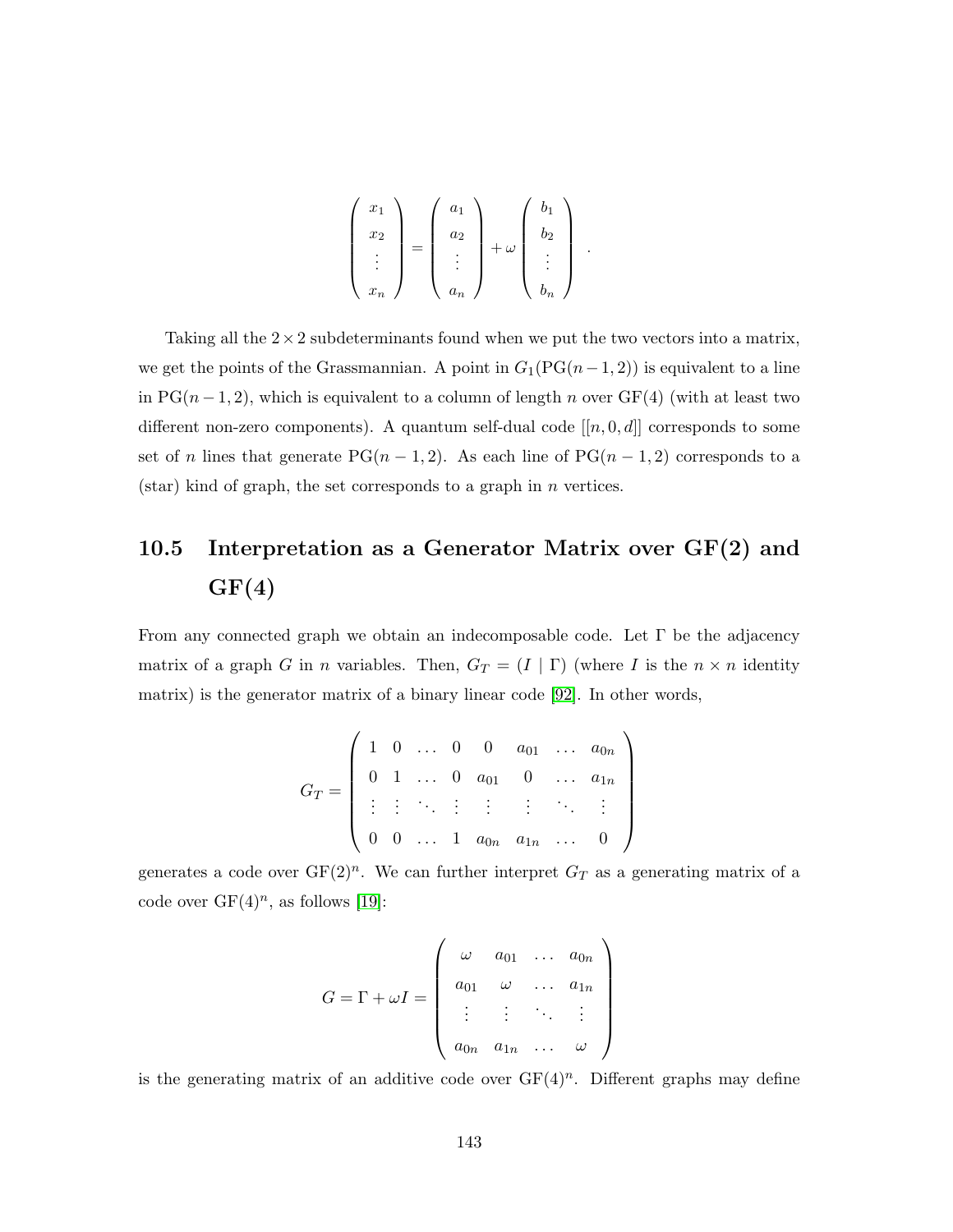the same code, but this relation is 1-1 with respect to LC-equivalence between graphs, as defined in section [3.2.](#page-32-0)

# 10.6 Interpretation as a Modified Adjacency Matrix over  $\mathbb{Z}_4$

Define from a graph with adjacency matrix, Γ, the generating matrix of an additive code over  $\mathbb{Z}_4^n$  as  $2\Gamma + I$ . This code has the same weight distribution over  $\mathbb{Z}_4^n$  as  $\Gamma + \omega I$  over  $GF(4)^n$ . Once again, LC-equivalent graphs define equivalent  $\mathbb{Z}_4$  codes.

### 10.7 Interpretation as an Isotropic System

The graph state can also be viewed as an isotropic system (see [\[14,](#page-132-1) [16,](#page-132-2) [15,](#page-132-3) [25,](#page-133-0) [58\]](#page-136-0)).

Let A be a 2-dimensional vector space over GF(2). For  $x, y \in A$ , define a bilinear form,  $\langle , \rangle$ , by

$$
\langle x, y \rangle = \begin{cases} 1 & \text{if } x \neq y, x \neq 0 \text{ and } y \neq 0 \\ 0, & \text{otherwise} \end{cases}
$$

Let V be a finite set. Define the space of GF(2)-homomorphisms  $A^V: V \to A$ . Define in this GF(2)-vector space a bilinear form as:

$$
\text{for } \phi, \psi \in A^V, \langle \phi, \psi \rangle = \sum_{v \in V} \langle \phi(v), \psi(v) \rangle \pmod{2} \ .
$$

**Definition 10.6** Let L be a subspace of  $A^V$ . Then,  $I = (V, L)$  is an isotropic system if  $dim (L) = |V|$  and  $\langle \phi, \psi \rangle = 0 \ \forall \ \phi, \psi \in L$ .

For a graph G,  $V(G)$  denotes the set of vertices of G. If  $v \in V(G)$ ,  $\mathcal{N}(v)$  denotes the neighbourhood of vertex v, that is, the set of all its neighbours. For  $P \subseteq V$ , we set  $\mathcal{N}(P) = \sum_{v \in P} \mathcal{N}(v)$ . Let  $K = \{0, x, y, z\}$  be the Klein group<sup>[2](#page-147-0)</sup> which is a 2-dimensional vector space, and set  $K' = K \setminus \{0\}$ . Note that  $x + y + z = 0$ .

**Lemma 10.7** ([\[16\]](#page-132-2)) Let G be a simple graph with vertex set V. Let  $\phi, \psi \in K^{\prime V}$  such that  $\phi(v) \neq \psi(v)$   $\forall v \in V$ , and set  $L = {\phi(P) + \psi(\mathcal{N}(P)) : P \subseteq V}$ . Then  $S = (V, L)$  is an isotropic system.

<span id="page-147-0"></span><sup>2</sup>The Klein group is the abstract group (that is, characterized only by its abstract properties and not by the particular representations chosen for elements) corresponding to  $C_2 \times C_2$ , where  $C_2$  is the group of order 2.